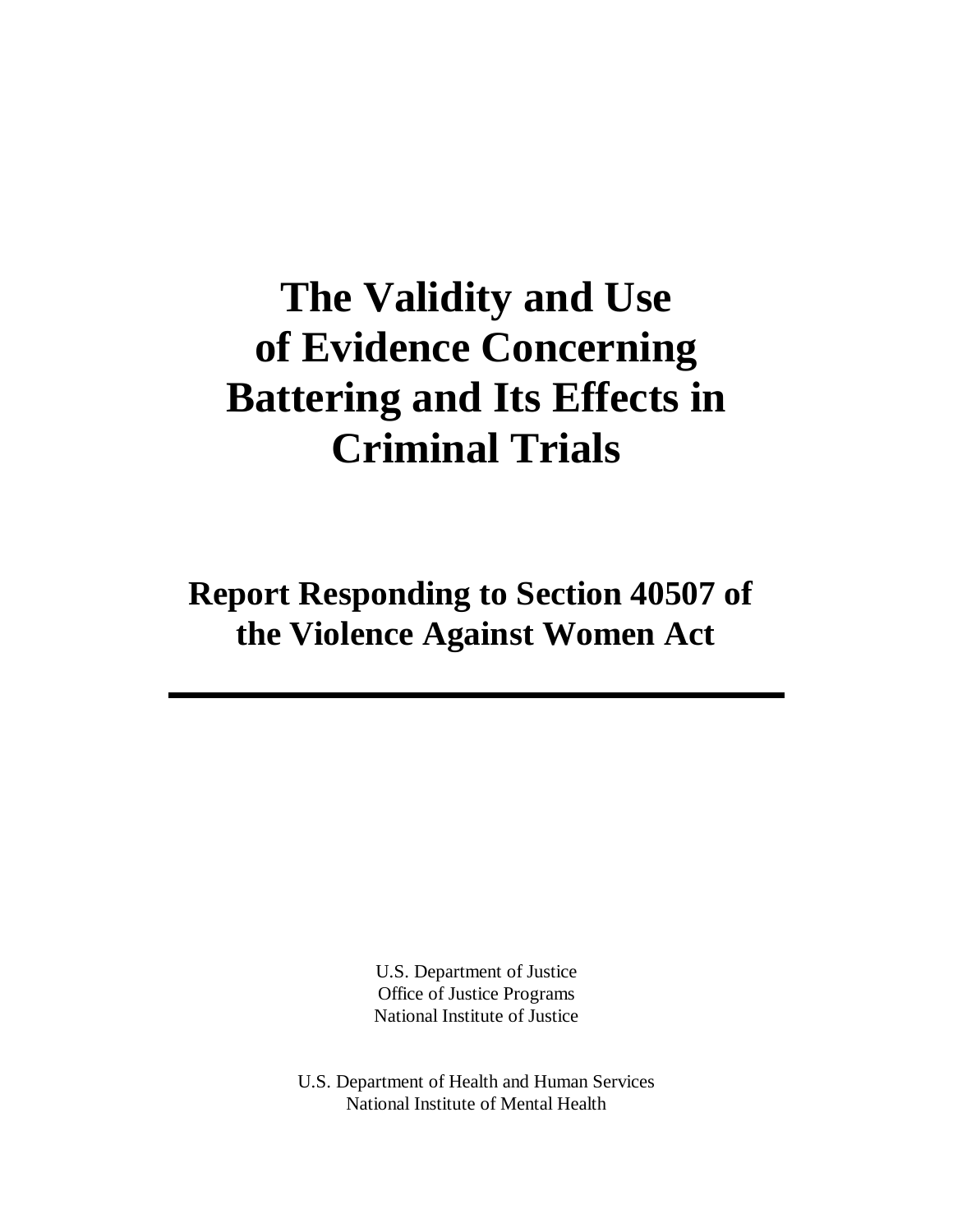# **The Validity and Use of Evidence Concerning Battering and Its Effects in Criminal Trials**

**Report Responding to Section 40507 of the Violence Against Women Act**

> U.S. Department of Justice Office of Justice Programs National Institute of Justice

U.S. Department of Health and Human Services National Institute of Mental Health

> May 1996 NCJ 160972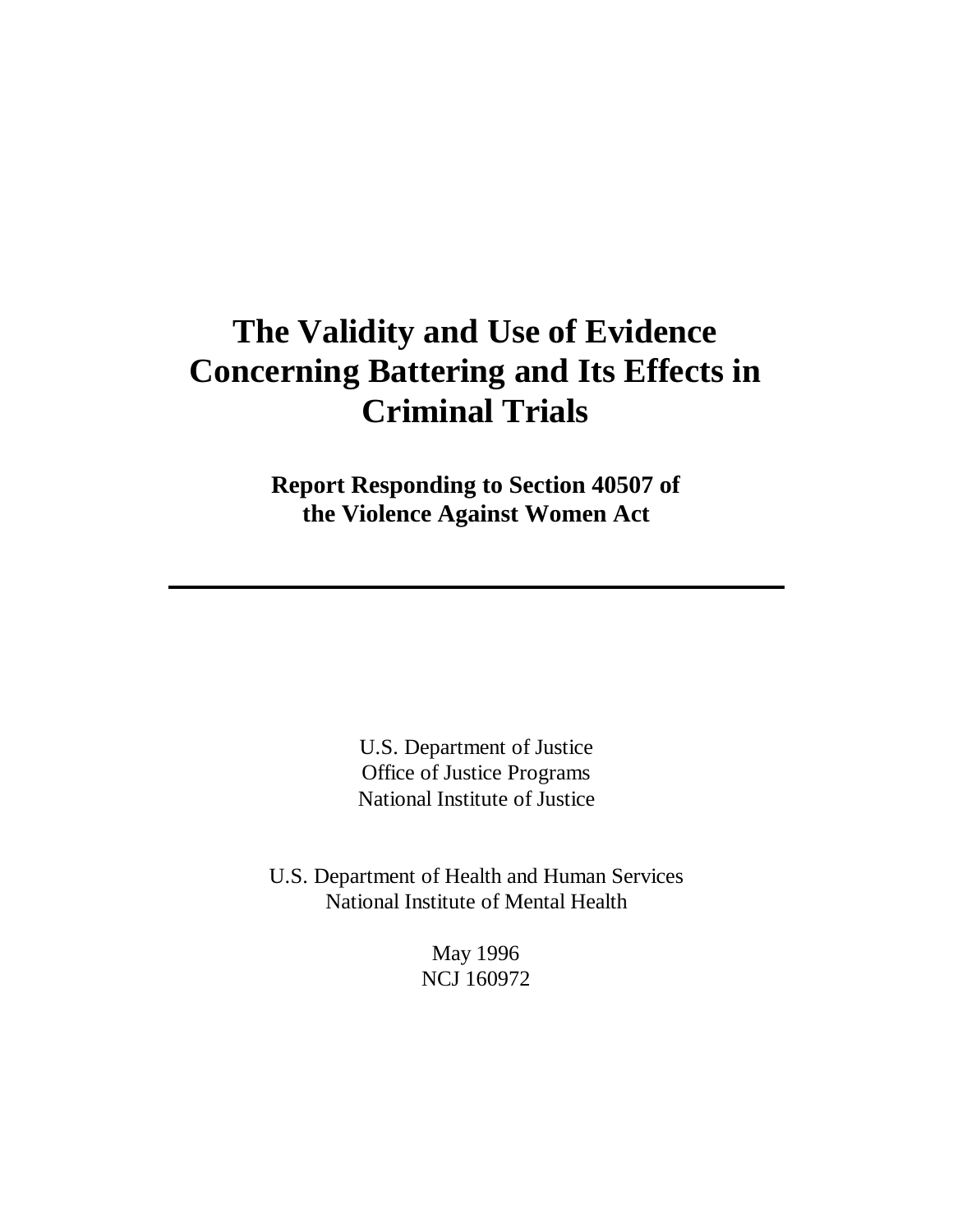# **U.S. Department of Justice**

Office of Justice Programs

# **National Institute of Justice**

Jeremy Travis Director

### **U.S. Department of Health and Human Services** National Institutes of Health

### **National Institute of Mental Health**

Steven E. Hyman, M.D. Director

This report was supported in part by interagency agreement 95–IJ–R–025 between the National Institute of Justice and the State Justice Institute. Support was also provided by the National Institute of Mental Health and the Administration for Children and Families, U.S. Department of Health and Human Services.

The National Institute of Justice is a component of the Office of Justice Programs, which also includes the Bureau of Justice Assistance, Bureau of Justice Statistics, Office of Juvenile Justice and Delinquency Prevention, and the Office for Victims of Crime.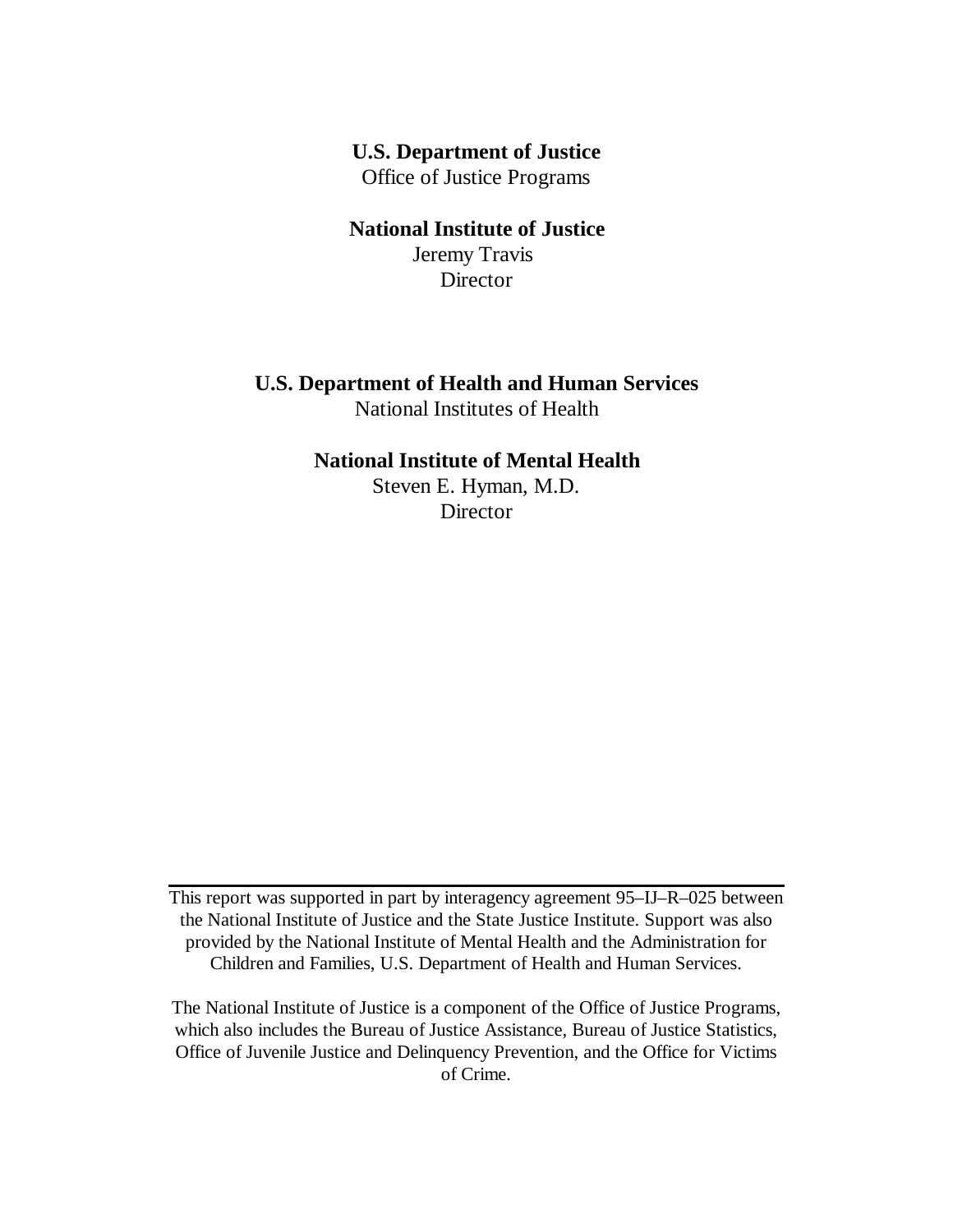# **Organization of the Report**

Foreword

Preface

Overview and Highlights

I.Validity of "Battered Women Syndrome" in Criminal Cases Involving Battered Women

II.Trend Analysis: Expert Testimony on Battering and Its Effects in Criminal Cases

III.Impact of Evidence Concerning Battering and Its Effects in Criminal Trials Involving Battered Women

Appendices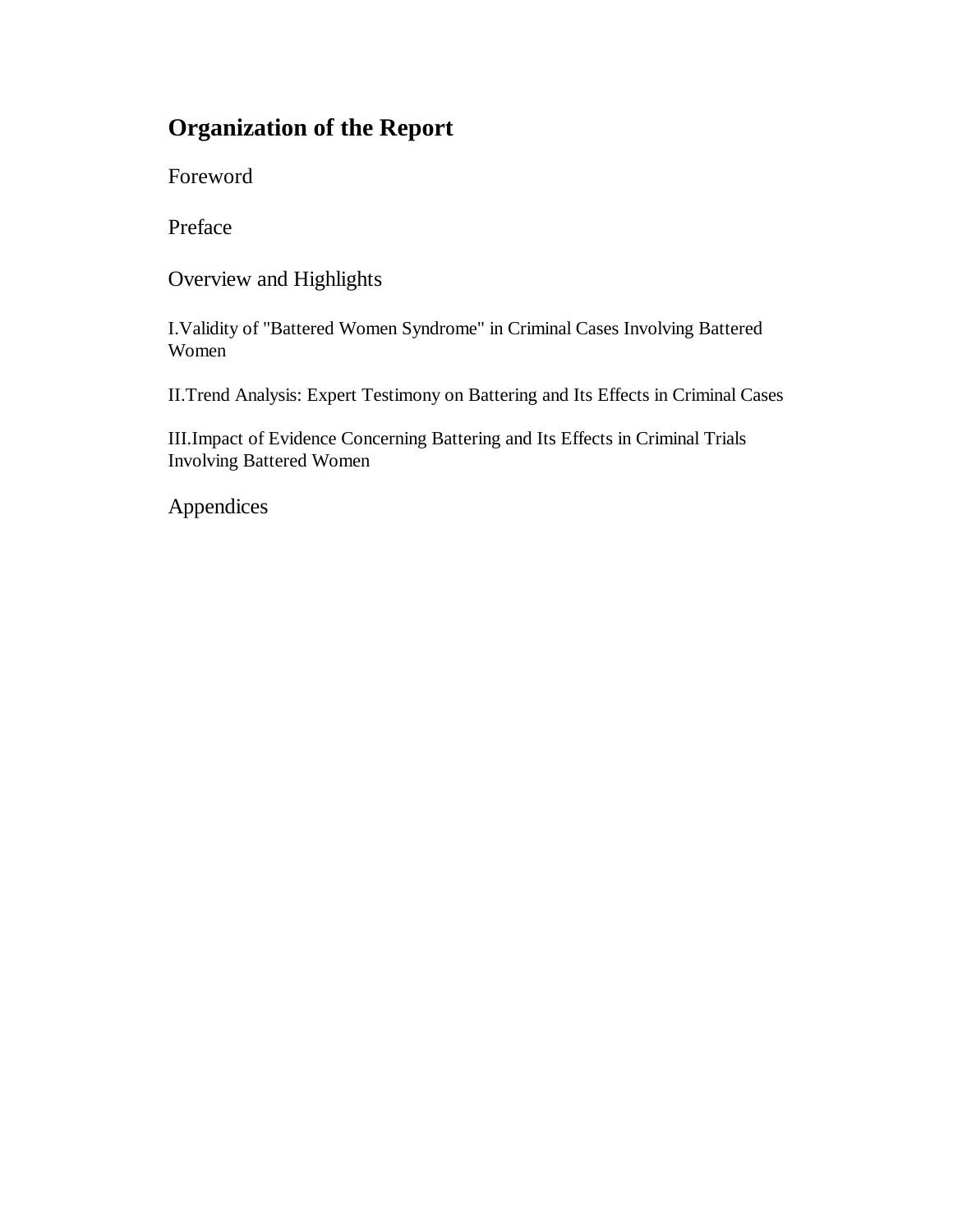# **Foreword**

The passage of the Violence Against Women Act of 1994 (Public Law 103-322, Title IV) signalled a significant change in our nation's efforts to control and prevent crimes such as domestic violence, sexual assault, and stalking. The Act offers direction for a new collaborative approach between law enforcement, prosecutors, the courts and the judiciary, and the medical and health community, social service agencies, community leaders, and the private sector. It also offers a substantial commitment of federal resources to help the criminal justice system and the communities of our country build an integrated system to respond to these crimes and to their victims.

The Act explicitly recognizes that domestic violence is a serious crime that harms not only its immediate victims, but also their families, children, and the larger community. In recent years, our knowledge about battering and its effects has grown substantially. There has been a comparable growth in the introduction and use of that knowledge as evidence in criminal trials. Much of the testimony on the effects of battering has been admitted in criminal trials under the rubric of "battered woman syndrome," and the term has been used as a shorthand reference to the body of scientific and clinical literature that forms the basis for much expert testimony in domestic violence cases. To expand understanding of the research and experience in this area, and how they are being used in criminal trials, Congress called for a report on the medical and psychological bases of battered women's syndrome, the extent to which such evidence has been considered in criminal trials, and an assessment by judges, prosecutors, and defense attorneys of the effects of that evidence on criminal trials.

The resulting report represents a partnership effort not only between the Department of Justice and the Department of Health and Human Services, but also with the State Justice Institute and the National Association of Women Judges. The latter two organizations had a related project under way and generously shared information being developed through that effort. This report presents three papers addressing the three issues specified by Congress: 1) the medical and psychological validity of the effects of battering, 2) the extent to which evidence and expert testimony on this issue have been admitted in criminal trials; and 3) the assessment of criminal justice professionals on the effects of this evidence in criminal trials.

Among the most notable findings was the strong consensus among the researchers, and also among the judges, prosecutors, and defense attorneys interviewed for the assessment, that the term "battered woman syndrome" does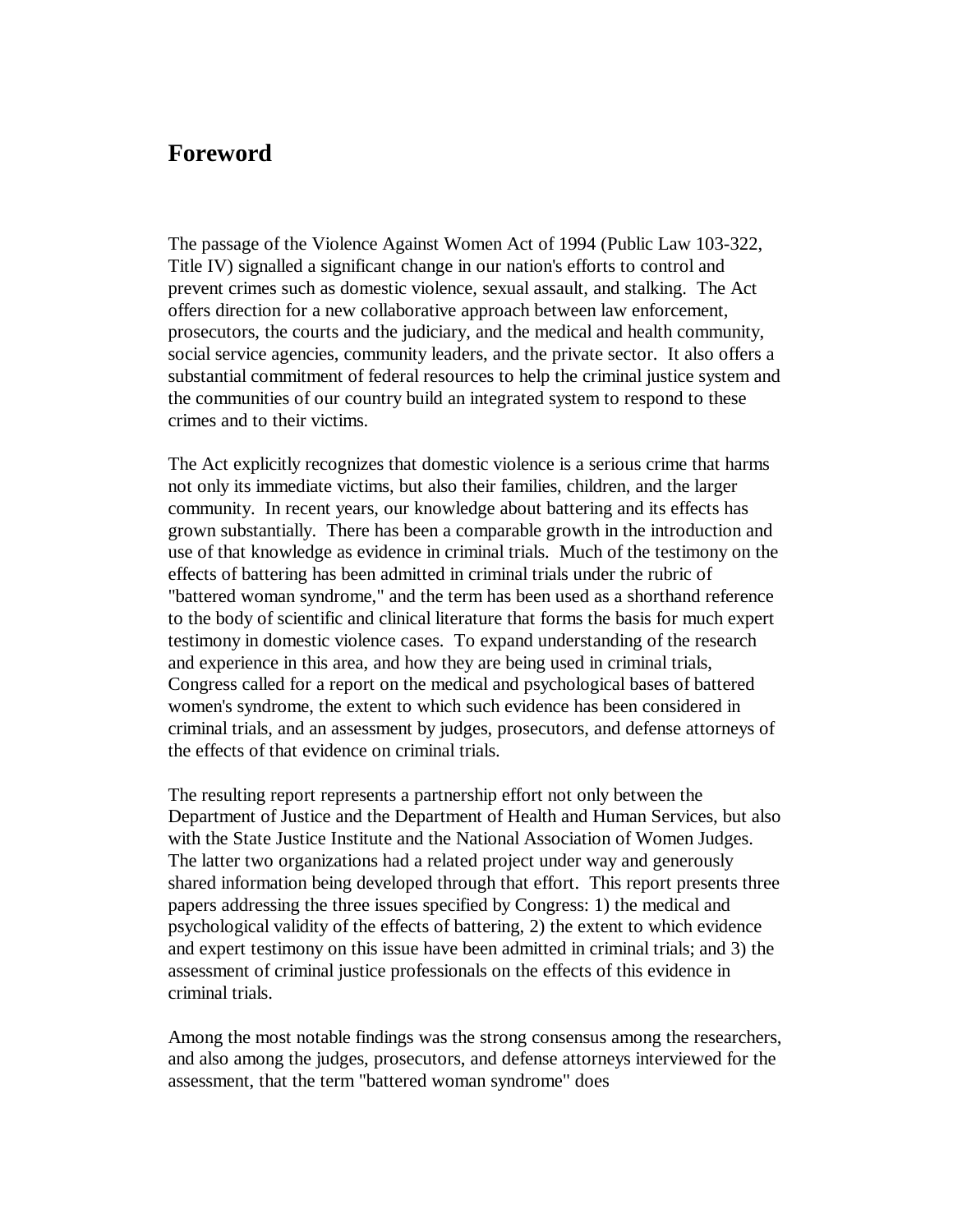not adequately reflect the breadth or nature of the scientific knowledge now available concerning battering and its effects. There were also concerns that the word "syndrome" carried implications of a malady or psychological impairment and, moreover, suggested that there was a single pattern of response to battering. Equally important is the clear statement that there is not a "battered woman's defense" *per se.* Expert testimony in these cases, when introduced by the defense, should be used to support a battered woman's claim of self-defense or duress, *not to replace it*.

With respect to validity, a review of the research literature concluded that expert testimony on battering and its effects can be supported by an extensive body of scientific and clinical knowledge about the dynamics of domestic violence and traumatic stress reactions. Further, expert testimony on battering and its effects has been admitted in each of the 50 states plus the District of Columbia. The impact of evidence concerning battering and its effects, as assessed by judges, prosecutors, defense attorneys, and other experts, has been to increase recognition in the courtroom of the problem of domestic violence, to provide information that assists factfinders in their deliberations, and to dispel common myths that may interfere with the factfinders' ability to consider fairly the issues in the case.

The Violence Against Women Office and the Department of Justice are committed to assisting states and localities as they develop comprehensive systems to respond to the problem of domestic violence. The appropriate use of expert testimony in criminal trials is one element of that response, and this report makes a significant contribution to it.

Bonnie J. Campbell **Director** Violence Against Women Office U.S. Department of Justice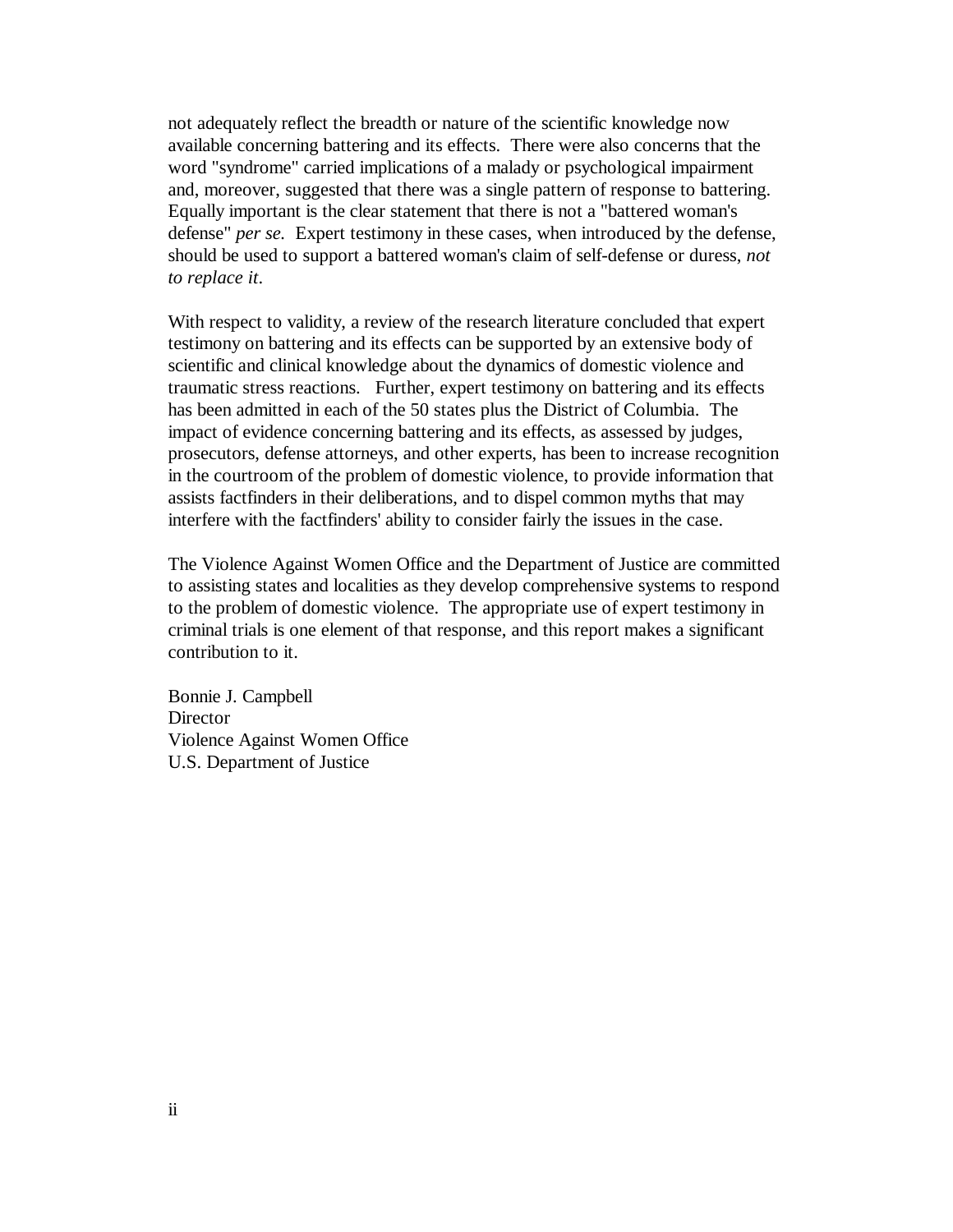# **Preface**

The Violence Against Women Act, Title IV of the Violent Crime Control and Law Enforcement Act of 1994 (Public Law 103-322) charts a new direction for our nation's response to violent crimes against women. The legislation not only recognizes explicitly that violence against women is a crime but also provides guidance for a collaborative approach to controlling and preventing such crime and assisting and protecting its victims.

In response to the Act, the National Institute of Justice (NIJ) is carrying out an extensive research and evaluation program to develop knowledge about effective responses to violence against women. One element of the program involves specific studies and reports mandated by the legislation.

This report on the scientific and clinical knowledge about battering and its effects and the extent and impact of its introduction as evidence in criminal trials responds to Section 40507 of the Violence Against Women Act, which directs the Attorney General and the Secretary of Health and Human Services to submit a report on these issues.

The development of the report was a genuinely collaborative process. A working group was formed with representatives not only from the Department of Health and Human Services and the Department of Justice, but also from the State Justice Institute (SJI) and the National Association of Women Judges. The National Association of Women Judges was conducting an SJI-sponsored project, *Family Violence and the Courts: Exploring Expert Testimony on Battered Women*, that addressed many of the same issues and questions raised by the Congress. Both organizations generously agreed to collaborate and to share data developed under their own project; both have been active members of the working group. This report is far richer in detail as a result of that partnership.

While the language of Section 40507 refers to "battered women's syndrome," one of the key findings was the consensus of both the researchers and the criminal justice professionals consulted that, given the knowledge now available, a more accurate and appropriate reference is "evidence concerning battering and its effects." The report found an extensive body of research literature, drawn from a range of disciplines. Expert testimony on battering and its effects has now been admitted in all 50 states and the District of Columbia, although considerable variation among and within states remains. An analysis of appeals of battered women defendants found that 63 percent of the convictions were upheld even though expert testimony on battering and its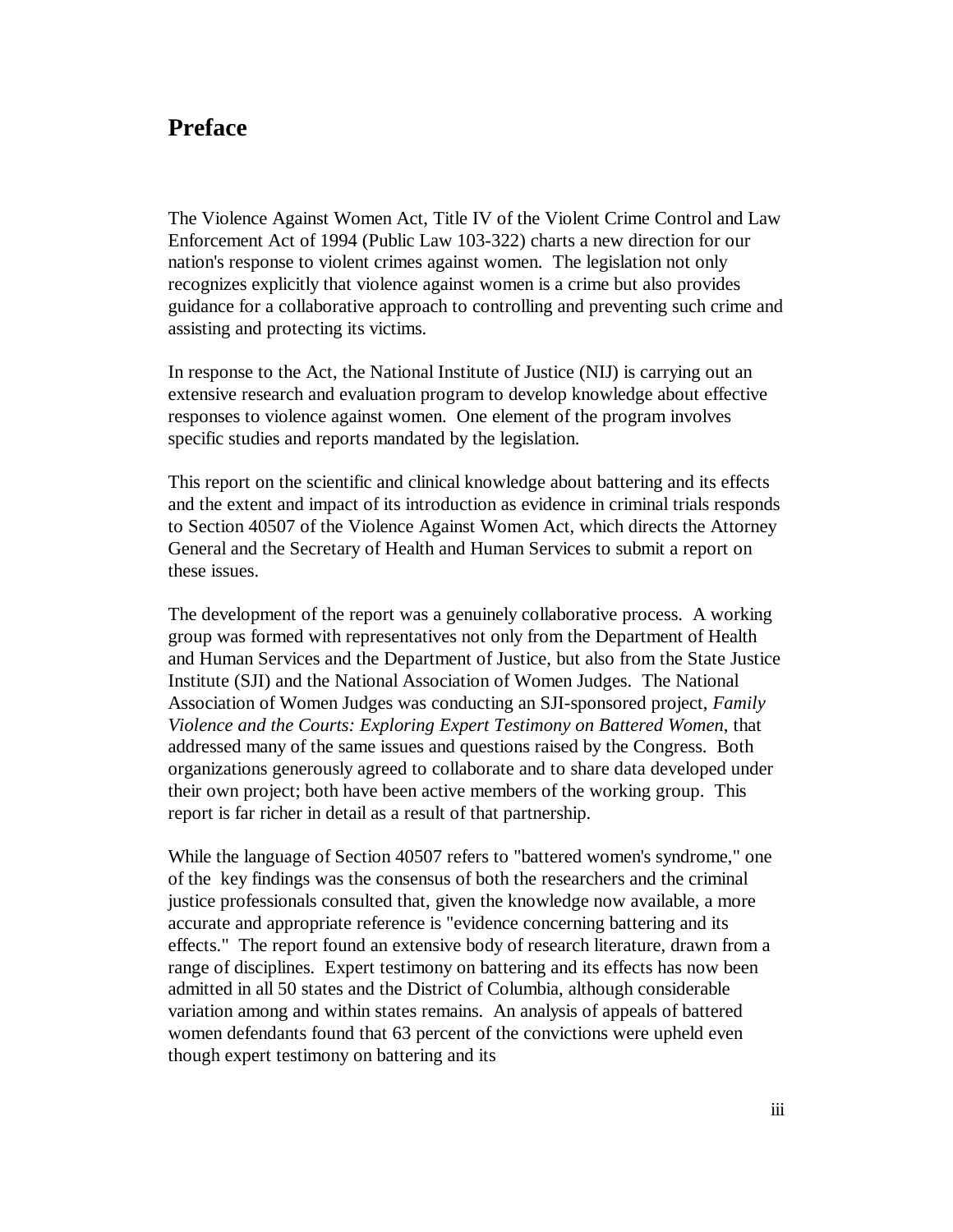effects was admitted in 70 percent of the cases. Researchers considered this strong evidence that, contrary to the contention of some critics, admitting expert testimony on battering and its effects was not tantamount to an acquittal. Judges, prosecutors, and defense attorneys interviewed concerning the impact of such evidence in criminal trials said that, within the courtroom, it has increased recognition of the broader problem of domestic violence and that its introduction can assist judges and juries to better understand the issues and/or dispel myths and stereotypes related to battered women.

As we seek to develop a strong and integrated system to respond to the problem of domestic violence in our communities, NIJ hopes that this report and the findings of related studies now under way will not only produce new knowledge but also provide guidance to criminal justice professionals on how they can use that knowledge in their professional duties.

Jeremy Travis **Director** National Institute of Justice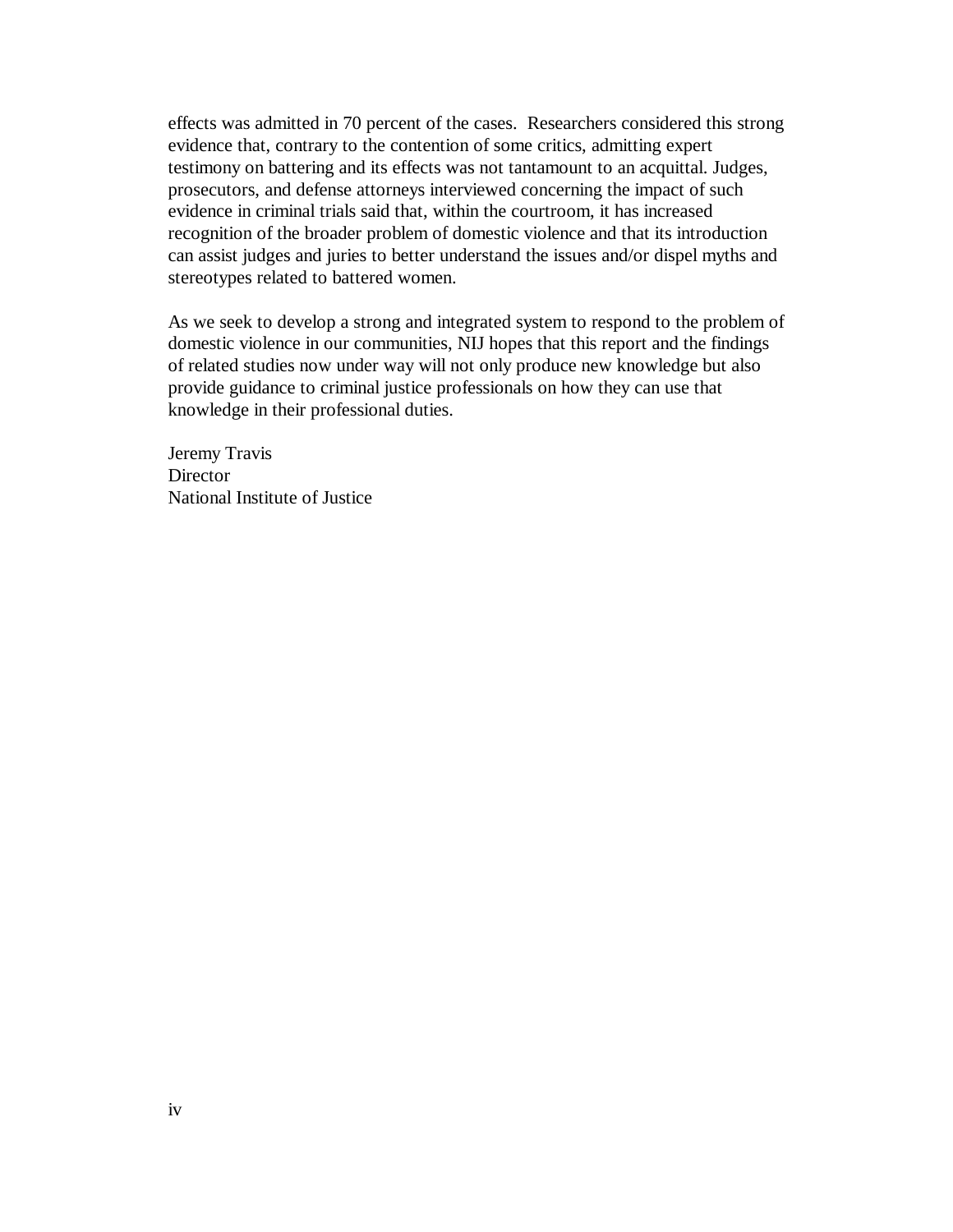# **Overview and Highlights of the Report**

### **Overview**

Section 40507 of the Violence Against Women Act (Title IV of the Violent Crime Control and Law Enforcement Act of 1994) directs the Attorney General and the Secretary of Health and Human Services to transmit to the Congress a report on the "medical and psychological basis of 'battered women's syndrome' and the extent to which evidence of the syndrome has been considered in criminal trials." The Section stipulates three issues to be addressed:

- 1. Medical and psychological testimony on the validity of battered women's syndrome as a psychological condition;
- 2. A compilation of state, tribal, and federal court cases in which evidence of battered women's syndrome was offered in criminal trials; and
- 3. An assessment by state, tribal, and federal judges, prosecutors, and defense attorneys of the effects that evidence of battered women's syndrome may have in criminal trials.

To respond to the legislative directive, an interdepartmental working group was established. It drew representatives from the Office of Policy Development, the Office of Justice Programs, the National Institute of Justice, and the Bureau of Justice Statistics of the Department of Justice and from the National Institute of Mental Health, the Administration for Children and Families, and the Office of the Assistant Secretary for Planning and Evaluation of the Department of Health and Human Services.

The working group partnership broadened when it was learned that the State Justice Institute had awarded a grant to the National Association of Women Judges to conduct a project on *Family Violence and the Courts: Exploring Expert Testimony on Battered Women*. Given the congruency of concerns and the similarity of issues being addressed, representatives from the State Justice Institute and the National Association of Women Judges joined the working group. Their project was already under way and some of its products appeared directly relevant to Congressional concerns. The Departments of Justice and Health and Human Services also supplemented the original State Justice Institute award to support the development of additional materials specifically responding to the legislative directive. The result has been a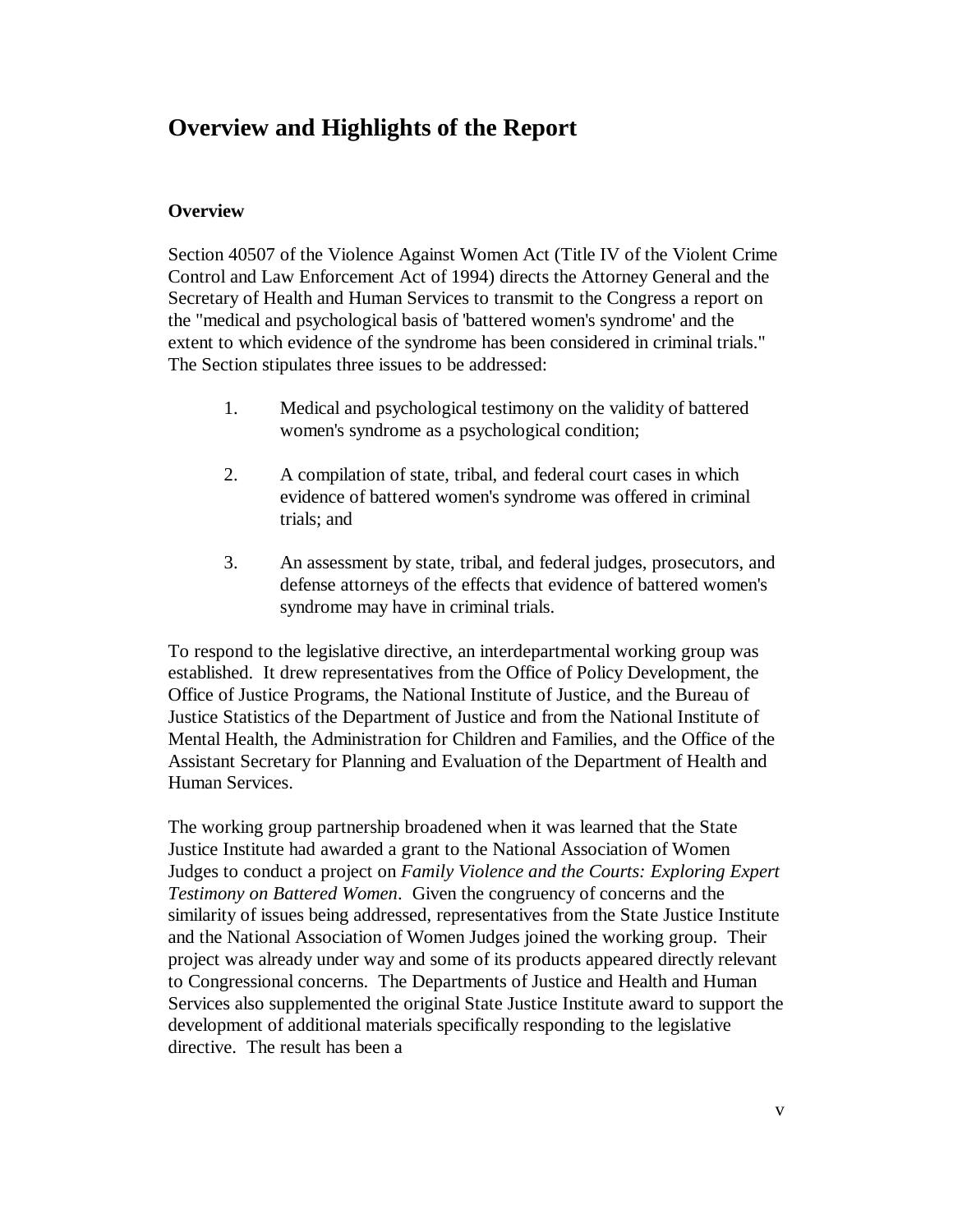productive partnership, yielding a richer information base than either project might have produced alone. Major portions of this report build on work done by the National Association of Women Judges and its collaborators or draw directly from it.

Three separate reports address the three key issues specified in the legislation, and highlights from each are summarized below. The first, *Validity of "Battered Woman Syndrome" in Criminal Cases Involving Battered Women*, reviews the literature concerning scientific and clinical knowledge on battering and its effects, implications of this scientific knowledge for criminal cases involving battered women, and the role of expert testimony in such cases. The information is drawn from the fields of both domestic violence and traumatic stress, and reflects work in the disciplines of psychology, psychiatry, sociology, nursing, criminal justice, and others. The review concludes that an extensive body of scientific and clinical knowledge strongly supports the validity and relevance of battering as a factor in the reactions and behavior of victims of domestic violence. It further reports that such knowledge is relevant at many points in the criminal justice process, from charging through sentencing, and that expert testimony can provide information that helps factfinders in their deliberations, dispels common misconceptions, or interprets the behavior of the battered woman.

The second report, *Trend Analysis: Expert Testimony on Battering and Its Effects in Criminal Cases*, presents 238 state court decisions, 31 federal court decisions, and 12 state statutes addressing the admissibility of expert testimony on battering and its effects. Originally developed for the National Association of Women Judges' project by the National Clearinghouse for the Defense of Battered Women, the report offers a detailed analysis of individual cases and trends. The authors found that while much variation remains, expert testimony on battering and its effects is admissible or has been admitted without discussion in each of the 50 states plus the District of Columbia.

The working group made a separate effort to identify any tribal court cases in which evidence on battering and its effects was offered in criminal trials. The National Indian Justice Center, the American Indian Law Center, the DNA People's Legal Services, the National American Indian Court Judges Association, and the National Domestic Violence Resource Center were contacted, and reviews of *The Indian Law Reporter* and the *Cumulative Tribal Court Topical Index* from 1988 - 1995, as well as a Lexis search, were conducted. No tribal court cases involving expert evidence on battering and its effects were identified. This is perhaps not surprising since the use of expert witnesses is more likely in cases involving serious felony charges, and felonies arising in Indian country are generally not tried in tribal courts.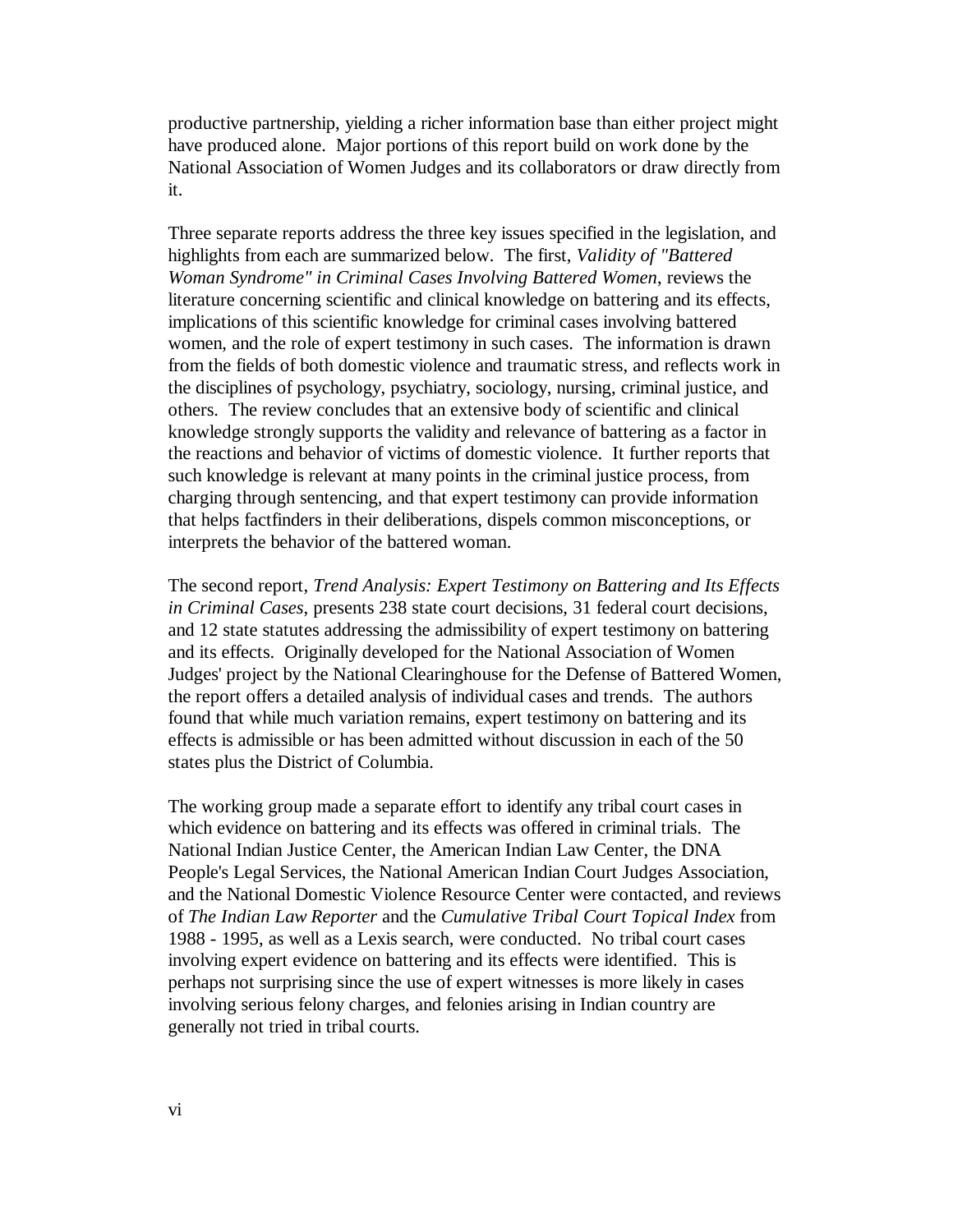The third report, *Impact of Evidence Concerning Battering and Its Effects in Criminal Trials Involving Battered Women*, presents the results of a 3-day focus group convened by the National Association of Women Judges and attended by federal and state court judges, prosecutors, defense attorneys, expert witnesses, and advocates, as well as representatives of selected federal agencies. The group concluded that the most important effect of such evidence is to assist the factfinders in considering or understanding other evidence presented in the case. The strong consensus was that expert testimony is most likely to clarify the evidence when it is drawn from the now extensive body of scientific and clinical knowledge and when the relationship between the content of the testimony and the other evidence or issues in the case is made explicit.

A significant conclusion of all three reports is the view that the term "battered woman syndrome" is no longer useful or appropriate. While recognizing its historical role in the introduction of expert testimony in this area, the authors of these reports contend that the term does not reflect the breadth of empirical knowledge now available concerning battering and its effects. Each notes that the phrase "battered woman syndrome" implies that a single effect or set of effects characterizes the responses of all battered women, a position unsupported by the research findings or clinical experience. They also raise concerns that the word "syndrome" may be misleading, by carrying connotations of pathology or disease, or that it may create a false perception that the battered woman "suffers from" a mental defect. All preferred to refer to evidence or expert testimony "on battering and its effects" and urged the adoption of this terminology as the standard phrase of reference.

### **Highlights of** *Validity of "Battered Woman Syndrome" in Criminal Cases Involving Battered Women*

- This report reviews the literature concerning scientific and clinical knowledge on battering and its effects, the implications of this scientific knowledge for criminal cases involving battered women, and the role of expert testimony in criminal cases involving battered women.
- The term, "battered woman syndrome" does not adequately reflect the breadth or nature of the empirical knowledge about battering and its effects.
	- A singular construct, such as the term "battered woman syndrome" is not adequate to encompass the scientific and clinical knowledge about battering and its effects that is germane to criminal cases involving battered women.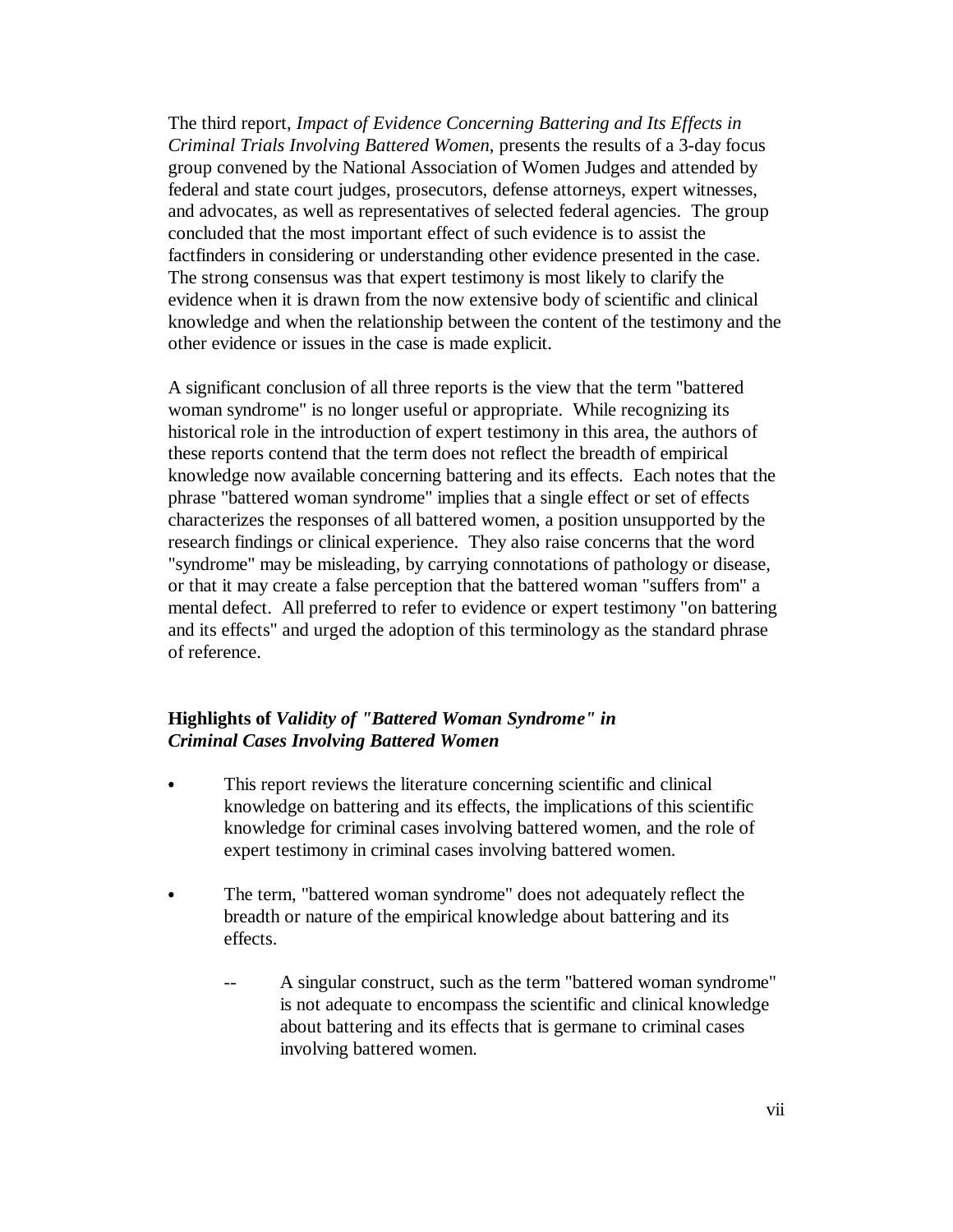- The term "battered woman syndrome" portrays a stereotypic image of battered women as helpless, passive, or psychologically impaired, and battering relationships as matching a single pattern, which might not apply in individual cases.
- In criminal court proceedings the dynamics and effects of battering can become an issue in cases in which
	- A battered woman is being tried for a crime and introduces a defense of self-defense, coercion, or insanity;
	- -- A battered woman has been charged with or convicted of a crime, and evidence of battering or its effects is offered to reduce the seriousness of the charges or the severity of the sentence;
	- -- A batterer is being tried for murder or assault, and when the defense raises questions about the battered woman's behavior or responsibility for the abuse, the prosecution introduces evidence about battering and its effects to explain the woman's behavior;
	- -- Battering is involved in the case, and counsel wants to address potential myths or misconceptions about domestic violence that might be held by the judge or jury.
- Research studies of battering and its effects are relevant to these legal  $\bullet$ circumstances, especially with regard to
	- A battered woman's perception of danger in a battering relationship, which is relevant to a defense of self-defense or coercion;
	- The consequences of battering on a woman's state of mind at the time of the alleged crime that are relevant to her defense;
	- Patterns of violent and coercive behavior in battering relationships and a battered woman's coping behaviors that are relevant to 1) explaining a battered woman's behavior, such as recanting testimony or remaining with the batterer; 2) charging and sentencing a battered woman; and 3) prosecution of batterers;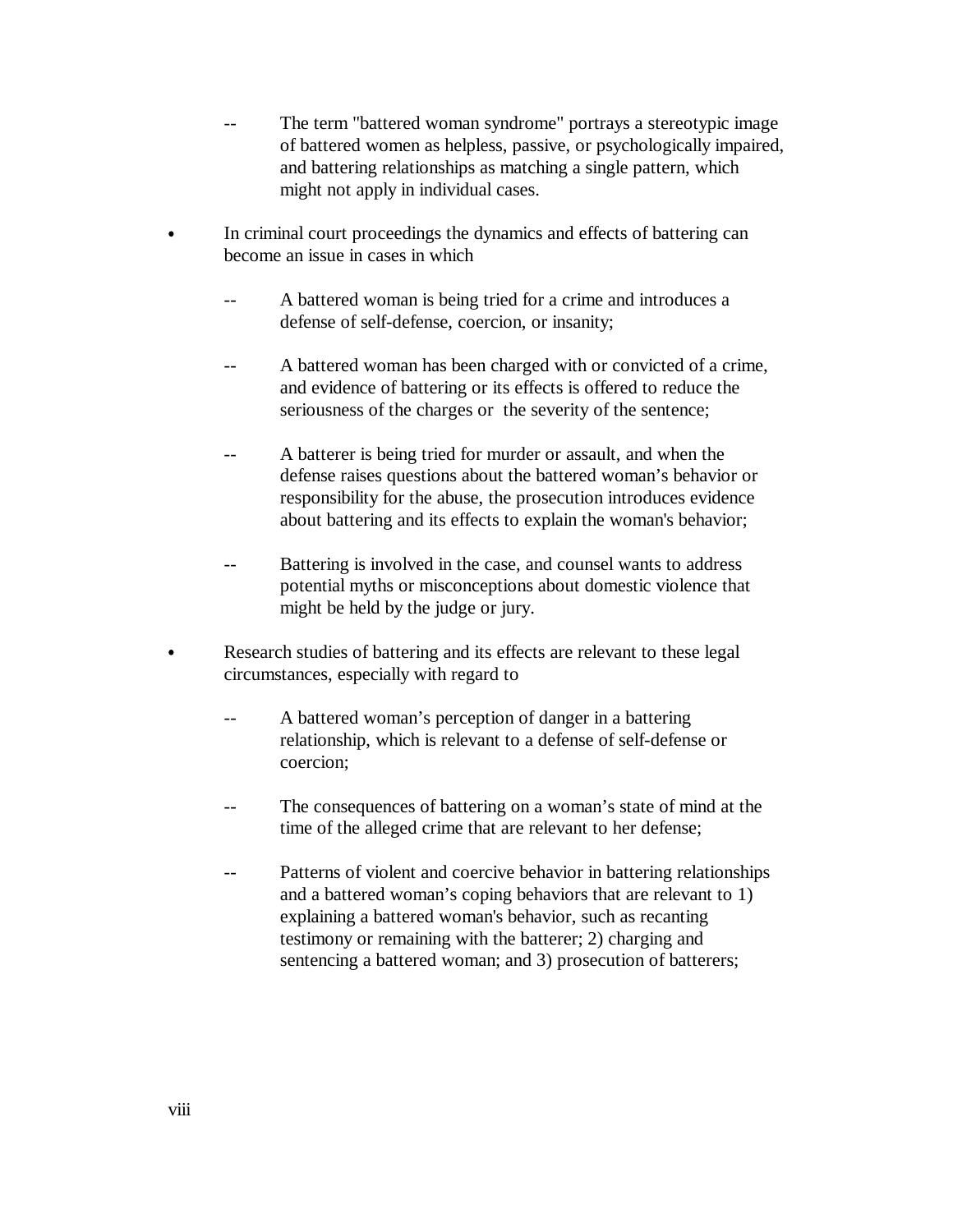- Evidence about a battered woman's experiences and perceptions of battering, their impact on her, and her actions associated with battering, can be introduced and validated or interpreted by expert testimony.
	- Such expert testimony on battering and its effects provides relevant information important to the factfinders for purposes of their deliberations in criminal cases involving battered women.
	- Expert testimony on battering and its effects can be based on and supported by an extensive body of scientific and clinical knowledge on the dynamics of domestic violence and traumatic stress reactions.
	- Such expert testimony on the relevance of a context of battering in criminal proceedings is admissible, at least to some degree, or has been admitted in every state.

# **Highlights of** *Trend Analysis: Expert Testimony on Battering and Its Effects in Criminal Cases*

- An analysis of 238 state court decisions, 31 federal court decisions, as well  $\bullet$ as 12 state statutes addressed the admissibility of expert testimony on battering and its effects in criminal trials, the types of cases in which expert testimony was admitted, the showing necessary to introduce such testimony, the scope and relevance of expert testimony, the circumstances under which such testimony triggers an adverse psychological examination, and the disposition of cases on appeal.
- With respect to admissibility, expert testimony on battering and its effects  $\bullet$ is admissible, at least to some degree, or has been admitted (without any discussion of the standards for admissibility), in each of the 50 states plus the District of Columbia.
	- Of the 19 federal courts that have considered the issue, all but three have admitted expert testimony on battering and its effects in at least some cases.
	- Twelve states, moreover, have enacted statutes providing for admissibility of expert testimony, although in two states, the courts have interpreted these statutes in a restrictive fashion, limiting the admissibility of expert testimony to cases in which self-defense is claimed.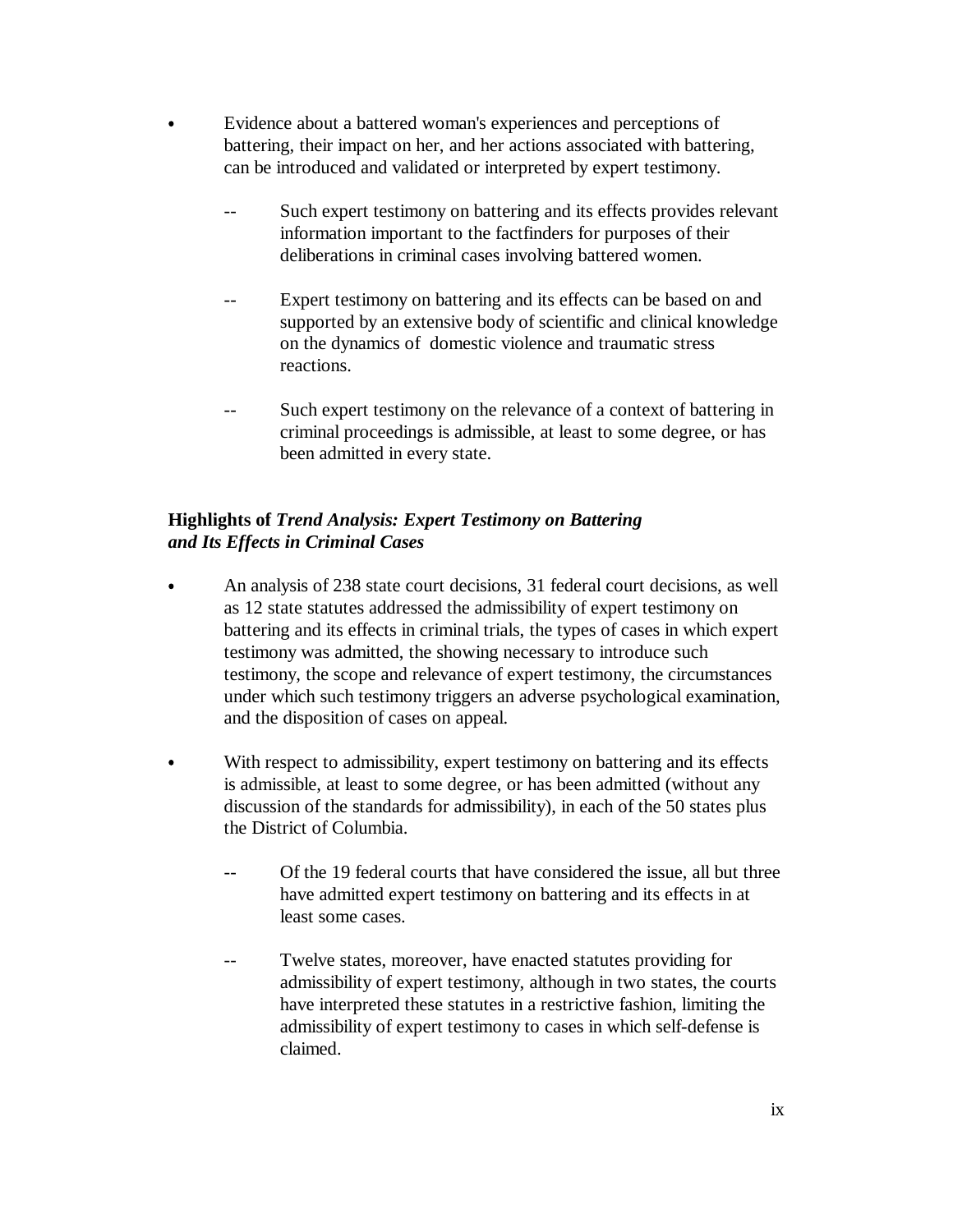- However, 18 states have excluded expert testimony in some cases. Only in Wyoming is there still doubt under case law as to the testimony's admissibility, but Wyoming provides for the admissibility of expert testimony by statute.
- While the types of case in which expert testimony on battering and its effects is admitted can vary, it is most readily accepted by state courts (i.e., in 90 percent of the states) in cases involving traditional self-defense situations.
	- A substantial number of state courts have also admitted expert testimony in nontraditional self-defense situations (e.g., when a battered woman kills her batterer when he is asleep or hires a third party to kill him), in non-self-defense cases (e.g., where duress is asserted as a defense), and when offered by the prosecution (e.g., to explain a battered woman complainant's prior inconsistent statements).
	- Of the 19 federal courts admitting expert testimony, two-thirds have done so in a duress case, while more than one-third have done so in traditional self-defense cases.
- With respect to the showing necessary to introduce expert testimony,  $\bullet$ nearly 40 percent of the states require that the defendant raise a selfdefense claim in order to introduce expert testimony on battering and its effects; one third of the states have explicitly required that the proffered expert must be properly qualified as such.
- Although there is significant consensus among the courts as to the issues  $\bullet$ on which expert testimony on battering and its effects is relevant and admissible, case-by-case variations also exist within a given jurisdiction that depend on the nature of the case, the specific facts of the case, or the specific issues raised by the defendant on appeal.
	- Over three-quarters of the states have found expert testimony admissible to prove the defendant is a battered woman or that she "suffers from 'battered woman syndrome.'" Almost 70 percent of the states have found "generic" expert testimony admissible in order to explain battering and its effects generally, without reference to a specific defendant. Twenty percent of the states, however, explicitly preclude experts from testifying that the defendant is a battered woman or "suffering from 'battered woman syndrome.'"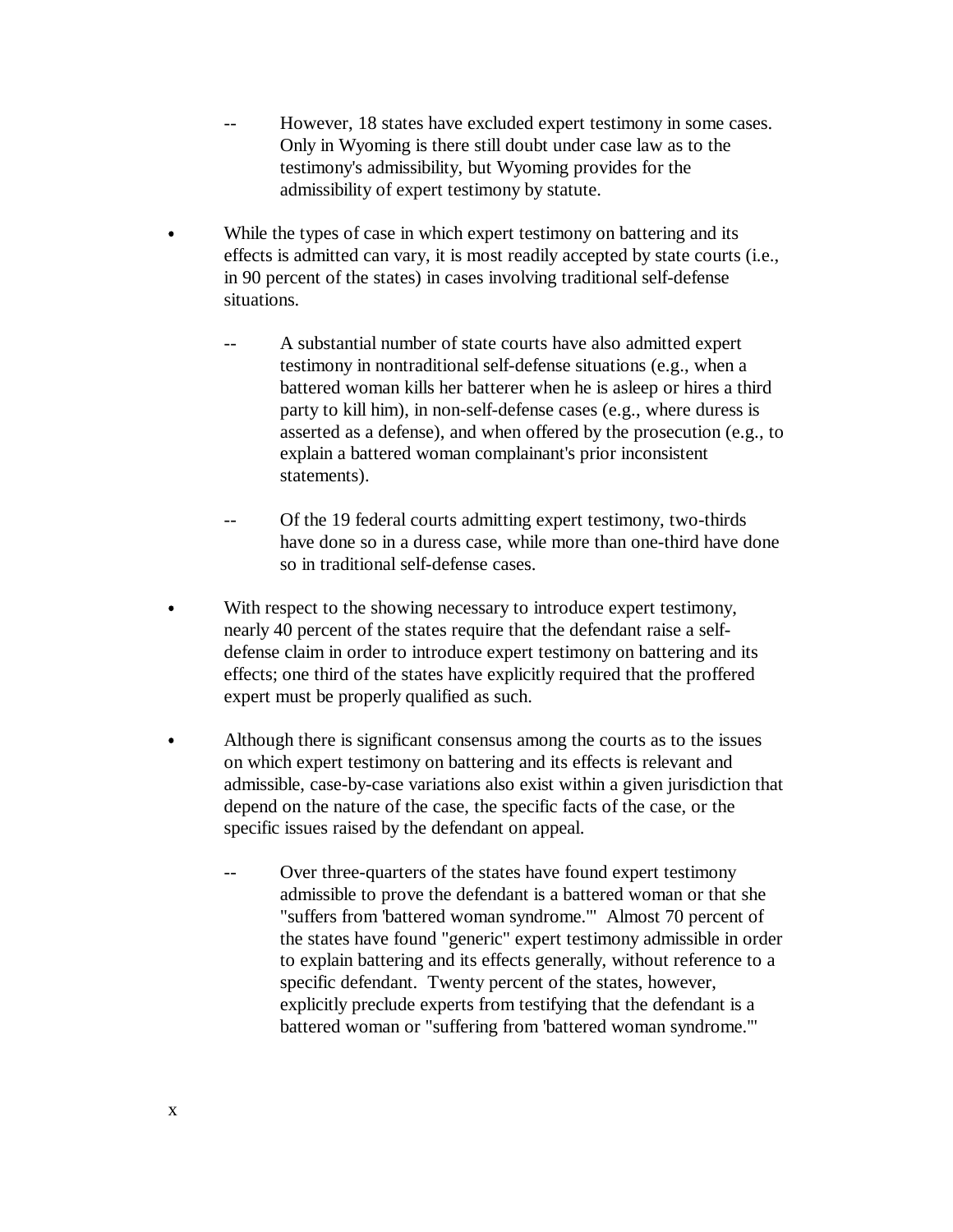- Nearly 70 percent of the states have found expert testimony relevant to supporting a self-defense claim; nearly 70 percent of the states also agree that expert testimony is relevant to the issue of the defendant's state of mind at the time of the charged crime.
- Two-thirds of the states consider expert testimony on battering and its effects relevant to the question of why the defendant did not leave the battering relationship or to explain other conduct, such as acts performed under duress. A similar proportion of the federal courts have found the testimony relevant for these purposes.
- A significant minority of the states have explicitly noted that the testimony is admissible to rebut common myths and misperceptions about battered women (33 percent), to prove a defendant's diminished capacity or lack of intent (30 percent), to bolster the defendant's credibility (25 percent), or to show the existence of mitigating factors in the defendant's favor at the sentencing phase of the trial (20 percent). A similar proportion of the federal courts admitting such expert testimony have also found it relevant for these purposes.
- Twenty-two percent of the states have ruled on the issue of whether  $\bullet$ offering expert testimony on battering subjects a defendant to an adverse psychological examination by the prosecution's expert. All but one found that introducing expert testimony does trigger an adverse examination. Of the three federal courts that have considered this question, two have found that introduction of expert testimony does subject the defendant to an adverse examination.
- With respect to case disposition on appeal, the appeals of 152 battered  $\bullet$ women defendants in state courts were analyzed for this study; 63 percent resulted in affirmance of the conviction and/or sentence, even though expert testimony on battering and its effects was admitted or found admissible in 71 percent of the affirmances.
	- These findings are considered strong evidence that the defense's use of, or the court's awareness of, expert testimony on battering and its effects in no way equates to an acquittal on the criminal charges lodged against a battered woman defendant.
	- -- Moreover, of those appeals in state courts that resulted in reversals, less than half were reversed because of erroneous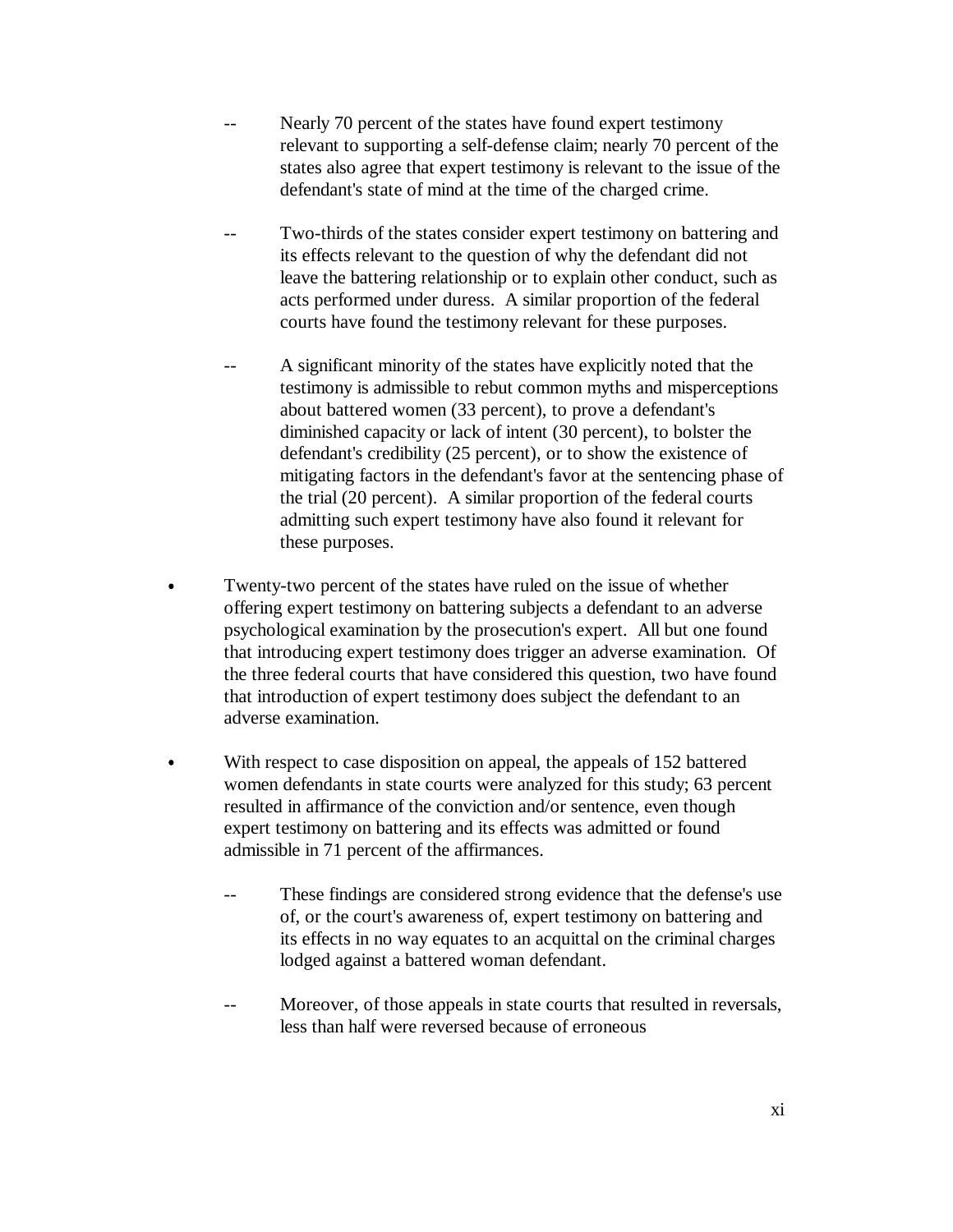exclusion of, limitation of, or failure of counsel to present, expert testimony.

Of the 22 appeals of battered women's cases heard in federal courts, more than three-quarters resulted in affirmances of convictions and/or sentences.

### **Highlights of** *Impact of Evidence Concerning Battering and Its Effects in Criminal Trials Involving Battered Women*

- $\bullet$ This report discusses the impact that evidence on battering and its effects has on criminal trials, based primarily on the results of a 3-day focus group conducted with federal and state court judges, prosecutors, defense attorneys, expert witnesses, and advocates.
- $\bullet$ The introduction of evidence on battering and its effects has increased recognition in the courtroom of the problem of domestic violence, and the use of such testimony has both direct and indirect effects.
- Direct effects include implications for the deliberation process and for the disposition of cases.
	- With respect to the **deliberation process**, the major purposes of introducing evidence about battering and its effects are to assist the triers of fact in their deliberations about the ultimate issues or to dispel common myths and misunderstanding about domestic violence that may interfere with the factfinders' ability to consider issues in the case.
	- There was strong agreement among the participants that expert testimony concerning battering and its effects can help the factfinder more effectively evaluate the evidence in criminal cases involving a battered woman.
	- While recognizing the historical precedent for using the term "battered woman syndrome" to refer to such testimony, there was strong consensus that "battered woman syndrome" is not adequate as a construct to incorporate the breadth of available knowledge about battering and its effects that may be relevant in these cases.
	- The focus group concluded that the notion of a "syndrome," although descriptive of some battered women, does not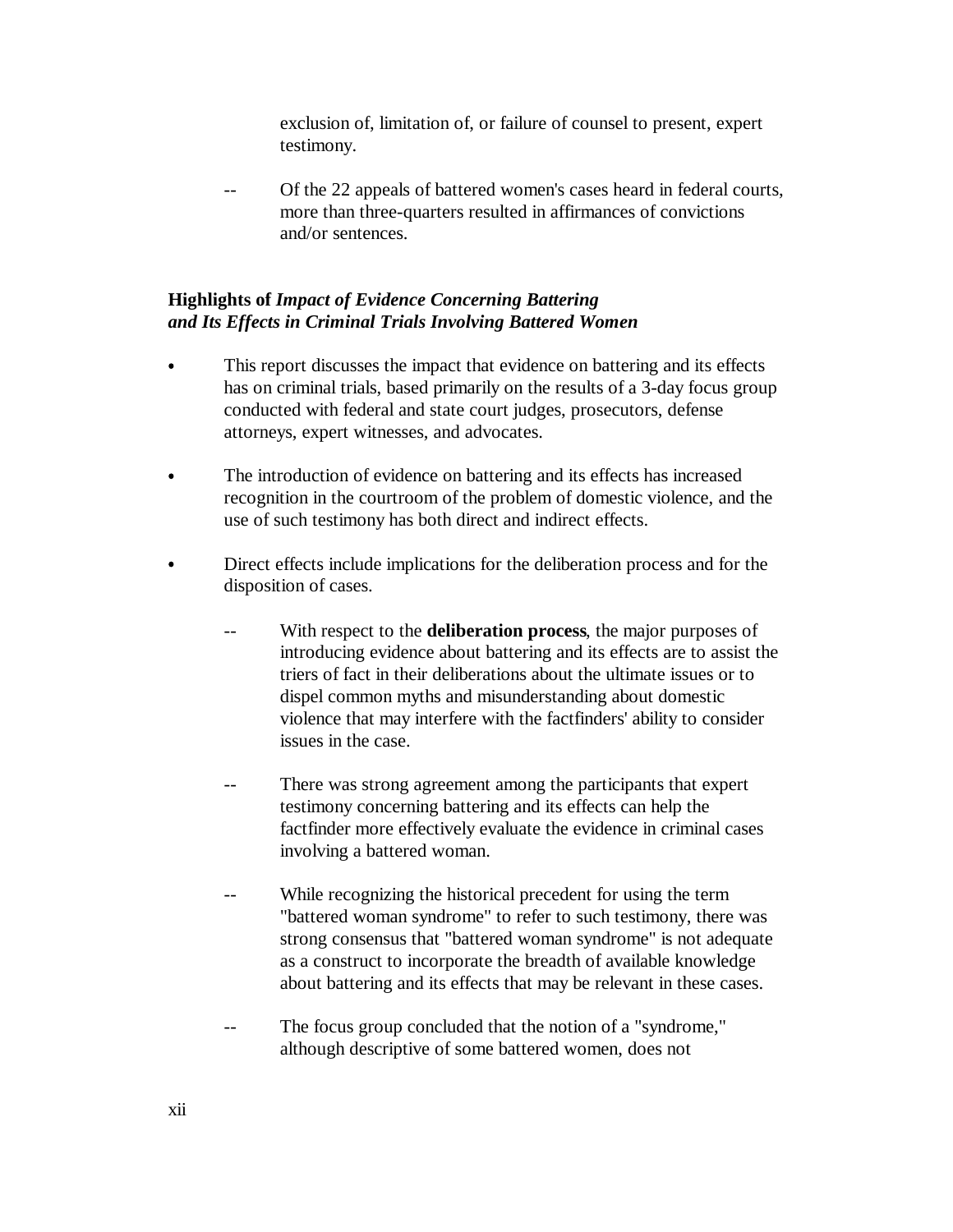encompass the recognized variation in battered women's experiences or the body of scientific knowledge in the field.

- As an alternative, reference to expert testimony concerning "battering and its effects" was viewed as a more useful construct that allows for the introduction of relevant scientific and clinical knowledge across various types of criminal cases involving battered women.
- With respect to the **disposition of cases**, a review of state court cases found that convictions of battered women were reversed in less than one-third of the cases appealed and that, of those reversals, less than half were due to erroneous exclusion of, limitation of, or failure to present expert testimony on battering and its effects.
- These findings suggest that, contrary to popular misconceptions, the introduction of expert testimony on battering and its effects does not equate to acquittal for a battered woman defendant.
- The use of evidence concerning battering has had significant indirect effects on the judiciary.
	- Introduction of evidence about battering and its effects has increased both the demand for judicial education on the topic and the need for judges to become well-versed in the subject matter of domestic violence to inform their rulings, explanations, and jury instructions;
	- Judges also need familiarity with the scientific methods used in domestic violence research, given the Daubert decision, which requires that trial court judges "ensure that any and all scientific testimony or evidence admitted is not only relevant but reliable" and demonstrates "a valid scientific connection to the pertinent inquiry as a precondition to admissibility."
- The use of evidence about battering and its effects has indirectly affected both prosecution and defense counsel, requiring fuller understanding of the dynamics of domestic violence and stimulating demand for additional training.
	- -- The use of evidence about battering and its effects in self-defense cases led to recognition of its relevance for other related defenses, such as duress.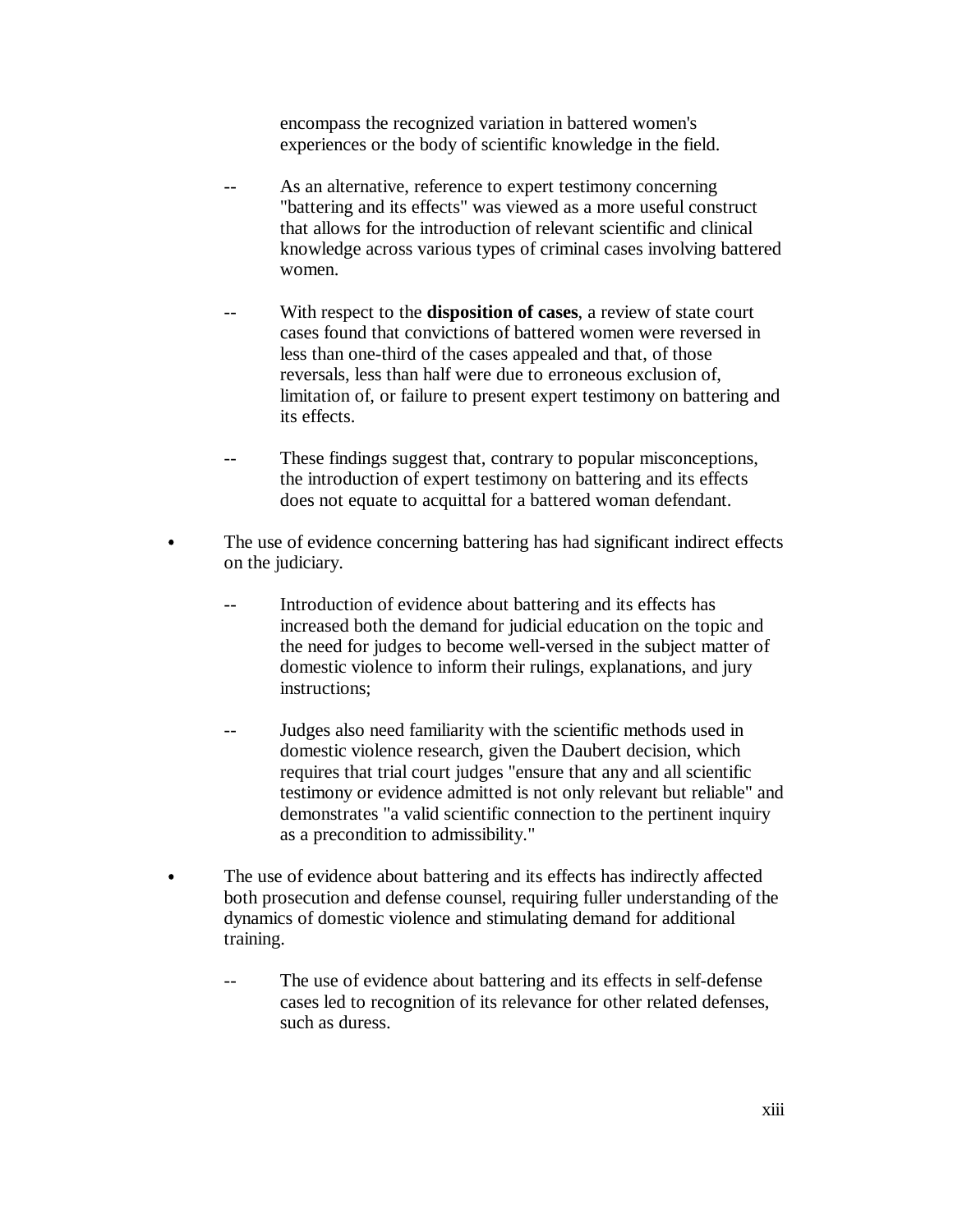- Prosecutors rely on expert testimony to explain the battered victim/witness who recants or is uncooperative; greater attention is given to issues of battering and domestic violence at the charging stage.
- Evidence on battering and its effects also has had indirect effects on other legal matters, on the need for resources, and on the broader community.
	- While the use of such evidence in criminal trials has preceded its use in most other contexts, it has now been introduced in divorce and custody cases, in applications for civil protection orders, in tort actions and contract cases, and in the evaluation of clemency petitions.
	- -- Increased awareness of the utility of evidence related to battering and its effects has created a perceived need for greater access to expert witnesses; participants cited the need as two-fold: 1) financial resources to obtain experts and 2) increased admissibility of expert witness testimony from non-credentialed persons experienced in domestic violence (e.g., shelter workers, police officers, etc.).
	- Evidence about battering and its effects has influenced changes in state statutes and criminal codes. Increased awareness of domestic violence has spurred efforts to improve the community's response. Domestic violence coordinating councils are a key development, and comprehensive programs (such as the Dade County Domestic Violence Plan, with its unified Domestic Violence Court, and the Duluth, Minnesota, program, which coordinates the criminal justice system, mental health agencies, public health, child welfare, and public and private employee assistance programs) were cited as potential models.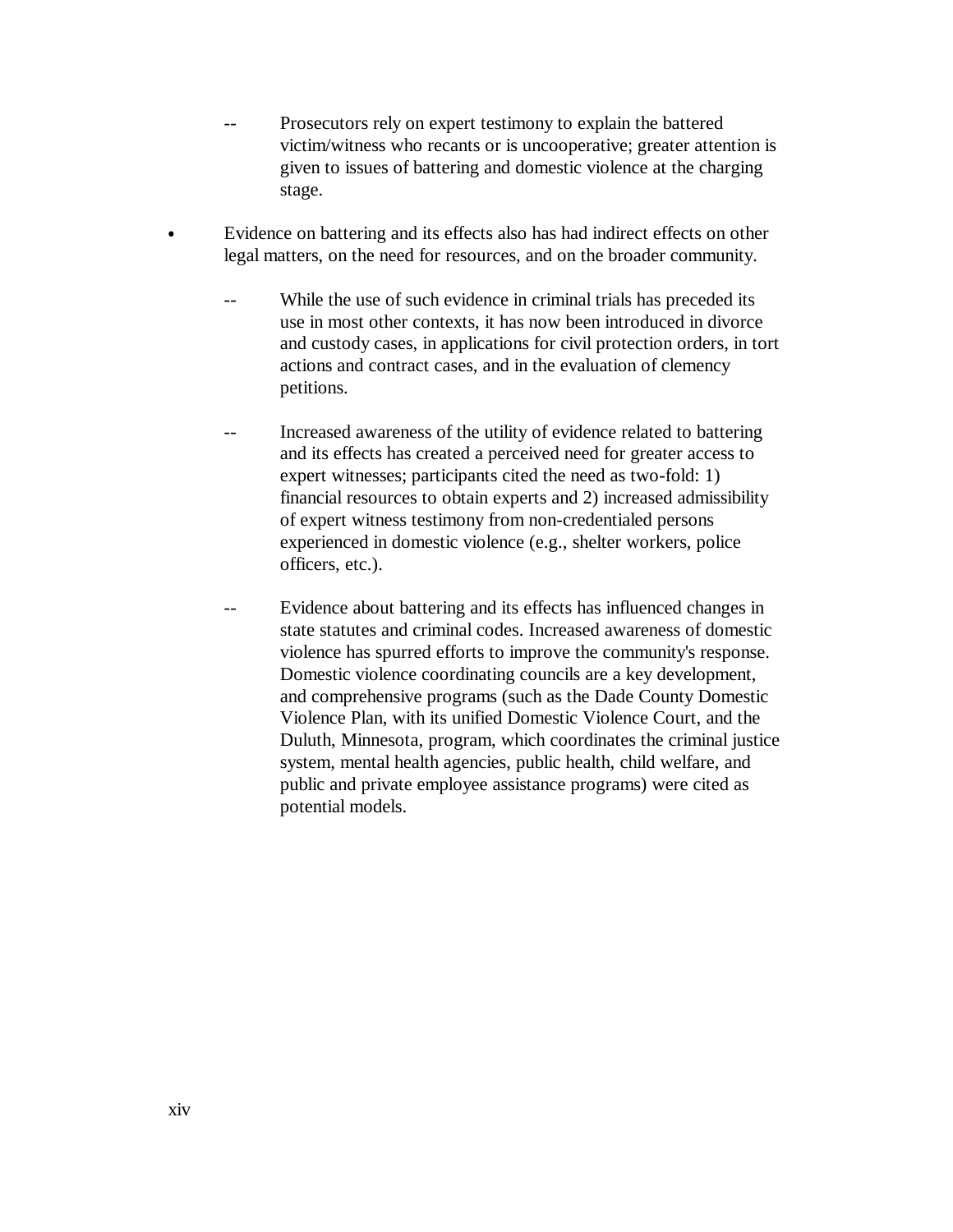# **Validity of "Battered Woman Syndrome" in Criminal Cases Involving Battered Women**

This report is an edited version by Malcolm Gordon, Ph.D., National Institute of Mental Health, of a review paper prepared by Mary Ann Dutton, Ph.D., Professorial Lecturer of Law, National Law Center, The George Washington University, Washington, D.C.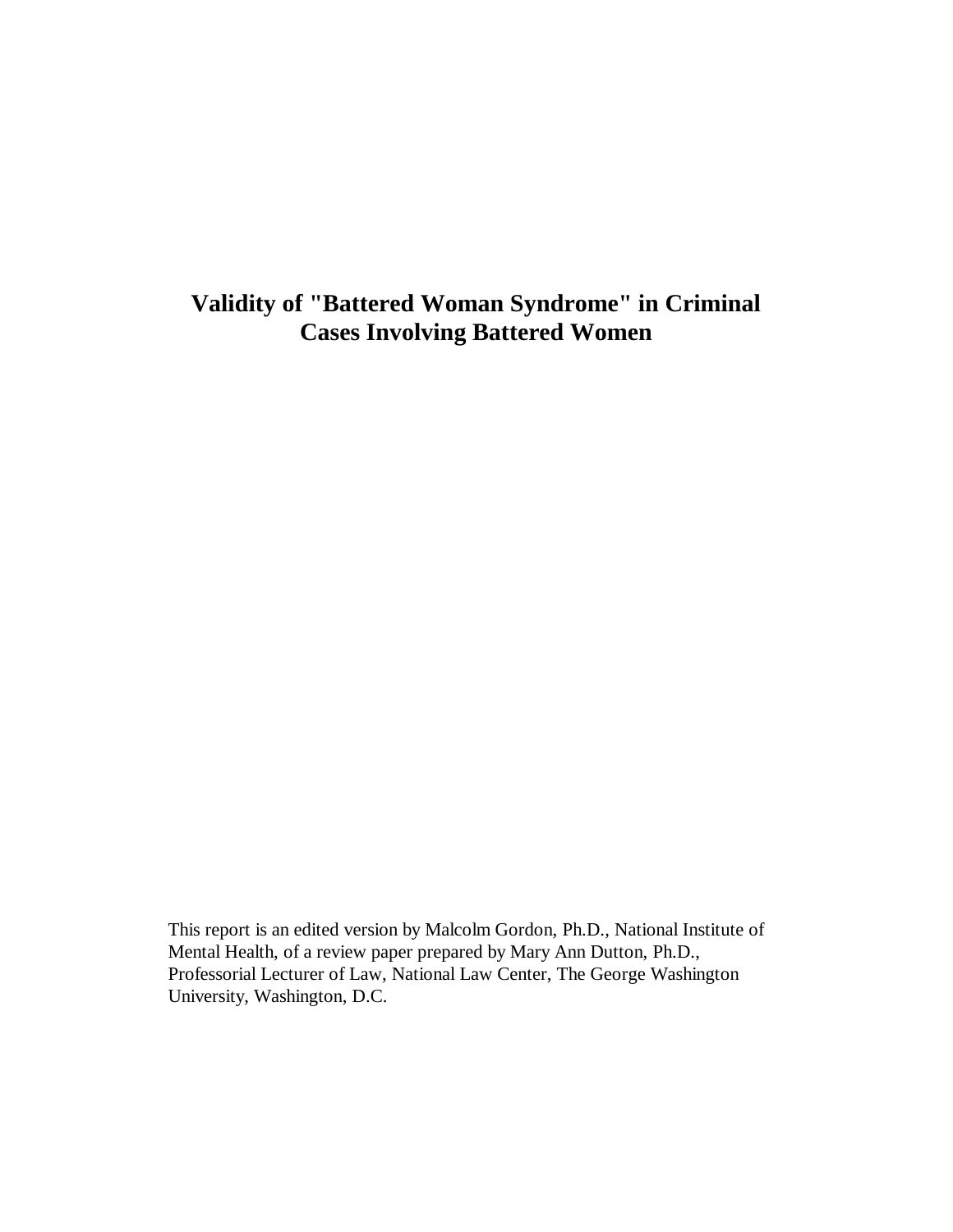# **Contents**

| To Support Mitigating Factors in Charging and Sentencing  2<br>To Support the Prosecution of Crimes Involving               |
|-----------------------------------------------------------------------------------------------------------------------------|
| The Relevance of Scientific and Clinical Knowledge Concerning<br>Battering and Its Effects in Criminal Court Proceedings  4 |
|                                                                                                                             |
|                                                                                                                             |
| Negative Psychological Consequences of Domestic Violence  10<br>Behavioral Patterns of Victims of Domestic Battering  13    |
| Continued involvement in an abusive relationship  14                                                                        |
| Separation Abuse and Fear of Retaliation  14                                                                                |
| Victim's use of physical aggression toward the abuser $\dots \dots$ 15<br>Lack of cooperation in prosecuting the abuser  16 |
|                                                                                                                             |
| Expert Testimony in Cases Involving Battered Women 20                                                                       |
|                                                                                                                             |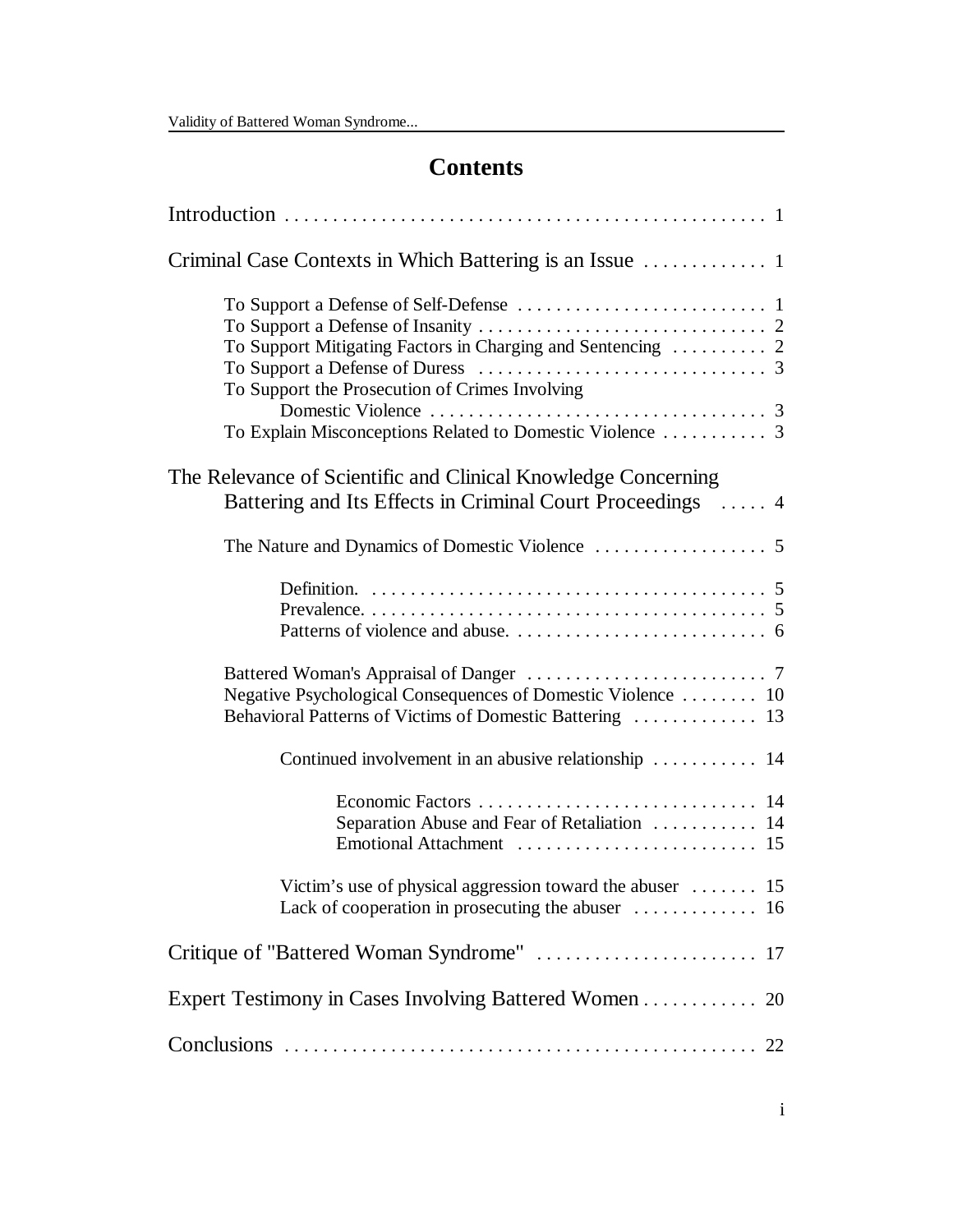Validity of Battered Woman Syndrome...

|--|--|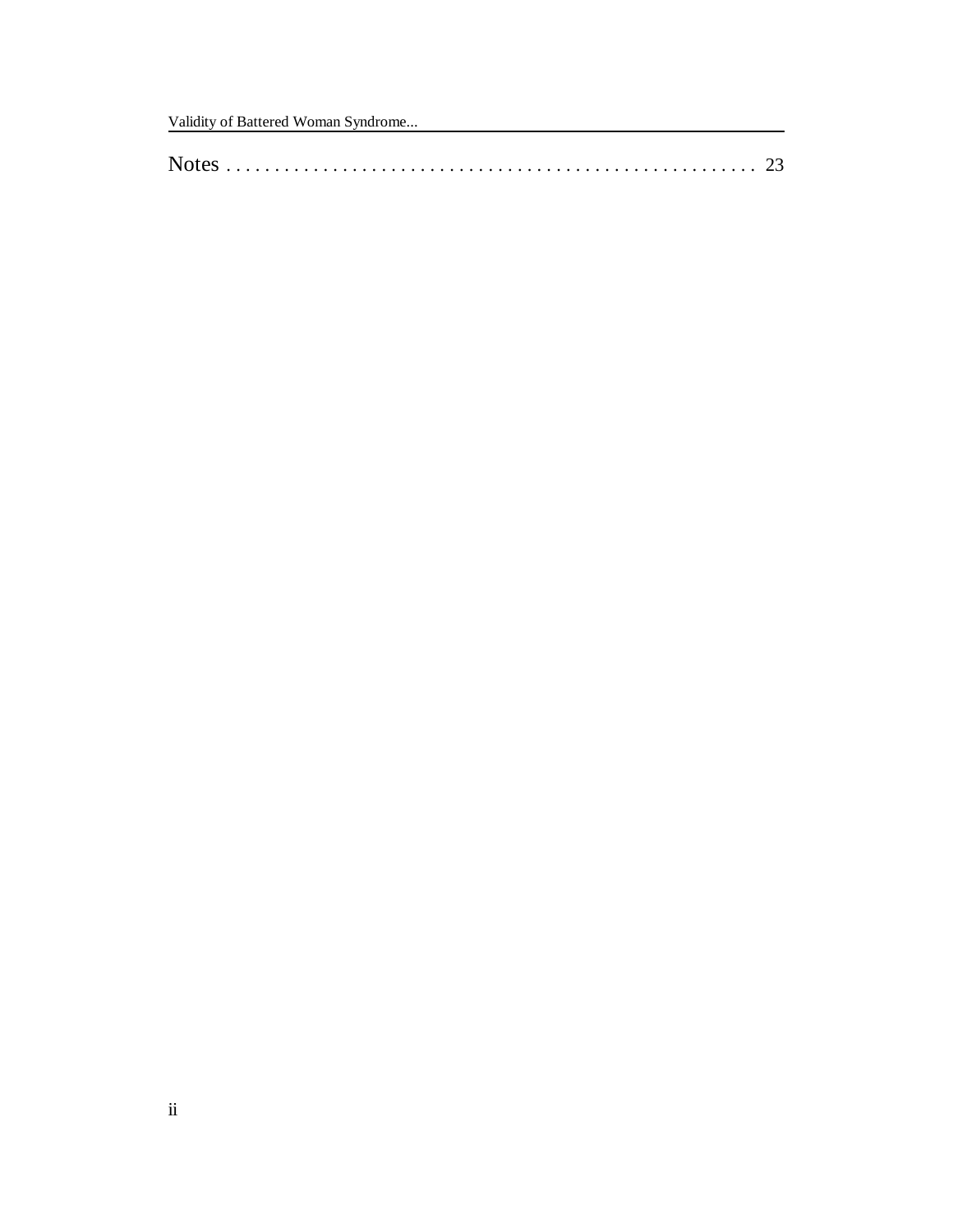# **Introduction**

The Violent Crime Control and Law Enforcement Act of 1994, Section 40507 of Title IV, the Violence Against Women Act, mandated a report concerning "medical and psychological testimony on the validity of battered women's syndrome as a condition." Accordingly, the purpose of this report is to review the literature concerning scientific and clinical knowledge on battering and its effects, the implications of this scientific knowledge for criminal cases involving battered women, and the role of expert testimony in criminal cases involving battered women. The relevant knowledge base includes information about the nature and dynamics of domestic violence involving intimate partners, the psychological and social impact of battering, victims' responses to battering, and the social and psychological context in which battering occurs.

# **Criminal Case Contexts in Which Battering is an Issue**

In criminal court proceedings the dynamics and effects of battering can become issues in:

- The self-defense or insanity defense of a battered woman accused of murdering or assaulting the perpetrator.
- Charging and sentencing in such cases.
- The duress defense of a battered woman accused of criminal or illegal conduct through the instigation or coercion of a perpetrator.
- The prosecution of cases of domestic violence.
- Addressing misconceptions about domestic violence that might be held by judge or jury.

### **To Support a Plea of Self-Defense**

Battered women sometimes use physical force, including the use of weapons, in response to their batterers' violent behavior toward them and other family members. These women may be charged with a criminal offense. In such cases, the legal defense of self-defense is often introduced. Of course, not all women who use violence against an intimate partner do so in self-defense.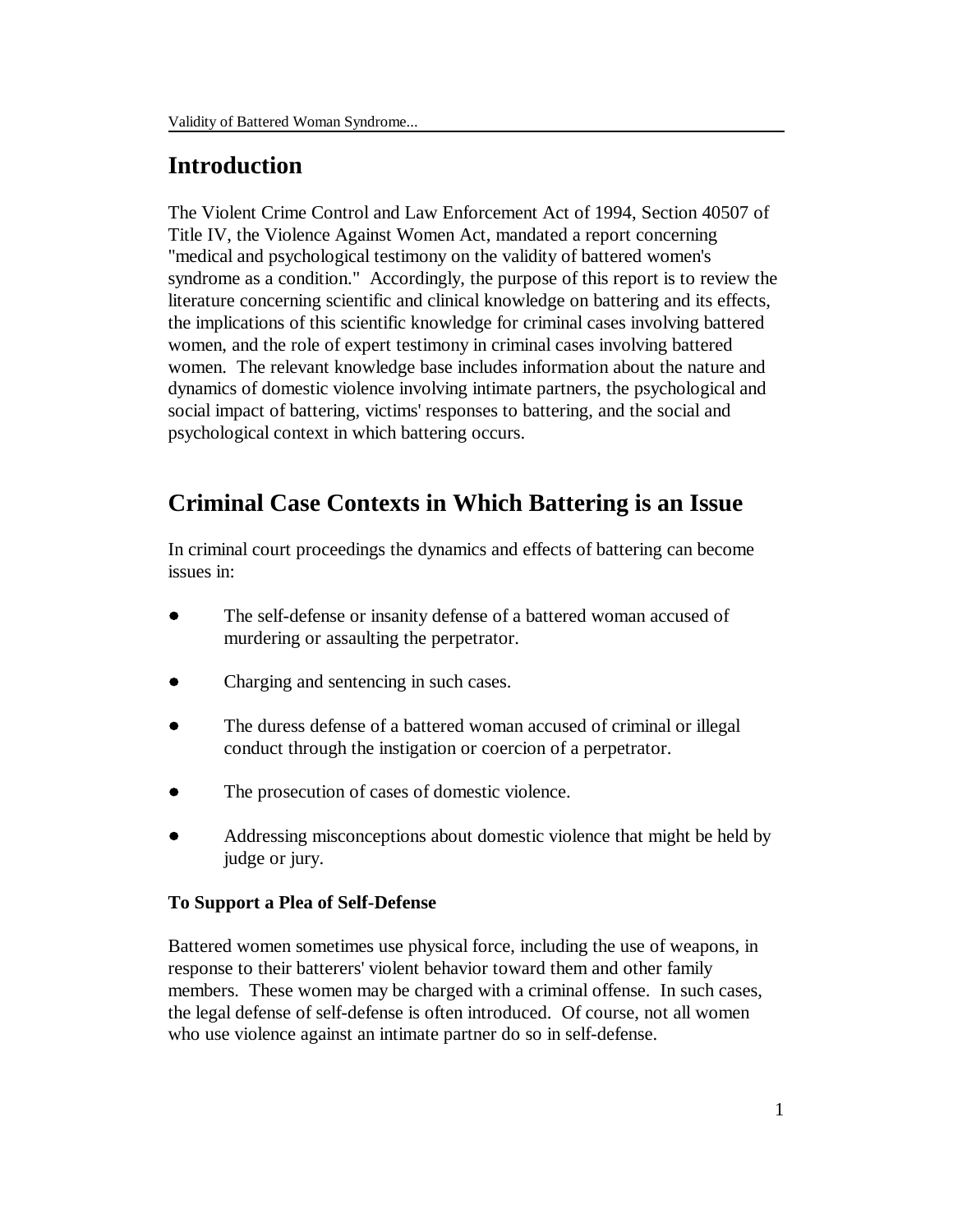The elements of self-defense in situations where the effects of battering are particularly relevant require that the defendant reasonably believed (a) that deadly force was necessary to protect herself or others against death or serious bodily harm used or threatened by the batterer and (b) that the use of force was immediately necessary to protect against death or serious bodily injury.<sup>1</sup> Most state courts do not require a duty to retreat, but factfinders may, nevertheless, find this issue to be relevant in their deliberations. Thus, evidence and testimony may be introduced to assist the triers of fact in deliberations concerning the specific elements of self-defense. $<sup>2</sup>$ </sup>

#### **To Support a Defense of Insanity**

The defense of insanity requires a defendant to have had a severe mental illness, defect, or disorder at the time of the alleged criminal acts. Further, this condition must have impaired the defendant's mental capacity to such an extent that either (s)he did not understand the nature and consequences of what (s)he was doing or did not understand that what (s) he was doing was wrong.<sup>3</sup> Although this defense is used infrequently in cases involving battered women, it may apply in some instances.

An insanity defense claims that the battered victim's mental capacity was impaired, in contrast to a defense of self-defense or duress, which offers that the battered victim acted in response to a reasonable perception of danger. When the condition of legal insanity is related to domestic violence, testimony by experts can be offered to explain how traumatic reactions and their associated symptoms may preclude the victim from knowing right from wrong or appreciating the consequences of her actions at the time of the criminal acts.

#### **To Support Mitigating Factors in Charging and Sentencing**

Information about battering and its effects has been used by prosecutors in determining the severity of the charge that a battered woman should face in a trial and, during the sentencing phase, to show the existence of mitigating factors in the battered woman's criminal behavior.<sup>4</sup> Information considered in charging and sentencing may include the history of violence against the battered woman, the battered woman's efforts to protect herself and obstacles to those efforts, the social and psychological impact of violence on her, and the context in which the violence occurred.5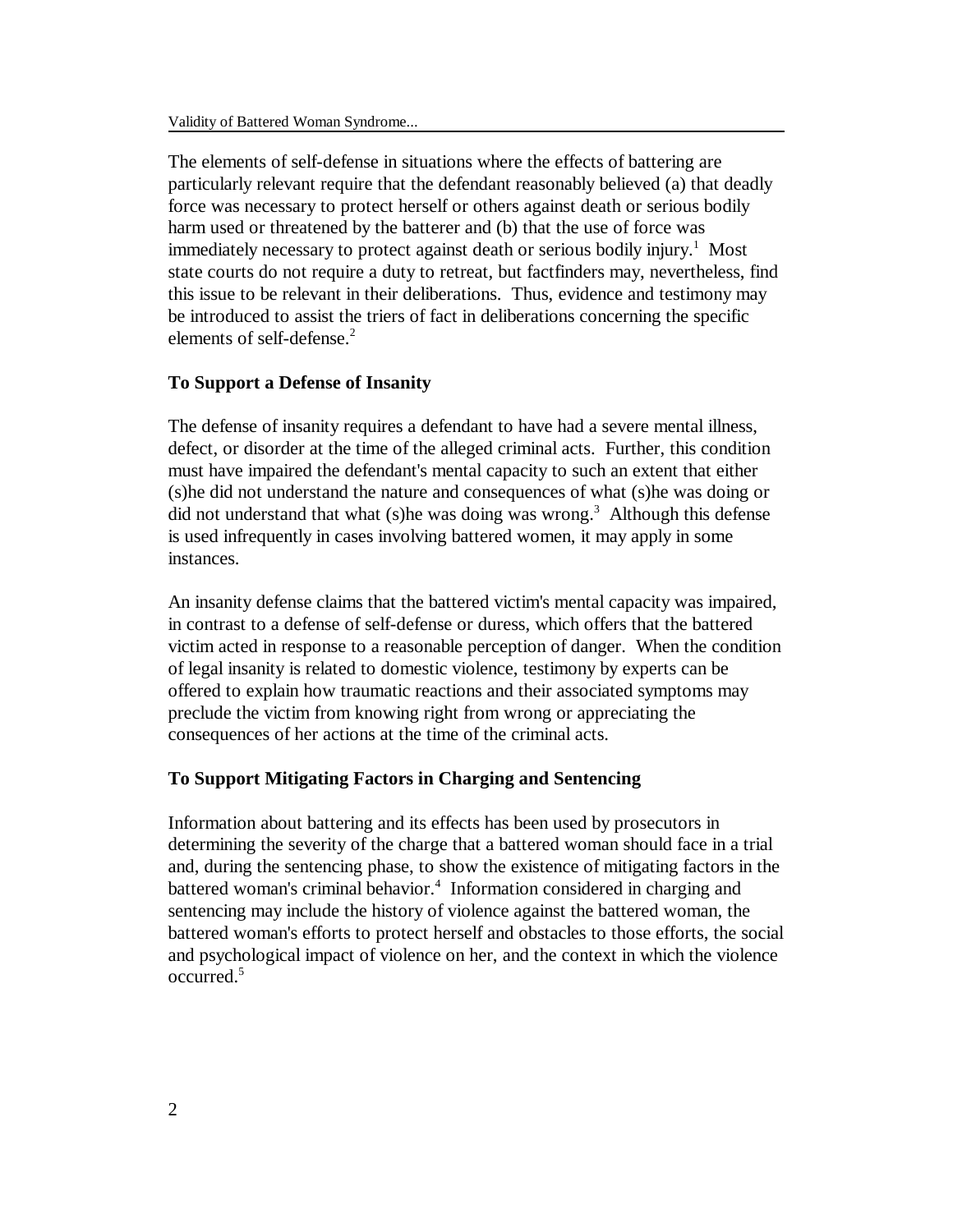#### **To Support a Defense of Duress**

Batterers use physical force, intimidation, and coercion to control their victims' thoughts, feelings, and behaviors. $<sup>6</sup>$  Some women, in an attempt to avoid further</sup> violence and abuse, comply with the batterer's explicit or implicit demands.<sup>7</sup> For some, compliance means being an accomplice to or actively engaging in illegal behavior, perhaps involving drug-related activity, fraud, theft, or even violence toward others. When a battered woman has participated in these and other criminal acts in response to the batterer's coercion, threats, or actual violence, a defense of duress is often introduced.

In order to successfully argue a defense of duress, the judge or jury must find that the defendant reasonably believed that participating in a crime (a) was necessary to avoid a specific and immediate threat of serious harm to self or others and (b) was the only way to avoid this harm. $<sup>8</sup>$  Thus, for a battered woman to prove duress, she</sup> must demonstrate her reasonable belief that criminal behavior was necessary in order to avoid the batterer's violent or abusive behavior. Describing the pattern, over the course of the relationship, of a battered woman's compliance in the context of the batterer's violence or threats can provide a framework for jury evaluation of whether the alleged criminal conduct resulted from duress or coercion.

#### **To Support the Prosecution of Crimes Involving Domestic Violence**

District attorneys may introduce evidence and testimony on battering and its effects in efforts to prosecute domestic violence perpetrators.<sup>9</sup> Testimony may be used to explain a battered victim's recantation of an earlier statement, lack of cooperation with the prosecution, or other conduct of the victim.<sup>10</sup> A battered victim may recant an earlier statement of abuse, often at the point when she reconciles with the batterer or when she is coerced by the batterer by threats of violence or withdrawal of economic support. In some cases, a battered woman may recant a self-incriminating statement only after the batterer has been arrested, and it is safer to do so. Testimony can be useful for explaining to the factfinder the various reasons why battered victims may respond in these ways.

#### **To Explain Misconceptions Related to Domestic Violence**

Both prosecution and defense attorneys may introduce testimony to explain to the factfinder what may be misconceptions about battering and its effects.<sup>11</sup> It has been shown that lay persons generally hold misconceptions related to domestic violence.<sup>12</sup> These misconceptions, when held by the triers of fact,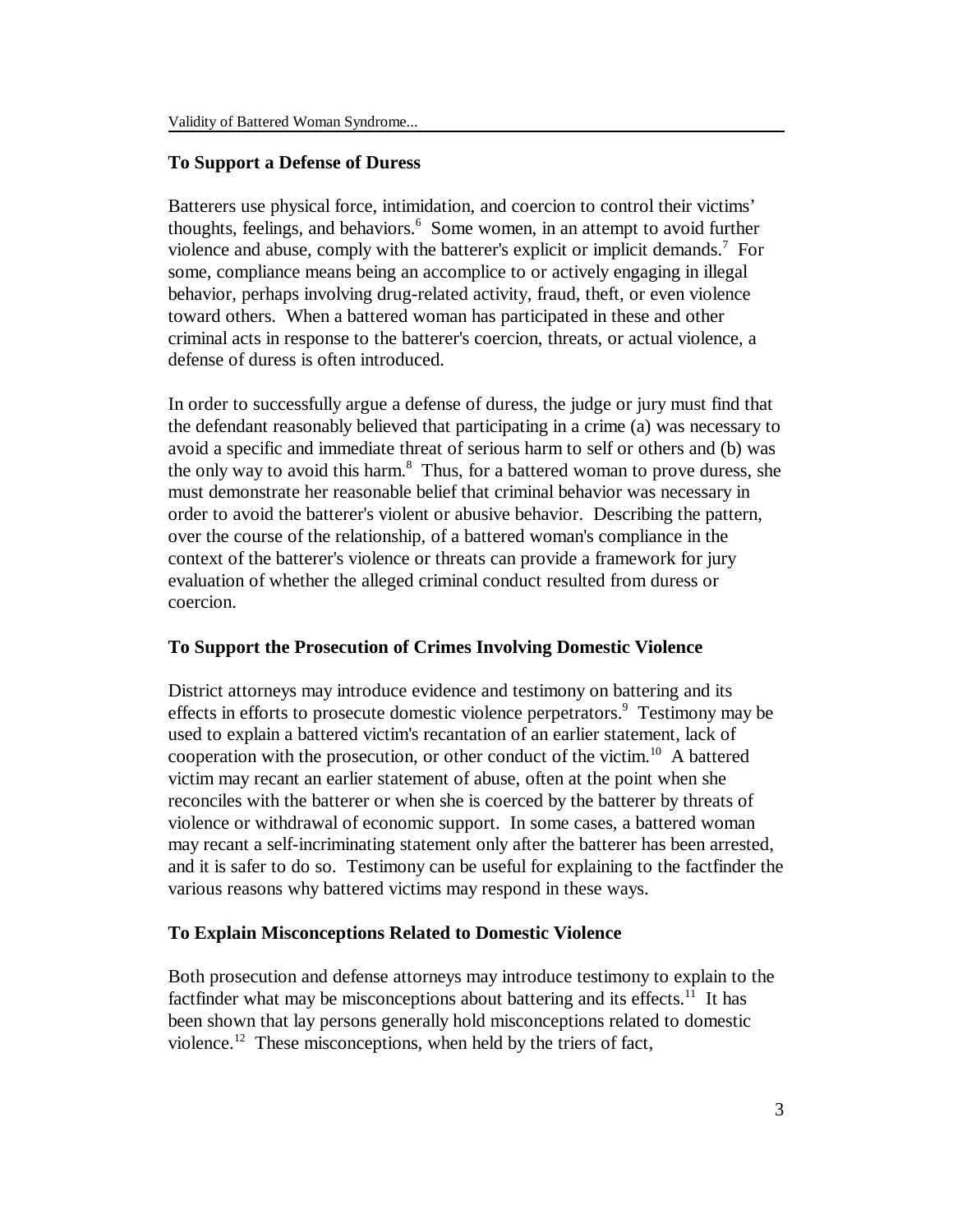can negate either the occurrence or seriousness of violence, as well as the victim's response of fear and intimidation.

Determining potential misconceptions relevant to a particular case depends, obviously, on the facts of that case. For example, a victim's alcohol or drug- abuse history may lead the jury to believe, erroneously, that the victim caused the battering. In another example, when a battered woman fights back against the batterer, her behavior could be construed as evidence of mutual battering, or even that she was the primary aggressor. Evidence and testimony can be useful to assist the factfinders in sorting out these issues.

# **The Relevance of Scientific and Clinical Knowledge Concerning Battering and Its Effects in Criminal Court Proceedings**

Following is a brief review of the current "scientific, technical, or specialized knowledge"<sup>13</sup> relevant to criminal cases involving battered women. As discussed above, battering and its effects have become an issue primarily in criminal cases in which (1) a battered woman is being tried for a crime and introduces a defense of self-defense, coercion, or insanity, (2) a battered woman has been charged or convicted of a crime, and evidence of battering or its effects is offered to reduce the seriousness of the charges or the severity of the sentence, or (3) a batterer is being tried for murder or assault and the battered woman's behavior or responsibility for the abuse is raised as part of the defense of the batterer. In these instances research studies of battering and its effects are relevant. Research on the dynamics of battering relationships and on a woman's perception of danger in such relationships is pertinent to the defenses of self-defense and coercion. Studies of the consequences of battering on a woman's state of mind, including traumatic stress reactions and disorders associated with battering, are relevant to an insanity defense and issues of diminished capacity. Research identifying patterns of coercive behavior in battering relationships and a victim's coping behaviors is relevant to explaining the seemingly dysfunctional behavior of battered women an issue raised in charging and sentencing battered women and prosecuting batterers.

This review is representative of the breadth of current and relevant information. By its nature, knowledge is in a process of continual revision,  $h^4$  based on new observations and empirical research findings. The information presented here is drawn from the interdisciplinary fields of domestic violence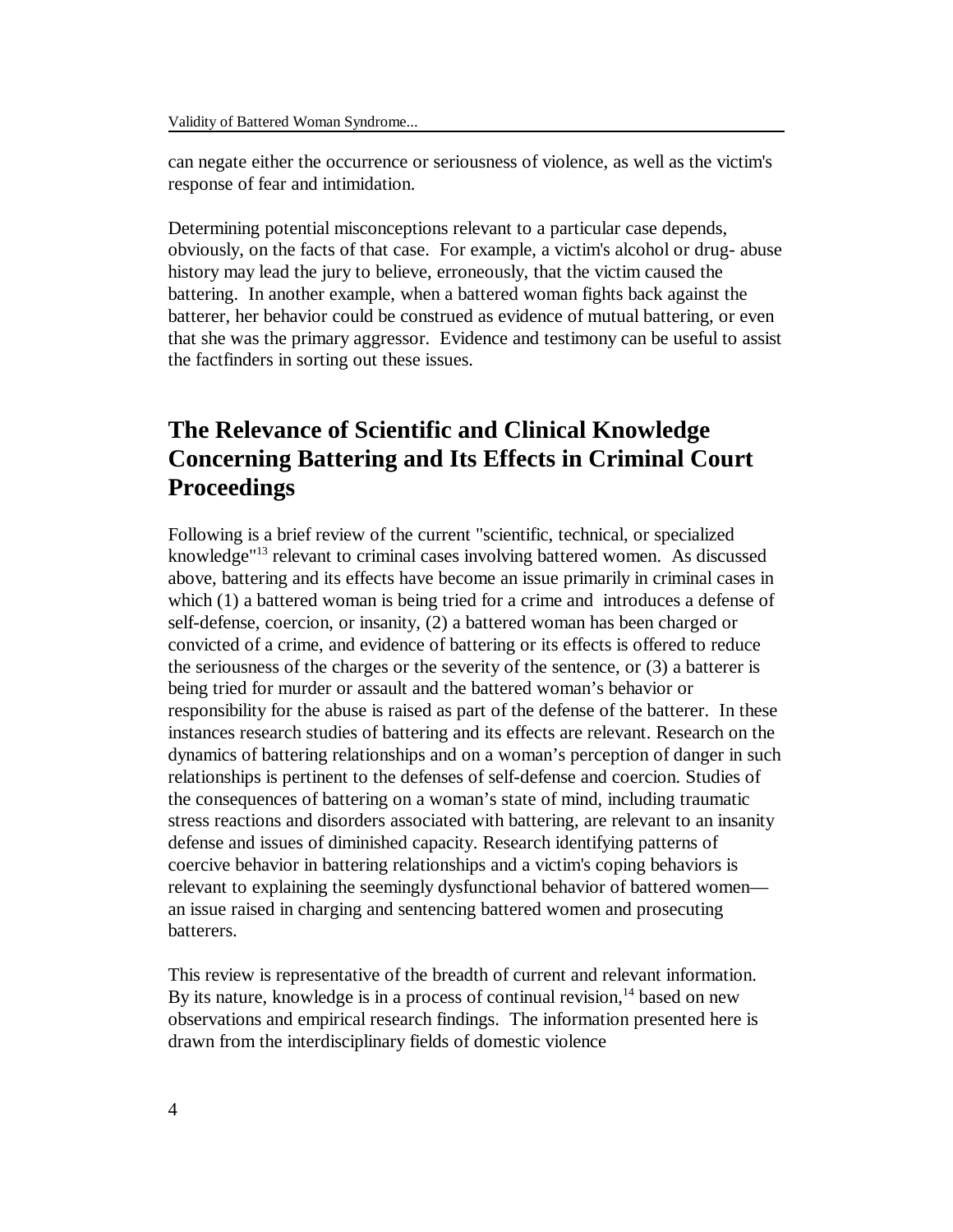and traumatic stress, which reflect work in psychology, psychiatry, sociology, nursing, criminal justice, and other disciplines.

### **The Nature and Dynamics of Domestic Violence**

### *Definition*

Domestic violence is defined as a pattern of coercive control characterized by the use of physical, sexual, and psychologically abusive behaviors.<sup>15</sup> Additionally, coercion of the domestic violence victim may be achieved through behaviors directed toward children, property, pets, or others.<sup>16</sup> Violence or the threat of violence toward one's children is often a powerful means of coercing the battered woman. Prior physical or sexual violence toward the battered woman, or knowledge of such behavior on the part of the batterer, enhances the coercive property of the batterer's subsequent psychologically or emotionally abusive behaviors.<sup>17</sup> For example, intimidating gestures or comments acquire a very singular meaning when the batterer has shown a willingness to actually harm his partner. Recognizing the variety of coercive behaviors used by a batterer to exert control over his partner helps to accurately characterize the relationship context within which a battered woman's behavior is considered by the factfinder.

In empirical studies, researchers may operationalize their definitions of domestic violence differently. Definitional and other methodological differences can produce divergent research results. For example, one study may examine violence by measuring the occurrence of aggressive behavior, whereas another may measure extent of injury. Thus, it is important to recognize that variations in results from different empirical studies may reflect methodological differences rather than contradictions in the substantive nature of domestic violence issues.

### *Prevalence*

Empirical research supports the conclusion that physical aggression in intimate relationships is frequent and widespread. For example, nationally representative survey studies conclude that 15 to 35 percent of married, dating, and cohabitating couples experienced one or more act(s) of physical aggression in the previous year.<sup>18</sup> However, most of this physical aggression (e.g., solely acts of pushing, shoving, and slapping) does not lead to serious physical injury. More serious acts of physical aggression, such as punching, beating, choking, or use of a weapon, that could result in serious physical injuries, are relatively rare in the general population. Serious physical violence is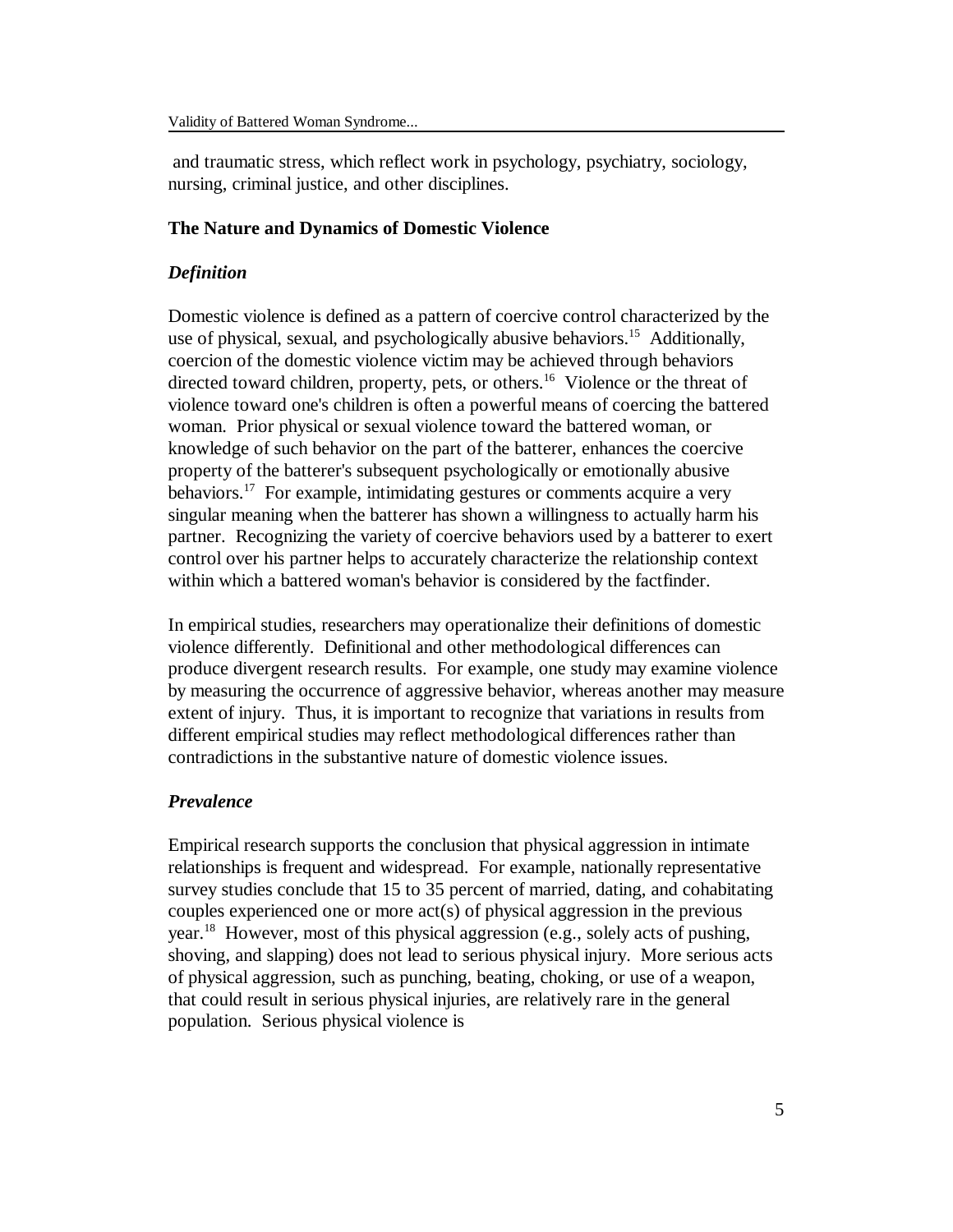estimated to occur between fewer than 5 percent of couples. For example, the National Crime Victimization Survey found that in 1992–1993, approximately 1 percent of women in the sample reported being assaulted by an intimate partner with intent to injure. This survey requires that acts of domestic violence involve an injury and be labeled as a crime by the respondent to be reported. Thus, minor physical acts are unlikely to be reported, and the survey is more likely to capture episodes of physical aggression that are considered serious by respondents.<sup>19</sup> Experiencing acts of serious physical aggression is highly prevalent in certain samples, such as women seeking help for domestic violence (e.g., women in shelters, women seeking civil restraining orders, and women involved in episodes of domestic violence that were reported to the police). The vast majority of serious physical assaults are perpetrated by males against their female partners.<sup>20</sup>

#### *Patterns of violence and abuse*

Several distinctive patterns characterize some batterers' behavior before, during, and after episodes of physical assaults against their intimate partners. Understanding these patterns can clarify the nature of the batterer's coercive control and his partner's behavior in response. These patterns differ in the frequency, severity, and type of violence, the situations that elicit violence or coercion, and the aftermath of violence for both victim and perpetrator. The nature of violence can also change over the course of a relationship.

One characteristic pattern found in some, but not all, battering relationships has been termed the "cycle of violence."<sup>21</sup> This pattern is characterized by a series of stages with differing levels of positive and negative emotional engagement, coercion, and physical aggression. These stages may include tension-building, acute-battering, and contrite-loving phases. For example, Walker found that 65 percent of a sample of battered women reported indicators of a tension-building phase before episodes of assaults, and 58 percent reported a contrition phase following them.<sup>22</sup> Where present in a particular relationship, the cycle of violence can be one of the factors useful in understanding the reasons a battered woman remained in, or returned to, an abusive relationship, since such women might believe the violence may not recur, given its episodic nature and the apparent contrition of the perpetrator.

The "cycle of violence" is not the only pattern of abusive behavior found in battering relationships. For example, another pattern may consist of long periods of time between acute battering episodes. Battered women in relationships characterized by this pattern might reasonably believe, in the period between episodes of battering, that the violence would not recur and,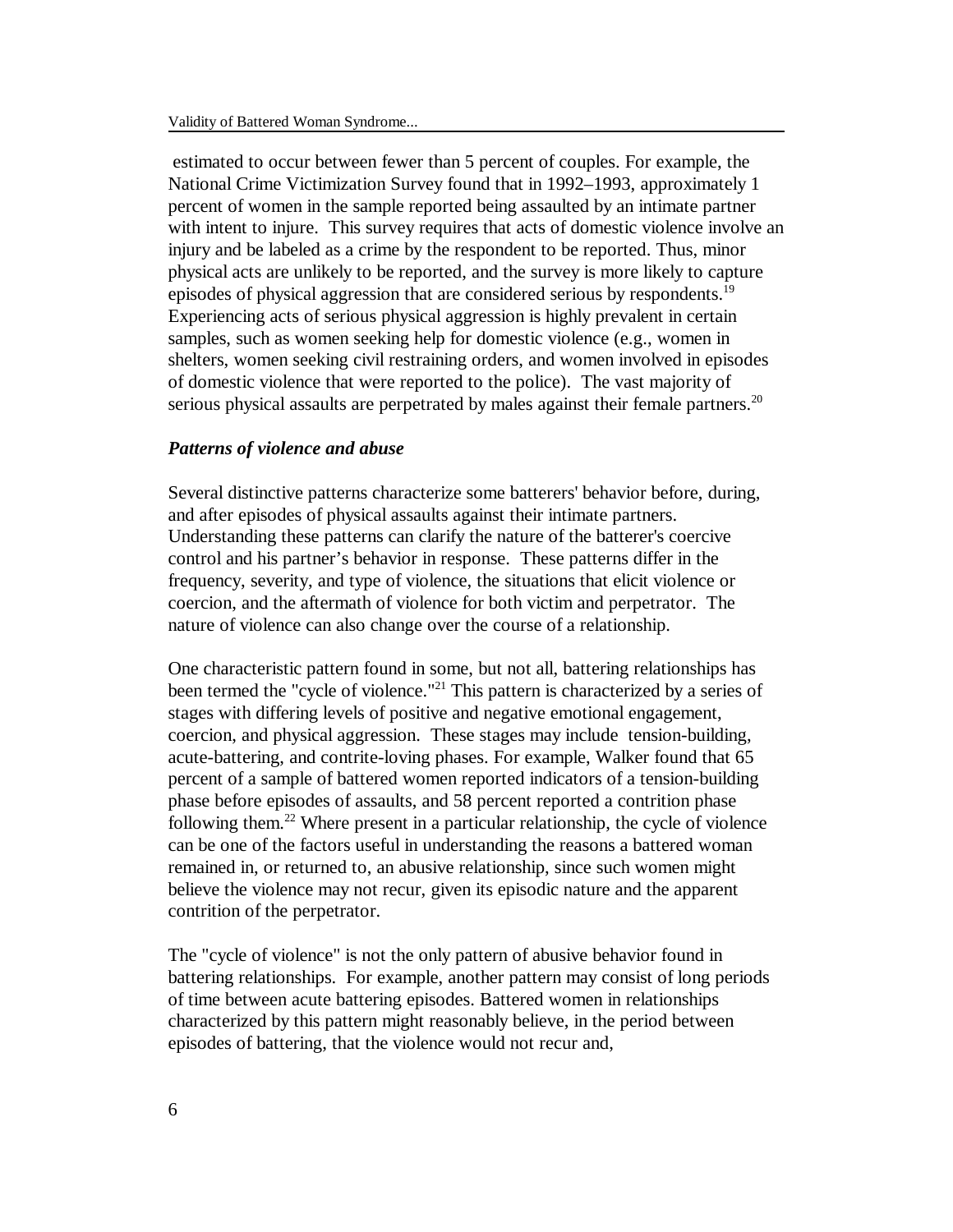thus, remain in the relationship. Campbell, in a study of the relationship status of battered women over time, found that some battered women who had remained with their batterers had not been revictimized for periods of at least one year.<sup>23</sup>

Identifying the unique patterns of violence and abuse in a specific case also may facilitate understanding of the battered woman's response. A pattern of battering in which episodes of violence occur suddenly and abruptly can explain why a battered woman might reasonably believe there was little time to seek help—once any indication of recurrent violence was detected—and act preemptorily to avoid harm. Similarly, if a batterer's typical response to the battered woman's effort to end the relationship is to become reconciliatory, a sudden departure from that pattern (e.g., threats) may signal an escalation of violence. If a battered woman is sensitive to such a change in the pattern of the batterer's behavior, this may affect her appraisal of the degree of danger to herself and invoke new or customary coping responses (e.g., flight or preemptive attack). $^{24}$ 

In sum, this body of knowledge can assist the factfinder in understanding how the particular pattern of batterer behavior has influenced the battered woman. Research on the prevalence of intimate partner violence suggests that serious domestic violence occurs in a relatively small proportion of couples and is rare enough that attorneys, judges, and the general public may not have had direct experience with it. Their understanding of the features and dynamics of domestic violence may be drawn from limited or secondhand experience or from media reports of a small number of domestic violence cases. To the extent that such individuals play a role in charging, prosecuting, defending, trying, or rendering a verdict when domestic violence and its effects are raised in court proceedings, this limited understanding of the unique experiences of battered women can affect decisionmaking in cases where perpetrator and victim behavior do not conform to preconceived notions. The introduction of scientific research findings and clinical experience on the nature and dynamics of battering and its effects, both in general and in particular cases, can provide a more informed context for the police, attorneys, judges, and juries to make determinations in criminal court proceedings.

#### **Battered Woman's Appraisal of Danger**

Psychology offers a guide to understanding the processes by which an individual appraises a situation as threatening—a matter central to the legal elements of both self-defense and duress. Understanding an individual's appraisal of a situation as dangerous involves consideration of the actual threat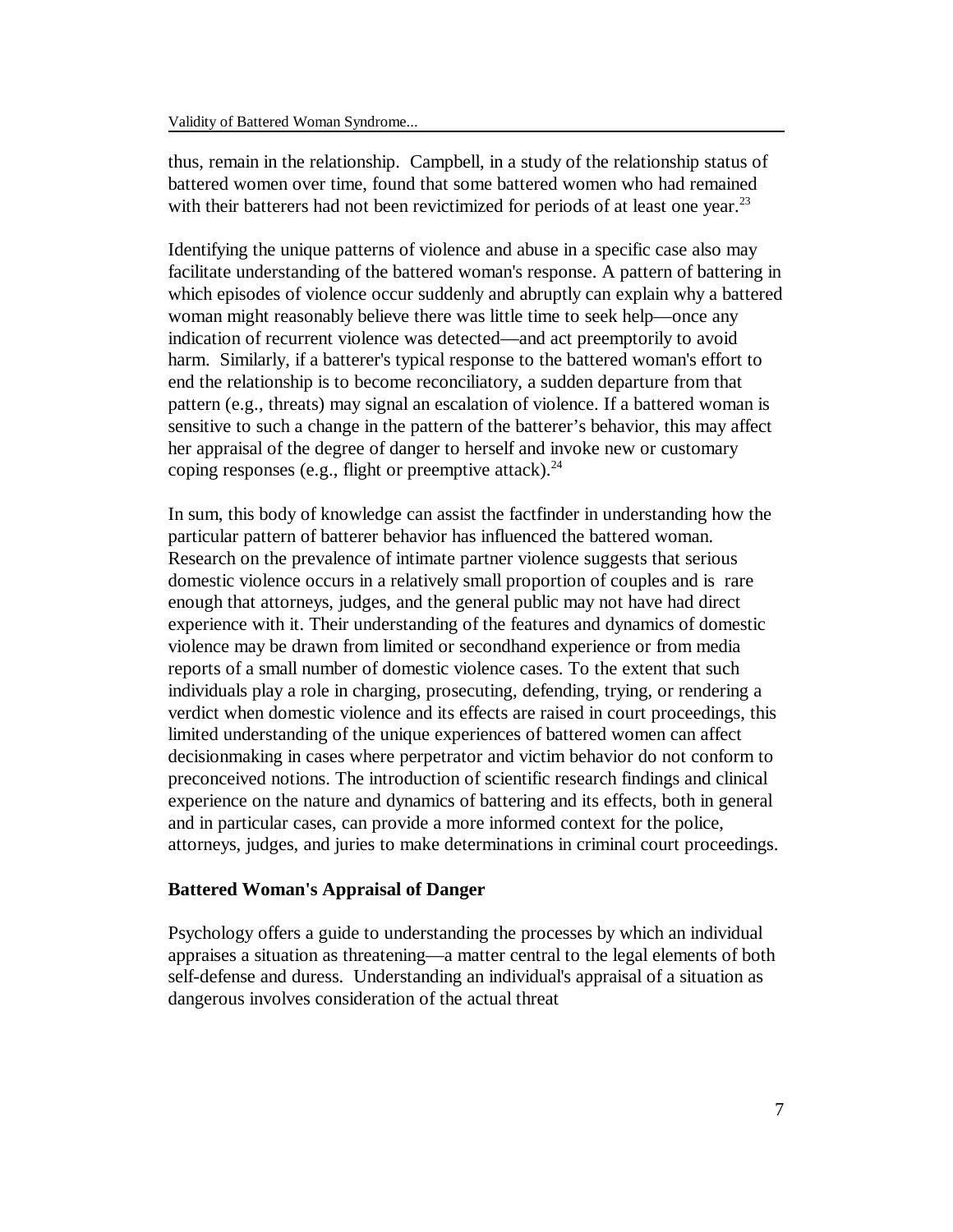behavior, the dangerousness of the situation, and the resources at hand for responding to that threat.<sup>25</sup> Thus, most people would consider that a woman is endangered in situations in which a batterer is physically assaultive or directly threatens an imminent assault; in other situations, where the threat is not immediate, a woman's history of being battered is relevant to her perception of the dangerousness of the situation and its likely outcome.<sup>26</sup> Analysis of the influence of a history of battering on a woman's appraisal of danger can contribute to understanding her reaction to a threatening situation. Where the appraisal of threat by a woman is high and/or her appraised resources for responding to threat behavior are low, an expected response would include fear or anxiety, physiological arousal, and behaviors intended either to avoid or alter the situation.<sup>27</sup> Thus, testimony can be offered to assist the factfinder in understanding the battered woman's appraisal of threat, i.e., her perception of danger at the time of a criminal act, as well as her response to that threat.

Threat behavior may be considered dangerous based solely on its objective nature, considering the disparity between two individuals in size, weight, strength, and/or skill in using physical force. Examples of such threat behavior include explicit or implicit threats to harm (e.g., threats to injure, maim, kill, or sexually assault) as well as actual violent behavior (e.g., punching, pushing down a flight of stairs, sexual assault, or use of a weapon). In addition, a batterer's unique history of abuse and violence may provide his victim with added information against which to determine the meaning of his subsequent behavior. For example, intimate partners generally learn to read the subtle nuances of each other's behavior more clearly than can others. Persons who are oppressed or victimized, such as prisoners of war or hostages, have a great incentive to read their oppressor's behavior accurately. This principle applies to battered women in their abusive relationships.<sup>28</sup> That is, a battered woman's appraisal of the threat implicit in a batterer's behavior is based on his pattern of prior violence and abuse. When she has been exposed to severe violence by her partner on previous occasions, she has had the unfortunate opportunity to learn the behavioral clues that signal danger. Thus, the meaning of threat behavior can best be understood in light of a woman's unique history and her knowledge of her partner's prior behavior, as well as by the objective properties of the threat behavior.

Generally, the severity of threat behavior influences the extent to which that behavior is reasonably appraised as dangerous.<sup>29</sup> "Actual or threatened death or serious injury, or a threat to the physical integrity of self or others<sup> $130$ </sup> is defined as a traumatic event within the medical and psychological community. However, once a batterer has engaged in severe violence toward his partner, any implied or lowlevel violence can be understood as, potentially, a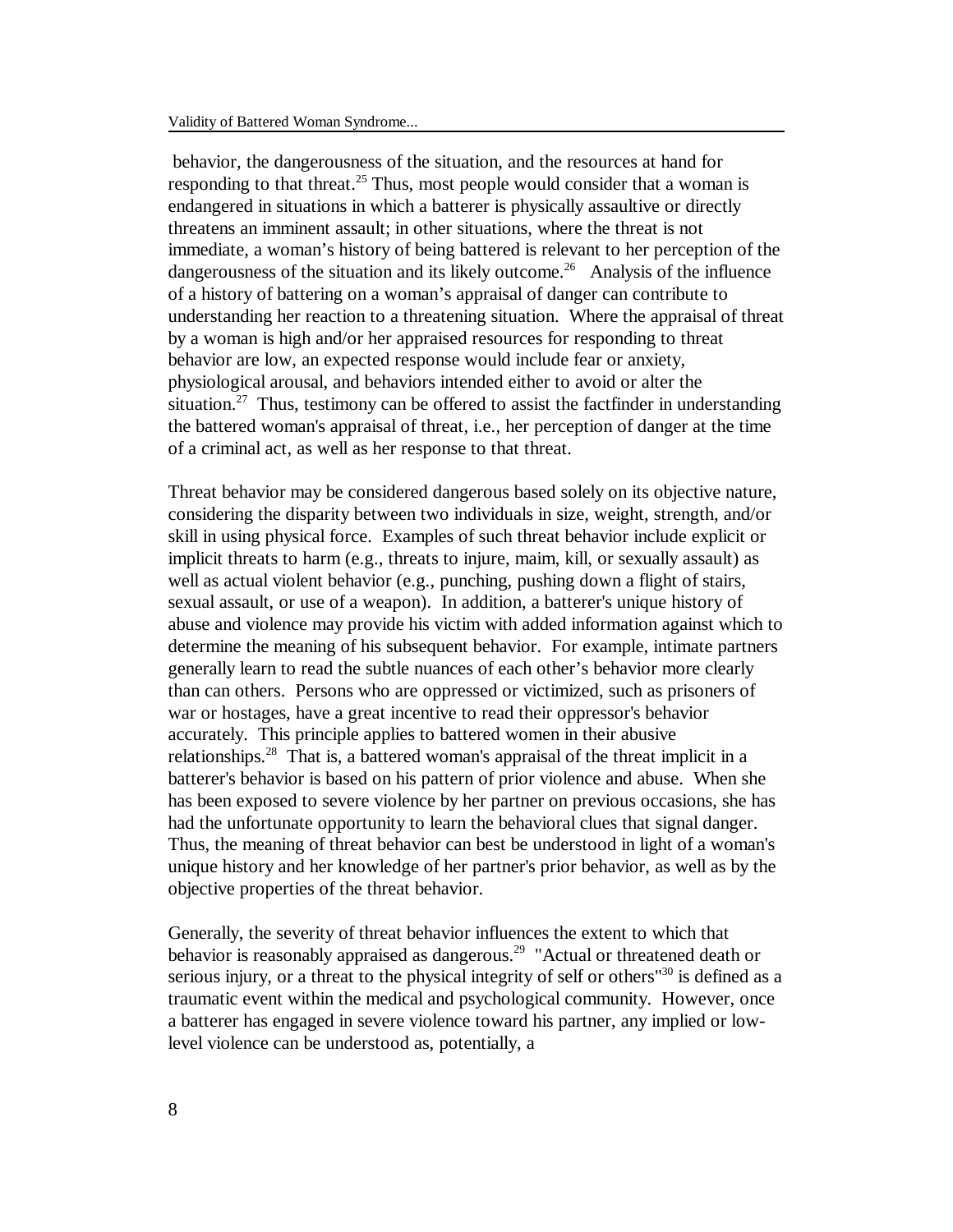reasonable and imminent threat to her physical integrity. Even in situations where minor violence or threats do not actually escalate to serious violence, it is the batterer, not the battered woman, who determines to what point the violence escalates and at what point it ceases.<sup>31</sup>

The timing of threat behavior also influences the extent to which such behavior is appraised as dangerous.<sup>32</sup> Sometimes the batterer's threat is perceived as certain or inevitable, but not necessarily as immediate. Some battered women report as credible their batterers' threats to kill, maim, or seriously injure them at some point in the future. Sometimes, these threats are in connection with the battered woman's stated intention or actual attempts to leave; $^{33}$  at other times they arise from a batterer's knowledge that his partner is no longer available to him (e.g., when she has begun a new relationship or filed for divorce). This pattern of violence has been referred to as "separation abuse." $34$  In these instances, the incubation, or period of anticipation, heightens the stress or fear associated with the threat.<sup>35</sup> That is, if a batterer has made threats to kill the battered woman, and she perceives this outcome to be inevitable, the passage of time since the threat serves to enhance the level of fear. Even when a battered woman attempts to cope with or in some way reduce that fear (e.g., denial, minimization, substance abuse, attempts to leave, and reports to the police), any renewed indication that the batterer is willing to act out the threat can trigger the full intensity of her fear reaction.

A battered woman's threat appraisal also can be influenced by her state of mind at the time the threat is made. Her prior exposure to violence can result in negative psychological sequelae, altering her state of mind in such a way as to enhance the salience of the batterer's threat. Specifically, domestic violence can lead to posttraumatic stress reactions, including posttraumatic stress disorder (PTSD),  $36$  in which certain behaviors or events can cause the battered woman to act or feel as if prior severe violence were recurring, even if it is not. This experience may include "reliving the experience, illusions, hallucinations, and dissociative flashback episodes, including those that occur on awakening or when intoxicated."<sup>37</sup> Additional research supports the conclusion that violence negatively impacts battered women in other ways, for example, economic  $loss<sub>38</sub>$  loss of employment,  $39$  and increased health-care utilization.  $40$  The scholarly literature documents the negative emotional, social, educational, and physical impact of domestic violence on children. $41$  The negative effects on children of witnessing violence can serve as an additional stressor for battered women, thus increasing their distress and/or decreasing their capacity to cope effectively.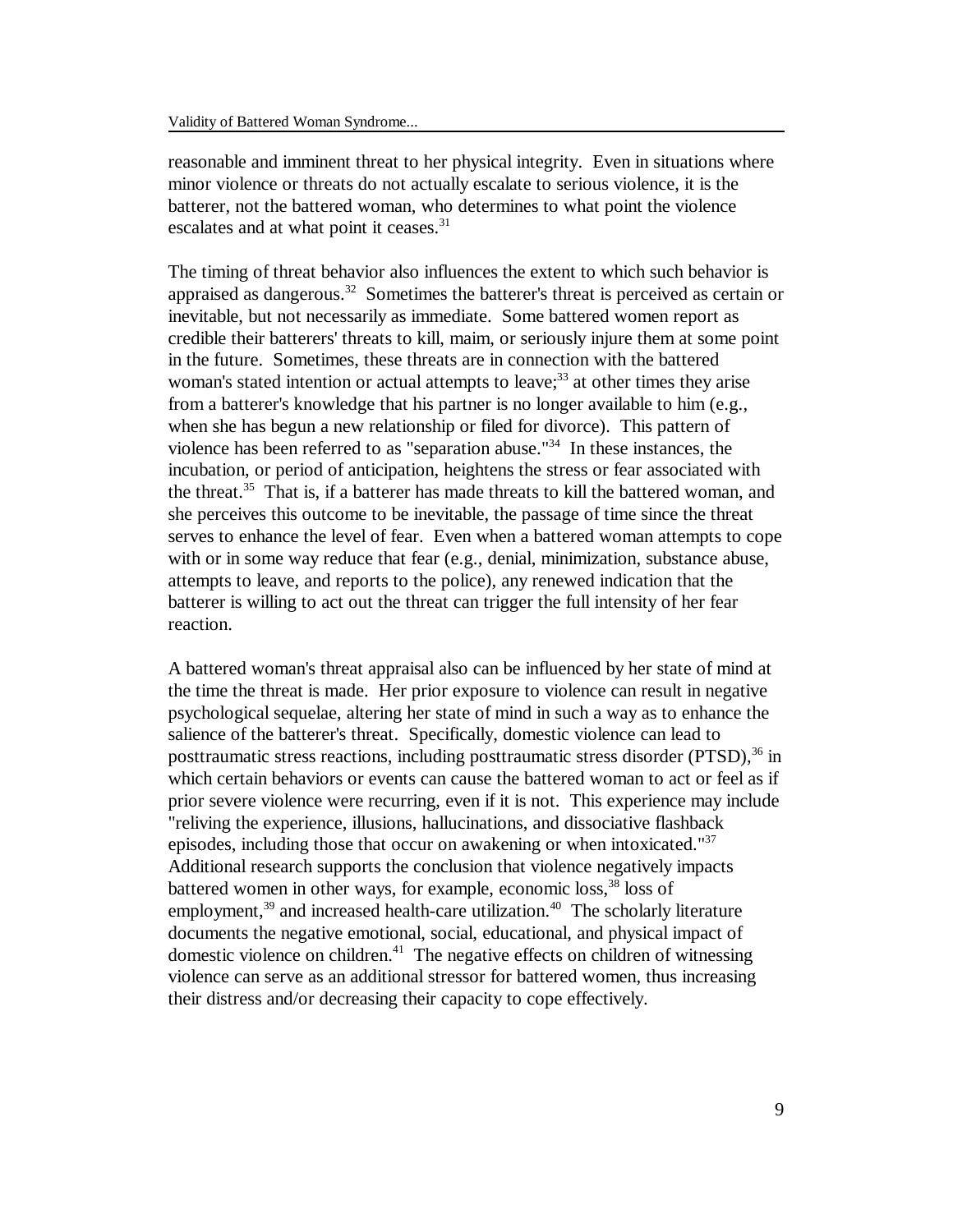To summarize, a battered woman's appraisal of the batterer's threat behavior can best be understood in terms of her unique history with the batterer. Of course, in some cases, an understanding of the threat is obvious, even without knowledge of such history. Knowledge about factors that influence an individual's appraisal of threat can assist the jury in determining whether a battered woman perceived a specific situation as dangerous, particularly in cases in which self-defense or the duress defense are raised. In self-defense, the battered woman claims that her use of force was justified as a response to danger; in a duress defense, the claim is that the battered woman's criminal activity was a means to avoid such danger.

#### **Negative Psychological Consequences of Domestic Violence**

An extensive and continually expanding research literature supports the assertion that domestic violence is associated with a wide range of traumatic psychological reactions. Recognition of the effects of trauma dates back more than 200 years.<sup>42</sup> Trauma theory<sup>43</sup> explains the psychological and physical impact of traumatic experiences, including violence, on victims. Research on a wide variety of both acute and chronic trauma has established that exposure to serious traumatic events can lead to exceptional mental states both during and following the trauma. Such altered mental states during trauma exposure can include amnesic states, in which aspects of traumatic events cannot be recalled or are otherwise blocked from consciousness, and dissociative states, in which no awareness exists of the self or of events during the course of exposure to the traumatic event. Some altered mental states following trauma exposure can include flashbacks and other forms of reexperiencing the trauma, a generalized flattening of affect to avoid overwhelming emotions associated with the trauma, and pathological feelings of shame or guilt ("survivor guilt").<sup>44</sup> Such exceptional mental states associated with psychological reactions to trauma exposure can explain puzzling aspects of the battered woman's state of mind and behavior, either during the abusive relationship or in relation to alleged criminal behavior associated with the trauma of battering. In criminal cases in which a woman is accused of assaulting her abuser, the woman's psychological reactions to chronic or acute battering during the period preceding or during the assault may so impair mental capacity as to support a defense of insanity: the claim that a battered woman's mental condition impaired her capacity to such an extent that either she did not understand the nature and consequences of what she was doing, or she did not understand that what she was doing was wrong.<sup>45</sup> Similarly, traumatic psychological reactions can explain some puzzling patterns of behavior following assaults that may create an impression of culpability, such as an inability to remember events and their sequence, the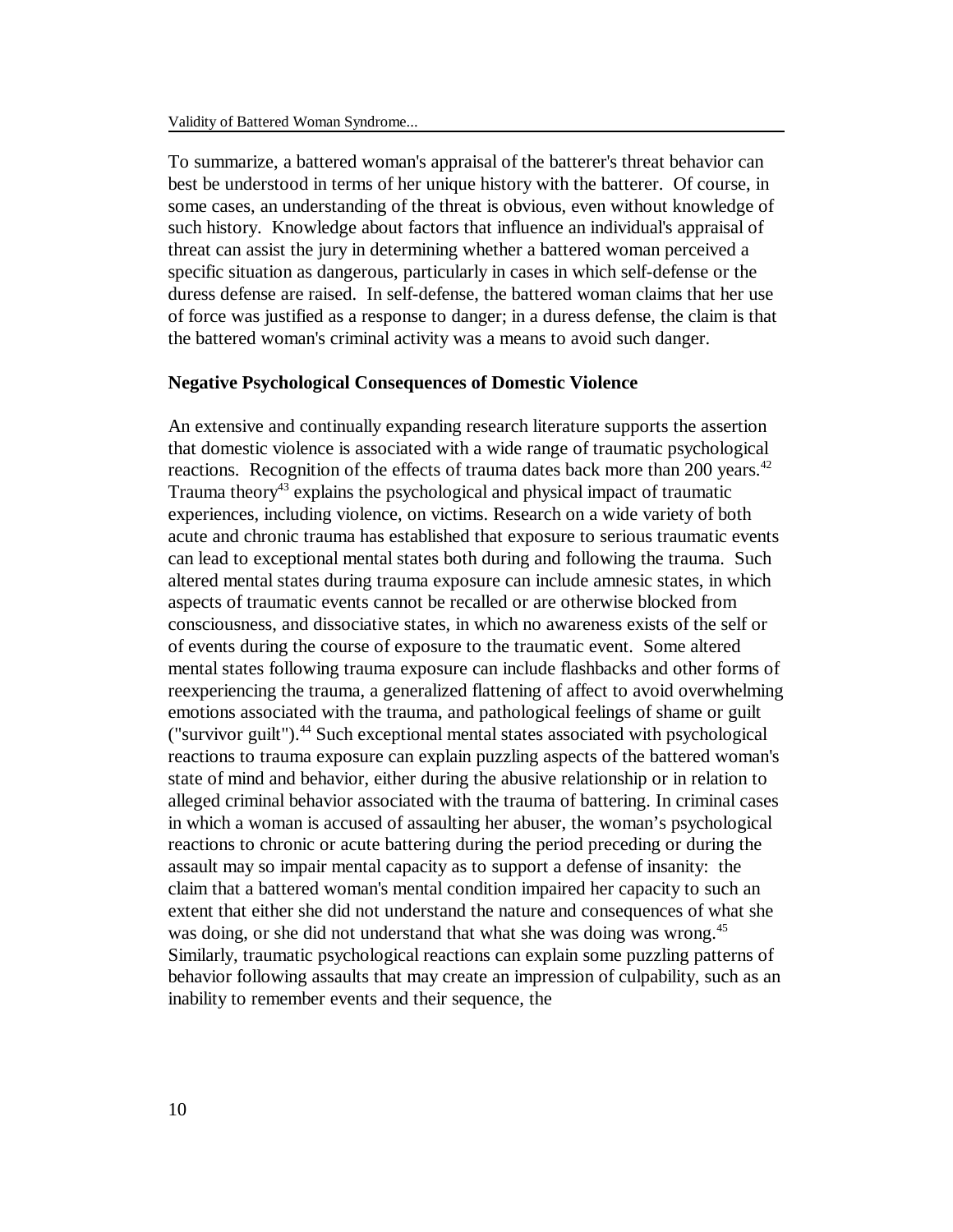absence of emotional reactions to the events, hostile or angry reactions, or a wish to be punished for the assault.

A woman's mental state during an assault on her abuser can be determined by her immediate intense reaction to perceived danger or by posttraumatic reactions to prior trauma. Traumatic stress reactions are initiated when an individual's normal coping processes are overwhelmed during exposure to events that threaten physical harm or an individual's life, psychic identity, or integrity. Traumatic stress reactions can be initiated by such threats to self or valued others. Traumatic stress responses during traumatic events can include fear or terror, dissociation, and amnesia. Altered mental states and dysfunctional behavior can continue in the aftermath of exposure to traumatic events as posttraumatic stress reactions. Chronic forms of posttraumatic stress reactions may meet the criteria for the psychiatric diagnosis of posttraumatic stress disorder,<sup>46</sup> the symptoms of which include persistent reexperiencing of the traumatic events in such forms as flashbacks, distressing dreams, or reenactments of the traumatic events; persistent avoiding of stimuli associated with the traumatic event and/or a numbing of general responsiveness; and persistent symptoms of heightened physiological arousal as manifested in, for example, hypervigilance, irritability, or sleep difficulties.<sup>47</sup>

As described briefly in the preceding section, a battered woman's perception of danger in certain circumstances can reflect previous experience of psychic trauma. Thus, when a battered woman suffers from posttraumatic stress disorder based on previous violence in either a current or former relationship, she may experience a new situation as dangerous due to *reexperiencing* prior trauma through flashbacks and similar psychological reactions. In this example, the battered woman's experience of fear is genuine. However, it is based not on the objective reality of the current situation but, rather, on her psychological reaction, triggered by an event similar to or symbolic of a previously traumatic (e.g., violent) experience.<sup>48</sup> In some cases, the triggering process may occur upon awakening or while intoxicated.<sup>49</sup> Consider an example where, on a prior occasion, a battered woman had been severely beaten by her husband following an argument about her work. At some later point when her husband begins to talk about her work, the woman may experience the situation, specifically the fear, as though the beating was recurring. In this example, the fear may be due not to any actual danger of the moment but, rather, to a triggering of fear that originated from previous danger or harm. This situation must be distinguished from the more common one described earlier in which the battered woman's perception of danger is based on her ability to detect cues in her partner's behavior that signal actual impending danger. Similarly, physiological *hyperarousal*, which can be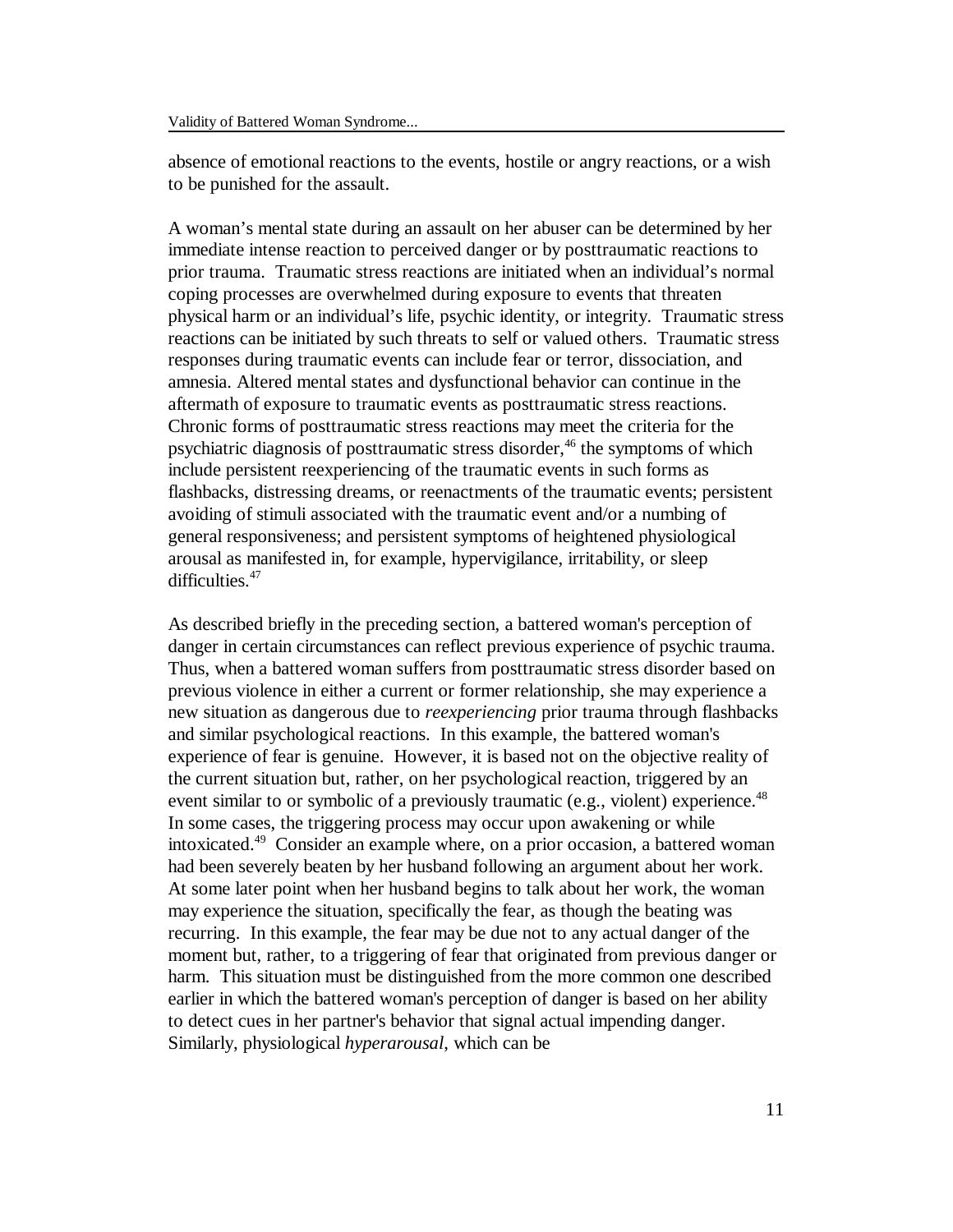manifested as hypervigilance for signs of danger in the environment, physical exhaustion and psychic confusion from sleep deprivation, and paranoid states, can affect her perception of events or her ability to cope with perceived threats.

In criminal proceedings in which a woman is accused of assaulting her abuser, posttraumatic psychological reactions and accompanying behavioral responses can affect the woman's demeanor and response to the offense and her ability to aid in her defense. Such reactions and behavior can include nightmares and flashbacks, avoidance of thoughts and feelings associated with the trauma, difficulty with concentration or memory, sleep disturbance, depression, low self-esteem, suicidal thoughts, anxiety, dissociation, anger or irritability, somatic or health problems, social withdrawal, and substance abuse.<sup>50</sup> Thus, presence of a posttraumatic stress reaction may explain a battered woman's apparent lack of, or atypical, emotion when testifying or talking about her experience with violence. In some cases, the battered woman may report these events as though she has no feeling or emotion related to them, as if on "automatic pilot." The posttraumatic psychological response of dissociation, or the separation of feelings about an event from the knowledge of it, can account for this behavior. In other cases, a woman's flat affect may be explained by attempts to avoid thinking or experiencing emotions associated with her traumatic experiences. In other instances yet, the battered woman may talk about her battering experience with anger or hostility. This behavior may be misinterpreted to suggest that she is an aggressor or, at least, an unlikely victim. This explanation fails to account for the normal reaction of anger as part of the psychological sequelae to the experience of a traumatic event.<sup>51</sup> In fact, it can be an indication of progress in the health process following victimization when a battered woman recognizes her anger at her partner for his violent behavior toward her. $52$ 

Some women are unable to remember traumatic aspects of the battering or their actions during such episodes even when they want to, due, in part, to a dissociative amnesia resulting from exposure to violence<sup>53</sup>—or even to neurological damage associated with head injuries resulting from the battering. Therefore, they are unable to participate effectively in their own defense. In other cases, posttraumatic guilt, shame, or depression may seriously weaken a woman's desire to avoid punishment for the assault.

Although a framework for describing negative psychological consequences of battering that focuses on traumatic stress reactions may explain many of the behavioral and psychological responses of battered women, especially those who have experienced chronic and severe violence, it should be emphasized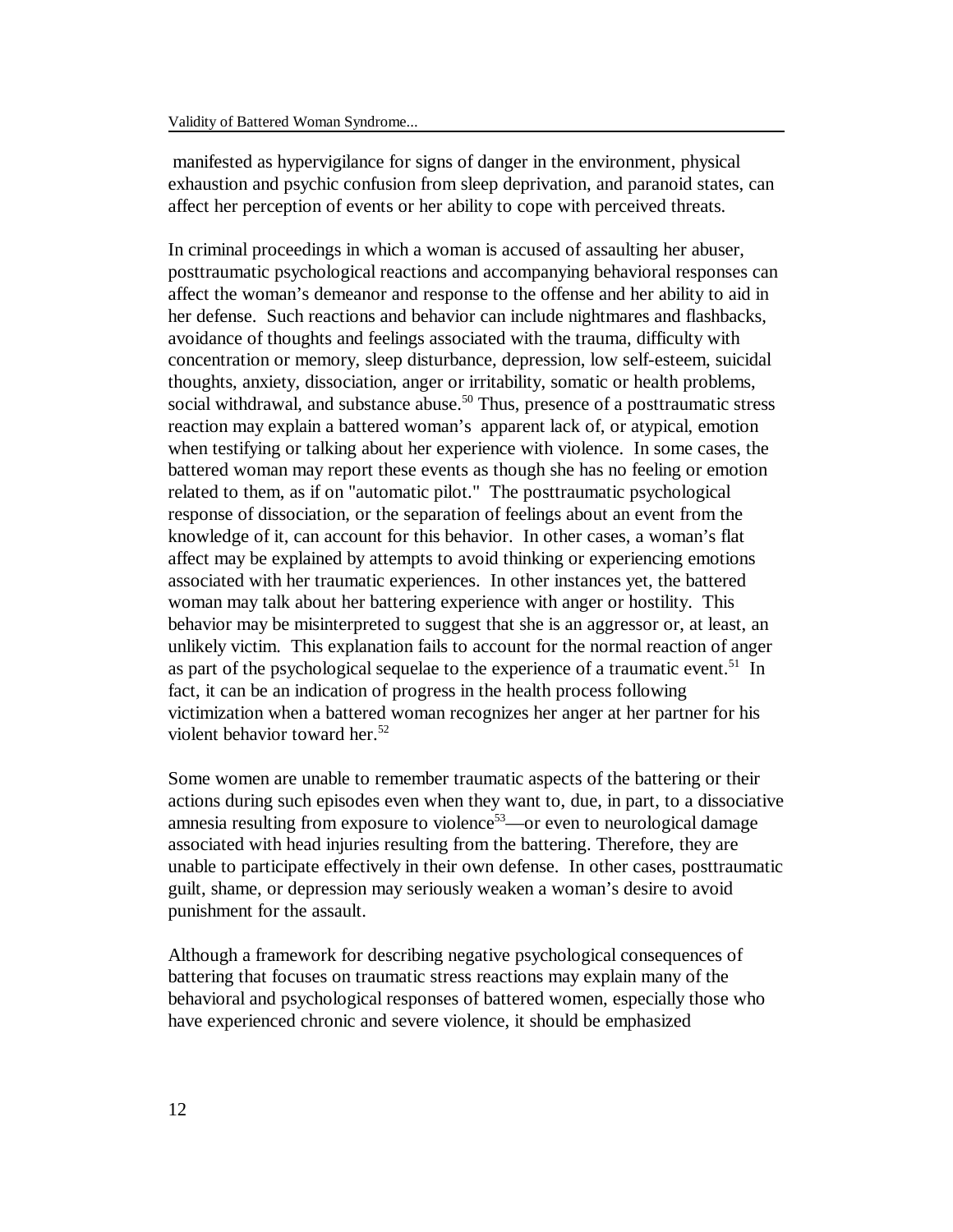that a wide range of other responses may be involved. Many battered women have the personal resources to cope with their battering experience, ensure eventual safety for themselves and their children, and function with minimal mental health problems. Another common mental health outcome of battering is acute or chronic depression.<sup>54</sup> In many cases, symptoms of depression (or of many other mental health problems experienced by battered women) will be maintained during the battering relationship but will quickly or gradually remit after the woman has been able to terminate the abusive relationship.<sup>55</sup> It is also often the case that mental health problems will emerge after termination of an abusive relationship due to stress (e.g., serious loss of income from leaving the relationship, locating employment and child care, and lack of an intimate relationship) associated with establishing an independent life for the woman and any children.

Offering evidence of posttraumatic stress reactions or other mental health problems or disorders as an explanation for the reactions or behavior of a particular battered woman, of course, requires that an individual, face-to-face evaluation be made by a qualified expert. Possible clinical diagnoses relevant to diminished mental capacity that, if sufficiently serious, have been associated with battering include anxiety disorders (including PTSD and acute stress disorder (ASD)), dissociative disorders, brief psychotic disorder, disorders of extreme stress not otherwise specified (DESNOS), depressive disorders, and substancerelated disorders.<sup>56</sup> Of course, symptoms of these disorders may exist prior to the traumatic experience and, therefore, are not caused by it. However, preexisting disorders may be exacerbated by the traumatic experience of violence.

#### **Behavioral Patterns of Victims of Domestic Battering**

One consequence of the negative psychological and social sequelae to battering is that victims sometimes engage in patterns of behavior that may be misinterpreted if not considered within the context of a battering relationship. Among such behavior patterns are continued involvement in an abusive relationship, use of physical aggression toward an abuser, and lack of cooperation in the prosecution of an abuser. These behaviors may be misinterpreted in legal proceedings as indicating that the alleged abuse was not serious or that the abused woman is primarily or partly responsible for the abusive behavior that occurred.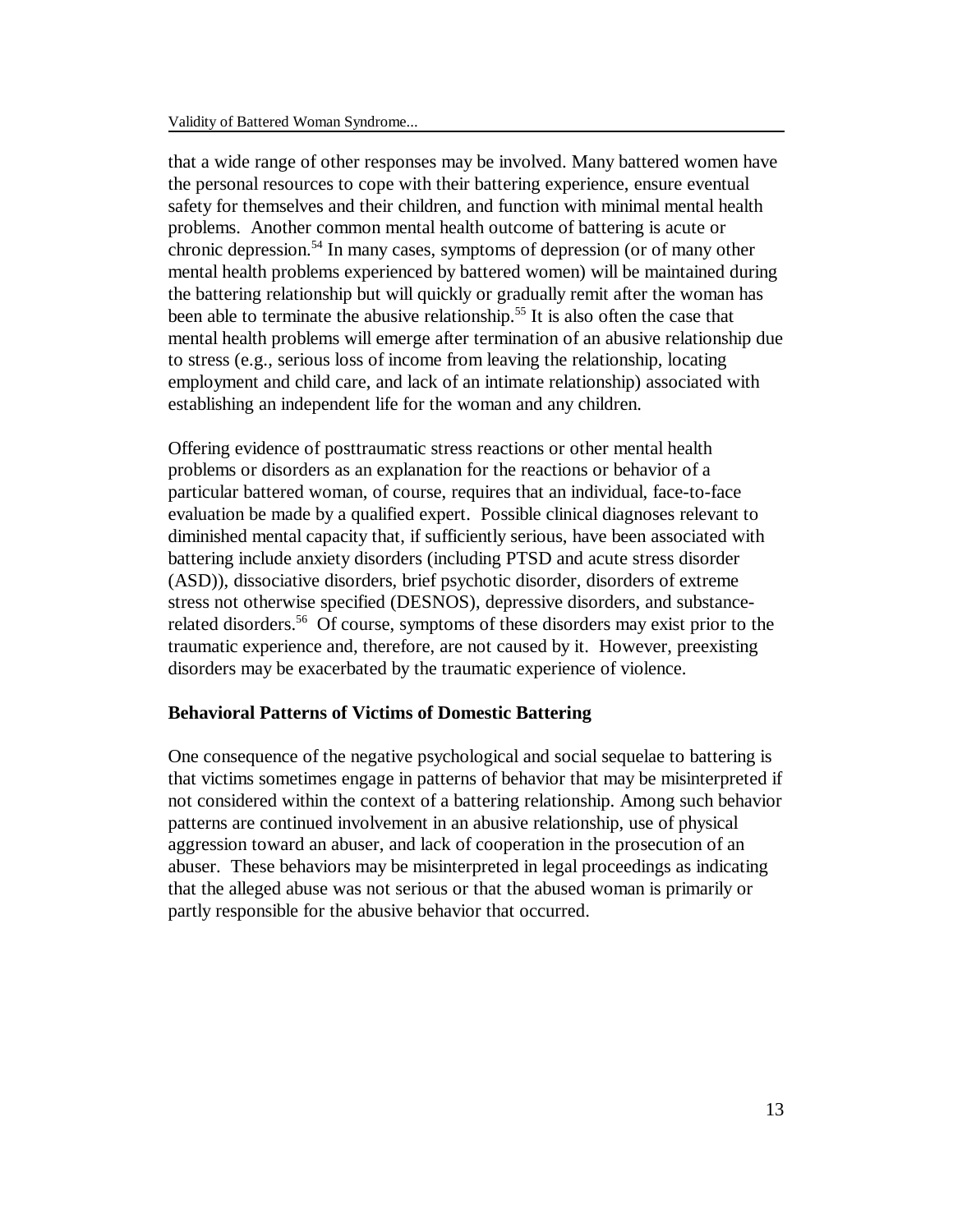#### *Continued involvement in an abusive relationship*

A frequently raised issue in legal proceedings is why a battered woman did not terminate an allegedly abusive relationship or, if she did leave, why she returned to the abuser. An implication that may be drawn is that the abusiveness of the relationship is being exaggerated by the victim, as demonstrated by her failure to terminate the relationship. A number of factors or obstacles make terminating an abusive relationship difficult. Major factors addressed here include a lack of economic and other tangible resources, fear of retaliation, and emotional attachment. Other factors include the desire to provide children with a father in the home, shame and embarrassment, and denial of the severity of abuse.

**Economic Factors.** The lack of economic and other tangible resources makes leaving or staying away difficult for some battered women.<sup>57</sup> Without money, transportation, shelter, child care, and a source of income or support, a woman leaving an abusive relationship has no means of providing for herself and her children. Without these resources, she may risk losing custody of her children to the batterer or some other family member with more adequate means. Resources, such as shelters and advocacy services, to aid battered women in leaving abusive relationships and establishing independent households are severely limited in most communities throughout the country.

**Separation Abuse and Fear of Retaliation.** Another reason that may keep battered women from leaving abusive relationships has been termed "separation abuse"<sup>58</sup>—retaliation for a woman's efforts to separate from the abuser or to end the relationship. The battered woman may fear retaliation through harm to herself, her children, other family members, friends, or coworkers. Even when a battered woman is able to secure safety for herself, she may not be able to do the same for parents or coworkers; when the batterer is unable to attain access to the battered woman, he may turn to other important people in her life. When battered women are killed, they are more likely than not to be separated from their batterers at the time of death.<sup>59</sup> Jealousy and possessiveness on the part of the batterer are common in domestic homicides. $60$  Thus, a battered woman's fear that her abusive partner will escalate his violence toward her at the point she attempts to separate from or end the relationship with him is validated, generally, by homicide statistics. 61

A battered woman may fear retaliation through the batterer's threat to seek custody of her children or to keep them from her by kidnapping or other means. It has been shown that batterers seek custody at higher rates and are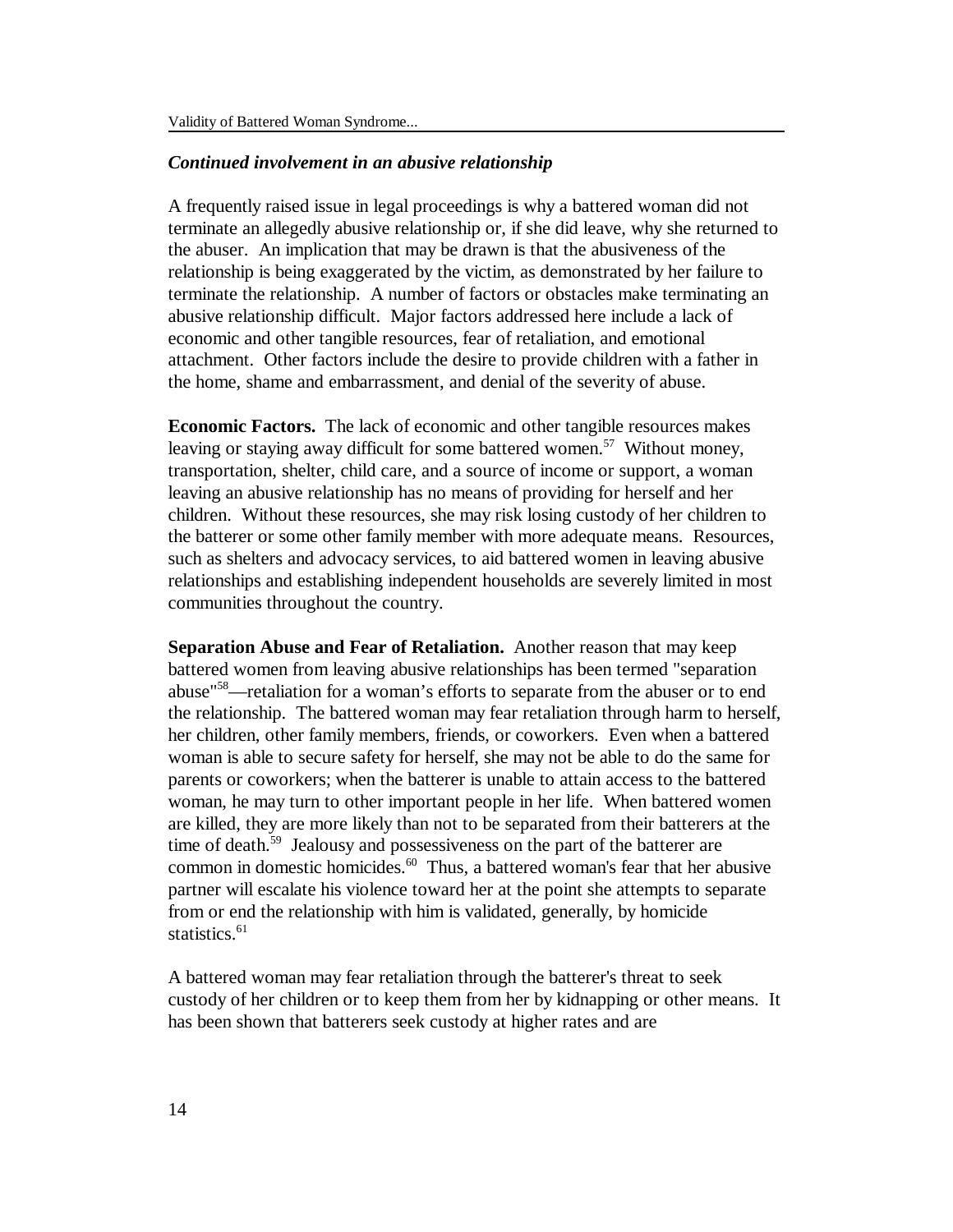awarded custody no less often than nonbatterers. $62$  There is often no more powerful obstacle to terminating an abusive relationship than when a woman faces the possibility that her children will be taken from her either through custody decisions that favor the batterer, kidnapping, or homicide. A threat that the batterer will continue his coercion of the battered woman through manipulation of the courts in custody battles and other litigation can represent a significant barrier to terminating a violent relationship.

**Emotional Attachment.** Emotional attachment is yet another significant factor in explaining why battered women are often reluctant to leave an abusive relationship. In spite of past violence, some women hope that their abusive partner's violence will cease, much in the way that marital partners maintain hope that difficulties in a troubled marriage will be resolved. For battered women, the hope is often built on the batterer's apologies, promises, kindnesses, and gifts during the contrite phase of the cycle of violence.<sup>63</sup> Another explanation for a battered woman's emotional attachment to an abusive partner is based on traumatic bonding,  $64$  a process similar to that which occurs in captive prisoners of war or hostage victims. In traumatic bonding, a battered woman who experiences chronic and escalating violence can come to see the batterer as all-powerful, on the one hand, and to believe that she cannot survive without him, on the other.

Understanding these and other obstacles to leaving or staying away from a battering relationship assists the factfinder in considering the context of a battered woman's efforts to resist, escape, and cope with a violent relationship. Without an appreciation of this context, the factfinder's deliberations may rest on faulty assumptions, for example, that a woman who remains in an alleged abusive relationship has exaggerated or lied about the fact of violence.

#### *Victim's use of physical aggression toward the abuser*

Stereotypes and misconceptions about battered women interfere with the factfinder's ability to consider relevant issues in a criminal case involving domestic violence.  $65$  One common stereotype is the view that battered women are passive or helpless, that they do not call the police, fight back, or actively resist the violence against them. Although early observations portrayed battered women as passive and suffering from learned helplessness,  $66$  more recent work documents that many battered women engage in active efforts to resist, avoid, escape, and stop the violence against them.<sup>67</sup>

A recent Bureau of Justice Statistics study<sup>68</sup> reported that 40 percent of battered women fought back physically, and another 40 percent fought back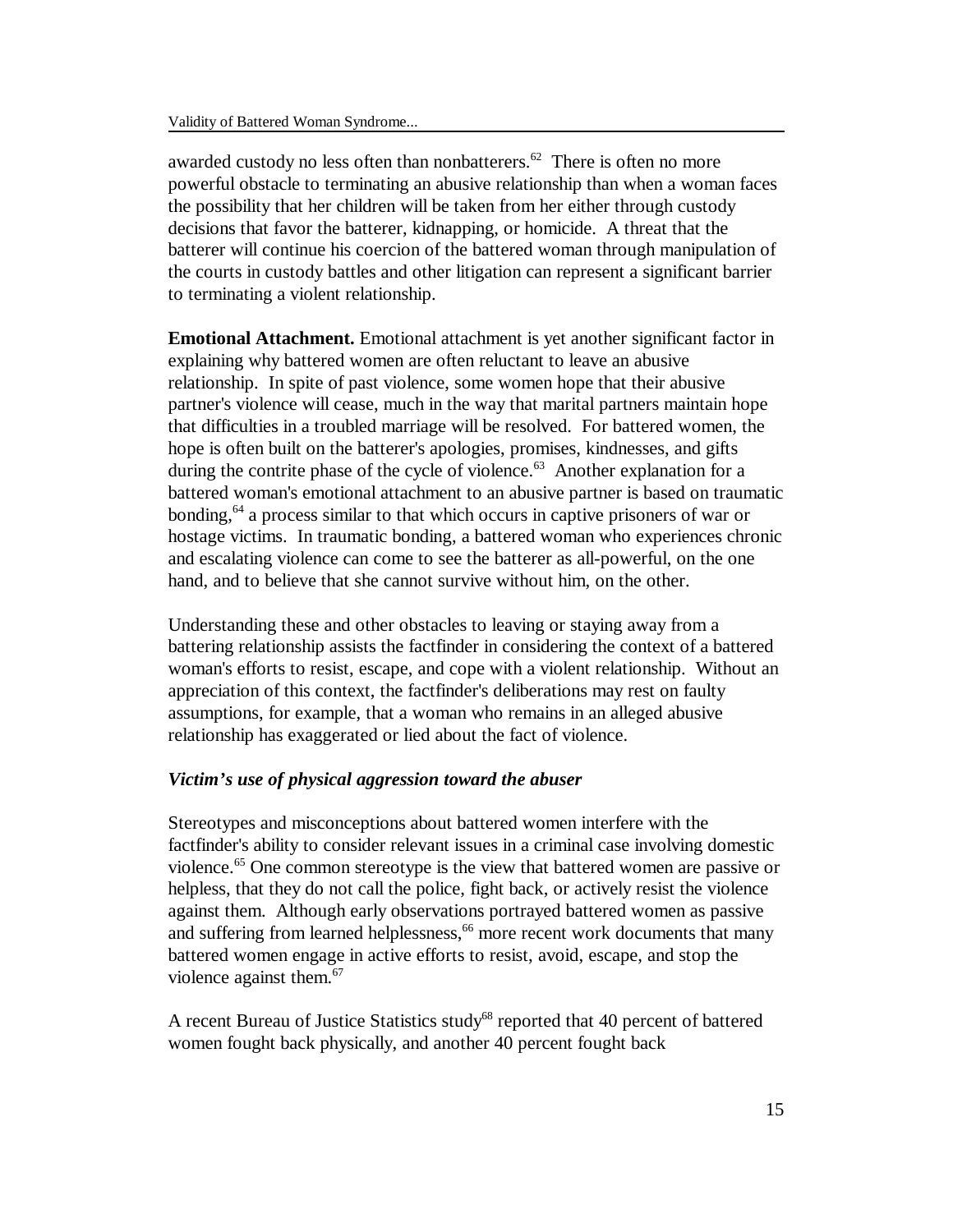verbally. Results from other studies support the conclusion that it is not uncommon for battered women to resist the batterer's violent behavior. $69$ However, battered women's efforts to protect themselves have been shown to make the situation worse at times, escalating the batterer's violent behavior and increasing the odds of injury to the victim.<sup>70</sup> Thus, evidence of a battered woman's use of physical or verbal aggression does not necessarily imply that she was the primary aggressor or that battering was mutual.

The National Crime Victimization Survey found that more than 50 percent of women in the interviewed sample who had been assaulted by an intimate partner had reported at least one assault to the police, $71$  although police response to domestic violence (as opposed to stranger violence) is slower and less likely to result in a written report or a search for evidence.<sup>72</sup> Many battered women, however, are reluctant to call police based on concerns about racial or ethnic discrimination against their male partners by police or court systems. Further, social norms maintaining that violence in the home is a private matter  $7<sup>3</sup>$  are also obstacles to calling the police.

Thus, it should not be assumed that a battered woman who has remained in an abusive relationship has been passive or helpless in that situation. Rather, the battered woman's efforts to respond to the violence against her and her children in the past and the outcome of those efforts<sup> $74$ </sup> should be examined in a criminal case involving a battered woman. However, based on a number of factors outside of the battered woman's control (e.g., police response, court decisions regarding custody and visitation, economic resources), and, in spite of the battered woman's previous efforts, the threat of violence may continue or even escalate.

Battered women actively respond to violence and abuse in many other ways, both during an ongoing assault and subsequent to it. These include telling family or friends about the violence, fleeing from the batterer, legally separating and divorcing, seeking shelter residence, filing for civil protection orders, complying with the batterer's demands, hiding from the batterer, and others.<sup>75</sup> Ironically, maintaining contact with the batterer, in order to minimize or more accurately gauge the level of danger, is a strategy employed by some battered women. This type of information can inform the factfinder's analysis about a particular battered woman's response to violence and abuse in the criminal case at hand.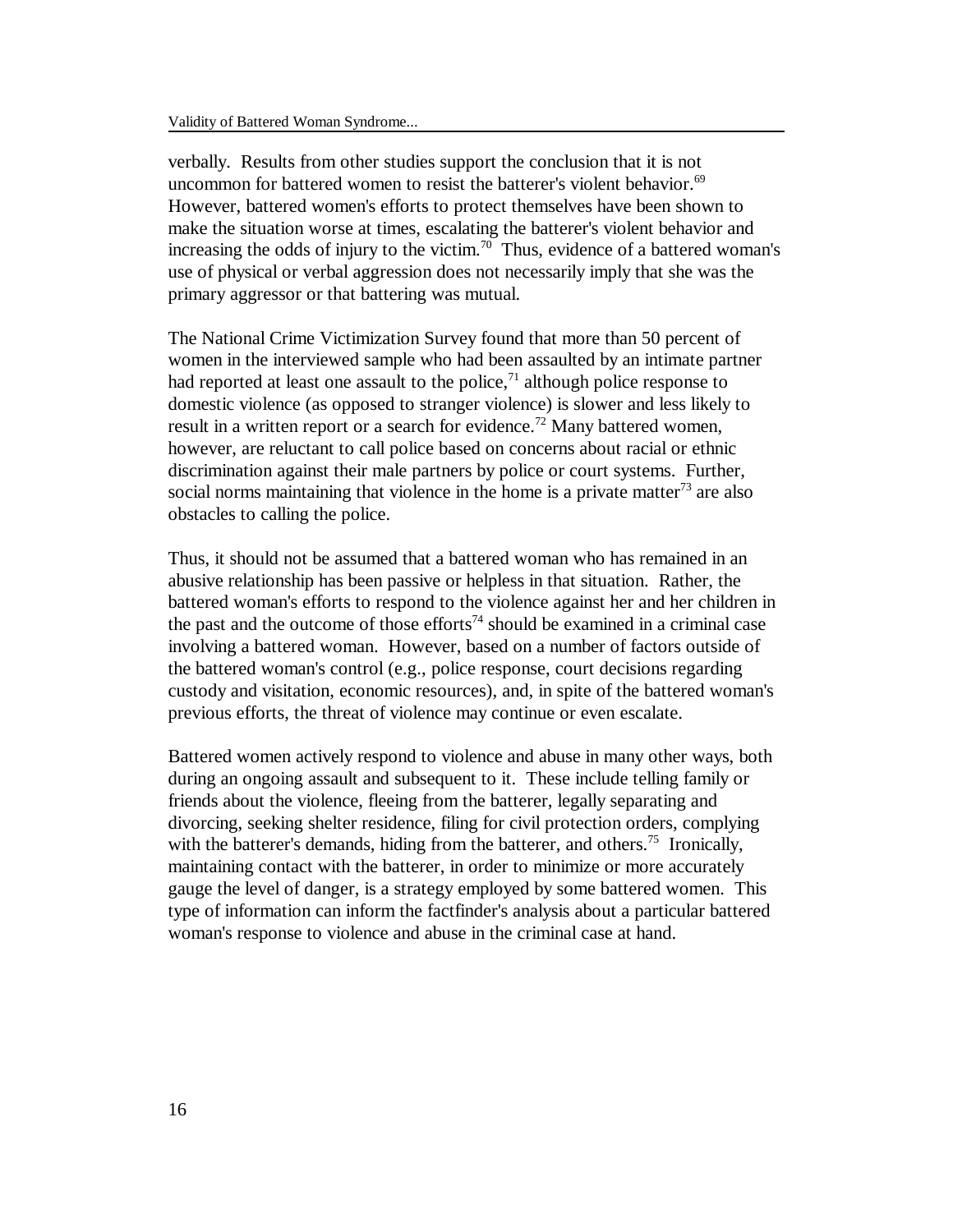#### *Lack of cooperation in prosecuting the abuser*

Battered women may recant previous reports or testimony about the batterer's violence or may not cooperate with a district attorney in prosecuting a batterer. Various factors may explain this behavior, including the victim's psychological reactions to violence. For example, fear of the batterer can explain why a battered woman may attempt to "protect" him from negative legal consequences of his violent behavior. Even when a battered woman has called the police, she may attempt to avoid the batterer's retaliation by refusing to pursue criminal charges or to testify against him at trial.

Another explanation of a battered woman's reluctance or refusal to be involved in the prosecution derives from her avoidance reactions associated with PTSD. She may miss appointments to talk with the prosecutor or fail to appear in court. By avoiding having to remember or to talk about prior violence, the battered woman may also effectively postpone experiencing painful and distressing emotions.

# **Critique of "Battered Woman Syndrome"**

Evidence and testimony in criminal cases concerning battering and its effects have often been presented in an attempt to establish that the behavior of an alleged victim falls within the parameters of the "battered woman syndrome."<sup>76</sup> However, the term "battered woman syndrome" does not adequately reflect the breadth or nature of knowledge concerning battering and its effects.<sup> $77$ </sup> The scientific and clinical literature offers a large body of information relevant to various issues considered by the factfinder in criminal cases involving battered women, and the term "battered woman syndrome" has been used to signal a shorthand reference to that body of knowledge. However, use of the term "battered woman syndrome," in the context of the knowledge developed within the past 20 years, is imprecise and, therefore, misleading. The knowledge pertaining to battering and its effects does not rest on a singular construct, as the term "battered woman syndrome" implies. Thus, the term "battered woman syndrome" is not adequate to refer to the scientific and clinical knowledge concerning battering and its effects germane to criminal cases involving battered women.

There is no "battered woman defense,<sup>"78</sup> per se. Offering evidence of the effects of battering does not, in itself, constitute a legal defense.<sup>79</sup> That is, the question of "battered woman syndrome" is not the ultimate issue in a criminal case involving a battered woman. Rather, testimony about battering and its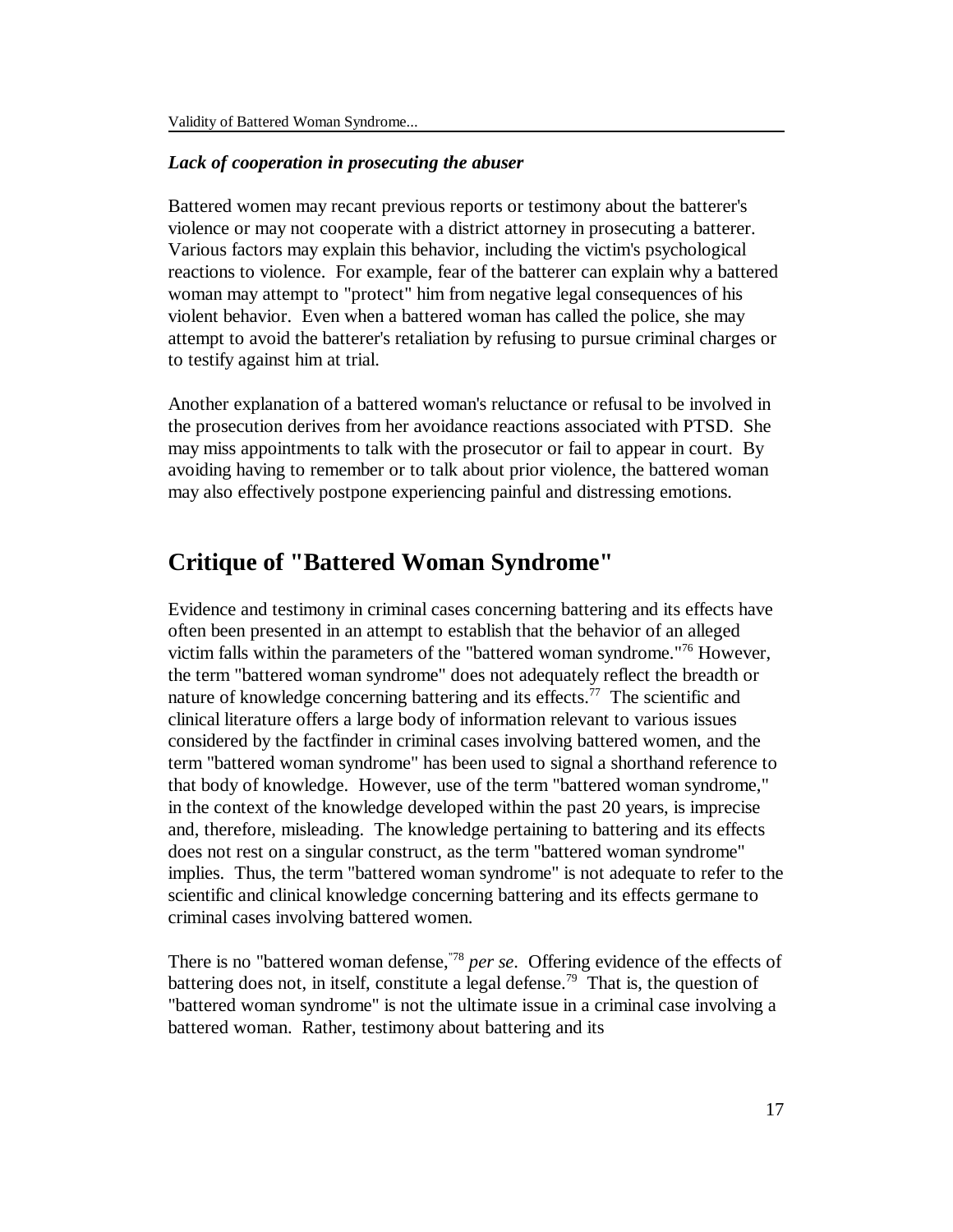effects is offered to assist factfinders in their determination of the ultimate issues, which are case-specific and are reflected in questions such as:

- Did a battered woman reasonably believe she was in danger of harm when she assaulted her abuser?
- Did a batterer threaten or coerce the battered woman into participating unwillingly in a crime?

Following is a discussion of the problems that exist with use of the term "battered woman syndrome" in criminal cases involving battered women.

As conceptualized in the late 1970s, "battered woman syndrome" encompassed a condition of "learned helplessness" in the battered woman that was hypothesized to explain her inability to protect herself against the batterer's violence.<sup>80</sup> Application of the learned helplessness theory to situations involving battered women who face actual danger has been challenged as a misinterpretation of the original learned helplessness theory. $81$  Further, as discussed above, empirical evidence contradicts the view of battered women as helpless or passive victims; rather, it supports the idea that battered women continue to make active efforts to resist, escape, or avoid violence.<sup>82</sup>

Another early formulation of "battered woman syndrome" incorporated the cycle of violence theory.<sup>83</sup> The cyclical pattern of the batterer's behavior, including phases of tension building, acute battering, and contrition, was cited to explain women's reluctance to leave battering relationships. Where the cycle of violence is identified within a particular battering relationship, it may be useful to explain why, in spite of repeated occurrences of violence, the battered woman remained in, or returned to, an abusive relationship. Alternatively, it may be useful to explain why she was able to recognize the inevitability of a subsequent violent episode. Nevertheless, the scientific literature does not support a universal "cycle-ofviolence" pattern in battering relationships, although this pattern is recognized in some relationships.<sup>84</sup> As discussed previously, some battered women report violence that occurs suddenly with no observable tension-building phase prior to a beating. Nor are all battering relationships characterized by a contrite, loving phase following a beating. Some women report no history of apologies or acts of kindness, while others report that, over time, these behaviors following a beating have diminished. Perhaps most importantly, a "cycle of violence" is not necessary to define a battering relationship or explain why a battered woman remains within it.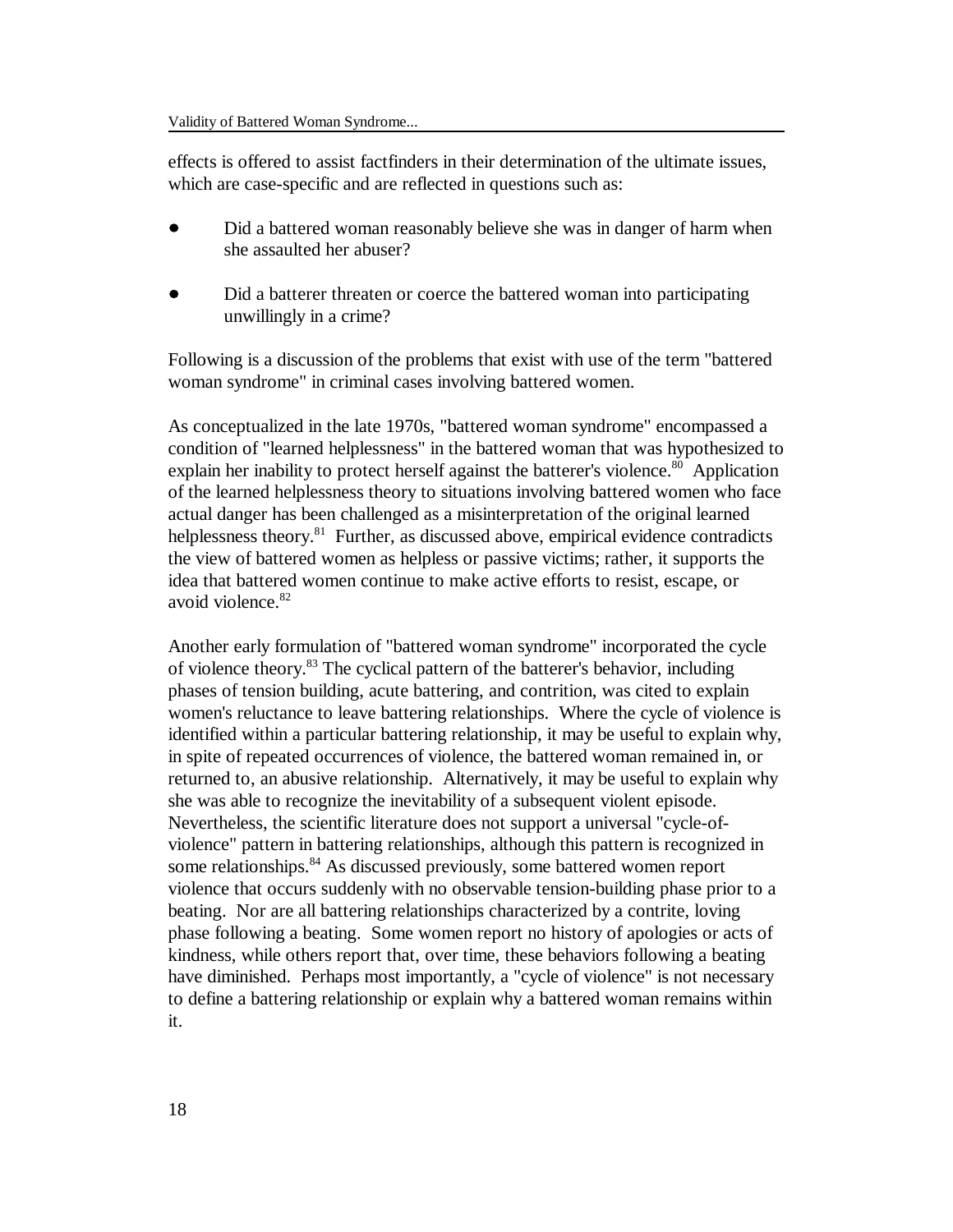More recently, "battered woman syndrome" has been construed as indicating that a battered woman suffers from PTSD as a reaction to her experience of physical violence.  $85$  A diagnosis of PTSD requires a specific constellation of symptoms. These include intrusion of the traumatic memory into the individual's consciousness, avoidance of thoughts and feelings associated with the traumatic experience or numbing of general responsiveness, and symptoms characterized by increased arousal (e.g., difficulty sleeping or concentrating, hypervigilance). Prevalence studies of battered women have found the rates of PTSD range from 31 to 84 percent. $86$  Diagnosed in a particular case, PTSD may be relevant to a number of issues in that case. $87$  For example, indication that the battered woman suffered PTSD at the time of an alleged criminal act may help the factfinder to understand her state of mind. However, nothing in the scholarly literature suggests that PTSD is necessary, generally, to establish the relevance of battering and its effects to the various elements of criminal cases involving battered women.

Restricting the definition of "battered woman syndrome" to PTSD is problematic. Within the last decade, the scientific and clinical literature has documented a broad range of emotional, cognitive, physiological, and behavioral sequelae to traumatic events such as battering. Our understanding of the complexity and variability of traumatic response to violence continues to increase rapidly.<sup>88</sup> Any of these reactions to trauma, when characteristic of the battered woman, may be relevant to the factfinder in considering the various issues in the case. Limiting the scope of consideration of the mental health consequences of battering to PTSD alone excludes other potentially relevant and important information necessary for the factfinders in their deliberations.

Finally, the term "battered woman syndrome" evokes a stereotypic image of battered women as pathological or maladjusted.<sup>89</sup> Accordingly, expert testimony can mistakenly suggest to the factfinder that it is a battered woman's aberrant psychological condition that explains, for example, her acting in self-defense, committing a crime under duress, or recanting her testimony about her partner's battering. While psychological trauma associated with battering may be central to this explanation by the expert witness, the battered woman's greater acuity in detecting danger from an abusive partner, in some cases, is the more salient factor. Generally, the term "battered woman syndrome" fails to incorporate the social and psychological context necessary to "see what she sees and know what she knows" in considering the defendant's actions.

In sum, "battered woman syndrome" is an inadequate term to represent the scientific and clinical knowledge concerning battering and its effects. Nevertheless, evidence and testimony on battering and its effects serves an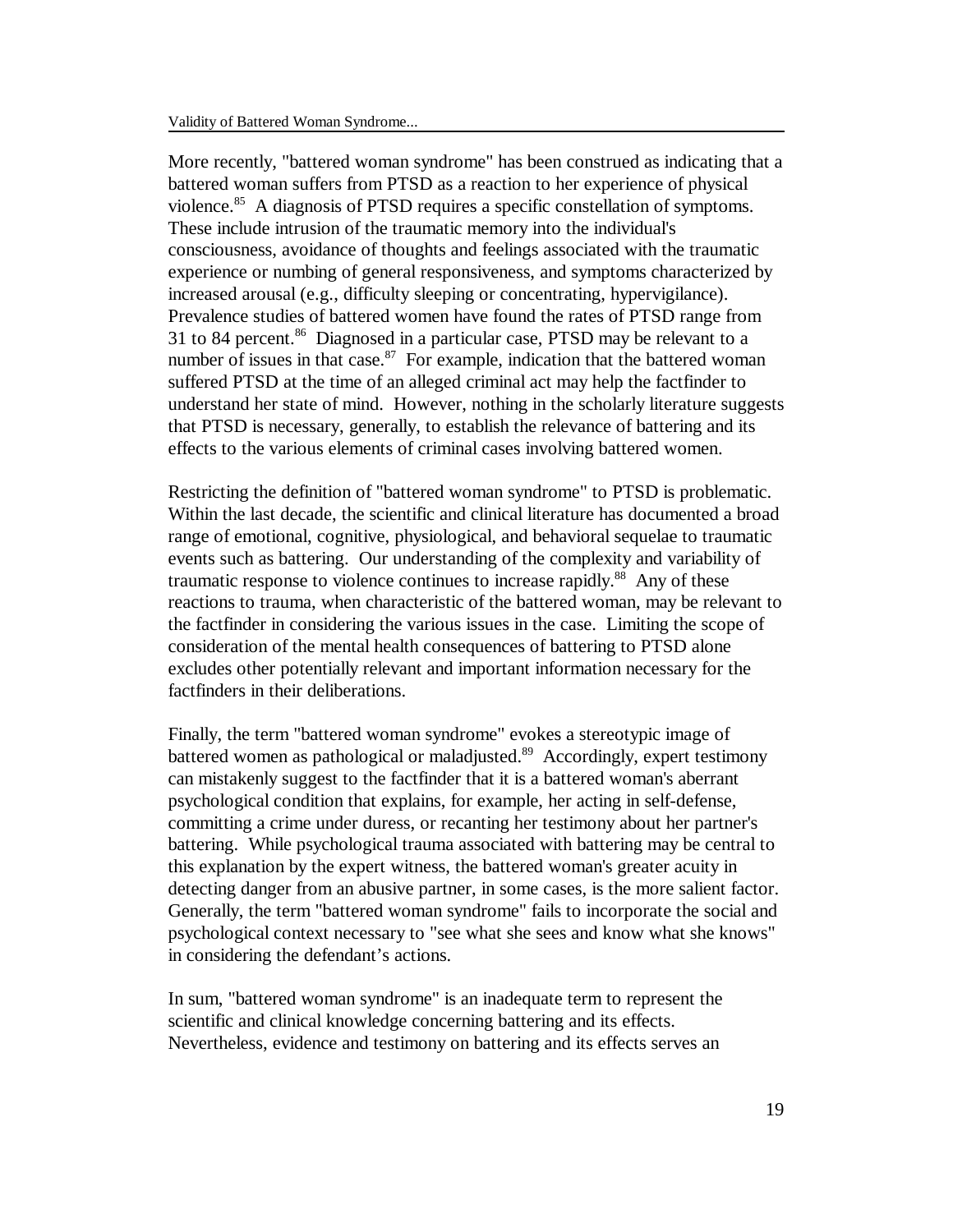important function in assisting the factfinder to consider the context of a battered woman's actions.

# **Expert Testimony in Cases Involving Battered Women**

Expert testimony on battering and its effects is introduced in criminal cases involving battered women by both defense counsel and prosecuting attorneys. It is used by defense counsel to support various types of criminal defenses including self-defense, duress, and insanity. Expert witness testimony may also be used by the defense in conjunction with the sentencing phases of a trial for purposes of mitigation. Prosecutors use expert testimony in domestic violence prosecution cases to explain such matters as the battered victim's recantation or lack of cooperation with the prosecution. Further, both the prosecution and defense use expert witness testimony to provide an explanation for what may be misconceptions about battered women, battering, and its effects.<sup>90</sup> It is not the role of the expert witness to determine the ultimate issues (for example, whether it was reasonable for the battered woman to have held the perception that she was in danger). However, expert testimony is offered to assist in the determination of these issues.

A general framework for admissibility of expert testimony in criminal cases is provided in Rule 702 of the congressionally enacted Federal Rules of Evidence:

If scientific, technical, or other specialized knowledge will assist the trier of fact to understand the evidence or to determine a fact in issue, a witness qualified as an expert by knowledge, skill, experience, training, or education, may testify thereto in the form of an opinion or otherwise.

It follows, therefore, that the framework for expert testimony in criminal cases involving battered women rests on the "scientific, technical, and other specialized knowledge base" concerning battering and its effects. Thus, information based on the expert witness' "knowledge, skill, experience, training, or education" provides the basis for his or her expert testimony.

A 1977 Supreme Court of Washington decision, *State v. Wanrow*<sup>91</sup> ruled in a selfdefense case involving a woman defendant that she was "entitled to have the jury consider her actions in the light of her own perceptions of the situation."<sup>92</sup> Counsel successfully argued that the jury instructions offered at trial did not take into account the woman's perspective, thereby failing to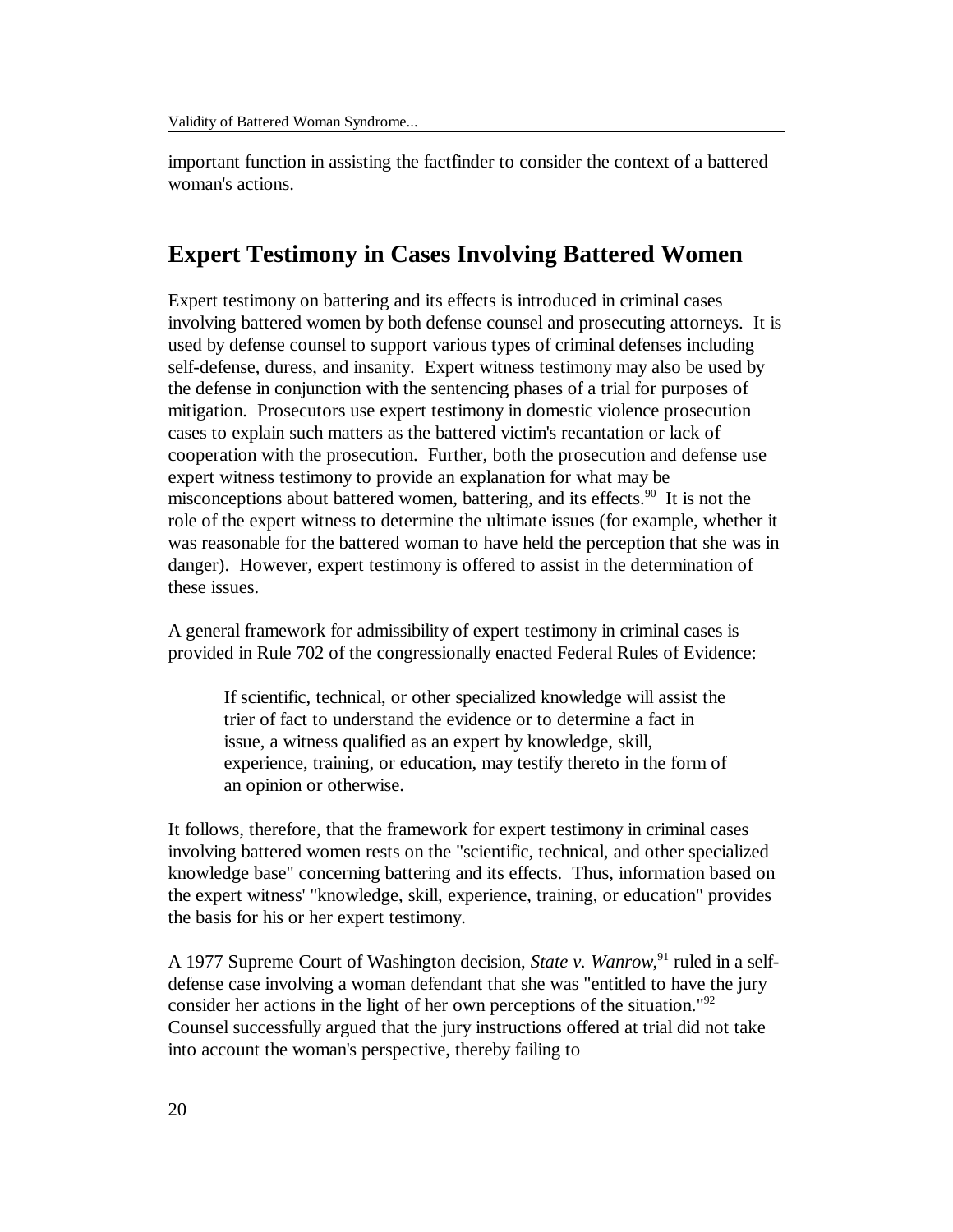correctly apply the existing standard of self-defense: "requiring the jury to consider the defendant's action 'seeing what (s)he sees and knowing what (s)he knows,' taking into account all the circumstances as (s)he knew them at the time."<sup>93</sup>

In addition to testimony offered by the defendant, evidence concerning a battered woman's perceptions and the relevant circumstances in a situation in which she has been charged with a crime can be introduced through expert testimony. Such expert testimony has been introduced in criminal cases involving battered women since the late  $1970s^{94}$  Based on a recent analysis, "expert testimony on battering and its effects is admissible, at least to some degree, or has been admitted (without any discussion of the standards for admissibility) in every state."<sup>95</sup> Expert testimony in criminal cases involving battered women was developed initially to explain "the common experiences of, and the impact of repeated abuse on, battered women."<sup>96</sup> That is, expert testimony is offered to show the trier of fact the context of a battered woman's actions.  $97$  This type of expert testimony, generally, has been referred to as social framework testimony: "employing social science research. . .to provide a social and psychological context in which the trier can understand and evaluate claims about the ultimate fact."<sup>98</sup>

Expert testimony offered in cases involving battered women is either general or case-specific. A number of considerations influence which form of expert testimony is offered in a particular case. These include the facts of the case, case law or state statutes governing expert evaluation and testimony, available resources, and case strategy. General testimony is based on an understanding of the scientific and clinical<sup>99</sup> knowledge about domestic violence and its effects on battered women. In this type of testimony, there is no attempt to form opinions or conclusions related to a specific case.

Case-specific testimony provides information about a particular battered woman and the context in which domestic violence occurred; it places the unique facts of a specific case in a framework of what is known in the literature about battering and its effects. Case-specific testimony, or conclusions about a particular battered woman, requires a face-to-face evaluation of the battered woman, in addition to a review of relevant documents and other information. A suggested approach to case-specific expert testimony about battering and its effects is patterned after a clinical hypothesis-testing model of assessment.<sup>100</sup> Based on consultation with the attorney, an expert can generate a set of questions, or hypotheses, related to battering and/or its effects relevant to a particular case. The expert can then analyze data pertaining to the particular battered woman, relying on all the information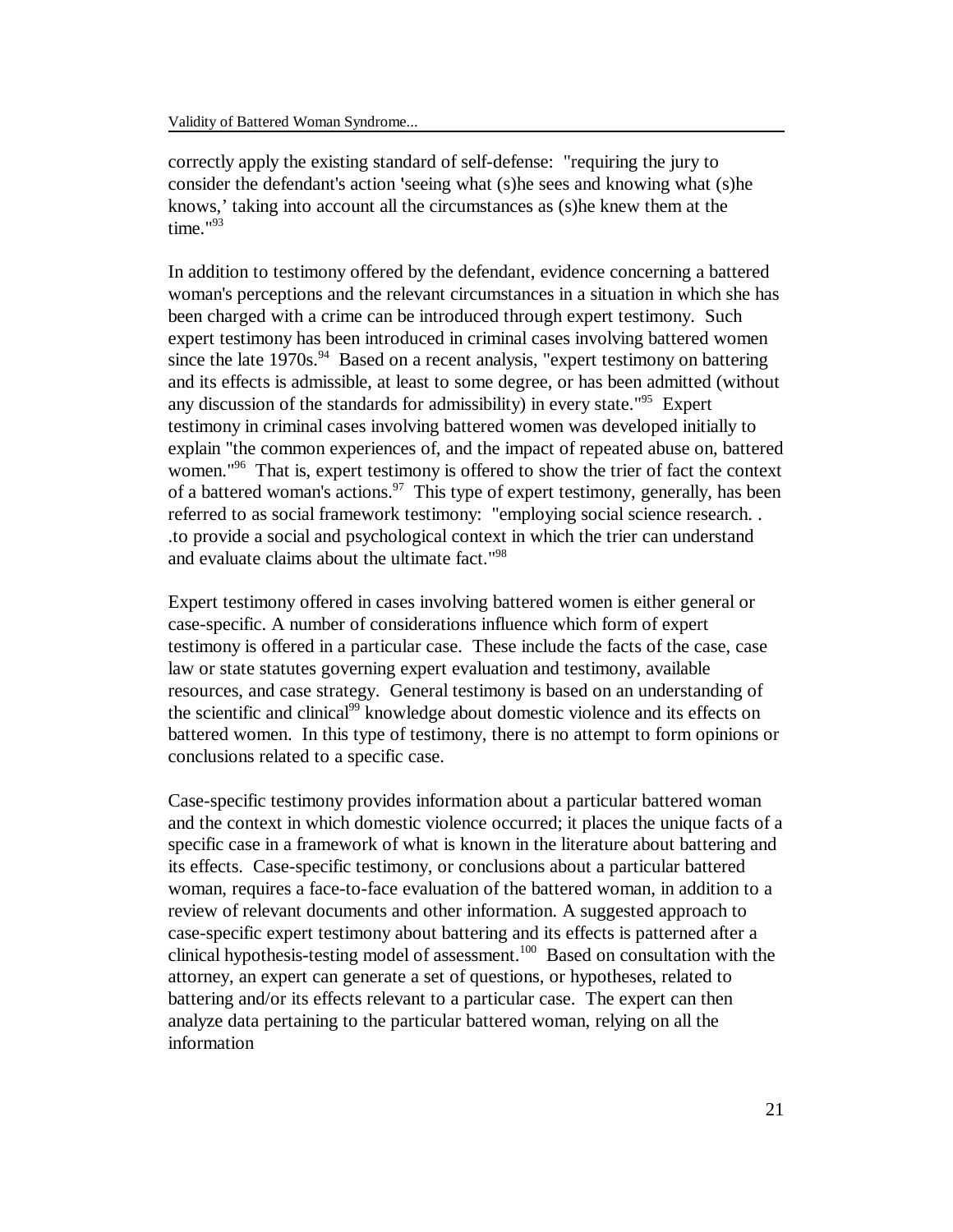obtained in the evaluation process. This information is later distilled either to support or refute<sup> $101$ </sup> the questions to which the expert will be asked to respond. This approach fits a model of clinical assessment routinely used in empirically based clinical practice.<sup>102</sup> Furthermore, the process is straightforward and makes explicit the relevant questions for inquiry by the expert witness.

# **Conclusions**

The body of relevant scientific and clinical knowledge in the scholarly literature strongly supports the validity of considering battering as a factor in the reactions and behavior of victims of domestic violence. Evidence and testimony about battering and its effects provide information germane to factfinders' deliberations in criminal cases involving battered women. There exists an extensive body of scientific and specialized knowledge derived from the disciplines of the social, behavioral, and health sciences, that contributes to an understanding of domestic violence and traumatic stress reactions.

Although the term "battered woman syndrome" is inadequate to characterize either the reactions or behaviors of battered women, much progress has been made under this rubric toward the admissibility of battering and its effects as considerations in criminal trials. A more accurate representation of battering and its effects includes a range of issues on the nature and dynamics of battering, the effects of violence, battered women's responses to violence, and the social and psychological context in which domestic violence occurs. These issues are relevant in charging, trying, and sentencing battered women in criminal cases involving battering and in prosecuting batterers.

Expert testimony on battering and its effects is supported by an extensive body of scientific knowledge on the dynamics and consequences of domestic violence; this knowledge base will continue to expand with advances in the fields of social, behavioral, and health sciences. An effective framework for expert testimony must permit both general and specific application of research findings to cases involving battered women.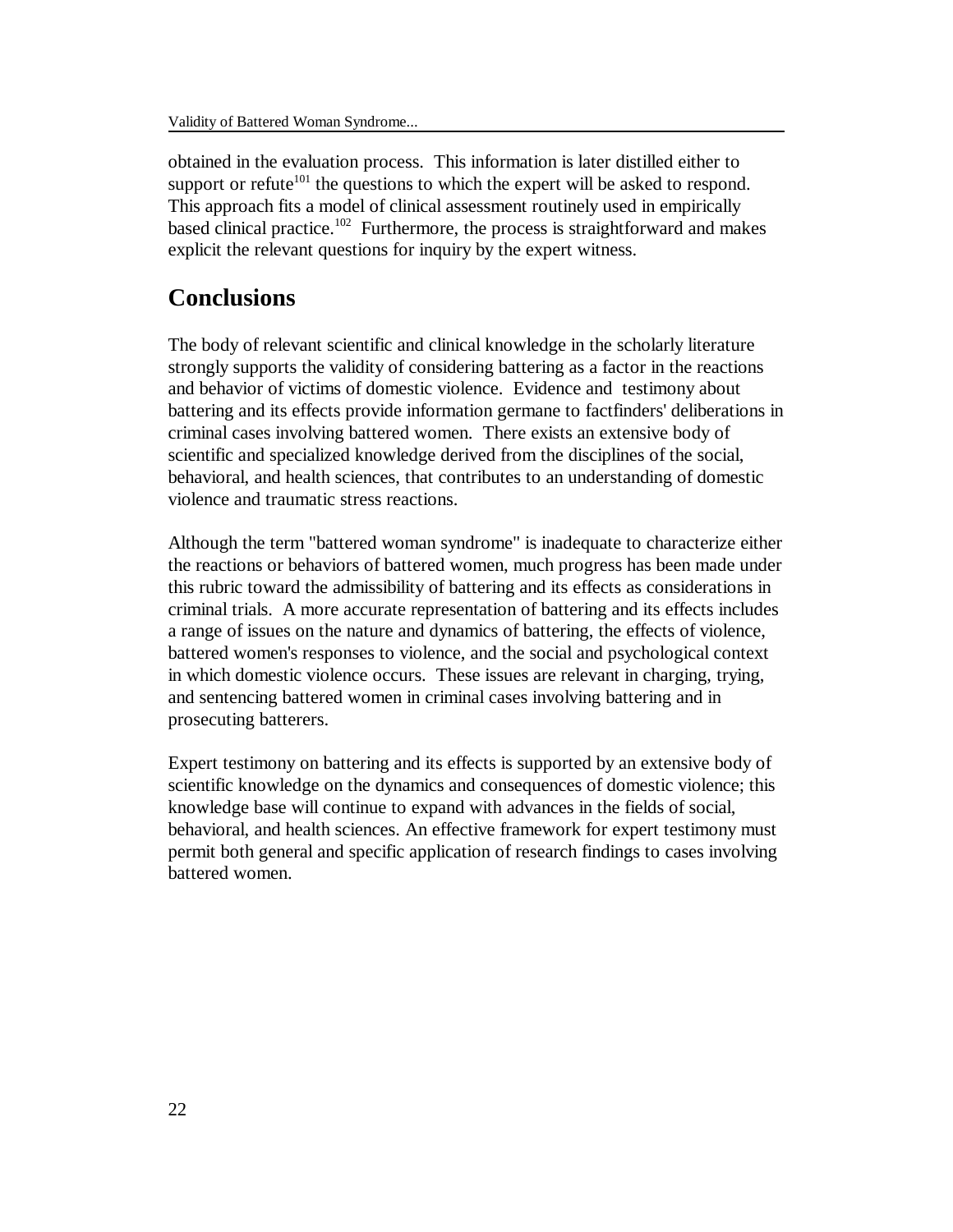## **Notes**

- 1. See Potuto, J.R., Saltzburg, S.A., and Pearlman, H.S. (Eds.). (1993, Supp.) *Federal Criminal Jury Instructions* (2nd ed.). Charlottesville, VA: Miche Company Law Publishers.
- 2. See H. Maguigan (1991). Battered women and self-defense: Myths and misconceptions in current reform proposals. *University of Pennsylvania Law Review*, 140(2), 379-486.
- 3. Potuto et al., at supra note 1.
- 4. See J. Parrish (1994). *Trend Analysis: Expert Testimony on Battering and Its Effects in Criminal Cases*. Report prepared by the National Clearinghouse for the Defense of Battered Women (NCDBW) for the National Association of Women Judges in a State Justice Institute-funded project, "Family Violence and the Courts: Exploring Expert Testimony on Battered Women." (No. A-93-018.DEF).
- 5. Dutton, M.A. (1992). Understanding women's responses to domestic violence: A redefinition of battered woman syndrome. *Hofstra Law Review*, 21(4), 1191-1242 , Walker, L.E. (1992). Battered women syndrome and self-defense. Symposium on Women and the Law, *Notre Dame Journal of Law, Ethics and Public Policy*, 6(2), 321-334; Blackman, J. (1986). Potential uses for expert testimony: Ideas toward the representation of battered women who kill. *Women's Rights Law Reporter*, 9(3/4), 227-240.
- 6. Edleson, J.L., and Tolman, R.M. (1992). *Intervention for men who batter: An ecological approach*. Newbury Park: Sage Publications.
- 7. Dutton, at supra note 5.
- 8. Potuto et al., at supra note 1.
- 9. Schroeder, J.M. (1991). Using battered woman syndrome evidence in the prosecution of a batterer. *Iowa Law Review*, 76(3), 553-582.
- 10. Parrish, at supra note 4.
- 11. Parrish, at supra note 4; Maguigin, at supra note 2.
- 12. Ewing, C.P., and Aubrey, M. (1987). Battered woman and public opinion: Some realities about the myths. *Journal of Family Violence*, 2(3), 257-264.
- 13. Fed. R. of Evid. 702.
- 14. See *Daubert v. Merrill Dow Pharmaceuticals, Inc.*, 113 S.C. 2786 (1993).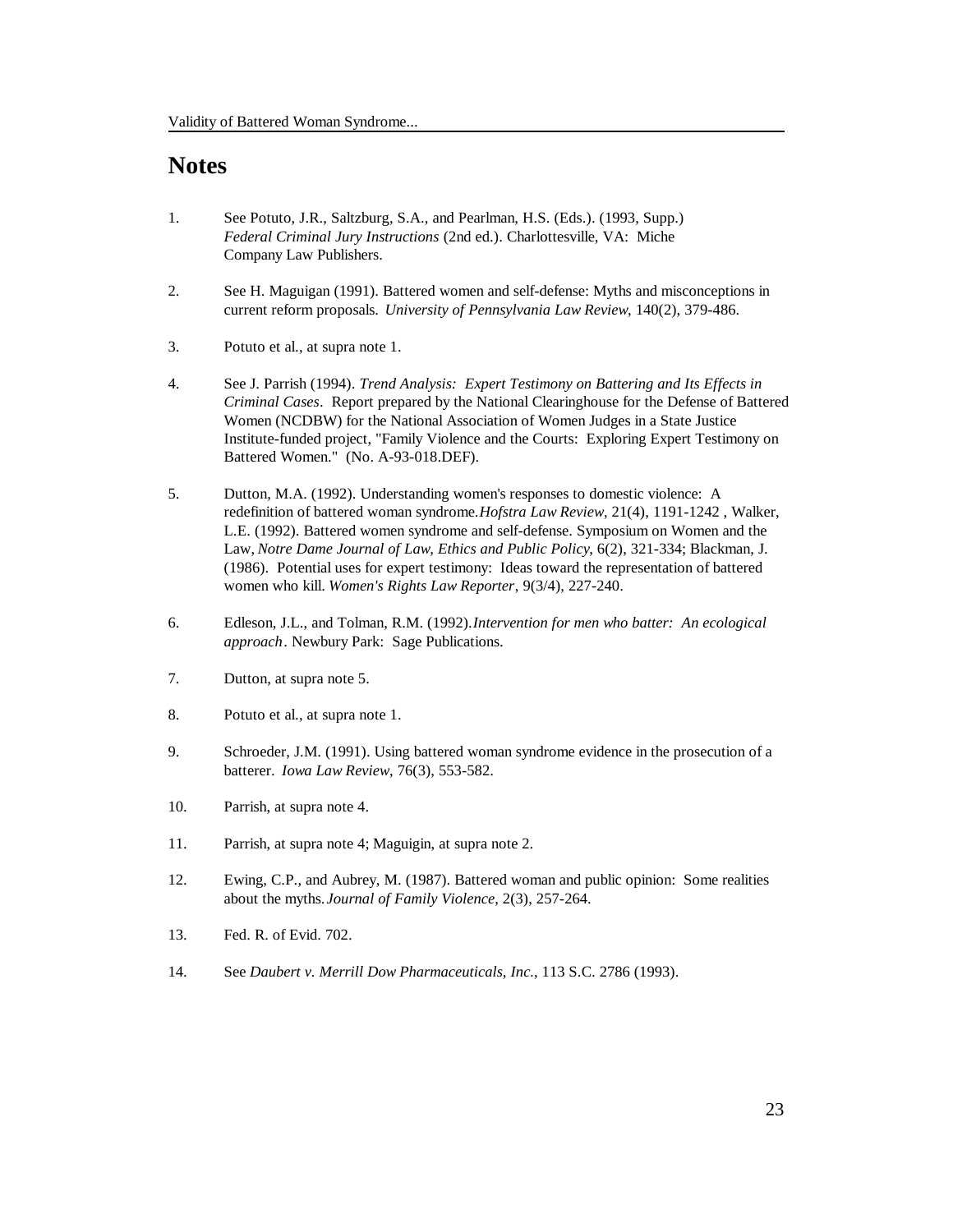- 15. Warshaw, C., and Ganley, A.L. (1995). *Improving the health care response to domestic violence: A resource manual for health care providers*. The Family Violence Prevention Fund.
- 16. Warshaw and Ganley, at supra note 15.
- 17. Ganley, A.L. (1989). Integrating feminist and social learning analyses of aggression: Creating multiple models for intervention with men who batter. In P.L. Caesar and L.K. Hamberger (Eds.), *Treating men who batter: Theory, practice, and programs*. New York: Springer Publishing Co.
- 18. See J.E. Stets and M.A. Straus. (1990). The marriage license as a hitting license: A comparison of assaults in dating, cohabitating, and married couples. In M.A. Straus and R.J. Gelles (Eds.), *Physical violence in American families: Risk factors and adaptions to violence in 8,145 families*. New Brunswick: Transaction Publishers at 232.
- 19. Bachman, R.A. and Saltzman, L.E. (1995). Violence against Women: Estimates from the Redesigned Survey. U.S. Department of Justice, Bureau of Justice Statistics Special Report, NCJ-154348.
- 20. Zawitz, M.W. (1994) *Violence between Intimates*. U.S. Department of Justice, Bureau of Justice Statistics Special Report, NCJ-149259.
- 21. Walker, L. (1984) *The Battered Woman Syndrome*. New York: Springer.
- 22. Walker, at supra note 21.
- 23. See Campbell, J.C., Miller, P., Cardwell, M.M., and Belknap, R.A. (1994). Relationship status of battered women over time. *Journal of Family Violence*, 9(2), 99-111.
- 24. See Stuart, E.P., and Campbell, J.C. (1989). Assessment of patterns of dangerousness with battered women. *Issues in Mental Health Nursing*, 10, 3-4, 245-260.
- 25. Paterson, R.J., and Neufeld, R.W.J. (1987). Clear danger: Situational determinants of the appraisal of threat. *Psychological Bulletin*, 101(3), 404-416.
- 26. Stuart and Campbell, at supra note 24.
- 27. Paterson and Neufeld, at supra note 25, at 405.
- 28. See Dutton, D.G. (1995). *The domestic assault of women: Psychological and criminal justice perspectives*. Vancouver: UBC Press for a discussion of traumatic bonding. See Graham, D.L.R., Rawlings, E., and Rimini, N. (1988). Survivors of terror: Battered women, hostages and the Stockholm Syndrome. In Yllö, K. and Bograd, M. (Eds.) *Feminist perspectives on wife abuse*. Newbury Park: Sage Publications.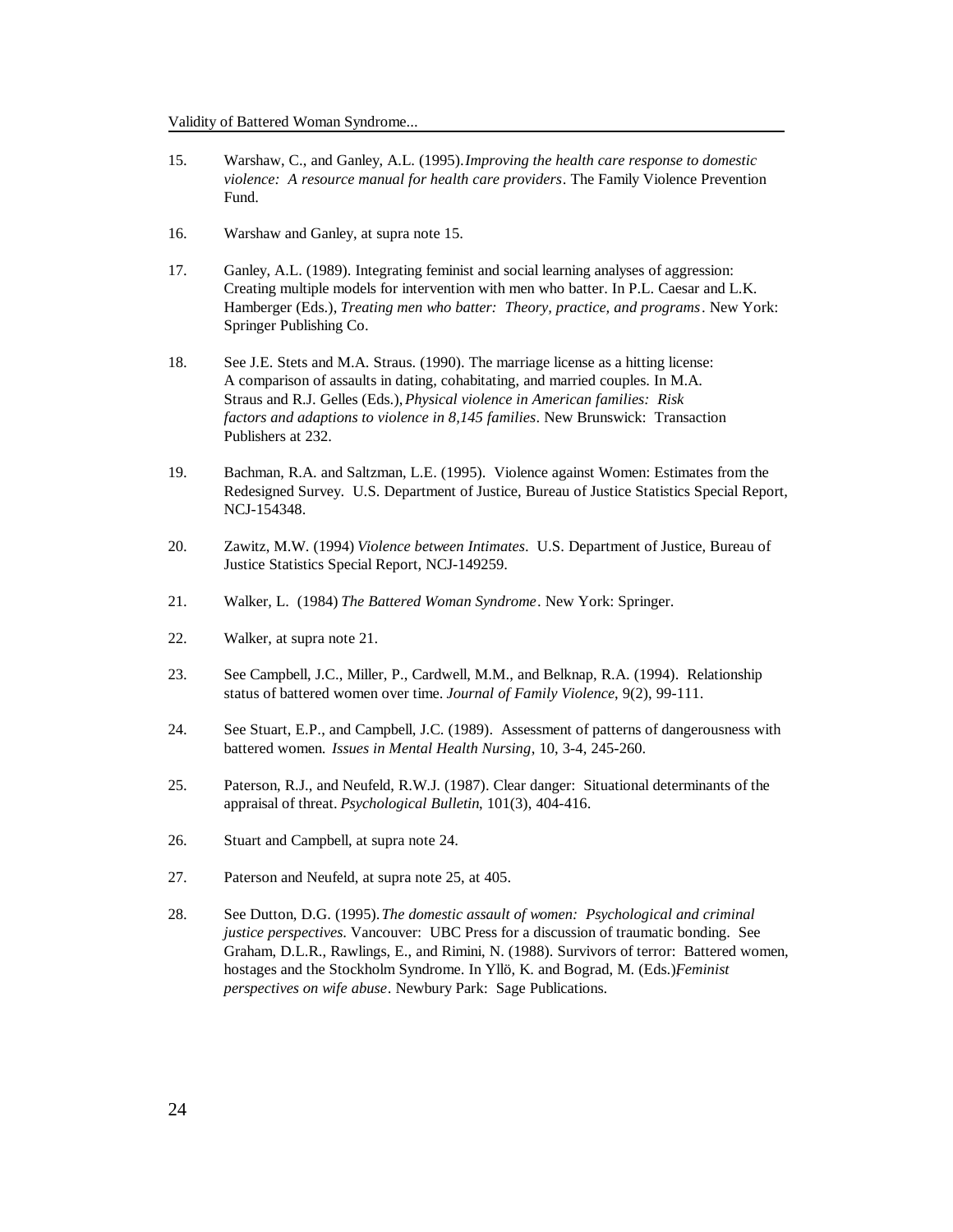- 29. Paterson and Neufeld, at supra note 25.
- 30. See American Psychiatric Association. (1994). *Diagnostic and Statistical Manual of Mental Disorders* (4th Ed.). Washington, D.C.: Same. Hereafter referred to as DSM-IV. American Psychiatric Association, at 427.
- 31. Jacobson, N., et al. (1994). Affect, verbal content, and psychophysiology in the arguments of couples with a violent husband. *Journal of Consulting and Clinical psychology*, 62(5), 982- 988.
- 32. Paterson and Neufeld, at supra note 25.
- 33. Mahoney, M. (1991). Legal images of battered women: Redefining the issue of separation. *Michigan Law Review*, 90(1), 1-94,
- 34. *Id.*
- 35. Paterson and Neufeld, at supra note 25.
- 36. See Kemp, A., Green, B.L., Hovanitz, C., and Rawlings, E.I. (1995). Incidence and correlates of posttraumatic stress disorder in battered women: Shelter and community samples. *Journal of Interpersonal Violence*, 10(1), 43-55; Kemp, A., Fawling, E.I., and Green, B. (1991). Posttraumatic stress disorder in battered women: A shelter sample. *Journal of Traumatic Stress*, 4(1), 137-148; Riggs, D., Rothbaum, B.O., and Foa, E. (1995). A prospective examination of symptoms of posttraumatic stress disorder in victims of nonsexual assault. *Journal of Interpersonal Violence*, 10(2), 201-214; Saunders, D. (1994). Posttraumatic stress symptoms profiles of battered women: A comparison of surveys in two settings. *Violence and Victims*, 9(1), 31-44.
- 37. American Psychiatric Association, at supra note 30, at 428.
- 38. Miller, T.R., Cohen, M.A., Wiersema, B. (1995). Crime in the United States: Victim costs and consequences. Final Report to National Institute of Justice; Gelles, R.J., and Straus, M.A. (1990). The medical and psychological costs of family violence. In M.A. Straus and R.J. Gelles (Eds.), *Physical violence in American families: Risk factors and adaptions to violence in 8,145 families*. New Brunswick: Transaction Publishers (pp. 425-430).
- 39. Stets, J.E., and Straus, M.A. (1990). Gender differences in reporting marital violence and its medical and psychological consequences. In M.A. Straus and R.J. Gelles (Eds.), *Physical violence in American families: Risk factors and adaptions to violence in 8,145 families*. New Brunswick: Transaction Publishers (pp. 151-180).
- 40. Koss, M.P., Woodruff, W.J., and Koss, P.G. (1990). Relation of criminal victimization to health perceptions among women medical patients. *Journal of Counseling and Clinical Psychology*, 58(2), 147-152; Koss, M.P., and Heslet, L. (1992). Somatic consequences of violence against women. *Archives of Family Medicine*, 1, 53-59.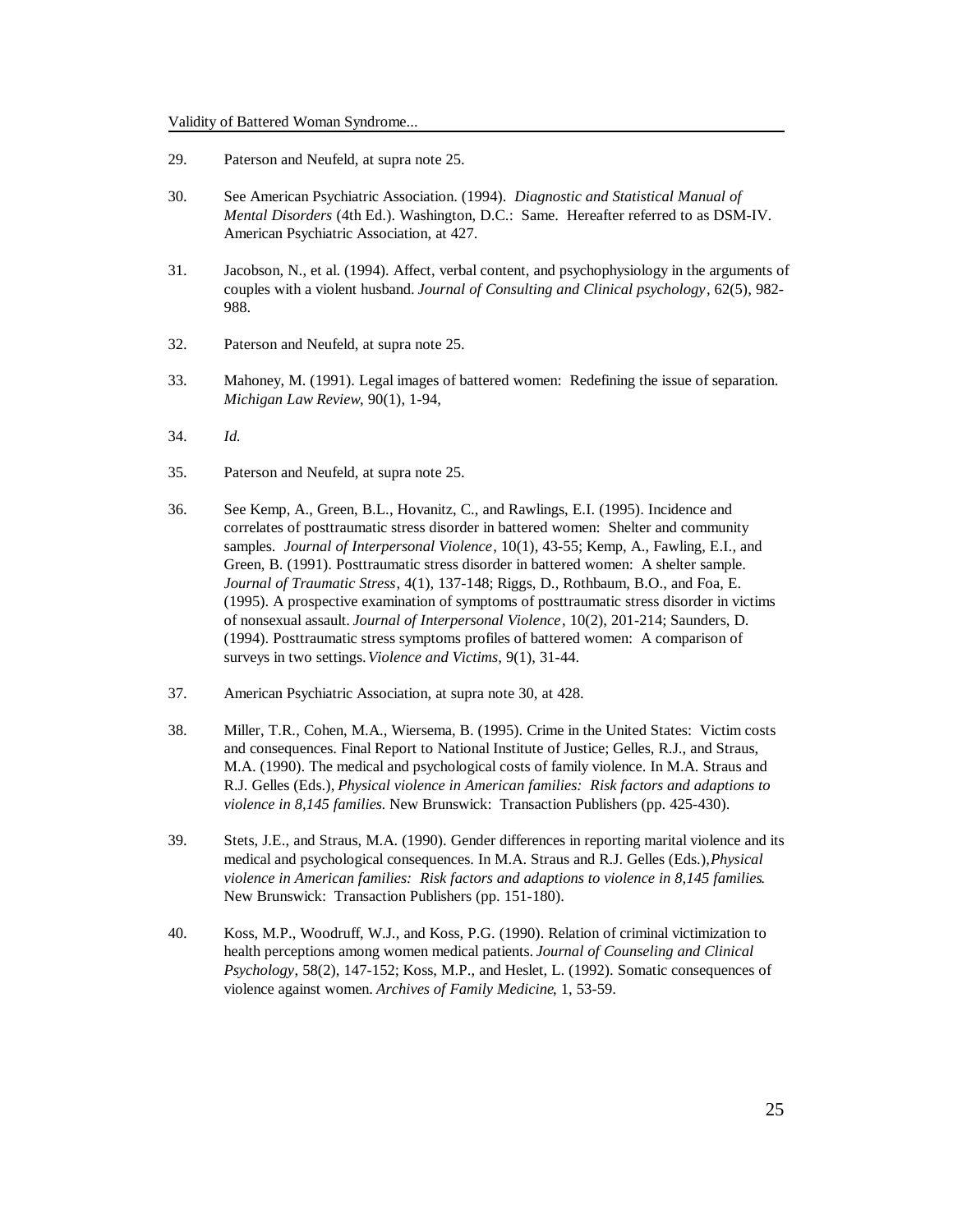- 41. Peled, E., Jaffee, P.G., and Edleson, J.L. (1995). *Ending the cycle of violence: Community responses to children of battered women*. Newbury Park: Sage.
- 42. See M.R. Trimble (1985). Posttraumatic stress disorder: History of a concept. In C.R. Figley (Ed.), *Trauma and its wake: The study and treatment of Posttraumatic Stress Disorder*. New York: Brunner/Mazel.
- 43. See, for example, Herman, J. (1992). *Trauma and recovery*. New York: Basic Books; van Der Kolk, B.A. (1987). *Psychological trauma*. Washington, D.C.: American Psychiatric Press; Horowitz, M. (1986). *Stress response syndromes*. Northvale, NJ: Jason Aronson.
- 44. Horowitz, M. (1993). Stress-response syndromes: A review of posttraumatic stress and adjustment disorders. In J.P. Wilson and B. Raphael (Eds.), *International Handbook of Traumatic Stress Syndromes*. New York: Plenum, 49-60.
- 45. Potuto et al., at supra note 1.
- 46. American Psychiatric Association, at supra note 30.
- 47. *Ibid.*
- 48. *Ibid.*
- 49. American Psychiatric Association, at supra note 30.
- 50. American Psychiatric Association at supra note 30; Dutton at supra note 28; Herman at supra note 43; Follingstad et al. (1991). Factors moderating physical and psychological symptoms of battered women. *Journal of Family Violence*, 6(1), 81-95; Aguilar, R.J., and Nightingale, N.N. (1994). The impact of specific battering experiences on the self-esteem of abused women. *Journal of Family Violence*, 9(1), 35-45; Dutton, M.A. (1992). *Empowering and healing the battered woman* . New York: Springer Publishing Co.
- 51. Herman, at supra note 43.
- 52. Dutton, at supra note 50; Walker, L.E.A. (1994). *Abused women and survivor therapy* . Washington, D.C.: American Psychological Association.
- 53. Loewenstein, R.J. (1993). Psychogenic amnesia and psychogenic fugue: A comprehensive review. In Spiegel et al. (Eds.), *Dissociative disorders: A clinical review*. Lutherville, MD: The Sidran Press.
- 54. Campbell, R., Sullivan, C.M., and Davidson, W.S. (1996). Women who use domestic violence shelters: Changes in depression over time. *Psychology of Women Quarterly*, 19, 237-255.
- 55. *Ibid.*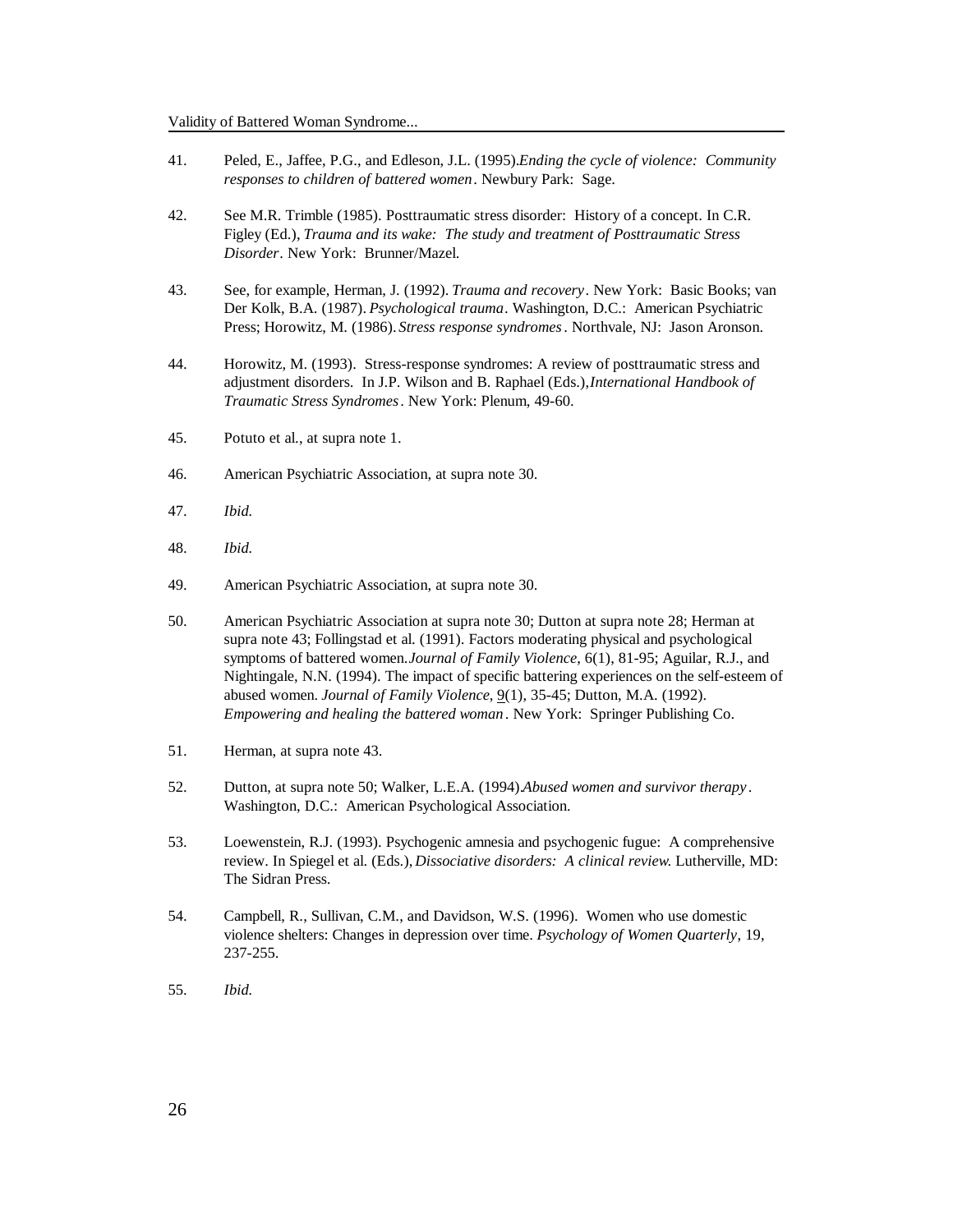- 56. American Psychiatric Association at supra note 30; Herman, at supra note 43.
- 57. Johnson. (1992). Economic, situational, and psychological correlates of the decisionmaking process of battered women. *Families in Society*, March; Kalmuss and Straus, (1982). Wife's marital dependency and wife abuse. *Journal of Marriage and the Family*, 44, 277-286.
- 58. Mahoney, at supra note 33.
- 59. Cooper, M. (1994). *Wasted lives: The tragedy of homicide in the family*. Report prepared by Parallax Research Services for BC Institute on Family Violence. (#290 - 601 West Cordova, Vancouver, BC, V6B 1G1, Canada); Wilson, M., Daly, M., and Wright, C. (1993). Uxoricide in Canada: Demographic risk patterns. *Canadian Journal of Criminology*, 35(3), 263-291.
- 60. Wilson, Daly, and Wright, at supra note 59.
- 61. Silverman, R.A., and Mukherjee, S.K. (1987). Intimate homicide: An analysis of violent social relationships. *Behavioral Sciences and the Law*, 5, (1), 37-47; Block, C.R., and Christakos, A. (1995). Intimate partner homicide in Chicago over 29 years. *Crime and Delinquency*, 41, (4), 496-526.
- 62. Liss, M.B., and Stahly, G.B. (1993). Domestic violence and child custody. In M. Harway, and M. Hansen (Eds.), *Recovery from battering: Feminism and family therapy* (pp. 175- 187). Newbury Park: Sage.
- 63. See L.E. Walker (1977-78). Battered women and learned helplessness. *Victimology: An International Journal*, 2(3/4), 525-534; L.E. Walker (1983). Victimology and the psychological perspectives of battered women. *Victimology: An International Journal*, 8 (1/2), 82-104; L.E. Walker (1984). *The battered woman syndrome* . New York: Springer Publishing Company; L.E. Walker (1989). *Terrifying love*. New York: Harper and Row, Publishers; L.E. Walker. *The battered woman*. New York: Harper and Row.
- 64. Dutton, at supra note 28; Graham and Rawlings, at supra note 28.
- 65. See Pagelow, M.D. (1981). *Woman-Battering: Victims and Their Experiences*. Beverly Hills: Sage.
- 66. Walker (1984), at supra note 63.
- 67. See Gondolf, E. with Fisher, E.R. (1988). *Battered women as survivors: An alternative to treating learned helplessness*. Lexington, MA: Lexington Books; Bowker, L. (1983). *Beating wife beating*. Lexington, Mass: Lexington Books; Dutton, M.A. (1993). Understanding women's responses to domestic violence: A redefinition of battered woman syndrome. *Hofstra Law Review*, 21(4), 1191-1242.
- 68. Bachman, R. (1994). Violence against women: A National Crime Victimization Survey report. U.S. Department of Justice, Bureau of Justice Statistics, NCJ-145325.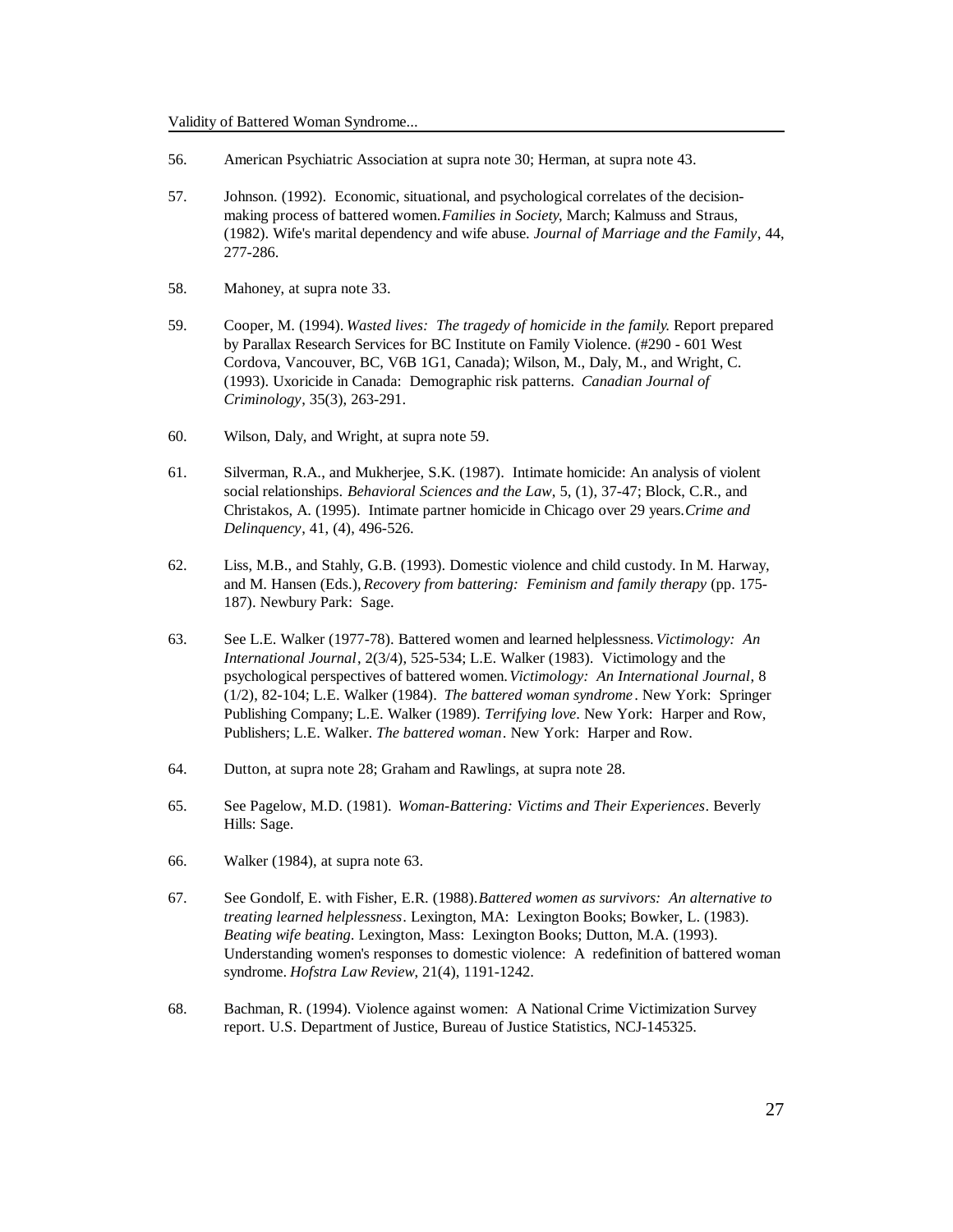- 69. Dutton, M.A., Perrin, S., and Chrestman, K. (1995). Differences among battered women's MMPI profiles: The role of context. Paper presented at the 4th International Family Violence Conference. Durham, New Hampshire; See Marshall, C.E., and Webb, V.J. (1994). A portrait of crime victims who fight back. *Journal of Interpersonal Violence*, 9(1), 45-74; Bachman, R., and Carmody, D.C. (1994). Fighting fire with fire: The effects of victim resistance in intimate versus stranger perpetrated assaults against females. *Journal of Family Violence*, 9(4), 317-331.
- 70. See Jacobson, N., et al., (1994). Affects, verbal content, and psychophysiology in the arguments of couples with a violent husband. *Journal of Consulting and Clinical Psychology*, 62(5), 982-988; Bachman at supra note 66; Bachman and Carmody at supra note 67.
- 71. Bachman, at supra note 68; Gondolf and Fisher, at supra note 67.
- 72. Bachman, at supra note 68.
- 73. Bachman, at supra note 68.
- 74. Dutton, at supra note 69.
- 75. Gondolf and Fisher, at supra note 67; Bowker, at supra note 67.
- 76. See Walker, L.E. (1979). *The battered woman*. New York: Harper and Row; Walker, L.E. (1984). *Battered woman syndrome*. New York: Springer Publishing Company.
- 77. See Schneider, E.M., (1986). Describing and changing: Women's self-defense work and the problem of expert testimony on battering. *Women's Rights Law Reporter*, 9(3/4), 195-226 ; See Schopp, R.F., Sturgis, B.J., and Sullivan, M. (1994). Battered woman syndrome, expert testimony, and the distinction between justification and excuse. *University of Illinois Law Review*, 1994(1), 45-113; Dutton, at supra note 67; Schuller, R.A., and Vidmar, N. (1992). Battered woman syndrome evidence in the courtroom. *Law and Human Behavior*, 18(3), 273-291; National Association of Women Judges. *Expert Testimony in Criminal Cases Involving Battered Women: A Resource Monograph*. A report from a State Justice Institute-funded grant. (NO.A-93-018.DEF) for a discussion of this issue and a similar conclusion.
- 78. Maguigin, at supra note 2; Parrish, at supra note 4.
- 79. Possibly with the exception of insanity where it could be argued that the psychological effects of domestic violence resulted in a mental condition that impaired the person's mental capacity to the extent that (s)he was unable to understand the nature and consequences of his or her actions or did not understand that those actions were wrong.
- 80. Walker, at supra note 63.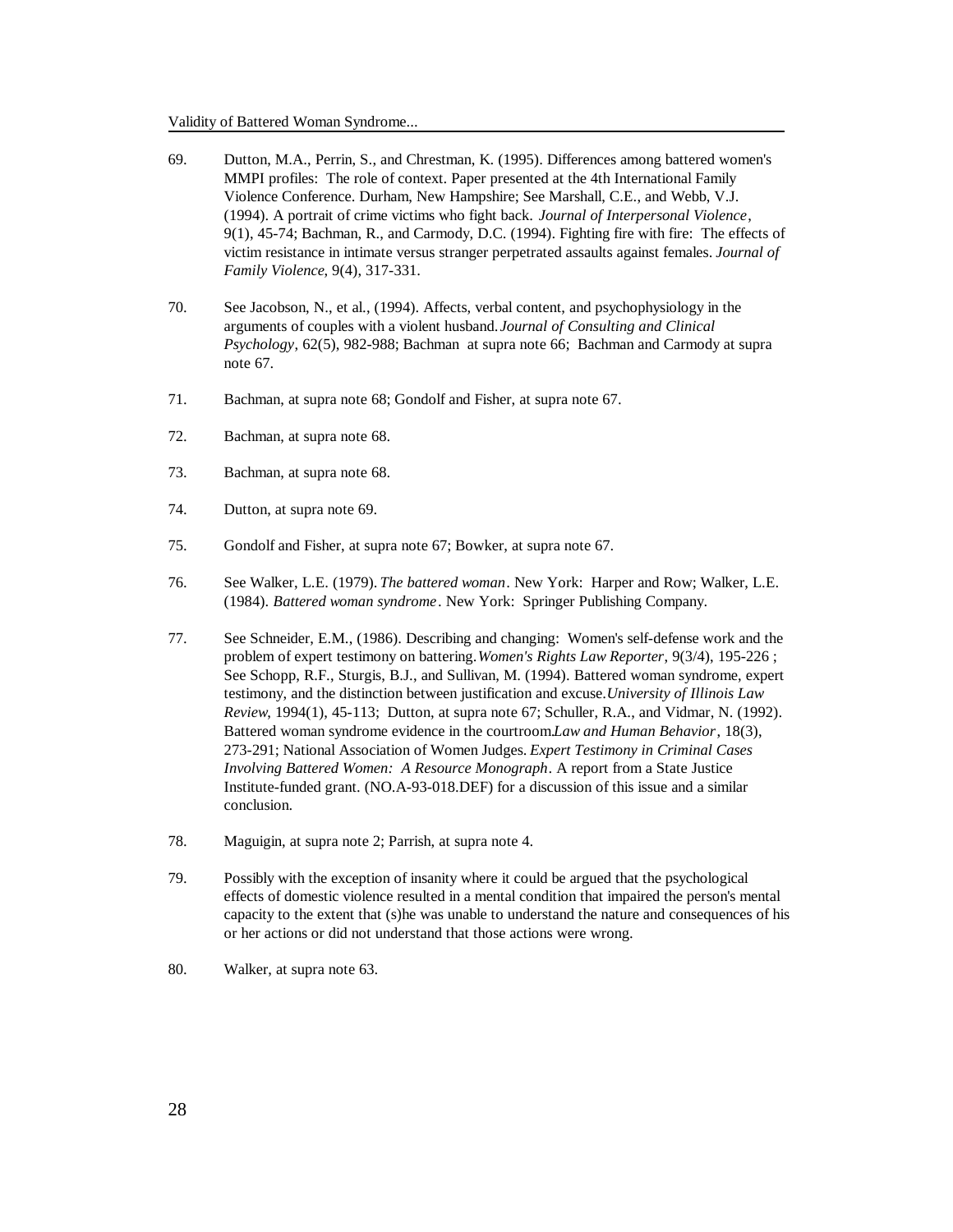- 81. See Peterson, C., Maier, S.F., and Seligman, M.E.P. (1993). *Learned helplessness: A theory for the age of personal control*. New York: Oxford University Press at 239: "we think that the passivity observed among victims of domestic violence is a middling example of learned helplessness. Passivity is present, but it may well be instrumental. Cognitions of helplessness are present, as is a history of uncontrollability. But there may also be a history of explicit reinforcement for passivity. Taken together, these results do not constitute the best possible support for concluding that these women show learned helplessness." Also see Bowker, L.E. (1993). A battered woman's problems are social, not psychological. In R.J. Gelles and D.R.Loseke (Eds.). *Current controversies on family violence*. Newbury Park: Sage.
- 82. Gondolf, at supra note 67.
- 83. Walker (1984), at supra note 63.
- 84. Walker (1984), at supra note 63, at 96; also see Schopp, F.T., Sturgis, B.J., and Sullivan, M. Battered woman syndrome, expert testimony, and the distinction between justification and excuse. 1994 *U. Ill. L. Rev*. 45 for a critique of the theory of cycle of violence.
- 85. American Psychiatric Association, at supra note 30.
- 86. Kemp et al., at supra note 36; Saunders, D.G. (1994). Posttraumatic stress symptom profiles of battered women: A comparison of survivors in two settings. *Violence and Victims*, 9(1), 31-44; Astin, Lawrence, and Foy (1993). Posttraumatic stress disorder among battered women: Risk and resiliency factors. *Violence and Victims*, 8(1), 17-28.
- 87. See Dutton, M.A., and Goodman, L. (1994). Posttraumatic stress disorder among battered women: Analysis of legal implications. *Behavioral Sciences and the Law*, 12, 215-234. for a discussion of PTSD as it applies to forensic cases involving battered women.
- 88. See *Daubert v. Merrill Dow Pharmaceutical, Inc.*, 113 S. Ct. 2786 (1993): "scientific conclusions are subject to perpetual revision" at 16.
- 89. See Schneider at supra note 77 (1986 Law Reporter article); See P. Jenkins and B. Davidson (1990). Battered women in the criminal justice system: An analysis of gender stereotypes. *Behavioral Sciences and the Law*, 8, 171-180; See A. Browne (1987). *When battered women kill*. New York: The Free Press.
- 90. See Parish, at supra note 4, at 35 for a legal discussion of the scope and relevance of expert testimony.
- 91. 88 Wash. 2d 221, 559 P. 2d 548 (1977).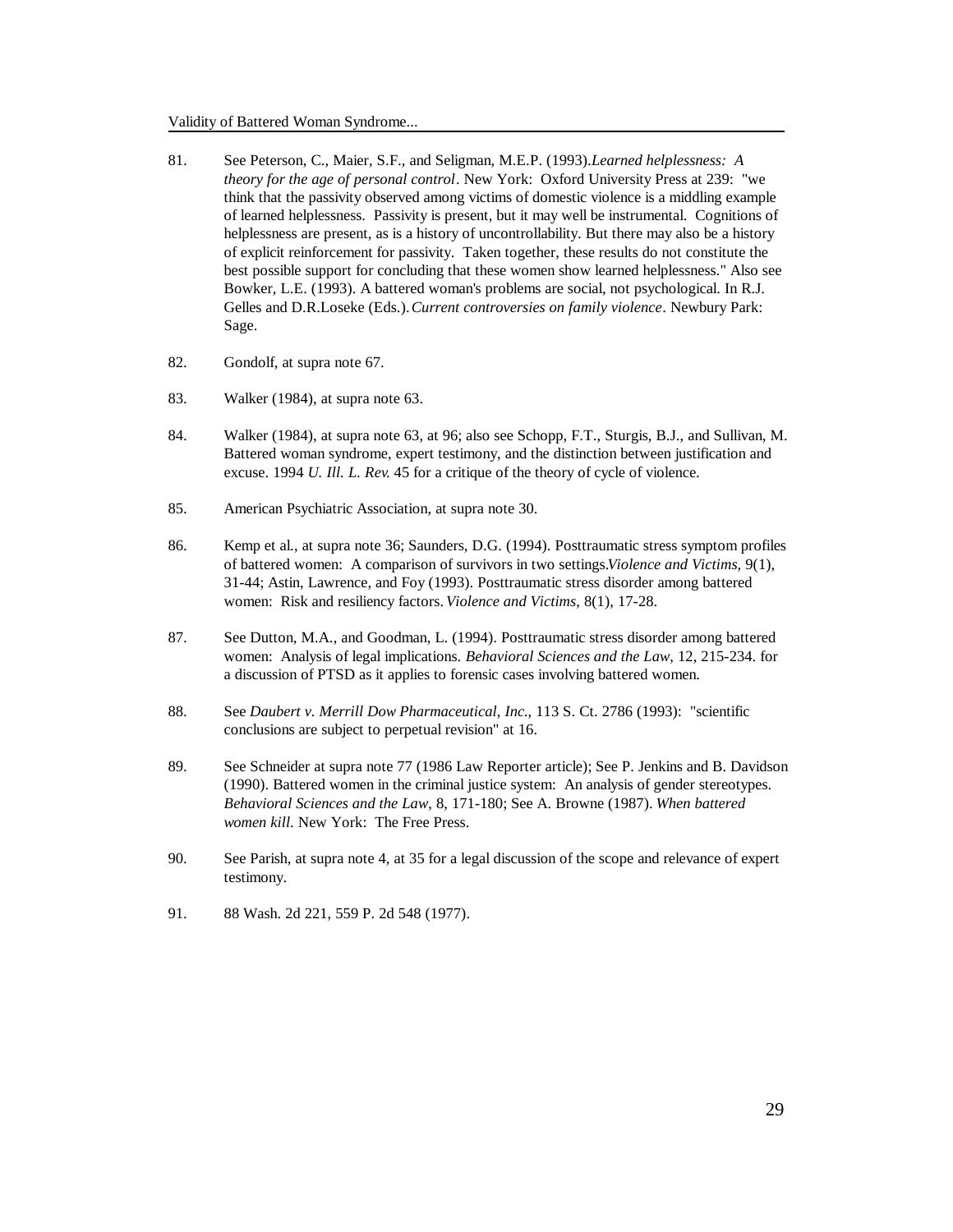- 92. See E.M. Schneider and S.B. Jordan (1981). Representation of women who defend themselves in response to physical or sexual assault. In E. Bochnak (Ed.), *Women's selfdefense cases*. Charlottesville, VA: The Michie Company, pp. 1-39.
- 93. *Id.* at 20.
- 94. See, for example, *Ibn-Tamas v. United States*, 407 A.2d 626 (D.C. Court of Appeals, 1979) which remanded a case to the trial court for reconsideration of the decision to exclude expert testimony. Also see Macpherson, S., Ridolfi, K., Sternberg, S., and D. Wiley (1981). Expert testimony. (Appendix G), In E. Bochnak (Ed.), *Women's self-defense cases: Theory and practice*. Charlottesville, VA: The Michie Company for list of 50 trial court cases involving expert testimony on the subject of battering. Also see L.E. Walker (1989). *Terrifying love: Why battered women kill and how society responds*. New York: Harper and Row, Publishers for a discussion of a 1977 case involving a battered woman charged with homicide in which Dr. Walker testified as an expert witness.
- 95. Parrish, at supra note 4.
- 96. Schneider, at supra note 77, at 198.
- 97. Maguigan, at supra note 2.
- 98. See Vidmar, N., and Schuller, R.A. (1989). Juries and expert evidence: Social framework testimony. *Law and Contemporary Problems*, 133.
- 99. Specialized knowledge is that based on experience, training, or skill such as that acquired by a battered women's advocate or shelter worker, counselor, or law enforcement officer. Specialized knowledge is contrasted with scientific knowledge which is derived from scientific research.
- 100. Nelson, R.O., and Hayes, S.C. (1986). *Conceptual foundations of behavioral assessment* . New York: The Guilford Press; Bellack, A.S., and Hersen, M. (Eds.). (1988). *Behavioral assessment: A practical handbook*. New York: Pergamon Press.
- 101. In some cases, there may be too little information to generate answers to a particular hypothesis or question.
- 102. Nelson and Hayes, at supra note 98; Bellack and Hersen, at supra note 100.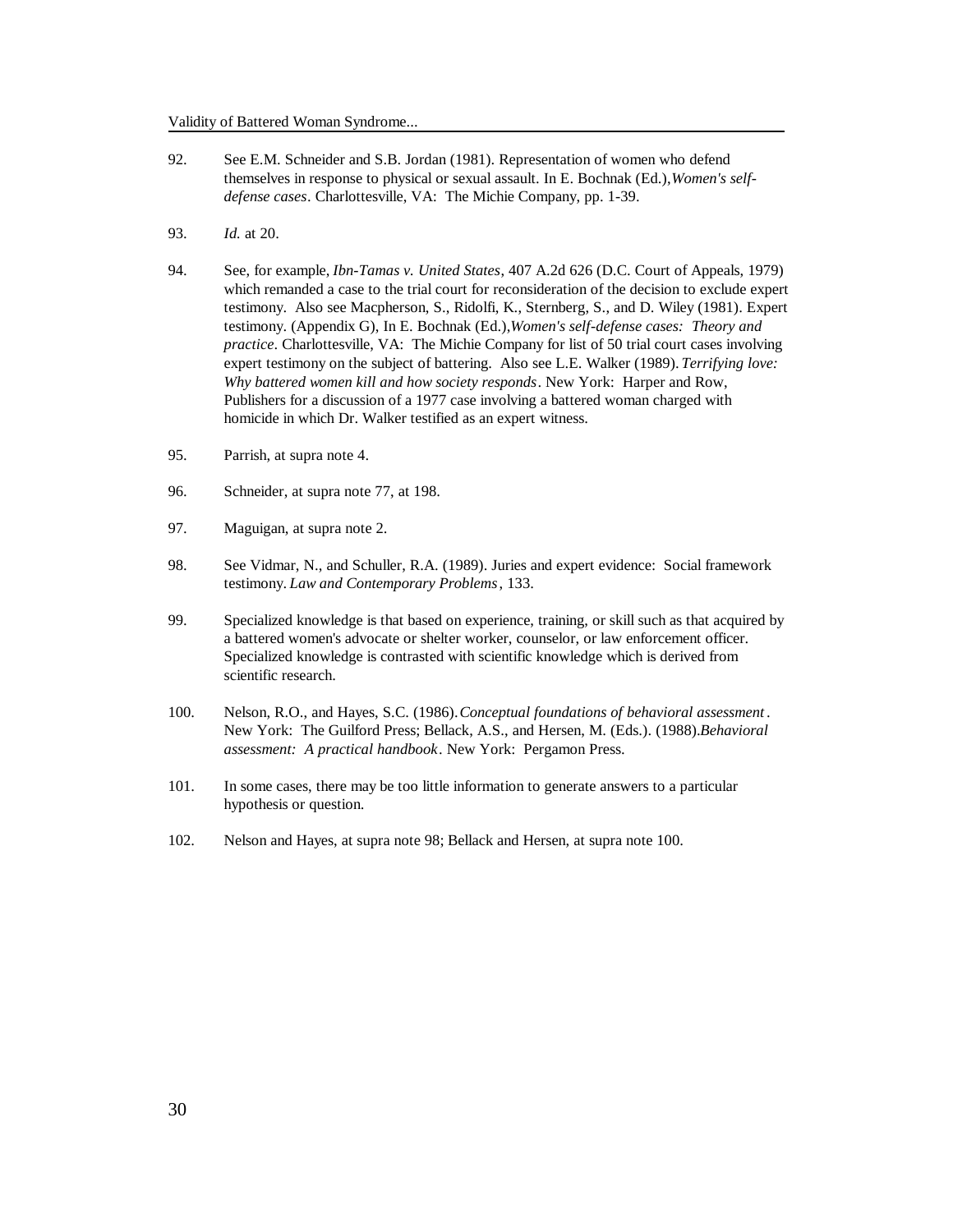# **Trend Analysis: Expert Testimony on Battering and Its Effects in Criminal Cases**

**By Janet Parrish, Esquire Consultant to the National Clearinghouse for the Defense of Battered Women (NCDBW)**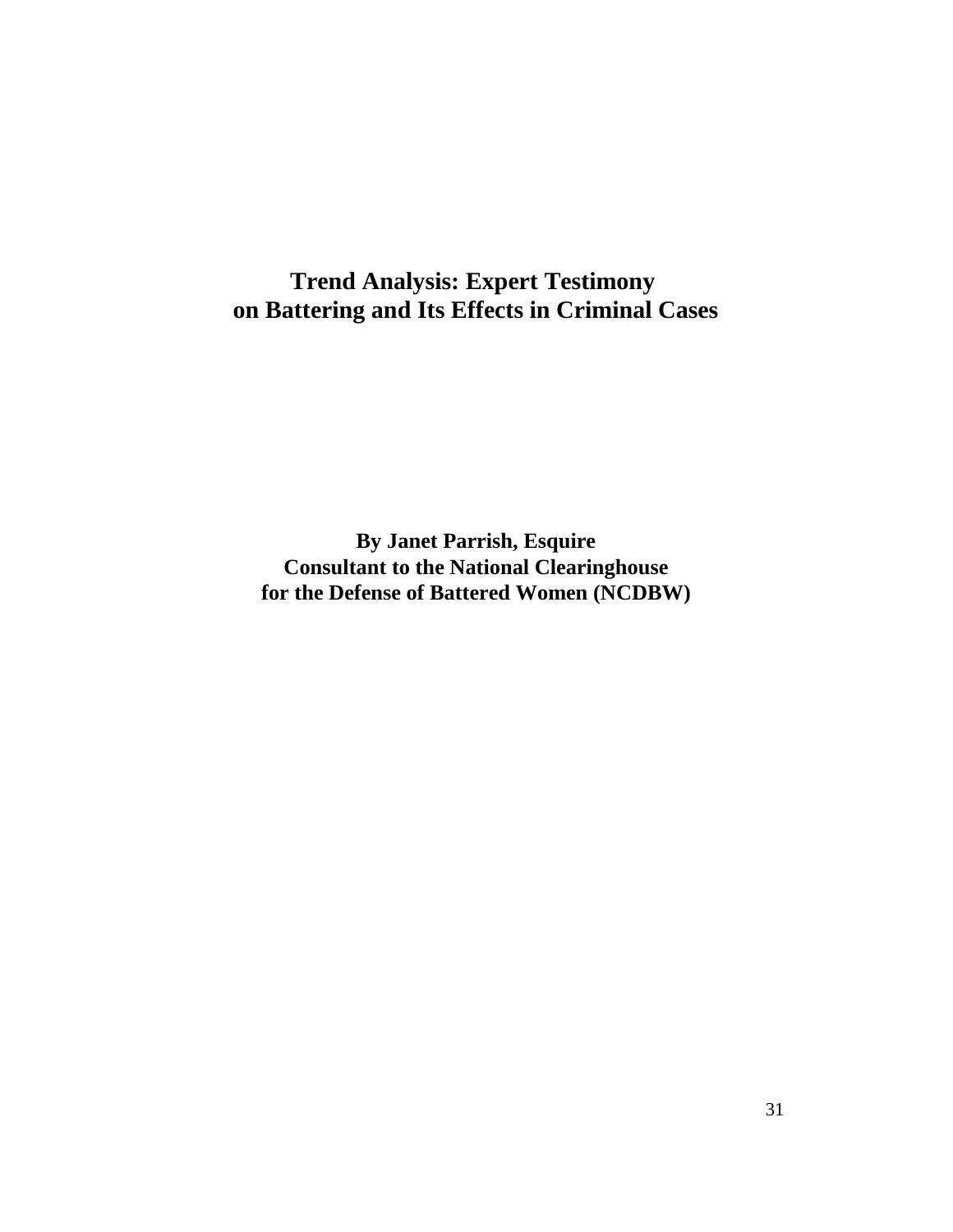### **National Clearinghouse for the Defense of Battered Women**

Director and Project Coordinator Susan Osthoff

This document was prepared for the National Association of Women Judges for its State Justice Institute-funded project "Family Violence and the Courts: Exploring Expert Testimony on Battered Women"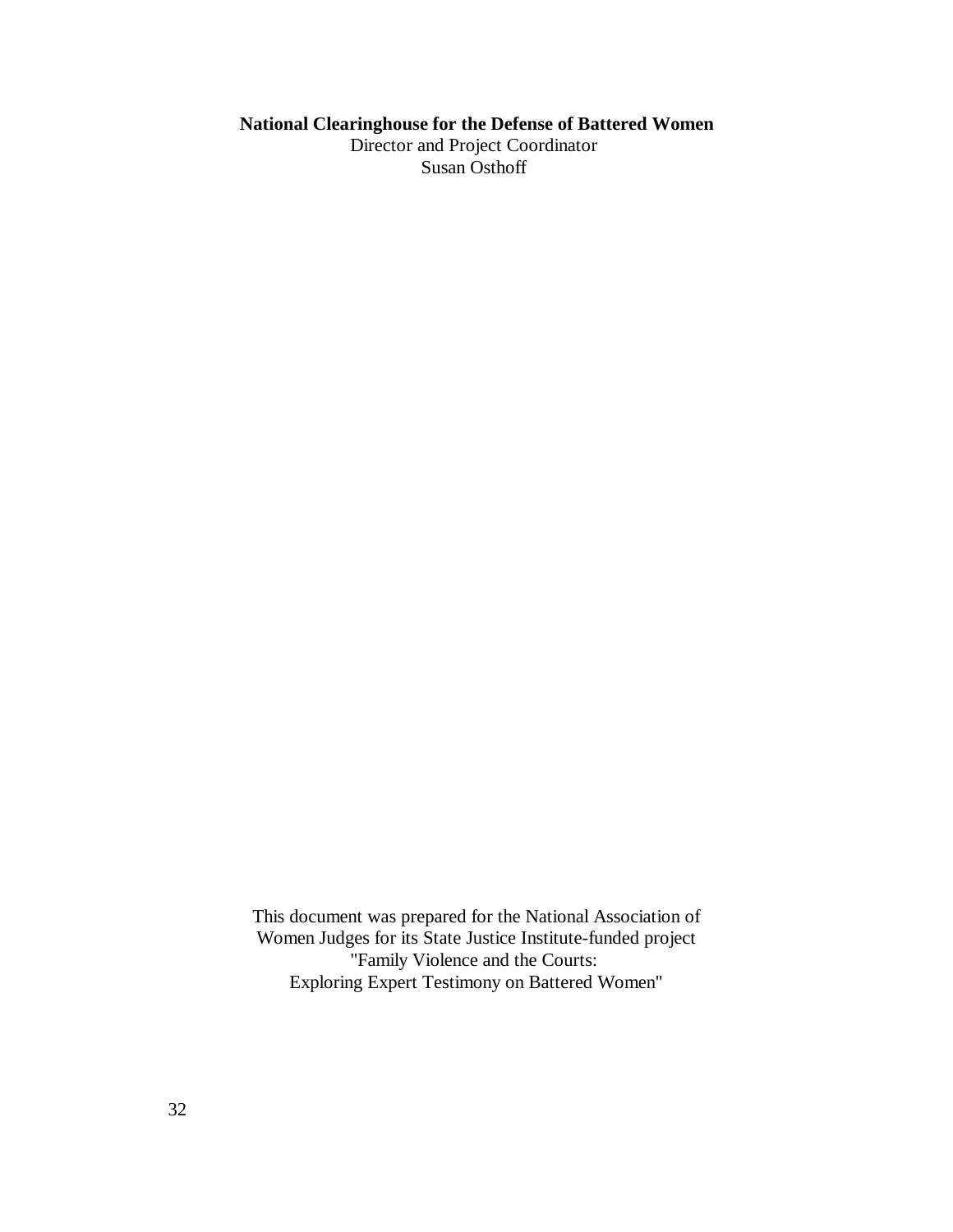# **Contents**

| <b>B.</b> |                                                       |
|-----------|-------------------------------------------------------|
|           |                                                       |
| A.        |                                                       |
| <b>B.</b> |                                                       |
|           |                                                       |
| A.        | Admissibility of Expert Testimony  12                 |
| <b>B.</b> | Types of Cases in Which Expert Testimony Admitted  18 |
| C.        |                                                       |
| D.        |                                                       |
| Ε.        |                                                       |
| F.        | Expert Testimony Triggers Adverse Examination 35      |
| G.        |                                                       |
|           |                                                       |
|           | A.                                                    |

## Tables

| Table 1: Admissibility of Expert Testimony State Survey Results  13 |  |
|---------------------------------------------------------------------|--|
| Table 2: Comparison of Case Disposition on Appeal Results 39        |  |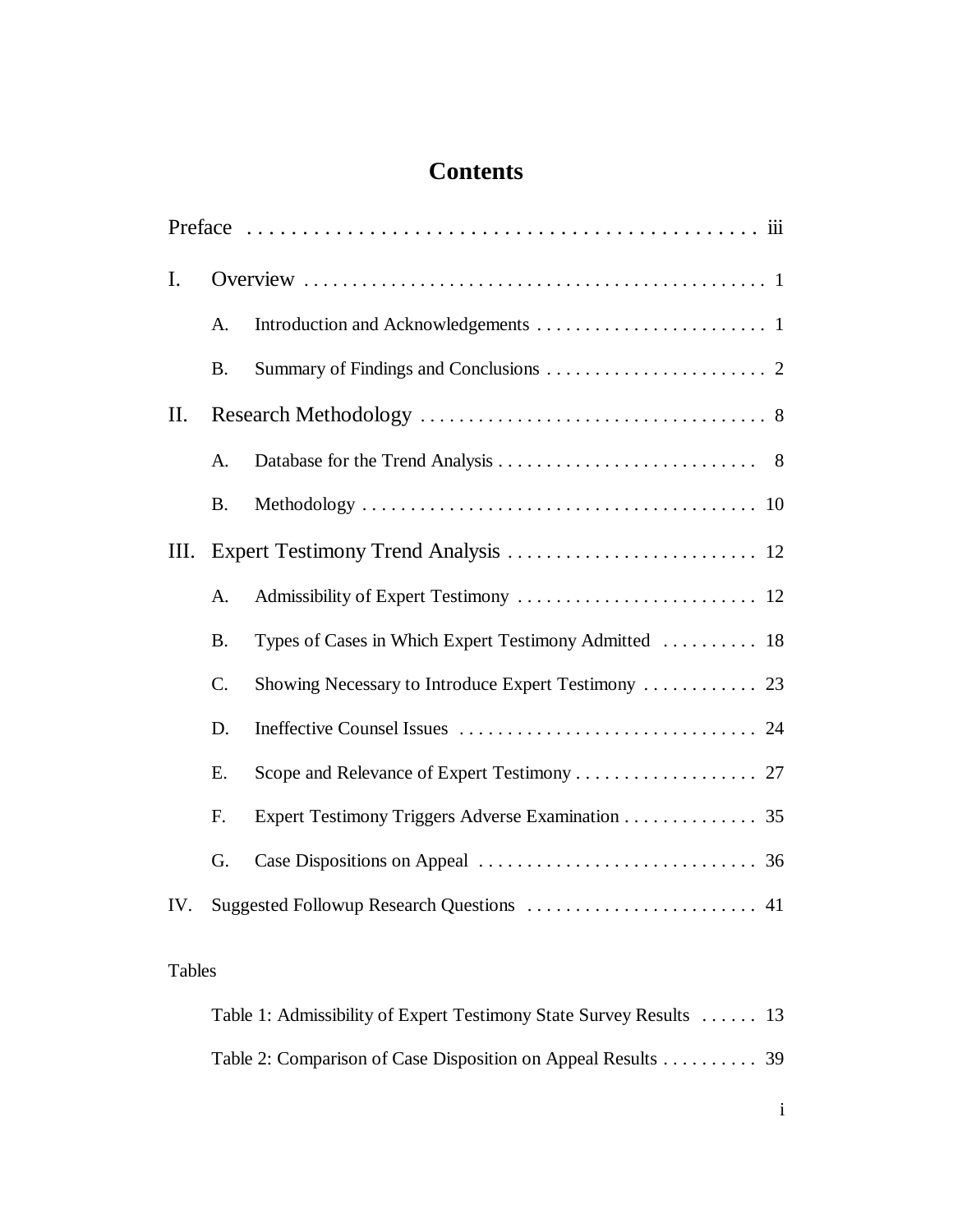Trend Analysis: Expert Testimony...

|--|--|--|--|--|--|--|--|--|--|--|--|--|--|--|--|--|--|--|--|--|--|--|--|--|--|--|--|--|--|--|--|--|--|--|--|--|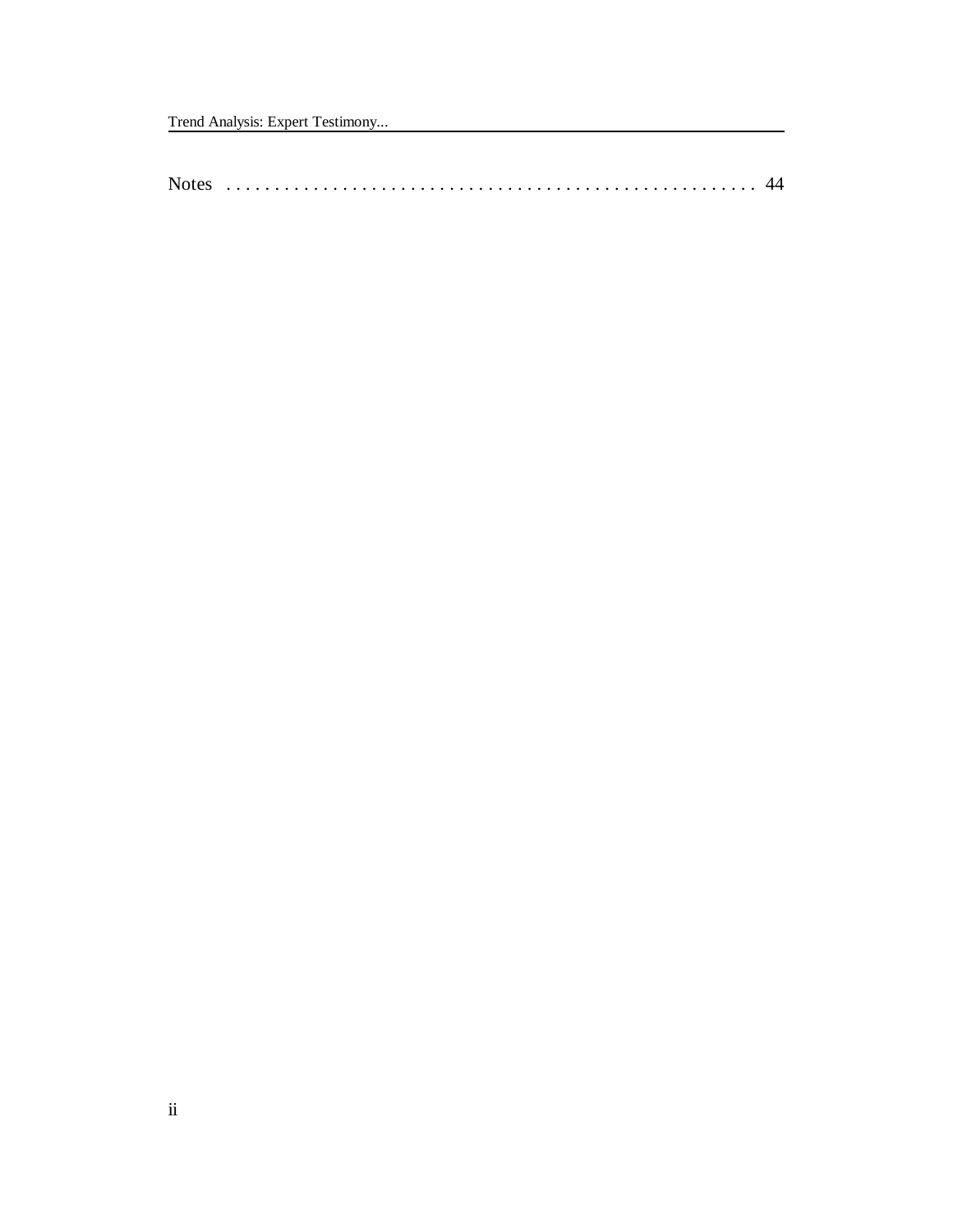## **Preface**

The National Clearinghouse for the Defense of Battered Women is very pleased to be part of the National Association of Women Judges' project, *Family Violence and the Courts: Exploring Expert Testimony on Battered Women,* funded by State Justice Institute. The project will provide in-depth information and analysis about expert testimony in cases involving battered women.

At the National Clearinghouse we are acutely aware of the need for this project. On a daily basis we are confronted with the widespread misunderstanding that continues to exist—even within the legal community— about the use of expert testimony in cases involving battered women. It is true that in recent years legal scholars have produced a large body of literature about battered women who are charged with crimes, and much of it has focused on expert testimony. Unfortunately, most of these legal treatises fail to discuss the relationship of expert testimony to current substantive law, evidentiary provisions, or procedural rules. Moreover, almost none of the literature discusses battered women who are coerced into crime, women who are charged with "failing to protect" their children from an abuser's violence, and the use of expert testimony in these cases.

In our work at the National Clearinghouse we respond to calls from defense attorneys searching for an expert witness because they have "one of those battered women's cases" and want an expert for their "battered women's defense." Judges, members of the media, and others call us wanting to know which states allow or do not allow the "battered women's defense."

There is no such thing as a "battered women's defense."<sup>1</sup> Yet the *perception* that there is a separate defense called the "battered women's defense," or the "battered woman syndrome defense," persists. Due in large part to this misperception, many battered women's cases continue to be presented or considered as though new, unique legal rules apply. Many judges and lawyers fail to understand that testimony by an expert should be used to *support* a battered woman's self-defense or duress claim, *not to replace it*. When battered women are on trial, traditional concepts of criminal law continue to be discarded or oddly twisted, and myths and misconceptions about battered women run rampant.<sup>2</sup>

In general, expert testimony should help the jury and judge understand the defendant's experiences and actions, not excuse them. The testimony should be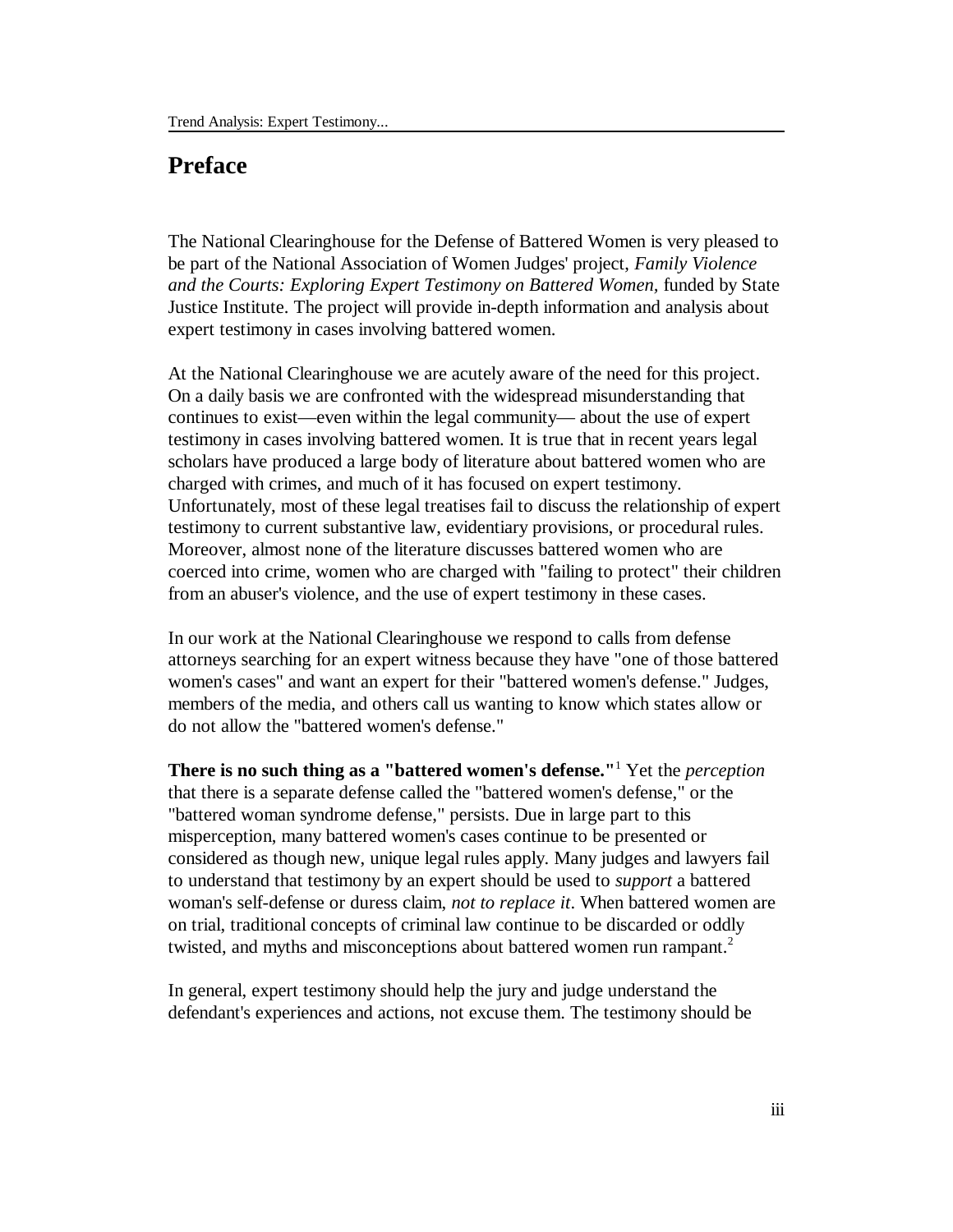part of the evidence that helps to inform the factfinder about the social context in which the incident occurred. Unfortunately, many people continue to misconstrue the use of evidence of abuse in criminal trials and, since the Bobbitt and Menendez trials, there has been increased publicity decrying the so-called "abuse excuses" as condoning vigilantism and freeing people who kill from personal responsibility.<sup>3</sup>

Supporting the introduction of expert testimony does not promote vigilantism; it promotes fair trials. Defendants—including battered women defendants—should be able to introduce all relevant evidence at their trials, including evidence of and expert testimony about their experiences of abuse, that can help the jurors better understand their situations.

It is essential that we increase understanding in the lay and legal communities about the role of an expert in supporting established defenses used by battered women, such as self-defense. In any self-defense case, the jury needs to have information about why the defendant believed she had to defend herself—why, to use generic self-defense language, the defendant was reasonable in her belief that she was in imminent danger of death or great bodily harm. *Any* defendant claiming self-defense would want to bring in information about the deceased's history of violence against her or him; obviously this evidence would help the jury to better understand why the person was so afraid at the time of the incident.

Even in a barroom fight between two men, the man who defended himself—the defendant—can bring in information about the other man's past threats and violence directed at the defendant (e.g., "A week ago the other guy threatened me. Four days ago he pulled a knife on me. Two days ago he punched me and said he'd kill me the next time he saw me."). Generally, in cases involving two men in a bar, there is less history of violence between the two parties than in cases involving battered women; but the idea is the same: the information about the past threats and violence is necessary to fairly evaluate the situation at the time of the incident. This type of "social context" information is *not* unique to battered women's selfdefense claims.

In many cases involving battered women, it is also necessary to bring in an expert witness to testify about battering and its effects to help jurors and judges understand the experiences, beliefs, and perceptions of women who are beaten by their intimate partners—information that the common lay person usually does not possess. Generally, in a self-defense case, this testimony is introduced to help the jurors better understand why, given this woman's experience of violence at the hands of her abuser, she was reasonable in her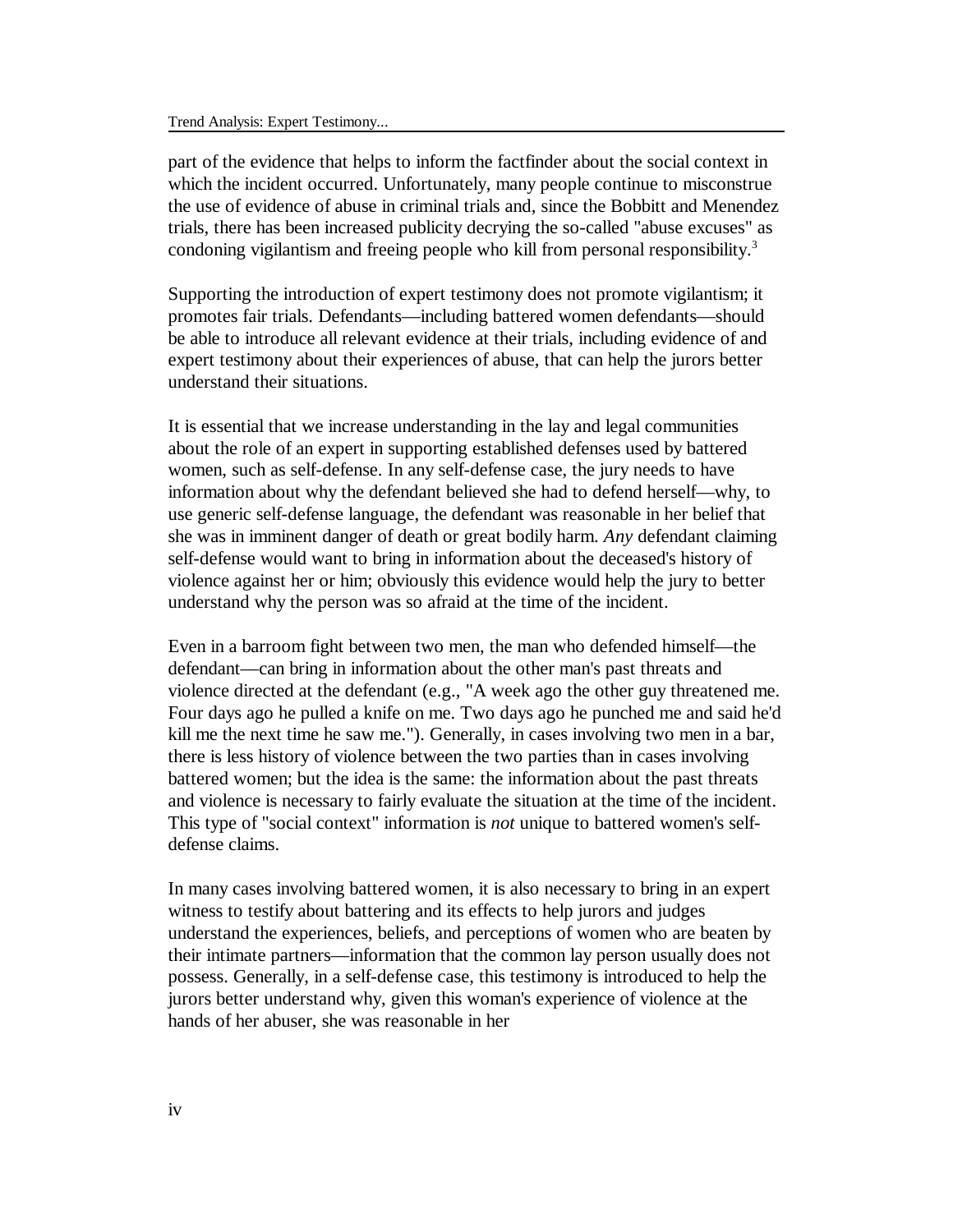belief that she was in imminent danger. Although battered women who kill their abusers are most likely to call an expert about battering and its effects to support their self-defense claims, battered women charged with other crimes have also utilized expert witnesses at trial, most notably in duress defenses. Additionally, experts have testified in civil cases and in cases when batterers are prosecuted.<sup>4</sup>

As this *Analysis* shows, since the mid-1980s there has been increasing recognition by the courts of the relevance of expert testimony on battering and its effects to support battered women's defense claims. Yet, as you will see below, many battered women continue to face monumental hurdles when they come before the court system as defendants. Although the vast majority of states now allow expert testimony in support of battered women's defense claims, some women still are unable to present an expert witness to testify about the effects of abuse on their beliefs, experiences, and perceptions. Based on the calls we receive at the National Clearinghouse, many attorneys still do not understand the relevance of such testimony and fail to offer an expert on behalf of their clients. In other instances, the court allows an expert but severely limits the scope of the expert's testimony.

Due in large part to the fact that expert testimony about battering and its effects—as well as additional evidence about battering from other sources—is not being properly integrated into already existing jurisprudence, battered women's homicide cases are reversed on appeal at a rate significantly higher than the national average for homicide appeals.<sup>5</sup> It is our hope that this research will help practitioners and researchers alike better understand the true goals and purposes of introducing expert testimony, so that battered women defendants—like all defendants—will have an opportunity to introduce all the relevant evidence at their trials. After all, I think we can all agree that justice is best served when the jurors have an opportunity to hear all of the relevant evidence in order to fairly evaluate the case before them.

The report which follows—*Trend Analysis: Expert Testimony on Battering and its Effects in Criminal Cases*—is the most comprehensive study of its kind. Building on the seminal work of Professor Holly Maguigan, *Battered Women and Self-Defense: Myths and Misconceptions in Current Reform Proposals* (140 U. PA. L. REV. 379 (1991)<sup>6</sup>, Attorney Janet Parrish meticulously researched and analyzed every criminal case we were able to locate involving a battered woman defendant who introduced—or tried to introduce—an expert witness at her trial. This *Trend Analysis* provides detailed information about what is actually happening across the United States regarding the admissibility of expert testimony about battering and its effects.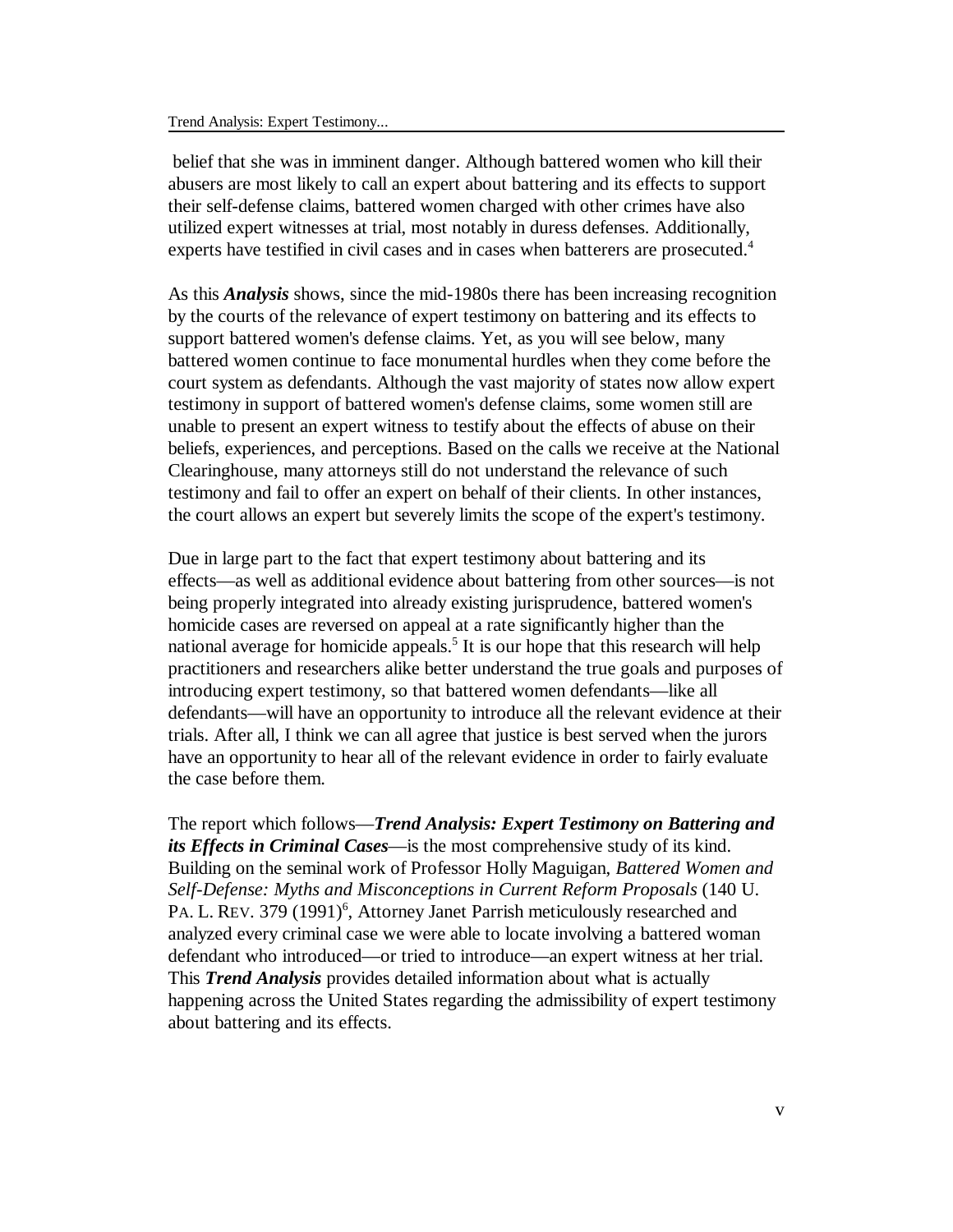The National Clearinghouse for the Defense of Battered Women looks forward to working with others in the field to learn more about the uses of expert testimony. As Janet Parrish states (page 1), "the [*Analysis*] raises as many questions as it answers." This is absolutely correct, but we are fortunate to have in this *Trend Analysis* such a solid foundation to support further exploration of these complex issues. It is our hope that this work will promote much needed understanding about the role of experts in cases of battered women charged with crimes and help encourage further dialogue to ensure that justice is served.

Sue Osthoff Director National Clearinghouse for the Defense of Battered Women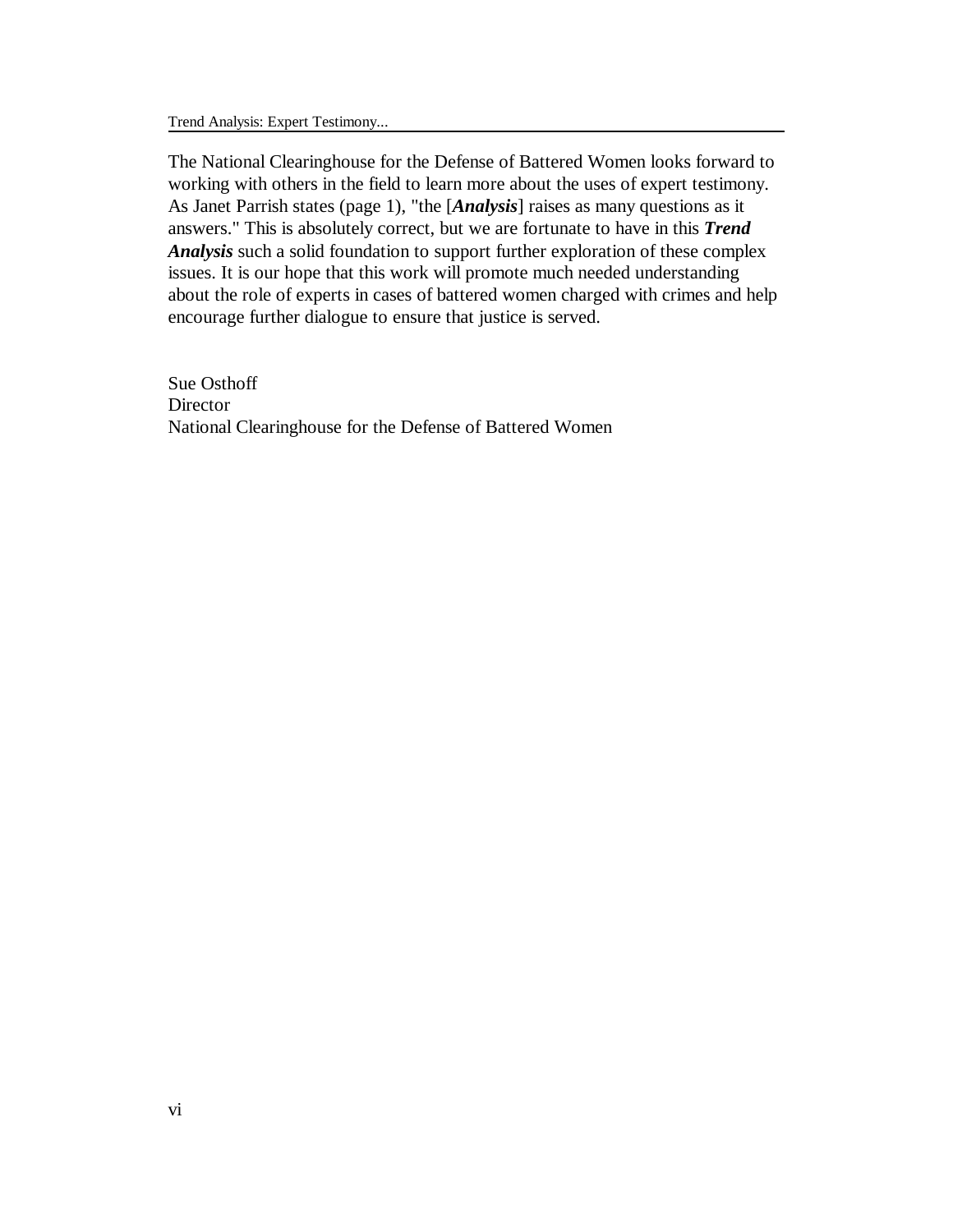# **I. Overview**

### **A. Introduction and Acknowledgements**

The original version of this analysis (dated November 1994) was prepared by the National Clearinghouse for the Defense of Battered Women (NCDBW) under contract to the National Association of Women Judges (NAWJ) for its State Justice Institute (SJI)-funded project, *Family Violence and the Courts: Exploring Expert Testimony on Battered Women.* This revised version (dated May 1995) contains updated citations for some of the cases included in the original analysis as well as information about two additional state statutes not included in the earlier version.

NCDBW has gathered and analyzed relevant data on the admissibility of expert testimony on battering and its effects in criminal cases in state and federal courts. This resultant analysis is to serve as an Introductory Working Paper that contains the most up-to-date information about the current status of admissibility of such testimony nationally. In addition, this paper suggests some key questions that are beyond the scope of this analysis, but warrant additional investigation and analysis. These questions are listed at the end of the analysis. Such questions and other related issues will be the subject of Working Papers to be developed as part of the SJI-funded project and will be discussed at an interdisciplinary Roundtable to be convened by the NAWJ with NCDBW's assistance.

We acknowledge that this analysis may raise as many questions as it answers. We also acknowledge the limits of this analysis. It is an effort to capture current trends, notwithstanding the fact that it is difficult to do a direct state-to-state comparison. Obviously, the states have varying evidentiary and substantive criminal law standards, which impact on their approaches to the purpose, relevance, and scope of expert testimony in general and on battering and its effects in particular. Providing correlations between, for example, a state's self-defense standard and its views on the admissibility or relevance of expert testimony for a particular purpose is beyond the scope of this analysis, but they certainly would enhance our understanding of these results.

Throughout this analysis, the term "expert testimony on battering and its effects" will be used. This testimony has often been referred to in court decisions and literature as testimony on "battered woman syndrome" or "battered women's syndrome" (which may be abbreviated as "BWS"). However, the syndromic characterization of such testimony does not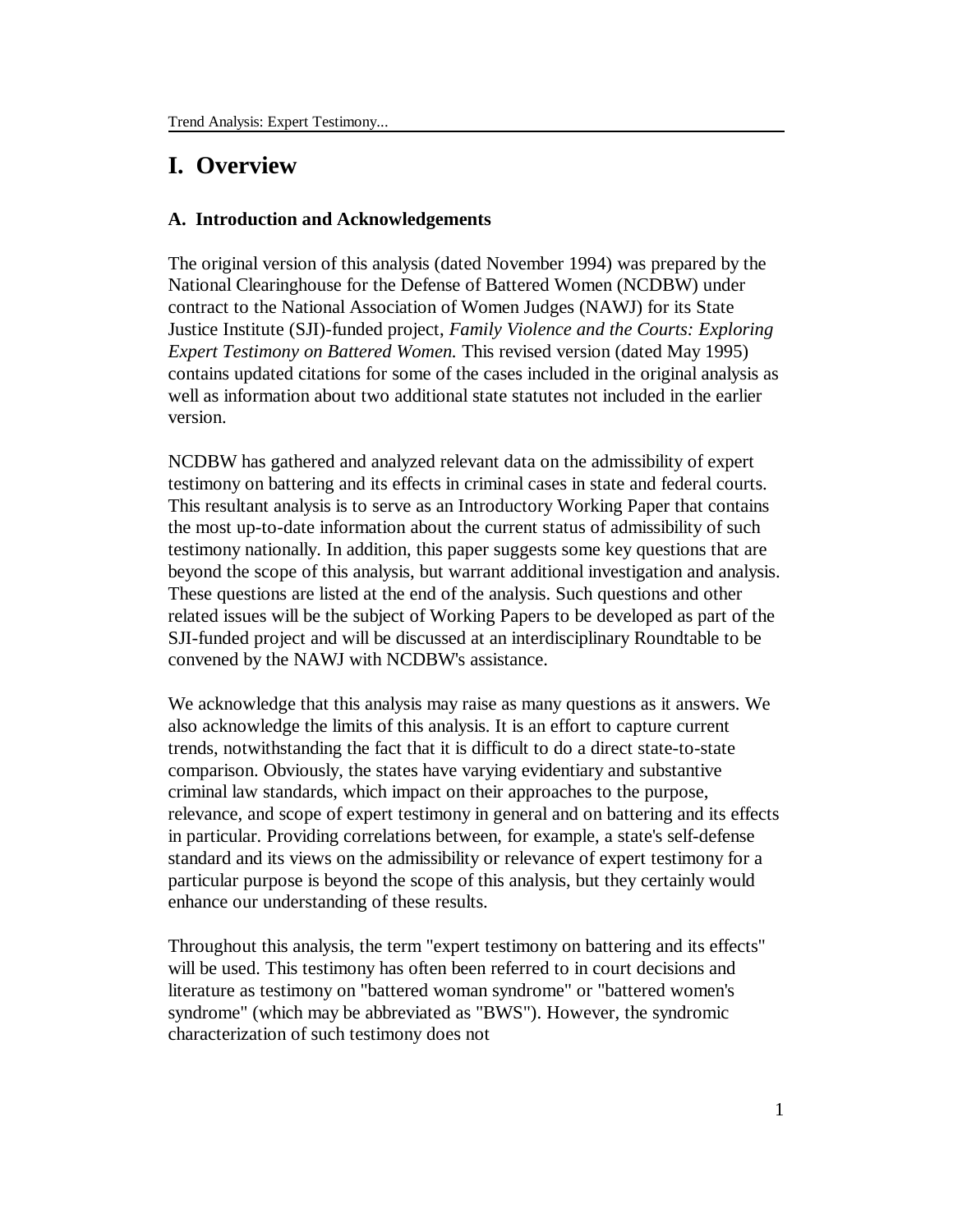adequately reflect the broad scope of testimony that is allowed in many states.

Many battered women's advocates, experts, and attorneys have expressed concern about the use of the term "syndrome" in connection with this issue. Although it may have been necessary initially to use the term to demonstrate the scientific validity of the proffered expert testimony, and although it is a convenient way of describing a set of characteristics that are common to many (but not all) battered women, the use of the term "syndrome" has also served to stigmatize the battered woman defendant or to create a false perception that she "suffers from" a mental disease or defect (one court even referred to it as a "malady").

Such misconceptions persist even *now*. For example, in *Ware v. Yukins, 1994 U.S. App. LEXIS 3824, at \*17 (6th Cir. 2/25/94) (unpub. disposition), cert. denied 114 S.Ct. 2763 (1994), the Sixth Circuit Court of Appeals characterized the defendant's theory of her case as being "that [she] had lost control of her faculties in much the same manner as would a victim of `Battered Woman Syndrome.'" Similarly, in State v. Daws*, 1994 Ohio App. LEXIS 3295 (7/27/94) (slip op.), *appeal allowed by* 71 Ohio St.3d 1406, 641 N.E.2d 203 (1994), an Ohio appellate court, in a lengthy opinion considering the permissible scope of expert testimony on battering and its effects, noted that most courts permit such testimony to counteract jury misperceptions about battered women; yet, demonstrating its own misperceptions, the court also observed (at \*25) that "it is not so obvious that the average juror will be able to interpret the abnormal behaviors of a person suffering from the battered woman syndrome...." Rather than perpetuate such inaccuracies, we use (and urge others to use) the more generic, more inclusive language that is utilized by many expert witnesses and in a number of state statutes on the admissibility of expert testimony on battering and its effects.

Finally, we acknowledge the invaluable assistance of the following individuals in this project: Professor Holly Maguigan; Susan Toler, Esquire; Rose M. Weber; Ruth A. Cionca; David Dorsey, Esquire; Holly White; and Leigh R. Krohmer. We also appreciate the helpful comments and suggestions of the project Editor, Mary Ann Dutton, Ph.D.

### **B. Summary of Findings and Conclusions**

This analysis of 238 state court decisions, 31 federal court decisions, and 12 state statutes finds a number of significant trends in the use of expert testimony on battering and its effects in criminal cases. Although the analysis should be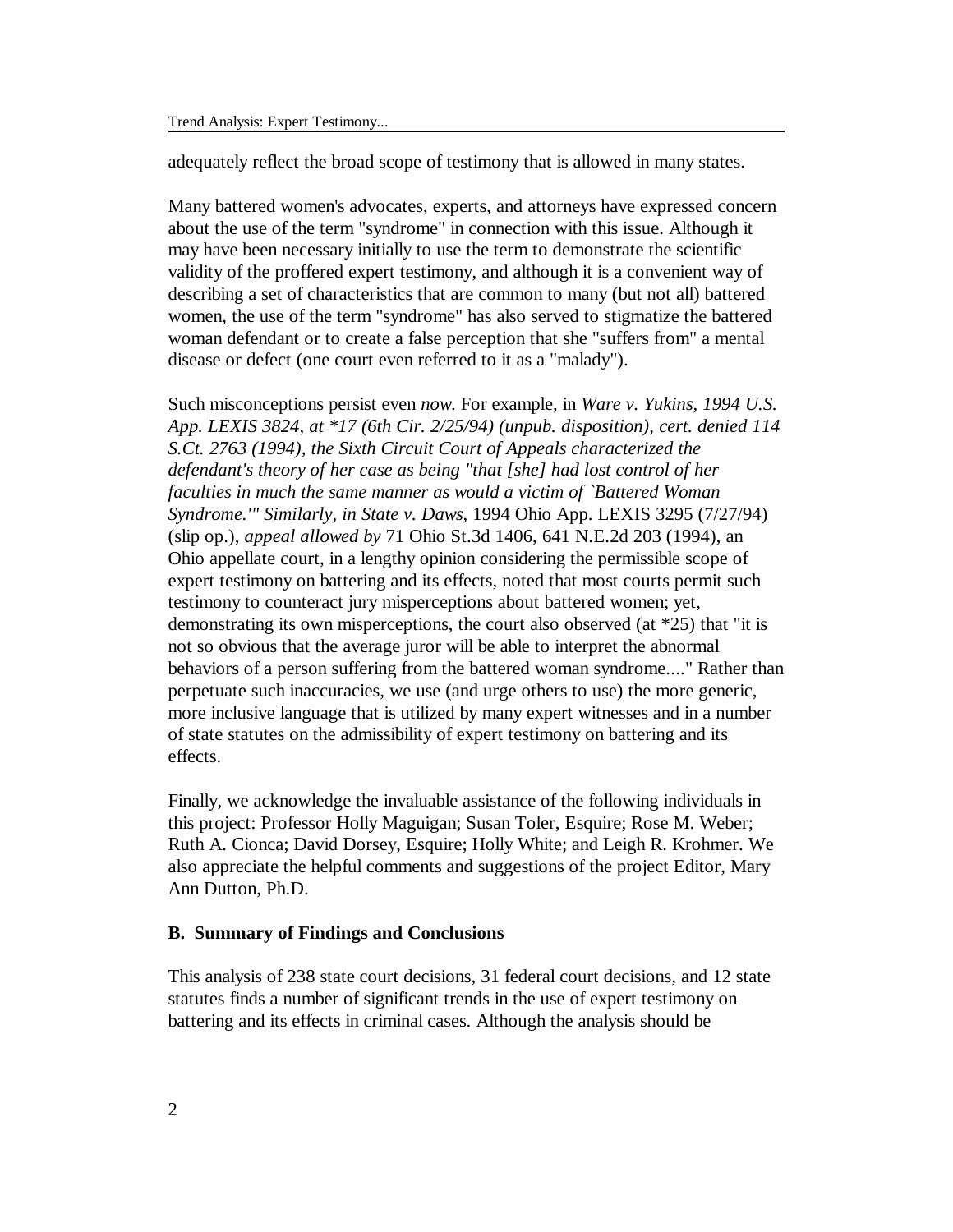read in its entirety (and indeed, the cited cases and statutes should be carefully reviewed first-hand by practitioners who intend to rely on them), the following major findings and conclusions emerge (primarily from the analysis of state court decisions).

- *Admissibility of expert testimony on battering and its effects*
	- **Expert testimony on battering and its effects is admissible, at least to some degree, or has been admitted without discussion of the standards for admissibility, in each of the 50 states plus the District of Columbia.** On the other hand, 18 states have also excluded expert testimony in some cases; of these, only as to Wyoming is there still doubt under case law as to the testimony's admissibility. However, Wyoming (plus 11 other states) provides for the admissibility of expert testimony by statute.
	- **Twelve states have enacted statutes providing for the admissibility of expert testimony, all but two of which were passed within the last four years.** Notably, in Ohio and Missouri, the courts have interpreted these statutes in a restrictive fashion to limit the admissibility of expert testimony to cases in which self-defense is claimed (as opposed to, e.g., duress).
	- **Of the 19 federal courts that have considered the issue, all but**  $\blacktriangleright$ **three have admitted expert testimony on battering and its effects in at least some cases.**
- *Types of cases in which expert testimony admitted*
	- **Expert testimony on battering and its effects is most readily**  $\ddot{\phantom{1}}$ **accepted by state courts in cases involving traditional self-defense situations, i.e., it has been accepted by 90 percent of the states in such circumstances.** Expert testimony has also been admitted by a substantial number of state courts in nontraditional self-defense situations, such as where a battered woman kills her batterer while he is sleeping (accepted by 29 percent of the states) or by hiring a third party to kill him (accepted by 20 percent of the states).
	- **In another striking trend, expert testimony on battering offered**  $\blacktriangleright$ **by the prosecution has been admitted or discussed with favor in**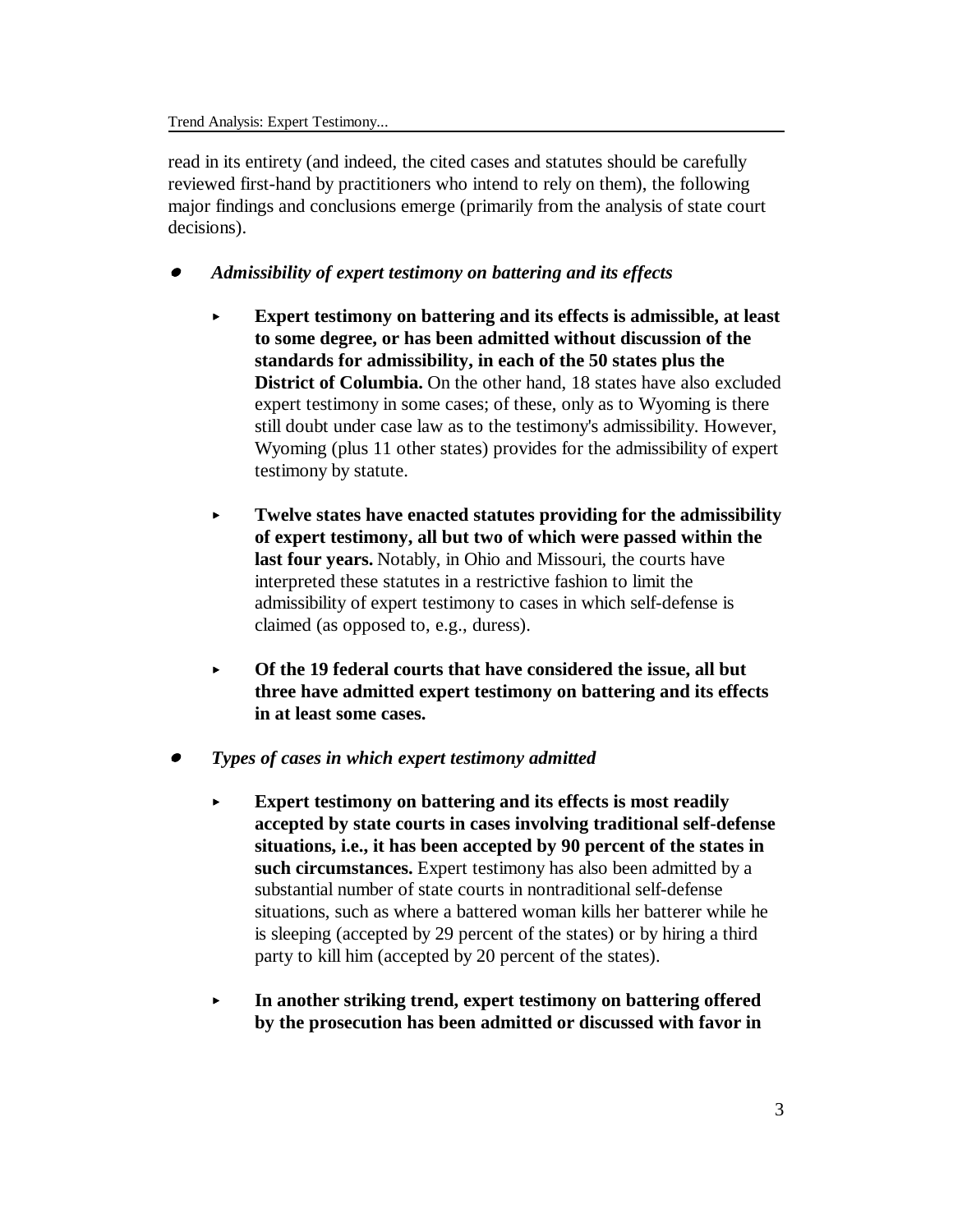**29 percent of the states**, e.g., to explain a battered woman complainant's prior inconsistent statements.

- $\blacktriangleright$ **A sizable minority of states have admitted expert testimony in non-self-defense cases**, such as where duress is asserted as a defense (16 percent of the states) or where a battered woman defendant has been charged with a crime against a third party, other than the batterer (14 percent of the states). **Expert testimony on battering has also been used in civil actions in at least 20 percent of the states.**
- $\blacktriangleright$ **Two-thirds of the federal courts admitting expert testimony (11 of 16 courts) do so in a duress case.** More than one-third of the federal courts admitting this testimony have done so in traditional self-defense cases.
- *Showing necessary to introduce expert testimony*
	- **Nearly 40 percent of the states require that the defendant raise a**  $\blacktriangleright$ **self-defense claim in order to introduce expert testimony on battering and its effects.** Similarly, 42 percent of the 12 state statutes providing for the admissibility of such expert testimony require that there be a claim of self-defense made.
	- **Over 25 percent of the states have required some evidence that**  $\blacktriangleright$ **"battered woman syndrome" is accepted in the scientific community in order to admit the testimony,** while 33 percent of the states have explicitly required that the proffered expert must be properly qualified as such.
	- **Twenty percent of the states require that the defendant first show**  $\blacktriangleright$ **that she is a battered woman before expert testimony will be admitted.** Similarly, 25 percent of the state statutes have this requirement.
- *Ineffectiveness of counsel issues*
	- $\ddot{\phantom{1}}$ **Of the 15 state jurisdictions that have considered the issue of whether trial counsel was ineffective (primarily for failing to offer expert testimony on battering and its effects), the majority (60 percent) have found that counsel was not ineffective.** Each of the five states that has considered whether state funds must be made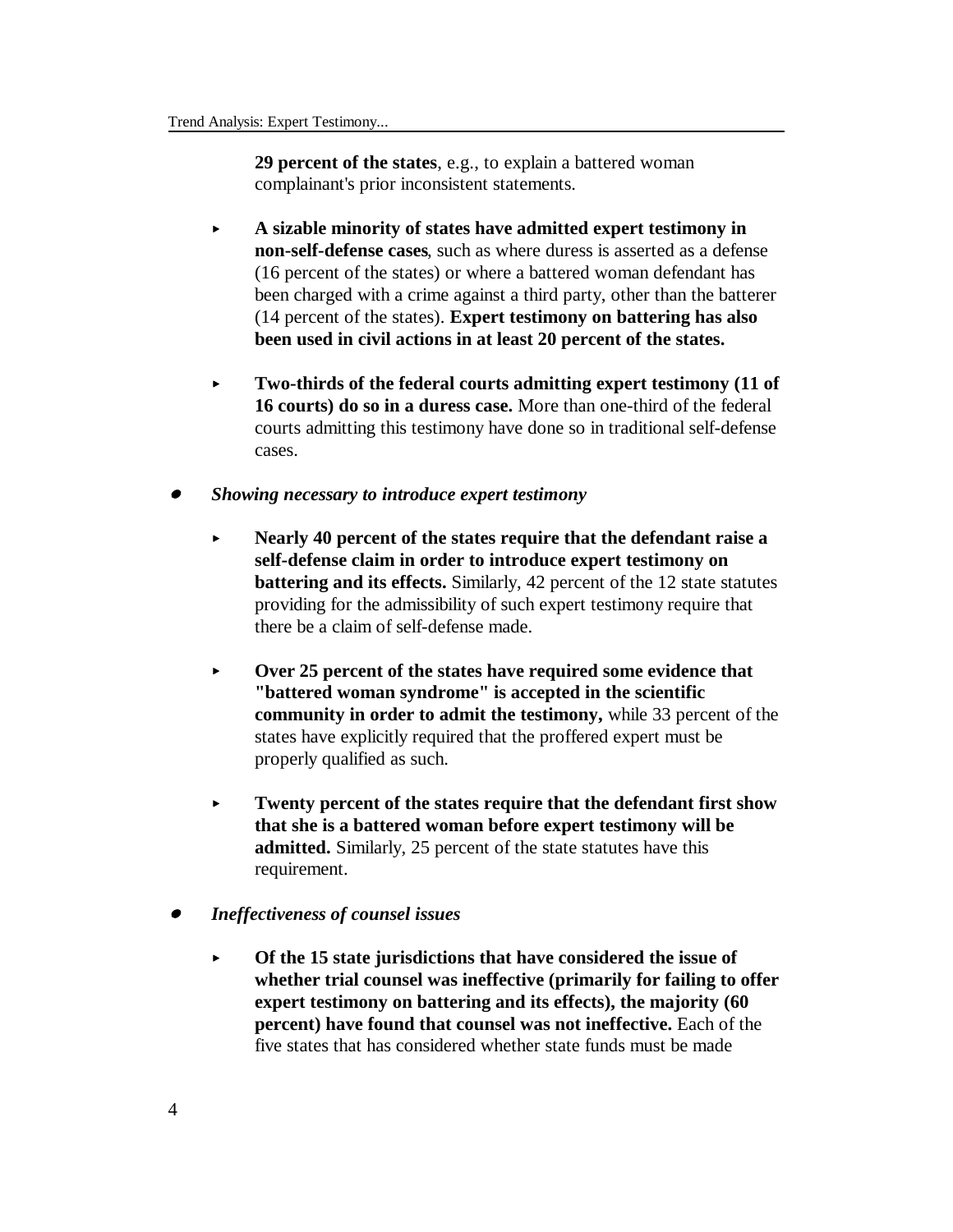available to an indigent battered woman defendant so she could hire an expert witness has held that it was acceptable to deny such funds (although one of these decisions was reversed by the federal courts).

- *Scope and relevance of expert testimony*
	- **Although there is significant consensus among the courts as to the issues on which expert testimony on battering and its effects are relevant and admissible, variations also exist within a given jurisdiction from case to case, depending on the nature of the case (e.g., traditional self-defense versus a "hire-to-kill" case), the specific facts of the case, or the specific issues raised by the defendant on appeal.**
	- **The vast majority of states (76 percent) have found expert**  $\blacktriangleright$ **testimony to be admissible to prove the defendant is a battered woman or that she "suffers from battered woman syndrome.'"** Forty-two percent of the 12 state statutes provide for such use of expert testimony, while close to two-thirds of the 16 federal courts admitting such testimony permit the expert to testify that the defendant is a battered woman or exhibits the characteristics of "battered woman syndrome." Sixty-nine percent of the states have found "generic" expert testimony admissible, i.e., to explain battering and its effects generally without reference to the specific defendant. Twenty percent of the states have explicitly precluded experts from testifying that the defendant is in fact a battered woman or "suffering from battered woman syndrome.'"
	- **Nearly 70 percent of the states have found expert testimony**  $\blacktriangleright$ **relevant to supporting a self-defense claim.** More than 50 percent of the states have found the testimony relevant to assessment of the reasonableness of the defendant's belief she was in danger of imminent harm and/or of her actions in defense of herself or others. A lesser, but significant, number (37 percent) have found the testimony relevant to the defendant's perception of the temporal proximity of the perceived danger to life or safety.
	- **Nearly 70 percent of the states agree that expert testimony is**  $\blacktriangleright$ **relevant to the issue of the defendant's state of mind at the time of the charged crime.** Similar but somewhat lesser percentages of the 12 state statutes specifically permit the use of the testimony to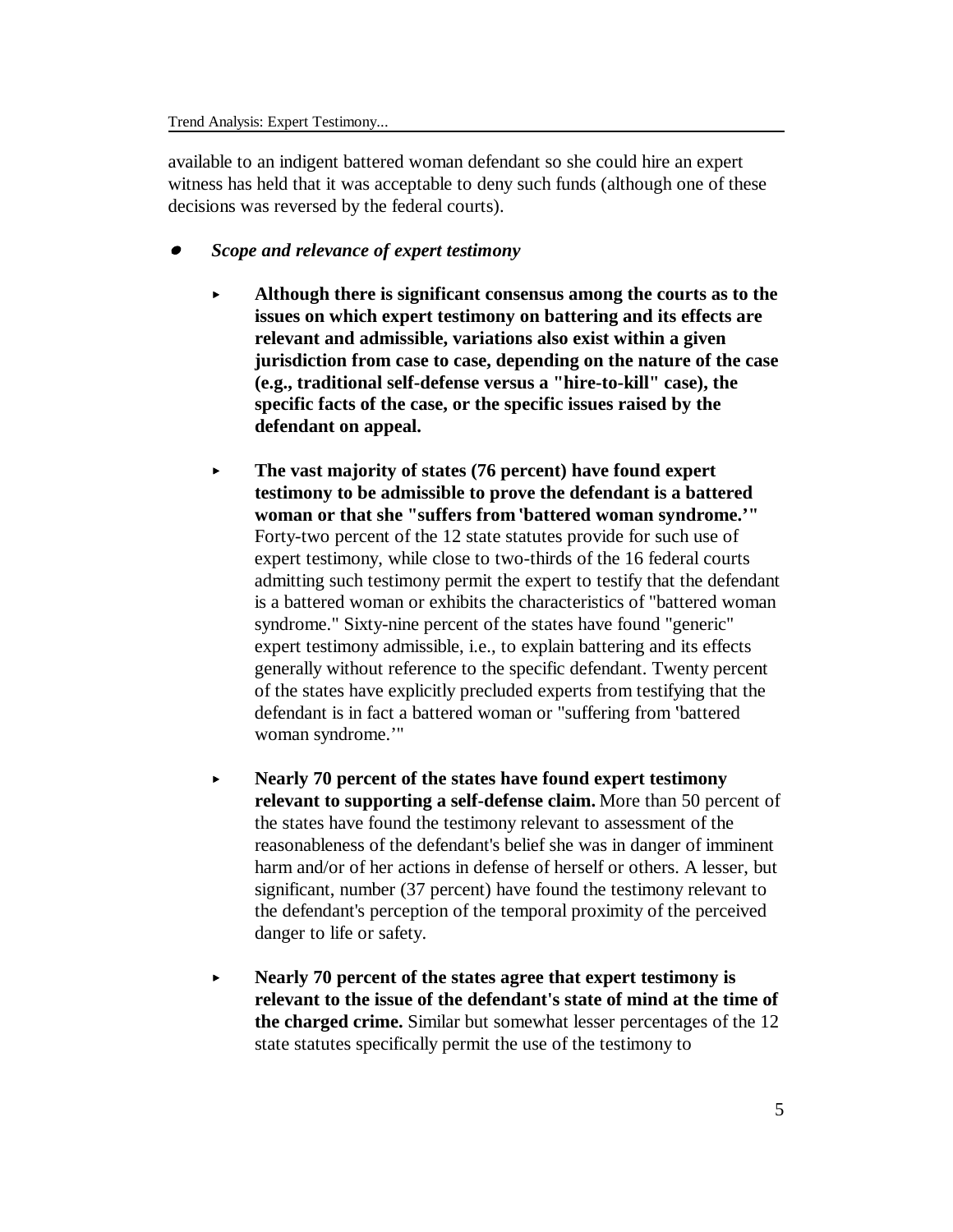support a self-defense claim or to elucidate the defendant's state of mind. Of the 16 federal courts admitting the expert testimony, 75 percent have found it to be relevant to the defendant's state of mind.

- **More than 25 percent of the states have found an expert can give an opinion on the "ultimate question" for the factfinder of reasonableness or whether the defendant acted in self-defense.** But a larger group of states (37 percent) have held to the contrary.
- **Two-thirds of the states consider expert testimony on battering**  $\blacktriangleright$ **and its effects to be relevant to the question of why the defendant did not leave the battering relationship or to explain other conduct, such as acts done under duress by the batterer.** A similar proportion of the federal courts have found the testimony to be relevant for these purposes. In addition, 33 percent of the states have explicitly noted that the testimony is admissible to rebut common myths and misperceptions about battered women.
- **Almost 30 percent of the states agree that the expert testimony is**  $\blacktriangleright$ **admissible to prove a defendant's diminished capacity, mental defect, or lack of intent to commit the charged crime.** Forty-four percent of the federal courts admitting expert testimony have so found.
- **Consistent with the general law of these jurisdictions, 25 percent**  $\blacktriangleright$ **of the states have found expert testimony on battering and its effects to be admissible to bolster the defendant's credibility.** A similar percentage of the federal courts admitting the testimony have so found.
- $\blacktriangleright$ **Expert testimony on battering and its effects has also been admitted by 20 percent of the states to show the existence of mitigating factors in the defendant's favor at the sentencing phase of the trial.** A similar percentage of the admitting federal courts (notably the 9th Circuit Court of Appeals) has so found.
- *Expert testimony triggers adverse examination*
	- **Of the 22 percent of the states that have ruled on the issue whether offering expert testimony on battering subjects a defendant to an adverse psychological examination by the**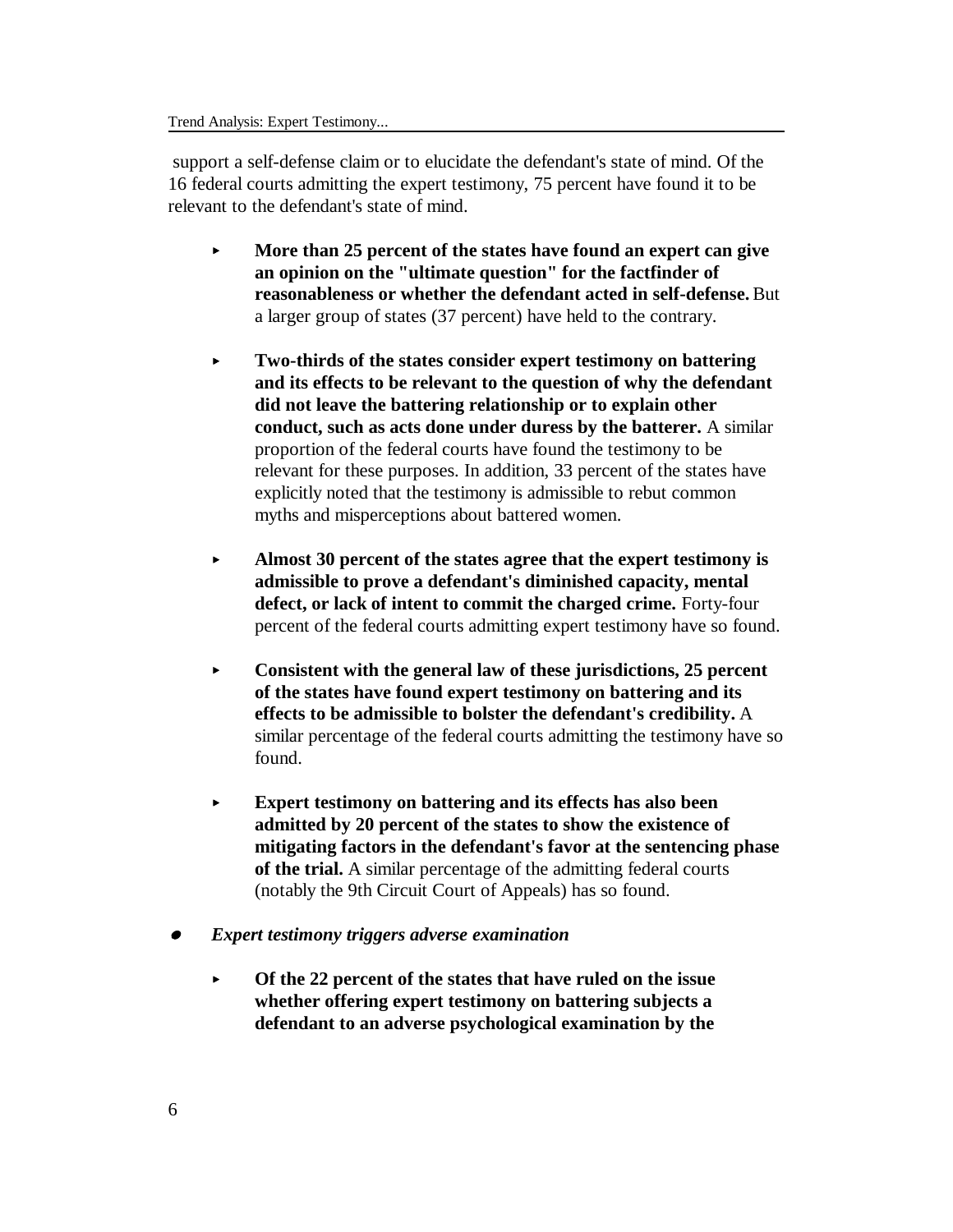**prosecution's expert, the overwhelming majority have found that introducing expert testimony does trigger an adverse examination.** Only Minnesota has gone the other way on this issue, albeit with limitations.

- **Both of the two state statutes that address this issue provide for an adverse examination with limitations.** Of the three federal courts that have looked at this question, two have found that introduction of expert testimony does subject the defendant to an adverse examination.
- *Case dispositions on appeal*
	- **Of the battered women defendants' appeals (152 state court**  $\blacktriangleright$ **decisions) analyzed here, 63 percent resulted in affirmance of the conviction and/or sentence, even though expert testimony on battering and its effects was admitted or found admissible in 71 percent of the affirmances.** This is strong evidence that the defense's use of or the court's awareness of expert testimony on battering and its effects in no way equates to an acquittal on the criminal charges lodged against a battered woman defendant.
	- $\blacktriangleright$ **Of the 32 percent of the appeals that resulted in reversals, less than half (45 percent) were reversed due to erroneous exclusion of, limitation of, or failure of counsel to present expert testimony.** The remainder were reversed on grounds unrelated to the expert testimony issue.
	- **Five percent of the appeals were remanded, nearly all for reasons**  $\blacktriangleright$ **unrelated to the expert testimony issue.**
	- $\blacktriangleright$ **These findings are roughly similar to those of Professor Holly Maguigan in her 1991 study,** *Battered Women and Self-Defense: Myths and Misconceptions in Current Reform Proposals* **(140 U. PA. L. REV. 379).** However, it appears that from 1991 to 1994 when this survey was conducted, the odds that a battered woman defendant's conviction would be affirmed on appeal in a case in which expert testimony was used or was at issue increased by almost 20 percent.
	- **Of the battered women's appeals heard in the federal courts (22**  $\blacktriangleright$ **cases), 77 percent resulted in affirmances of convictions and/or**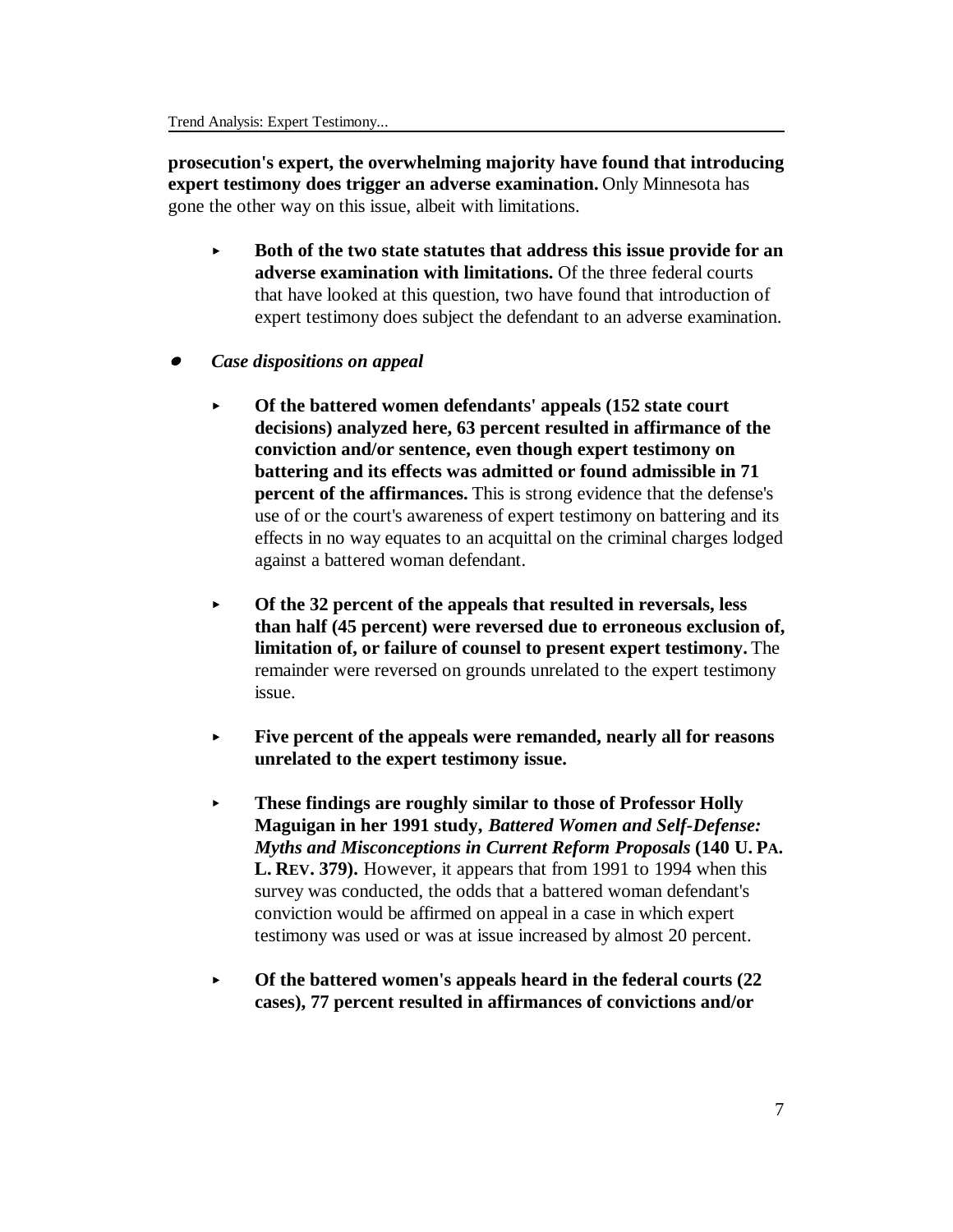**sentences.** This is significantly higher than the 60 percent affirmance rate for state court appeals found in both this analysis and Maguigan's 1991 study.

## **II. Research Methodology**

#### **A. Database for the Trend Analysis**

The database for this analysis is comprised of 238 state court<sup>7</sup> (primarily appellate) decisions and 31 federal court (mostly appellate) decisions.<sup>8</sup> As detailed in Section III.G.1. *infra*, nearly two-thirds (152) of the state court cases represent high or intermediate appellate court decisions regarding battered women charged with crimes. The remainder is comprised of 30 trial court-level cases involving battered women charged with crimes, 12 appellate decisions on pretrial motions in battered women defendants' cases, 13 civil actions involving the use of expert testimony on battering and its effects, and 31 cases involving prosecution of batterers or male defendants charged with sexual assault where expert testimony on battering or sexual assault was discussed by the court.

To ensure that this database was reasonably complete, it was cross-checked against the case citations contained in the seminal article by Professor Holly Maguigan, *Battered Women and Self-Defense: Myths and Misconceptions in Current Reform Proposals* (140 U. PA. L. REV. 379 (1991)) and those contained in the unreported trial court decision in *State v. Hazel* (No. 931400263, 4th Judicial District Court for County of Utah, State of Utah (Memorandum Decision 9/7/93)), which claimed to contain an extensive review of decisions on expert testimony on battering and its effects. The handful of decisions referred to in Maguigan's article that were not already in the NCDBW library as of February 1994 were obtained, abstracted, and added to the database. The completeness of the database was further cross-checked against a 1992 article by Hugh Joel Breyer, *The Batteredwoman (sic) Syndrome and the Admissibility of Expert Testimony*, 28 CRIMINAL LAW BULLETIN 99.

Additionally, LEXIS searches were performed in March and April 1994 to identify and obtain any more recent decisions (particularly for 1993 and 1994). (Taking into account the language usually utilized by the courts, the LEXIS search specifications were for cases that contained the language "battered wom\*n" or "battered wom\*n syndrome" within 25 words of the language "expert testimony" and were decided after 1992. Alternative versions of the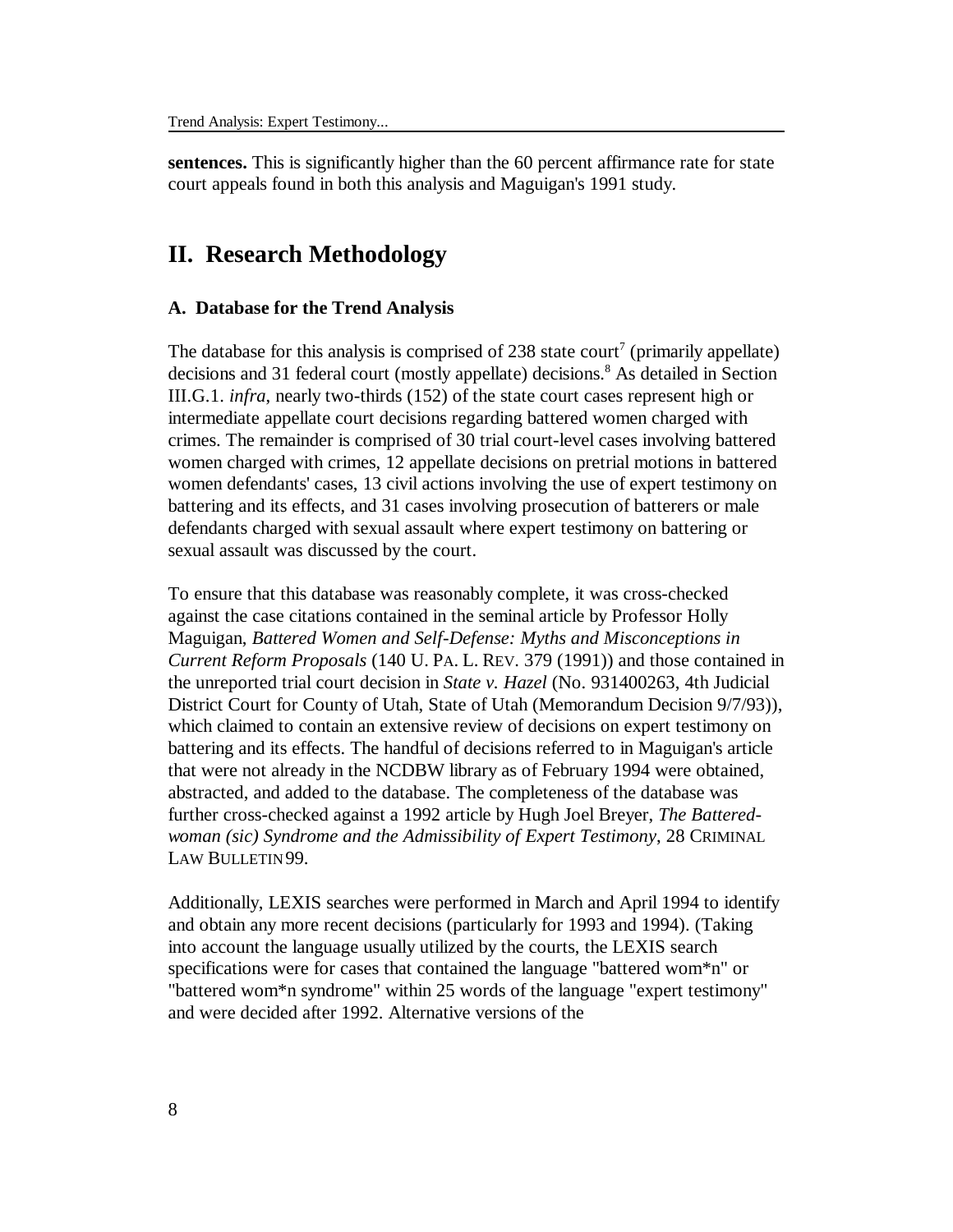search looked for the language "battered wife" or "battered wife syndrome," and for "battered spouse" or "battered spouse syndrome.") As a result, about 30 cases were identified, of which about half were already in the database. The others were abstracted and added to the database. In September 1994, a final LEXIS search was conducted, and a former NCDBW staff person provided several cases involving battered women asserting a duress defense. As a result, ten more cases (primarily decisions rendered in 1994) were added to the database. Based on LEXIS searches conducted in April 1995, the case citations were updated, where possible, for cases that had previously been unreported or reported only on LEXIS or Westlaw.

The database for this analysis of some 270 cases is more comprehensive than that utilized in any of the foregoing analyses. Maguigan's review (which primarily focuses on the application of the states' self-defense standards) examined more than 80 decisions on the expert testimony admissibility issue (plus over 180 others cited for their holdings on self-defense issues); the *Hazel* case summarized about 60 cases; and the Breyer article refers to approximately 40 cases.

In addition to utilizing more appellate level decisions than previous analyses, the database for this analysis includes 40 unreported decisions or trial transcripts available as a collection only through NCDBW. There is no other more comprehensive repository for such critical data, yet this body of cases obviously presents an incomplete picture of the myriad state trial court decisions since it represents only those cases judges, attorneys, expert witnesses, or battered women's advocates have shared with NCDBW. Nevertheless, it seemed valuable to include this otherwise unreported data in this analysis, to get some sense of how the admissibility and scope of expert testimony are being treated at the trial level, as compared to the appellate level. Though it is certainly beyond the scope of this analysis, it would be highly valuable to undertake a systematic survey of the states to obtain a more complete representational group of trial decisions and experts' testimony.

For purpose of this analysis, in states where there was a court decision holding that expert testimony on battering and its effects was admissible (which sometimes overruled outright an earlier decision), the case holding testimony admissible was used as the chronological starting point for that state. While it is certainly worthwhile knowing the prior history of excluding such testimony in earlier cases, this analysis is focused more on the current status of the admissibility of such testimony.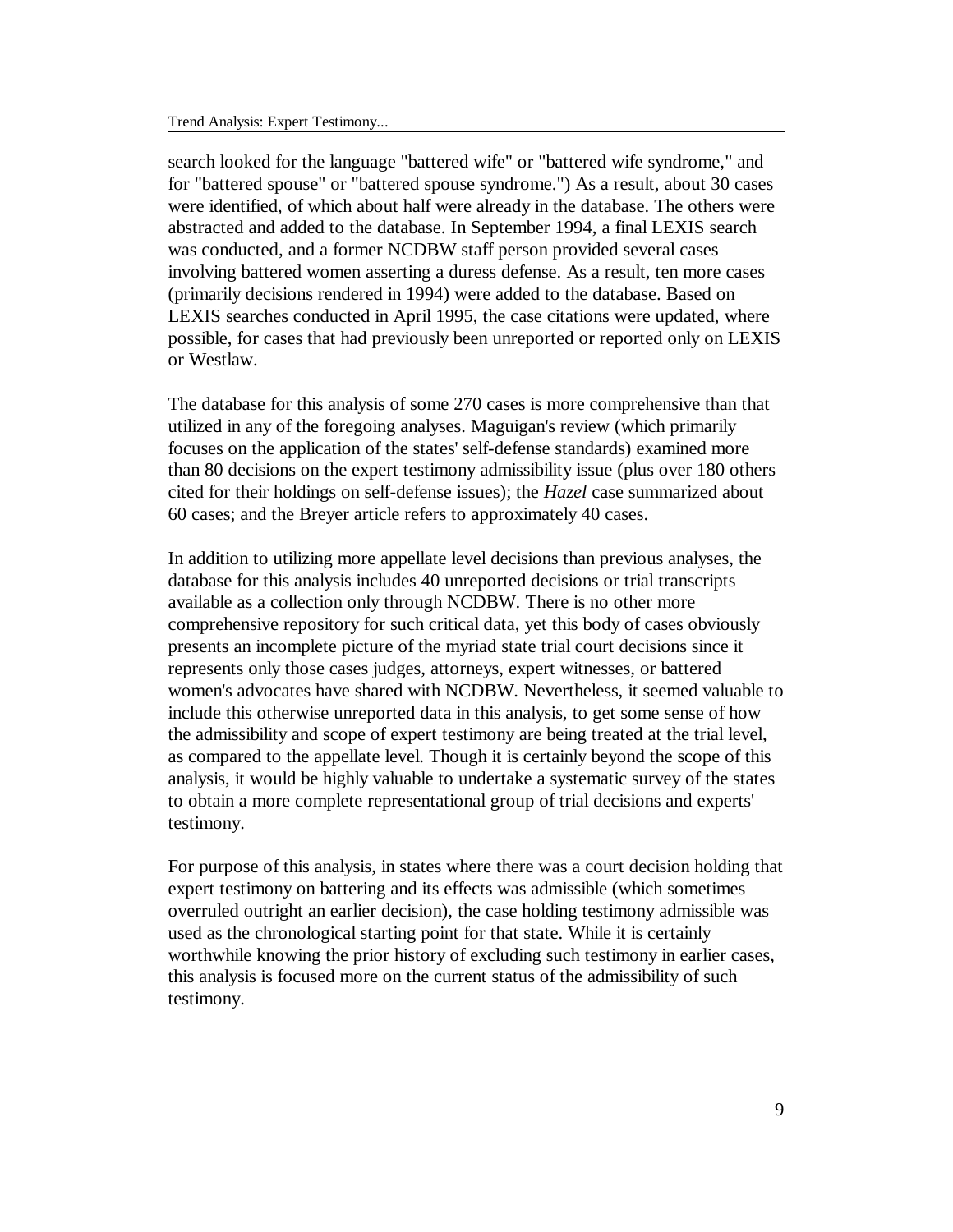To supplement the picture provided by reviewing case law, state statutes regarding the admissibility of expert testimony on battering and its effects were also surveyed. Information on hand in the NCDBW library was used as a starting point. LEXIS searches conducted in August and September 1994, and again in February and April 1995, confirmed that such legislation is in effect only in the 12 states identified by NCDBW in its current LEGISLATIVE UPDATE. Thus, the state statute database is comprised of 12 statutes.

### **B. Methodology**

As suggested in Section II.A. above, the major starting point for this research project was Professor Holly Maguigan's article, *Battered Women and Self-Defense: Myths and Misconceptions in Current Reform Proposals* (140 U. PA. L. REV. 379 (1991)), which analyzed more than 80 appellate decisions involving the use of expert testimony (and more than 260 battered women's self-defense cases in total). Because of the widespread respect accorded Maguigan's excellent scholarship in this area, this analysis builds on the foundation laid by her article, rather than "recreating the wheel." To the extent possible, therefore, Maguigan's coding system for categorizing the relevant aspects of the cases was utilized (see 140 U. PA. L. REV. at 462-463). However, because the present analysis focuses solely on expert testimony cases, it was necessary to develop additional codes to track greater detail (particularly as to the scope and relevance of the expert testimony).

All cases (and to the extent applicable, state statutes on the admissibility of expert testimony on battering) were coded as to seven major areas:

- 1. Is expert testimony on battering and its effects admissible, and to what degree?
- 2. What showing is necessary in order to have the testimony admitted?
- 3. What kind of case was it (using three categories: self-defense, non-selfdefense (e.g., duress) or other (e.g., civil))?
- 4. Was counsel found to be ineffective (primarily for not proffering expert testimony on battering)?
- 5. What are the scope and relevance of expert testimony?
- 6. Does the use of expert testimony trigger an adverse psychological examination of the defendant?
- 7. What was the disposition of the case on appeal (i.e., affirmed, reversed or remanded)?

In addition, the cases were coded according to the level of the court rendering the decision (high, intermediate, or trial level).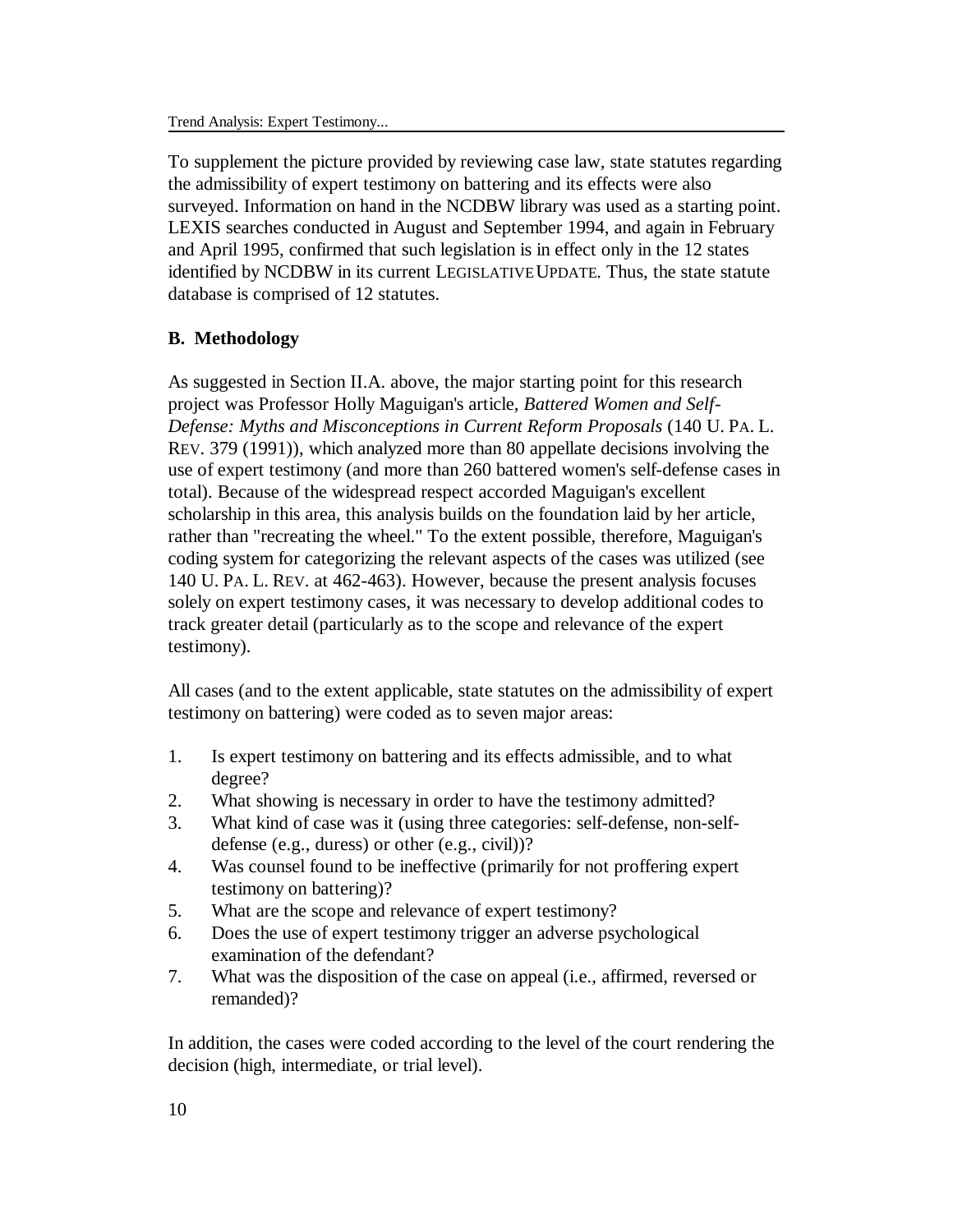A key to the codes utilized is attached as Appendix I. A table displaying all of the coded data is attached as Appendix II. A table displaying the coded data for state statutes only is attached as Appendix III. The tables and codes are also intended to be usable separate from this narrative analysis.

To give a more accurate picture of what each state is actually doing with respect to expert testimony on battering and its effects, multiple decisions from a given jurisdiction were coded. That is, while a state may have one decision or more that squarely holds expert testimony to be admissible, it may also have a subsequent decision admitting such testimony only on a limited basis or excluding it on the facts of a particular case. To facilitate analysis of the impact of such decisions, the level of the court(s) rendering the various decisions (i.e., high, intermediate, or trial level) was noted.

For the purpose of categorizing the states' positions on the admissibility of the expert testimony, it was decided to assign the state only one code on this threshold question based on its *most inclusive ruling*. Thus, for example, if there are two decisions—one with a square holding on admissibility and one with a limited holding—the state is coded as "AH" for "admits squarely," not "AL" for "admits with limits on scope"). This permits a general overview as to how the states break out in terms of the number that have, at some point, squarely admitted expert testimony, versus those that have admitted it but only in a limited fashion or conditionally, versus those that have actually admitted it or recognized its admissibility without explicitly ruling on any admissibility issue.

The continuing weight to be given this coding, or the extent to which it can be relied upon, must be determined not only by examining the way subsequent decisions in that state have been coded, as mentioned above, but also by referring to the "scope and relevance" codes assigned to each decision, which reflect in more detail the purposes for which expert testimony will be admitted (or excluded) in any given jurisdiction.

It should clearly be borne in mind that, even though a state may have squarely held expert testimony to be admissible, later decisions by the same or higher level court may have limited this holding, as noted in the discussion of admissibility in Section III.A.1. *infra*. Later limiting decisions by a lower court are also noted. Depending on the nature of the departure from the prior, square holding decision, they may indicate clarification of that holding or its minor erosion; they may also indicate a lack of clarity for the lower courts as to what the higher court actually meant, or they may signal resistance to applying the higher court's holding. Moreover, in some instances, the impact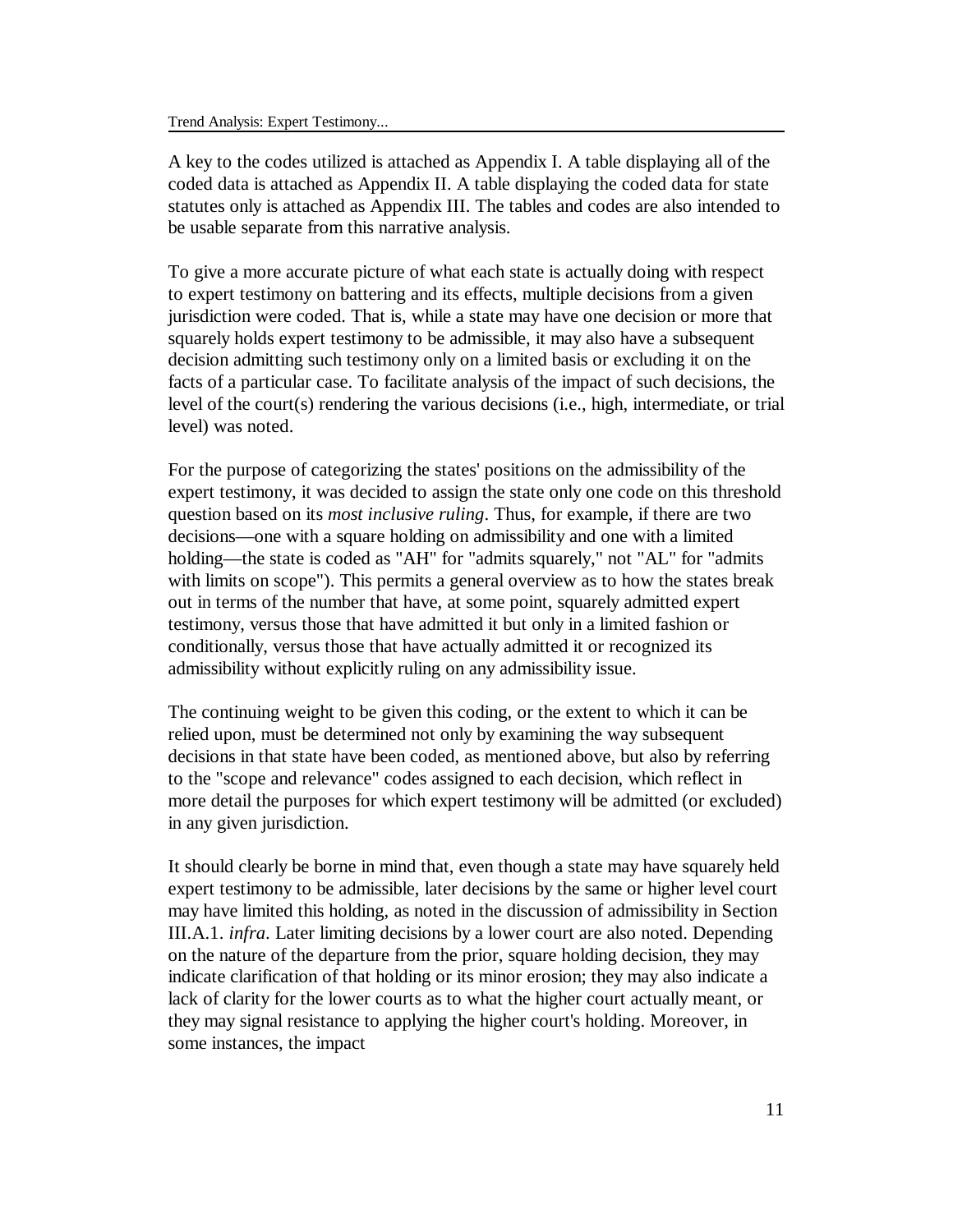of court decisions may have been modified by subsequent passage of a statute governing admissibility of expert testimony on battering and its effects; this is noted in the discussion of state statutes.

Some judgment had to be applied in assigning the "scope and relevance" codes; in general, the codes were assigned in accordance with the specific language utilized by a court in its decision or the actual scope of the testimony given by an expert witness (either as evident from a trial transcript or as described by the court in a decision that did not necessarily reach the admissibility issue head-on). The appropriate "scope and relevance" code was assigned any time a decision or trial transcript supported it. Occasionally, it was arguable whether a particular code should be assigned; this is noted in the footnoted case citations in this analysis and is also denoted by the inclusion of a "?" after the code in the tables in Appendices II and III. It should be kept in mind that a coded case may only be a trial court decision or the actual testimony of an expert, leaving open the question whether this use of expert testimony truly has precedential value in the state. However, to give a flavor for what is possible and has actually been done within each state, it was reasonable to opt for this more inclusive approach.

Initially, case abstracts were utilized to assign preliminary codes, which were cross-checked against Maguigan's coding (where it existed). Then, each case and trial transcript was reviewed individually to ensure the accuracy and completeness of the coding.

The data were first recorded manually in a chart; to facilitate tabulating the data, they were then entered in a computer database. The coding system was then utilized to tabulate the results.

# **III. Expert Testimony Trend Analysis**

### **A. Admissibility of Expert Testimony**

#### **1.** *Admissibility of expert testimony: admissibility under state case law*

Expert testimony on battering and its effects is admissible, at least to some degree, or has been admitted (without any discussion of the standards for admissibility) in every state. The results of this survey are briefly summarized in the following table (refer to the Coding Legend in Appendix I for a fuller description of the admissibility codes) and are discussed in more detail in the narrative that follows.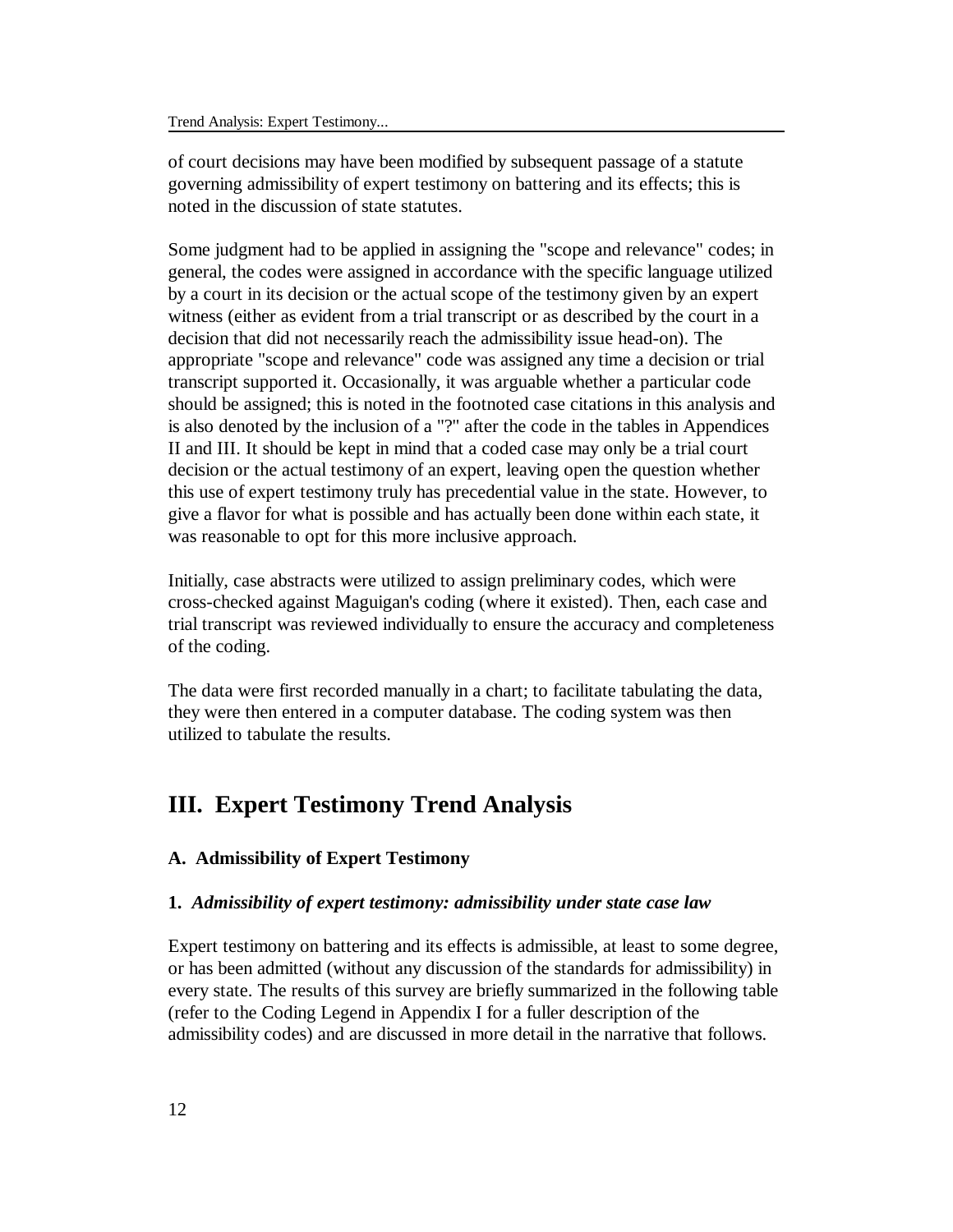| <b>Admissibility Code</b>  | <b>Number of States</b> | <b>Percentage of States</b> |
|----------------------------|-------------------------|-----------------------------|
|                            |                         |                             |
| AH (admits squarely)       | 21                      | 41                          |
| AR (recognizes admissible) | 7                       | 14                          |
| AL (admits with limits)    | 6                       | 12                          |
| AC (admits conditionally)  | 6                       | 12                          |
| D (discusses content)      | 10                      | 20                          |
| O (outside information)    |                         | <1                          |
| Total                      | 51                      | 100                         |

**TABLE 1 ADMISSIBILITY OF EXPERT TESTIMONY STATE SURVEY RESULTS**

In 41 percent of the states (21), there is a square holding (coded "AH") that such testimony is admissible, $9$  which breaks down as follows:

- In 12 states (Connecticut, Florida, Georgia, Kansas, Massachusetts,  $\bullet$ Montana, New Jersey, New York, Ohio, Pennsylvania, South Carolina, and Washington), there is a square holding by the state's high court.<sup>10</sup> However, it should be noted that in half of these states, there is a subsequent more restrictive decision by the same court (Connecticut, Georgia, and Kansas),  $11$ a lower court (New Jersey and Ohio), $^{12}$  or both the same and a lower court (Washington).<sup>13</sup> (The nature of the subsequent limiting decisions is briefly discussed *infra*.)
- In seven states (California, Hawaii, Illinois, New Mexico, Oklahoma, Texas,  $\bullet$ and Wisconsin), plus seven of the foregoing ones (Florida, Georgia, Kansas, New Jersey, Ohio, Pennsylvania, and South Carolina), there is a square holding by the state's intermediate (appellate) court.<sup>14</sup> Again, it should be noted that in one-third of these states, there is a subsequent limiting decision by the same<sup>15</sup> or a higher<sup>16</sup> court.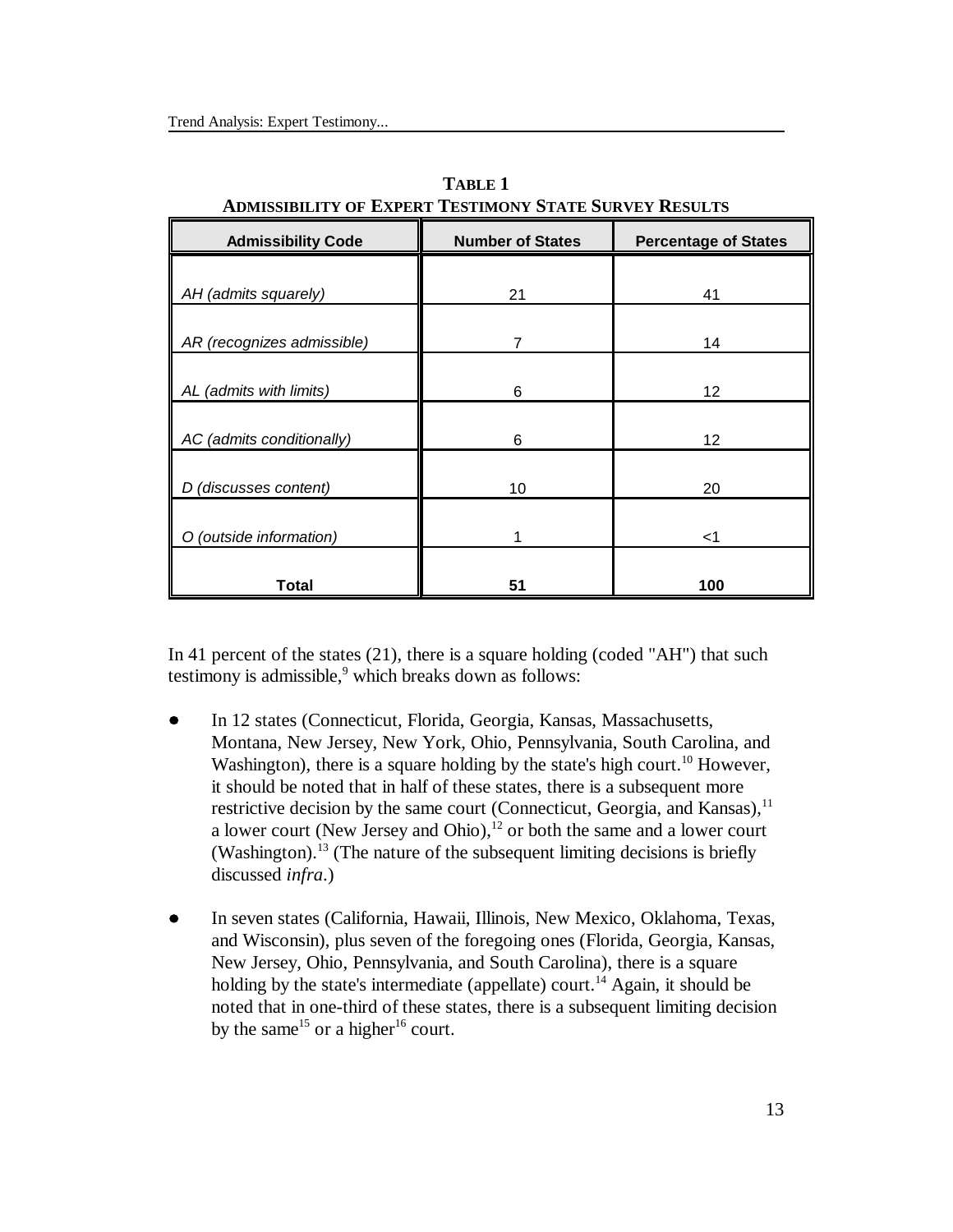Finally, in two states (Minnesota and Utah), the only square holding of admissibility is by a trial court;<sup>17</sup> for one of these, there are subsequent limiting decisions by a higher court.<sup>18</sup>

With the exception of Ohio, it would appear that the subsequent, more restrictive decisions do not significantly eviscerate the state's earlier square holding. For example, the later decision only holds that the expert cannot give his/her opinion as to the ultimate facts in the case<sup>19</sup> or that expert testimony cannot be used to bolster the defendant's credibility.<sup>20</sup> Or, it represents a more limited view of the use of expert testimony in a nontraditional self-defense situation, such as a "hire-to-kill" case (where a battered woman hires or arranges with a third party to assault or kill her batterer). $^{21}$ 

In Ohio, however, the more limiting later decisions by intermediate appellate courts seem to reflect a more consistent refusal to permit the use of expert testimony in anything but a traditional self-defense situation; $^{22}$  indeed, as will be discussed in Section III.A.3. below, some of the decisions go so far as to find that a state statute enacted subsequent to the Ohio Supreme Court's *Koss* decision, *supra* note 3 (which overruled its previous holding that expert testimony on battering and its effects was inadmissible), excludes the use of expert testimony in anything but a self-defense case.<sup>23</sup>

In seven states (Alabama, Alaska, Louisiana, Missouri, Nebraska, North Carolina, and Rhode Island), although there has been no square holding by any court, there are intermediate or high court decisions that implicitly recognize the admissibility of expert testimony on battering and its effects without discussing the issue (coded " $AR$ ").<sup>24</sup>

In yet another six states (Idaho, Kentucky, Michigan, New Hampshire, South Dakota, and Vermont),  $25$  such testimony is admissible but only on a limited basis (coded as "AL") (usually, not on the broader question of self-defense or the defendant's state of mind, but on more specific issues such as to explain the defendant's conduct; or it is considered admissible to explain battering and its effects in general but not whether the defendant herself is a battered woman or "suffers from battered woman syndrome"). (The "AL"-coded cases can reasonably be considered to be a subset of the "AH"-coded cases, in which case the percentage of states with a square or essentially square holding of admissibility would be 53 rather than 41 percent.)

In six other states (Arkansas, District of Columbia, Maine, Indiana, Mississippi, and Oregon) $^{26}$  (coded as "AC"), expert testimony is admissible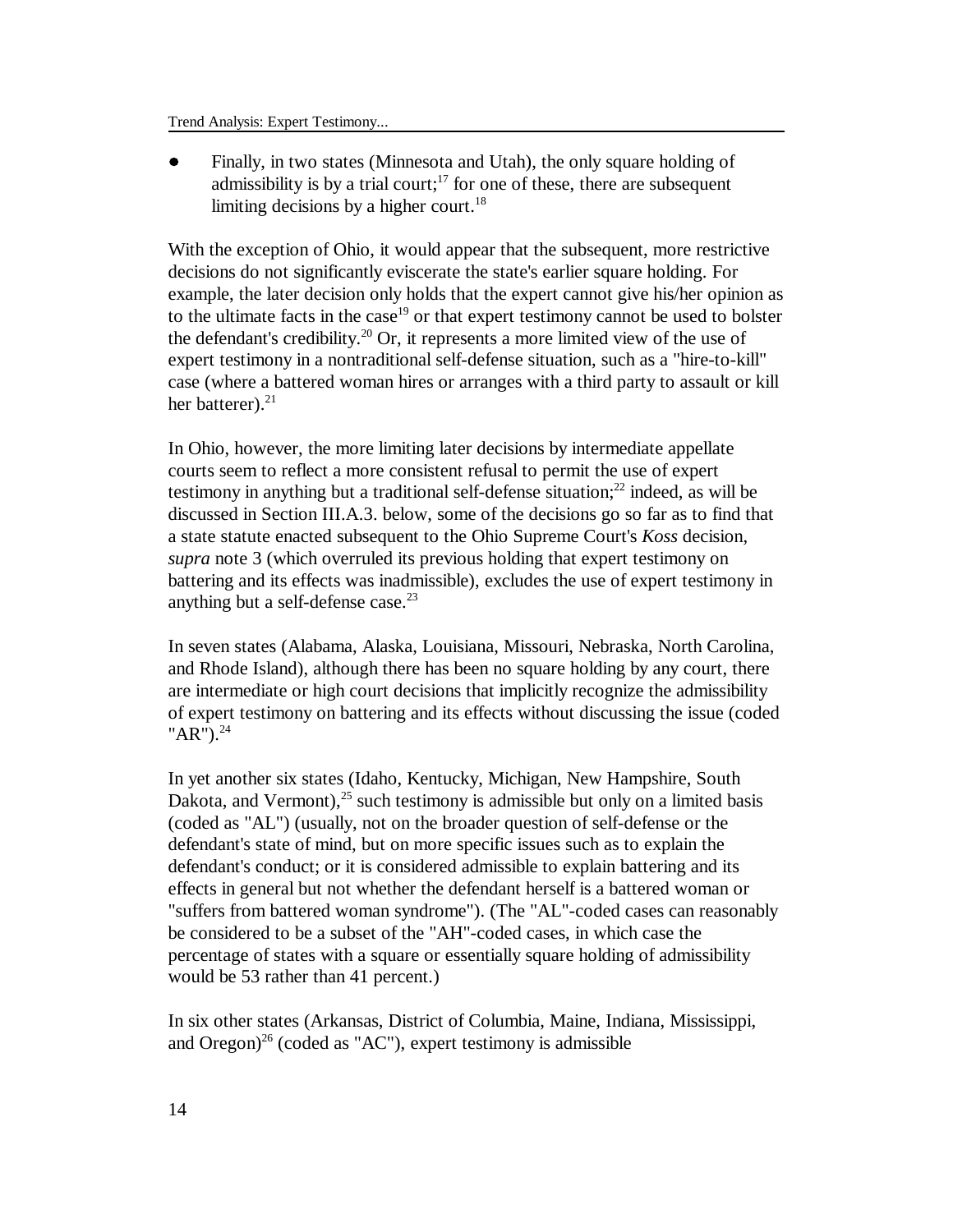only if certain conditions are first met (e.g., showing that such testimony is accepted in the scientific community).

Finally, in 10 states (Arizona, Colorado, Iowa, Maryland, Nevada, North Dakota, Tennessee, Virginia, West Virginia, and Wyoming)<sup>27</sup> (coded "D"), it appears such testimony is admissible, but there are only intermediate or high court decisions discussing its content, not the standards for its admission. And, for the remaining state (Delaware) (coded "O"), it appears only that expert testimony has been admitted in one case at the trial level.<sup>28</sup>

# **2.** *Admissibility of expert testimony: exclusion under state case law*

While every state has at least one decision in which it at least appears from the court's discussion that expert testimony on battering and its effects was admitted or considered admissible (even if the standards for admissibility have not been the subject of case law), 18 states have excluded expert testimony in other cases, either outright (coded "E");<sup>29</sup> or—most commonly—in a limited way or on the particular facts of the case (e.g., because the case involved not a self-defense claim, but a duress defense) (coded "EL");<sup>30</sup> or—in Wyoming—unless and until certain conditions are met (e.g., demonstrating scientific acceptance of the "battered woman syndrome") (coded "EC"). $31$ 

Of these states, Wyoming is the only one where the admissibility under case law of expert testimony in still largely in doubt.<sup>32</sup> It should also be noted that of the  $35$ decisions excluding testimony in some way, almost 25 percent (8) were Ohio decisions. Georgia, Louisiana, and Montana each account for nearly 10 percent (3) of the decisions.

# **3.** *Admissibility of expert testimony: admissibility under state statute*

In addition to or apart from the case law summarized above, in 12 states (California, Georgia, Louisiana, Maryland, Massachusetts, Missouri, Nevada, Ohio, Oklahoma, South Carolina, Texas, and Wyoming), expert testimony on battering and its effects is admissible pursuant to a state statute (see Appendix III for a table displaying this data). All but two of these statutes were passed within the last four years. (In addition, legislation related to the admissibility of expert testimony has been introduced in a number of states since 1990. According to LEXIS searches conducted in August and September 1994 and April 1995, as well as information provided to the National Clearinghouse, legislation was proposed in 1993, 1994, and 1995 in at least 15 states (California, Colorado, Connecticut, Hawaii, Illinois, Indiana, Massachusetts, Nebraska, New Jersey, New York, Pennsylvania, South Carolina, Utah,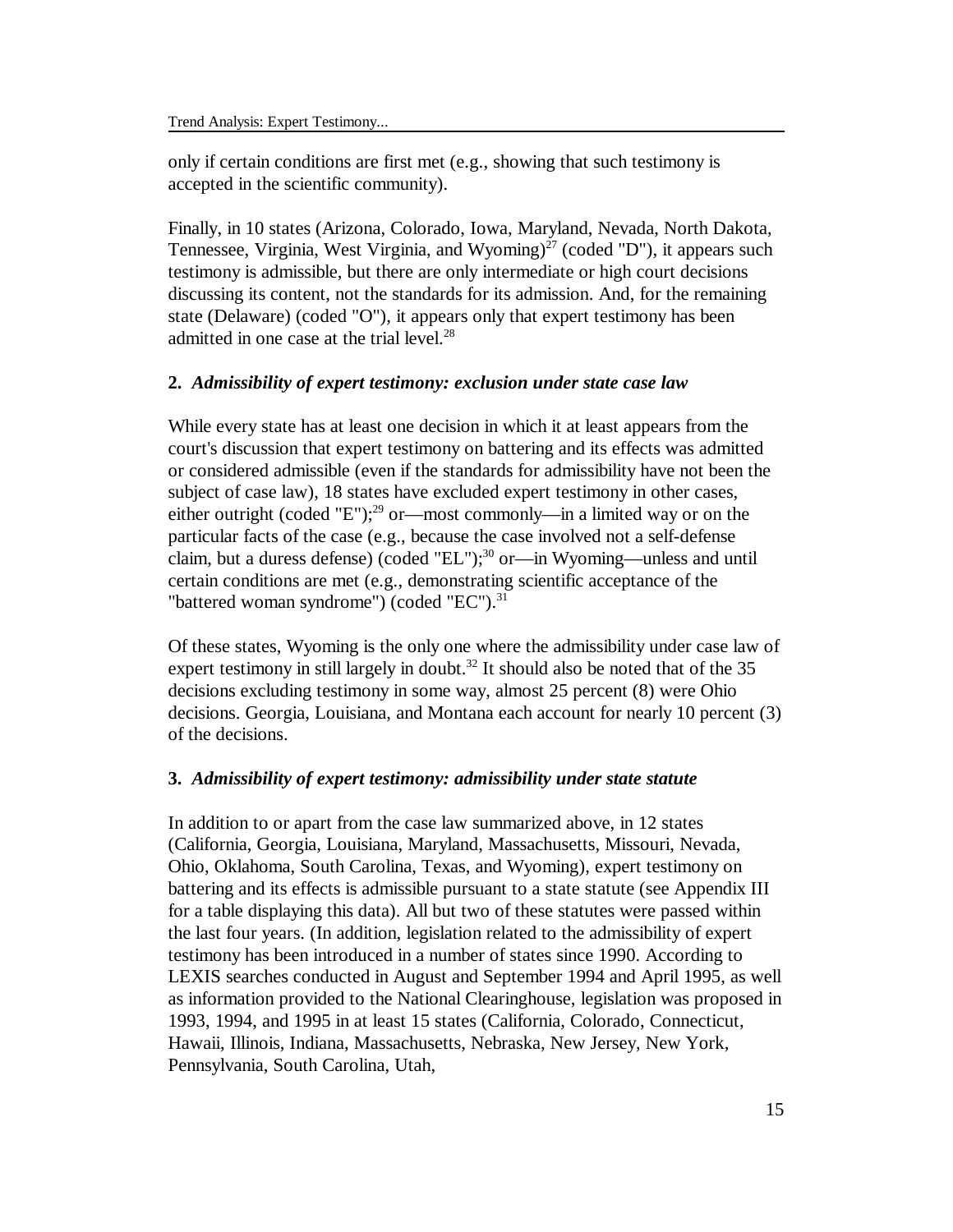Vermont, and Wisconsin) plus the District of Columbia. Some of this legislation is "dead," while other bills appear to be pending. These data are not reflected in the table in Appendix III. More detailed information about the pending legislation is available in the National Clearinghouse's LEGISLATIVE UPDATE.)

In some instances, no court decisions addressing the admissibility issue appear after enactment of the statute, suggesting that the statute may have had the effect of putting an end to any doubt as to the admissibility of such expert testimony. In others (notably Ohio and Missouri), enactment of statutes has been used by the courts to *restrict* the admissibility of the testimony to self-defense cases. While neither statute indicates on its face that by addressing the self-defense situation the legislature intended to preclude the use of expert testimony in any other criminal context, those states' courts have interpreted these statutes in this restrictive fashion (*see* OH [Pargeon *and* Lundgren, *supra* note 6] and MO [Anderson *and* Clay, *supra* note 24<sup>[1]</sup>.<sup>33</sup> Thus, it is important that California and Massachusetts have specifically included language to the effect that enactment of the statute is not intended to preclude the use of expert testimony in civil or criminal actions where it was already admissible under case law, and the South Carolina statute itself provides that it "does not preclude the admission of testimony on battered spouse syndrome in other criminal actions" beyond those specified therein.<sup>34</sup>

The majority (eight) (California, Louisiana, Massachusetts, Missouri, Nevada, Oklahoma, South Carolina, and Texas) of the statutes use mandatory rather than permissive language; that is, they provide either that expert testimony "shall be admitted," "is admissible" or that the defendant "shall be permitted to introduce" such evidence.<sup>35</sup> The remaining four (Georgia, Maryland, Ohio, and Wyoming)<sup>36</sup> use permissive language such as "may introduce."

Half of the statutes (California, Maryland, Missouri, Ohio, South Carolina, and Wyoming) refer specifically to expert testimony on "battered woman syndrome"<sup>37</sup> or use the related term "battered spouse syndrome."<sup>38 39</sup> The others (Georgia, Louisiana, Massachusetts, Nevada, Oklahoma, and Texas) are more generic in their language, referring to the nature and effects of "domestic violence," $40$  "family violence" $41$  or "physical, sexual or psychological abuse" $42$  on the beliefs, behavior and perceptions of the person being abused. Although, as discussed earlier, three (Ohio, Missouri, and Wyoming) of the five states whose statutes use syndromic language are notable for their restrictive case law on the admissibility of expert testimony, there does not appear to be an ironclad correlation between the statutory language used and the way the states (as measured by their case law) view admissibility.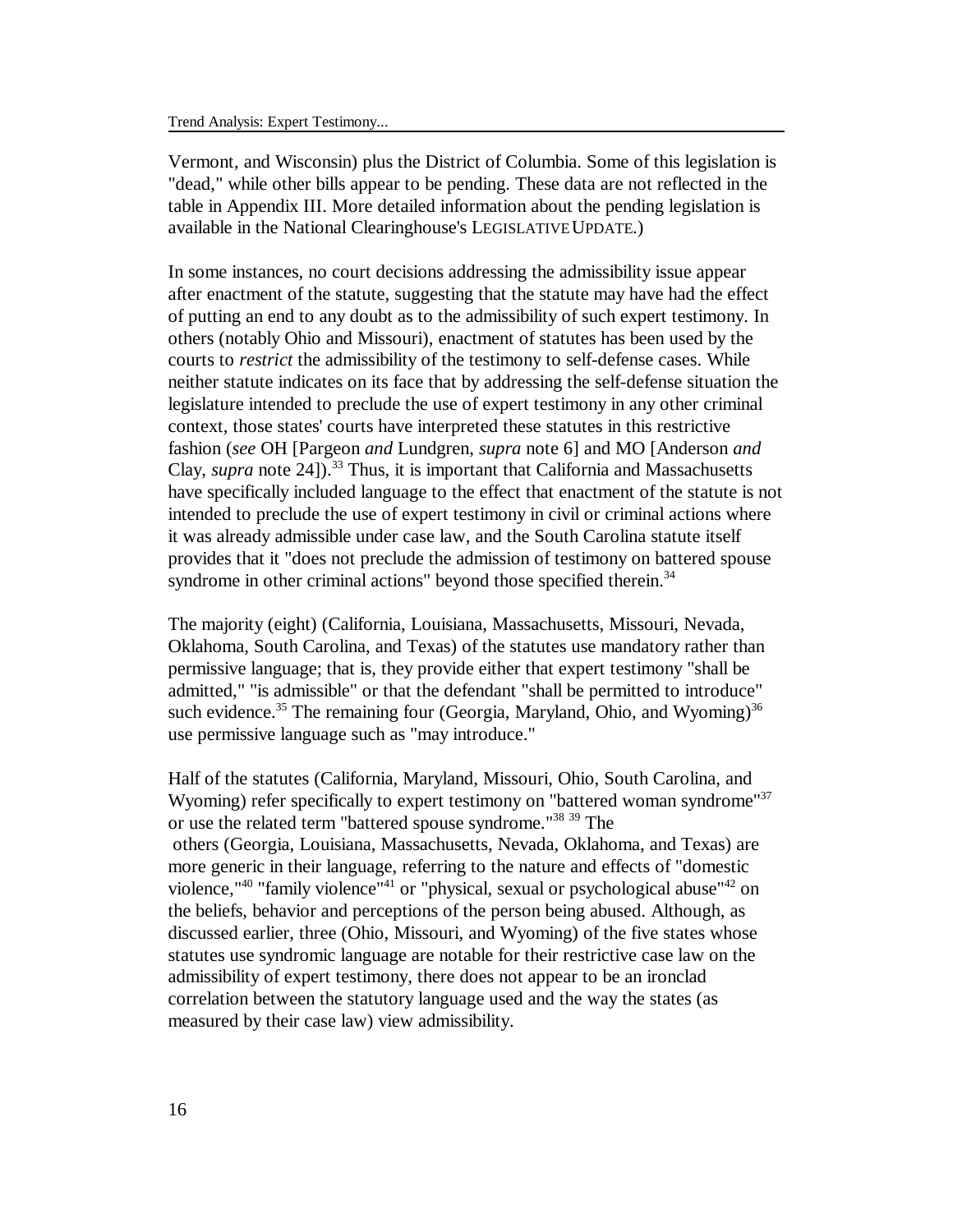For example, Wyoming's restrictive decisions predated its statute. In addition, Louisiana, one of the states that uses generic language, ranked high in the number of decisions excluding expert testimony (although two of these were rendered prior to enactment of the statute). On the other hand, the other five states that use generic language (Georgia, Massachusetts, Nevada, Oklahoma, and Texas) do have a record of appellate decisions, both before and after enactment of the statute, that is broadly accepting of the admissibility of expert testimony. So does California, whose statute refers to testimony on battered woman syndrome but also, more broadly, on the effects of battering. On balance then, to avoid misconceptions about the permissible scope or admissibility of expert testimony on battering, it would appear preferable to use more generic statutory language.

# **4.** *Admissibility of expert testimony: admissibility under federal case law*

Of the eight federal appellate courts (11th, 10th, 9th, 8th, 7th, 6th, 5th, and 3rd Circuits) and 11 federal trial courts (N.D.Ill., S.D.N.Y., E.D.N.Y., D.Kan., D.Hawaii, S.D.Ohio, N.D.Ala., S.D.Fla., W.D.La., E.D.Pa., and U.S. Tax Ct.) that have considered the issue, all but five (9th Cir., 7th Cir., 6th Cir., S.D.N.Y., and S.D.Ohio)<sup>43</sup> have admitted expert testimony on battering and its effects. Only one (7th Cir.)<sup>44</sup> of the five has excluded the testimony outright, while the other four (9th Cir., 6th Cir., S.D.N.Y., and S.D.Ohio)<sup>45</sup> have excluded it on the facts of the case or on some other limited basis, such as counsel's failure to give the required advance notice that expert testimony would be offered. Moreover, two of the Courts of Appeals (9th and 6th Circuits)<sup>46</sup> that excluded testimony on a limited basis have admitted such testimony in other cases.

Three of the Courts of Appeals (10th, 9th, and 8th Circuits)<sup> $47$ </sup> have admitted such testimony squarely (coded "AH"), as have two federal district courts (D.Kan. and S.D.Fla.).<sup>48</sup> Another circuit (6th Cir.) (plus one of the circuits that also has made a square holding (8th Cir.)) has recognized the admissibility of the testimony without discussing it (coded "AR"). $49$  One district court (N.D.Ill.) (together with one circuit that has also made a square holding of admissibility (9th Cir.)) admitted testimony with limitations on its scope (coded "AL").<sup>50</sup> Two district courts (E.D.Pa. and N.D.Ill.) (one of which—N.D.Ill.—recently admitted the testimony with limitations) have admitted it conditionally (coded "AC").<sup>51</sup>

Seven additional federal courts (11th Cir., 5th Cir., 3rd Cir., E.D.N.Y., N.D.Ala., W.D.La., and Tax Ct.)<sup>52</sup>, and three (10th, 9th, and 6th Circuits) that also have holdings of admissibility coded "AH," "AR," "AL" or "AC,"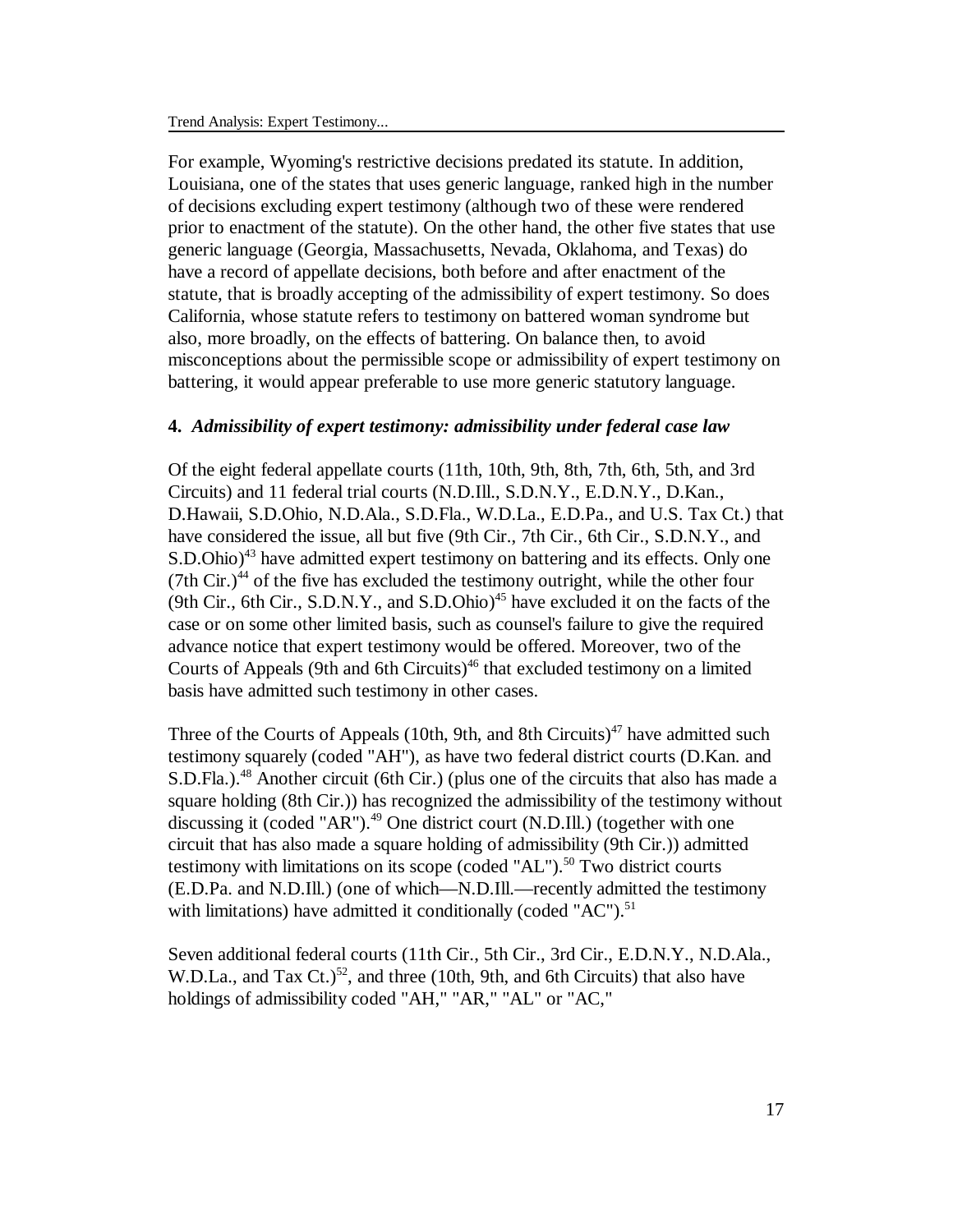have discussed the content of expert testimony but not the standards for admissibility, indicating that such testimony has nevertheless been admitted.

# **B. Types of Cases in Which Expert Testimony Admitted**

As briefly mentioned in Section II.B. *supra*, each case was considered to fall within one of three categories: (1) self-defense, (2) non-self-defense or (3) other, and was assigned the most appropriate code within that category (*see* the Coding Legend in Appendix I).

Thus, cases in which a battered woman defendant charged with homicide, assault or similar charges claimed she acted in self-defense were coded as either a (1) traditional self-defense during a confrontation (coded "CO"); (2) nontraditional self-defense situation, e.g., assaulting or killing the batterer while he slept or was lying down, referred to for convenience as a "sleeping man case" (coded "SM"); or (3) "hire to kill case," that is, where a battered woman defendant hires or arranges with a third party to assault or kill her batterer (coded as "HK").

Non-self-defense cases in which other criminal or quasi-criminal charges were brought against a battered woman were coded as either a (1) duress/coercion case, e.g., where a battered woman defendant asserted she performed the criminal act for which she was charged only because she feared she was in danger of imminent harm from her batterer (coded "DU"); (2) case involving a crime against a third party, not the batterer, not asserted to have been done under duress, e.g., killing the batterer's girlfriend (coded "3rd"); or (3) termination of parental rights case, in which a battered woman's alleged failure to protect her children from abuse or harm, generally from her batterer, results in an effort to terminate her rights as a parent (coded as "TPR") (note that cases wherein criminal charges are lodged against the battered woman for abusing or harming her children fall within the "3rd" category).

Cases treated as falling within the "other" category were (1) civil cases, e.g., tort or domestic relations actions (coded "CI") and (2) criminal cases involving the prosecution of a male batterer or male sexual assailant, wherein the prosecution offered expert testimony on battering and its effects or the use of such testimony was discussed by the court (coded "PR").

In addition to being coded under one of the three foregoing categories, where applicable, cases were assigned a code to reflect a holding that (1) it was permissible to deny the battered woman defendant funds to obtain an expert witness (coded "FY") or (2) it was not permissible to deny funds for an expert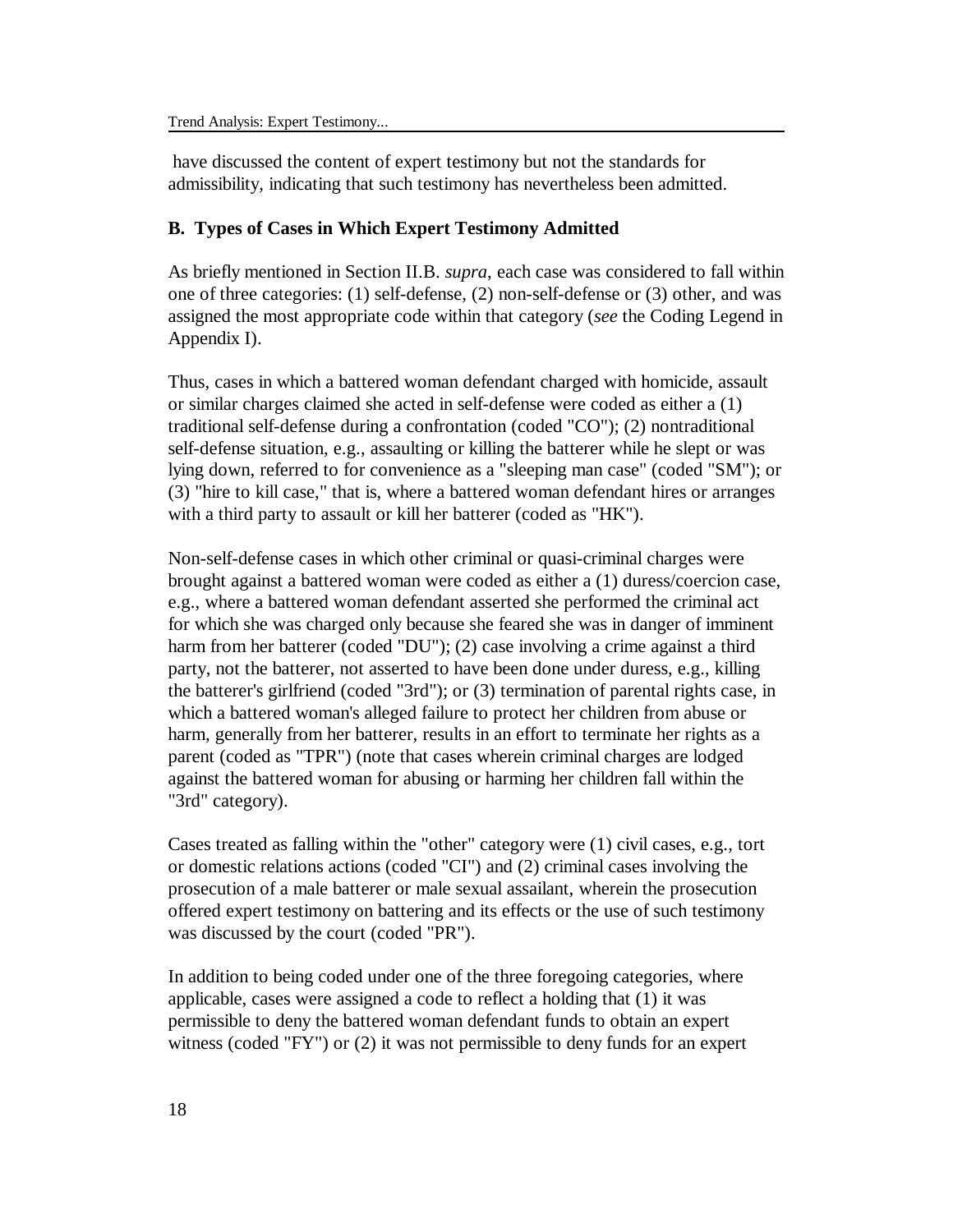witness (coded "FN"). Finally, each case was coded as to whether it involved a claim that a battered woman defendant's trial counsel rendered ineffective assistance, primarily based on challenges to failure to offer expert testimony on battering, i.e., "Y" (counsel was ineffective), "N" (counsel was not ineffective), or "N/A" (not applicable).

# **1.** *Types of cases in which expert testimony admitted: "traditional" and "nontraditional" self-defense/state cases*

As would be expected, expert testimony on battering and its effects is most readily accepted in cases involving traditional self-defense situations, i.e., where a battered woman defendant kills her batterer during a struggle or in response to an obvious, immediate threat. (There were just a handful of cases in which the defendant claimed her/his actions were also or solely taken in defense of another person,  $53$  so these were not categorized separately.) Ninety percent of the states  $(45)^{54}$  have admitted testimony in traditional self-defense cases, either with a square or limited holding or without discussing the standards for admissibility.

As mentioned in the introduction to this section, for this analysis, cases in which a battered woman defendant asserted that she acted in self-defense, where her batterer was killed or assaulted other than in the midst of a struggle with her or other than in response to an obvious, present threat, were coded as one of two kinds of nontraditional self-defense cases—a "sleeping man case" or a "hire-to-kill case." By coding these separately, we do not intend to indicate that such cases involve any less of a legitimate self-defense situation than the more traditional situation. Moreover, we admittedly made a fine and perhaps arguable distinction between cases in which, for example, in the midst of a confrontation, the batterer goes into another room and the defendant then kills him (which were coded "CO"), and those in which following a confrontation, he lies down on a bed or couch and she then kills him (which were coded "SM"). However, it seemed reasonable to categorize and track such cases separately in light of a popular perception, evidenced by some dramatic made-for-television movies, that battered women typically kill their batterers while they are asleep or during a "lull in the violence,"<sup>55</sup> and also to determine whether the courts treated such nontraditional self-defense situations differently (in terms of the admissibility of expert testimony on battering). $56$ 

Expert testimony has been admitted by a substantial minority of states in the more controversial, nontraditional self-defense situations. That is, 29 percent of the states (15) (Alabama, California, Georgia, Kansas, Michigan, Minnesota, Nevada, New Hampshire, New York, North Carolina, North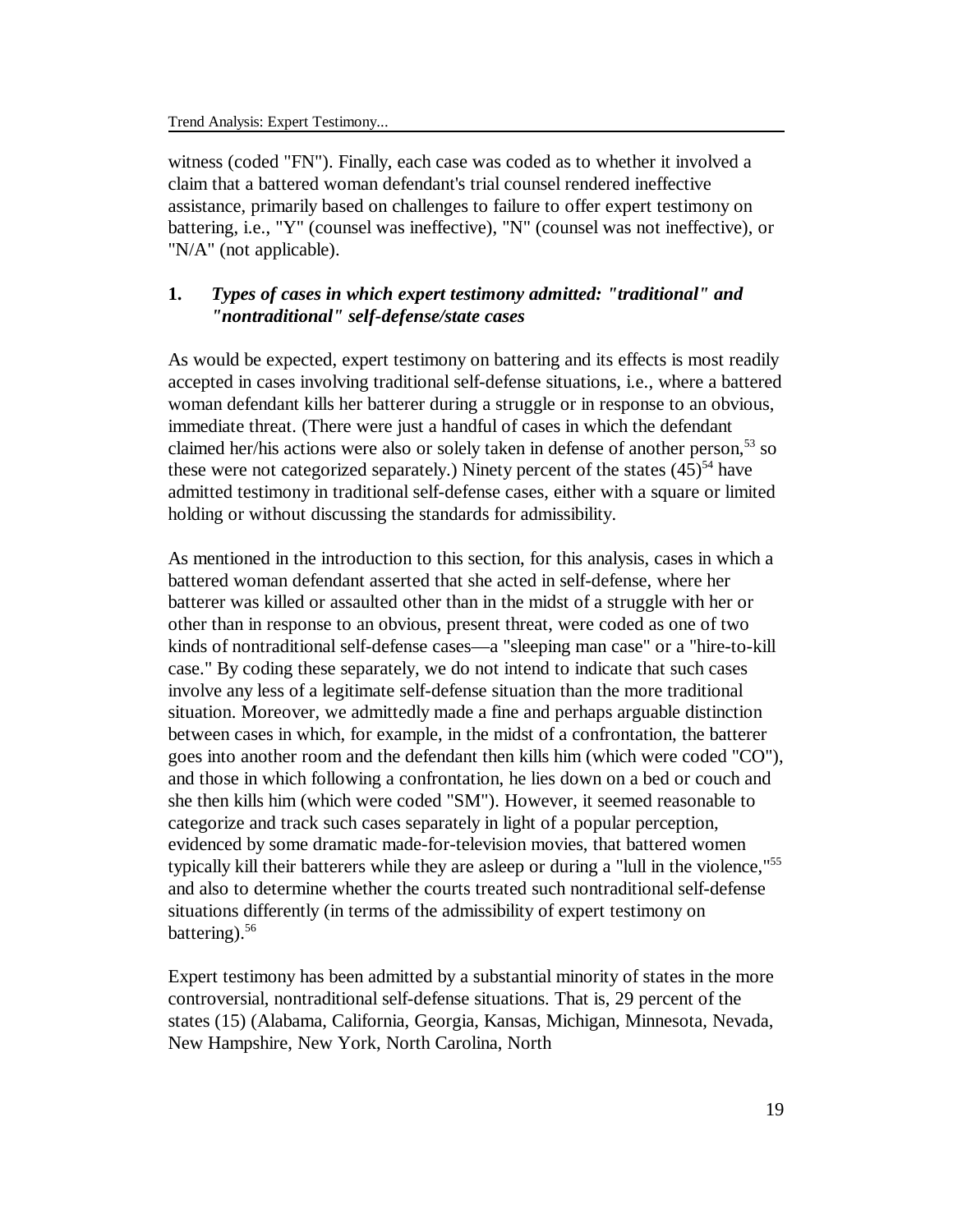Dakota, Ohio, South Carolina, Tennessee, and Wisconsin)<sup>57</sup> have admitted expert testimony in a "sleeping man case." Only three states (Louisiana, New York, and  $\Omega$ ohio)<sup>58</sup> (two of which admitted it in other sleeping man cases) have explicitly refused to admit expert testimony in some such cases. Moreover, nearly one-fifth of the states (10) (Alabama, Colorado, Delaware, Florida, Massachusetts, North Carolina, Ohio, Tennessee, Texas, and Washington)<sup>59</sup> have admitted such testimony in a "hire to kill case." Only four states (Illinois, Maryland, Missouri, and Montana) $<sup>60</sup>$  have explicitly refused to admit expert testimony in such cases.</sup>

# **2.** *Types of cases in which expert testimony admitted: as offered by the prosecution/state cases*

Apart from its use in self-defense situations, the most striking trend in the acceptance of expert testimony on battering is its use by the prosecution against batterers. Typically, in these cases, the battered woman has given an initial statement about the assault on her to the police, a grand jury or at a deposition, but at trial, she recants her earlier statement. In rebuttal, the prosecution then offers expert testimony to explain and impeach the witness' inconsistent statements. In another typical fact pattern, expert testimony on battering is used by the state (often in rebuttal) to explain other conduct of a complainant who has been sexually assaulted by her batterer, such as delayed reporting of the incident, not leaving the battering relationship or escaping from a kidnapping-type situation, or lack of consent to sex.

In 29 percent of the states (15) (Alaska, Connecticut, Florida, Georgia, Hawaii, Illinois, Indiana, Minnesota, Nebraska, New Hampshire, New Jersey, New York, Washington, Wisconsin, and Wyoming), $<sup>61</sup>$  expert testimony on battering and its</sup> effects has been admitted for such purposes, or discussed with favor by the court in cases involving prosecutions for sexual assault in a non-battering context. Note that we did not attempt to survey and do not here report on all sexual assault/child sexual abuse cases; rather, in the course of researching the admissibility of expert testimony on battering, some cases were found involving sexual assault issues in a non-battering situation, where the court discussed the analogous admissibility of expert testimony on battering as part of its discussion of the admissibility of expert testimony, for example, on child sexual abuse accommodation syndrome or about the typical characteristics or "profile" of male perpetrators. Because these cases reflect a jurisdiction's position on the admissibility of expert testimony on battering, particularly when offered by the prosecution, they were included in the database for this analysis.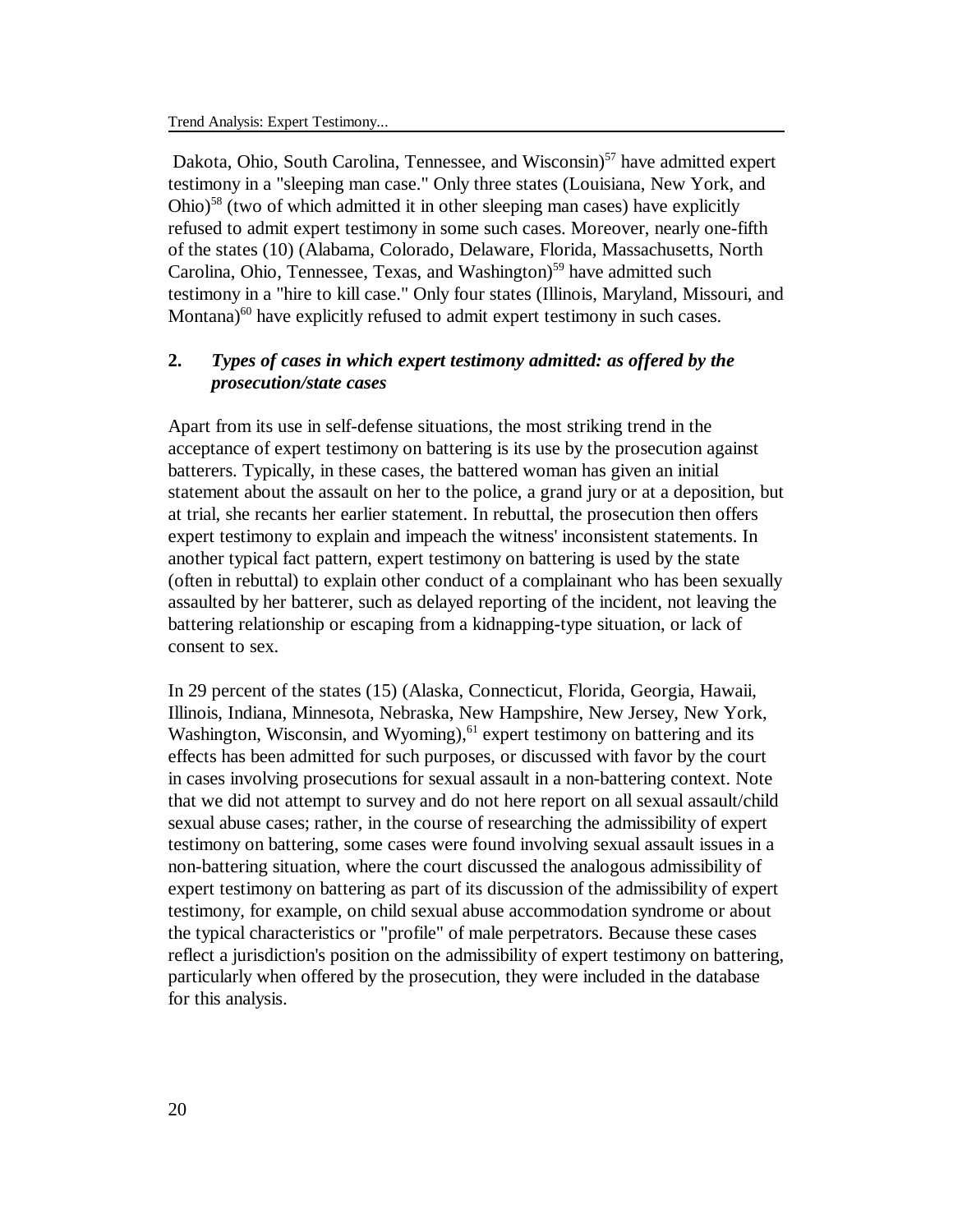Expert testimony has been found admissible for the purpose of explaining the battered woman's recanting her earlier complaint in five states (Alaska, Connecticut, Indiana, Hawaii, and Wisconsin).  $62$  Moreover, a total of ten states (Connecticut, Florida, Georgia, Illinois, Nebraska, New Jersey, New York, Washington, Wisconsin, and Wyoming) have permitted the use of expert testimony to explain other conduct of the complainant or bolster her credibility—five in cases involving the conduct of a battered woman<sup> $63$ </sup> and the other five in sexual assault or child abuse cases not involving a battered woman, but where the admissibility of expert testimony on battering for similar purposes was discussed with favor.  $64$ 

However, in seven states (Alaska, Georgia, Kansas, Kentucky, New Jersey, Ohio, and Oregon),  $65$  three of which have also admitted such testimony in other cases, "profile" testimony has been found inadmissible against male defendants, primarily those charged with sexual assault.

Although it is conceivable that expert testimony on battering and its effects could be offered by the prosecution against a batterer in lieu of direct testimony by a battered woman who refused to testify at trial, no *reported* cases were found in which this occurred. However, two cases were found in which expert testimony was admitted to corroborate the out-of-court statements of battered women who had been killed, and therefore were unavailable to testify.<sup>66</sup>

# **3.** *Types of cases in which expert testimony admitted: non-self-defense/state cases*

In a sizable minority of states, expert testimony on battering and its effects has been admitted in non-self-defense cases, which generally fall into two, potentially overlapping, categories. To reiterate the explanation in the introduction to this section, where a battered woman defendant committed a crime (e.g., selling drugs) and asserted as a defense that she did so under duress or coercion by her batterer, the case was coded "DU." Where she committed crimes against a third party, not the batterer (e.g., killing the batterer's girlfriend), but did not assert that she did so under duress, the case was coded "3rd." Seven cases could be coded as either or both,  $\epsilon$ <sup>7</sup> but were tabulated as a duress case only in order to better track the issue that appears most directly relevant to the permissible scope of expert testimony.

Sixteen percent of the states (eight) (California, Kansas, Minnesota, New Jersey, Oklahoma, Oregon, Virginia, and West Virginia)<sup>68</sup> have admitted testimony in duress cases, while 10 percent (five) (Alabama, Kentucky,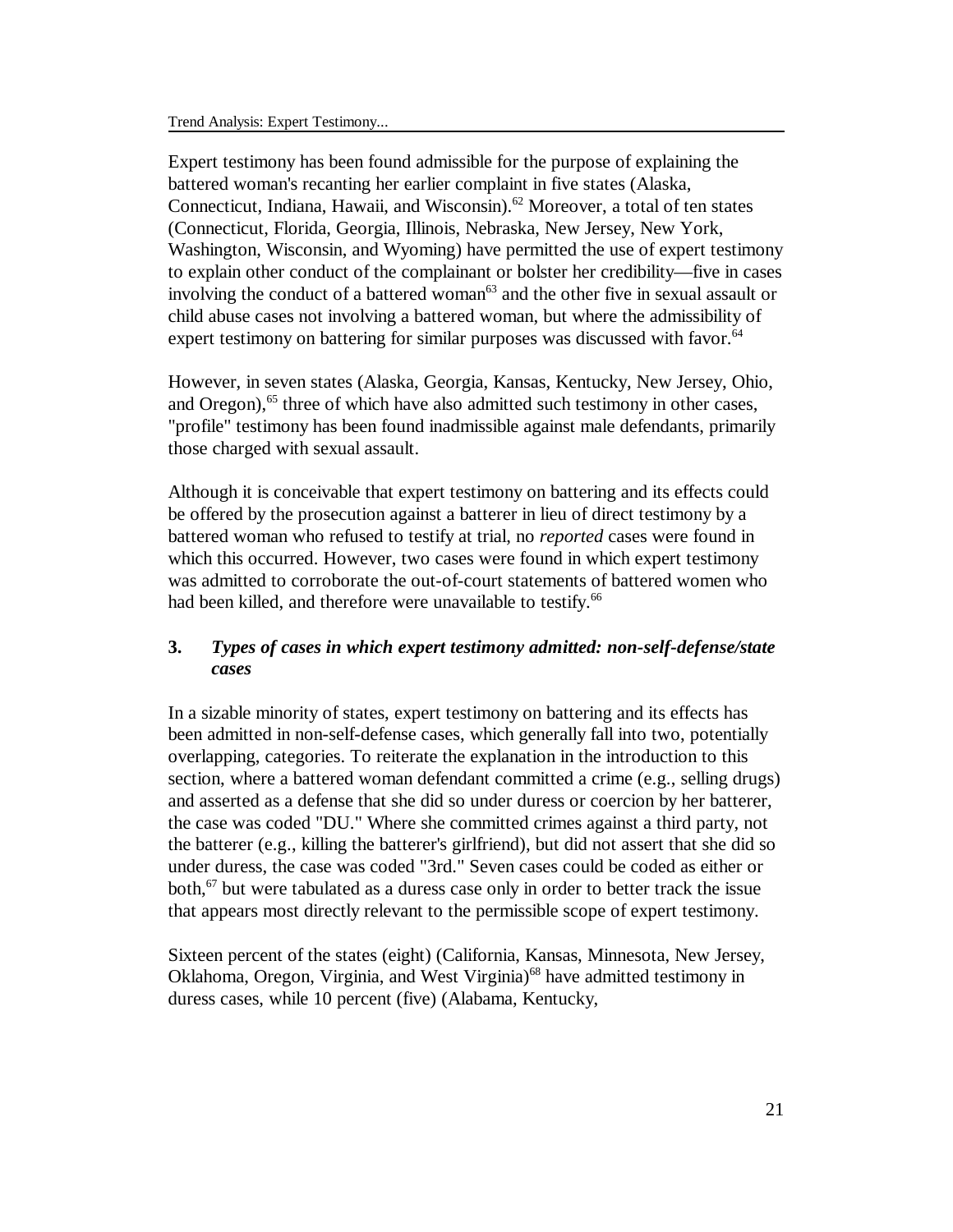Michigan, Ohio, and Washington) $<sup>69</sup>$  have refused to do so. Fourteen percent of the</sup> states (seven) (Florida, Illinois, Indiana, Massachusetts, Minnesota, Missouri, Montana, and Rhode Island)<sup>70</sup> have admitted testimony in third party cases, while two (Missouri and Ohio) $^{71}$  have refused to do so.

While the primary focus of this research was on the use of expert testimony in criminal actions involving battered women, in the course of our research, a small number of civil actions (comprising five percent of the total state courts' database of nearly 240 cases) were reviewed. Typically, these cases involve personal injury actions brought by a formerly battered woman against her former batterer, child custody determinations, or marital dissolutions. While the use of expert testimony in the civil context appears to be relatively infrequent (indeed, a battered woman plaintiff's attorney erroneously claimed that an August 1994 New Jersey trial court decision was the first time "battered woman syndrome" had been used in any civil action in the United States),<sup>72</sup> it is certainly possible that there are additional civil cases that we did not become aware of during our search. It may also be that the use of expert testimony in such civil actions is occurring at the trial level, and that the decisions are simply not being reported. Regardless, with growing awareness of the applicability of such testimony to the civil context, it is likely that it will be used in more cases in the future.

With these caveats in mind, it is noteworthy that expert testimony on battering and its effects has been used in civil actions in at least 11 (20 percent of the) states (Colorado, Connecticut, Idaho, Louisiana, Maryland, Missouri, Montana, Ohio, Pennsylvania, South Carolina, and Vermont).<sup>73</sup> It has also been used in *at least* three states (Nebraska, New York, and West Virginia)<sup>74</sup> in cases involving termination of parental rights (typically, where the batterer is abusing the children also, and the issue is whether the battered woman/mother neglected or failed to protect them). Interestingly, in only four civil cases<sup>75</sup> (and none of the termination cases) was there explicit or implicit discussion by the court of the admissibility of the expert testimony; in all the others (coded "D"),  $^{76}$  there was no square holding and the court merely discussed the contents of the testimony (which was allowed to be introduced).

# **4.** *Types of cases in which expert testimony admitted: provisions of state statutes*

Each of the 12 state statutes identified in Section III.A.3. *supra* provides for the use of expert testimony on battering and its effects in a criminal action in which self-defense has been raised (although, e.g., Georgia, Nevada, and Texas restrict the admissibility of the testimony to cases where the defendant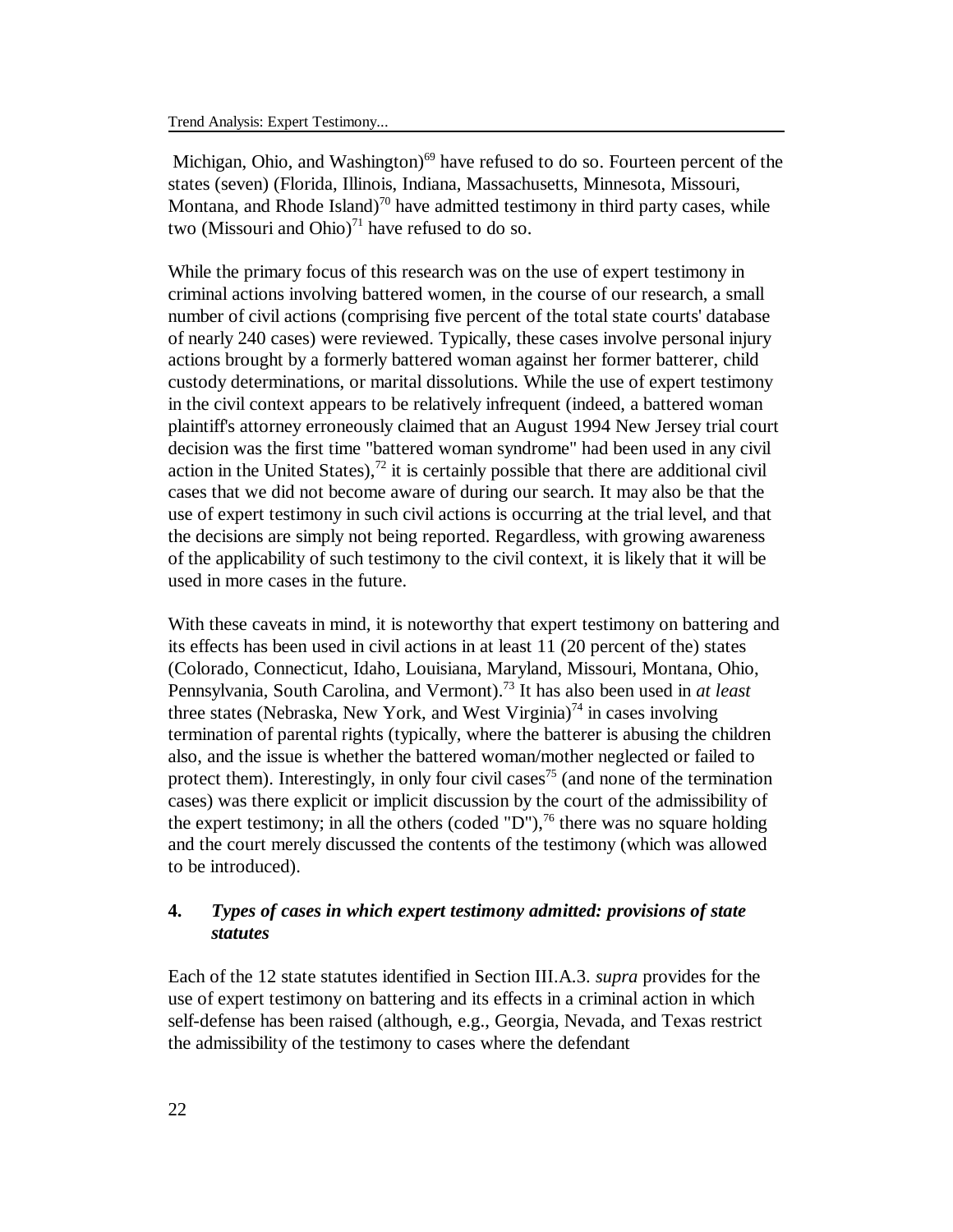has killed, rather than merely assaulted, someone).<sup>77</sup> Both the California and Nevada statutes<sup>78</sup> provide that the testimony can be used either in the case in chief or in rebuttal, suggesting that it can be offered by the prosecution against an accused batterer.

By statute, Massachusetts and South Carolina<sup>79</sup>, and perhaps Nevada<sup>80</sup>, permit the use of expert testimony in cases where duress is raised as a defense. Only the California, Massachusetts, and Oklahoma statutes appear to contemplate the use of testimony in a civil matter.<sup>81</sup>

# **5.** *Types of cases in which expert testimony admitted: federal cases*

The much smaller sample of 31 federal court cases reveals one major trend—the use of expert testimony on battering and its effects in cases where a duress defense is raised. Since the federal courts rarely have jurisdiction of battered women's selfdefense cases (except cases where killings occurred on a Native American reservation or a U.S. military facility, or habeas corpus petitions), it is not surprising that most federal case law on the issue arises out of drug, wiretap, or fraud cases. Two-thirds of the federal courts admitting expert testimony (11 of 16 courts) do so in a duress case. <sup>82</sup> Two federal courts (9th and 7th Circuits)<sup>83</sup> have refused to admit such testimony in a duress case, and testimony was also excluded by a federal district court (S.D.N.Y.) in a limited way in a conspiracy/bribery case in which the battered woman defendant disclaimed a duress defense.<sup>84</sup>

Of the 16 federal courts admitting expert testimony, more than one-third (six) (10th Cir., 9th Cir., 8th Cir., 6th Cir., E.D.Pa., and D.Hawaii)<sup>85</sup> have done so in traditional self-defense cases. But two federal courts (6th Cir. and  $S.D. Ohio$ <sup>86</sup> have excluded the testimony in traditional self-defense cases, albeit on limited grounds as discussed in Section III.A.4. *supra*. It should be noted that two federal courts (5th Cir. and W.D.La.) $87$  have admitted expert testimony in one hire-to-kill case, and two (9th and 8th Circuits)<sup>88</sup> have admitted it when used by the prosecution.

# **C. Showing Necessary to Introduce Expert Testimony**

# **1.** *Showing necessary to introduce expert testimony: under state case law*

When Maguigan looked at this issue in 1991, there was very little information discernable from the reported decisions as to what showing was necessary before a defendant could have expert testimony on battering and its effects admitted. While there is still no information at all on this question for 20 (40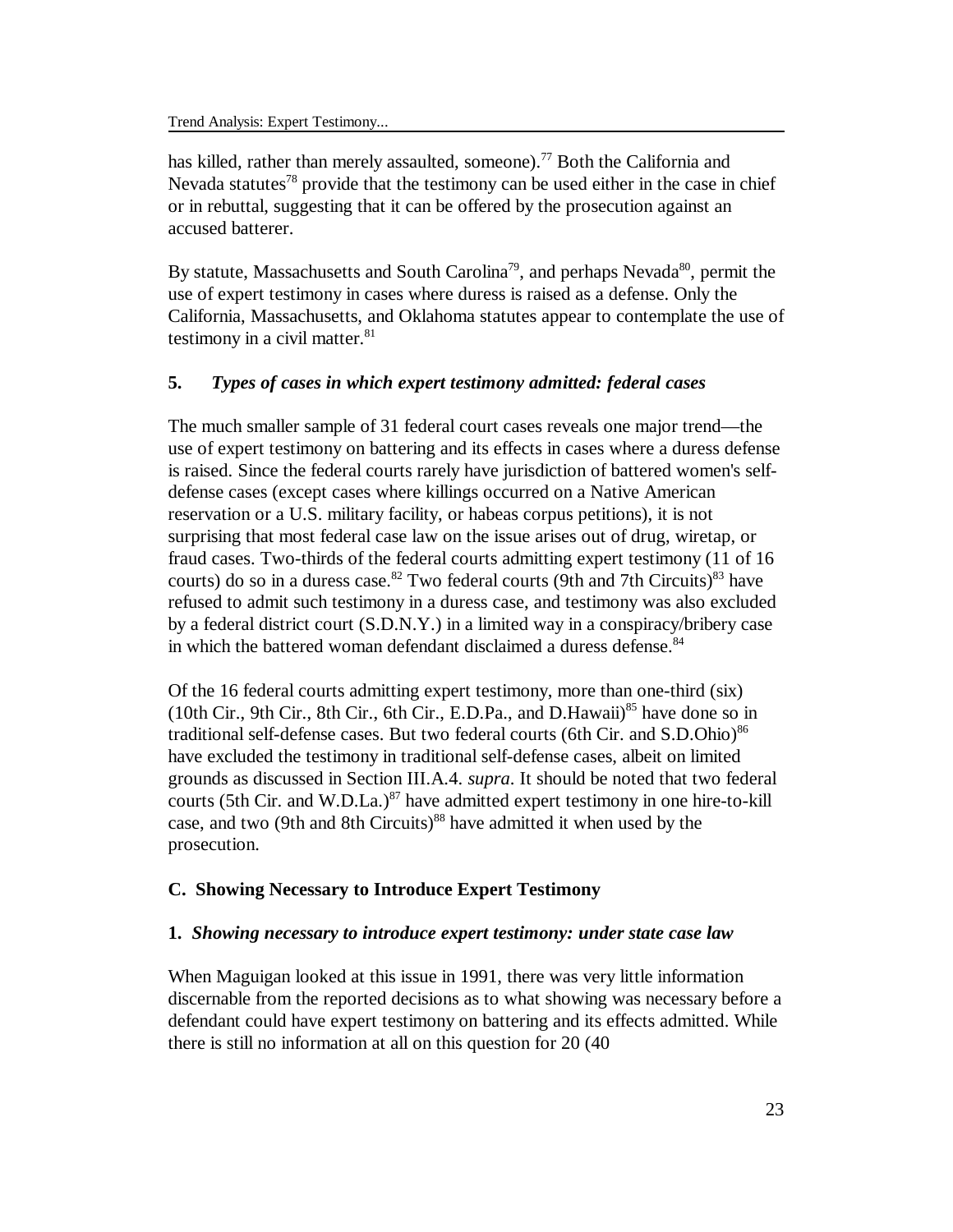percent of the) states $^{89}$  (or, it can only be said that testimony has been admitted without discussion as to the necessary preliminary showing), there is somewhat more information available at this time, and some trends can be detected.

Of those states that have discussed this issue, the most common requirement is that there be a self-defense claim being raised. Nearly 40 percent of the states  $(18)^{90}$ have this requirement. In addition, two states (Indiana and Ohio)<sup>91</sup> may require that there be evidence of an overt act of aggression by the deceased sufficient to substantiate a self-defense claim, as well as prima facie evidence of self-defense by the defendant before expert testimony can be introduced. One (Missouri)<sup>92</sup> requires just prima facie evidence of self-defense.

Twenty-seven percent of the states (14) (Alaska, District of Columbia, Florida, Georgia, Kansas, Kentucky, Massachusetts, Minnesota, New Jersey, New Mexico, Ohio, Oregon, Washington, and Wyoming)<sup>93</sup> have required some evidence that "battered woman syndrome" is accepted in the scientific community. However, nine states (Connecticut, Florida, Illinois, Minnesota, Missouri, New York, Ohio, Utah, and Washington)<sup>94</sup> have specifically said that there need not be any such showing made, i.e., it is beyond question that "battered woman syndrome" is commonly accepted in the scientific community. Of these nine, four (Florida, Minnesota, Ohio, and Washington) have also required evidence of scientific acceptance in other cases; but of the four, only Florida shows a pattern of requiring evidence of scientific acceptance in earlier decisions, followed by later decisions not requiring such evidence.

One-third of the states (17) (Connecticut, District of Columbia, Florida, Hawaii, Kentucky, Louisiana, Maine, New Jersey, New Mexico, New York, Ohio, Oklahoma, Oregon, Rhode Island, South Carolina, Utah, and Washington)<sup>95</sup> have explicitly required that the proffered expert must be properly qualified as such. While qualification of a witness as an expert is typically required in all kinds of cases, the language used by these courts suggests that they are underscoring this requirement when it is applied to expert witnesses on battering and its effects.

One-fifth of the states (10) (Florida, Georgia, Maine, Massachusetts, Ohio, Oklahoma, Pennsylvania, Washington, Wisconsin, and Wyoming)<sup>96</sup> require that the defendant must first show she is in fact a battered woman before expert testimony on battering and its effects can be introduced; only one  $(Texas)^{97}$  has explicitly held that a defendant need *not* first make such a showing.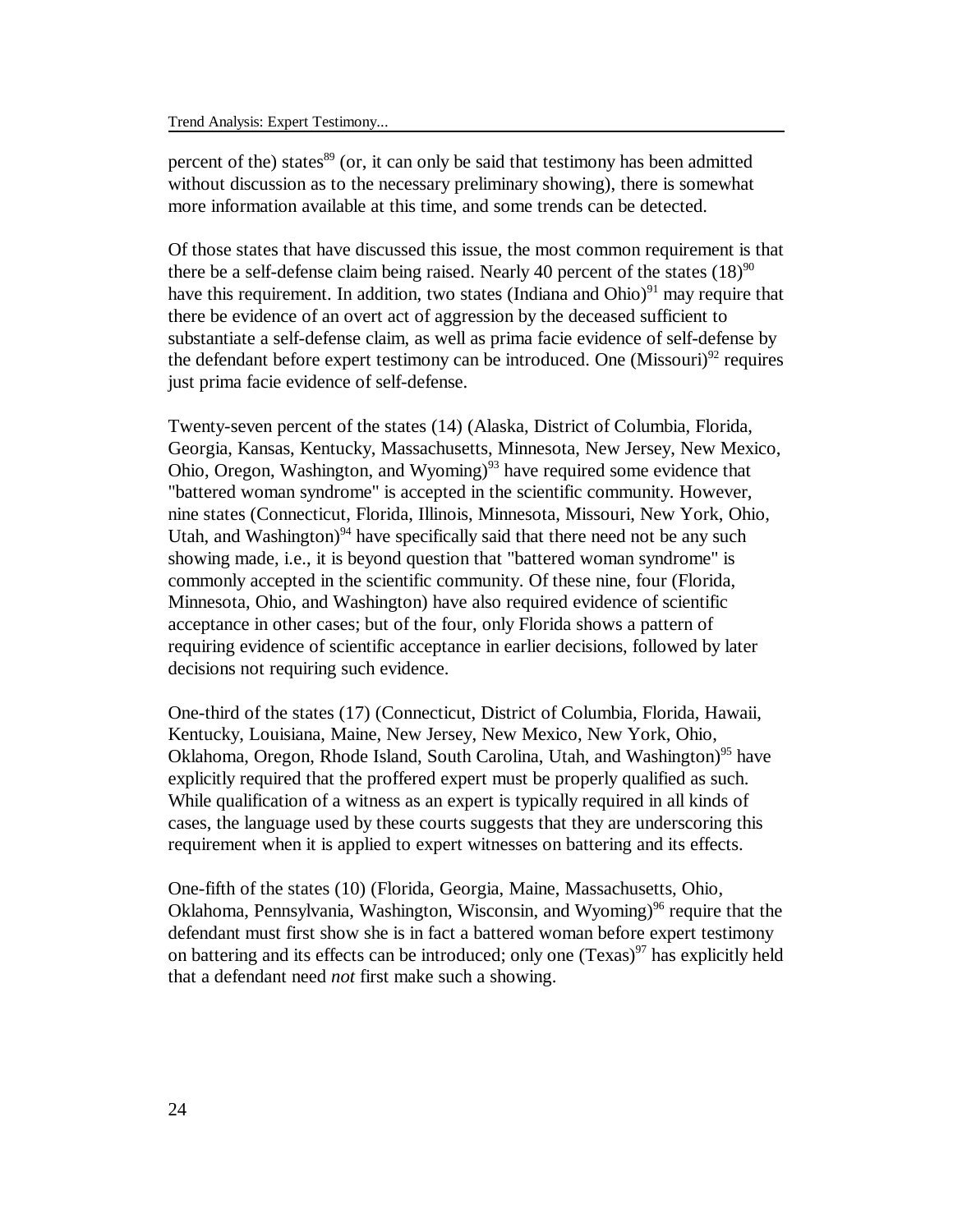# **2.** *Showing necessary to introduce expert testimony: under state statute*

Of the 12 state statutes, 42 percent (5) (Georgia, Louisiana, Ohio, Texas, and Wyoming)<sup>98</sup> require that there be a claim of self-defense in order for the expert testimony to be admissible. One-fourth of the state statutes (3) (Louisiana, Maryland, and Oklahoma)<sup>99</sup> require, essentially, that the defendant first establish that she is a battered woman (i.e., that there is some evidence of prior domestic violence at the hands of the deceased).

Also, of the 12 state statutes, three (California, Ohio, and South Carolina)<sup>100</sup> provide that there is no need to establish that there is acceptance of "battered woman syndrome" in the scientific community in order for the expert testimony on battering to be admitted. The South Carolina statute also provides that a sufficient foundation for admission of the testimony is laid "if the proponent of the evidence establishes its relevancy and the proper qualifications of the witness<sup> $101$ </sup> and that lay testimony regarding the batterer's actions and how they contributed to the incident underlying the criminal charge may be "used to establish the foundation for evidence on the battered spouse syndrome." $102$  Finally, in Missouri, although the statute refers to "battered spouse syndrome," an intermediate appellate court has held that the use of expert testimony on battering is not to be restricted to cases involving spouses.<sup>103</sup>

# **3.** *Showing necessary to introduce expert testimony: under federal case law*

As to the federal courts, there is only a smattering of information available on the showing necessary to introduce expert testimony on battering and its effects. Of the 19 courts in the database, three appeals courts (8th, 9th, and 10th Circuits) and three district courts (E.D.Pa., S.D.Ohio, and S.D.N.Y.) have spelled out some position on what showing must be made in order to have expert testimony on the effects of battering admitted. Each of the factors mentioned by these courts is cited by only one or two courts.

That is, one appeals court  $(10th Cir.)^{104}$  has found that a claim of self-defense must be asserted in order to introduce expert testimony, while two (9th and 8th Circuits)<sup>105</sup> have found that the testimony is not limited to cases where a selfdefense claim is asserted. Two district courts  $(E.D.Pa.$  and  $S.D.N.Y.)<sup>106</sup>$  have held that the defendant must first establish evidence that she is a battered woman before the expert testimony can be introduced.

As to the more general requirements for introduction of expert testimony, two district courts (S.D.Ohio and E.D.Pa.)<sup>107</sup> have required some showing of the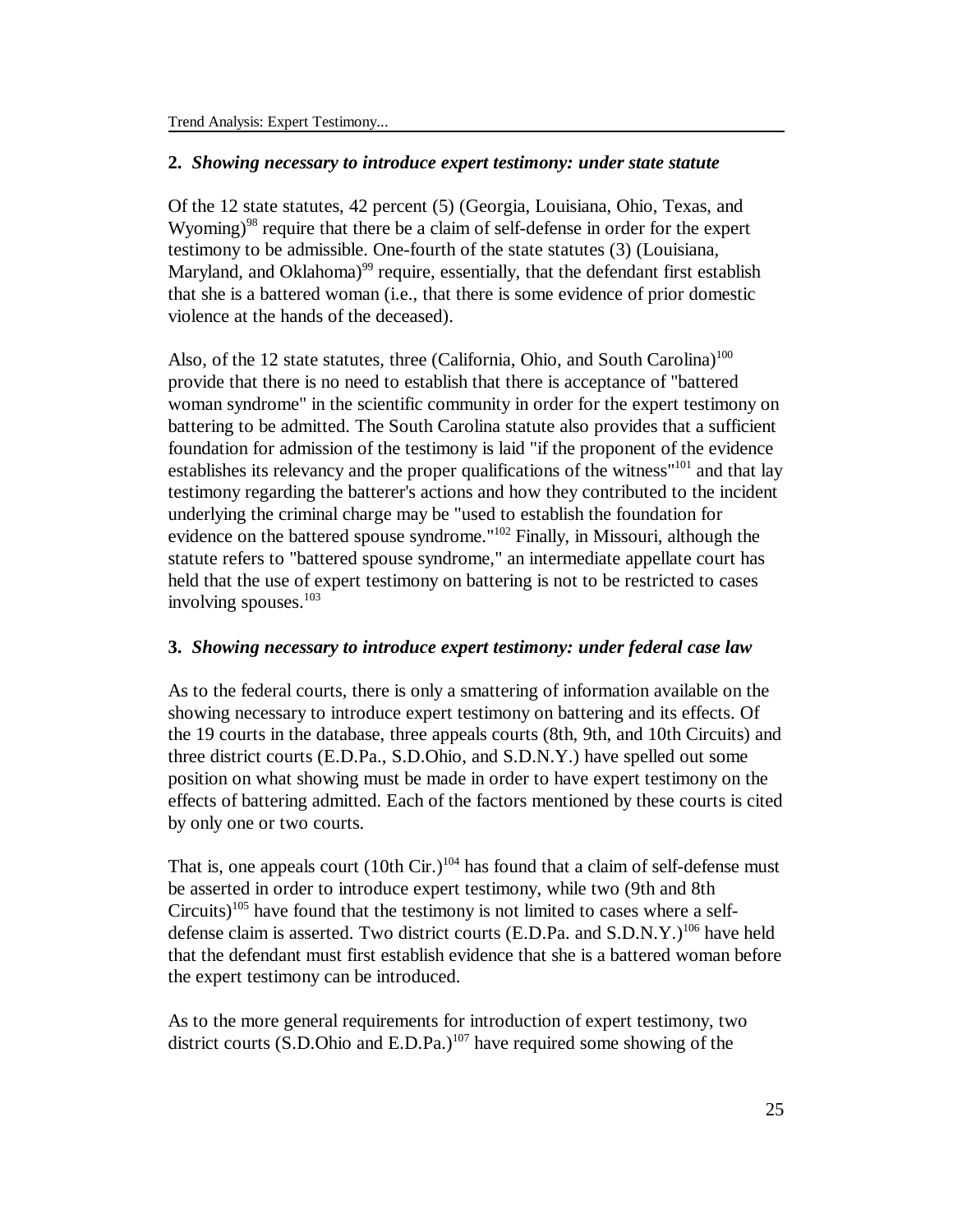acceptance of "battered woman syndrome" in the scientific community, while another  $(S.D.N.Y.)$ , <sup>108</sup> in a more recent decision, has found that no such showing need be made. Two federal courts (8th Cir. and E.D.Pa.)<sup>109</sup> have explicitly required qualification of the proffered expert witness. And two federal district courts  $(S.D. Ohio and E.D.Pa.)$ <sup>110</sup> have found that the probative value of the proffered testimony must outweigh any potential prejudice arising therefrom.

Finally, one circuit (9th Cir.) strictly enforces procedural rules requiring advance notice of the intent to introduce expert testimony and has upheld its exclusion on this basis in two recent decisions. $111$ 

# **D. Ineffective Counsel Issues**

#### **1.** *Ineffective counsel issues: state cases*

In fewer than ten percent (21) of the 238 state cases in the database, an issue arose as to whether trial counsel was ineffective, primarily (though not exclusively) for failing to offer expert testimony on battering and its effects or failing to get it admitted. The 15 jurisdictions that have considered this issue have split into two camps on how they have disposed of this claim. Sixty percent of these states (nine) (Alabama, Georgia, Michigan, Minnesota, New Mexico, New York, Ohio, South Carolina, and Wisconsin)<sup>112</sup> (in a total of 12 decisions) found that counsel *was not* ineffective; the other 40 percent (six states) (California, Delaware, Nevada, Pennsylvania, Tennessee, and Wisconsin)<sup>113</sup> have rendered a total of nine decisions finding there *was* ineffective assistance of counsel.

A somewhat related issue is whether state funds are sought or are made available to an indigent defendant to hire an expert witness. Each of the five states that has considered the issue (Georgia, Kansas, Mississippi, Montana, and Tennessee)<sup>114</sup> has held that it was acceptable to deny such funds (although one of these, Kansas' *Dunn* decision, was reversed by the federal courts). Ironically, of these five states, Tennessee has also found counsel to be ineffective for not presenting expert testimony, suggesting a "Catch-22" whereby counsel is ineffective if s/he does not put on an expert, but funds will not be provided to enable an indigent defendant to do so.

# **2.** *Ineffective counsel issues: federal cases*

In the federal courts, the ineffective counsel issue has only arisen in two circuits (9th and 6th Circuits) (in three separate cases), and both found counsel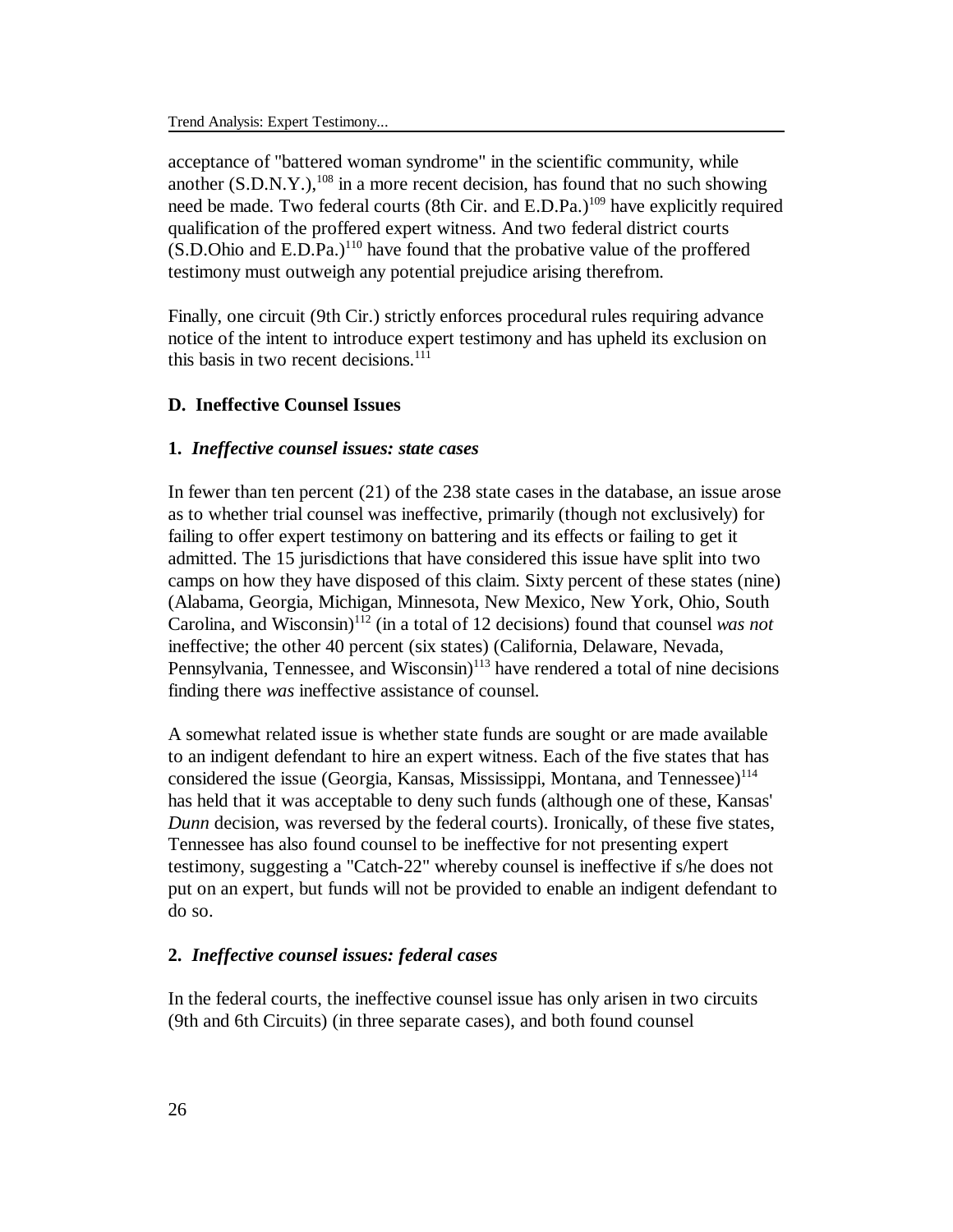*not* to have been ineffective.<sup>115</sup>

The expert witness funds issue has only arisen in one case, and as alluded to above, both the federal appellate court (10th Cir.) and the lower federal court (D.Kan.) found that it was improper to deny the defense funds to obtain an expert witness on battering and its effects.<sup>116</sup>

# **E. Scope and Relevance of Expert Testimony**

There tends to be a fair amount of discussion by the courts as to the issues on which expert testimony on battering and its effects are relevant and admissible. There is significant consensus on a number of these. To understand the following results it should be kept in mind that a given jurisdiction often finds that expert testimony is relevant and admissible on a number of different issues. This may reflect the nature of the case (e.g., traditional self-defense during a confrontation versus a "hire-to-kill" or duress case), the specific facts of the case or the specific issues raised by the defendant on appeal. It should also be remembered that some of these holdings are made in the context of civil actions or prosecutions of male batterers.

# **1.** *Scope and relevance of expert testimony: effects of battering in general/state cases*

An astounding 76 percent of the states (39) have found expert testimony on battering and its effects admissible to prove the defendant is a battered woman or "suffers from battered woman syndrome."<sup>117</sup> Nearly as many, 35 states or 69 percent,  $h^{118}$  have found "generic" expert testimony admissible, i.e., to explain battering and its effects generally. Of these, 10 states (20 percent) (Alaska, Georgia, Kentucky, Michigan, Minnesota, Ohio, Pennsylvania, South Dakota, Vermont, and Wisconsin)<sup>119</sup> prohibit the expert from expressing an opinion whether the defendant herself is a battered woman or "suffers from battered woman syndrome."

In an interesting variation on this issue, expert testimony on battering and its effects has been used to help gain reversal of a conviction by showing that a battered woman defendant had been unable to assist her trial counsel with the preparation of her defense.<sup>120</sup>

# **2.** *Scope and relevance of expert testimony: self-defense issues/state cases*

There is consensus that expert testimony on battering and its effects is relevant to a determination of the validity of a self-defense claim. Nearly 70 percent of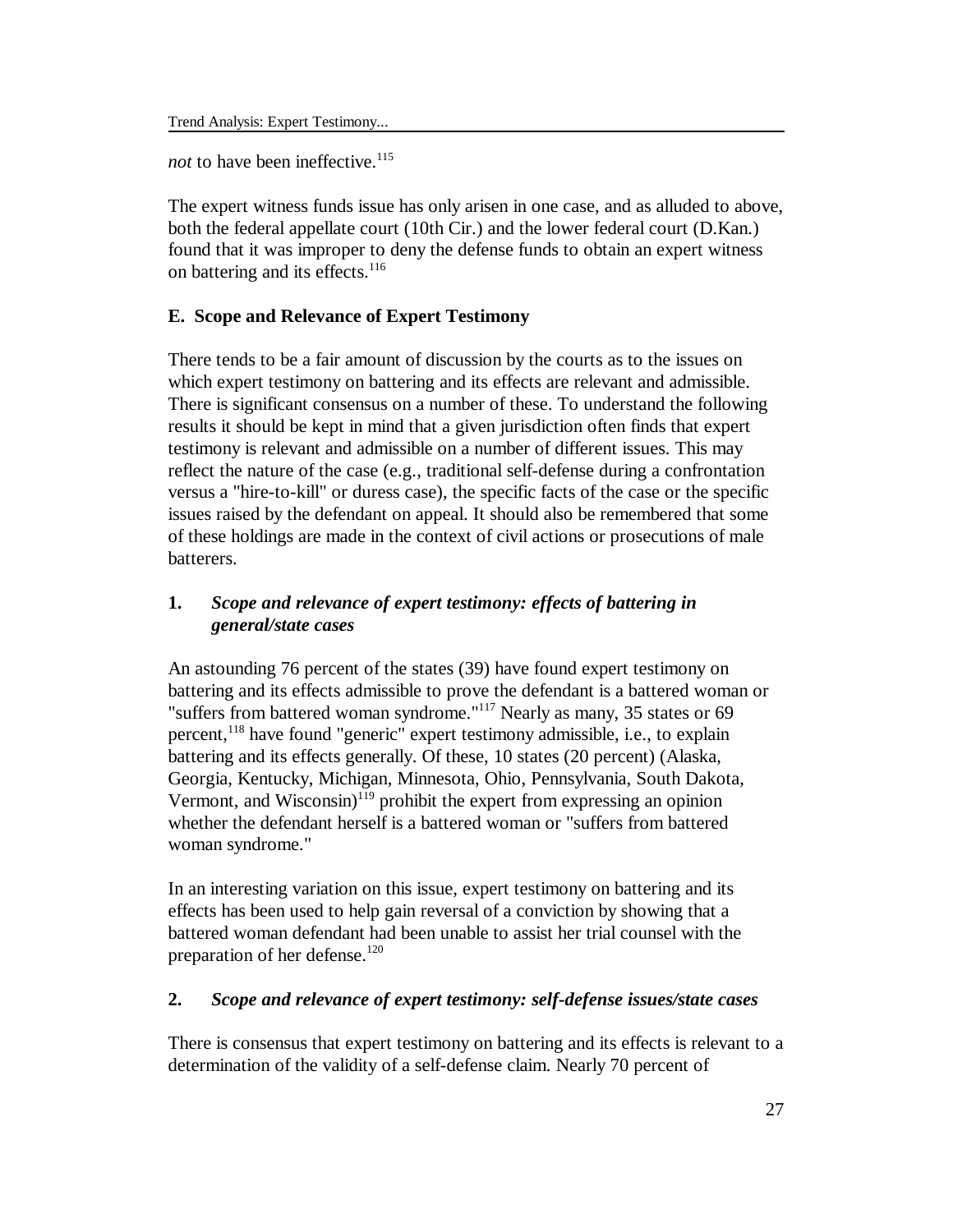the states  $(35)^{121}$  have found expert testimony to be relevant to supporting a selfdefense claim generally. Similarly, slightly more than two-thirds, or  $35$  states,<sup>122</sup> agree that expert testimony is relevant to the defendant's state of mind at the time of the charged crime. (Only one state, Wyoming, has found expert testimony to be *not* relevant to support a self-defense claim.)<sup>123</sup>

It is beyond the scope of this analysis to provide correlations between the states' self-defense standards and their view of the scope of expert testimony on various self-defense issues. However, in considering the following, more specific results, it is helpful to keep in mind Maguigan's finding that

There are only two apparent correlations between a state's conclusions about the purpose of expert testimony and its definitions of the standard of reasonableness and of the temporal proximity of danger. First, states that define the harm threatened as imminent are more likely than those requiring immediacy to receive expert testimony on the theory that it is relevant to the jury's assessment of the reasonableness of the defendant's judgment about the proximity of the harm threatened. [footnote omitted] ...second...[j]urisdictions that include a subjective inquiry in the reasonableness standard are slightly more likely than objective ones to require a special instruction on the significance of battered-woman-syndrome testimony or to include specific reference to the testimony in the jury charge on the reasonableness standard. [footnote omitted] (140 U. PA. L. REV. at 431.)

Somewhat more than half of the states (27) have found such testimony relevant to the assessment of the reasonableness of the defendant's belief that she was in danger of imminent harm and/or of her conduct in defense of self or others.<sup>124</sup> (Note that just two states (Georgia and Wyoming) have found the testimony to be *not* relevant to the assessment of reasonableness.)<sup>125</sup> In addition, 19 states (37 percent) have found that expert testimony is relevant to the defendant's perception of the temporal proximity of the perceived danger to life or safety.<sup>126</sup> A handful of states (6) (California, Georgia, Maryland, New Jersey, North Dakota, and Ohio)<sup>127</sup> have said that expert testimony is relevant to show the honesty of the defendant's belief that she faced imminent danger from the deceased to her life or safety. One of these states  $(Ohio)<sup>128</sup>$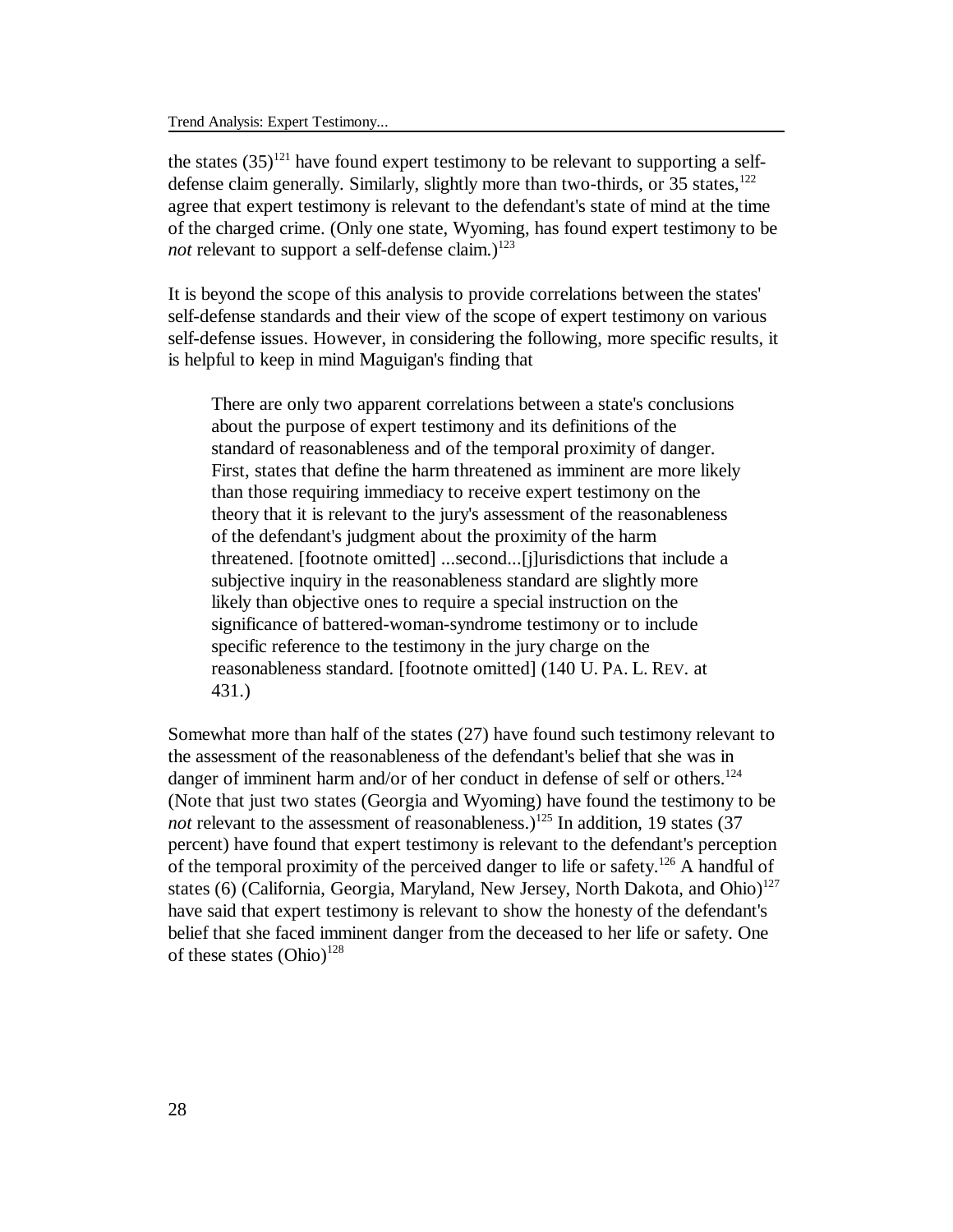also joins Washington<sup>129</sup> in finding the testimony to be relevant to assessing the proportionality of the force used by the defendant in self-defense.

A considerable minority—more than a quarter of the states (14) (Alaska, Florida, Georgia, Kansas, Maine, New Hampshire, New Mexico, New York, North Carolina, Oregon, South Carolina, Tennessee, Texas, and Virginia)<sup>130</sup>—have found an expert can give an opinion on the "ultimate question" for the factfinder of reasonableness on whether the defendant acted in self-defense. But a larger group of 19 states (37 percent)<sup>131</sup> has held that an expert cannot testify on the ultimate issue.

# **3.** *Scope and relevance of expert testimony: understanding the defendant's conduct/state cases*

In a related vein, many courts have come to recognize the difficulty that juries and even trial judges may have in giving credence to a battered woman's self-defense claim, due to their feeling that the defendant should have left the battering relationship rather than "take matters into her own hands" in the way she did. Or, they argue that if the claimed past history of abuse had "really been so bad," she would have left.

Thus, it is significant that fully two-thirds of the states (34) have considered expert testimony on battering and its effects to be relevant to the question of why the defendant did not leave the relationship or to explain other conduct, including acts done under duress by the batterer.  $^{132}$  However, six states (Alabama, Illinois, Michigan, Montana, Ohio, and Washington)<sup>133</sup> have found expert testimony to be *not* relevant to the question of why the defendant did not leave the relationship or other conduct, including actions claimed to have been taken under duress.

Understanding a battered woman's actions or failure to act also has significance in a termination of parental rights case, where it is typically alleged that a battered woman failed to protect her children from an abusive husband or boyfriend.<sup>134</sup> This issue can also arise in child custody or marital dissolution cases. While such cases were not a major focus of this research, we became aware of some such cases where expert testimony was involved. Though this is therefore not an exhaustive list, in at least three states (Nebraska, New York, and West Virginia),  $^{135}$  in the context of parental rights termination actions, courts have discussed the content of expert testimony on battering and its effects, used to explain the woman's apparent failure to take protective action. In none of the cases we found was the use of expert testimony for this purpose precluded.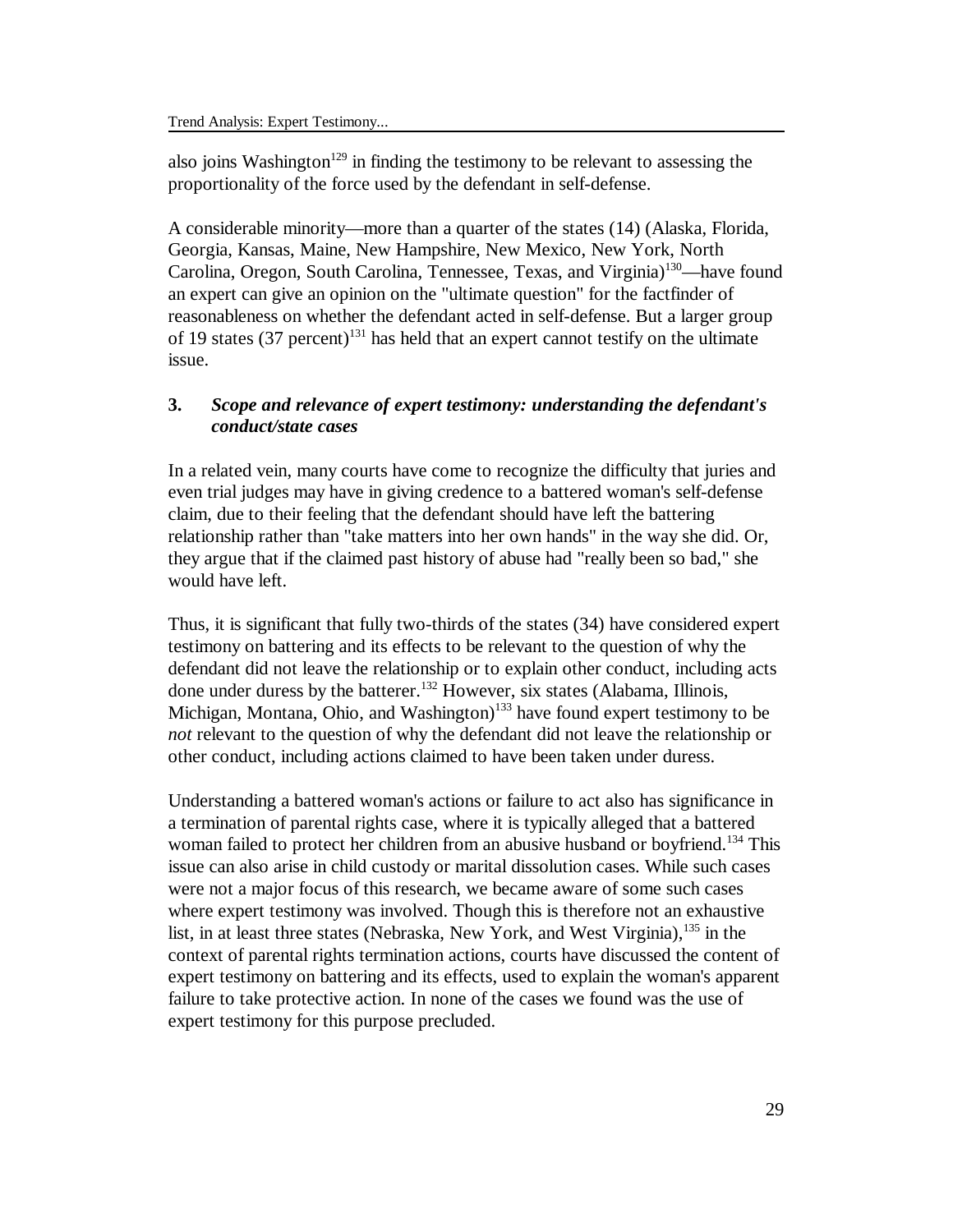Trend Analysis: Expert Testimony...

While expert testimony on battering generally has the effect of dispelling myths and misperceptions about battered women, just one-third of the states  $(17)^{136}$  have explicitly noted that such testimony is admissible to rebut common myths and misperceptions.

# **4.** *Scope and relevance of expert testimony: establishing diminished capacity/state cases*

Almost 30 percent of the states  $(15)^{137}$  agree that expert testimony on battering and its effects is admissible to prove the defendant's diminished capacity, mental defect, or a lack of intent to commit the charged crime. Of these 15, 73 percent (11) (Florida, Georgia, Illinois, Kansas, Louisiana, Minnesota, Missouri, New York, Ohio, Tennessee, and West Virginia) have also found the testimony to be relevant to the defendant's state of mind at the time of the offense.<sup>138</sup>

Six states (Kentucky, Louisiana, Michigan, Missouri, New Jersey, and North Carolina) have found in other cases that expert testimony is *not* admissible to prove the defendant's diminished capacity, mental defect, or lack of intent to commit the charged crime.<sup>139</sup> Interestingly, two of these states (Kentucky and Michigan) plus six others (California, Georgia, Massachusetts, Ohio, South Carolina, and Wyoming) have found such testimony is not generally relevant to the defendant's state of mind at the time of the offense.<sup>140</sup>

# **5.** *Scope and relevance of expert testimony: bolstering or attacking credibility/state cases*

According to Maguigan (*see* 140 U. PA. L. REV. at 430, note 183), to make some decisions regarding the relevance and scope of expert testimony on battering and its effects, the courts resort to existing evidentiary law on analogous questions. Thus, in jurisdictions that permit bolstering of ordinary witnesses' testimony, an expert's testimony that tends to bolster a defendant's credibility can be expected to be received (e.g., New Jersey). In those which prohibit bolstering in general, the reverse is likely to occur (e.g., Montana).

One-fourth of the states (12) (California, Connecticut, Hawaii, Illinois, New Jersey, New York, Ohio, Pennsylvania, Utah, Vermont, Wisconsin, and Wyoming)<sup> $141$ </sup> have found expert testimony on battering and its effects to be admissible to bolster the defendant's credibility. These jurisdictions generally observe that the testimony is not rendered inadmissible merely because it also has the effect of bolstering the defendant's credibility. But in other cases, two of these states (Connecticut and Pennsylvania) plus four others (Kansas,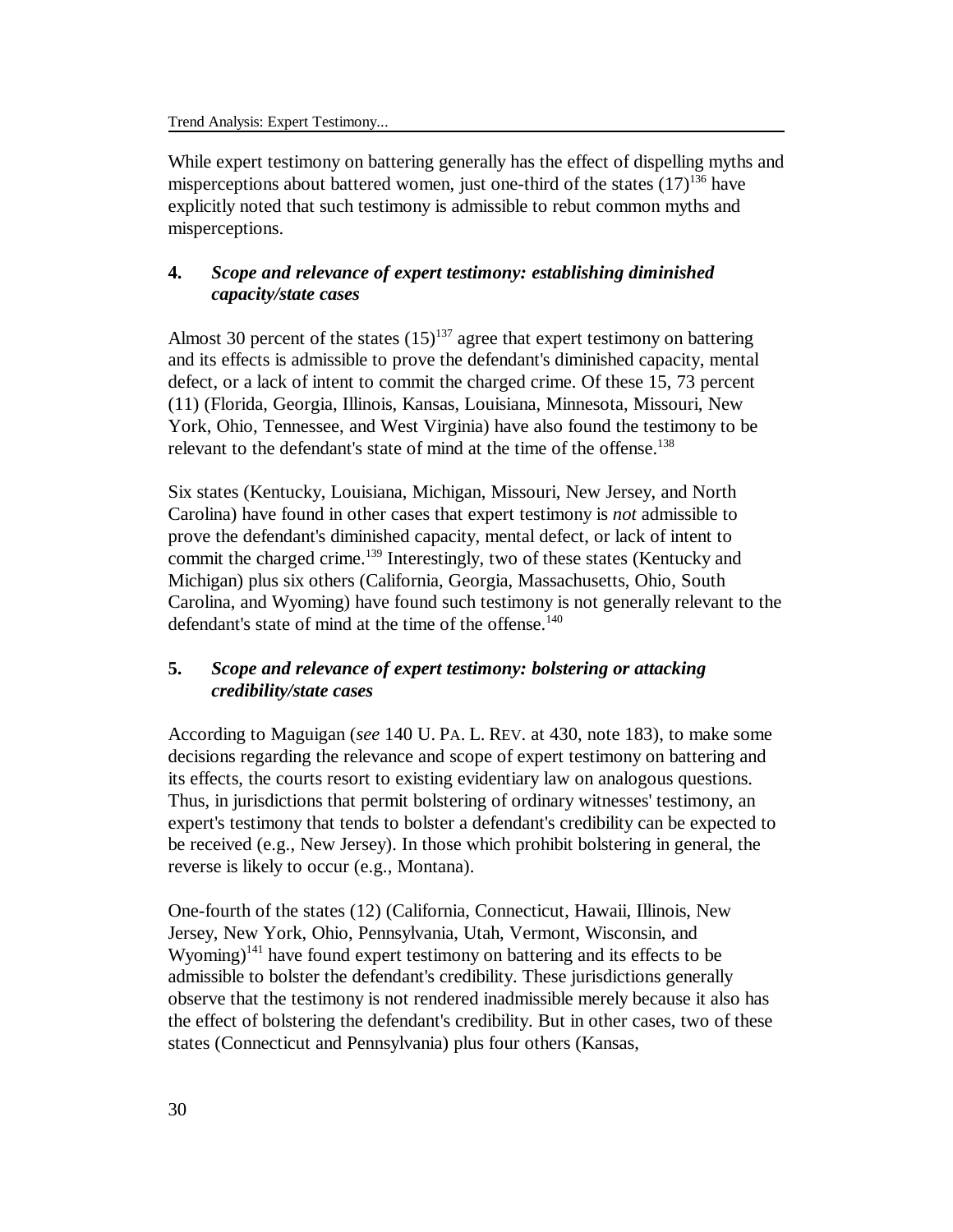Montana, Oregon, and Washington)<sup>142</sup> have found that the testimony is *not* admissible to bolster credibility.

On a somewhat related issue, six states (Kansas, Maine, New Mexico, New York, Ohio, and  $T$ exas)<sup>143</sup> have said evidence of the defendant's prior bad acts is admissible to rebut the expert testimony. One of these (New York) has also held to the contrary in another case, as have two other states (Maryland and Washington). $144$ 

# **6.** *Scope and relevance of expert testimony: at sentencing/state cases*

Expert testimony on battering and its effects has not only been introduced at trial on the issue of the battered woman defendant's guilt. One-fifth of the states (10) (Alabama, Alaska, Florida, Illinois, Indiana, Maine, Minnesota, Ohio, Texas, and Washington)<sup>145</sup> have found such testimony to be admissible to show the existence of mitigating factors in the defendant's favor or otherwise affect the sentencing phase of the trial. Two states (Minnesota and North Carolina) $146$  have held to the contrary.

# **7.** *Scope and relevance of expert testimony: as offered by the prosecution/state cases*

Given the increasing use by prosecutors of expert testimony on battering against batterers, it is unsurprising that five states (Alaska, Connecticut, Hawaii, Indiana, and Wisconsin)<sup>147</sup> have found this testimony to be relevant to explain the complainant's recanting prior testimony or statements given against the batterer. Only one state  $(Ohio)^{148}$  has held to the contrary.

On a related topic, it should be noted that one state (New Hampshire) has found expert testimony on battering relevant to show the batterer was not insane where he claimed this as a defense. $149$ 

# **8.** *Scope and relevance of expert testimony: civil actions/state cases*

In the newer context of civil actions (see Section II.B.3. *supra*), a few states have explicitly made each of the following findings: (1) expert testimony is relevant to a custody determination (Connecticut, Maryland, and Montana); $^{150}$  and (2) expert testimony is relevant to the damages determination in a tort action (Idaho and Louisiana).<sup>151</sup> Presumably, expert testimony has actually been used for these purposes in additional civil actions, which have not been reported or are not within our limited civil database.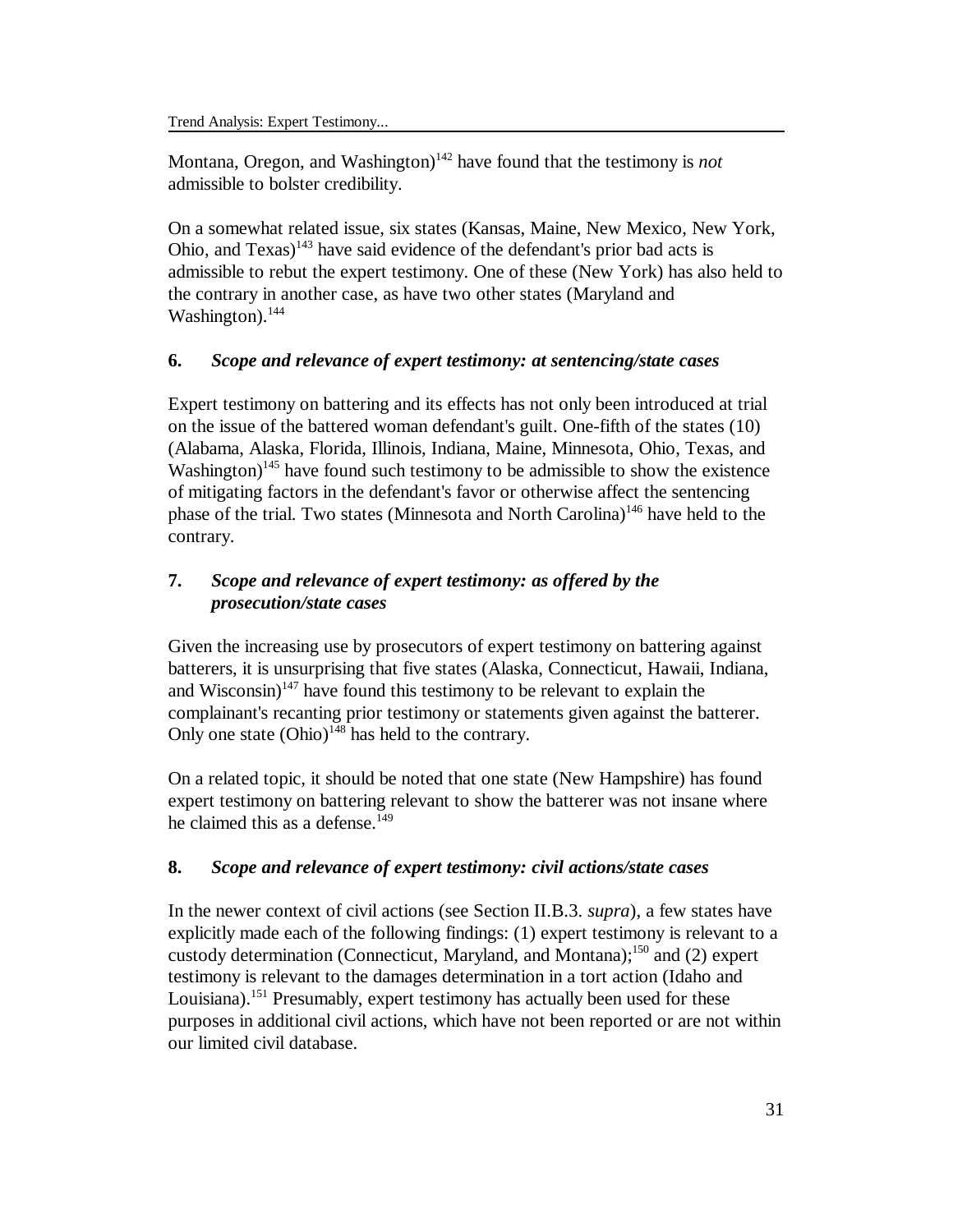Moreover, it will be recalled that in the vast majority of the civil actions reviewed, no square holding of admissibility was made; rather, the contents of the testimony were discussed. Thus, it is unsurprising that most of the courts have not made specific pronouncements regarding the permissible scope or relevance of the testimony.

# **9.** *Scope and relevance of expert testimony: no information about scope or relevance/state cases*

In 15 states<sup>152</sup> there have been decisions wherein the admissibility of expert testimony on battering and its effects has been discussed or reference is made to the use of testimony at the trial level, but there is no information given in the decision as to what the court considers to be the appropriate scope or relevance of such testimony. Fortunately, for only one such state, Arkansas, is such a case the *only* decision on admissibility for the state.

# **10.** *Scope and relevance of expert testimony: state statutes*

Each of the 12 state statutes (California, Georgia, Louisiana, Maryland, Massachusetts, Missouri, Nevada, Ohio, Oklahoma, South Carolina, Texas, and Wyoming) has some provision regarding the scope or relevance of expert testimony. California, for example, uses broad language, providing that expert testimony on "battered women's syndrome" may include "the physical, emotional, or mental effects upon the beliefs, perceptions, or behavior of victims of domestic violence." $153$  A shortened version of this language is echoed in the Oklahoma statute. <sup>154</sup> The Massachusetts statute is also quite expansive in its approach, providing for the admissibility of expert testimony

...regarding the common pattern in abusive relationships; the nature and effects of physical, sexual or psychological abuse and typical responses thereto, including how those effects relate to the perception of the imminent nature of the threat of death or serious bodily harm; the relevant facts and circumstances which form the basis for such opinion; and evidence whether the defendant displayed characteristics common to victims of abuse.<sup>155</sup>

Seven state statutes (California, Georgia, Louisiana, Maryland, Nevada, Ohio, and Texas)<sup>156</sup> permit use of the testimony as to the defendant's state of mind. Six (California, Missouri, Nevada, Ohio, South Carolina, and Wyoming)<sup>157</sup> find it generally relevant to a self-defense claim. Five (California, Georgia, Massachusetts, Ohio, and Wyoming)<sup>158</sup> specifically note its relevance to the reasonableness of the defendant's belief that she was in danger of bodily harm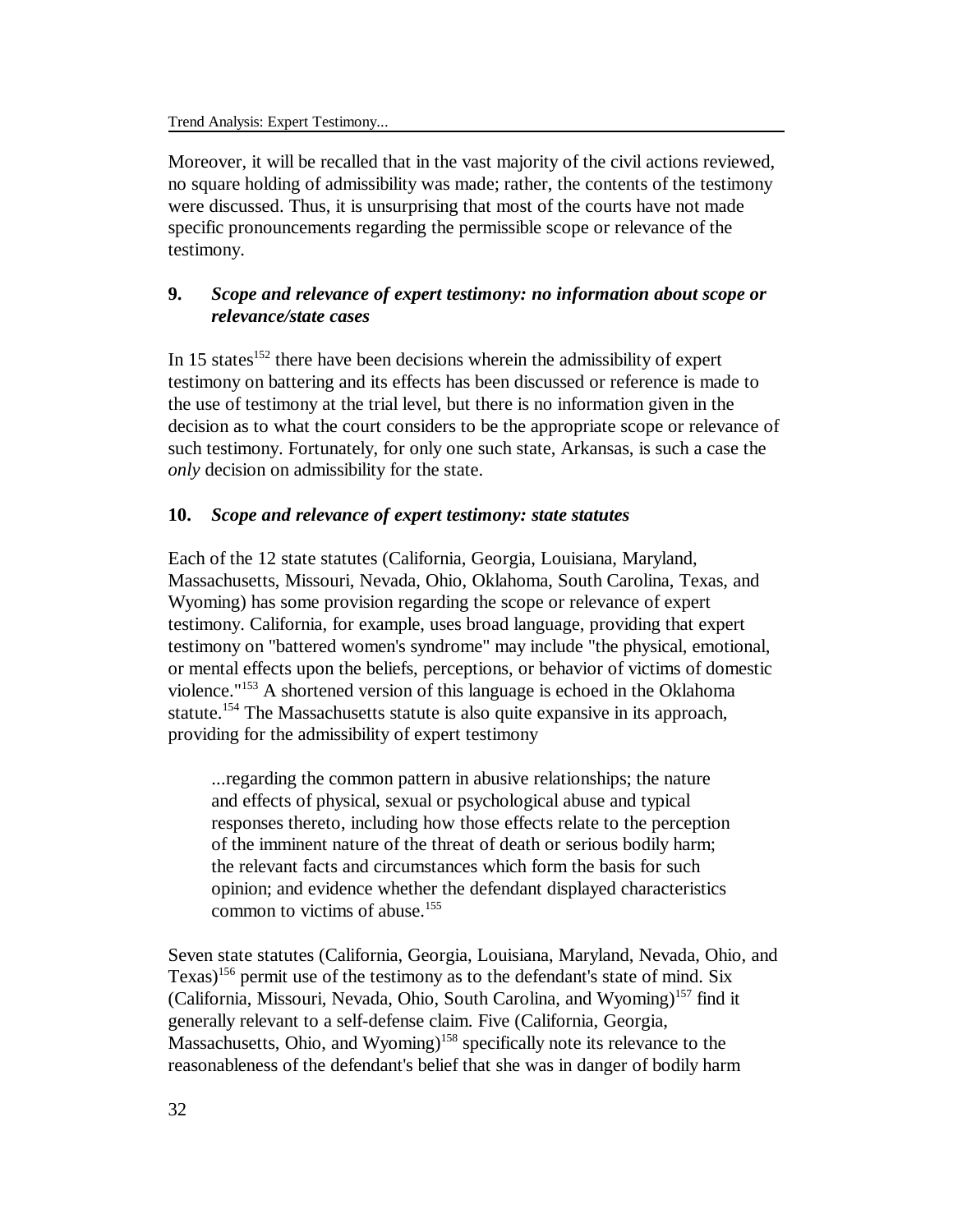or death. These five (California, Georgia, Massachusetts, Ohio, and Wyoming)<sup>159</sup> also find it relevant to the defendant's perception of the temporal proximity of the perceived danger, and one (Massachusetts)<sup> $160$ </sup> also finds it relevant to the proportionality of the force used.

Five (Massachusetts, Missouri, Ohio, South Carolina, and Wyoming)<sup>161</sup> state statutes provide that the testimony may be used to show the defendant is a battered woman or "suffers from battered woman syndrome." One of these, Massachusetts, provides for the admissibility of such testimony (i.e., "whether the defendant displayed characteristics common to victims of abuse"), as well as generic testimony on battering and its effects.<sup>162</sup>

Finally, Ohio permits the testimony to establish the defendant's diminished capacity, i.e., "to establish the requisite impairment of the defendant's reason, at the time of the commission of the offense, that is necessary for a finding that the defendant is not guilty by reason of insanity."<sup>163</sup>

# **11.** *Scope and relevance of expert testimony: federal cases*

Among the 16 federal courts that have admitted expert testimony, the most notable trend is that expert testimony on battering and its effects is relevant to the defendant's state of mind. Twelve of the courts (75 percent) (10th Cir., 9th Cir., 8th Cir., 6th Cir., 3rd Cir., N.D.Ill., E.D.N.Y., D.Kan., S.D.Ohio, N.D.Ala., S.D.Fla., and Tax Ct.)<sup>164</sup> have so held. Just one court (E.D.Pa.) has held to the contrary. <sup>165</sup> Five (10th Cir., 9th Cir., 3rd Cir., N.D.Ill., and S.D.Fla.)<sup>166</sup> of the 12 "state of mind" jurisdictions plus two other  $167$  federal courts (5th Cir. and W.D.La.) have held that the testimony is admissible to prove the defendant's diminished capacity, mental defect, or lack of intent to commit the charged crime. However, three courts (9th Cir., 7th Cir., and N.D.Ill.) have found to the contrary.<sup>168</sup>

Nearly two-thirds (10) (10th Cir., 9th Cir., 8th Cir., 6th Cir., 3rd Cir., E.D.N.Y., Tax Ct., W.D.La., E.D.Pa., and D. Hawaii)<sup>169</sup> of the 16 courts admitting the testimony have found that it is admissible to show the defendant is a battered woman or suffers from "battered woman syndrome." One of these circuits (8th Cir.)<sup>170</sup> has also held to the contrary in an earlier case. Further, six (10th Cir., 9th Cir., 8th Cir., W.D.La., E.D.Pa., and D. Hawaii)<sup> $171$ </sup> of the ten courts that permit expert testimony that the defendant is a battered woman, plus one other federal court  $(S.D.N.Y.)^{172}$ , permit an expert to give more generic testimony about the characteristics of battered women.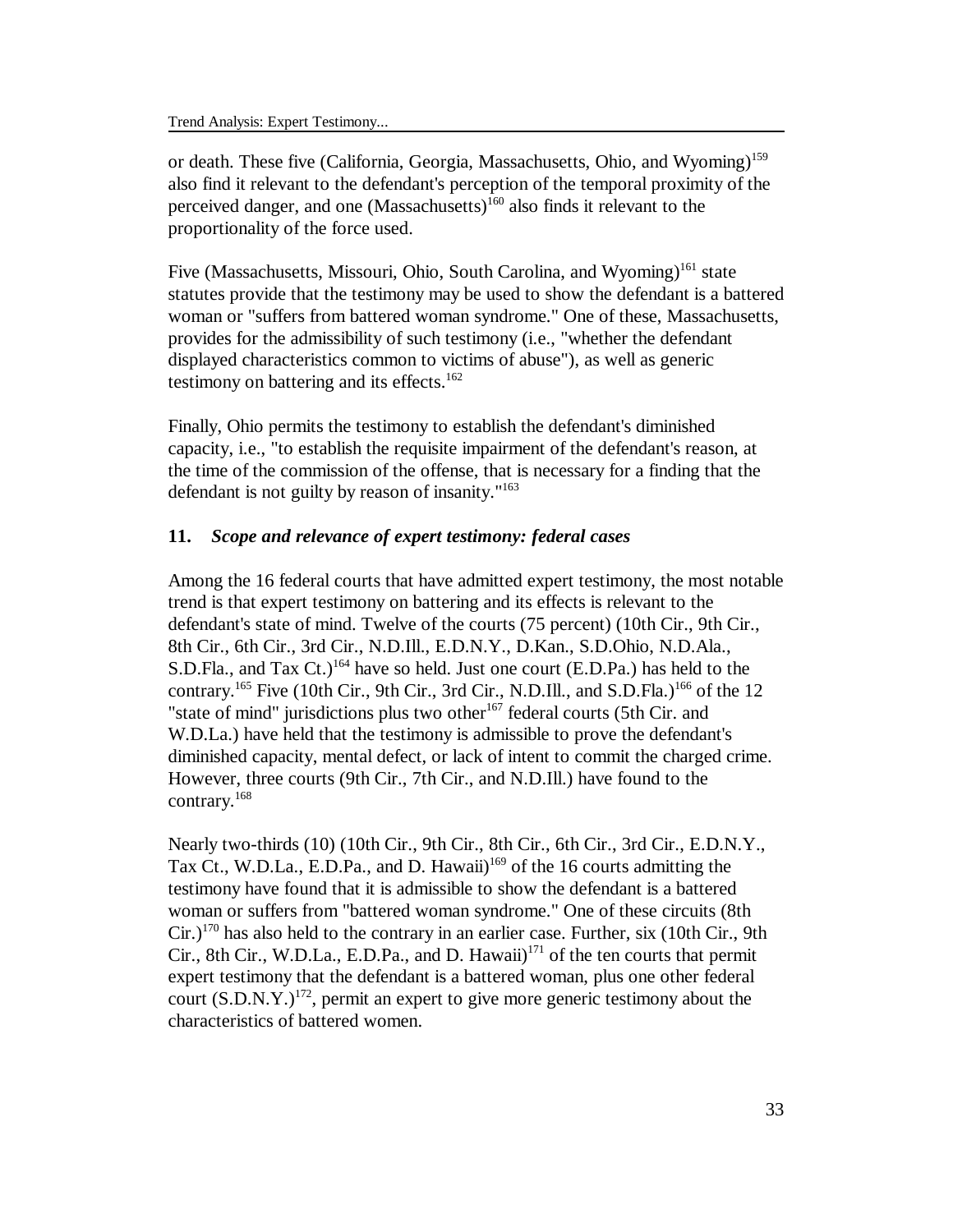A significant cluster of federal courts (nine) (10th Cir., 9th Cir., 3rd Cir., N.D.Ill., S.D.N.Y., D.Kan., N.D.Ala., S.D.Ohio, and E.D.Pa.)<sup>173</sup> have found the testimony to be relevant to the question of why the defendant did not leave the relationship, or to explain other conduct including actions taken under duress. One appeals court (9th Cir.)<sup>174</sup> has found the testimony admissible to rebut common myths and misperceptions about battered women, and one appeals court  $(8th Cir.)^{175}$  has found testimony relevant to explain the complainant's recanting prior testimony against the batterer.

In the 10 federal cases involving self-defense situations, four federal courts (10th Cir., 8th Cir., 6th Cir., and S.D.Ohio)<sup> $176$ </sup> have found expert testimony to be relevant to supporting a self-defense claim, and one (E.D.Pa.) has found to the contrary.<sup>177</sup>

In a related vein, two federal courts (D.Kan. and  $S.D.Ohio$ <sup>178</sup> have found the testimony to be relevant to showing the reasonableness of the defendant's belief that she was in danger of imminent harm and/or her actions were in self-defense, and one  $(S.D.Ohio)^{179}$  has found it relevant to the defendant's perception of the temporal proximity of the perceived danger to life or safety.

A small number of the district courts (N.D.Ill., S.D.N.Y., and E.D.Pa.)<sup>180</sup> have found that the testimony can be admitted to bolster the defendant's credibility, while an appeals court  $(8th Cir.)^{181}$  has held to the contrary. On a somewhat related issue, two courts (8th Cir. and D.Hawaii) have said evidence of the defendant's prior bad acts is admissible to rebut the expert testimony.<sup>182</sup>

Three federal courts (Tax Ct., S.D.Ohio, and W.D.La.)<sup>183</sup> have permitted experts to give an opinion on the ultimate question before the factfinder, while three others (9th Cir., N.D.Ill., and S.D.Fla.)<sup>184</sup> have said this is not permissible.

Finally, three federal courts (notably, 9th Cir. (which has considered the issue extensively) and also 8th Cir. and E.D.N.Y.) have found expert testimony admissible to show mitigating factors in favor of the defendant or otherwise affect the sentencing phase of trial.<sup>185</sup>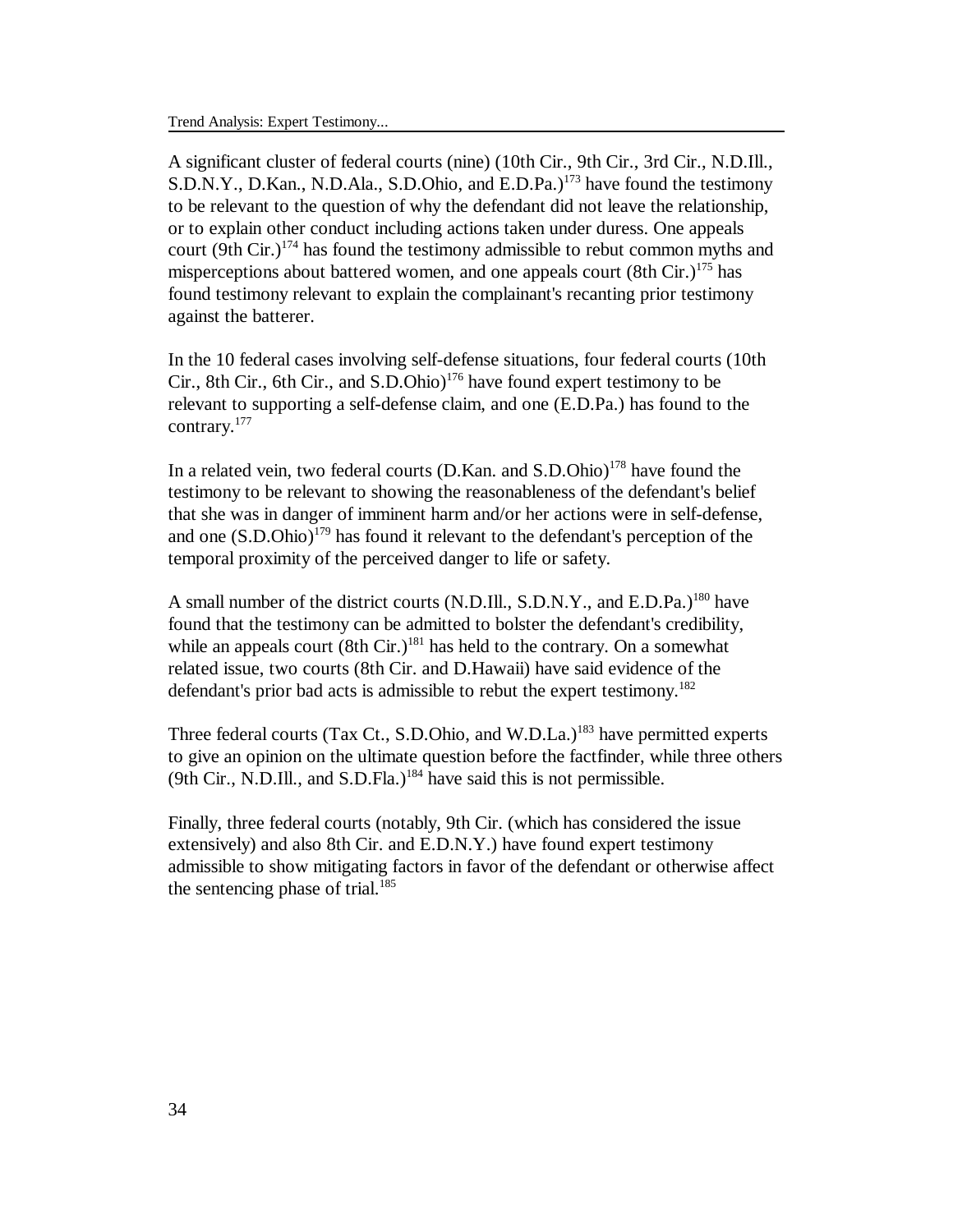# **F. Expert Testimony Triggers Adverse Examination**

#### **1.** *Expert testimony triggers adverse examination: state cases*

A significant number of courts have considered the question whether offering expert testimony on battering subjects the defendant to an adverse psychological examination by the prosecution. Of the 11 states (22 percent) that have ruled on this issue (Florida, Minnesota, Missouri, Montana, Nebraska, New Hampshire, New Jersey, New York, Ohio, Oklahoma, and Texas), the overwhelming majority  $(10)^{186}$  have found that introducing expert testimony can indeed trigger an adverse examination by the prosecution. Essentially, what these courts have found is that by placing her mental state at issue, the defendant has opened herself up to this inquiry by the prosecution and that compelling an adverse examination, therefore, does not violate her constitutional rights.

Only Minnesota has gone the other way on this issue, albeit with limitations; that is, by limiting expert testimony to a general description of battered woman syndrome and its characteristics and by precluding the expert from testifying as to whether a defendant "suffers from" battered woman syndrome, Minnesota avoids the need for a compelled adverse examination that it recognizes would violate the defendant's constitutional rights.<sup>187</sup> At least one Minnesota trial court has concluded that a defendant may, however, voluntarily waive her rights in this regard and undergo an adverse examination, in order to be able to offer defendantspecific expert testimony.<sup>188</sup>

#### **2.** *Expert testimony triggers adverse examination: state statutes*

Only two of the 12 state statutes (Missouri and Ohio) address this issue, and both provide for an adverse examination with limitations. The Missouri statute<sup>189</sup> provides for an adverse examination upon the state's motion, but with the caveat that the adverse expert cannot testify to any of the defendant's statements that may be self-incriminating. The Ohio statute—the only state statute that addresses the introduction of expert testimony on battering and its effects to support an insanity defense—provides for an adverse examination where any defendant (not only a battered woman) has entered an insanity plea,  $190$  consistent with the general practice in other jurisdictions. Ohio also provides that the adverse expert must consider in his/her findings evidence that the defendant "suffered, at the time of the commission of the offense, from the `battered woman syndrome.'"191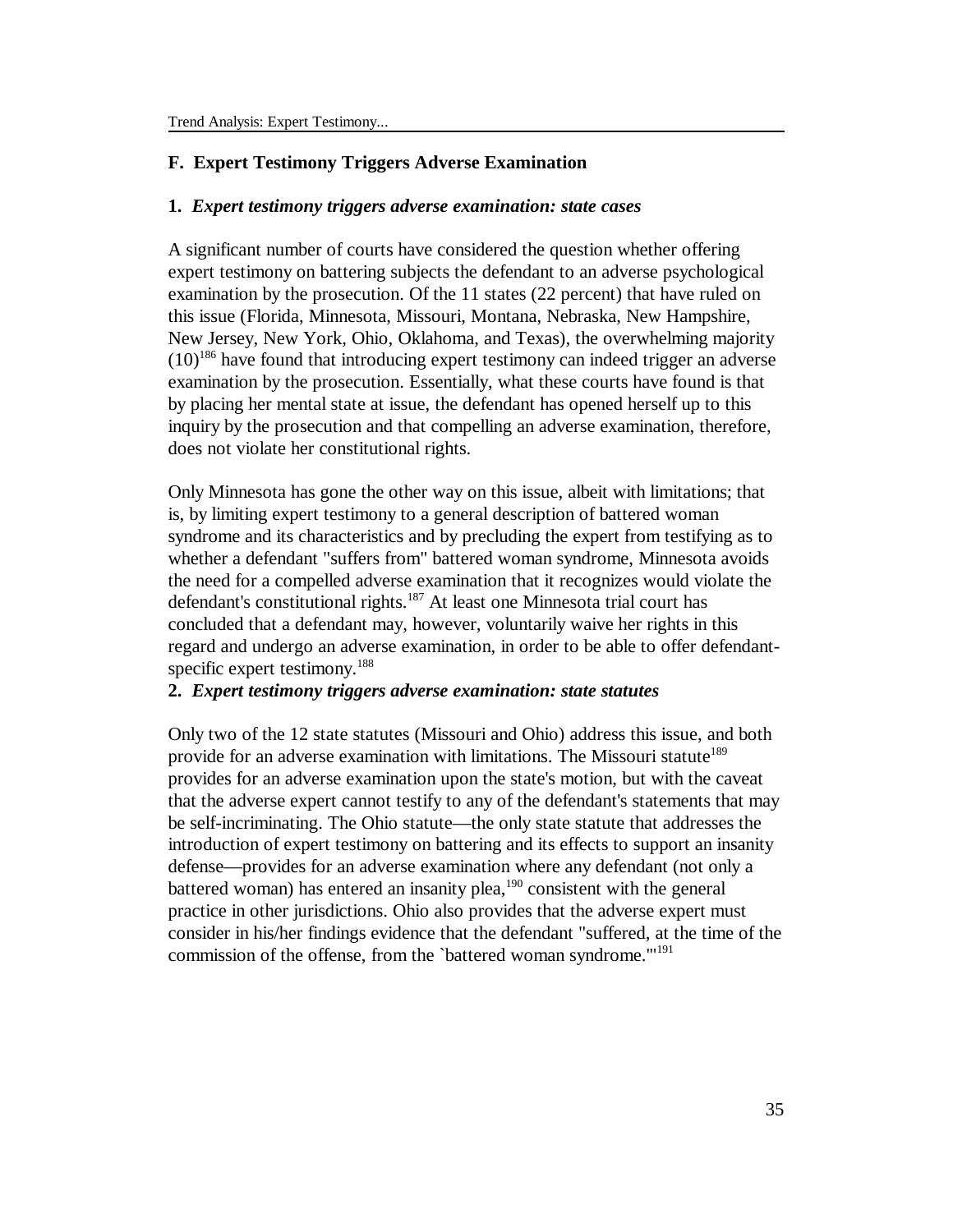# **3.** *Expert testimony triggers adverse examination: federal cases*

Only three federal courts have looked at this issue—two appeals courts (9th and 6th Cir.)<sup>192</sup> have found that the introduction of expert testimony does subject the defendant to an adverse examination, while one district court (N.D.Ill.) has found to the contrary. $193$ 

#### **G. Case Dispositions on Appeal**

#### **1.** *Case dispositions on appeal: state cases*

In her 1991 article, Maguigan found that, of the cases she studied, 40 percent of the appeals resulted in reversals due to trial errors, a rate that was significantly higher than the 8.5 percent national average reversal rate for all homicide appeals (140 U. PA. L. REV. at 386, 432-33). Maguigan concluded that this higher reversal rate for battered women defendants resulted, in the majority of jurisdictions, from trial judges' refusal to apply longstanding principles of substantive, evidentiary, and procedural law to their self-defense claims (*Ibid* at 437). Of greatest interest for purposes of this analysis, Maguigan found that of the reversals in battered women's appeals, 16 percent were based on the trial court's exclusion or limitation of expert testimony on battering and its effects (*Id* at 433, note 192). We also reviewed case dispositions on appeal, in part to ascertain whether Maguigan's finding applied equally where, as here, the entire database was comprised of cases involving the use of expert testimony.

In this study, there were 238 state cases analyzed for which case dispositions were available. Eighty-six (36 percent) of these were eliminated from the pool at this point because they represented prosecutions of batterers or male defendants charged with sexual assault  $(31 \text{ cases})$ , <sup>194</sup> civil actions  $(13 \text{ cases})$ , <sup>195</sup> decisions on pretrial motions (12 cases),  $^{196}$  or dispositions of cases at the trial level (30 cases).<sup>197</sup> The remaining 152 decisions by intermediate or high courts regarding battered women defendants charged with crimes were analyzed to determine how they were disposed of on appeal.

Of these 152 decisions, 63 percent (96) affirmed the battered woman defendant's conviction and/or sentence.  $198$  This is quite similar to Maguigan's finding that of all the battered women's self-defense cases she studied (approximately 270 opinions),  $199$  59 percent of the appeals resulted in affirmances (*Id* at 432).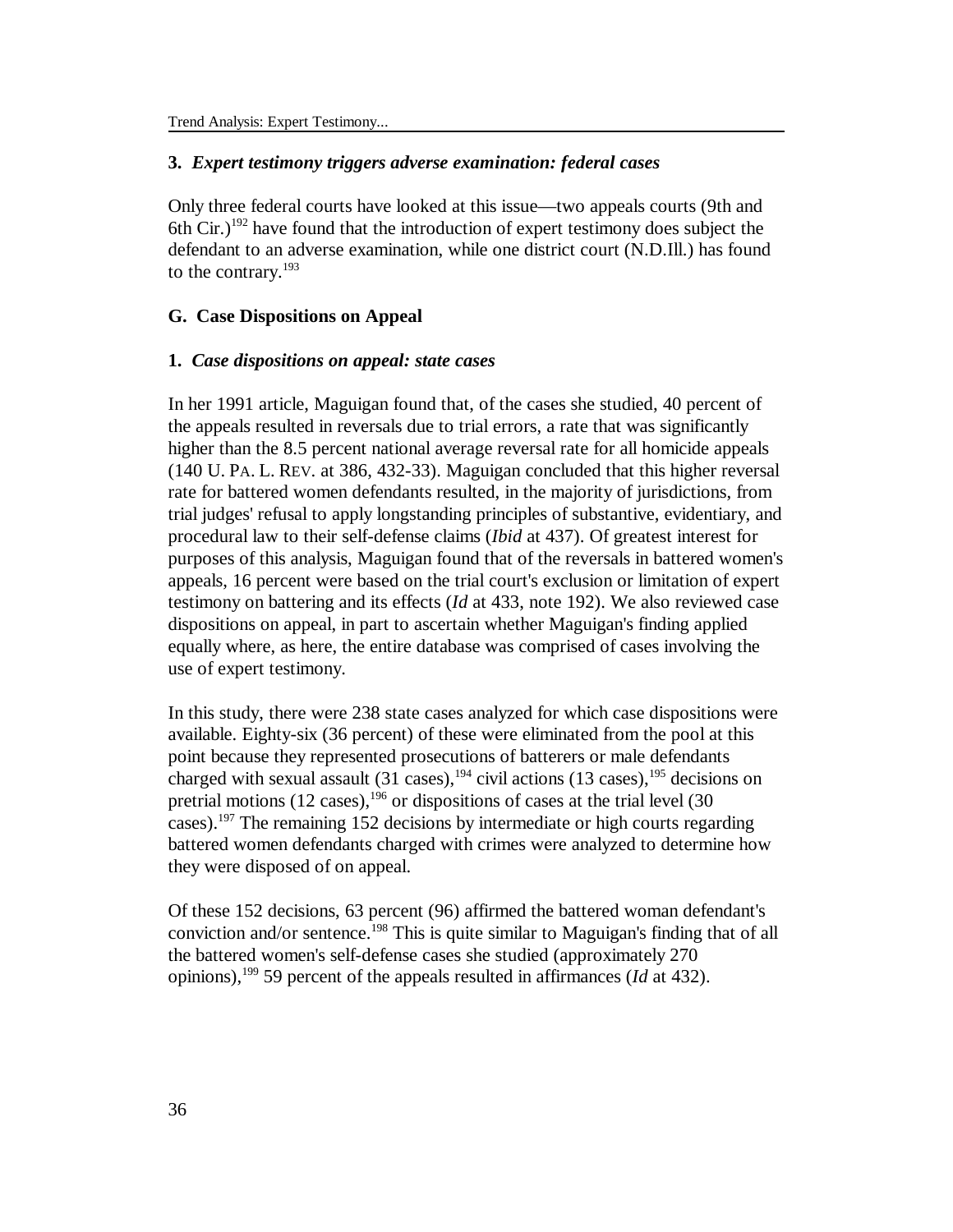However, we wanted to compare our finding with the case disposition results for just the expert testimony-related cases within Maguigan's total database, in order to be more directly comparable. Nearly half (about 130) of the 270 opinions Maguigan studied were cited in footnotes to her table of results (*Id* at 461-78), among them 86 cases also included in our database and which we therefore identified as involving expert testimony.<sup>200</sup> Consistent with the methodology described earlier in this section, six cases that involved prosecutions of male defendants and civil actions were eliminated from the pool at this point, yielding 80 expert testimony-related cases for comparative analysis. The affirmance rate for these cases was calculated to be 53 percent,  $201$  somewhat lower than the 63 percent rate found for the 152 decisions in our database. Stated another way, in the 80 expert testimony cases included in Maguigan's database, five out of every ten battered women defendants had their conviction affirmed on appeal; but in the 152 expert testimony cases analyzed for case disposition here, six out of every ten battered women defendants had their conviction affirmed on appeal. This indicates that during the period between Maguigan's study and the current one, the odds that a battered woman defendant's conviction would be affirmed on appeal in a case in which expert testimony was used or was at issue increased by almost 20 percent.

We also found that, of the 96 cases in our database with affirmances, expert testimony on battering and its effects had been admitted or found admissible (that is, these decisions were coded either "AH," "AR," "AL," "AC," or "D") in 68 of them<sup>202</sup> (71 percent of all affirmed convictions/sentences). <sup>203</sup> Thus, notwithstanding the fact that in nearly three-fourths of these cases, expert testimony was used in the defense or the court recognized that it was admissible, these battered women defendants' convictions and/or sentences were still affirmed. This is strong evidence that — contrary to popular misconceptions reflected in some media coverage of this issue — the defense's use of or the court's awareness about expert testimony on battering and its effects in no way equates to acquittal on the criminal charges lodged against a battered woman defendant.

Of the remaining 56 cases in our database, the conviction was reversed in 49 (32 percent of the entire group of 152 cases). Of these, 22 (45 percent of all reversals) were reversed based on erroneous exclusion of,  $204$  limitation of,  $205$  or failure of counsel to present<sup>206</sup> expert testimony on battering and its effects. Significantly, these 22 cases represent just 14 percent of the 152 decisions in the pool. The other 27 cases (55 percent of all reversals)<sup>207</sup> were reversed on other grounds unrelated to the expert testimony issue. No cases were found in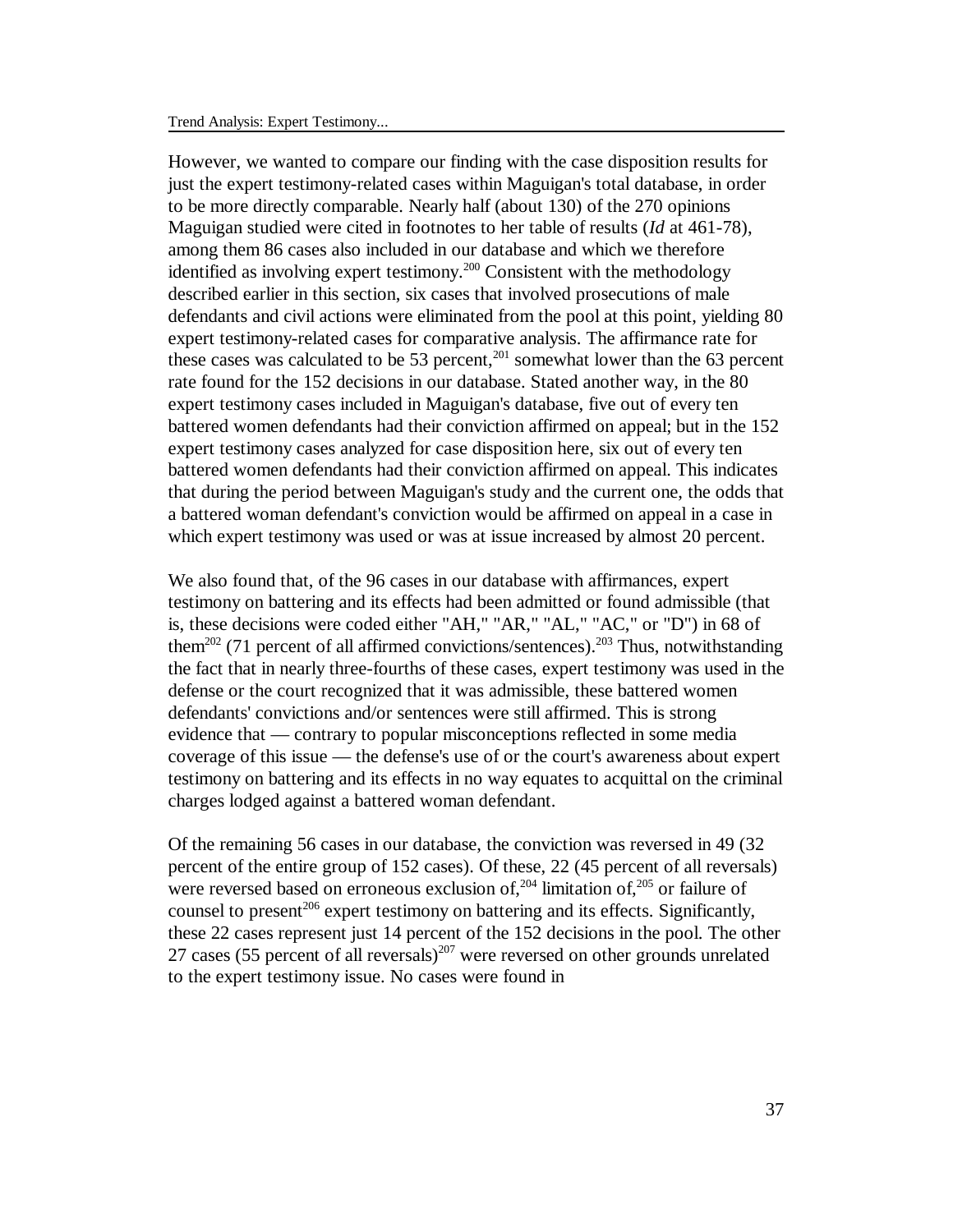#### Trend Analysis: Expert Testimony...

which the conviction was reversed due to erroneous jury instructions related to expert testimony on battering.

The remaining seven cases (5 percent of the pool of 152) were remanded,  $\sin^{208}$  for reasons unrelated to the expert testimony issue and one<sup> $209$ </sup> due to the exclusion of expert testimony.

The foregoing findings on reversals differ somewhat from Maguigan's 1991 findings. She reported that

Of the reversals in battered women's appeals, only 16 [percent] were based on the trial court's exclusion or limitation of expert testimony on battered woman syndrome. Other evidentiary errors served as the basis for 32 [percent] of the reversals. Reversals on sufficiency-of-evidence grounds represented 10 [percent], while reversals on the basis of errors in jury instructions accounted for 41 [percent].

(*Id* at 433, note 192.)

Thus, at first blush, it appears that, while Maguigan found that reversals related to exclusion or limitation of expert testimony accounted for only 16 percent of all reversals in battered women's appeals, this analysis finds that errors in this area accounted for more than three times as many of the reversals (45 percent). However, the difference in findings is in reality not that major, when the comparison is again made to that portion of Maguigan's base of cases that represented expert testimony cases. As a check, we made this comparison first, directly, using the case disposition codes we assigned to Maguigan's 80 expert testimony cases and then, indirectly, by extrapolating from Maguigan's findings. The comparative data are displayed in the following table.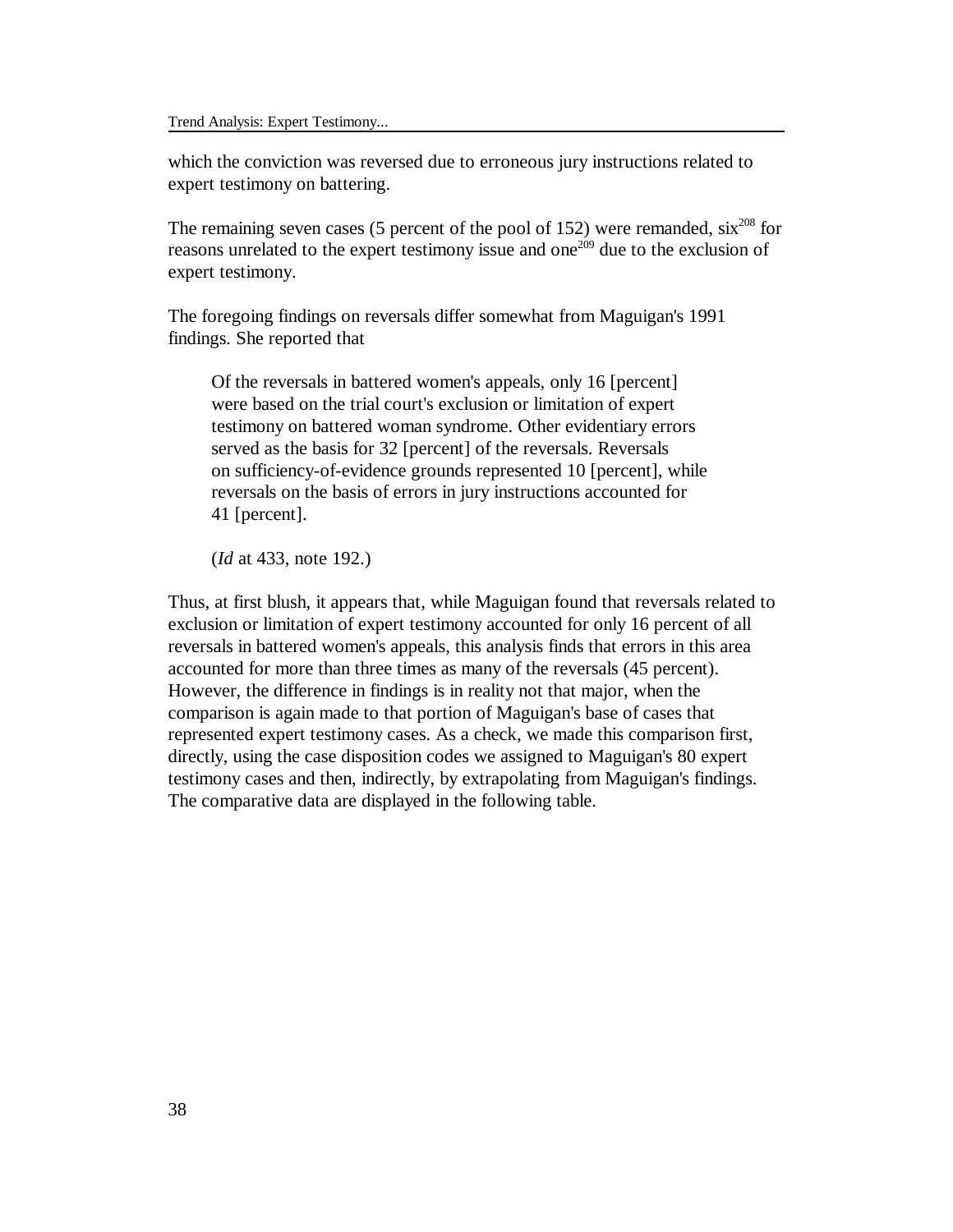| <b>Disposition</b>                         | <b>NCDBW Database</b><br><b>For Current Analysis</b> | <b>Maguigan's Database</b><br>(direct comparison) | Maguigan's<br><b>Database</b><br>(indirect<br>comparison) |
|--------------------------------------------|------------------------------------------------------|---------------------------------------------------|-----------------------------------------------------------|
| Total cases                                | 152 (100%)                                           | 80 (100%) <sup>210</sup>                          | 80 (100%)                                                 |
| Affirmed on appeal                         | 96 (63%)                                             | 42 (53%)                                          | 48 (60%) <sup>211</sup>                                   |
| Reversed on appeal                         | 49 (32%)                                             | 34 (43%)                                          | 32 (40%)                                                  |
| Reversed for<br>expert testimony<br>reason | 22 (45% of reversals;<br>14% of all cases)           | 16 (47% of reversals;<br>20% of all cases)        | 17 (53% of<br>reversals;<br>21% of all cases)             |
| Reversed on other<br>grounds               | 27 (55% of reversals)                                | 18 (53% of reversals)                             | 15 (47% of<br>reversals)                                  |
| Remanded on<br>appeal                      | 7(5%)                                                | 3(4%)                                             | Unknown                                                   |

**TABLE 2 COMPARISON OF CASE DISPOSITION ON APPEAL RESULTS**

Using our assigned codes, we found that of the 80 cases, 34 (43 percent) were reversed on appeal. Consistent with the foregoing comparison of affirmance rates, this is somewhat higher than the 32 percent reversal rate found with respect to our database. Of the 34 reversals, 16 (47 percent of all reversals) were reversed based on erroneous exclusion of, limitation of, or failure of counsel to present expert testimony on battering and its effects, and the other 18 (53 percent) were reversed on grounds unrelated to the expert testimony issue. This is quite consistent with the findings for our database (with 45 percent of reversals for expert testimonyrelated reasons and 55 percent of reversals on other grounds). The 16 cases reversed on expert testimony-related grounds represent 20 percent of the 80 decisions in the pool. This is somewhat higher than the finding for our database that cases reversed on expert testimony grounds represented only 14 percent of the entire pool. Finally, three cases (4 percent of the 80 cases) were remanded, two for reasons unrelated to expert testimony and one due to the exclusion of expert testimony. This is similar to our finding that 5 percent of the cases in our database were remanded.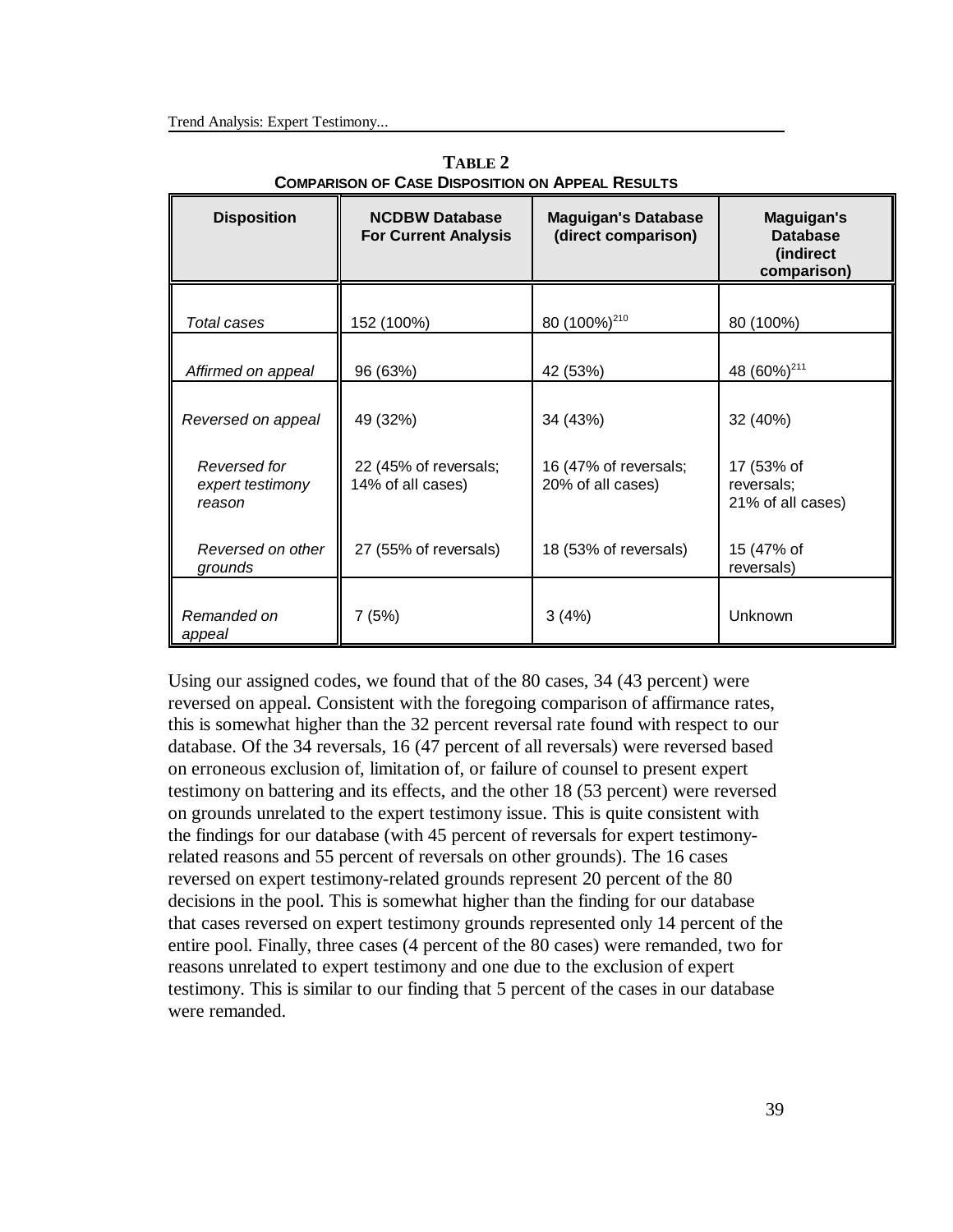#### Trend Analysis: Expert Testimony...

To back into our indirect comparison, we first noted that the 80 expert testimonyrelated cases represented about 30 percent of Maguigan's database, whereas expert testimony cases comprised 100 percent of the database used for this analysis. Extrapolating from Maguigan's finding that where almost one-third of the cases involve expert testimony and related errors account for 16 percent of the errors, one would project that where 100 percent of the cases involve expert testimony, related errors would account for about three times as many errors, or something on the order of 45 to 50 percent—essentially, the conclusion of this analysis.

Looking at the question another way, if the 40-percent reversal rate on appeal Maguigan found applied equally to the 80 expert testimony cases, one would expect that about 32 of these cases resulted in reversals. (In fact, our direct comparison found that there were 34 reversals among the 80 cases.) It could thus be deduced that Maguigan found reversal due to expert testimony-related errors in 17 cases.<sup>212</sup> (In fact, according to our direct comparison, there were 16 cases reversed due to expert testimony-related errors.) Therefore, it can be estimated that about 53 percent (or, 17 out of 32) of the reversals in expert testimony cases were due to expert testimony-related errors (a bit higher than, but not that significantly different from, the 45-percent rate found with respect to our database or the 47-percent rate found in the direct comparison of Maguigan's 80 cases).

Finally, it should be noted that these 17 cases would represent 21 percent of the entire base of Maguigan's 80 expert testimony cases. (This is very similar to the direct comparison finding that 16 cases reversed for expert testimony-related errors represent 20 percent of the entire pool of 80 cases.) By comparison, the 22 cases in our database found to have been reversed due to an expert testimonyrelated error represent 14 percent of the entire base of 152 cases used in this analysis.

Consistent with our earlier finding of the increased chance that a battered woman defendant's conviction will be affirmed on appeal, the data regarding reversals indicate that, from 1991 (when Maguigan's analysis was performed) to 1994 (the year of this analysis), the chance of prevailing in an appeal challenging an error related to exclusion or limiting of expert testimony on battering and its effects has decreased by one-third. As a possible explanation for this result, we hypothesized that the nature of the expert testimony-related error may have become more subtle over the years, as the courts have increasingly accepted the admissibility of such testimony for at least some purposes. However, this does not appear to be a valid theory, in that of the 16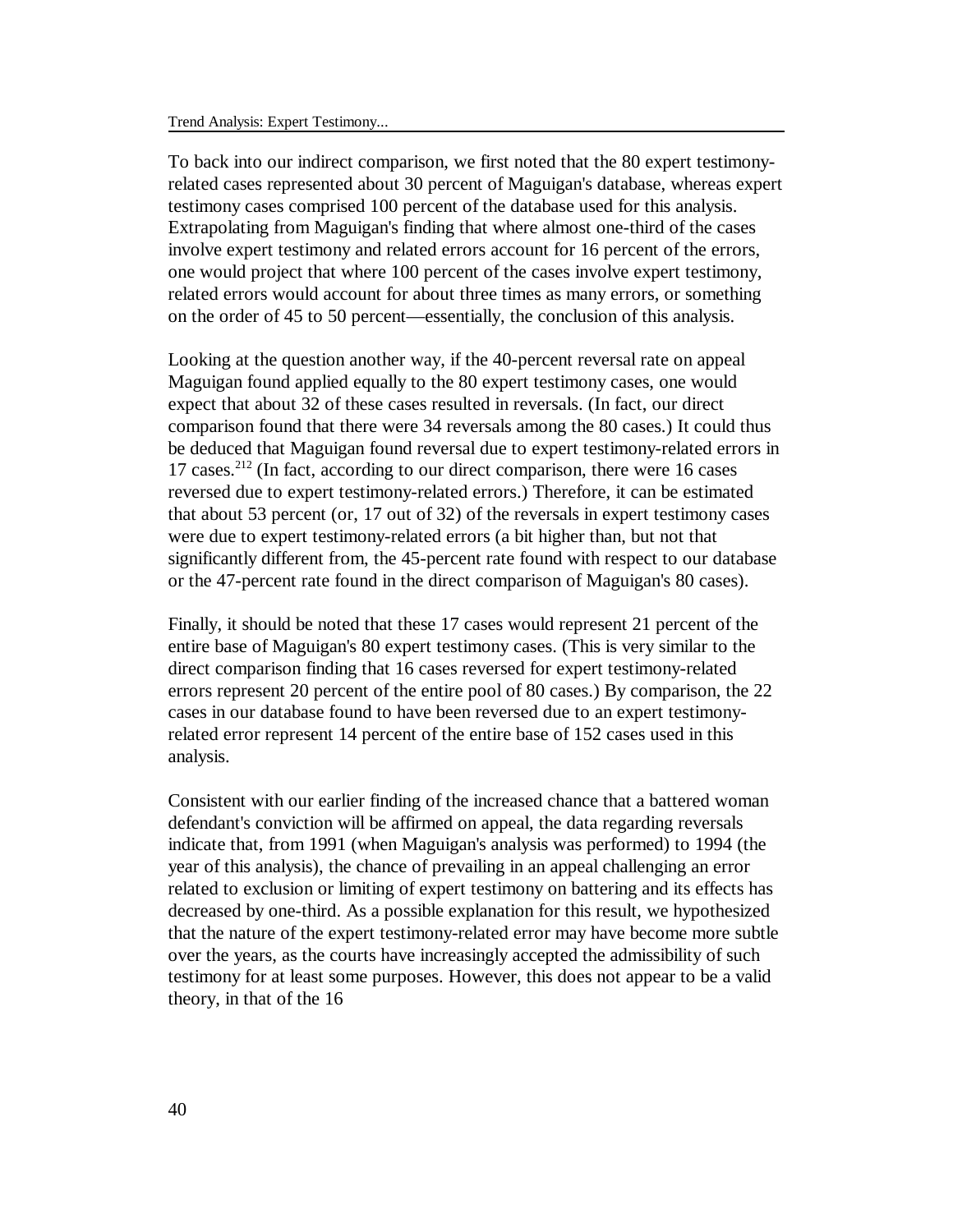Trend Analysis: Expert Testimony...

reversals for exclusion of expert testimony,  $213$  half (8) were decided as recently as 1990 through 1994.<sup>214</sup>

# **2.** *Case dispositions on appeal: federal cases*

Thirty-one federal decisions from 19 courts were analyzed in this study. Nine cases (29 percent) were eliminated from the pool when case disposition on appeal was studied, because they represented prosecutions of batterers/male defendants charged with sexual assault (two cases),  $2^{15}$  decisions on pretrial motions (two cases),  $^{216}$  dispositions of cases at the trial level (four cases),  $^{217}$  or sentencing decisions (one case).<sup>218</sup>

Of the remaining 22 cases, 77 percent (17) resulted in affirmances of convictions and/or sentences.<sup>219</sup> This is significantly higher than the 60-percent affirmance rate for state court appeals found both in this analysis and by Maguigan, as discussed in the preceding section.

Of the four cases in which reversals occurred, two (less than 10 percent of the entire pool of 22 cases)—which actually involved the same defendant—were reversed based on erroneous exclusion of expert testimony on battering and its effects, $220$  and two were reversed on other grounds, unrelated to the expert testimony issue. $221$ 

# **IV. Suggested Followup Research Questions**

There are a number of research questions beyond the scope of this paper that were suggested by the findings of this analysis or that became evident during the course of doing the data gathering and analysis. They include:

- 1. How does a state's position on (a) the admissibility of and (b) the scope and relevance of expert testimony on battering and its effects correlate with its general self-defense standard (i.e., objective, subjective, or hybrid)?
- 2. How does a state's position on the admissibility of expert testimony on battering and its effects correlate with its self-defense temporal proximity standard (i.e., "imminence" versus "immediacy" of the perceived danger to life or safety)?
- 3. How does a state's position on the admissibility of expert testimony on battering and its effects correlate with its standards for admissibility of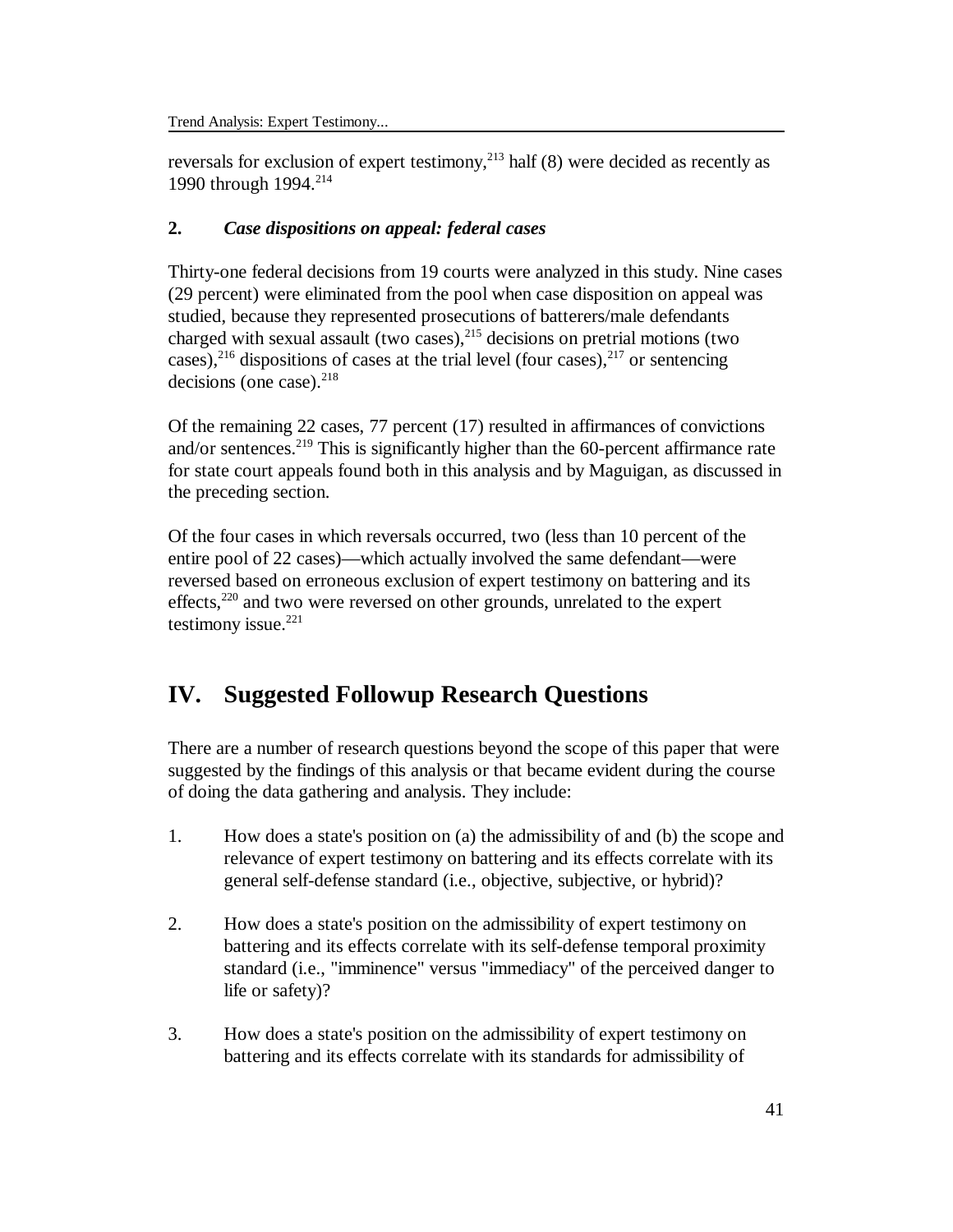other expert testimony (e.g., on Rape Trauma Syndrome or Child Sexual Abuse Syndrome)? That is, for what purposes are various kinds of "profile" testimony admissible?

- 4. What are the ramifications of the growing use of expert testimony on battering and its effects by the prosecution to explain the battered woman/complainant's recanting her previous testimony against her batterer or other related conduct?
- 5. How have state statutes, or the ways in which they have been interpreted by the courts, changed, restricted, or expanded the admissibility of expert testimony on battering and its effects and/or its scope and relevance as compared to the standards established by state case law? How, if at all, is the content of these statutes connected to statutes regarding sentencing, clemency, or parole for battered women?
- 6. To what extent does the availability of funds to pay for expert witnesses appear to be an impediment to battered women defendants?
- 7. What definition of "battered woman syndrome" is being used by the courts and by expert witnesses? How is it being limited by case law or statute? How do these definitions or limitations impact on particular communities, e.g., women of color, lesbians? To the extent particular terms of art such as "learned helplessness" are being misused, does this have the effect of—rather than dispelling myths and misperceptions—creating new ones?
- 8. Are there any significant differences between how expert testimony on battering and its effects is being used at the trial level and at the appellate level? How is the testimony being used for sentencing purposes when a defendant pleads guilty? How is it being used in clemency proceedings? In death penalty cases?
- 9. What are the impacts and ramifications of various limitations which have been imposed on the scope of expert testimony on battering and its effects?
- 10. What is the impact of having to establish that a defendant is a battered woman before expert testimony on battering and its effects can be admitted?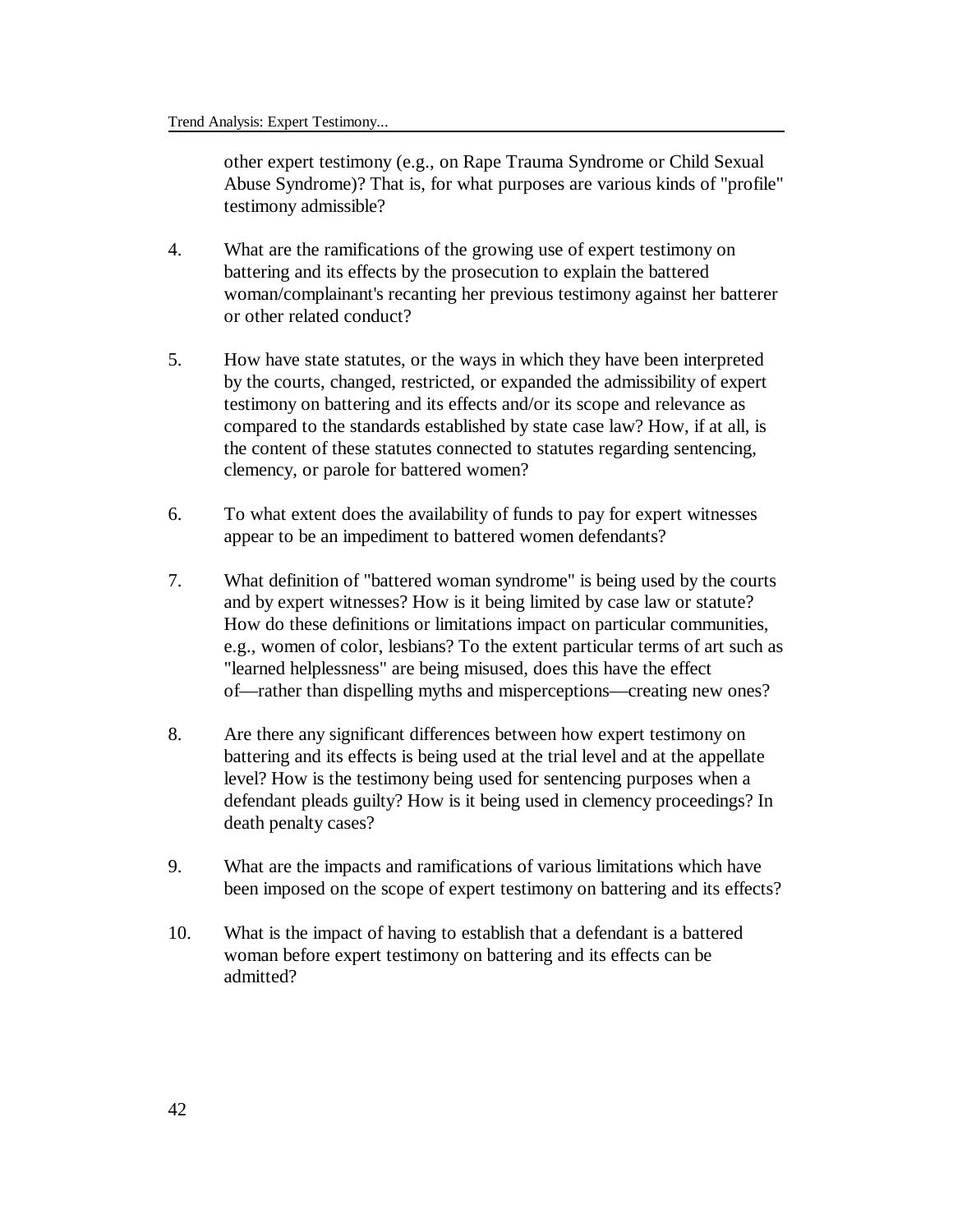- 11. What is the likely impact of *Daubert v. Merrell Dow Pharmaceuticals, Inc.*, 113 S.Ct. 2786 (1993) on the admissibility of or scope and relevance of expert testimony on battering and its effects?
- 12. What criteria are used in various jurisdictions for qualifying experts on battering and its effects? How if at all do these differ from those applied to other experts?
- 13. What factors account for the apparent decrease in the chances of a battered woman defendant's prevailing in an appeal of her conviction shown by the comparison of data from Maguigan's 1991 study and this analysis?
- 14. Do Maguigan's 1991 findings regarding dispositions on appeal of all battered women's self-defense cases (not just expert testimony cases) still hold true? If not, what accounts for the differences? What, if any, differences exist between the outcomes of traditional and nontraditional self-defense cases?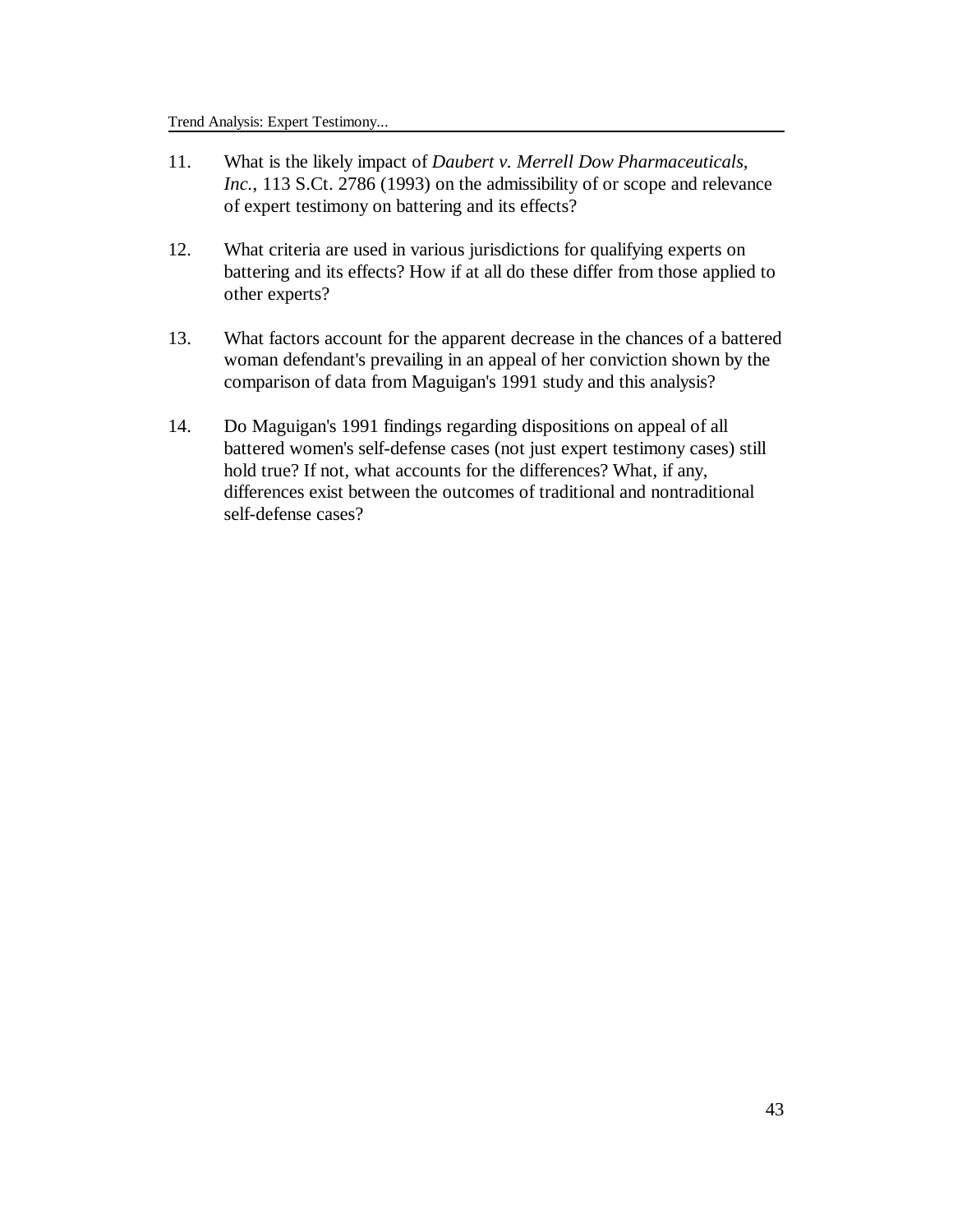# **Notes**

- 1. With the possible exception of Rhode Island. *See McMaugh v. State*, 612 A.2d 725 (R.I. 1992).
- 2. For example, many people believe that when battered women kill they do so when their abusers are asleep. While it is true that some battered women do kill their abusive partners while they are sleeping or passed out, most battered women who kill their partners do so during an ongoing confrontation. Despite this fact, very few battered women are actually acquitted at trial. The vast majority of women who are charged—between 75 and 80 percent—accept a plea or are found guilty. *See* Charles P. Ewing, *Battered Women Who Kill: Psychological Self-Defense as Legal Justification* (1987) and Angela Browne, *When Battered Women Kill* (1987).
- 3. See, for example, Alan Dershowitz, *The Abuse Excuse and Other Cop-Outs, Sob Stories, and Evasions of Responsibilities* (1994). In this book he states that "the `abuse excuse'—the legal tactic by which criminal defendants claim a history of abuse as an excuse for violent retaliation—is quickly becoming a license to kill and maim." He goes on to state that "... vigilantism—whether it takes the old-fashioned form of the lynch mob or the new-fashioned form of the abuse victim's killing her sleeping husband—threatens the very fabric of our democracy and sows the seeds of anarchy and autocracy. The abuse excuse is dangerous, therefore, both in its narrow manifestation as a legal defense and in its broader manifestation as an abrogation of societal responsibility."
- 4. The primary focus of the *Trend Analysis* is the use of expert testimony in criminal cases, but it briefly discusses the use of such testimony in civil cases and as introduced by the state when prosecuting a batterer.
- 5. A recent study conducted by the National Center for State Courts concluded that only 8.5 percent of homicide appeals result in discharge or the order of a new trial. Yet, according to the results of a recent study by Professor Holly Maguigan of New York University Law School, 40 percent of battered women's homicide cases have resulted in reversals. *See* Holly Maguigan, *Battered Women and Self-Defense: Myths and Misconceptions in Current Reform Proposals*, 140 U. PA. L.REV. 379 (1991) at 433 (citing Joy A. Chapper & Roger A. Hansom, National Center for State Courts, *Understanding Reversible Error in Criminal Appeals: Final Report 38* (1990)).
- 6. Unlike this analysis, Professor Maguigan's study did not focus solely on cases involving expert testimony. Rather, her study focused on cases involving battered women who claimed self-defense at trial, only some (approximately 30 percent) of whom had or tried to have an expert testify at their trial. However, knowing what a solid and important foundation Professor Maguigan established in her excellent article, we chose to build on her work. See *Research Methodology* section, pages 3–5 for additional information.
- 7. "State court" as used in this analysis includes the 50 states plus the District of Columbia.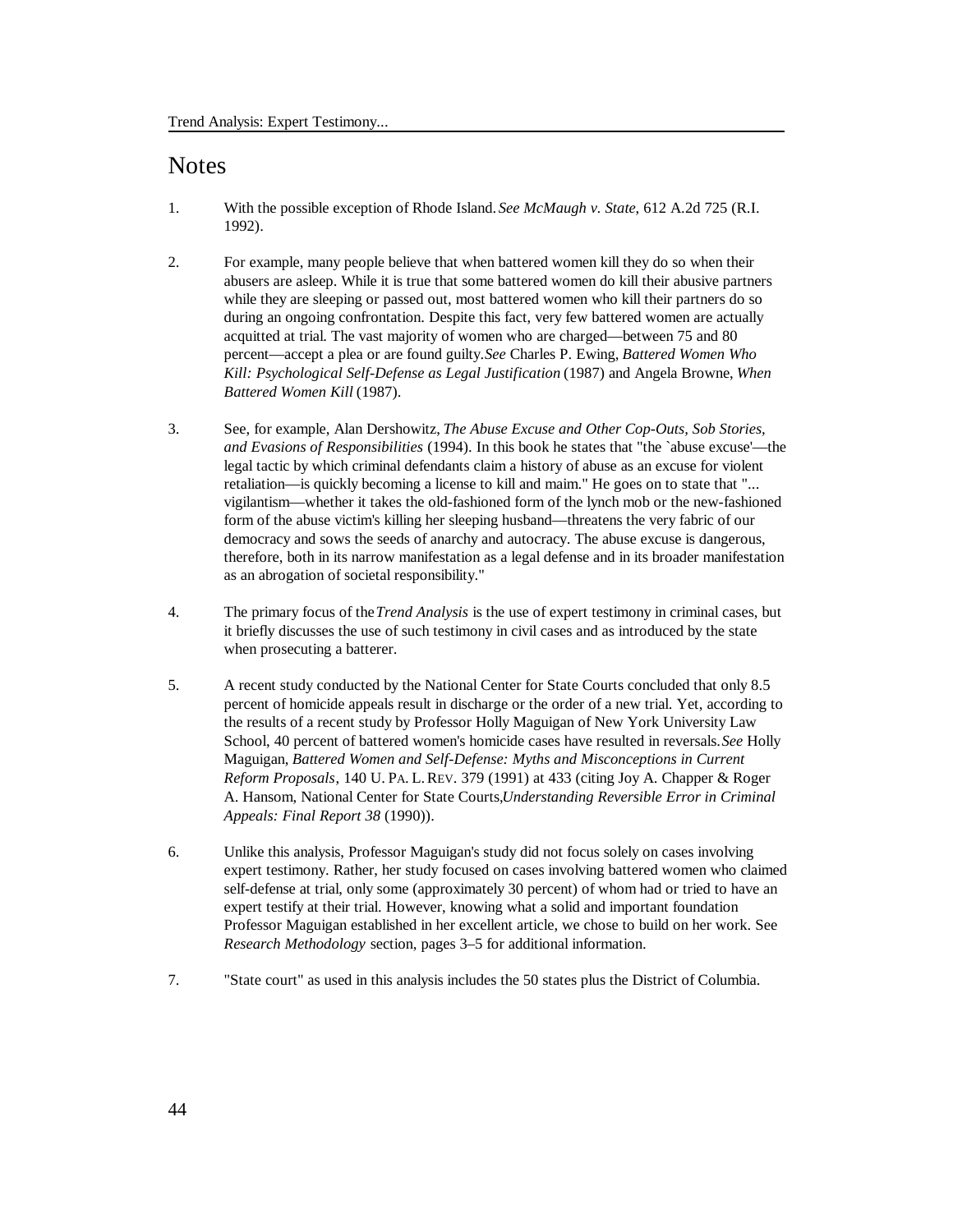Trend Analysis: Expert Testimony...

- 8. Note that for 34 state and three federal cases included in the total database of some 270 cases, there is not actually a reported court decision; rather, NCDBW has trial transcripts, copies of expert testimony given in or other "outside information" about the use of expert testimony in these cases. For purpose of this analysis, these cases have been coded to reflect that expert testimony on battering and its effects was admitted as well as the scope of the testimony. To the extent possible, the outcome of the case has been ascertained and coded.
- 9. It is interesting to observe that, in 1991, Maguigan found that only 14 states had a square holding of admissibility: *see* CA (People v. Aris, 215 Cal. App. 3d 1178, 264 Cal. Rptr. 167 (1989), *review denied* (3/1/90)), FL (Terry v. State, 467 So.2d 761 (Fla. Dist. Ct. App. 1985), *pet. for review denied*, 476 So.2d 675 (Fla. 1985)), GA (Smith v. State, 247 Ga. 612, 277 S.E.2d 678 (1981)), IL (People v. Minnis, 118 Ill. App. 3d 345, 455 N.E.2d 209 (1983)), KS (State v. Hodges, 239 Kan. 63, 716 P.2d 563 (1986), *overruled on other grounds*, State v. Stewart, 243 Kan. 639, 763 P.2d 572 (1988)), ME (State v. Anaya, 438 A.2d 892 (Me. 1981)), MN (State v. Hennum, 441 N.W.2d 793 (Minn. 1989) (*en banc*)), NJ (State v. Kelly, 97 N.J. 178, 478 A.2d 364 (1984)), NM (State v. Gallegos, 104 N.M. 247, 719 P.2d 1268 (N.M. Ct. App. 1986)), NY (stating there is actually no square holding but citing In the Matter of Nicole V., 71 N.Y.2d 112, 518 N.E.2d 914 (1987); People v. Ciervo, 123 A.D.2d 393, 506 N.Y.S.2d 462 (1986); and People v. Emick, 103 A.D. 2d 643, 481 N.Y.S.2d 552 (1984)), OH (State v. Koss, 49 Ohio St.3d 213, 551 N.E.2d 970 (1990)), SC (State v. Hill, 287 S.C. 398, 339 S.E.2d 121 (S.C. 1986)), TX (Fielder v. State, 756 S.W.2d 309 (Tex. Crim. App. 1988)), WA (State v. Allery, 101 Wash. 2d 591, 682 P.2d 312 (1984)). Essentially, the additional seven states that now have square holdings had decisions rendered in 1992, 1993 or 1994, *see* CT (State v. Borrelli, 227 Conn. 153, 629 A.2d 1105 (1993); Knock v. Knock, 244 Conn. 776, 621 A.2d 267 (1993)), HI (State v. Cababag, 9 Haw. App. 496, 850 P.2d 716 (1993), *cert. denied*, 74 Haw. 652, 853 P.2d 542 (1993)), MA (Commonwealth v. Rodriguez, 418 Mass. 1, 633 N.E.2d 1039 (1994)), MT (State v. Hess, 252 Mont. 205, 828 P.2d 382 (1992); *reh'g denied* (3/31/92)), OK (Bechtel v. State, 840 P.2d 1 (Okla. Crim. App. 1992) (appeal after remand)), UT (Hazel, *supra* text, page 7), WI (State v. Bednarz, 179 Wis. 2d 460, 507 N.W.2d 168 (Wis. Ct. App. 1993), *review denied*, 513 N.W.2d 406 (Wis. 1994); State v. Slade, 168 Wis. 2d 358, 485 N.W.2d 839 (Wis. Ct. App. 1992), *review denied*, 490 N.W.2d 23 (Wis. 1992)).
- 10. *See* CT (Borrelli, *supra* note 3; Knock, *supra* note 3), FL (State v. Hickson, 630 So.2d 172 (Fla. 1993)), GA (State v. Chapman, 258 Ga. 214, 367 S.E.2d 541 (1988); Smith, *supra* note 3), KS (State v. Crawford, 253 Kan. 629, 861 P.2d 791 (1993); State v. Clements, 244 Kan. 411, 770 P.2d 447 (1989) (appeal after remand); Hodges, *supra* note 3; State v. Stewart, 243 Kan. 639, 763 P.2d 572 (1988); State v. Hundley, 236 Kan. 461, 693 P.2d 475 (1985)), MA (Rodriguez, *supra* note 3), MT (Hess, *supra* note 3), NJ (Kelly, *supra* note 3), NY (Nicole V., *supra* note 3), OH (Koss, *supra* note 3), PA (Commonwealth v. Stonehouse, 521 Pa. 41, 555 A.2d 772 (1989)), SC (Robinson v. State, 308 S.C. 74, 417 S.E.2d 88 (S.C. 1992), *reh'g denied* (6/3/92); Hill, *supra* note 3), WA (State v. Kelly, 102 Wash. 2d 188, 685 P.2d 564 (1984); Allery, *supra* note 3; State v. Janes, 121 Wash. 2d 220, 850 P.2d 495 (1993) *(en banc)*).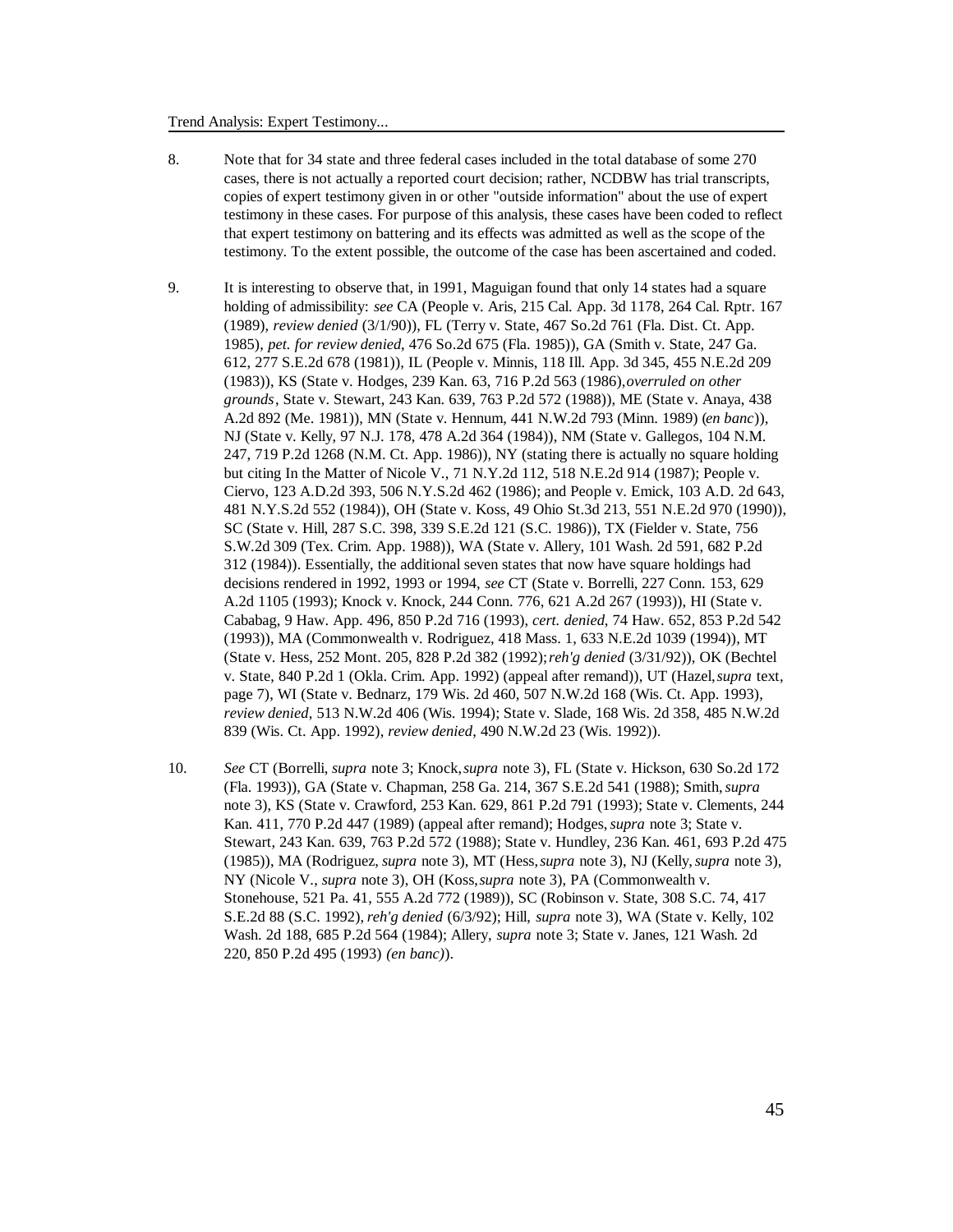- 11. CT (*compare* Borrelli, *supra* note 3, *with* State v. Freeney, 228 Conn. 582, 637 A.2d 1088 (1994)), GA (*compare* Chapman (1988), *supra* note 4, *with* Pugh v. State, 260 Ga. 874, 401 S.E.2d 270 (1991) (appeal after remand)), KS (*compare* Hodges, *supra* note 3, and Stewart, *supra* note 4, with State v. Dunn, 243 Kan. 414, 758 P.2d 718 (1988), *habeas corpus granted by* Dunn v. Roberts, 768 F. Supp. 1442 (D.Kan. 1991), *aff'd*, 963 F.2d 308 (10th Cir. 1992); but note that Dunn was reversed by a federal court, and *see* the later decision in Crawford, *supra* note 4).
- 12. NJ (*compare* Kelly, *supra* note 3, *with* State v. McClain, 248 N.J. Super. 409, 591 A.2d 652 (A.D. 1991), *certification denied by* 126 N.J. 341, 598 A.2d 897 (1991)), OH (*compare* Koss, *supra* note 3, *with* State v. Engle, 1994 Ohio App. LEXIS 3918 (8/11/94) (slip op.), *appeal allowed by* 71 Ohio St.3d 1446, 644 N.E.2d 408 (1995); State v. Lundgren, 1994 Ohio App. LEXIS 1722 (4/22/94) (slip op.); State v. Dowd, 1994 Ohio App. LEXIS 132 (1/19/94) (slip op.), *dismissed*, 69 Ohio St.3d 1476, 634 N.E.2d 1023 (1994); State v. Calvin Redding, 1992 Ohio App. LEXIS 976 (3/5/92), *dismissed*, 65 Ohio St.3d 1407, 598 N.E.2d 1161 (1992); State v. Marcia Redding, 1992 Ohio App. LEXIS 972 (3/5/92), *dismissed*, 65 Ohio St.3d 1462, 602 N.E.2d 1171 (1992); State v. Coulter, 75 Ohio App. 3d 219, 598 N.E.2d 1324 (1992), *denial of post-conviction relief aff'd*, 1992 WL 193658 (Ohio App. 8/10/92); State v. Poling, 1991 Ohio App. LEXIS 2294 (5/17/91), *dismissed*, 62 Ohio St.3d 1438, 579 N.E.2d 212 (1991); State v. Pargeon, 64 Ohio App. 3d 679, 582 N.E.2d 665 (1991), *reh'g denied*, 62 Ohio St.3d 1466, 580 N.E.2d 787 (1991) but *see* Daws, *supra* text, page 2).
- 13. WA (*compare* Kelly, *supra* note 4, *and* Allery, *supra* note 3, with State v. Ciskie, 110 Wash. 2d 263, 751 P.2d 1165 (1988), *and* State v. Riker, 123 Wash. 2d 351, 869 P.2d 43 (1994), *and* State v. Hanson, 58 Wash. App. 504, 793 P.2d 1001 (1990); *recon. denied* (8/31/90), *review denied*, 115 Wash. 2d 1033, 803 P.2d 325 (1990); but *see also* later decision in Janes, *supra* note 4).
- 14. CA (People v. Romero, 13 Cal. Rptr. 2d 332 (Cal. App. 2 Dist. 1992), rev'd on other grounds, 35 Cal. Rptr. 2d 270, 883 P.2d 388 (1994); People v. Day, 2 Cal. App. 4th 405, 2 Cal. Rptr. 916 (1992); Aris, *supra* note 3), FL (Rogers v. State, 616 So.2d 1098 (Fla. Dist. Ct. App. 1993), *reh'g denied* (5/4/93); *approved in part, quashed in part,* 630 So.2d 177 (Fla. 1993), Terry, *supra* note 3), GA (Motes v. State, 192 Ga. App. 302, 384 S.E.2d 463 (1989)), HI (Cababag, *supra* note 3), IL (People v. Fleming, 155 Ill. App.3d 29, 507 N.E.2d 954 (1987), *leave to appeal denied*, 116 Ill.2d 566, 515 N.E.2d 116 (1987), *rev'd*, U.S. ex rel. Fleming v. Huch, 924 F.2d 679 (7th Cir. 1991); People v. Server, 148 Ill. App. 3d 888, 499 N.E.2d 1019 (4 Dist. 1986), *appeal denied*, 114 Ill.2d 555, 508 N.E.2d 734 (1987), *cert. denied*, 484 U.S. 842 (1987), *habeas corpus denied by* Server v. Mizell, 902 F.2d 611 (7th Cir. 1990); Minnis, *supra* note 3), KS (State v. Cramer, 17 Kan. App. 2d 623, 841 P.2d 1111 (1992), *review denied* (2/3/93)), NJ (State v. McGuigen, Docket No. A-1557-85T4, Sup. Ct., App. Div. (N.J. 2/5/88); State v. Frost, 242 N.J. Super. 601, 577 A.2d 1282 (A.D. 1990), *cert. denied*, 127 N.J. 321, 604 A.2d 596 (1990); State v. Myers, 239 N.J. Super. 158, 570 A.2d 1260 (1990), *cert. denied*, 127 N.J. 323, 604 A.2d 598 (1990)), NM (Gallegos, *supra* note 3; State v. Branchal, 101 N.M. 498, 684 P.2d 1163 (N.M. Ct. App. 1984)), OH (Daws, *supra* text, page 2; State v. Spinks, 1990 WL 56554 (Ohio App. 5/3/90)), OK (Bechtel, *supra* note 3),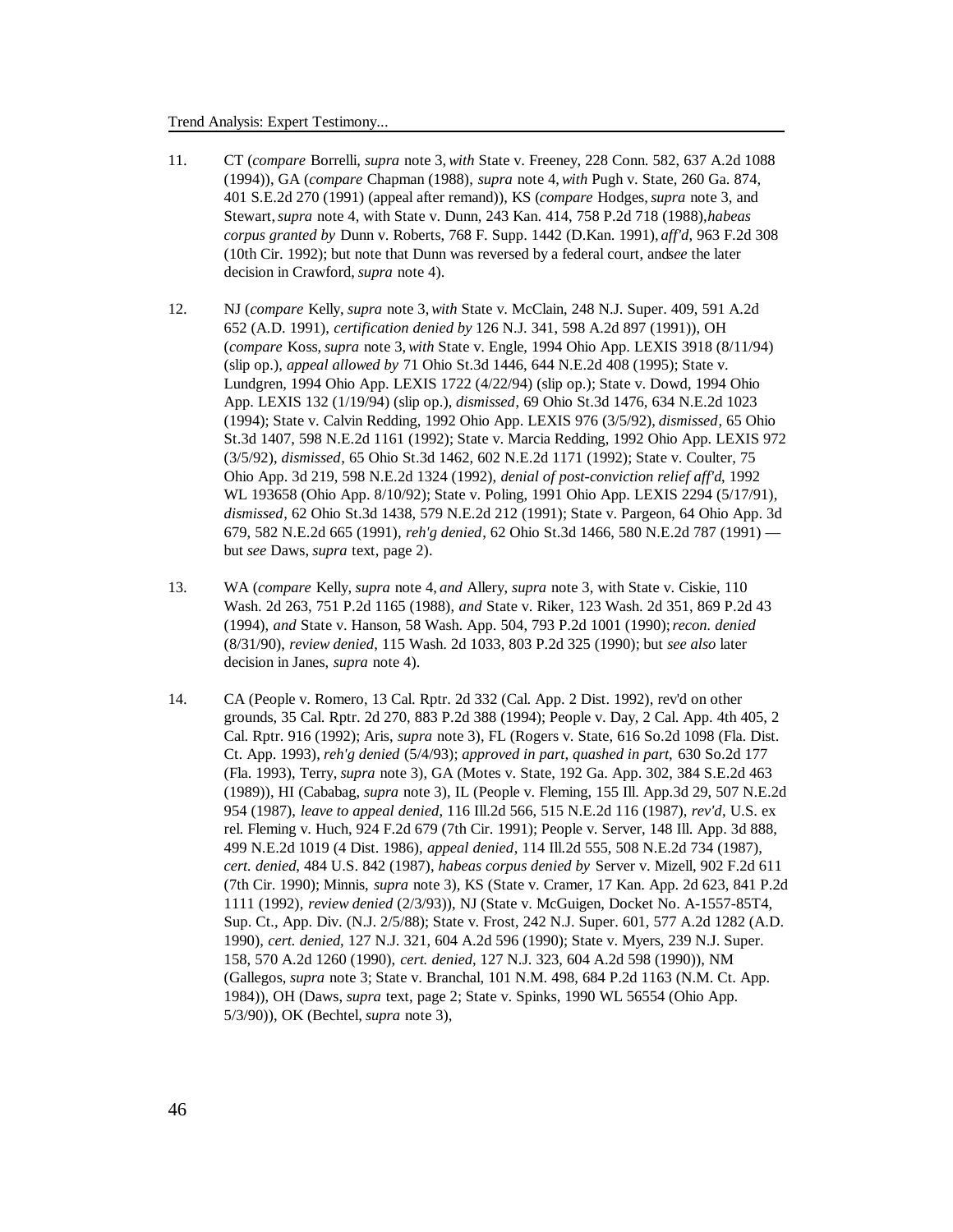PA (Commonwealth v. Miller, 430 Pa. Super. 297, 634 A.2d 614 (1993), *appeal denied*, 646 A.2d 1177 (Pa. 1994); Commonwealth v. Kacsmar, 421 Pa. Super. 64, 617 A.2d 725 (1992), *appeal denied*, 536 Pa. 640, 639 A.2d 25 (1994)), SC (Doe v. Greenville Hospital System, \_\_\_ S.C. App. \_\_\_, 448 S.E.2d 564 (1994), *reh'g denied* (10/6/94), *cert. granted* (3/10/95); State v. Wilkins, 305 S.C. 272, 407 S.E.2d 670 (S.C. App. 1991); *reh'g denied* (8/29/91); *cert. denied* (11/21/91)), TX (Fielder, *supra* note 3), WI (Bednarz, *supra* note 3; Slade, *supra* note 3).

- 15. IL (*compare* Fleming, *supra* note 8, *with* People v. Jackson, 180 Ill. App. 3d 78, 535 N.W.2d 1086 (1989), *appeal denied*, 126 Ill. 2d 563, 541 N.E.2d 1111 (1989)), NJ (*compare* Frost, *supra* note 8, *and* Myers, *supra* note 8, *with* McClain, *supra* note 6), TX (*compare* Fielder, *supra* note 3, *with* Ortiz v. State, 834 S.W.2d 343 (Tex. Crim. App. 1992)).
- 16. GA (*compare* Motes, *supra* note 8, *with* Pugh, *supra* note 5).
- 17. MN (State v. Mick, Order and Memorandum on State's Motion in Limine, File No. K-84-497 (Dist. Ct., 8th Jud. Ct., Kandiyohi Co., MN, 7/30/84)), UT (Hazel, *see supra* text, page 7). Also note that in three states which have square holdings by a higher court as well, there are trial court decisions with a square holding -- FL (State v. Stiles, Case No. 92-16173, Cir. Ct., 13th Jud. Cir., Hillsborough Co., FL (June 1993) (unpub. op.)), NJ (Cusseaux v. Pickett, 279 N.J. Super. 335, 652 A.2d 789 (1994)) *and* NY (People v. Torres, 128 Misc. 2d 129, 488 N.Y.S.2d 358 (N.Y. Crim. Ct. 1985).
- 18. MN (*compare* Mick, *supra* note 11, *with* Hennum, *supra* note 3, *and* State v. Borchardt, 478 N.W.2d 757 (Minn. 1991)).
- 19. *See, e.g.,* GA (Pugh, *supra* note 5), OH (Poling, *supra* note 6), WA (Ciskie, *supra* note 7).
- 20. *See, e.g.,* CT (Freeney, *supra* note 5) *and* WA (Hanson, *supra* note 7).
- 21. *See, e.g.,* IL (Jackson, *supra* note 9) *and* TX (Ortiz, *supra* note 9).
- 22. *See, e.g.,* Poling ("sleeping man" case), *supra* note 6; Pargeon (expert testimony offered by the prosecution), *supra* note 6; C. Redding, *supra* note 6; M. Redding, *supra* note 6; Coulter (crime against third party), *supra* note 6; Dowd (expert testimony offered by the prosecution), *supra* note 6; Lundgren (duress/crime against third party case), *supra* note 6; Engle (duress/infanticide case), *supra* note 6.
- 23. *See* Pargeon, *supra* note 6, *and* Lundgren *supra* note 6.
- 24. AL (Ex parte Haney, 603 So.2d 412 (Ala. 1992), *reh'g denied* (8/28/92), *cert. denied*, 113 S.Ct. 1297 (1993)), AK (Brandon v. State, 839 P.2d 400 (Alaska App. 1992) (appeal after remand), *reh'g denied* (10/29/92)), LA (Laughlin v. Breaux, 515 So.2d 480 (La. App. 1 Cir. 1987)), MO (State v. Landrum, Cause No. 576441, Div. 17, Team A, Cir. Ct., St. Louis Co. (MO 8/12/88) (unpub. order of 8/12/88), NE (State v. Doremus, 2 Neb. App. 784, 514 N.W.2d 649 (1994)), NC (State v. Clark,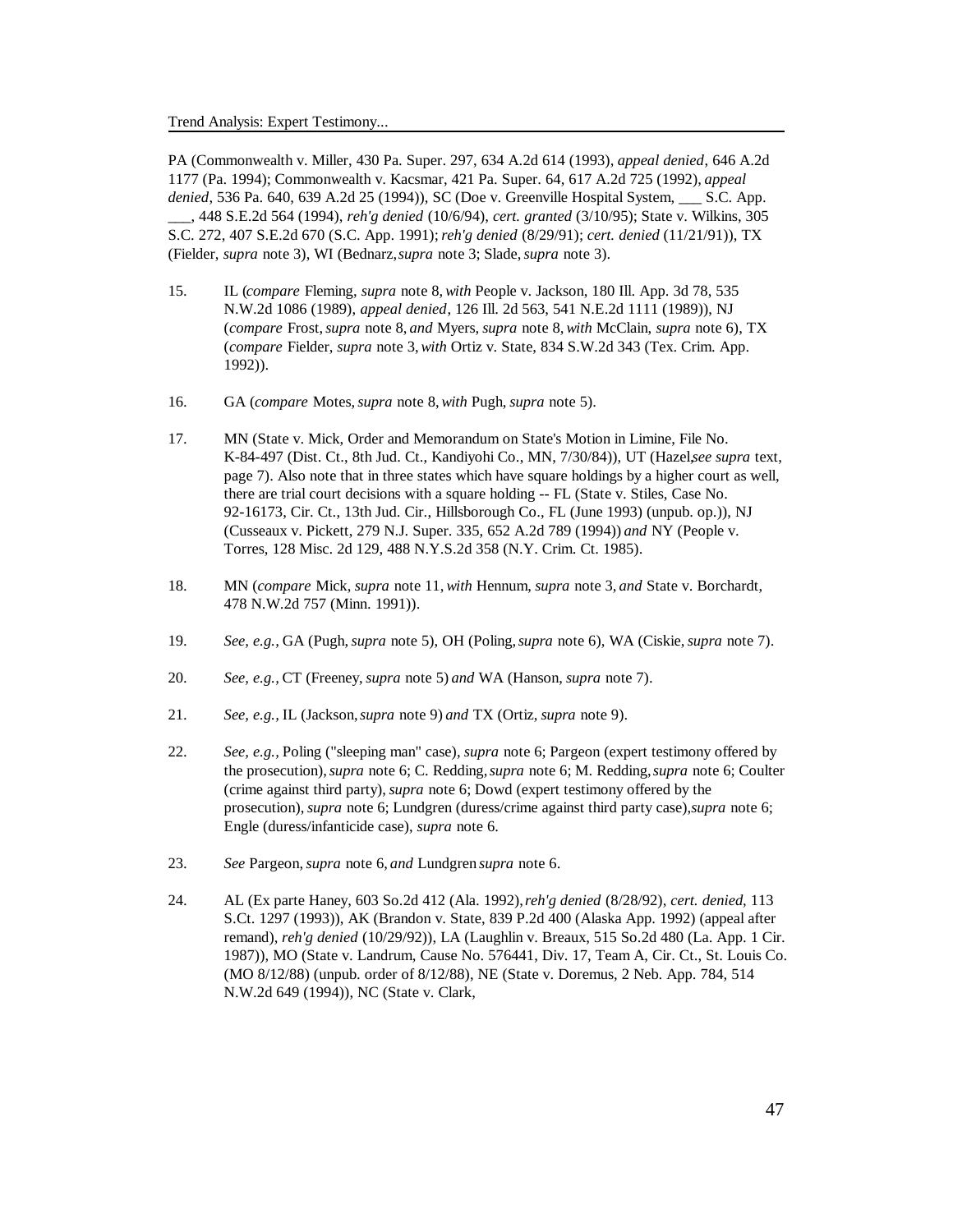324 N.C. 146, 377 S.E.2d 54 (1989)), RI (State v. Ordway, 619 A.2d 819 (R.I. 1992)). Note that in six additional states (already assigned the most inclusive code, "AH") where there is a square holding of admissibility, there are also decisions that recognize admissibility of the testimony without discussing it — GA (Ledford v. State, 254 Ga. 656, 333 S.E.2d 576 (1985)), MN (State v. Merrill, 1991 Minn. App. LEXIS 790 (8/13/91) (unpub. op.)), NJ (State v. J.Q., 130 N.J. 554, 617 A.2d 1196 (1993)), NM (State v. Vigil, 110 N.M. 254, 794 P.2d 728 (N.M. 1990)), NY (People v. Taylor/People v. Banks, 75 N.Y.2d 277, 552 N.E.2d 131 (1990)), OH (State v. Roquemore, 85 Ohio App. 3d 448, 620 N.E.2d 110 (1993); State v. Manning, 74 Ohio App. 3d 19, 598 N.E.2d 25 (1991), *reh'g denied*, 62 Ohio St.3d 1466, 580 N.E.2d 786 (1991), *cert. denied*, 112 S.Ct. 1961 (1992); State v. Seymour, 1993 Ohio App. LEXIS 5387 (1993) (slip op.), *dismissed*, 69 Ohio St.3d 1436, 632 N.E.2d 519 (1994), *recon. denied*, 70 Ohio St.3d 1437, 638 N.E.2d 1041 (1994)), PA (Commonwealth v. Tyson, 535 Pa. 391, 635 A.2d 623 (1993)).

- 25. ID (State v. Griffiths, 101 Idaho 163, 610 P.2d 522 (1980), *overruled on other grounds*, State v. LePage, 102 Idaho 387, 630 P.2d 674 (1981), *cert. denied*, 454 U.S. 1057 (1981)), KY (Commonwealth v. Craig, 783 S.W.2d 387 (Ky. 1990), *overruled by* Dyer v. Com., 816 S.W.2d 647 (Ky. 1992); Commonwealth v. Rose, 725 S.W.2d 588 (Ky. 1987), *cert. denied*, 484 U.S. 838 (1987), *overruled by* Com. v. Craig, 783 S.W.2d 387 (1990)), MI (People v. Wilson, 194 Mich. App. 599, 487 N.W.2d 822 (1992)), NH (State v. Baker, 120 N.H. 773, 424 A.2d 171 (1980)), SD (State v. Burtzlaff, 493 N.W.2d 1 (S.D. 1992)), VT (State v. Verrinder, 161 Vt. 250, 637 A.2d 1382 (1993)). Note that in nine additional states already assigned the more inclusive codes of "AH" or "AR," there are also decisions that are coded as "AL" — AK (Haakanson v. State, 760 P.2d 1030 (Alaska App. 1988)), CT (Freeney, *supra* note 5, State v. Battista, 31 Conn. App. 497, 626 A.2d 769 (1993), *cert. denied*, 227 Conn. 907, 632 A.2d 696 (1993)), FL (State v. Rhone, 566 So.2d 1367 (Fla. Dist. Ct. App. 1990) (There is some question whether this code applies to this case.), GA (Pugh, *supra* note 5, Thompson v. State, 203 Ga. App. 339, 416 S.E.2d 755 (1992), *cert. denied* (4/24/92)), KS (State v. Meyer, No. 59,213, Kan. Ct. App. (12/4/86) (unpub. slip op.)), MN (Hennum, *supra* note 3; State v. Krage, No. K3-91-155, Dist. Ct. (3rd Jud. Dist.), MN (unpub. Order and Memorandum dated 7/18/91)), TX (Ortiz, *supra* note 9), WA (Hanson, *supra* note 7; Ciskie, *supra* note 7), WI (State v. Landis, 138 Wis. 2d 527, 406 N.W.2d 171 (Wis. Ct. App. 1987), *review denied*, 139 Wis. 2d 860, 415 N.W.2d 162 (1987).
- 26. AR (Thompson v. State, 306 Ark. 193, 813 S.W.2d 249 (1991)), DC (Ibn-Tamas v. U.S., 407 A.2d 626 (D.C. App. 1979) *and* Ibn-Tamas v. U.S., 455 A.2d 893 (D.C. App. 1983) (appeal after remand)), IN (Fultz v. State, 439 N.E. 2d 659 (Ind. App. 3rd. 1982)), ME (Anaya (1981), *supra* note 3), MS (Lentz v. State, 604 So.2d 243 (Miss. 1992)), OR (State v. Milbradt, 305 Or. 621, 756 P.2d 620 (1988); State v. Moore, 72 Or. App. 454, 695 P.2d 985 (1985), *review denied*, 299 Or. 154, 700 P.2d 251 (1985). Also note that for eight other states that have a more inclusive holding coded "AH," "AR," or "AL," there are also decisions admitting expert testimony on battering and its effects on a conditional basis — AL (Ex Parte Hill, 507 So.2d 558 (Ala. 1987)), FL (Hawthorne v. State, 470 So.2d 770 (Fla. Dist. Ct. App. 1985) (appeal after remand)), KY (Dyer v. Commonwealth, 816 S.W.2d 647 (Ky. 1991); Rose, *supra* note 19), LA (State v. Burton, 464 So.2d 421 (La. App. 1 Cir.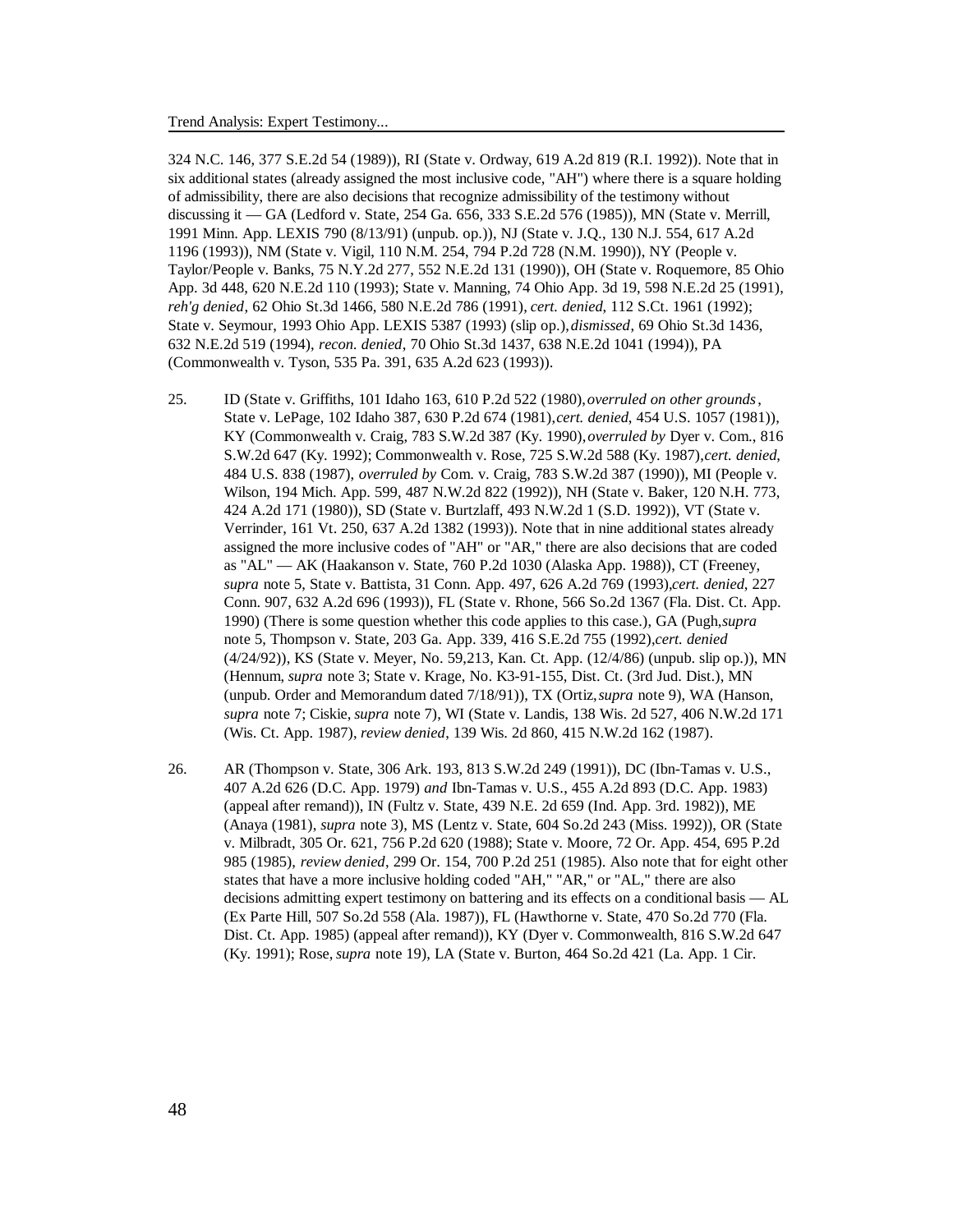#### Trend Analysis: Expert Testimony...

1985); *writ denied*, 468 So.2d 570 (La. 1985)), MA (Commonwealth v. Grimshaw, 412 Mass. 505, 590 N.E.2d 681 (1992); Commonwealth v. Lazarovich, 410 Mass. 466, 574 N.E.2d 340 (1991); Commonwealth v. Moore, 25 Mass. App. Ct. 63, 514 N.E.2d 1342 (1987)), MN (Borchardt, *supra* note 12), MO (State v. Williams, 787 S.W.2d 308 (Mo. App. 1990)), NH (State v. Briand, 130 N.H. 650, 547 A.2d 235 (1988)).

27. AZ (State v. Denny, 27 Ariz. App. 354, 555 P.2d 111 (1976); *reh'g denied* (8/17/76); *pet. for rev. denied* (10/13/76)), CO (People v. Yaklich, 833 P.2d 758 (Colo. App. 1991), *reh'g denied* (1/9/92), *cert. denied*, (8/10/92); People v. Hare, 782 P.2d 831 (Colo. App. 1989); *aff'd*, 800 P.2d 1317 (Colo. 1990); Morrison v. Bradley, 622 P.2d 81 (Colo. App. 1980), *rev'd on other grounds*, 655 P.2d 385 (Colo. 1982)), IA (State v. Nunn, 356 N.W.2d 601 (Iowa App. 1984)), MD (Banks v. State, 92 Md. App. 422, 608 A.2d 1249 (1992)), NV (Larson v. State, 104 Nev. Adv. 113, 766 P.2d 261 (1988)), ND (State v. Leidholm, 334 N.W.2d 811 (N.D. 1983)), TN (State v. Zimmerman, 823 S.W.2d 220 (Tenn. Cr. App. 1991); State v. Furlough, 797 S.W.2d 631 (Tenn. Crim. App. 1990); State v. Devita, 1989 Tenn. Crim. App. LEXIS 292 (4/12/89); State v. Aucoin, 756 S.W.2d 705 (Tenn. Crim. App. 1988), *cert. denied*, 489 U.S. 1084 (1989), *reh'g denied*, 490 U.S. 1077 (1989); State v. Leaphart, 673 S.W.2d 870 (Tenn. Crim. App. 1983)), VA (Wilmoth v. Commonwealth, 10 Va. App. 169, 390 S.E.2d 514 (1990); Pancoast v. Commonwealth, 2 Va. App. 28, 340 S.E.2d 833 (1986)), WV (In Interest of Betty J.W., 179 W. Va. 605, 371 S.E.2d 326 (1988); State v. Steele, 178 W. Va. 330, 359 S.E.2d 558 (1987); State v. Duell, 175 W. Va. 233, 332 S.E.2d 246 (1985); State v. Lambert, 173 W. Va. 60, 312 S.E.2d 31 (1984)), WY (Frenzel v. State, 849 P.2d 741 (Wyo. 1993); Griffin v. State, 749 P.2d 246 (Wyo. 1988) (There is some question whether this code applies to this case.)). Note that for 28 additional states already coded with a more inclusive code of "AH," "AR," "AL," or "AC," there are also intermediate or high court decisions discussing the contents but not the standards for admission of expert testimony on battering and its effects — AL (Haney, *supra* note 18), FL (Jackson v. State, 648 So.2d 85 (Fla. 1994)), GA (Strong v. State, 251 Ga. 2d 540, 307 S.E.2d 912 (1983); Norris v. State, 250 Ga. 38, 295 S.E.2d 321 (1982)), ID (Curtis v. Firth, 123 Idaho 598, 850 P.2d 749 (1993); Curtis v. Firth, 125 Idaho 229, 869 P.2d 229 (1994) (appeal after remand)), IL (People v. Sheila Smith, 241 Ill. App. 3d 446, 608 N.E.2d 1259 (1993); People v. Novy, 232 Ill. App. 3d 631, 597 N.E.2d 273 (1992); People v. Gindorf, 159 Ill. App. 3d 647, 512 N.E.2d 770 (1987), *appeal denied*, 117 Ill.2d 548, 517 N.E.2d 1090 (1987), *cert. denied*, 486 U.S. 1011 1988)), IN (Dausch v. State, 616 N.E.2d 13 (Ind. 1993); Allen v. State, 566 N.E.2d 1047 (Ind. App. 1991)), KY (Ford v. Commonwealth, 720 S.W.2d 735 (Ky. Ct. App. 1986)), LA (State v. Moore, 568 So.2d 612 (La. App. 4 Cir. 1990)), ME (State v. Anaya, 456 A.2d 1255 (Me. 1983) (appeal after remand)), MA (Commonwealth v. Grimshaw, 31 Mass. App. Ct. 917, 576 N.E.2d 1374 (1991), *aff'd*, 412 Mass. 505, 590 N.E.2d 681 (1992)), MN (State v. Loch, 1994 Minn. App. LEXIS 91 (1/25/94)), MO (Hunziger v. Noellsch, Case No. CV591-5CC, Circuit Ct., Holt Co., MO (3/2/94) (unpub. op.)), MT (State v. Redcrow, 242 Mont. 254, 790 P.2d 449 (1990); In Re Marriage of Houtchens, 760 P.2d 71 (Mont. 1988)), NE (In re Interest of C.P., 235 Neb. 276, 455 N.W.2d 138 (1990); State v. Jackson, 231 Neb. 207, 435 N.W.2d 893 (1989)), NH (Briand, *supra* note 20), NJ (State v. Walker, 199 N.J. Super. 354, 489 A.2d 728 (1985)), NM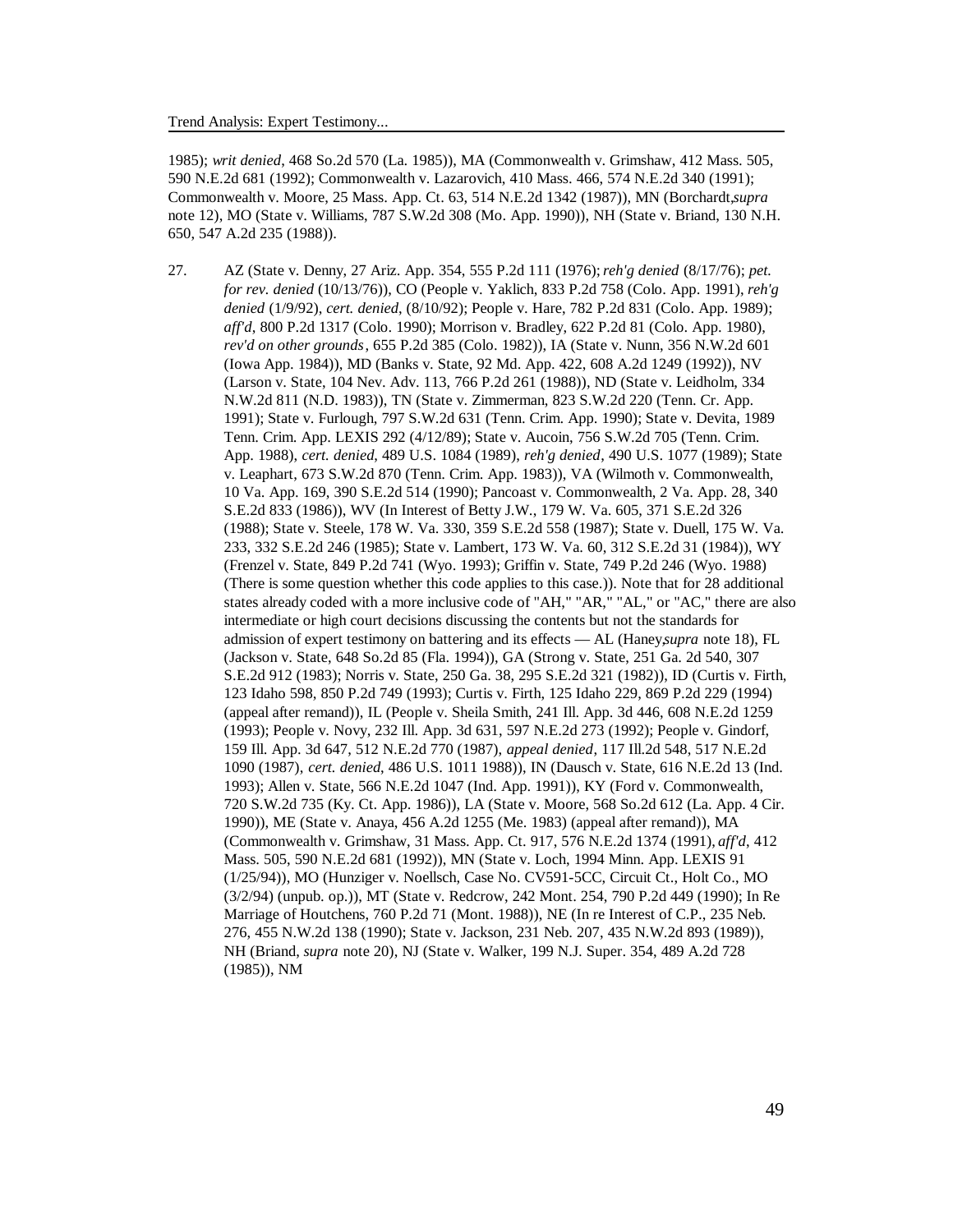(State v. Swavola, 114 N.M. 472, 840 P.2d 1238 (N.M. Ct. App. 1992), *cert. denied*, 114 N.M. 501, 841 P.2d 549 (N.M. 1992)), NY (People v. Barrett, 189 A.D.2d 879, 592 N.Y.S.2d 766 (1993); People v. Rollock, 177 A.D.2d 722, 577 N.Y.S.2d 90 (2nd Dept. 1991), *appeal denied*, 79 N.Y.2d 923, 590 N.E.2d 1211 (1992); In the Matter of Glenn G., 154 Misc. 2d 677, 587 N.Y.S.2d 464 (Fam. Ct. Kings Co. 1992); People v. Anderson, N.Y. Sup. Ct. Bronx Co. N.Y.L.J. 3/14/91 at p.25; People v. Fratt, 146 Misc. 2d 77, 548 N.Y.S.2d 978 (N.Y.S.Ct. 1989); Emick, *supra* note 3; Ciervo, *supra* note 3), NC (State v. Torres, 99 N.C. App. 364, 393 S.E.2d 535 (1990), *rev'd*, 330 N.C. 517, 412 S.E.2d 20 (1992); State v. Norman, 324 N.C. 253, 378 S.E.2d 8 (1989); State v. Heidmous, 75 N.C. App. 488, 331 S.E.2d 200 (1985)), OH (State v. Higgs, 1992 Ohio App. LEXIS 5212 (10/7/92); State v. Rice, 1991 Ohio App. LEXIS 2731 (6/6/91), *dismissed*, 62 Ohio St.3d 1453, 579 N.E.2d 1392 (1991); Scheibert v. Hatton, 1991 Ohio App. LEXIS 4016 (8/21/91); State v. Lampkin, 1990 Ohio App. LEXIS 4315 (10/3/90), *cause dismissed*, 60 Ohio St.3d 706, 573 N.E.2d 674 (1991)), OK (McDonald v. State, 674 P.2d 1154 (Okl. Crim. App. 1984)), OR (State v. Bockorny, 124 Or. App. 585, 863 P.2d 1296 (1993), *review denied*, 318 Or. 351, 870 P.2d 220 (1994)), PA (Commonwealth v. Dillon, 528 Pa. 417, 598 A.2d 963 (1991)), RI (McMaugh, *supra* preface endnote 1), TX (Hayward v. State, 1993 Tex. App. LEXIS 945 (4/1/93); Pierini v. State, 804 S.W.2d 258 (Tex. Crim. App. 1991)), VT (Blair v. Blair, 154 Vt. 201, 575 A.2d 191 (1990)), WA (State v. Hutcheson, 62 Wash. App. 282, 813 P.2d 1283 (1991), *recon. denied* (9/30/91), *review denied*, 118 Wash. 2d 1020, 827 P.2d 1012 (1992); State v. Walker, 40 Wash. App. 658, 700 P.2d 1168 (1985), *recon. denied* (6/21/85), *review denied*, 104 Wash. 2d 1012 (1985); State v. Bowerman, 115 Wash. 2d 794, 802 P.2d 116 (1990); *recon. denied* (2/21/91), WI (State v. Felton, 110 Wis. 2d 485, 329 N.W.2d 161 (Wis. 1983)).

28. DE (State v. McBride, Criminal Action Nos. IK-80-05-0058, IK-80-05-0059, IK-80-05- 0027, Super. Ct. Kent Co. (DE 1982), testimony of Susan Steinmetz). Note that for 21 other states already coded with a more inclusive admissibility code, the database includes information on 33 additional cases in which expert testimony on battering and its effects was actually admitted at the trial level — AK (State v. Pabst, Case No. 3LN-87-764CR, Super. Ct., 3rd Jud. Dist. at Kenai (AK 1988), testimony of Frances Purdy; State v. Charliaga, Kodiak Super. Ct. (AK 10/91), information in NCDBW files), FL (State v. Soubielle, Case No. 87-508-CFA, Cir. Ct., Crim. Div., 18th Jud. Ct., Seminole Co. (FL 1988), testimony of Lois Veronen), GA (State v. Chapman, trial transcript from unidentified case no. (GA 1987), *voir dire* and testimony of Cheryl Christian), HI (State v. Miller, discussed by Lenore E. Walker in *Terrifying Love* (1989) pp. 77-91), IN (State v. Davidson, Lower Case No. SCR 86-70, Marshall Super. Ct. No. 1 (IN 1991), testimony of Gail Beaton), IA (State v. Jones, Crim. No. D7X107208, 1st Jud. Dist., Black Hawk Co. (IA 1989), testimony of Angela Stukenberg), KS (State v. Dunn, No. 85-CR-59T, Dist. Ct., Shawnee Co., 5th Dist. (KS 1992), testimony of Marilyn Hutchinson), KY (Commonwealth v. Jones, Indictment No. 92-CR-00006, Rockcastle Circ. Ct. (KY 11/10/93), unpub. order dismissing indictment), ME (State v. Murchison, Docket No. 84-252, AD-84-23, Super Ct. Crim. Action (ME 1984), testimony of Lawrence Salveson), MD (State v. Evelyn Smith, Crim. Trial 91- 2547X, Cir. Ct., Prince George's Co. (MD 1992), testimony of Neil Howard Blumberg; Kaliher v. Kaliher, Civil No. 24796, Cir. Ct., Montgomery Co. (MD 1990), testimony of Ellen McDaniel), MA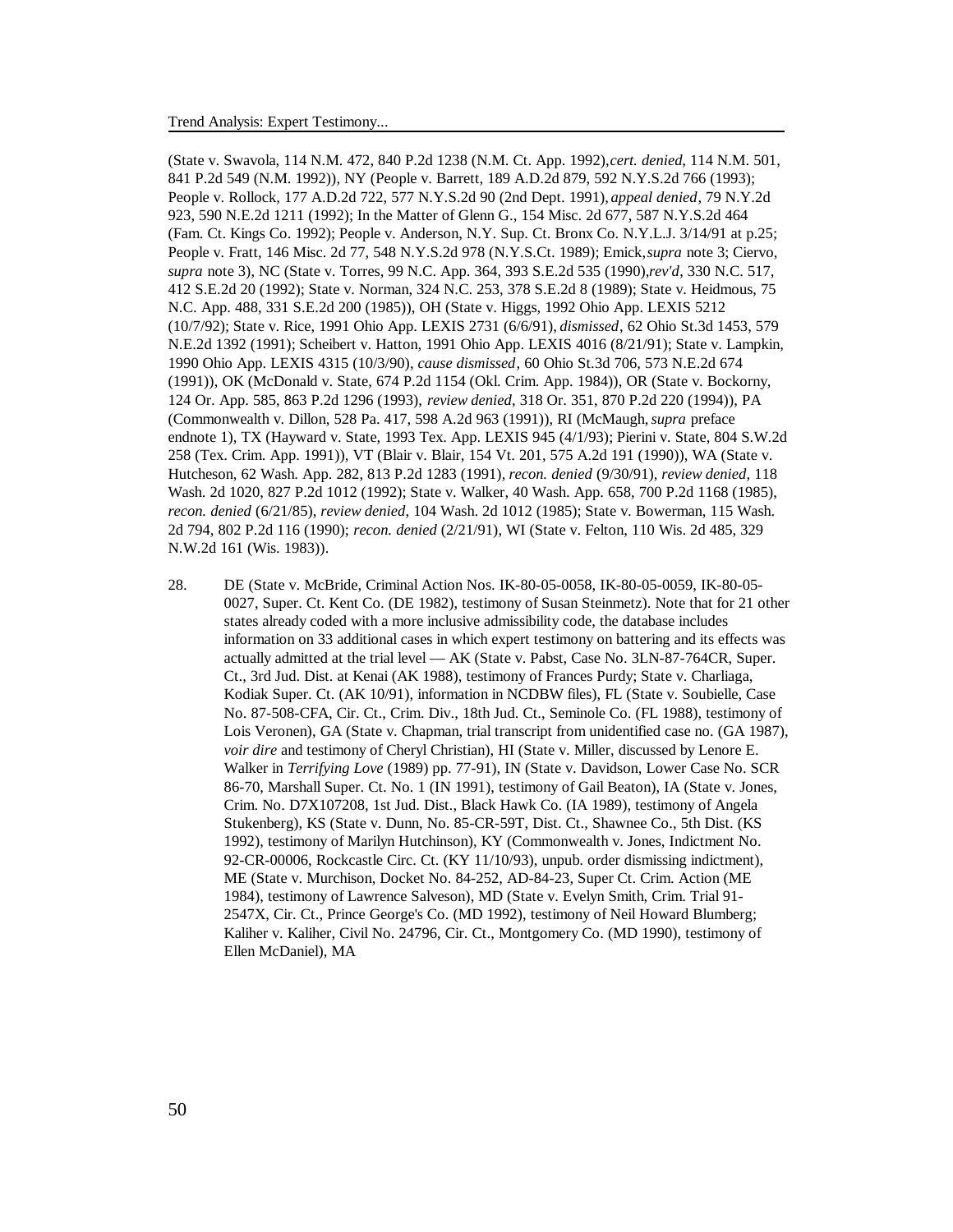(Commonwealth v. Scott, Case No. 072980, Super. Ct. (MA 1989), testimony and*voir dire* of Charles Ewing), MI (People v. Matthews, No. 88-7676, Recorder's Ct., Detroit (MI 9/88); People v. Jeanette Smith, trial transcript from unidentified case no. (MI 1979), testimony of Camela S. Serum), MN (State v. Tisland, unidentified case no. (MN 1984), outline of the testimony of Lynn Powers; State v. Vizenor, File No. 74437-1, 4th Jud. Dist., Hennepin Co. (MN 1980), testimony of Phillip Oxman), NH (State v. Masters, No. 85-S-220, Super. Ct., Concord (NH 1987), *voir dire* and testimony of Sheila Stanley), NY (People v. Sarah Smith, Indictment No. 04824-89, Sup. Ct., Bronx Co. (NY 1991), testimony of Lois Veronen; People v. Brundidge, unidentified case no., Sup. Ct., Monroe Co. (NY 1988), testimony of Charles Ewing; People v. Pizarro, Indictment No. 6068-86, Sup. Ct. (NY 1988), testimony of Julie Blackman; People v. Brown, Indictment No. 3175/79, Sup. Ct., Kings Co. (NY 1981), testimony of Julie Blackman), OH (State v. Flowers, Case No. 89 CR 463, App. No. 90 T 4452, Ct. of Common Pleas, Trumbull Co. (OH 6/1/90), testimony of Stan Palumbo), PA (Commonwealth v. Forsythe, unidentified case no., Ct. of Common Pleas, Westmoreland Co. (PA 11/18/86), testimony of Herbert Levit; Heck v. Heck, No. 168, February 1986, Ct. Common Pleas, Berks Co. (PA 11/23/87), testimony of Julie Blackman; Commonwealth v. Beadriz Singh, Nos. 77- 78, June Term 1986, Ct. Common Pleas, Philadelphia Co. (PA 12/9/87), *voir dire* and testimony of Julie Blackman; Commonwealth v. Gatewood, No. 85-12-1086-1088, Ct. of Common Pleas, Philadelphia Co. (PA 12/16/86), testimony of Julie Blackman), TX (State v. King, Trial Ct. Cause No. 461,560, 351st Dist. Ct., Harris Co. (TX 1987), testimony of Toby Meyers; In the Interest of...., unidentified case no., 321st Jud. Dist. Ct. Sitting as a Juv. Ct., Smith Co., Tyler (TX 2/11/92), testimony of Robert Geffner), VA (Commonwealth v. Plantz, No. CR90-1176, Cir. Ct. Virginia Beach (VA 1990), testimony of Alice Twining; Commonwealth v. Credle, Cir. Ct., Newport News (VA 1990), testimony of Alice Twining), WA (State v. Alaniz, Skagit Co. Super. Ct. 88-1-00047-5 (WA 1988), based on case summary by Robert Jones, defense counsel), WV (State v. McClanahan, unidentified case no., Cir. Ct., Pendleton Co. (WV 11/1/93)). It will be recalled that the foregoing listing of unreported trial decisions is not exhaustive; rather, it represents all of the unreported cases that are on file with NCDBW.

- 29. OH (Pargeon, *supra* note 6), WY (Braley v. State, 741 P.2d 1061 (Wyo. 1987)).
- 30. AL (Neelley v. State, 624 So.2d 494 (Ala. Crim. App. 1993)), AR (State v. Green, unidentified case no. Garland Co. Cir. Ct. (8/94) (information in NCDBW files), GA (Clenney v. State, 256 Ga. 116, 344 S.E.2d 216 (1986); Pruitt v. State, 164 Ga. App. 247, 296 S.E.2d 795 (1982); Mullis v. State, 248 Ga. 338, 282 S.E.2d 334 (1981)), IL (Jackson, *supra* note 9; People v. White, 90 Ill. App. 3d 1067, 414 N.E.2d 196 (1980)), KS (Dunn (88), *supra* note 5), KY (Foster v. Commonwealth, 827 S.W.2d 670 (Ky. 1992), *cert*. *denied*, 113 S.Ct. 337 (1992); Brandenburg v. Commonwealth, No. 86-CA-1834-MR, Ky. Ct. App. (8/5/88) (unpub. op.)), LA (State v. Clayton, 570 So.2d 519 (La. App. 5 Cir. 1990); State v. Necaise, 466 So.2d 660 (La. App. 5th Cir. 1985); State v. Edwards, 420 So.2d 663 (La. 1982)), MD (Boyd v. State, 321 Md. 69, 581 A.2d 1 (1990)), MI (People v. Moseler, 202 Mich. App. 296, 508 N.W.2d 192 (1993), *appeal denied*, 519 N.W.2d 899 (Mich. 1994)), MO (State v. Anderson, 785 S.W.2d 596 (Mo. App. 1990), *denial of habeas corpus aff'd by* Anderson v. Goeke, 44 F.3d 675 (8th Cir. 1995), *reh'g denied* (2/15/95); State v.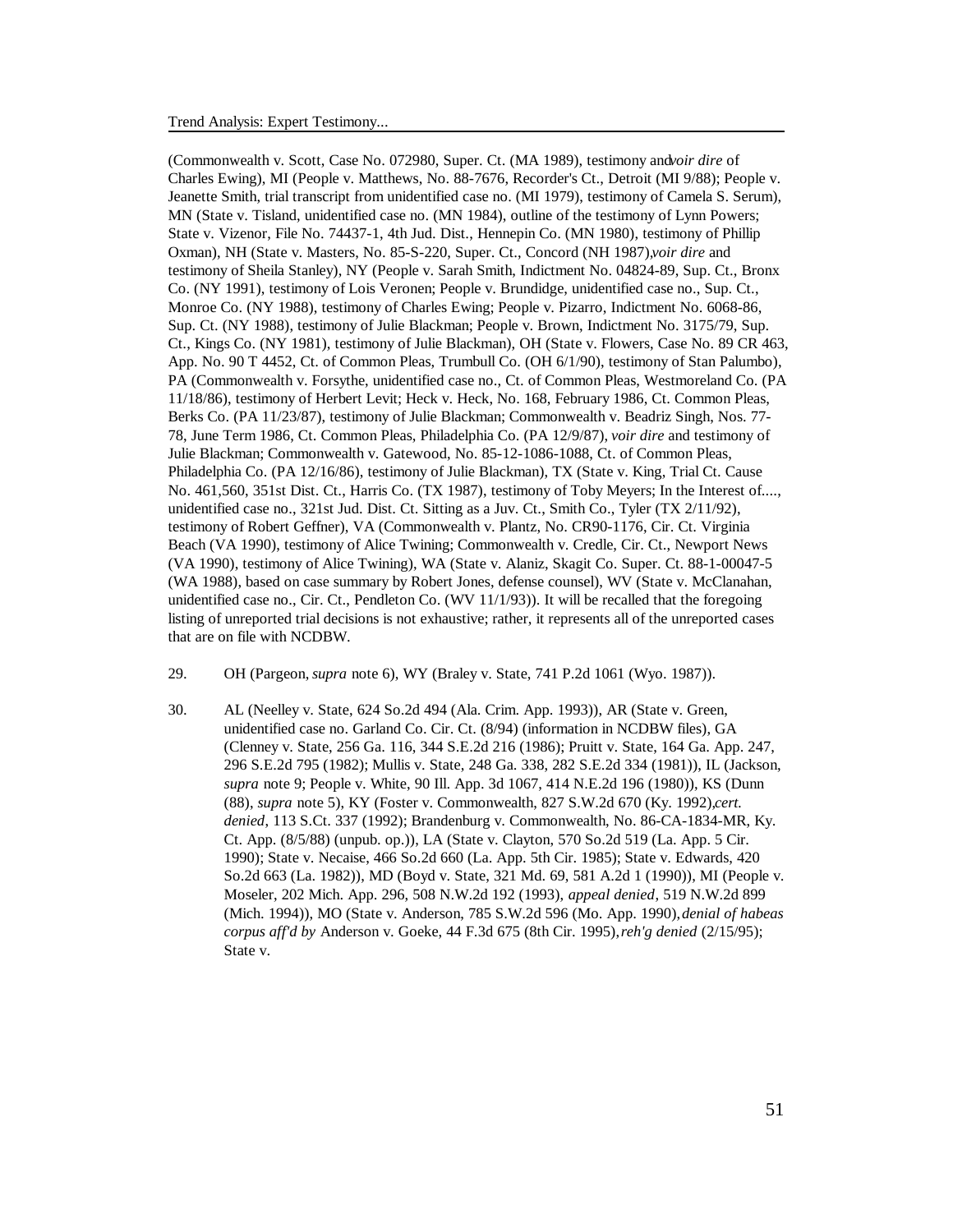Clay, 779 S.W.2d 673 (Mo. App. 1989); State v. Martin, 666 S.W.2d 895 (Mo. App. 1984)), MT (State v. Dannels, 226 Mont. 80, 734 P.2d 188 (1987)), NJ (State v. McClain, *supra* note 6), NY (People v. Powell, 83 A.D.2d 719, 442 N.Y.S.2d 645 (1981)), OH (Engle, *supra* note 6; Lundgren, *supra* note 6; Dowd, *supra* note 6; Coulter, *supra* note 6; C. Redding, *supra* note 6; M. Redding, *supra* note 6; Poling, *supra* note 6;), TN (State v. Pendergrast, 1992 Tenn. Crim. App. LEXIS 766 (10/8/92)), WA (Riker, *supra* note 6), WI (State v. Balke, 173 Wis. 2d 306, 498 N.W.2d 913 (Wis. Ct. App. 1992), *review denied*, 501 N.W.2d 458 (Wis. 1993)).

- 31. WY (Jahnke v. State, 682 P.2d 991 (Wyo. 1984); Buhrle v. State, 627 P.2d 1374 (Wyo. 1981)).
- 32. Expert testimony was conditionally excluded in the *Buhrle* decision in 1981, when the scientific acceptance of the "battered woman syndrome" was far less widespread than in later years, and the issue has not been squarely raised since. However, subsequent decisions may be read to indicate such testimony could be admitted in a self-defense case, where the defendant has established she is a battered woman, and that acceptance of "battered woman syndrome" in the scientific community can now be demonstrated to the court's satisfaction. But *see* Section III.A.3 *infra* for more information on Wyoming's 1993 statute permitting introduction of expert testimony on battering and its effects.
- 33. Indeed, the Ohio statute on its face (OHIO REV. CODE ANN. §2945.392 (Anderson 1990)) also provides that expert testimony on battered woman syndrome and that the defendant "suffered from that syndrome" may be introduced "to establish the requisite impairment of the defendant's reason, at the time of the commission of the offense" where the defendant has entered a plea of not guilty by reason of insanity.
- 34. CAL. EVID. CODE §1107 (West 1993) (*see* Section 2 of Stats.1991, c. 812 (A.B.785)), MASS. GEN. LAWS ANN. ch.233, §23E (West 1994), S.C.CODE ANN. §17-23-170(A) (Law. Co-op. 1995).
- 35. CAL. EVID. CODE §1107, LA. CODE EVID. ANN. art. 404(A)(2) (West 1989), MASS. GEN. LAWS ANN. ch. 233, §23E, MO. ANN. STAT. (Crimes & Punishment) §563.033 (Vernon 1991), NEV. REV. STAT. §48.061 (1993), OKLA. STAT. ANN. tit. 22, §40.7 (West 1992), S.C. CODE ANN. §17-23-170(A), TEX. PENAL CODE §19.06 (West 1992).
- 36. GA. CODE ANN. §16-3-21(d) (Michie 1994), MD. CTS. & JUD. PROC. CODE ANN. §10-916 (1991), OHIO REV. CODE ANN. §2901.06(B) (Anderson 1990), WYO. STAT. (Crimes and Offenses) §6-1-203 (1993).
- 37. CAL. EVID. CODE §1107 (this statute also refers to the admissibility of expert testimony regarding the "physical, emotional, or mental effects upon the beliefs, perceptions, or behavior of victims of domestic violence"),OHIO REV. CODE ANN. §2901.06, WYO. STAT. §6-1-203.
- 38. MD. CTS. & JUD. PROC. CODE ANN. §10-916, MO. ANN. STAT. (Crimes and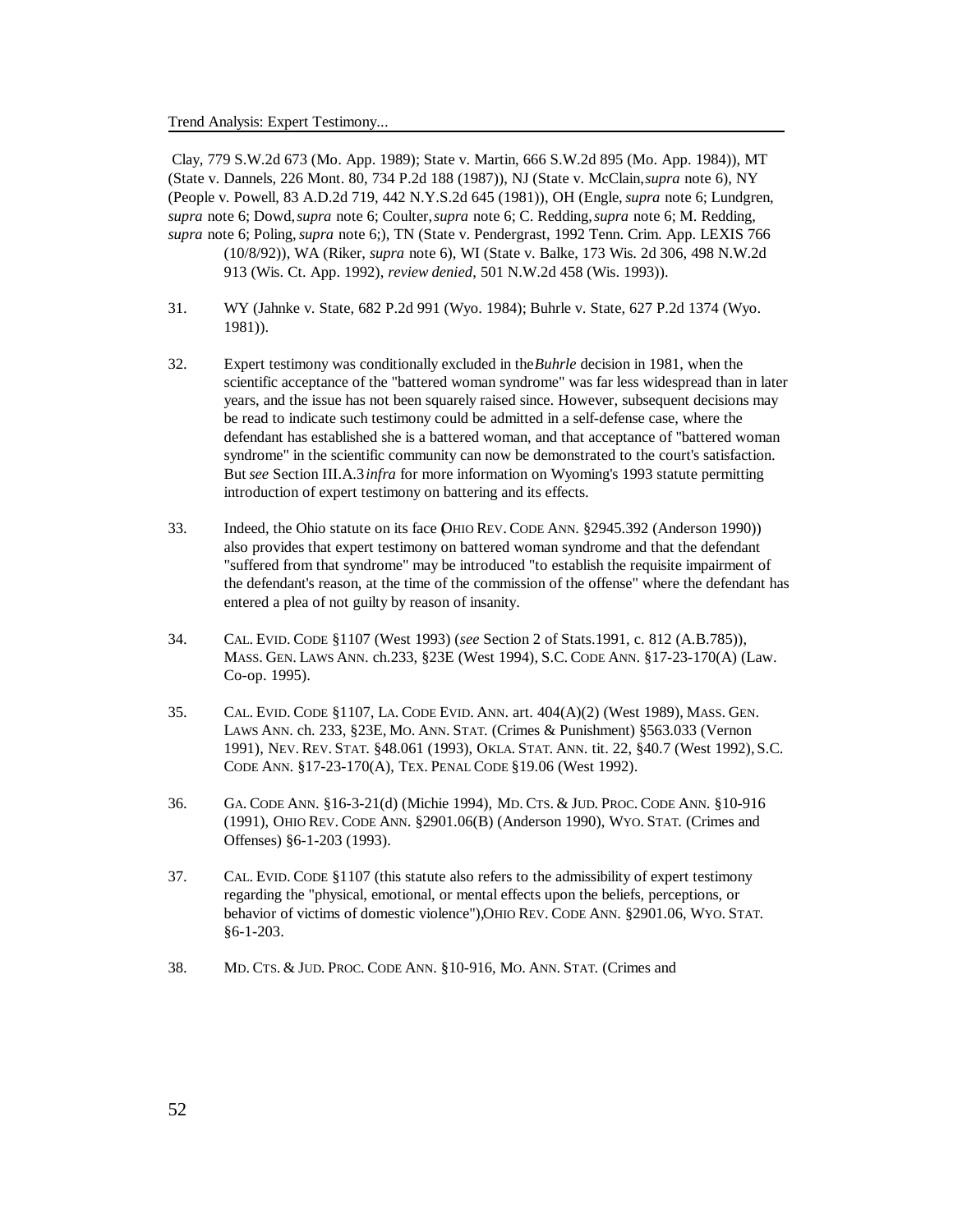Punishment) §563.033, S.C.CODE ANN. §17-23-170.

- 39. A Missouri intermediate appeals court held that application of the statute is not dependent on the parties' marital status, notwithstanding its use of the term "battered spouse syndrome." See Williams, *supra* note 20.
- 40. LA. CODE EVID. ANN. art. 404(A)(2), OKLA. STAT. ANN. tit. 22, §40.7, NEV. REV. STAT. §48.061.
- 41. GA. CODE ANN. §16-3-21(d), TEX. PENAL CODE §19.06(b)(1).
- 42. MASS. GEN. LAWS ANN. ch. 233, §23E.
- 43. 9th Cir. (U.S. v. Archer, 1993 App. LEXIS 24875 (9th Cir. 9/23/93); U.S. v. Homick, 964 F.2d 899 (9th Cir.1992)), 7th Cir. (U.S. v. Mark Thomas, 11 F.3d 1392 (7th Cir. 1993)), 6th Cir. (Kathy Thomas v. Arn, 728 F.2d 813 (6th Cir. 1984), *cert. granted*, 470 U.S. 1027 (1985) and *aff'd*, 474 U.S. 140 (1985), *reh'g denied*, 474 U.S. 1111 (1986)), S.D.N.Y. (U.S. v. Taylor, 820 F. Supp. 124 (S.D.N.Y. 1993)), S.D.Ohio (Tourlakis v. Morris, 738 F. Supp. 1128 (S.D.Ohio 1990)).
- 44. 7th Cir. (Thomas, *supra* note 37).
- 45. 9th Cir. (Archer, *supra* note 37; Homick, *supra* note 37), 6th Cir. (Thomas v. Arn, *supra* note 37), S.D.Ohio (Tourlakis, *supra* note 37), S.D.N.Y. (Taylor, *supra* note 37).
- 46. *Compare* 9th Cir. (Archer, *supra* note 37; Homick, *supra* note 37) *with* 9th Cir. (U.S. v. Carolyn Johnson, 956 F.2d 894 (9th Cir. 1992), *opinion supplemented on denial of reh'g by* U.S. v. Emilio, 969 F.2d 849 (9th Cir. 1992) *and on remand to* U.S. v. Longoria, 1992 WL 252122 (D.Or. 9/25/92), *aff'd by* U.S. v. Baracco, 15 F.3d 1090 (9th Cir. 1993); U.S. v. Winters, 729 F.2d 602 (9th Cir. 1984); U.S. v. Sebresos, 1992 U.S. App. LEXIS 17757 (9th Cir. 7/22/92) (unpub. disposition); U.S. v. Gable, 1994 U.S. App. LEXIS 22969 (9th Cir. 6/15/94) (unpub. disposition), *cert. denied*, 115 S.Ct. 376 (1994) and Funderburk v. U.S., 115 S.Ct. 376 (1994); U.S. v. Russell, 1993 U.S. App. LEXIS 6952 (9th Cir. 3/24/93) (unpub. disposition); U.S. v. July, 1992 U.S. App. LEXIS 6394 (9th Cir. 3/25/92) (unpub. disposition) *and compare* 6th Cir. (Thomas v. Arn, *supra* note 37, *with* Ware, *supra* text, page 2); Meeks v. Bergen, 749 F.2d 322 (6th Cir. 1984)).
- 47. 10th Cir. (Dunn v. Roberts, 963 F. 2d 308 (10th Cir. 1992)), 9th Cir. (Johnson, *supra* note 40; Winters, *supra* note 40), 8th Cir. (Arcoren, 929 F.2d 1235 (8th Cir. 1991), *cert. denied*, 502 U.S. 913 (1991)).
- 48. D.Kan. (Dunn v. Roberts, 768 F. Supp. 1442 (D.Kan. 1991), *aff'd*, 963 F.2d 308 (10th Cir. 1992)), S.D.Fla. (U.S. v. Ellis, Memorandum Order, No. 87-5970-CR-Aronovitz (U.S. Dist. Ct., S.D.Fla., 2/15/88)).
- 49. 6th Cir. (Ware, *supra* text, page 2). *See also* 8th Cir. (U.S. v. Whitetail, 956 F.2d 857 (8th Cir. 1992)).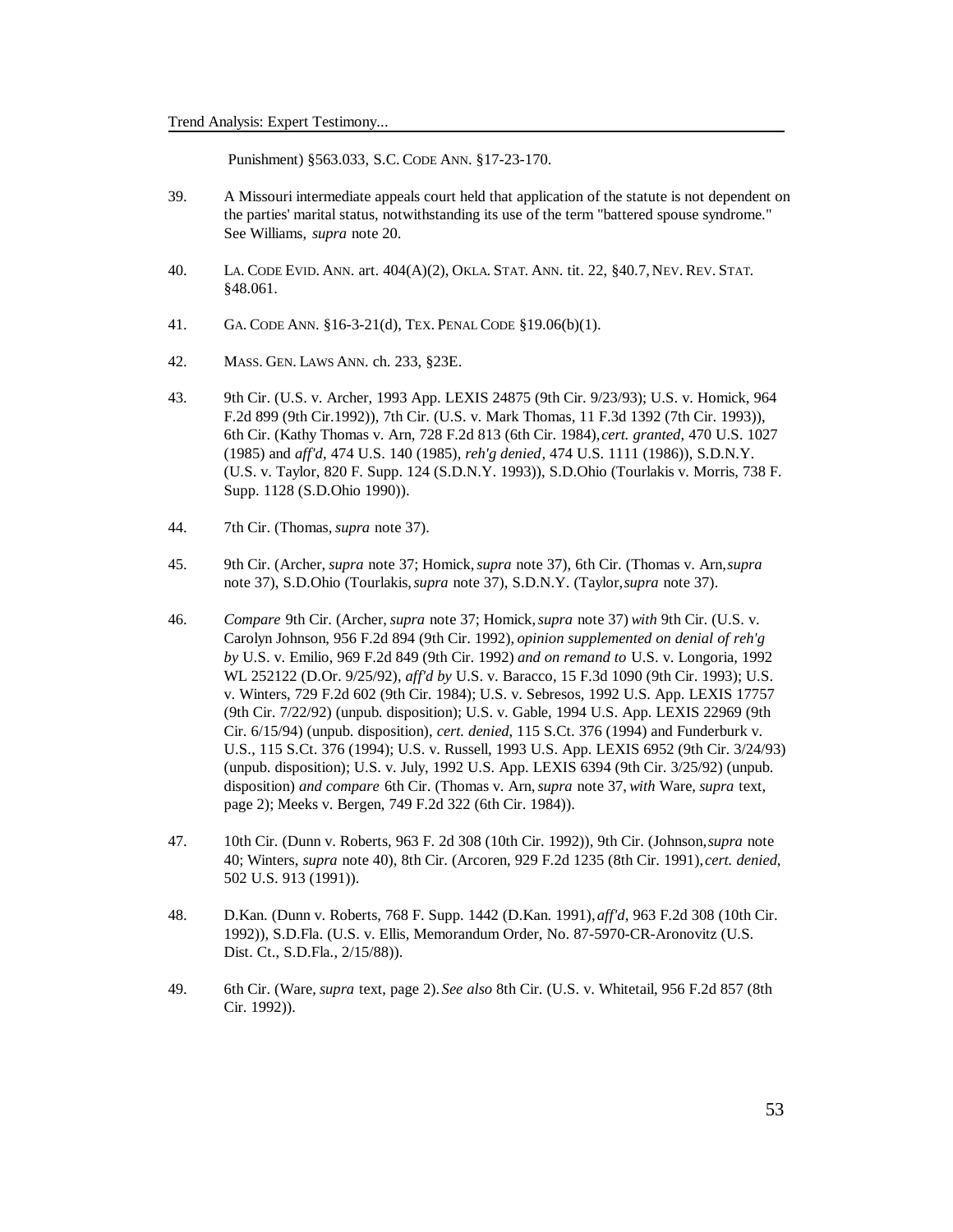- 50. N.D.Ill. (U.S. v. Bell, 1994 U.S. Dist. LEXIS 8520 (N.D.Ill. 4/28/94)). *See also* 9th Cir. (Sebresos, *supra* note 40).
- 51. E.D.Pa. (Fennell v. Goolsby, 630 F. Supp. 451 (E.D.Pa. 1985)). *See also* N.D.Ill. (U.S. v. Gregory, 1988 U.S. Dist. LEXIS 10060 (N.D.Ill. 9/2/88)).
- 52. 11th Cir. (U.S. v. Sixty Acres in Etowah County, 930 F.2d 857 (11th Cir. 1991), *reh'g denied*, 952 F.2d 413 (11th Cir. 1991), *reh'g denied*, 952 F.2d 413 (11th Cir. 1991)), 5th Cir. (U.S. v. Karen Gordon, 812 F.2d 965 (5th Cir. 1987), *cert. denied*, Woodcock v. U.S., 482 U.S. 908 (1987) and Gordon v. U.S., 483 U.S. 1009 (1987)), 3rd Cir. (U.S. v. Santos, 932 F.2d 244 (3rd Cir. 1991), *cert. denied*, 502 U.S. 985 (1991)), E.D.N.Y. (U.S. v. Gaviria, 804 F. Supp. 476 (E.D.N.Y. 1992)), N.D.Ala. (U.S. v. Sixty Acres, 736 F. Supp. 1579 (N.D.Ala. 1990), *rev'd*, 930 F.2d 857 (11th Cir. 1991) *reh'g denied*, 952 F.2d 413 (11th Cir. 1991)), W.D.La. (U.S. v. Karen Gordon, 638 F. Supp. 1120 (W.D.La. 1986), *aff'd*, 812 F.2d 956 (5th Cir. 1987), *cert. denied*, Woodcock v. U.S., 482 U.S. 908 (1987) and Gordon v. U.S., 483 U.S. 1009 (1987)), U.S. Tax. Ct. (Toner v. Commissioner of Internal Revenue, 1990 WL 154691 (U.S. Tax Ct. 10/17/90), *aff'd sub. nom.*, Doe v. Commissioner of Internal Revenue, No. 91-1678 (3rd Cir. 2/14/92), unpub. Judgment Order). *See also* 10th Cir. (Lumpkin v. Ray, 977 F.2d 508 (10th Cir. 1992)), 9th Cir. (Gable, *supra* note 40; Russell, *supra* note 40; July, *supra* note 40; Sebresos, *supra* note 40), 6th Cir. (Meeks, *supra* note 40).
- 53. OH (Redding, C. *supra* note 6; Redding, M., *supra* note 6), TN (Furlough, *supra* note 21), VT (Verrinder, *supra* note 19), WY (Braley, *supra* note 23).
- 54. AK (Charliaga, *supra* note 22), AZ (Denny, *supra* note 21), AR (Thompson, *supra* note 20), CA (Day, *supra* note 8), CO (Hare, *supra* note 21), DC (Ibn-Tamas (1979), *supra* note 20; Ibn-Tamas (1983), *supra* note 20), FL (Rogers, *supra* note 8; Hickson, *supra* note 4; Hawthorne, *supra* note 20; Terry, *supra* note 3; Soubielle, *supra* note 22), GA (Pugh, *supra* note 5; Motes, *supra* note 8; Smith, *supra* note 3; Ledford, *supra* note 18; Strong, *supra* note 21; Norris, *supra* note 21), HI (Miller, *supra* note 22), ID (Griffiths, *supra* note 19), IL (Fleming, *supra* note 8; Minnis, *supra* note 3), IN (Fultz, *supra* note 20; Davidson, *supra* note 22), IA (Jones, *supra* note 22; Nunn, *supra* note 21), KS (Cramer, *supra* note 8; Hodges, *supra* note 3; Hundley, *supra* note 4; Meyer, *supra* note 19), KY (Craig, *supra* note 19; Rose, *supra* note 19; Ford, *supra* note 21; Jones, *supra* note 22), LA (Moore, *supra* note 21; Burton, *supra* note 20), ME (Anaya (1981), *supra* note 3; Anaya (1983), *supra* note 21; Murchison, *supra* note 22), MD (Banks, *supra* note 21; Smith, *supra* note 22), MA (Rodriguez, *supra* note 3; Scott, *supra* note 22; Moore, *supra* note 20), MI (Matthews, *supra* note 22; Smith, *supra* note 22), MN (Tisland, *supra* note 22; Vizenor, *supra* note 22; Borchardt, *supra* note 12), MS (Lentz, *supra* note 20), MO (Landrum, *supra* note 18 (There is some question whether this code applies to this case.)), MT (Hess, *supra* note 3), NE (Jackson, *supra* note 21), NH (Masters, *supra* note 22 (There is some question whether this code applies to this case.)), NJ (Myers, *supra* note 8; Kelly, *supra* note 3), NM (Swavola, *supra* note 21; Vigil, *supra* note 18; Branchal, *supra* note 8), NY (Barrett, *supra* note 21; Rollock, *supra* note 21; Anderson, *supra* note 21; Fratt, *supra* note 21; Ciervo, *supra* note 3; Torres, *supra* note 11; Smith, *supra* note 22; Brundidge, *supra* note 22; Pizarro, *supra* note 22), NC (Torres, *supra* note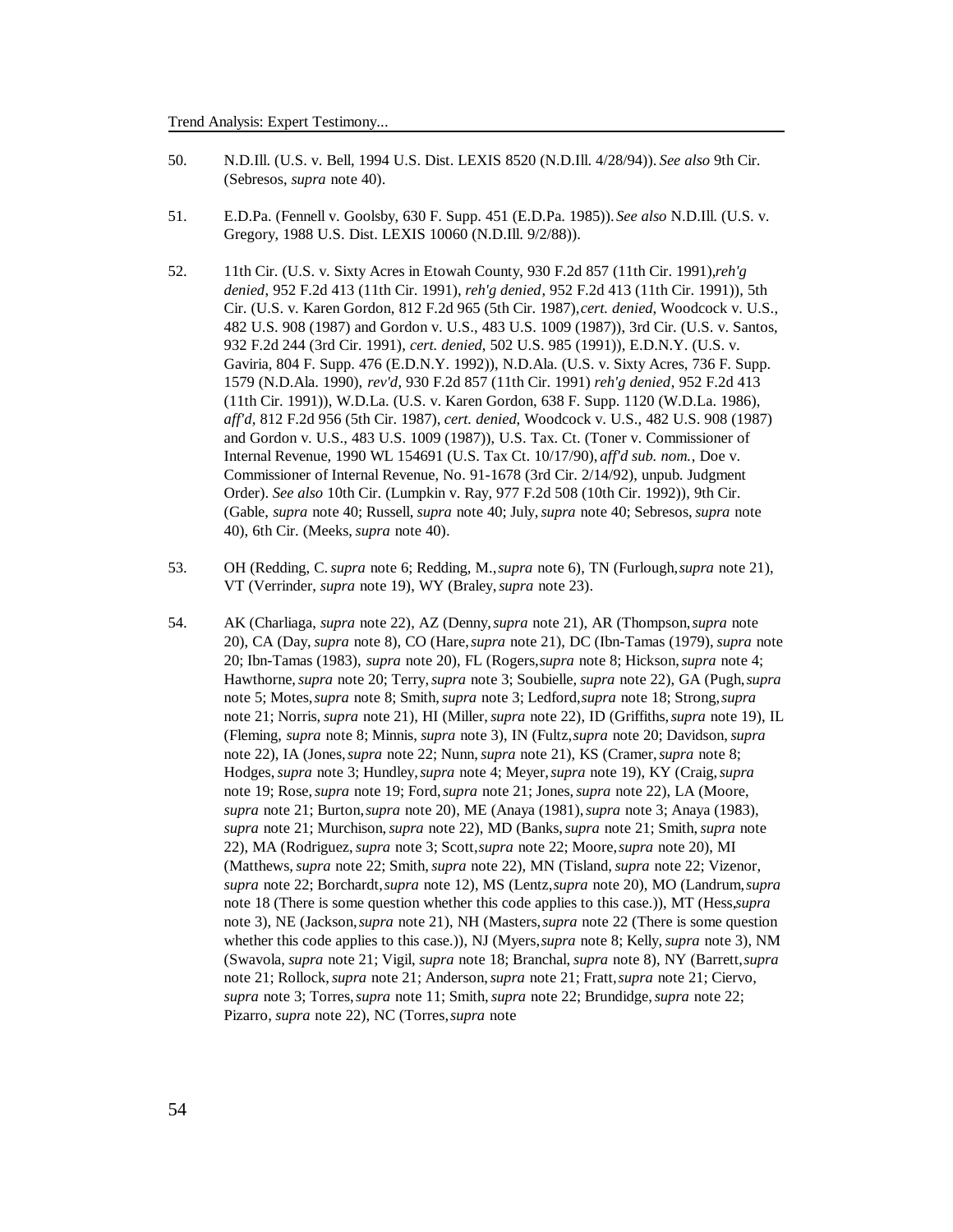21; Heidmous, *supra* note 21 (There is some question whether this code applies to this case.)), OH (Daws, *supra* text, page 2; Flowers, *supra* note 22; Higgs, *supra* note 21; Rice, *supra* note 21; Koss, *supra* note 3 (There is some question whether this code applies to this case.); Spinks, *supra* note 8; Seymour, *supra* note 18), OK (Bechtel, *supra* note 3), OR (Moore, *supra* note 20), PA (Forsythe, *supra* note 22; Miller, *supra* note 8; Kacsmar, *supra* note 8; Dillon, *supra* note 21; Stonehouse, *supra* note 4; Tyson, *supra* note 18), RI (Ordway, *supra* note 18), SC (Wilkins, *supra* note 8; Hill, *supra* note 3), SD (Burtzlaff, *supra* note 19), TN (Zimmerman, *supra* note 21; Furlough, *supra* note 21; Devita, *supra* note 21), TX (Hayward, *supra* note 21; Pierini, *supra* note 21; Fielder, *supra* note 3; King, *supra* note 22; In The Interest Of, *supra* note 22), UT (Hazel, *see supra* text, page 7), VT (Verrinder, *supra* note 19), VA (Wilmoth, *supra* note 21; Plantz, *supra* note 22; Credle, *supra* note 22), WA (Hanson, *supra* note 7; Walker, *supra* note 21; Kelly, *supra* note 4; Allery, *supra* note 3; Janes, *supra* note 4), WV (Steele, *supra* note 21; Duell, *supra* note 21; McClanahan, *supra* note 22), WY (Griffin, *supra* note 21 (There is some question whether this code applies to this case.)).

- 55. Also note the appellate court's observation in Aris, *supra* note 3, that "[i]t is not uncommon for a battered woman to kill the batterer while he sleeps."
- 56. Although not within the scope of this analysis, it would also be useful to investigate and determine whether the outcomes of trials in nontraditional self-defense cases (whether or not expert testimony was used or was an issue) differ significantly from those in traditional selfdefense situations.
- 57. AL (Hill, *supra* note 20), CA (Aris, *supra* note 3), GA (Chapman (1988), *supra* note 4), KS (Stewart, *supra* note 4), MI (Wilson, *supra* note 19), MN (Hennum, *supra* note 3), NV (Larson, *supra* note 21), NH (Briand, *supra* note 20), NY (Emick, *supra* note 3), NC (Norman, *supra* note 21), ND (Leidholm, *supra* note 21), OH (Manning, *supra* note 18), SC (Robinson, *supra* note 4), TN (Aucoin, *supra* note 21), WI (Landis, *supra* note 19; Felton, *supra* note 21).
- 58. LA (Necaise, *supra* note 24), NY (Powell, *supra* note 24), OH (Poling, *supra* note 6).
- 59. AL (Haney, *supra* note 18), CO (Yaklich, *supra* note 21), DE (McBride, *supra* note 22), FL (Stiles, *supra* note 11), MA (Grimshaw (1992), *supra* note 20), NC (Clark, *supra* note 18), OH (Lampkin, *supra* note 21), TN (Leaphart, *supra* note 21), TX (Ortiz, *supra* note 9), WA (Hutcheson, *supra* note 21; Bowerman, *supra* note 21; Alaniz, *supra* note 22).
- 60. IL (Jackson, *supra* note 9), MD (Boyd, *supra* note 24), MO (Anderson, *supra* note 24; Martin, *supra* note 24), MT (Dannels, *supra* note 24).
- 61. AK (Brandon, *supra* note 18), CT (Freeney, *supra* note 5; Borrelli, *supra* note 3; Battista, *supra* note 19), FL (Rhone, *supra* note 19), GA (Thompson, *supra* note 19), HI (Cababag, *supra* note 3), IL (Server, *supra* note 8), IN (Dausch, *supra* note 21), MN (Merrill, *supra* note 18), NE (Doremus, *supra* note 18), NH (Baker, *supra* note 19), NJ (J.Q., *supra* note 18; Frost, *supra* note 8), NY (Nicole V., *supra* note 3;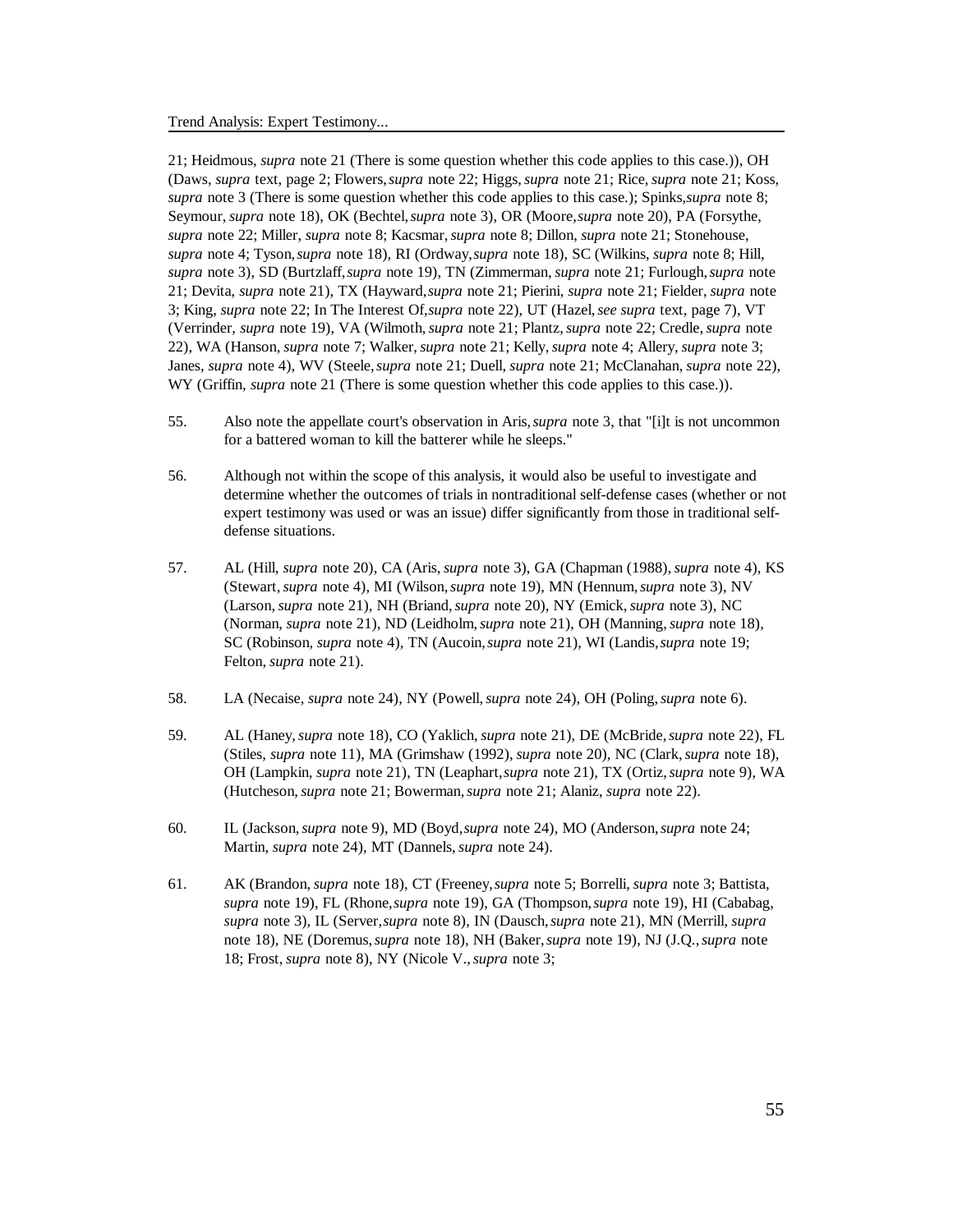Taylor, *supra* note 18), WA (Ciskie, *supra* note 7), WI (Bednarz, *supra* note 3; Slade, *supra* note 3), WY (Frenzel, *supra* note 21).

- 62. AK (Brandon, *supra* note 18 although expert testimony was not actually presented by the prosecution), CT (Borrelli, *supra* note 3), IN (Dausch, *supra* note 21), HI (Cababag, *supra* note 3), WI (Bednarz, *supra* note 3).
- 63. CT (Battista, *supra* note 19 (to explain delayed reporting by battered woman)); Freeney, *supra* note 5 (to explain why woman gave disjointed version of events and did not attempt to escape)), FL (Rhone, *supra* note 19 (to show battered woman's lack of consent to sex, and why she did not escape or complain to relatives)), GA (Thompson, *supra* note 19 (to show sexual assault victim's behavior consistent with "battered woman syndrome")), WA (Ciskie, *supra* note 7 (to explain battered woman's failure to report rape or end relationship)), WI (Slade, *supra* note 3 (to explain characteristics of batterers, why battered women do not leave)).
- 64. IL (Server, *supra* note 8 (testimony on rape trauma syndrome admitted to show behavior consistent with that of child victims of sexual assault)), NE (Doremus, *supra* note 18 (to show mildly retarded man's lack of consent to sex)), NJ (J.Q., *supra* note 18 (to explain delayed reporting and that symptoms consistent with child sexual abuse accommodation syndrome)), NY (Taylor, *supra* note 18 (to explain reluctance of rape victim to identify defendant)), WY (Frenzel, *supra* note 21 (to explain delayed reporting in child sexual abuse case)).
- 65. AK (Haakanson, *supra* note 19 (profile testimony inadmissible)), GA (Pruitt, *supra* note 24 (although error was harmless, expert testimony on battered woman syndrome should not have been admitted since case did not involve woman defendant asserting self-defense and there was no evidence woman was battered)), KS (Clements, *supra* note 4 (profile testimony inadmissible)), KY (Brandenburg, *supra* note 24 (battered woman's state of mind irrelevant to whether defendant assaulted her); Dyer, *supra* note 20 (profile evidence inadmissible unless qualified expert can express opinion as to defendant's mental condition)), NJ (Walker, *supra* note 21 (expert testimony not admissible to explain excited utterances of hospitalized battered woman before she died from injuries inflicted)), OH (Dowd, *supra* note 6 (follows Pargeon and holds expert testimony on "battered woman syndrome" inadmissible because probative value outweighed by prejudice to defendant, it amounts to impermissible evidence of defendant's prior bad acts and it is accepted in Ohio only in support of battered woman's self-defense claim); Pargeon, *supra* note 6; see also Roquemore, *supra* note 18 (profile testimony inadmissible against defendant charged with rape-murder)), OR (Milbradt, *supra* note 20 (expert testimony that directly gives opinion that sexual assault complainant is credible is not permissible)).
- 66. MN (Merrill, *supra* note 18), NH (Baker, *supra* note 19 expert testimony used to rebut male defendant's claim of insanity). In a third case, NY (Nicole V., *supra* note 3), expert testimony was admitted to corroborate the out-of-court statements of a non-testifying child victim of sexual assault whose complaints only needed to be verified by other evidence. In addition, NCDBW has been informed but has not yet fully verified reports that prosecutors in a few states have used expert testimony on battering and its effects to explain why a battered woman/complainant refused to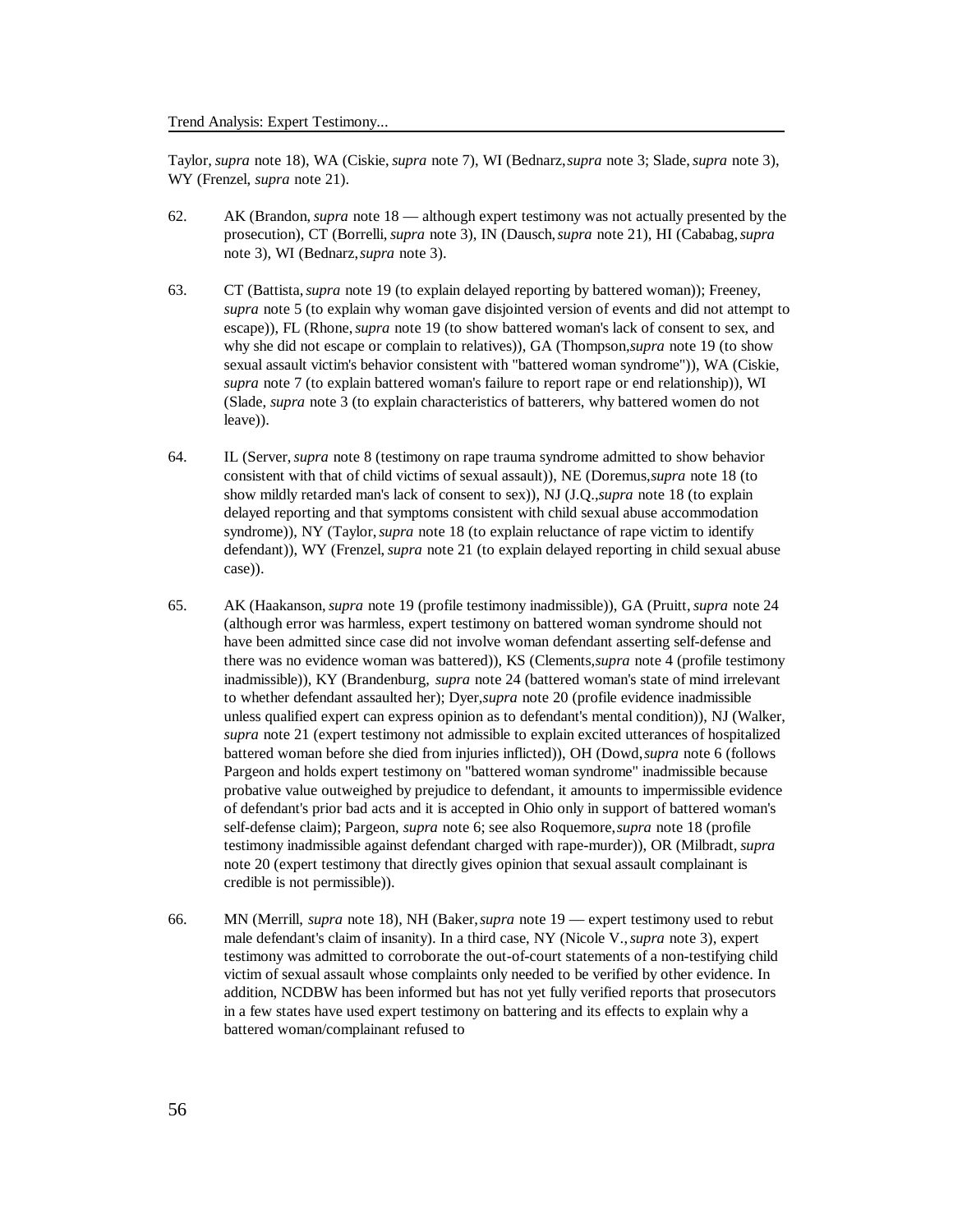testify at trial. According to Sue McGee, director of the Domestic Violence Project/SAFE House in Ann Arbor, MI, such expert testimony by battered women's advocates, social workers with an M.S.W., or psychologists in lieu of testimony by the battered woman herself has been used by prosecutors in their local courts in approximately 8 to 12 cases in the past two years, and its use is increasing (conversation with NCDBW resource coordinator, Holly White on November 22, 1994). In addition, the San Diego City Attorney's Office occasionally offers expert testimony in unusual circumstances (perhaps six times in one year), such as where a battered woman complainant recants her testimony on the stand or surprises the prosecution by refusing to testify on the eve of trial, *and* where there is not sufficient other evidence (e.g., medical evidence, record of telephone call to 911) to enable the prosecution to still go forward with their case (conversation with Jean Emmons, assistant to Casey Guinn, Esquire on November 22, 1994).

- 67. AL (Neelley, *supra* note 24), KY (Foster, *supra* note 24), MI (Moseler, *supra* note 24), OH (Engle, *supra* note 6; Lundgren, *supra* note 6), OK (McDonald, *supra* note 21), OR (Bockorny, *supra* note 21).
- 68. CA (Romero, *supra* note 8), KS (Crawford, *supra* note 4; Dunn (1992), *supra* note 22), MN (Mick, *supra* note 11; Krage, *supra* note 19), NJ (McGuigen, *supra* note 8), OK (McDonald, *supra* note 21), OR (Bockorny, *supra* note 21), VA (Pancoast, *supra* note 21), WV (Lambert, *supra* note 21).
- 69. AL (Neelley, *supra* note 24), KY (Foster, *supra* note 24), MI (Moseler, *supra* note 24), OH (Engle, *supra* note 6; Lundgren, *supra* note 6), WA (Riker, *supra* note 7). Note that KS (Dunn (1988), *supra* note 5) also excluded expert testimony in a duress case, but since this decision was overruled by the federal district court, it was not counted here.
- 70. FL (Jackson, *supra* note 21), IL (Smith, *supra* note 21; Novy, *supra* note 21; Gindorf, *supra* note 21), IN (Allen, *supra* note 21), MA (Lazarovich, *supra* note 20), MN (Loch, *supra* note 21), MO (Williams, *supra* note 20), MT (Redcrow, *supra* note 21), RI (McMaugh, *supra* preface endnote 1).
- 71. MO (Clay, *supra* note 24), OH (Coulter, *supra* note 6).
- 72. The attorney was quoted in an Associated Press story and in the August 15, 1994 edition of *New Jersey Lawyer* (3 NJL 1573) (on file with NCDBW). In the Cusseaux case (*supra* note 11), the court held, in a case of first impression, that "the `battered-woman's (sic) syndrome' is now a cognizable cause of action under the laws of New Jersey." However, as discussed *infra*, in doing the research for this analysis, we found at least a dozen other cases from other states where expert testimony on battering and its effects was used in civil actions.
- 73. CO (Morrison, *supra* note 21), CT (Knock, *supra* note 3), ID (Curtis (1993), *supra* note 21; Curtis (1994), *supra* note 21), LA (Laughlin, *supra* note 18), MD (Kaliher, *supra* note 22), MO (Hunziger, *supra* note 21), MT (Houtchens, *supra* note 21), OH (Scheibert, *supra* note 21), PA (Heck, *supra* note 22), SC (Doe, *supra* note 8), VT (Blair, *supra* note 21). Given the August 1994 ruling by a New Jersey court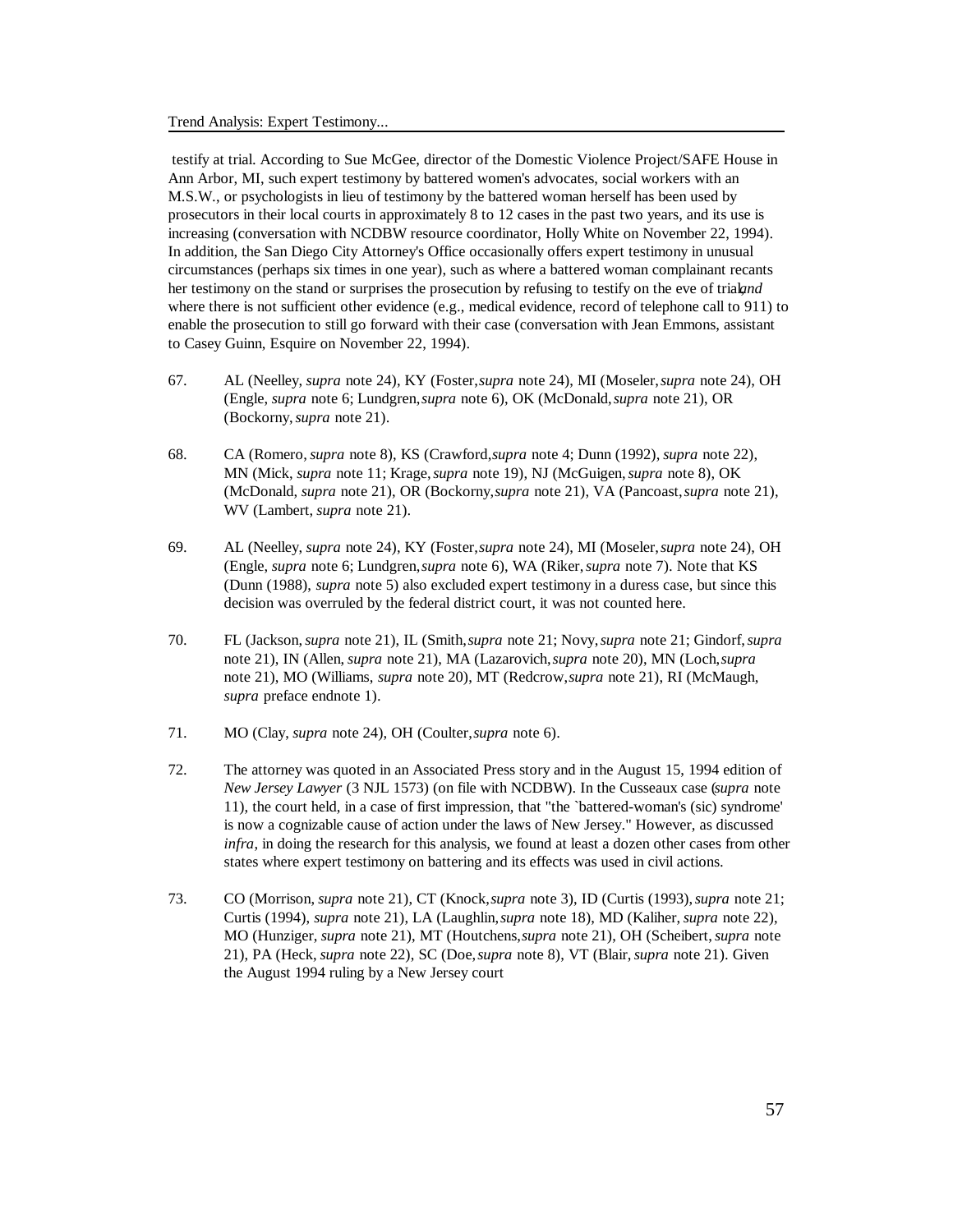(Cusseaux, *supra* note 11) that "battered woman syndrome" states a civil cause of action, presumably expert testimony will also be used in civil actions in that state as well.

- 74. NE (C.P., *supra* note 21), NY (Glenn G., *supra* note 21), WV (Betty J.W., *supra* note 21).
- 75. CT (Knock, *supra* note 3) (coded "AH"), LA (Laughlin, *supra* note 18) (coded "AR"), NJ (Cusseaux, *supra* note 11) (coded "AH") and SC (Doe, *supra* note 8) (coded "AH").
- 76. CO (Morrison, *supra* note 21), ID (Curtis (1993), *supra* note 21; Curtis (1994), *supra* note 21), MO (Hunziger, *supra* note 21), MT (Houtchens, *supra* note 21), OH (Scheibert, *supra* note 21), VT (Blair, *supra* note 21), NE (C.P., *supra* note 21), NY (Glenn G., *supra* note 21), WV (Betty J.W., *supra* note 21). The remaining two cases — MD (Kaliher, *supra* note 22) and PA (Heck, *supra* note 22) — were actually coded "O" (i.e., these were trial court cases for which trial transcripts of expert testimony were reviewed).
- 77. GA. CODE ANN. §16-3-21(d), NEV. REV. STAT. §48.061(2), TEX. PENAL CODE §19.06.
- 78. CAL. EVID. CODE §1107(a), NEV. REV. STAT. §48.061.
- 79. MASS. GEN. LAWS ANN. ch. 233, §23E, S.C.CODE ANN. §17-23-170(A).
- 80. The Nevada statute provides for the admissibility of expert testimony concerning the effect of domestic violence to show the defendant's state of mind when determining whether a person is excepted from criminal liability (NEV. REV. STAT. §48.061(1)).
- 81. CAL. EVID. CODE §1107 (*see* Section 2 of Stats. 1991, c. 812 (A.B. 785)), MASS. GEN. LAWS ANN. ch. 233, §23E, OKLA. STAT. ANN. tit. 22 §40.7.
- 82. 11th Cir. (Sixty Acres (1991), *supra* note 46), 10th Cir. (Dunn (1992), *supra* note 41), 9th Cir. (Gable, *supra* note 40; Russell, *supra* note 40; Johnson, *supra* note 40; Sebresos, *supra* note 40), 6th (Ware, *supra* text, page 2), 3rd Cir. (Santos, *supra* note 46), N.D.Ill. (Bell, *supra* note 44; Gregory, *supra* note 45), E.D.N.Y. (Gaviria, *supra* note 46), N.D.Ala. (Sixty Acres (1990), *supra* note 46), S.D.Fla. (Ellis, *supra* note 42), D.Kan. (Dunn (1991), *supra* note 42), U.S. Tax Ct. (Toner, *supra* note 46).
- 83. 9th Cir. (Archer, *supra* note 37; Homick, *supra* note 37) (but note that in both 9th Circuit cases, testimony was excluded on procedural grounds, i.e., failure to give advance notice of the testimony), 7th Cir. (U.S. v. Mark Thomas, *supra* note 37).
- 84. S.D.N.Y. (Taylor, *supra* note 37).
- 85. 10th Cir. (Lumpkin, *supra* note 46), 9th Cir. (July, *supra* note 40), 8th Cir. (Whitetail, *supra* note 43), 6th Cir. (Meeks, *supra* note 40), E.D.Pa. (Fennell, *supra*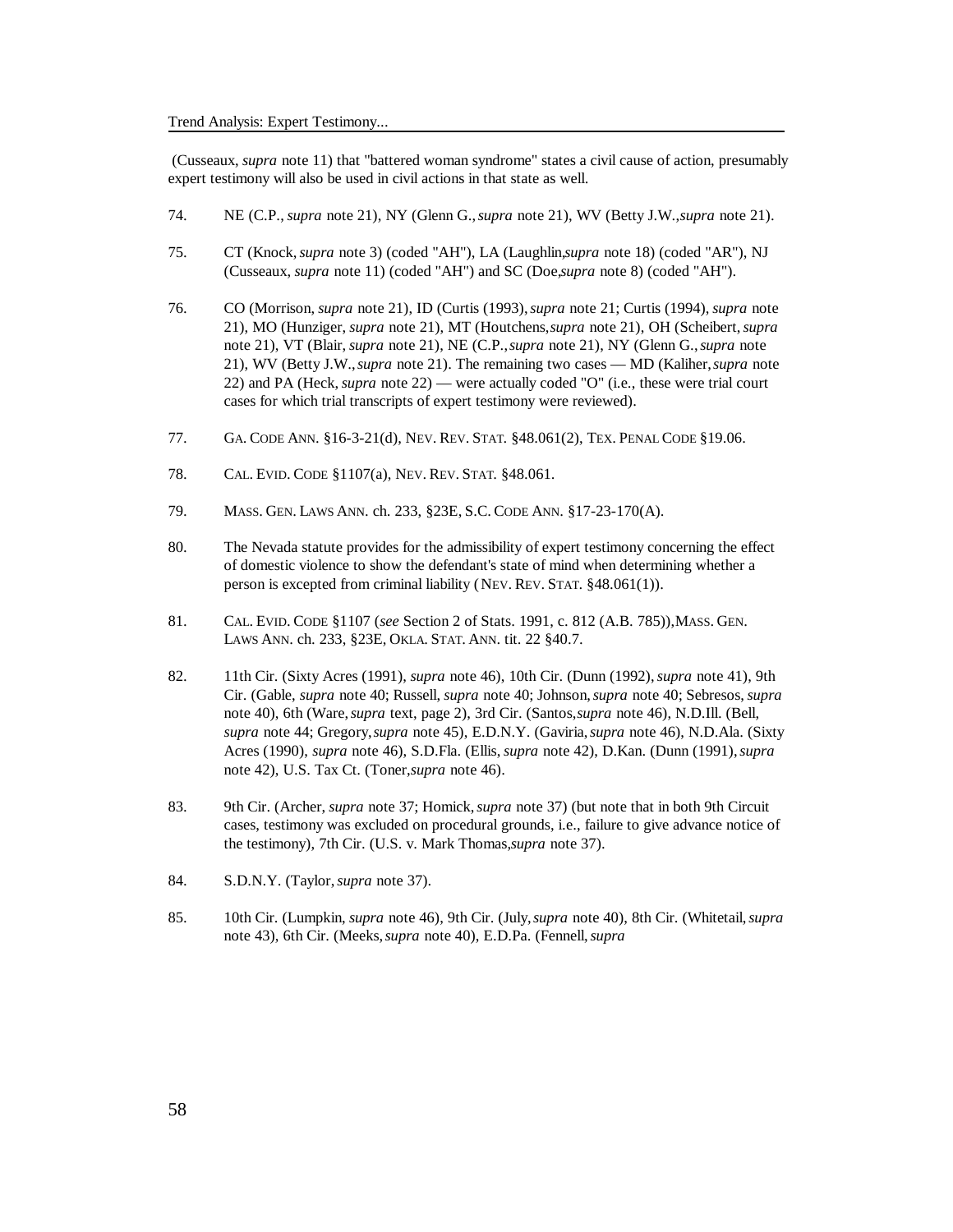note 45), D.Hawaii (U.S. v. Wilson, Crim. No. 91-01502ACK, U.S. Dist. Ct. (D. Hawaii 1991), testimony of Marilyn Hutchinson).

- 86. 6th Cir. (Thomas v. Arn, *supra* note 37), S.D.Ohio (Tourlakis, *supra* note 37).
- 87. 5th Cir. (Gordon (1987), *supra* note 46), W.D.La. (Gordon (1986), *supra* note 46).
- 88. 9th Cir. (Winters, *supra* note 40), 8th Cir. (Arcoren, *supra* note 41).
- 89. AL, AZ, AR, CA, CO, DE, ID, IA, MI, MT, NE, NV, NH, NC, ND, SD, TN, VT, VA, WV.
- 90. FL (Terry, *supra* note 3), GA (Pruitt, *supra* note 24), IL (Jackson, *supra* note 9), KS (Dunn (1988), *supra* note 5; Stewart, *supra* note 4; Meyer, *supra* note 19), LA (Burton, *supra* note 20), MD (Boyd, *supra* note 24), MA (Rodriguez, *supra* note 3), MS (Lentz, *supra* note 20), MO (Williams, *supra* note 20; Clay, *supra* note 24), NM (Branchal, *supra* note 8), OH (Lundgren, *supra* note 6; Dowd, *supra* note 6; C. Redding, *supra* note 6; M. Redding, *supra* note 6; Pargeon, *supra* note 6; Poling, *supra* note 6; Koss, *supra* note 3), OK (Bechtel, *supra* note 3), SC (Hill, *supra* note 3), TX (Fielder, *supra* note 3; Ortiz, *supra* note 9 (There is some question whether this code applies to this case.)), UT (Hazel, *supra* text, page 7 (There is some question whether this code applies to this case.)), WA (Hanson, *supra* note 7; Walker, *supra* note 21), WI (Balke, *supra* note 24), WY (Jahnke, *supra* note 25).
- 91. IN (Fultz, *supra* note 20), OH (Lundgren, *supra* note 6 (There is some question whether this code applies to this case.)); note that LA (Burton, *supra* note 20) formerly had this requirement under case law, but no longer does under the terms of its admissibility statute.
- 92. MO (Anderson, *supra* note 24; Martin, *supra* note 24).
- 93. AK (Haakanson, *supra* note 19), DC (Ibn-Tamas (1979), *supra* note 20; Ibn-Tamas (1983), *supra* note 20), FL (Hawthorne, *supra* note 20; Terry, *supra* note 3), GA (Chapman (1987), *supra* note 22), KS (Hodges, *supra* note 3; Meyer, *supra* note 19), KY (Dyer, *supra* note 20; Brandenburg, *supra* note 24; Rose, *supra* note 19), MA (Moore, *supra* note 20), MN (Borchardt, *supra* note 12), NJ (Kelly, *supra* note 3), NM (Gallegos, *supra* note 3), OH (Koss, *supra* note 3), OR (Milbradt, *supra* note 20; Moore, *supra* note 20), WA (Riker, *supra* note 7), WY (Frenzel, *supra* note 21; Buhrle, *supra* note 25; Jahnke, *supra* note 25).
- 94. CT (Borrelli, *supra* note 3), FL (Rogers, *supra* note 8; Hickson, *supra* note 4; Stiles, *supra* note 11), IL (Minnis, *supra* note 3), MN (Hennum, *supra* note 3), MO (Williams, *supra* note 20), NY (Torres, *supra* note 11), OH (Flowers, *supra* note 22), UT (Hazel, *supra* text, page 7), WA (Hanson, *supra* note 7).
- 95. CT (Borrelli, *supra* note 3), DC (Ibn-Tamas (1979), *supra* note 20), FL (Rogers, *supra* note 8; Stiles, *supra* note 11; Hawthorne, *supra* note 20; Terry, *supra* note 3), HI (Cababag, *supra* note 3), KY (Dyer, *supra* note 20; Craig, *supra* note 19; Rose, *supra* note 19), LA (Moore, *supra* note 21), ME (Anaya (1981), *supra* note 3), NJ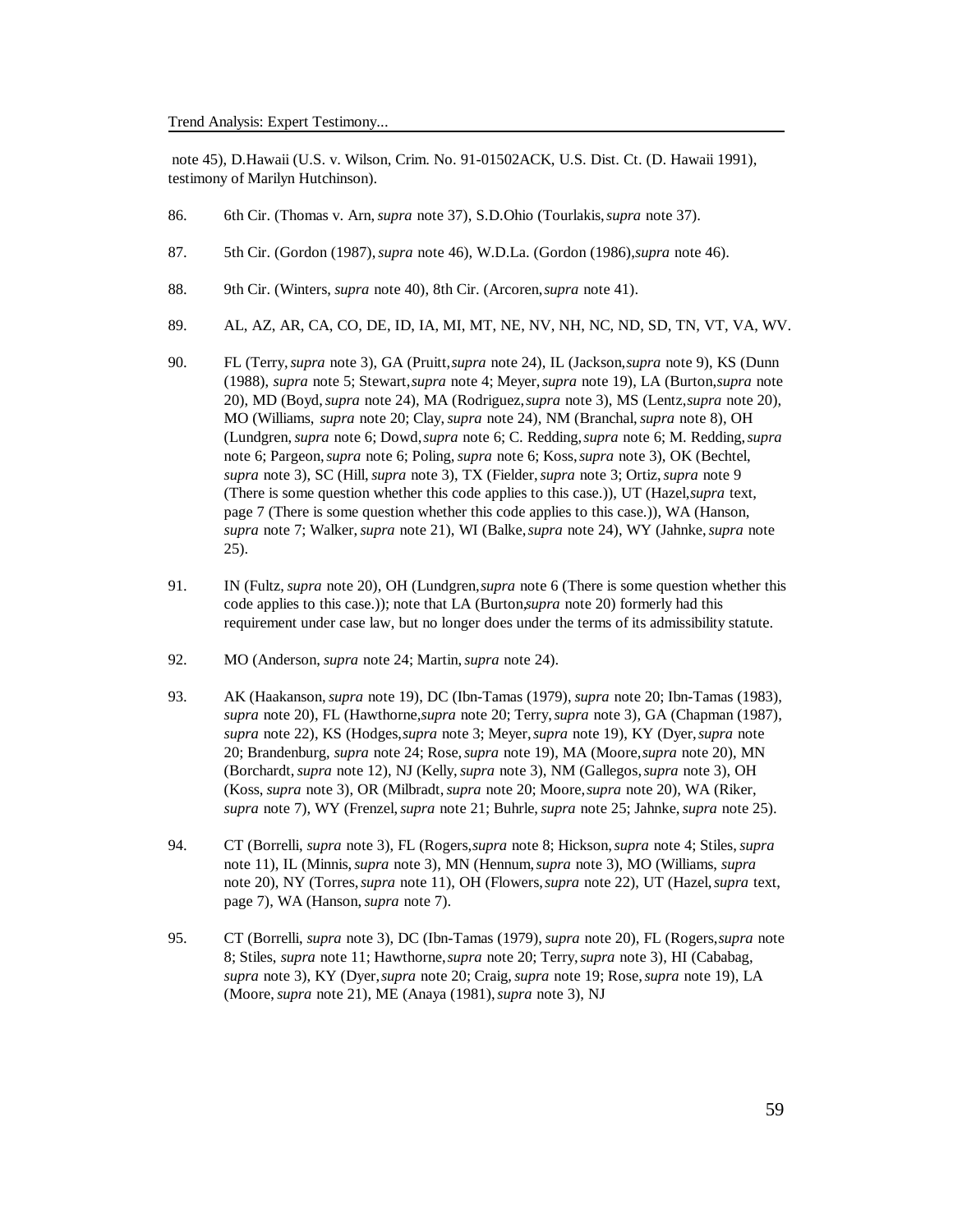(Kelly, *supra* note 3; Cusseaux, *supra* note 11), NM (Gallegos, *supra* note 3), NY (Barrett, *supra* note 21), OH (Rice, *supra* note 21; Koss, *supra* note 3), OK (Bechtel, *supra* note 3), OR (Moore, *supra* note 20), RI (Ordway, *supra* note 18), SC (Hill, *supra* note 3), UT (Hazel, *supra* text, page 7), WA (Allery, *supra* note 3).

- 96. FL (Stiles, *supra* note 11; note that this was a "hire to kill" case), GA (Pruitt, *supra* note 24), ME (Anaya (1981), *supra* note 3), MA (Rodriguez, *supra* note 3), OH (Daws, *supra* text, page 2; Roquemore, *supra* note 18; Coulter, *supra* note 6; Rice, *supra* note 21; Pargeon, *supra* note 6; Poling, *supra* note 6; Koss, *supra* note 3; Seymour, *supra* note 18), OK (Bechtel, *supra* note 3), PA (Dillon, *supra* note 21; Stonehouse, *supra* note 4; Tyson, *supra* note 18), WA (Allery, *supra* note 3), WI (Balke, *supra* note 24 (There is some question whether this code applies to this case.)), WY (Griffin, *supra* note 21 (There is some question whether this code applies to this case.)).
- 97. TX (Fielder, *supra* note 3).
- 98. GA. CODE ANN. §16-3-21(d), LA. CODE EVID. ANN. art. 404 (A)(2), OHIO REV. CODE ANN. §2901.06(B), TEX. PENAL CODE §19.06(b)), WYO. STAT. (Crimes and Offenses) §6-1- 203(b).
- 99. LA. CODE EVID. ANN. art. 404(A)(2), MD. CTS. & JUD. PROC. CODE ANN. §10-916(b), OKLA. STAT. ANN. tit. 22, §40.7.
- 100. CAL. EVID. CODE §1107(b), OHIO REV. CODE ANN. §2901.06(A)(1), S.C.CODE ANN. §17-  $23-170(B)$ .
- 101. S.C.CODE ANN. §17-23-170(D).
- 102. S.C.CODE ANN. §17-23-170(C).
- 103. *See* MO. ANN. STAT. (Crimes and Punishment) §563.033, *and* Williams, *supra* note 20.
- 104. 10th Cir. (Lumpkin, *supra* note 46).
- 105. 9th Cir. (Johnson, *supra* note 40), 8th Cir. (Arcoren, *supra* note 41).
- 106. E.D.Pa. (Fennell, *supra* note 45), S.D.N.Y. (Taylor, *supra* note 37).
- 107. S.D.Ohio (Tourlakis, *supra* note 37), E.D.Pa. (Fennell, *supra* note 45).
- 108. S.D.N.Y. (Taylor, *supra* note 37).
- 109. 8th Cir. (Arcoren, *supra* note 41), E.D.Pa. (Fennell, *supra* note 45).
- 110. S.D.Ohio (Tourlakis, *supra* note 37), E.D.Pa. (Fennell, *supra* note 45).
- 111. 9th Cir. (Archer, *supra* note 37; Homick, *supra* note 37).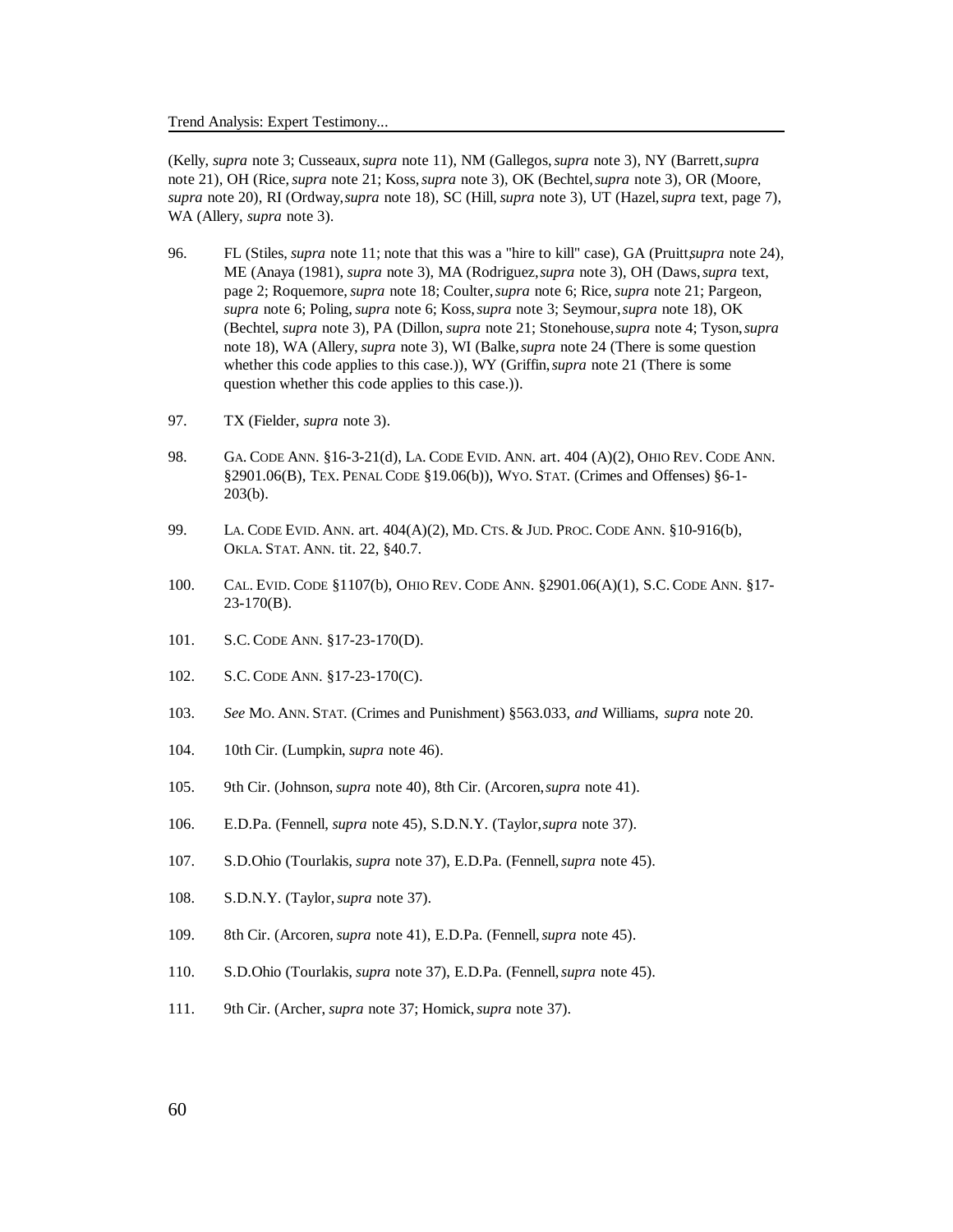- 112. AL (Neelley, *supra* note 24), GA (Thompson, *supra* note 19), MI (Moseler, *supra* note 24), MN (Loch, *supra* note 21 (grounds not specified)), NM (Swavola, *supra* note 21; Vigil, *supra* note 18), NY (Rollock, *supra* note 21), OH (Engle, *supra* note 6; Coulter, *supra* note 6 (on grounds not related to expert testimony); Seymour, *supra* note 18), SC (Robinson, *supra* note 4), WI (Balke, *supra* note 24). Note that a WI court has also found counsel to be ineffective in another decision (Felton, *supra* note 21).
- 113. CA (Romero, *supra* note 8; Day, *supra* note 8), DE (State v. Scott, 1989 WL 90613 (Del. Super. 7/19/89) (on grounds not related to expert testimony), NV (Larson, *supra* note 21), PA (Miller, *supra* note 8; Stonehouse, *supra* note 4; Tyson, *supra* note 18), TN (Zimmerman, *supra* note 21), WI (Felton, *supra* note 21). Note that a WI court also found counsel *not* ineffective in a more recent decision (Balke, *supra* note 24).
- 114. GA (Ledford, *supra* note 18), KS (Dunn (1988), *supra* note 5), MS (Lentz, *supra* note 20), MT (Dannels, *supra* note 24), TN (Aucoin, *supra* note 21).
- 115. 9th Cir. (Archer, *supra* note 37) (note that the court did not reach the issue on the merits)), 6th Cir. (Ware, *supra* text, page 2; Meeks, *supra* note 40).
- 116. D.Kan. (Dunn (1991), *supra* note 42).
- 117. AK (Charliaga, *supra* note 22), AL (Haney, *supra* note 18), CA (Aris, *supra* note 3), CO (Yaklich, *supra* note 21), CT (Knock, *supra* note 3), DC (Ibn-Tamas (1979), *supra* note 20), DE (McBride, *supra* note 22), FL (Jackson, *supra* note 21; Rogers, *supra* note 8; Soubielle, *supra* note 22; Hickson, *supra* note 4 (only if prior notice to state and chance for adverse examination)), GA (Thompson, *supra* note 19; Pugh, *supra* note 5; Chapman (1988), *supra* note 4; Chapman (1987), *supra* note 22; Clenney, *supra* note 24; Norris, *supra* note 21; Smith, *supra* note 3), ID (Curtis (1993), *supra* note 21), IL (Smith, *supra* note 21; Novy, *supra* note 21; Jackson, *supra* note 9; Fleming, *supra* note 8; Gindorf, *supra* note 21), IN (Dausch, *supra* note 21; Davidson, *supra* note 22), KS (Cramer, *supra* note 8; Dunn (1992), *supra* note 22; Stewart, *supra* note 4; Hodges, *supra* note 3), KY (Jones, *supra* note 22; Dyer, *supra* note 20 (There is some question whether this code applies to this case.); Craig, *supra* note 19), LA (Laughlin, *supra* note 18; Burton, *supra* note 20; Necaise, *supra* note 24 (only if plead insanity)), ME (Murchison, *supra* note 22; Anaya (1983), *supra* note 21), MD (Smith, *supra* note 22; Kaliher, *supra* note 22; but see Boyd, *supra* note 24 (expert testimony proffered but not introduced because trial court said it did not generate self-defense issue)), MA (Rodriguez, *supra* note 3 (high court notes state statute allows such testimony); Lazarovich, *supra* note 20; Scott, *supra* note 22), MN (Mick, *supra* note 11; Krage, *supra* note 19 (such specific testimony allowed only if defendant waives 5th Amendment right not to be subjected to adverse examination)), MO (Hunziger, *supra* note 21; Williams, *supra* note 20; Landrum, *supra* note 18), MT (Houtchens, *supra* note 21; Hess, *supra* note 3; Dannels, *supra* note 24), NE (C.P., *supra* note 21 (note court sees "battered woman syndrome" as "malady")), NH (Briand, *supra* note 20; Masters, *supra* note 22), NM (Swavola, *supra* note 21), NY (Barrett, *supra* note 21; Glenn G., *supra* note 21; Anderson, *supra* note 21; Fratt, *supra* note 21; Brundidge, *supra* note 22; Pizarro, *supra* note 22; Ciervo, *supra* note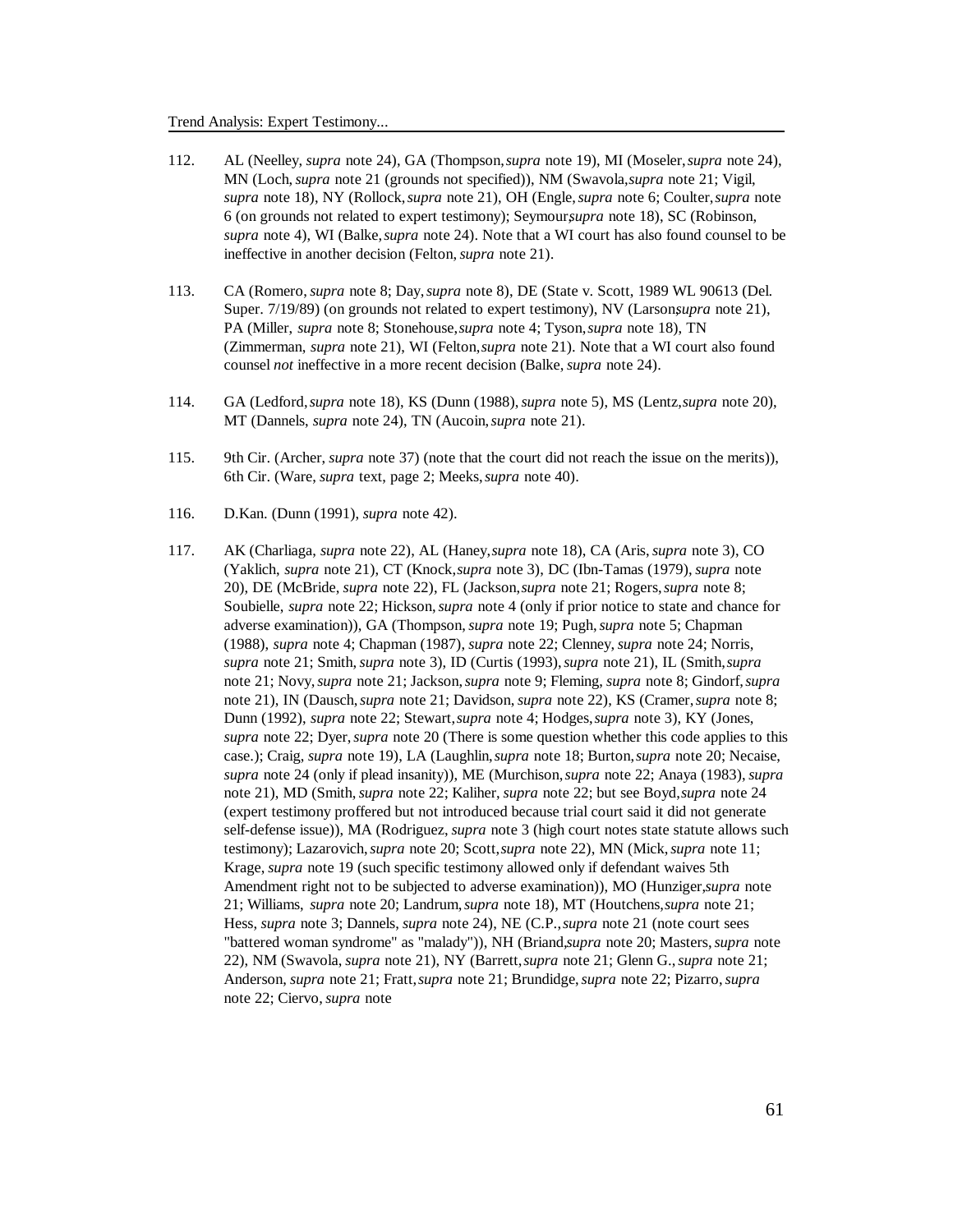3; Torres, *supra* note 11; Emick, *supra* note 3; Brown, *supra* note 22), NC (Clark, *supra* note 18; Norman, *supra* note 21; Heidmous, *supra* note 21), ND (Leidholm, *supra* note 21), OH (Higgs, *supra* note 21; Poling, *supra* note 6; Flowers, *supra* note 22), OK (McDonald, *supra* note 21), OR (Bockorny, *supra* note 21), PA (Dillon, *supra* note 21; Forsythe, *supra* note 22; Heck, *supra* note 22; Gatewood, *supra* note 22), RI (McMaugh, *supra* preface endnote 1), SC (Wilkins, *supra* note 8), TN (Furlough, *supra* note 21; Devita, *supra* note 21), TX (Hayward, *supra* note 21; Ortiz, *supra* note 9; Pierini, *supra* note 21; King, *supra* note 22; In The Interest Of, *supra* note 22), VA (Credle, *supra* note 22; Plantz, *supra* note 22; Wilmoth, *supra* note 21), WA (Kelly, *supra* note 4; Bowerman, *supra* note 21 (according to Hutcheson, *supra* note 21)), WV (McClanahan, *supra* note 22; Steele, *supra* note 21; Duell, *supra* note 21).

- 118. AL (Hill, *supra* note 20 (There is some question whether this code applies to this case.)), AK (Pabst, *supra* note 22; Haakanson, *supra* note 19 (There is some question whether this code applies to this case.)), CO (Hare, *supra* note 21), CT (Battista, *supra* note 19; Borrelli, *supra* note 3), DC (Ibn-Tamas (1979), *supra* note 20), DE (McBride, *supra* note 22), FL (Rogers, *supra* note 8; Hickson, *supra* note 4; Soubielle, *supra* note 22), GA (Thompson, *supra* note 19; Chapman (1987), *supra* note 22; Smith, *supra* note 3), IL (Smith, *supra* note 21), IN (Dausch, *supra* note 21; Davidson, *supra* note 22), IA (Jones, *supra* note 22), KS (Dunn (1992), *supra* note 22; Hodges, *supra* note 3; Hundley, *supra* note 4), KY (Jones, *supra* note 22; Rose, *supra* note 19), LA (Burton, *supra* note 20), ME (Murchison, *supra* note 22), MD (Smith, *supra* note 22), MA (Grimshaw (1991), *supra* note 21; Lazarovich, *supra* note 20; Scott, *supra* note 22; Rodriguez, *supra* note 3 (high court also notes that state statute permits testimony whether defendant is a battered woman)), MI (Wilson*supra* note 19; Smith, *supra* note 22), MN (Krage, *supra* note 19; Hennum, *supra* note 3; Tisland, *supra* note 22; Vizenor, *supra* note 22), MO (Williams, *supra* note 20 (court notes testimony admissible even if defendant not married to batterer)), NH (Masters, *supra* note 22), NJ (Frost, *supra* note 8), NY (Glenn G., *supra* note 21; Smith, *supra* note 22; Brundidge, *supra* note 22; Pizarro, *supra* note 22; Torres, *supra* note 11; Emick, *supra* note 3; Brown, *supra* note 22), OH (Poling, *supra* note 6; Flowers, *supra* note 22), OR (Moore, *supra* note 20), PA (Dillon, *supra* note 21; Stonehouse, *supra* note 4; Singh, *supra* note 22; Forsythe, *supra* note 22; Heck, *supra* note 22; Gatewood, *supra* note 22), SD (Burtzlaff, *supra* note 19), TN (Furlough, *supra* note 21; Leaphart, *supra* note 21), TX (King, *supra* note 22; In The Interest Of, *supra* note 22 (in context of post-traumatic stress disorder)), VT (Verrinder, *supra* note 19), VA (Credle, *supra* note 22; Plantz, *supra* note 22; Wilmoth, *supra* note 21), WA (Ciskie, *supra* note 7; Allery, *supra* note 3), WI (Bednarz, *supra* note 3; Slade, *supra* note 3; Landis, *supra* note 19; Felton, *supra* note 21), WV (McClanahan, *supra* note 22; Betty J.W., *supra* note 21), WY (Frenzel, *supra* note 21; Griffin, *supra* note 21 (There is some question whether this code applies to this case.)).
- 119. AK (Haakanson, *supra* note 19), GA (Clenney, *supra* note 24 (court made this holding as to former spouses)), KY (Rose, *supra* note 19), MI (Wilson, *supra* note 19), MN (Hennum, *supra* note 3), OH (Dowd, *supra* note 6; Pargeon, *supra* note 6), PA (Singh, *supra* note 22), SD (Burtzlaff, *supra* note 19), VT (Verrinder, *supra* note 19), WI (Bednarz, *supra* note 3; Landis, *supra* note 19).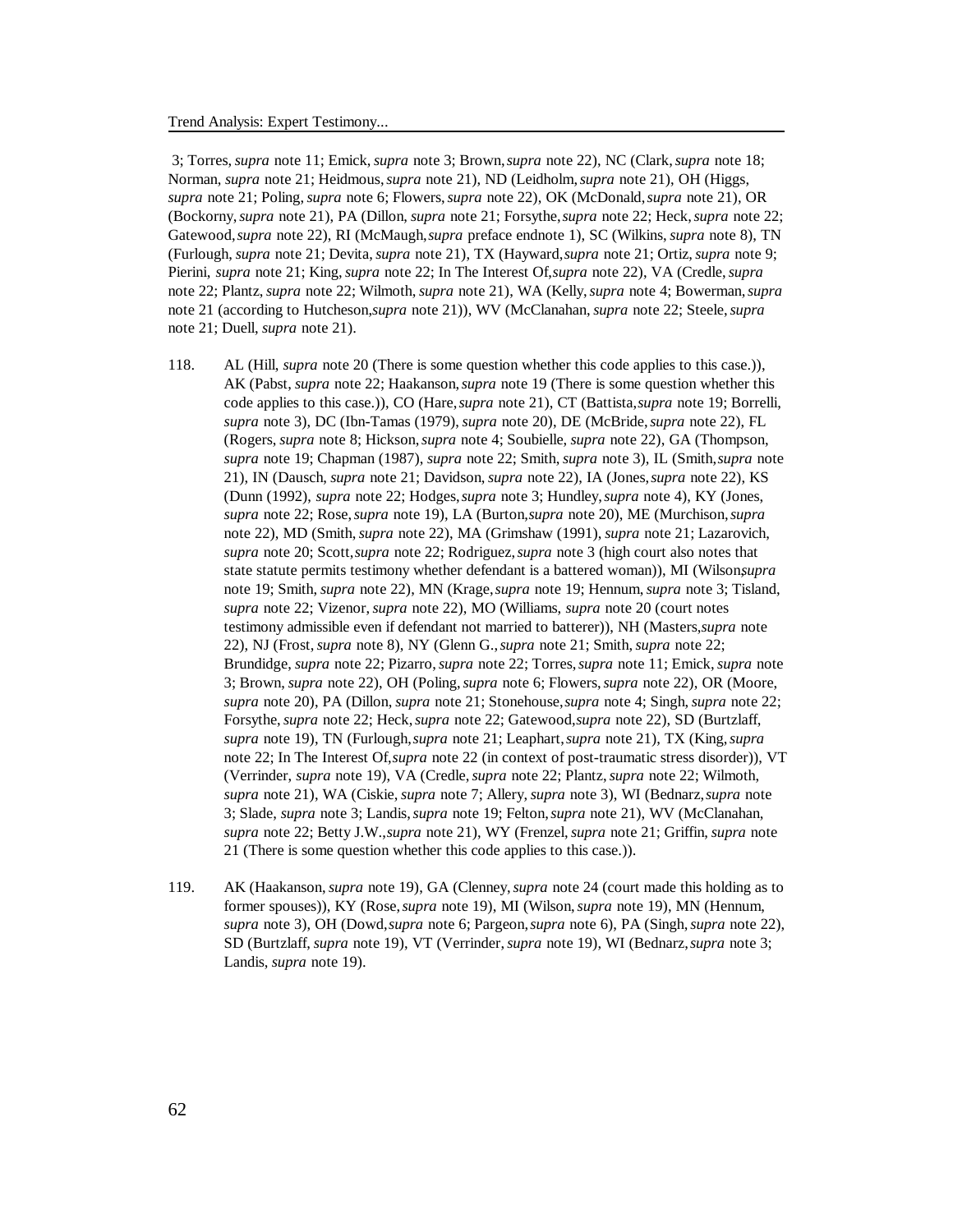- 120. RI (McMaugh, *supra* preface endnote 1).
- 121. AL (Neelley, *supra* note 24), CA (Romero, *supra* note 8), CO (Yaklich, *supra* note 21), CT (Borrelli, *supra* note 3 (notes with seeming approval use of expert testimony for this purpose permitted in other jurisdictions)), FL (Stiles, *supra* note 11; Terry, *supra* note 3), GA (Motes, *supra* note 8; Chapman (1988), *supra* note 4; Pruitt, *supra* note 24; Chapman (1987), *supra* note 22), IL (Jackson, *supra* note 9; Fleming, *supra* note 8; Minnis, *supra* note 3), IN (Fultz, *supra* note 20), IA (Nunn, *supra* note 21), KS (Crawford, *supra* note 4; Clements, *supra* note 4; Stewart, *supra* note 4; Hodges, *supra* note 3; Meyer, *supra* note 19), LA (Burton, *supra* note 20), ME (Anaya (1981), *supra* note 3), MA (Grimshaw (1991), *supra* note 21; Moore, *supra* note 20), MI (Matthews, *supra* note 22), MN (Hennum, *supra* note 3), MO (Anderson, *supra* note 24; Williams, *supra* note 20 (court holds such testimony admissible even if defendant not married to batterer); Clay, *supra* note 24; Martin, *supra* note 24), MS (Lentz, *supra* note 20), MT (Hess, *supra* note 3), NV (Larson, *supra* note 21), NH (Briand, *supra* note 20), NJ (Myers, *supra* note 8; Kelly, *supra* note 3; Cusseaux, *supra* note 11), NM (Gallegos, *supra* note 3; Branchal, *supra* note 8), NY (Anderson, *supra* note 21; Rollock, *supra* note 21; Brundidge, *supra* note 22; Ciervo, *supra* note 3; Torres, *supra* note 11; Emick, *supra* note 3), NC (Norman, *supra* note 21), ND (Leidholm, *supra* note 21), OH (Daws, *supra* text, page 2; Lundgren, *supra* note 6; C. Redding, *supra* note 6; M. Redding, *supra* note 6; Manning, *supra* note 18; Pargeon, *supra* note 6; Poling, *supra* note 6; Rice, *supra* note 21; Koss, *supra* note 3; Spinks, *supra* note 8), OK (Bechtel, *supra* note 3), OR (Moore, *supra* note 20), PA (Miller, *supra* note 8; Tyson, *supra* note 18; Kacsmar, *supra* note 8; Dillon, *supra* note 21; Stonehouse, *supra* note 4; Forsythe, *supra* note 22), SC (Robinson, *supra* note 4; Wilkins, *supra* note 8; Hill, *supra* note 3), TN (Zimmerman, *supra* note 21; Furlough, *supra* note 21), TX (Ortiz, *supra* note 9), UT (Hazel, *supra* text, page 7), WA (Riker, *supra* note 7; Janes, *supra* note 4; Hanson, *supra* note 7; Walker, *supra* note 21; Allery, *supra* note 3; Kelly, *supra* note 4), WV (Steele, *supra* note 21).
- 122. AK (Pabst, *supra* note 22), AZ (Denny, *supra* note 21), CA (Aris, *supra* note 3), CO (Yaklich, *supra* note 21; Morrison, *supra* note 21), DE (McBride, *supra* note 22), FL (Jackson, *supra* note 21; Stiles, *supra* note 11; Rhone, *supra* note 19; Soubielle, *supra* note 22), GA (Chapman (1987), *supra* note 22), ID (Griffiths, *supra* note 19), IL (Smith, *supra* note 21; Novy, *supra* note 21; Server, *supra* note 8), IA (Nunn, *supra* note 21), KS (Hundley, *supra* note 4), KY (Dyer, *supra* note 20; Ford, *supra* note 21), LA (Laughlin, *supra* note 18; Necaise, *supra* note 24), ME (Murchison, *supra* note 22; Anaya (1981), *supra* note 3), MI (Smith, *supra* note 22), MN (Krage, *supra* note 19), MO (Hunziger, *supra* note 21; Williams, *supra* note 20), MT (Dannels, *supra* note 24), NE (Doremus, *supra* note 18), NJ (J.Q., *supra* note 18; Myers, *supra* note 8; McGuigen, *supra* note 8; Kelly, *supra* note 3; Cusseaux, *supra* note 11), NM (Gallegos, *supra* note 3; Branchal, *supra* note 8), NY (Barrett, *supra* note 21; Anderson, *supra* note 21; Fratt, *supra* note 21; Brundidge, *supra* note 22; Pizarro, *supra* note 22; Nicole V., *supra* note 3; Torres, *supra* note 11), NC (Clark, *supra* note 18), OH (Daws, *supra* text, page 2; Roquemore, *supra* note 18; Manning, *supra* note 18; Poling, *supra* note 6; Rice, *supra* note 21; Flowers, *supra* note 22), OK (Bechtel, *supra* note 3;), PA (Miller, *supra* note 8; Kacsmar, *supra* note 8; Dillon, *supra* note 21; Forsythe, *supra* note 22), SC (Wilkins, *supra* note 8; Hill, *supra* note 3), SD (Burtzlaff, *supra* note 19), TN (Zimmerman, *supra* note 21;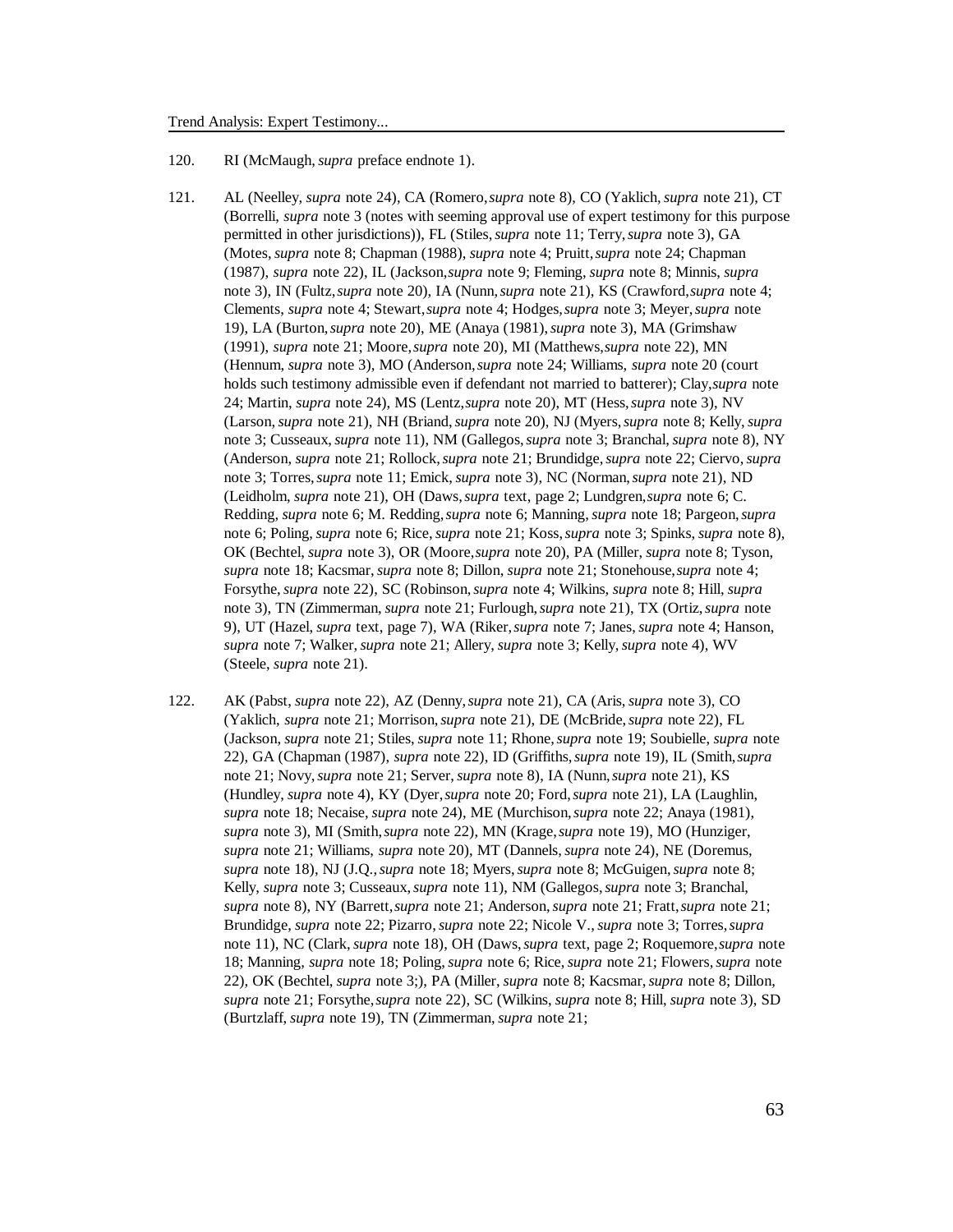Furlough, *supra* note 21), TX (Fielder, *supra* note 3; In The Interest Of, *supra* note 22), UT (Hazel, *supra* text, page 7), WA (Riker, *supra* note 7; Hutcheson, *supra* note 21; Ciskie, *supra* note 7; Allery, *supra* note 3), WI (Felton, *supra* note 21), WV (Steele, *supra* note 21; Duell, *supra* note 21).

- 123. Braley, *supra* note 23.
- 124. CA (Romero, *supra* note 8; Aris, *supra* note 3 (but held expert testimony on the subjective reasonableness of the defendant's conduct was irrelevant to the issue of a reasonable person's conduct, i.e., the objective part of a complete or "perfect" self-defense claim)), DC (Ibn-Tamas (1979), *supra* note 20), FL (Stiles, *supra* note 11; Soubielle, *supra* note 22; Hawthorne, *supra* note 20; Terry, *supra* note 3), IL (Fleming, *supra* note 8), IN (Fultz, *supra* note 20), IA (Nunn, *supra* note 21), KS (Crawford, *supra* note 4; Clements, *supra* note 4; Dunn (1988), *supra* note 5; Stewart, *supra* note 4; Meyer, *supra* note 19; Hundley, *supra* note 4), LA (Burton, *supra* note 20), MD (Banks, *supra* note 21), MA (Grimshaw (1991), *supra* note 21; Moore, *supra* note 20), MI (Wilson, *supra* note 19; Matthews, *supra* note 22), MN (Hennum, *supra* note 3; Mick, *supra* note 11), NJ (Myers, *supra* note 8; Kelly, *supra* note 3; Cusseaux, *supra* note 11), NM (Gallegos, *supra* note 3; Branchal, *supra* note 8), NY (Barrett, *supra* note 21; Torres, *supra* note 11), ND (Leidholm, *supra* note 21), OH (Daws, *supra* text, page 2; Lundgren, *supra* note 6; C. Redding, *supra* note 6; Koss, *supra* note 3), OK (Bechtel, *supra* note 3), PA (Miller, *supra* note 8; Tyson, *supra* note 18; Dillon, *supra* note 21; Stonehouse, *supra* note 4; Forsythe, *supra* note 22), SC (Robinson, *supra* note 4; Wilkins, *supra* note 8), TN (Zimmerman, *supra* note 21), TX (Fielder, *supra* note 3), UT (Hazel, *supra* text, page 7), VA (Plantz, *supra* note 22; Pancoast, *supra* note 21; Wilmoth, *supra* note 21), WA (Riker, *supra* note 7; Janes, *supra* note 4; Hanson, *supra* note 7; Walker, *supra* note 21; Allery, *supra* note 3; Kelly, *supra* note 4), WV (McClanahan, *supra* note 22; Steele, *supra* note 21), WY (Jahnke, *supra* note 25).
- 125. GA (Mullis, *supra* note 24), WY (Buhrle, *supra* note 25).
- 126. CA (Romero, *supra* note 8; Aris, *supra* note 3), DC (Ibn-Tamas (1979), *supra* note 20), FL (Stiles, *supra* note 11; Hawthorne, *supra* note 20; Terry, *supra* note 3), GA (Chapman (1988), *supra* note 4), IL (Fleming, *supra* note 8), IN (Fultz, *supra* note 20), IA (Nunn, *supra* note 21), KS (Crawford, *supra* note 4; Dunn (1988), *supra* note 5; Meyer, *supra* note 19; Hundley, *supra* note 4), LA (Burton, *supra* note 20), MA (Grimshaw (1991), *supra* note 21; Moore, *supra* note 20), NJ (Myers, *supra* note 8), NM (Gallegos, *supra* note 3; Branchal, *supra* note 8), OH (Daws, *supra* text, page 2; Lundgren, *supra* note 6; C. Redding, *supra* note 6; Manning, *supra* note 18; Pargeon, *supra* note 6), OK (Bechtel, *supra* note 3), PA (Tyson, *supra* note 18), SC (Robinson, *supra* note 4; Wilkins, *supra* note 8), TN (Furlough, *supra* note 21), VA (Plantz, *supra* note 22), WA (Janes, *supra* note 4; Allery, *supra* note 3; Kelly, *supra* note 4).
- 127. CA (Day, *supra* note 8; Romero, *supra* note 8; Aris, *supra* note 3), GA (Pugh, *supra* note 5), MD (Banks, *supra* note 21), NJ (Myers, *supra* note 8; Kelly, *supra* note 3; Cusseaux, *supra* note 11), ND (Leidholm, *supra* note 21), OH (C. Redding, *supra* note 6; Pargeon, *supra* note 6; Koss, *supra* note 3).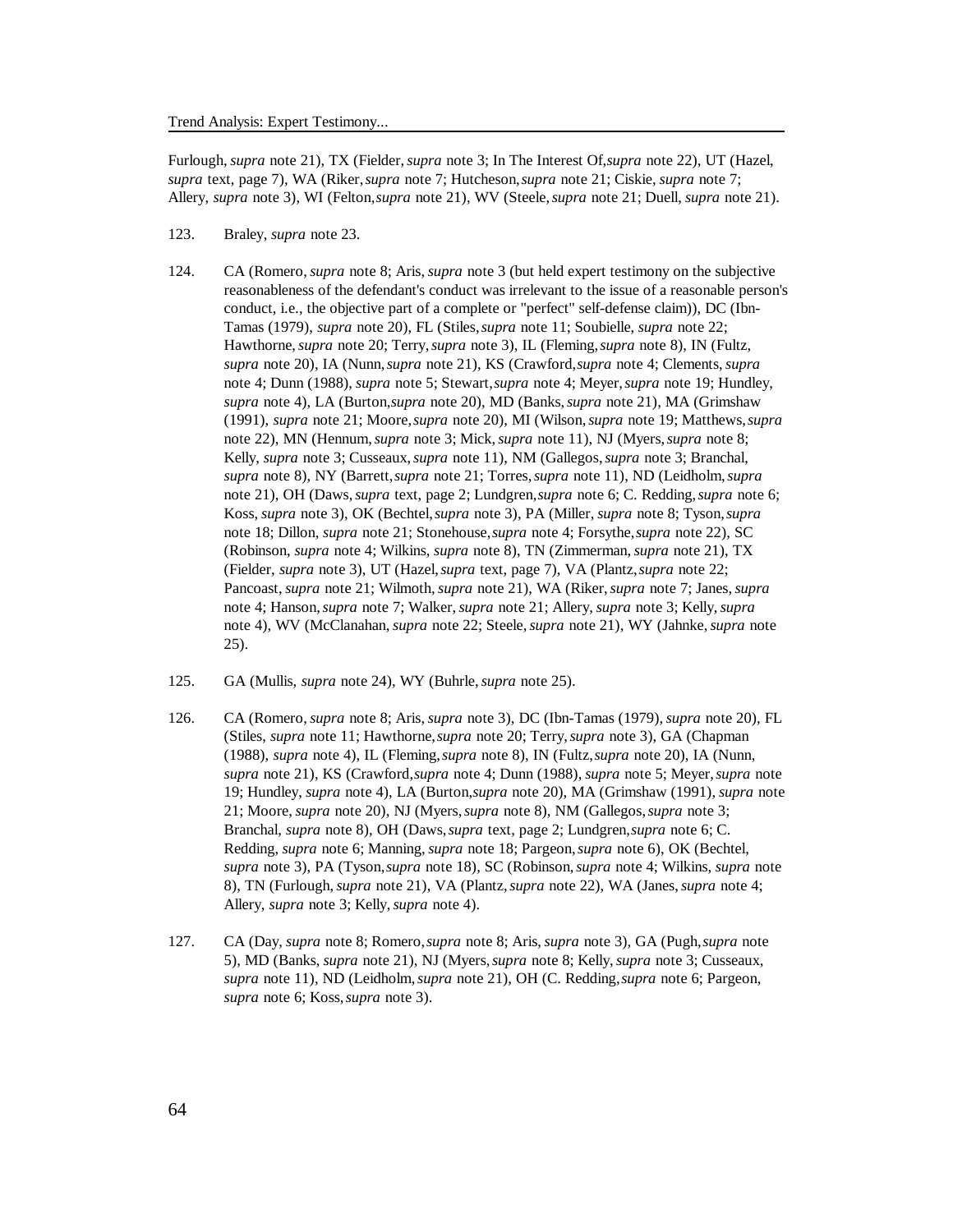- 128. Pargeon, *supra* note 6; Koss, *supra* note 3.
- 129. Walker, *supra* note 21.
- 130. AK (Pabst, *supra* note 22), FL (Soubielle, *supra* note 22), GA (Smith, *supra* note 3), KS (Dunn (1992), *supra* note 22), ME (Anaya (1981), *supra* note 3), NH (Masters, *supra* note 22), NM (Gallegos, *supra* note 3), NY (Brundidge, *supra* note 22; Ciervo, *supra* note 3; Emick *supra* note 3), NC (Clark, *supra* note 18; Norman, *supra* note 21), OR (Bockorny, *supra* note 21 (court approved state's expert testimony that jail inmates in general tend to "work over their story" to rebut defense expert's testimony that defendant was being truthful); Moore, *supra* note 20), SC (Wilkins, *supra* note 8), TN (Furlough, *supra* note 21), TX (King, *supra* note 22; In The Interest Of, *supra* note 22), VA (Pancoast, *supra* note 21 (although note that this was not expert testimony on "battered woman syndrome")).
- 131. CA (Aris, *supra* note 3), DC (Ibn-Tamas (1979), *supra* note 20), GA (Pugh, *supra* note 5; Chapman (1987), *supra* note 22), ID (Griffiths, *supra* note 19), KY (Craig, *supra* note 19; Rose, *supra* note 19), MD (Kaliher, *supra* note 22), MA (Scott, *supra* note 22), MI (Wilson, *supra* note 19), MN (Loch, *supra* note 21 (implied holding)), NY (Pizarro, *supra* note 22 (although the testimony actually seems to be going to the ultimate fact)), OH (Poling, *supra* note 6; Flowers, *supra* note 22), OK (Bechtel, *supra* note 3), PA (Forsythe, *supra* note 22), SD (Burtzlaff, *supra* note 19), UT (Hazel, *supra* text, page 7), VA (Wilmoth, *supra* note 21), WA (Ciskie, *supra* note 7), WI (Bednarz, *supra* note 3; Slade, *supra* note 3), WY (Frenzel, *supra* note 21 (note that this holding applies to the parallel use of expert testimony on child sexual abuse accommodation syndrome); Buhrle, *supra* note 25).
- 132. AK (Pabst, *supra* note 22), CA (Day, *supra* note 8; Romero, *supra* note 8), CO (Yaklich, *supra* note 21), CT (Freeney, *supra* note 5; Battista, *supra* note 19; Borrelli, *supra* note 3), DC (Ibn-Tamas (1979), *supra* note 20), FL (Rhone, *supra* note 19; Soubielle, *supra* note 22; Hawthorne, *supra* note 20; Terry, *supra* note 3), GA (Thompson, *supra* note 19; Chapman (1988), *supra* note 4; Chapman (1987) *supra* note 22), IL (Server, *supra* note 8; Minnis, *supra* note 3), IN (Dausch, *supra* note 21; Davidson, *supra* note 22), IA (Jones, *supra* note 22), KS (Dunn (1992), *supra* note 22; Stewart, *supra* note 4; Hodges, *supra* note 3; Hundley, *supra* note 4), KY (Jones, *supra* note 22), LA (Laughlin, *supra* note 18; Burton, *supra* note 20), ME (Murchison, *supra* note 22; Anaya (1981), *supra* note 3; Anaya (1983), *supra* note 21), MA (Rodriguez, *supra* note 3; Grimshaw (1991), *supra* note 21; Lazarovich, *supra* note 20; Scott, *supra* note 22; Moore, *supra* note 20), MI (Wilson, *supra* note 19; Matthews, *supra* note 22; Smith, *supra* note 22), MO (Hunziger, *supra* note 21), NH (Masters, *supra* note 22), NJ (J.Q., *supra* note 18; Frost, *supra* note 8; Kelly, *supra* note 3; Cusseaux, *supra* note 11), NM (Swavola, *supra* note 21; Vigil, *supra* note 18), NY (Barrett, *supra* note 21; Glenn G., *supra* note 21; Smith, *supra* note 22; Taylor, *supra* note 18; Brundidge, *supra* note 22; Pizarro, *supra* note 22; Nicole V., *supra* note 3; Torres, *supra* note 11; Emick, *supra* note 3), NC (Norman, *supra* note 21; Heidmous, *supra* note 21), OH (Roquemore, *supra* note 18; Higgs, *supra* note 21; Scheibert, *supra* note 21; Koss, *supra* note 3; Flowers, *supra* note 22), OK (McDonald, *supra* note 21), PA (Kacsmar, *supra* note 8; Stonehouse, *supra* note 4; Forsythe, *supra* note 22; Heck, *supra* note 22; Gatewood, *supra* note 22), RI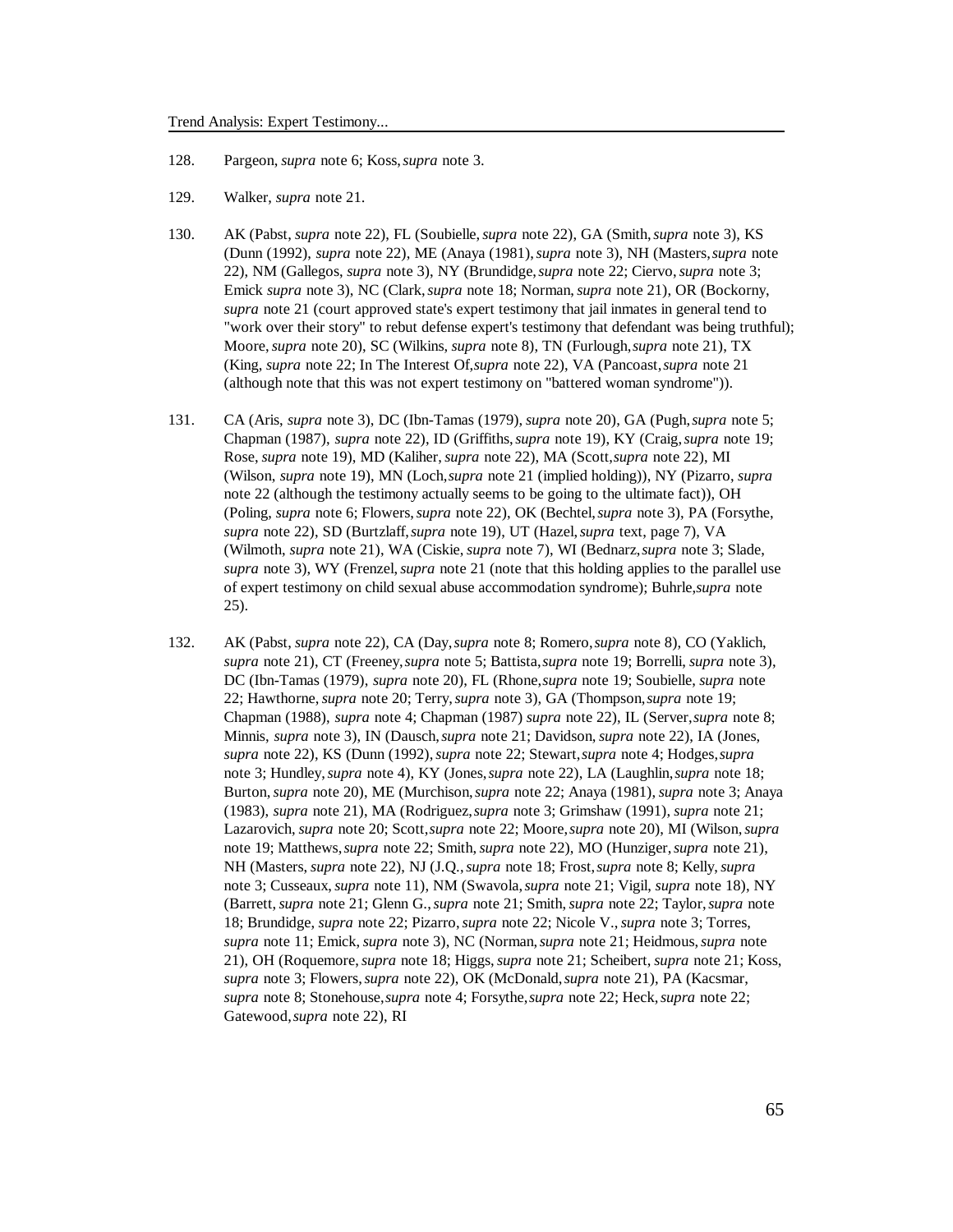(McMaugh, *supra* preface endnote 1), SC (Doe, *supra* note 8), TX (Pierini, *supra* note 21; Fielder, *supra* note 3; King, *supra* note 22; In The Interest Of, *supra* note 22), VT (Verrinder, *supra* note 19; Blair, *supra* note 21), VA (Credle, *supra* note 22; Plantz, *supra* note 22), WA (Hanson, *supra* note 7; Ciskie, *supra* note 7; Allery, *supra* note 3), WI (Slade, *supra* note 3), WV (Steele, *supra* note 21), WY (Frenzel, *supra* note 21; Griffin, *supra* note 21 (There is some question whether this code applies to this case.)).

- 133. AL (Neelley, *supra* note 24), IL (White, *supra* note 24), MI (Moseler, *supra* note 24), MT (Dannels, *supra* note 24 (implied holding)), OH (Dowd, *supra* note 6; Pargeon, *supra* note 6), WA (Riker, *supra* note 7 (holds testimony irrelevant in context of non-battering relationship)).
- 134. Note that criminal charges may also be brought against the battered woman/mother in such circumstances; *see*, e.g., Engle, *supra* note 6. Engle and other similar cases where the battered woman/mother asserted a duress defense to such charges are referred to in Section III.B.3. *supra*.
- 135. NE (C.P., *supra* note 21), NY (Glenn G., *supra* note 21), WV (Betty J.W., *supra* note 21).
- 136. CA (Day, *supra* note 8; Romero, *supra* note 8), CT (Borrelli, *supra* note 3), DC (Ibn-Tamas (1979), *supra* note 20), KS (Hodges, *supra* note 3), MI (Wilson, *supra* note 19; Smith, *supra* note 22), MN (Hennum, *supra* note 3), NH (Masters, *supra* note 22), NJ (J.Q., *supra* note 18; Kelly, *supra* note 3), NM (Vigil, *supra* note 18), NY (Torres, *supra* note 11; Taylor, *supra* note 18 (in context of a rape case), Brown, *supra* note 22), OH (Daws, *supra* text, page 2; Coulter, *supra* note 6; Koss, *supra* note 3), OK (Bechtel, *supra* note 3), PA (Dillon, *supra* note 21; Stonehouse, *supra* note 4; Singh, *supra* note 22), UT (Hazel, *supra* text, page 7), VT (Blair, *supra* note 21), WY (Frenzel, *supra* note 21).
- 137. FL (Rhone, *supra* note 19), GA (Norris, *supra* note 21), IL (Novy, *supra* note 21; Gindorf, *supra* note 21), KS (Dunn (1988), *supra* note 5), LA (Laughlin, *supra* note 18; Moore, *supra* note 21 (in context of insanity defense)), MA (Lazarovich, *supra* note 20), MN (Mick, *supra* note 11), MO (Hunziger, *supra* note 21), NV (Larson, *supra* note 21), NY (Anderson, *supra* note 21), OH (Lampkin, *supra* note 21), RI (McMaugh, *supra* preface endnote 1), TN (Devita, *supra* note 21), WA (Bowerman, *supra* note 21), WV (Duell, *supra* note 21; Lambert, *supra* note 21).
- 138. *See* cases cited in note 137, *supra*.
- 139. KY (Foster, *supra* note 24 (expert testimony on battering and its effects held inadmissible as to battered woman defendant because she was a lesbian)), LA (Edwards, *supra* note 24 (holding based on defendant's failure to plead not guilty or not guilty by reason of insanity)), MI (Moseler, *supra* note 24), MO (Martin, *supra* note 24), NJ (McClain, *supra* note 6), NC (Clark, *supra* note 18).
- 140. CA (Day, *supra* note 8), GA (Clenney, *supra* note 24 (note case dealt with post-arrest state of mind issue)), KY (Brandenburg, *supra* note 24), MA (Scott, *supra* note 22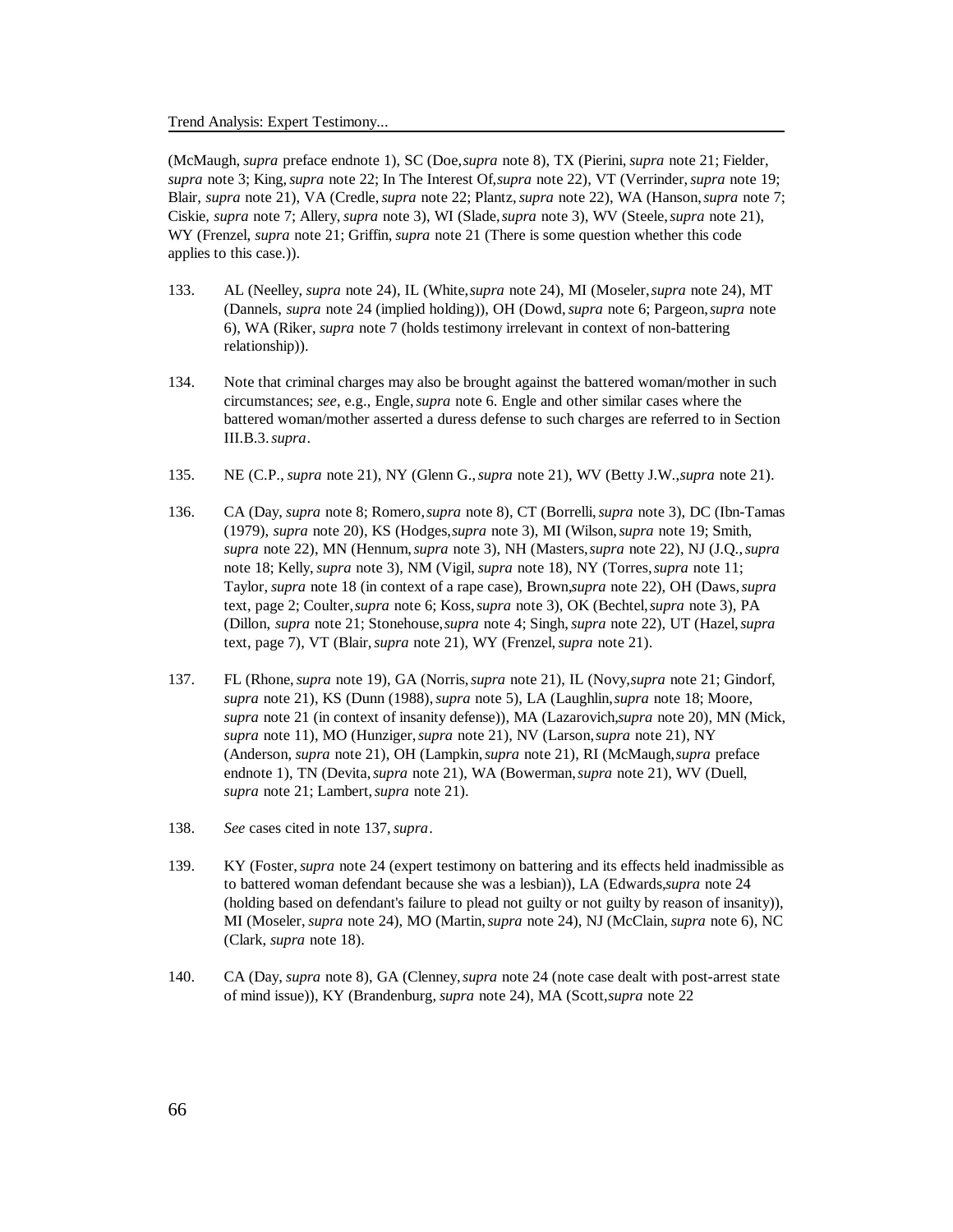(note this issue was the basis for defendant's 1991 appeal, but was not decided because defendant dropped her appeal as well as her motion for a new trial in July 1993 when her sentence was reduced to the 22 months time she had already served and she was placed on three years probation)), MI (Moseler, *supra* note 24), OH (Coulter, *supra* note 6), SC (Doe, *supra* note 8), WY (Braley, *supra* note 23).

- 141. CA (Day, *supra* note 8; Romero, *supra* note 8), CT (Battista, *supra* note 19), HI (Cababag, *supra* note 3), IL (Server, *supra* note 8), NJ (Frost, *supra* note 8), NY (Nicole V., *supra* note 3), OH (Daws, *supra* text, page 2), PA (Kacsmar, *supra* note 8), UT (Hazel, *supra* text, page 7), VT (Verrinder, *supra* note 19), WI (Slade, *supra* note 3), WY (Frenzel, *supra* note 21).
- 142. CT (Freeney, *supra* note 5), KS (Hodges, *supra* note 3), MT (Dannels, *supra* note 24), OR (Milbradt, *supra* note 20), PA (Singh, *supra* note 22), WA (Hanson, *supra* note 7).
- 143. KS (Cramer, *supra* note 8), ME (Anaya (1983), *supra* note 21), NM (Swavola, *supra* note 21), NY (Ciervo, *supra* note 3), OH (Daws, *supra* text, page 2; Higgs, *supra* note 21), TX (Hayward, *supra* note 21). Also, although it was not stated explicitly by the court in another case, in effect, the defendant's prior bad acts were used to rebut expert testimony, IA (Jones, *supra* note 22).
- 144. MD (Banks, *supra* note 21), NY (Barrett, *supra* note 21), WA (Kelly, *supra* note 4).
- 145. AL (Neelley, *supra* note 24), AK (Pabst, *supra* note 22), FL (Jackson, *supra* note 21), IL (Smith, *supra* note 21; Jackson, *supra* note 9), IN (Allen, *supra* note 21), ME (Murchison, *supra* note 22), MN (Merrill, *supra* note 18), OH (Lampkin, *supra* note 21), TX (Ortiz, *supra* note 9 (also holds expert testimony may be used to rebut "battered woman syndrome" as mitigating factor)), WA (Alaniz, *supra* note 22). Note that, by statute, Washington also allows judges to consider as mitigating factors in the exercise of their discretion to impose a sentence outside the standard range, that the defendant committed crimes under duress or that the defendant or defendant's children suffered physical or sexual abuse by the deceased and the offense was in response to the abuse (WASH. REV. CODE  $\S 9.94A.390(1)(a),(c),(h)$ ).
- 146. MN (Loch, *supra* note 21), NC (Torres, *supra* note 21).
- 147. AK (Brandon, *supra* note 18), CT (Borrelli, *supra* note 3), HI (Cababag, *supra* note 3), IN (Dausch, *supra* note 21), WI (Bednarz, *supra* note 3). There is also anecdotal evidence that the expert testimony can be used to explain a battered woman's first confessing to having committed a crime, and then recanting once her batterer has been incarcerated and she regards herself as being "safe;" or alternatively, her first denying that she had been assaulted by her batterer, and later admitting that he is the one who had assaulted her (conversation with Mary Ann Dutton, Ph.D. on October 28, 1994). On the other hand, NCDBW has limited information about a 1993 Washington State Court of Appeals decision, affirming the murder conviction of Imogene Farrell, despite the trial court's exclusion of expert testimony on battering to explain the defendant's having "covered" for her abusive boyfriend who she asserted had actually committed the murders of her father and another person (*The Equal Times*, Summer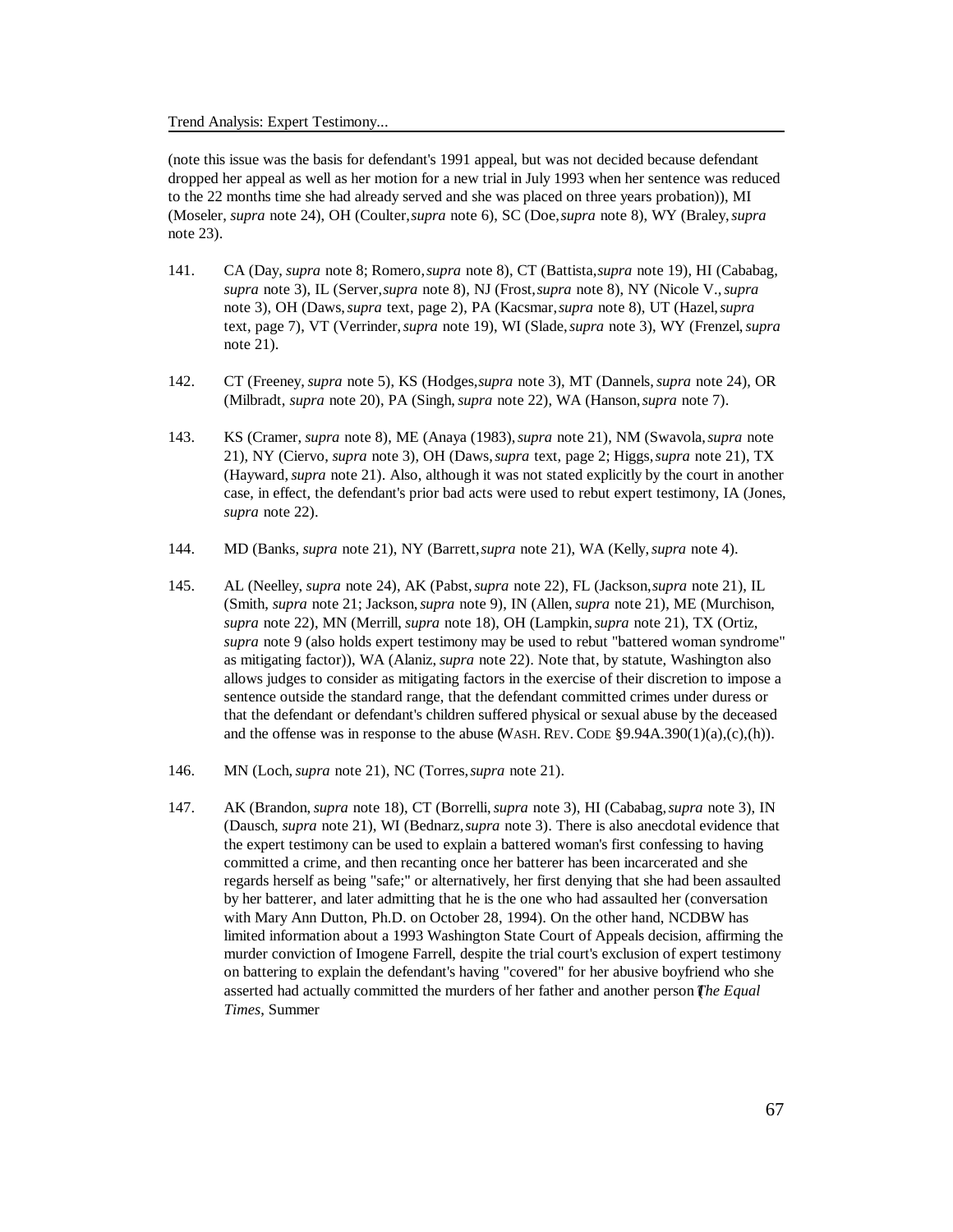- 1993, p. 3 (newsletter of the Northwest Women's Law Center)).
- 148. OH (Dowd, *supra* note 6).
- 149. NH (Baker, *supra* note 19).
- 150. CT (Knock, *supra* note 3), MD (Kaliher, *supra* note 22), MT (Houtchens, *supra* note 21).
- 151. ID (Curtis (1993), *supra* note 21; Curtis (1994), *supra* note 21), LA (Laughlin, *supra* note 18). Also note that, although this issue was not explicitly addressed by the New Jersey Superior Court in Cusseaux v. Pickett, *supra* note 11, it can reasonably be anticipated, based on its ruling that battered woman syndrome states a civil cause of action, that expert testimony (of which it clearly recognized the admissibility in a self-defense context) would be admissible in support of a damages determination.
- 152. AR (Thompson, *supra* note 20), DC (Ibn-Tamas (1983), *supra* note 20), DE (Scott, *supra* note 107), GA (Strong, *supra* note 21; Ledford, *supra* note 18), HI (Miller, *supra* note 22), LA (Clayton, *supra* note 24), MA (Grimshaw (1992), *supra* note 20), MT (Redcrow, *supra* note 21), NE (Jackson, *supra* note 21), NY (Powell, *supra* note 24 (no information because proffer of expert testimony refused)), OH (Engle, *supra* note 6 (the court did imply that expert testimony was not relevant to a duress defense)); Seymour, *supra* note 18), PA (Commonwealth v. McFadden, 402 Pa. Super. 517, 587 A.2d 740 (1991)), RI (Ordway, *supra* note 18 (only information is that it is permissible for the adverse expert to testify)), TN (Pendergrast, *supra* note 24; Aucoin, *supra* note 21), WI (Balke, *supra* note 24).
- 153. CAL. EVID. CODE §1107(a).
- 154. "...[t]estimony of an expert witness concerning the effects of such domestic abuse on the beliefs, behavior and perception of the person being abused shall be admissible as evidence" (OKLA. STAT. ANN. tit. 22, §40.7).
- 155. MASS. GEN. LAWS ANN. ch. 233, §23E.
- 156. CAL. EVID. CODE §1107, GA. CODE ANN. §16-3-21(d)(2) (permits expert testimony "regarding the condition of the [defendant's] mind at the time of the offense, including those relevant facts and circumstances relating to the family violence...that are the bases of the expert's opinion"), LA. CODE EVID. ANN. art. 404(A)(2), MD. CTS. & JUD. PROC. CODE ANN. §10-916(b), NEV. REV. STAT. §48.061(1), OHIO REV. CODE ANN. §2901.06, TEX. PENAL CODE §19.06(a) and (b)(2).
- 157. CAL. EVID. CODE §1107, MO. ANN. STAT. (Crimes and Punishment) §563.033.1, NEV. REV. STAT. §48.061(2), OHIO REV. CODE ANN. §2901.06, S.C.CODE ANN. §17-23-170(A), WYO. STAT. (Crimes and Offenses) §6-1-203(b). In a related vein, the South Carolina statute also provides that the evidence is admissible on the issue of whether the defendant lawfully acted in defense of another, of necessity or under duress, S.C.CODE ANN. §17-23-170(A).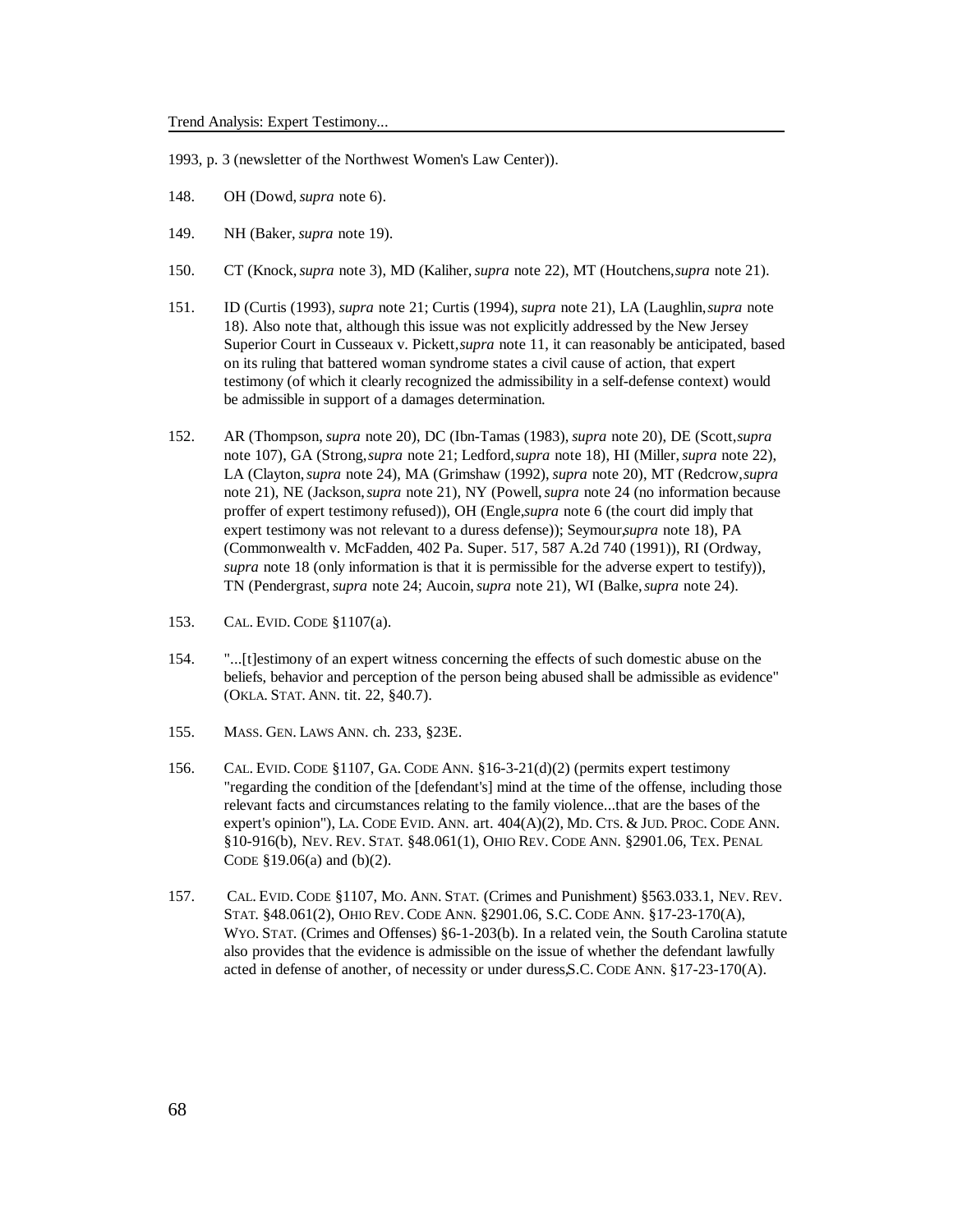- 158. CAL. EVID. CODE §1107, GA. CODE ANN. §16-3-21(d), MASS. GEN. LAWS ANN. ch. 233, §23E, OHIO REV. CODE ANN. §2901.06(B), WYO. STAT. (Crimes and Offenses) §6-1- 203(b).
- 159. *See* citations in preceding note.
- 160. MASS. GEN. LAWS ANN. ch. 233, §23E.
- 161. MASS. GEN. LAWS ANN. ch. 233, §23E, MO. ANN. STAT. (Crimes and Punishment) §563.033, OHIO REV. CODE ANN. §2901.06(B), S.C.CODE ANN. §17-23-170(A), WYO. STAT. (Crimes and Offenses) §6-1-203(b).
- 162. MASS. GEN. LAWS ANN. ch. 233, §23E(b).
- 163. OHIO REV. CODE ANN. §2945.392(B). Note that California also permits expert testimony on the emotional and mental effects of domestic violence on the defendant's perceptions (CAL. EVID. CODE §1107).
- 164. 10th Cir. (Dunn (1992), *supra* note 41), 9th Cir. (Archer, *supra* note 37; July, *supra* note 40; Homick, *supra* note 37; Sebresos, *supra* note 40), 8th Cir. (Whitetail, *supra* note 43), 6th Cir. (Ware, *supra* text, page 2; Meeks, *supra* note 40 (note that the court impliedly made this finding)), 3rd Cir. (Santos, *supra* note 46), N.D.Ill. (Bell, *supra* note 44), E.D.N.Y. (Gaviria, *supra* note 46), D.Kan. (Dunn (1991), *supra* note 42), S.D.Ohio (Tourlakis, *supra* note 37), N.D.Ala. (Sixty Acres (1990), *supra* note 46), U.S. Tax Ct. (Toner, *supra* note 46), S.D.Fla. (Ellis, *supra* note 42).
- 165. E.D.Pa. (Fennell, *supra* note 45).
- 166. 10th Cir. (Dunn (1992), *supra* note 41), 9th Cir. (Gable, *supra* note 40; Archer, *supra* note 37; Johnson, *supra* note 40; Homick, *supra* note 37), 3rd Cir. (Santos, *supra* note 46), N.D.Ill. (Gregory, *supra* note 45), S.D.Fla. (Ellis, *supra* note 42). Note that one of these appeals courts (9th Cir. (Sebresos)) and one of these district courts (N.D.Ill. (Bell)) have also held to the contrary.
- 167. 5th Cir. (Gordon (1987), *supra* note 46), W.D.La. (Gordon (1986), *supra* note 46).
- 168. 9th Cir. (Sebresos, *supra* note 40), 7th Cir. (U.S. v. Mark Thomas, *supra* note 37 (There is some question whether this code applies in this case.)), N.D.Ill. (Bell, *supra* note 44).
- 169. 10th Cir. (Dunn (1992), *supra* note 41), 9th Cir. (Gable, *supra* note 40; July, *supra* note 40; Johnson, *supra* note 40), 8th Cir. (Whitetail, *supra* note 43), 6th Cir. (Meeks, *supra* note 40 (implied holding)), 3rd Cir. (Santos, *supra* note 46), E.D.N.Y. (Gaviria, *supra* note 46), U.S. Tax Ct. (Toner, *supra* note 46), W.D.La. (Gordon (1986), *supra* note 46), E.D.Pa. (Fennell, *supra*

note 45), D.Hawaii (Wilson, *supra* note 79).

170. 8th Cir. (Arcoren, *supra* note 41).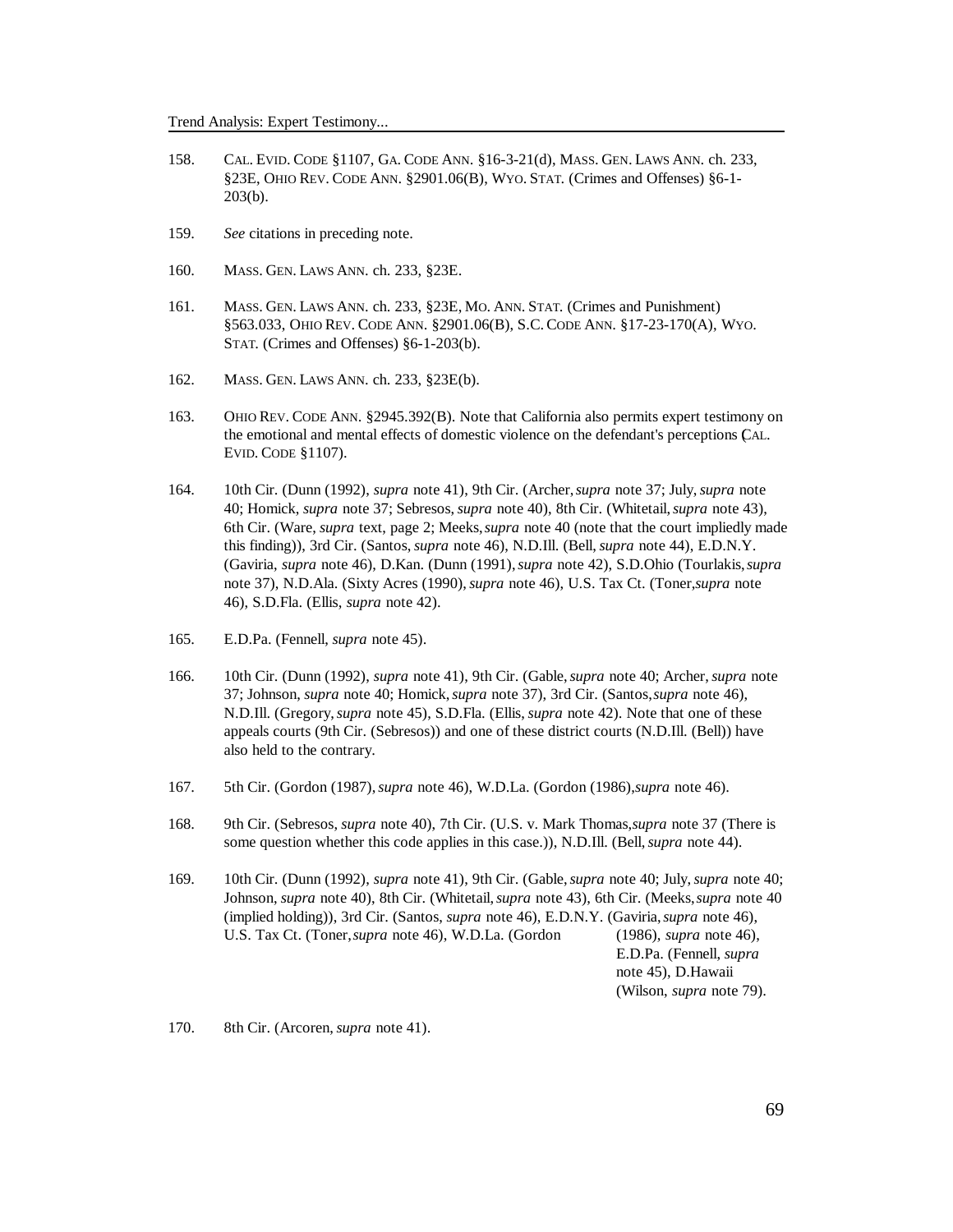- 171. 10th Cir. (Dunn (1992), *supra* note 41), 9th Cir. (July, *supra* note 40), 8th Cir. (Arcoren, *supra* note 41; Whitetail, *supra* note 43), W.D.La. (Gordon (1986), *supra* note 46), E.D.Pa. (Fennell, *supra* note 45), D.Hawaii (Wilson, *supra* note 79).
- 172. S.D.N.Y. (Taylor, *supra* note 37).
- 173. 10th Cir. (Dunn (1992), *supra* note 41), 9th Cir. (Johnson, *supra* note 40; Winters, *supra* note 40), 3rd Cir. (Santos, *supra* note 46), N.D.Ill. (Bell, *supra* note 44), S.D.N.Y. (Taylor, *supra* note 37), D.Kan. (Dunn (1991), *supra* note 42), N.D.Ala. (Sixty Acres (1990), *supra* note 46), S.D.Ohio (Tourlakis, *supra* note 37), E.D.Pa. (Fennell, *supra* note 45). Note that the 9th Circuit has also held such testimony is *not* relevant to explain the defendant's conduct, Sebresos, *supra* note 40.
- 174. 9th Cir. (Winters, *supra* note 40).
- 175. 8th Cir. (Arcoren, *supra* note 41).
- 176. 10th Cir. (Lumpkin, *supra* note 46), 8th Cir. (Whitetail, *supra* note 43), 6th Cir. (Meeks, *supra* note 40 (implied holding)), S.D. Ohio (Tourlakis, *supra* note 37).
- 177. E.D.Pa. (Fennell, *supra* note 45).
- 178. D.Kan. (Dunn (1991), *supra* note 42), S.D.Ohio (Tourlakis, *supra* note 37).
- 179. S.D.Ohio (Tourlakis, *supra* note 37).
- 180. N.D.Ill. (Bell, *supra* note 44), S.D.N.Y. (Taylor, *supra* note 37), E.D.Pa. (Fennell, *supra* note 45).
- 181. 8th Cir. (Arcoren, *supra* note 41).
- 182. 8th Cir. (Whitetail, *supra* note 43), D.Hawaii, (Wilson, *supra* note 79).
- 183. U.S. Tax Ct. (Toner, *supra* note 46), S.D.Ohio (Tourlakis, *supra* note 37), W.D.La. (Gordon (1986), *supra* note 46).
- 184. 9th Cir. (July, *supra* note 40), N.D.Ill. (Bell, *supra* note 44), S.D.Fla. (Ellis, *supra* note 42).
- 185. 9th Cir. (Gable, *supra* note 40; Russell, *supra* note 40; Johnson, *supra* note 40), 8th Cir. (Whitetail, *supra* note 43), E.D.N.Y. (Gaviria, *supra* note 46).
- 186. FL (Rhone, *supra* note 19; *see also* Hickson, *supra* note 4, a subsequent decision by a higher court, providing for an adverse examination with limitations), MO (Landrum, *supra* note 18), MT (Hess, *supra* note 3), NE (Doremus, *supra* note 18 (holding adverse examination appropriate where state's expert testifies about an essential element of the crime)), NH (Briand, *supra* note 20), NJ (Myers, *supra* note 8), NY (Fratt, *supra* note 21 (found an adverse examination is triggered, with limitations)), OH (Manning, *supra* note 18), OK (Bechtel, *supra* note 3), TX (Ortiz, *supra* note 9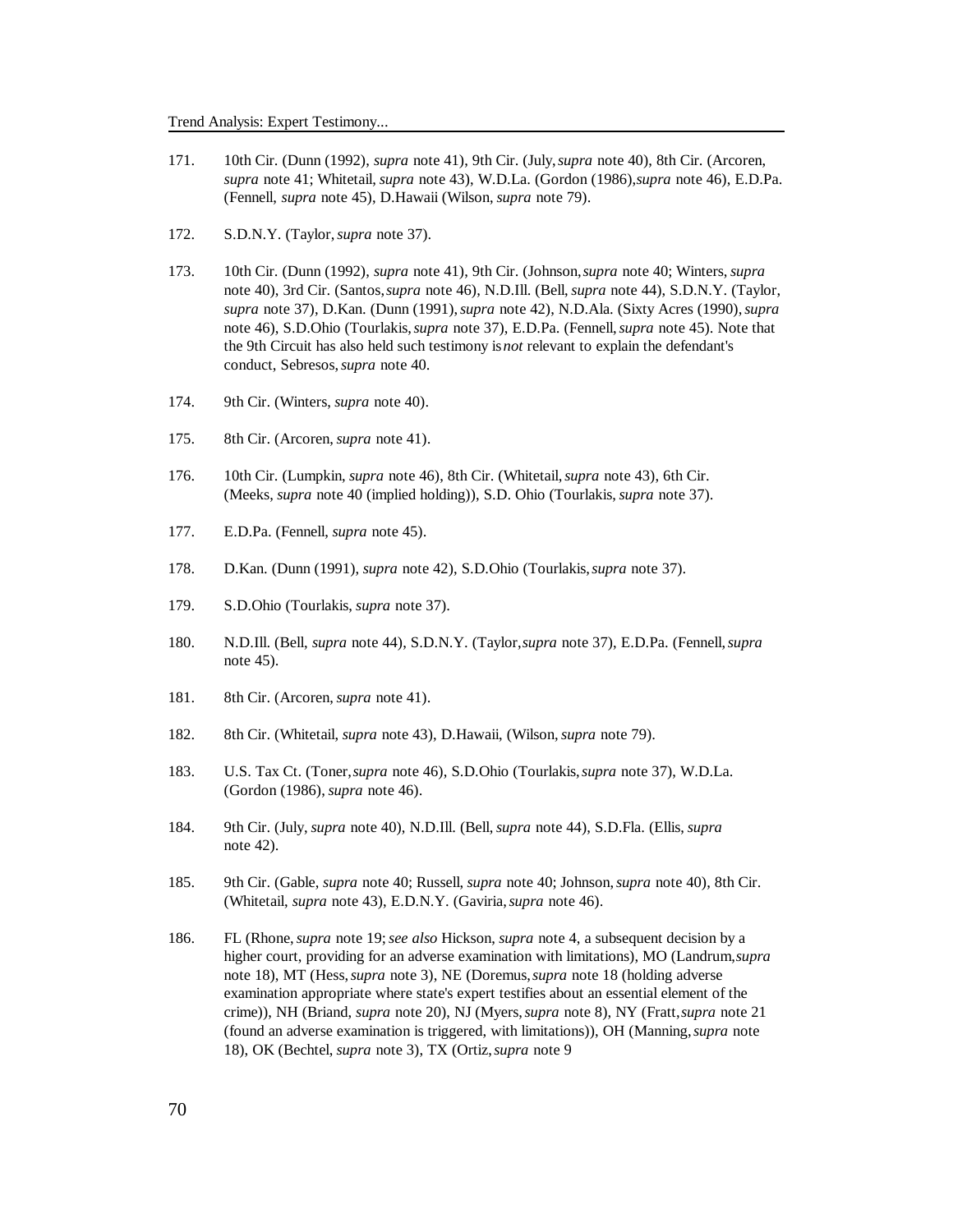— at sentencing). Also note that in OR (Bockorny, *supra* note 21), although an adverse examination was not triggered, the state presented rebuttal testimony by an expert.

- 187. *See* Hennum, *supra* note 3.
- 188. *See* Krage, *supra* note 19.
- 189. MO. ANN. STAT. (Crimes and Punishment) §§563.033.2, 563.033.3.
- 190. OHIO REV. CODE ANN. §2945.39(A) provides that the court may order one or more, but not more than three, such evaluations of the defendant's mental condition at the time the offense was committed.
- 191. OHIO REV. CODE ANN. §2945.39(A)(3).
- 192. 9th Cir. (July, *supra* note 40 (Note that the court made this finding even though the defendant did not present "battered woman syndrome" evidence as a mental state defense)); 6th Cir. (Ware, *supra* text, page 1 (cited by the court as a reason why the defendant had agreed with her counsel that she would not present her own expert testimony)).
- 193. N.D.Ill. (Bell, *supra* note 44 (holding that, since mental state is irrelevant in a duress defense and the defendant did not present a diminished capacity defense, the government is not entitled to compel a psychiatric examination of a defendant who intends to present expert testimony on battering and its effects)).
- 194. AK (Brandon, *supra* note 18; Haakanson, *supra* note 19), CT (Freeney, *supra* note 5; Borrelli, *supra* note 3; Battista, *supra* note 19), FL (Rhone, *supra* note 19), GA (Pruitt, *supra* note 24; Thompson, *supra* note 19), HI (Cababag, *supra* note 3), IL (Server, *supra* note 8), IN (Dausch, *supra* note 21), KS (Clements, *supra* note 4), KY (Brandenburg, *supra* note 24; Dyer, *supra* note 20), MN (Borchardt, *supra* note 12; Merrill, *supra* note 18), NE (Doremus, *supra* note 18), NH (Baker, *supra* note 19), NJ (Frost, *supra* note 8; J.Q., *supra* note 18; Walker, *supra* note 21), NY (Nicole V., *supra* note 3; Taylor, *supra* note 18), OH (Dowd, *supra* note 6; Roquemore, *supra* note 18; Pargeon, *supra* note 6), OR (Milbradt, *supra* note 20), WA (Ciskie, *supra* note 7), WI (Bednarz, *supra* note 3; Slade, *supra* note 3), WY (Frenzel, *supra* note 21).
- 195. CO (Morrison, *supra* note 21), CT (Knock, *supra* note 3), ID (Curtis (1993), *supra* note 21; Curtis (1994), *supra* note 21), LA (Laughlin, *supra* note 18), MD (Kaliher, *supra* note 22), MO (Hunziger, *supra* note 21), MT (Houtchens, *supra* note 21), NJ (Cusseaux, *supra* note 11), OH (Scheibert, *supra* note 21), PA (Heck, *supra* note 22), SC (Doe, *supra* note 8), VT (Blair, *supra* note 21).
- 196. FL (Hickson, *supra* note 4; Stiles, *supra* note 11), MN (Mick, *supra* note 11; Krage, *supra* note 19), MO (Landrum, *supra* note 18), NH (Briand, *supra* note 20), NY (Glenn G., *supra* note 21; Anderson, *supra* note 21; Fratt, *supra* note 21; Torres, *supra* note 11), OH (Spinks, *supra* note 8), UT (Hazel, *supra* text, page 7).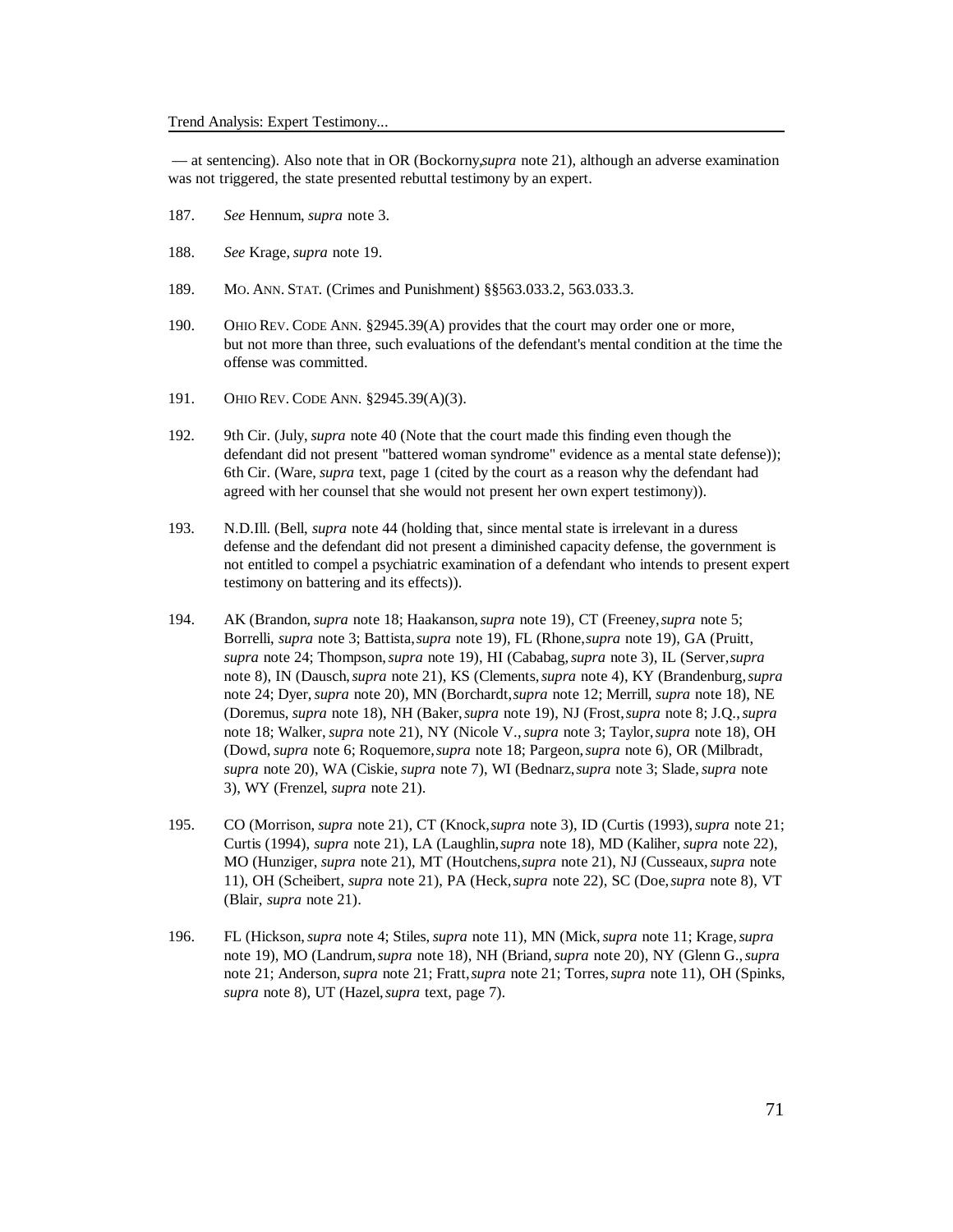- 197. AK (Pabst, *supra* note 22; Charliaga, *supra* note 22), AR (Green, *supra* note 24), DE (McBride, *supra* note 22), FL (Soubielle, *supra* note 22), GA (Chapman (1987), *supra* note 22), HI (Miller, *supra* note 22), KS (Dunn (1992), *supra* note 22), ME (Murchison, *supra* note 22), MD (Smith, *supra* note 22), MA (Scott, *supra* note 22), MI (Matthews, *supra* note 22; Smith, *supra* note 22), MN (Tisland, *supra* note 22; Vizenor, *supra* note 22), NH (Masters, *supra* note 22), NY (Smith, *supra* note 22; Brundidge, *supra* note 22; Pizarro, *supra* note 22; Brown, *supra* note 22), OH (Flowers, *supra* note 22), PA (Singh, *supra* note 22; Gatewood, *supra* note 22; Forsythe, *supra* note 22), TX (King, *supra* note 22; In The Interest Of, *supra* note 22), VA (Plantz, *supra* note 22; Credle, *supra* note 22), WA (Alaniz, *supra* note 22), WV (McClanahan, *supra* note 22).
- 198. AL (Hill, *supra* note 20; Haney, *supra* note 18; Neelley, *supra* note 24), AR (Thompson, *supra* note 20), CA (Aris, *supra* note 3), CO (Yaklich, *supra* note 21; Hare, *supra* note 21), DC (Ibn-Tamas (1983), *supra* note 20), GA (Pugh, *supra* note 5; Motes, *supra* note 8; Clenney, *supra* note 24; Ledford, *supra* note 18; Mullis, *supra* note 24; Strong, *supra* note 21; Norris, *supra* note 21), ID (Griffiths, *supra* note 19), IL (Smith, *supra* note 21; Novy, *supra* note 21; Fleming, *supra* note 8; Gindorf, *supra* note 21; Jackson, *supra* note 9; White, *supra* note 24), IN (Fultz, *supra* note 20), IA (Nunn, *supra* note 21), KS (Crawford, *supra* note 4; Cramer, *supra* note 8; Dunn (1988), *supra* note 5; Meyer, *supra* note 19), KY (Foster, *supra* note 24; Rose, *supra* note 19), LA (Clayton, *supra* note 24; Moore, *supra* note 21; Necaise, *supra* note 24; Burton, *supra* note 20), ME (Anaya (1983), *supra* note 21), MD (Boyd, *supra* note 24), MA (Grimshaw (1991), *supra* note 21; Grimshaw (1992), *supra* note 20; Lazarovich, *supra* note 20; Moore, *supra* note 20), MI (Moseler, *supra* note 24), MN (Loch, *supra* note 21 (conviction on one charge — solicitation of child to engage in sexual conduct — was reversed, but conviction was affirmed in all other respects)); Hennum, *supra* note 3), MS (Lentz, *supra* note 20), MO (Anderson, *supra* note 24; Clay, *supra* note 24; Martin, *supra* note 24), MT (Hess, *supra* note 3; Redcrow, *supra* note 21; Dannels, *supra* note 24), NE (C.P., *supra* note 21; Jackson, *supra* note 21), NJ (McClain, *supra* note 6; Myers, *supra* note 8), NM (Swavola, *supra* note 21; Vigil, *supra* note 18), NY (Rollock, *supra* note 21; Powell, *supra* note 24), NC (Torres, *supra* note 21; Norman, *supra* note 21; Clark, *supra* note 18), OH (Engle, *supra* note 6; Lundgren, *supra* note 6; Coulter, *supra* note 6; Higgs, *supra* note 21; C. Redding, *supra* note 6; M. Redding, *supra* note 6; Rice, *supra* note 21; Poling, *supra* note 6; Manning, *supra* note 18; Lampkin, *supra* note 21; Seymour, *supra* note 18), OK (McDonald, *supra* note 21), OR (Bockorny, *supra* note 21; Moore, *supra* note 20), SC (Robinson, *supra* note 4), SD (Burtzlaff, *supra* note 19), TN (Pendergrast, *supra* note 24; Devita, *supra* note 21; Aucoin, *supra* note 21; Leaphart, *supra* note 21), TX (Hayward, *supra* note 21), VT (Verrinder, *supra* note 19), VA (Wilmoth, *supra* note 21; Pancoast, *supra* note 21), WA (Riker, *supra* note 7; Hutcheson, *supra* note 21; Hanson, *supra* note 7; Walker, *supra* note 21; Bowerman, *supra* note 21), WV (Steele, *supra* note 21), WI (Balke, *supra* note 24; Landis, *supra* note 19), WY (Griffin, *supra* note 21; Jahnke, *supra* note 25; Buhrle, *supra* note 25).
- 199. Maguigan describes her methodology starting at p. 479 of her article. Notably, she started with more than 400 opinions, but excluded over 130 cases that fell into one of several categories: those in which the discussion did not include a history of abuse of the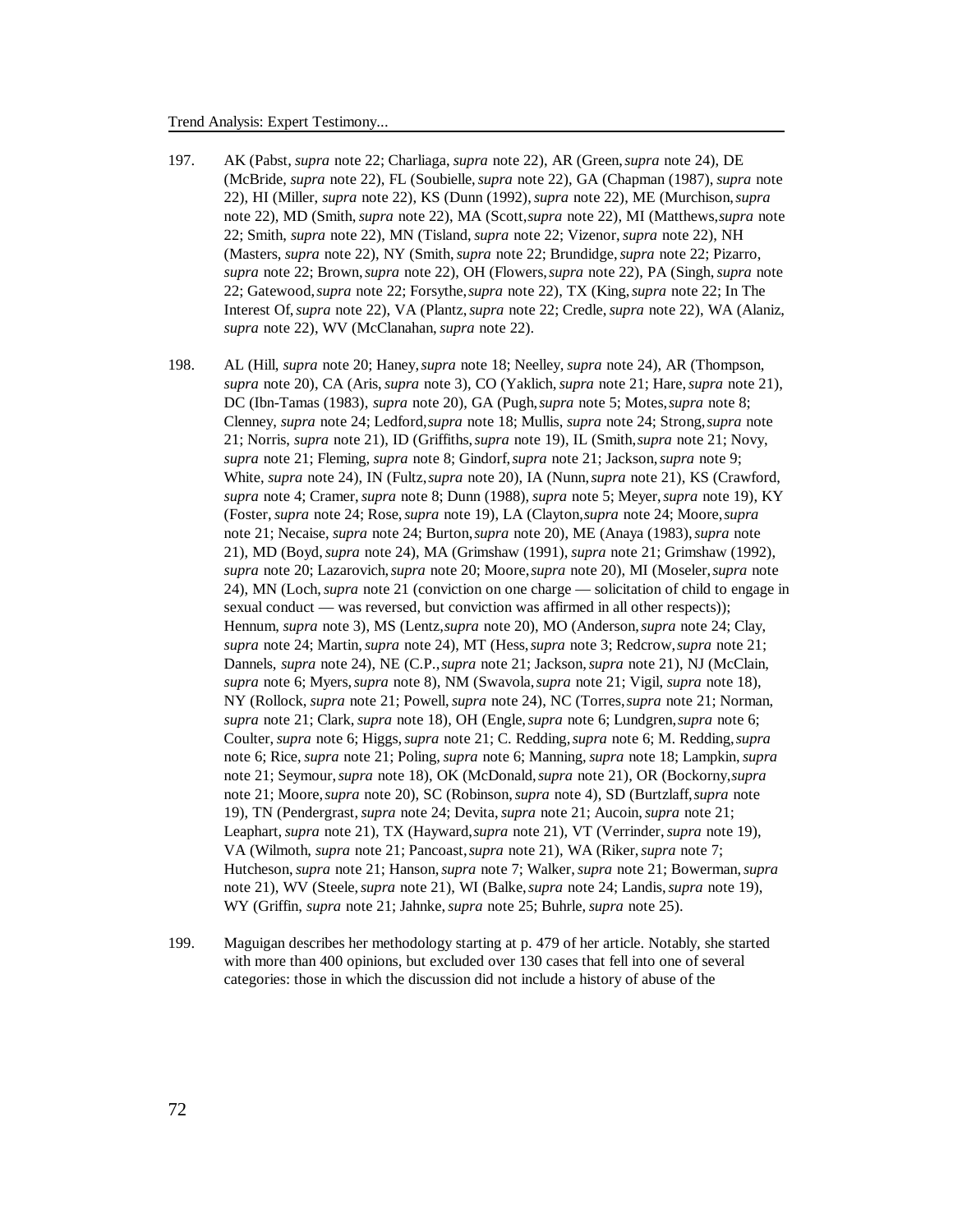defendant by the deceased; those in which the defendant was male; those in which the defendant and deceased were not involved in an intimate heterosexual relationship; those in which the charge was other than homicide; those in which no self-defense claim was raised; those that did not address trial or pre-trial errors; and trial level opinions. By contrast, our overall analysis included all these categories, while our analysis of dispositions on appeal excluded only trial level opinions, appellate decisions on pre-trial issues, and cases in which the defendant was male.

- 200. It is possible that there were additional expert testimony cases among the other 135 or so cases in Maguigan's database that were not reflected in her table.
- 201. Of the 80 battered women defendants/expert testimony-related cases included in Maguigan's total database, the conviction and/or sentence was affirmed on appeal in 42, according to the case disposition codes we assigned to those cases.
- 202. AL (Hill, *supra* note 20; Haney, *supra* note 18), AR (Thompson, *supra* note 20), CA (Aris, *supra* note 3), CO (Yaklich, *supra* note 21; Hare, *supra* note 21), DC (Ibn-Tamas (1983), *supra* note 20), GA (Pugh, *supra* note 5; Motes, *supra* note 8; Ledford, *supra* note 18; Strong, *supra* note 21; Norris, *supra* note 21), ID (Griffiths, *supra* note 19), IL (Smith, *supra* note 21; Novy, *supra* note 21; Fleming, *supra* note 8; Gindorf, *supra* note 21), IN (Fultz, *supra* note 20), IA (Nunn, *supra* note 21), KS (Crawford, *supra* note 4; Cramer, *supra* note 8; Meyer, *supra* note 19), KY (Rose, *supra* note 19), LA (Moore, *supra* note 21; Burton, *supra* note 20), ME (Anaya (1981), *supra* note 3), MA (Grimshaw (1991), *supra* note 21; Grimshaw (1992), *supra* note 20, Lazarovich, *supra* note 20; Moore, *supra* note 20), MN (Loch, *supra* note 21; Hennum, *supra* note 3), MS (Lentz, *supra* note 20), MT (Hess, *supra* note 3; Redcrow, *supra* note 21), NE (C.P., *supra* note 21; Jackson, *supra* note 21), NJ (Myers, *supra* note 8), NM (Swavola, *supra* note 21; Vigil, *supra* note 18), NY (Rollock, *supra* note 21), NC (Torres, *supra* note 21; Norman, *supra* note 21; Clark, *supra* note 18), OH (Higgs, *supra* note 21; Rice, *supra* note 21; Manning, *supra* note 18; Lampkin, *supra* note 21; Seymour, *supra* note 18), OK (McDonald, *supra* note 21), OR (Bockorny, *supra* note 21; Moore, *supra* note 20), SC (Robinson, *supra* note 4), SD (Burtzlaff, *supra* note 19), TN (Devita, *supra* note 21; Aucoin, *supra* note 21; Leaphart, *supra* note 21), TX (Hayward, *supra* note 21), VT (Verrinder, *supra* note 19), VA (Wilmoth, *supra* note 21; Pancoast, *supra* note 21), WA (Hutcheson, *supra* note 21; Hanson, *supra* note 7; Walker, *supra* note 21; Bowerman, *supra* note 21), WV (Steele, *supra* note 21), WI (Landis, *supra* note 19), WY (Griffin, *supra* note 21).
- 203. It is certainly possible that expert testimony was used in additional cases, but may not have given rise to an issue on appeal. Thus, it may well be that the 71 percent calculation is too low.
- 204. FL (Rogers, *supra* note 8; Terry, *supra* note 3), GA (Smith, *supra* note 3), IL (Minnis, *supra* note 3), ME (Anaya (1981), *supra* note 3), MO (Williams, *supra* note 20), NJ (Kelly, *supra* note 3), OH (Koss, *supra* note 3; Daws, *supra* text, page 2), OK (Bechtel, *supra* note 3), PA (Kacsmar, *supra* note 8; Stonehouse, *supra* note 4; Tyson, *supra* note 18), SC (Wilkins, *supra* note 8; Hill, *supra* note 3), TX (Fielder, *supra* note 3), WA (Allery, *supra* note 3).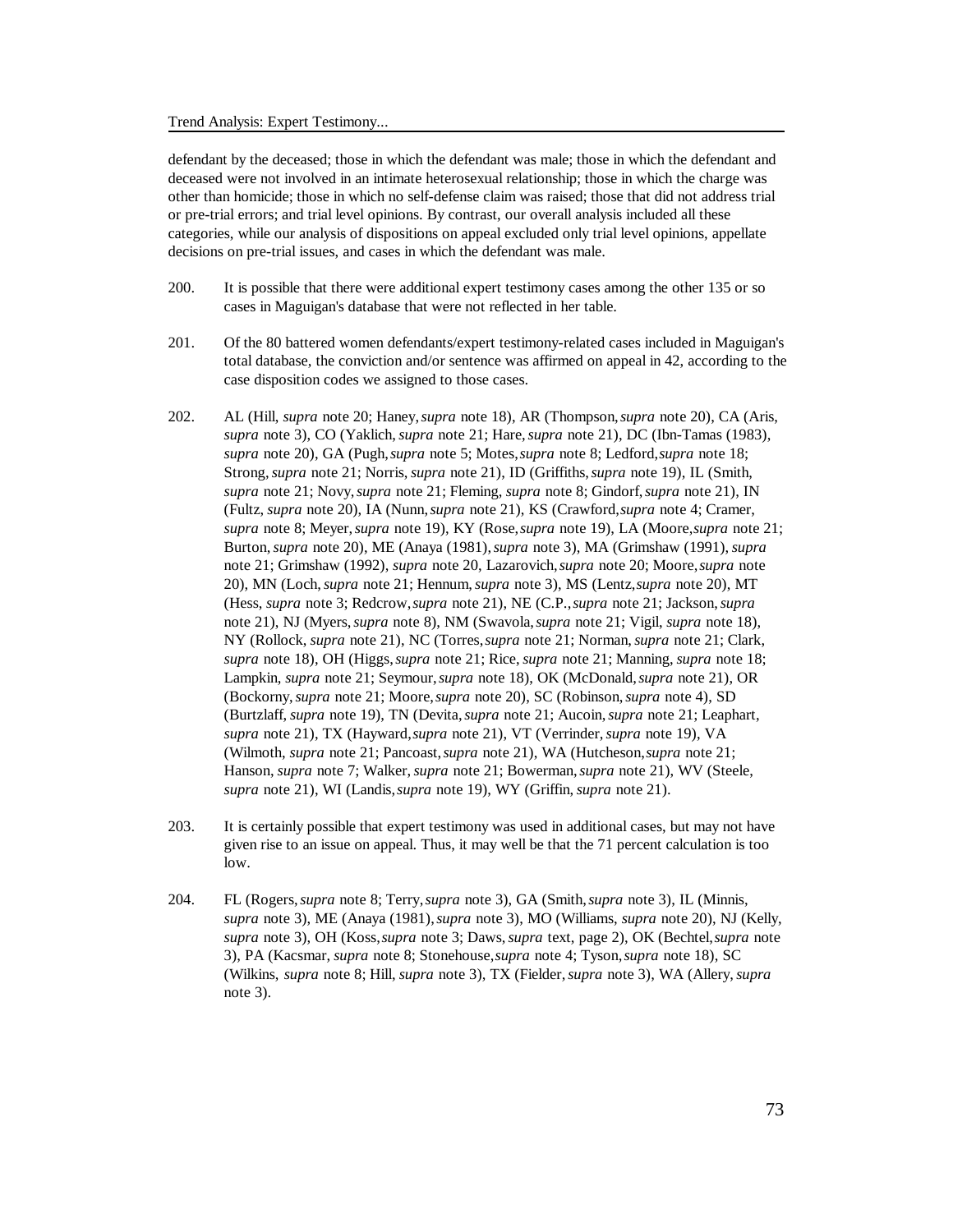- 205. KY (Craig, *supra* note 19), NM (Gallegos, *supra* note 3).
- 206. CA (Romero, *supra* note 8; Day, *supra* note 8), DE (Scott, *supra* note 107 (There is some question whether this code applies to this case.)), TN (Zimmerman, *supra* note 21).
- 207. AZ (Denny, *supra* note 21), FL (Hawthorne, *supra* note 20), GA (Chapman (1988), *supra* note 4), IA (Jones, *supra* note 22), KS (Hodges, *supra* note 3; Hundley, *supra* note 4), KY (Ford, *supra* note 21), LA (Edwards, *supra* note 24), MD (Banks, *supra* note 21), MA (Rodriguez, *supra* note 3), NV (Larson, *supra* note 21), NJ (McGuigen, *supra* note 8), NM (Branchal, *supra* note 8), NY (Barrett, *supra* note 21; Ciervo, *supra* note 3; Emick, *supra* note 3), ND (Leidholm, *supra* note 21), PA (Dillon, *supra* note 21), RI (Ordway, *supra* note 18; McMaugh, *supra* preface endnote 1), TN (Furlough, *supra* note 21), TX (Pierini, *supra* note 21), WA (Kelly, *supra* note 4), WV (Betty J.W., *supra* note 21; Duell, *supra* note 21; Lambert, *supra* note 21), WI (Felton, *supra* note 21).
- 208. IN (Allen, *supra* note 21), MI (Wilson, *supra* note 19), NC (Heidmous, *supra* note 21), PA (McFadden, *supra* note 146), TX (Ortiz, *supra* note 9), WA (Janes, *supra* note 4).
- 209. DC (Ibn-Tamas (1979), *supra* note 20).
- 210. Results are reported in this table for 79 of the 80 cases. The other case involved an appeal by the state of an acquittal of a battered woman defendant.
- 211. Number and percentage are estimated so that affirmances and reversals will total to 100 percent because the number of cases remanded for new trial is unknown.
- 212. Maguigan's base was 270 cases; if 40 percent were reversed, then 108 cases were reversals. She reported that 16 percent of these represented expert testimony-related errors; thus, 16 percent of 108 equals 17 cases.
- 213. *See* cases cited *supra* at note 198.
- 214. FL (Rogers, *supra* note 8), MO (Williams, *supra* note 20), OH (Koss, *supra* note 3; Daws, *supra* text, page 2), OK (Bechtel, *supra* note 3), PA (Kacsmar, *supra* note 8; Tyson, *supra* note 18), SC (Wilkins, *supra* note 8).
- 215. 9th Cir. (Winters, *supra* note 40), 8th Cir. (Arcoren, *supra* note 41).
- 216. S.D.N.Y. (Taylor, *supra* note 37), S.D.Fla. (Ellis, *supra* note 42).
- 217. U.S. Tax Ct. (Toner, *supra* note 46), N.D.Ill. (Gregory, *supra* note 45), W.D.La. (Gordon (1986), *supra* note 46), D.Hawaii (Wilson, *supra* note 79).
- 218. E.D.N.Y. (Gaviria, *supra* note 46).
- 219. 11th Cir. (Sixty Acres (1991), *supra* note 46), 10th Cir. (Lumpkin, *supra* note 46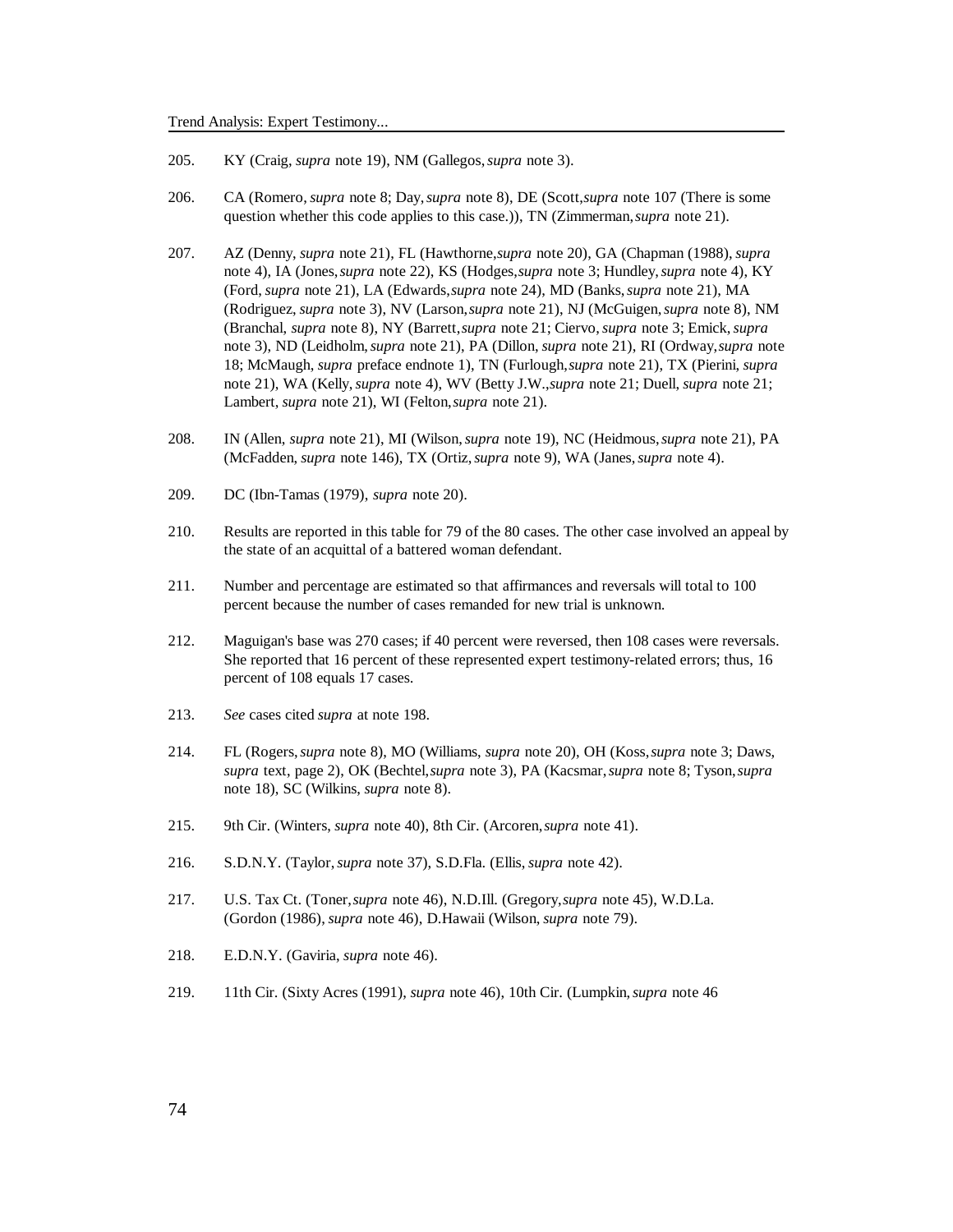*(habeas corpus denied)*) 9th Cir. (Gable, *supra* note 40; Russell, *supra* note 40; Archer, *supra* note 37; July, *supra* note 40; Johnson, *supra* note 40 (also remanded on other grounds); Homick, *supra* note 37), 8th Cir. (Whitetail, *supra* note 43 (also remanded on other grounds)), 7th Cir. (U.S. v. Mark Thomas, *supra* note 37), 6th Cir. (Ware, *supra* text, page 2 *(habeas corpus denied)*; Meeks, *supra* note 40 *(habeas corpus denied)*; Thomas v. Arn, *supra* note 37 *(habeas corpus denied)*), 5th Cir. (Gordon (1987), *supra* note 46), 3rd Cir. (Santos, *supra* 46), S.D.Ohio (Tourlakis, *supra* note 37 *(habeas corpus denied)*), E.D.Pa. (Fennell, *supra* note 45 *(habeas corpus denied)*).

- 220. 10th Cir. (Dunn (1992), *supra* note 41), D.Kan. (Dunn (1991), *supra* note 42).
- 221. 9th Cir. (Sebresos, *supra* note 40), N.D.Ala. (Sixty Acres (1990), *supra* note 46).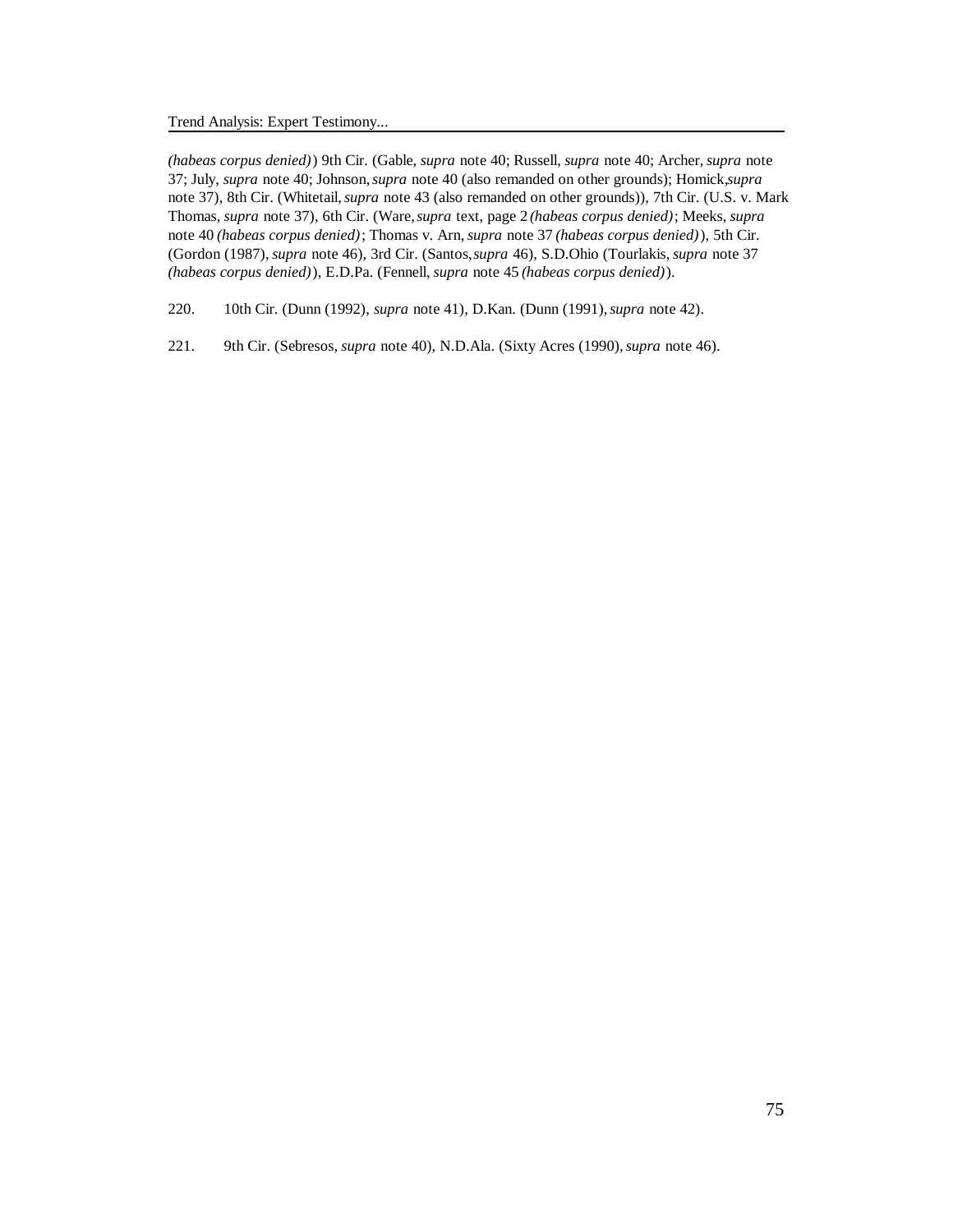**Impact of Evidence Concerning Battering and Its Effects in Criminal Trials Involving Battered Women**

**Prepared by** 

**Mary Ann Dutton, Ph.D. Professorial Lecturer of Law National Law Center The George Washington University**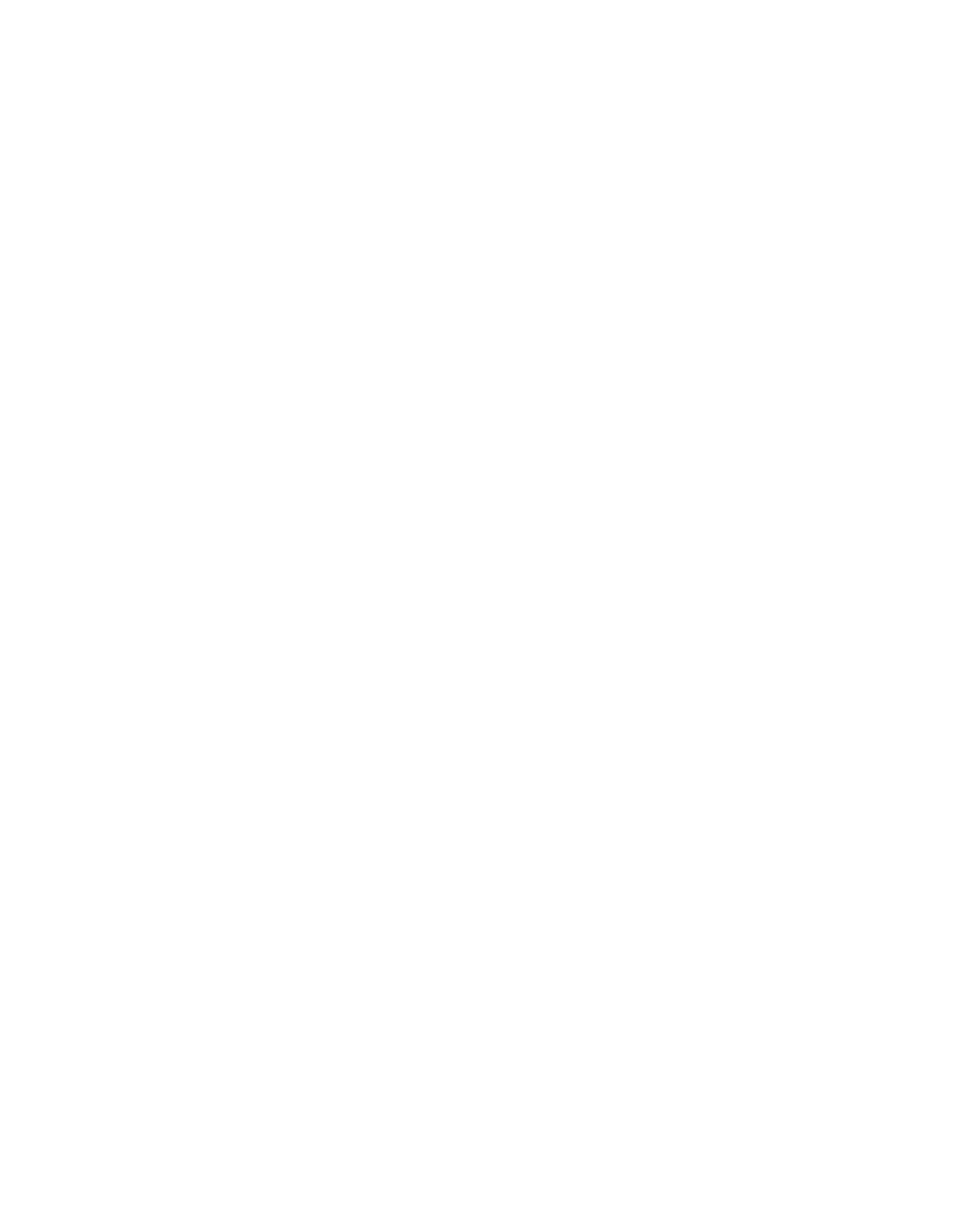# **Contents**

Introduction 1

Background 1

|              | <b>Impact of Evidence Concerning Battering</b>                                                                                                         |
|--------------|--------------------------------------------------------------------------------------------------------------------------------------------------------|
|              |                                                                                                                                                        |
|              |                                                                                                                                                        |
|              | Implications for the deliberation process $\dots \dots \dots \dots \dots$<br>Implications for the disposition of cases $\dots \dots \dots \dots \dots$ |
|              |                                                                                                                                                        |
|              |                                                                                                                                                        |
| Conclusion   |                                                                                                                                                        |
| <b>Notes</b> |                                                                                                                                                        |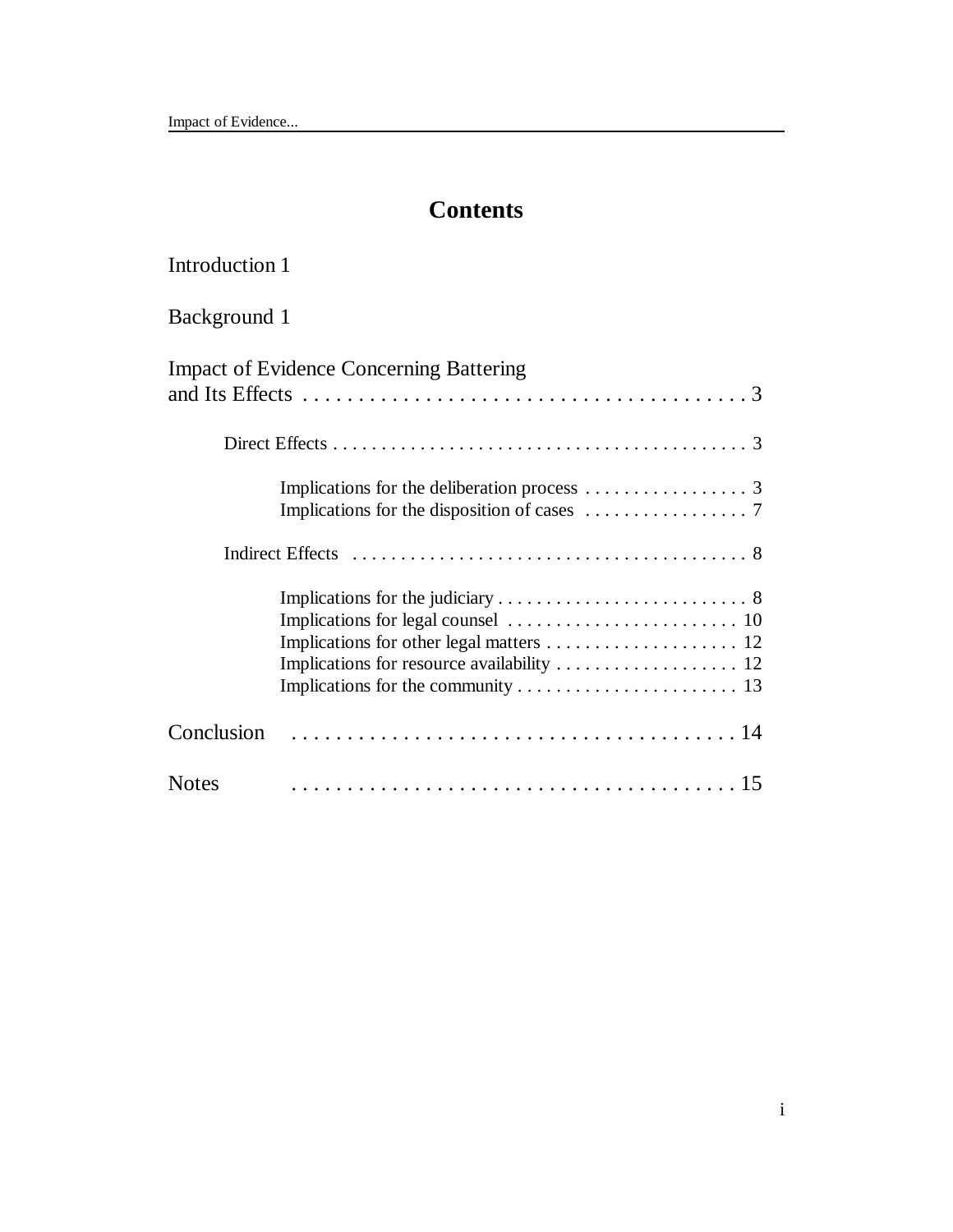## **Introduction**

The Violent Crime Control and Law Enforcement Act of 1994, Section 40507 of Title IV, the Violence Against Women Act requires a report on the "assessment by State, tribal, and Federal judges, prosecutor, and defense attorneys of the effects that evidence of battered woman syndrome may have in criminal trials." This report is a response to that legislative requirement and it provides a framework for two companion documents also developed in response to the same Section of the Violence Against Women Act: (a) *Trend Analysis: Expert Testimony on Battering* and its Effects in Criminal Cases<sup>1</sup> and (b) *Validity of "Battered Woman Syndrome" in Criminal Cases*. A related report, *Expert Testimony in Criminal* <sup>2</sup> *Cases Involving Battered Women: A Resource Monograph*,<sup>3</sup> developed by the National Association of Women Judges, provides a discussion of key issues in these cases.

The present document presents a discussion of the impact that evidence of battering and its effects had on criminal trials.<sup>4</sup> This report is based largely on the results of a focus group conducted over three days consisting of federal and state court judges, prosecutors, defense attorneys, expert witnesses, and advocates.<sup>5</sup> See the Overview for further elaboration of this process. The introduction of evidence on battering and its effects in criminal cases has been to increase recognition in the courtroom of the problem of domestic violence. The purpose of this report is to explore both the direct and indirect effects of the use of this testimony.

## **Background**

When evidence of battering and its effects is introduced in a criminal trial, it may be offered both through fact witness and expert witness testimony. The battered woman and other fact witnesses (e.g., family, neighbors, coworkers, police officers, physicians, therapists) often provide testimony as to various aspects of the battered woman's experience through their descriptions of violent acts directed toward the battered woman, resultant injuries, and the battered woman's responses to the violent and abusive behavior.

In contrast, an expert witness can offer an opinion about the battered woman's experience, based on an analysis of relevant information. The Rule 702 of the congressionally-enacted Federal Rules of Evidence states the following: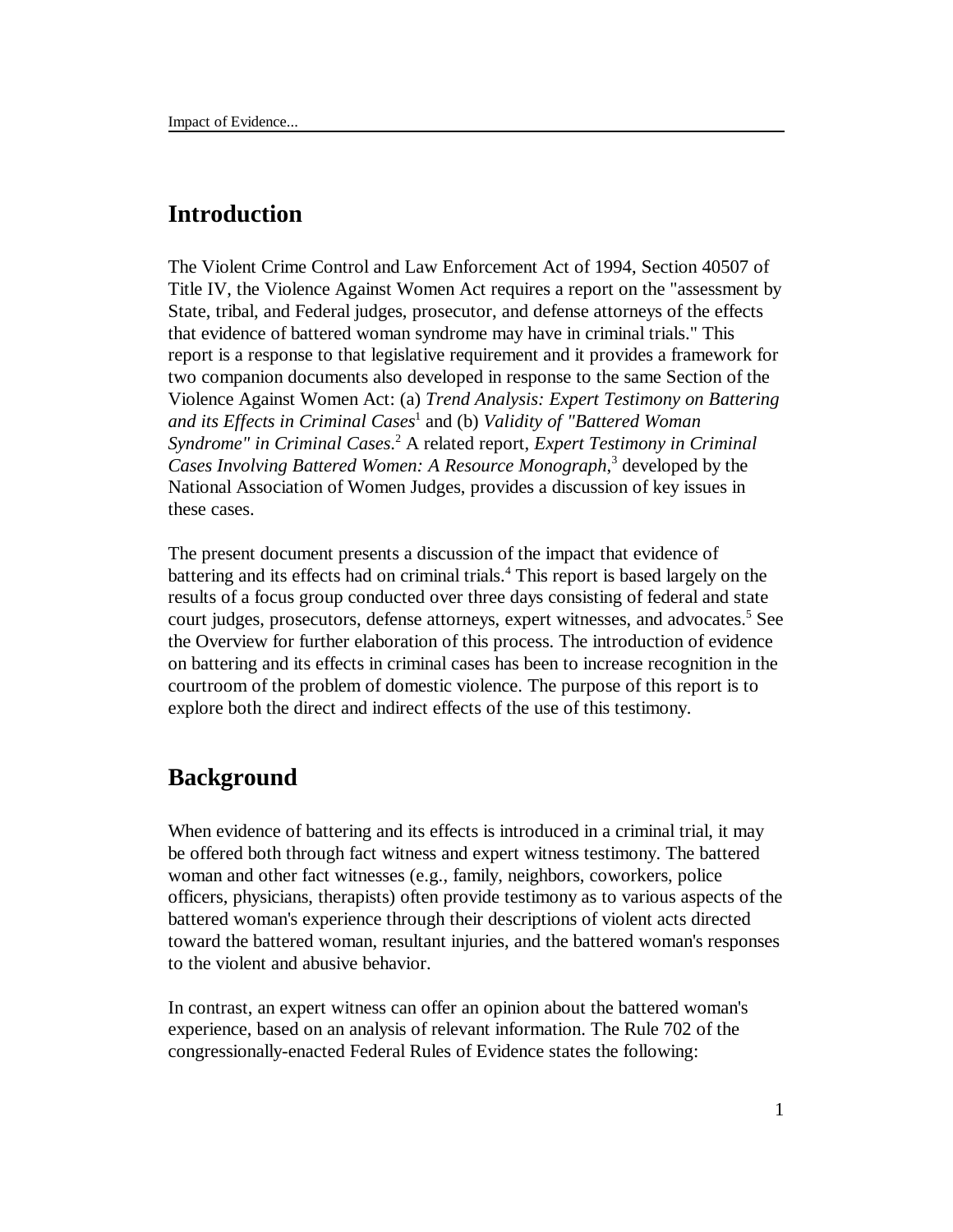If scientific, technical, or other specialized knowledge will assist the trier of fact to understand the evidence or to determine a fact in issue, a witness qualified as an expert by knowledge, skill, experience, training, or education may testify thereto in the form of an opinion or otherwise.

Expert testimony has been introduced in criminal cases involving battered women since the late 1970s.<sup>6</sup> A 1977 Supreme Court of Washington decision, *State* v. *Wanrow*,<sup>7</sup> ruled in a self-defense case involving a woman defendant that she was "entitled to have the jury consider her actions in the light of her own perceptions of the situation."<sup>8</sup> The lawyers successfully argued that the jury instructions offered at trial did not consider the woman's perspective, thereby failing to correctly apply the existing standard of self-defense: "requiring the jury to consider the defendant's action 'seeing what (s)he sees and knowing what (s)he knows,' taking into account all the circumstances as she knew them at the time."<sup>9</sup> Thus, the original intent of expert testimony in criminal cases involving battered women was to explain "the common experiences of, and the impact of repeated abuse on, battered women."<sup>10</sup>

Expert testimony was developed to show the trier of fact the context of a battered woman's actions.<sup>11</sup> This type of expert testimony has been called social framework testimony: "employing social science research . . . to provide a social and psychological context in which the trier can understand and evaluate claims about the ultimate fact."<sup>12</sup> Based on a recent analysis, "expert testimony on battering and its effects is admissible, at least to some degree, or has been admitted (without any discussion of the standards for admissibility) in every state.<sup>"13</sup> See *Trend Analysis: Expert Testimony on Battering and its Effects in Criminal Cases*<sup>14</sup> for a review of case law and state statutes regarding admissibility.

The testimony of an expert witness is offered as either general or case-specific testimony. General testimony refers to that which is known concerning battering and its effects based on an understanding of the scientific and specialized<sup>15</sup> knowledge in the field. In this type of testimony, there is no attempt to form specific opinions or conclusions related to a particular case. Alternately, casespecific testimony offers an analysis about a particular battered woman and the context of her life. Case-specific testimony places the unique facts of a particular case into the framework of more general knowledge. In this type of testimony, in which opinions and conclusions about a particular battered woman are offered, a face-to-face evaluation of the battered woman is required. In addition, other information is usually relied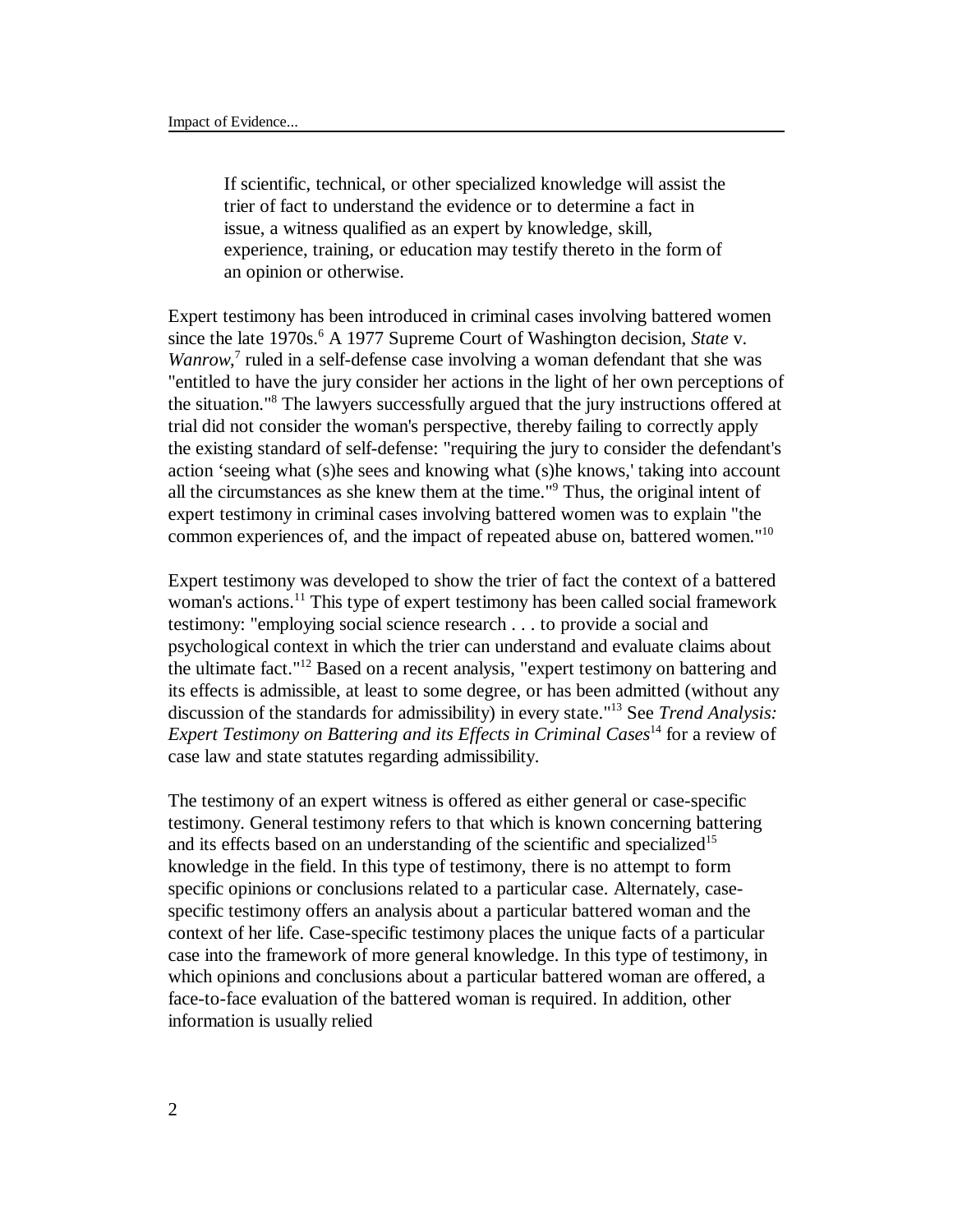upon for the evaluation, including a review of relevant documents and information obtained from people other than the battered woman.

Expert testimony on battering and its effects can be introduced in criminal cases involving battered women by both defense counsels and prosecuting attorneys. Expert testimony is used by defense counsels in various types of criminal defenses such as self-defense, duress, and insanity. This testimony may also be used by the defense for purposes of mitigation during the sentencing phases of a trial. Prosecutors use expert testimony to explain the battered victim's recantation or lack of cooperation with the prosecution of a batterer. Further, both prosecution and defense use expert witness testimony to provide explanations for what may be misconceptions about battered women, battering, and its effects.<sup>16</sup> See the companion report, *Validity of the Use of Medical and Psychological Expert Testimony in Criminal Cases Involving Battered Women*,<sup>17</sup> for an extended discussion of the content of expert witness testimony.

# **Impact of Evidence Concerning Battering and Its Effects**

In this report, evidence concerning battering and its effects in criminal trials involving battered women is examined for both its direct and indirect effects. Direct effects examined in this report are the implications for (a) the deliberation process and (b) the disposition of cases. Indirect effects include implications for (a) the judiciary, (b) legal counsel, (c) other legal matters, (d) resource availability, and (e) the larger community.

## **Direct Effects**

### *Implications for the deliberation process*

This section addresses the implications for the deliberation process by the factfinder of introducing evidence concerning battering and its effects. The major purpose of such evidence is to assist the triers of fact in their deliberations concerning the ultimate issues. The ultimate issues are the legal elements explicated in the jury instructions that must be proven in the case.<sup>18</sup> Another purpose of introducing evidence concerning battering and its effects is to dispel common myths and misunderstanding concerning domestic violence, including stereotypes of both battered women and of batterers, that may interfere with the factfinders' ability to consider these and other issues in the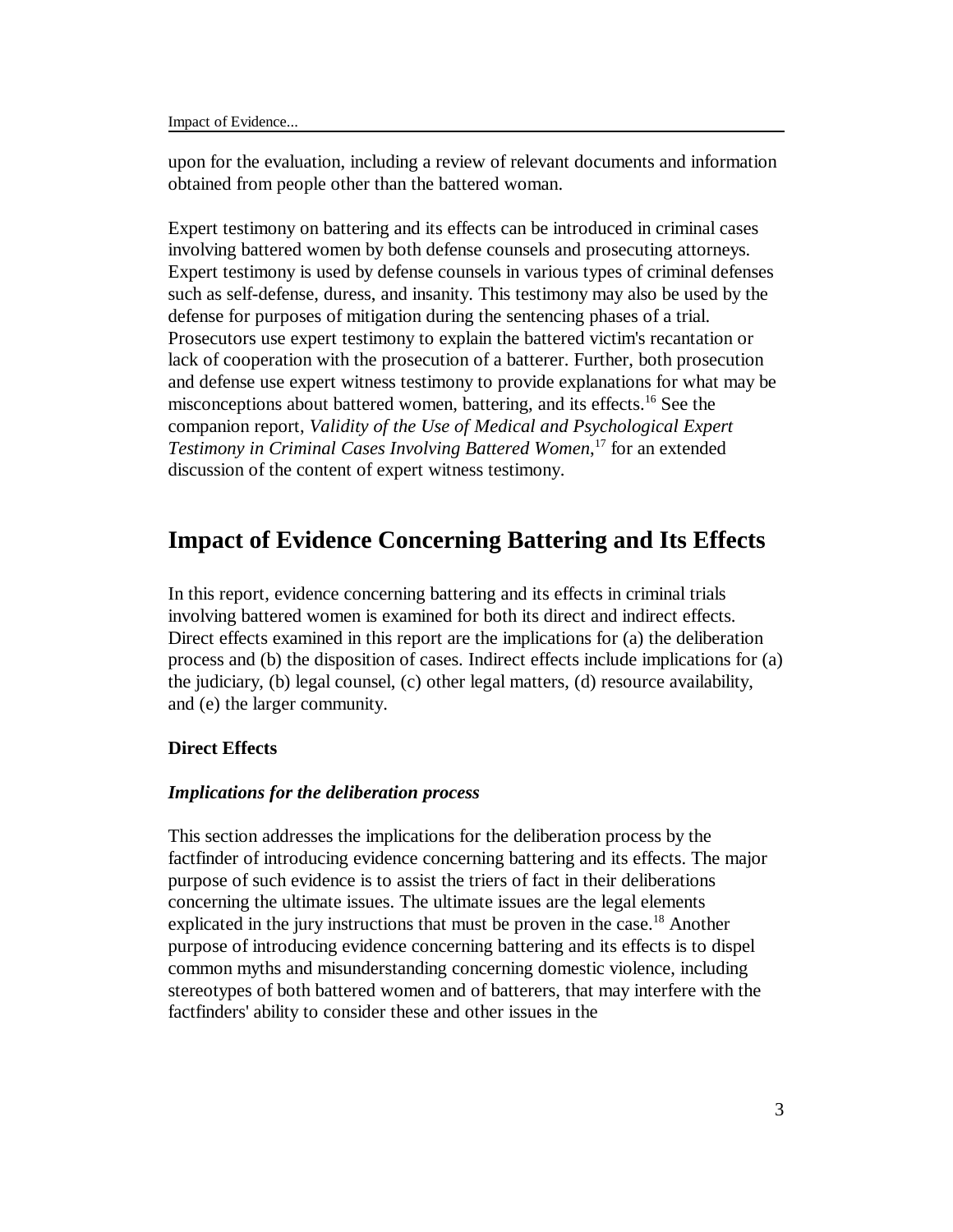case.<sup>19</sup> See the *Trend Analysis: Expert Testimony on Battering and its Effects in Criminal Cases*<sup>20</sup> for an extensive review of the scope of expert testimony defined by case law and state statutes.

There was clear and strong agreement among judges, defense attorneys, prosecutors, expert witnesses, and advocates that expert testimony concerning battering and its effects can assist the factfinder in more effectively evaluating the evidence in a criminal case involving a battered woman. However, there was also consensus that the concept "battered woman syndrome" is not adequate to portray the necessary information to assist the factfinder "to understand the evidence or to determine a fact in issue."<sup>21</sup> The dilemma that results is that, on the one hand, there is historical and/or legal precedent for "battered woman syndrome" as a term to refer to such testimony and, on the other hand, "battered woman syndrome" is not adequate as a construct to incorporate the breadth of knowledge about battering and its effects that may be relevant in these cases.

Historically, there is precedent for referring to expert testimony in cases involving battered women as "battered woman syndrome" testimony. The term has been used to refer both to the dynamics of a battering relationship and to the various effects of battering on victims.<sup>22</sup> There is the perception that "battered woman syndrome" is a condition for which distinct criteria exist. Such a perception is reflected in the question, "Does she suffer from the "battered woman syndrome?". The courts have come to recognize the term as familiar and some states have incorporated the language of "battered woman syndrome" or its variants, such as "battered spouse syndrome," in laws codified to govern the admissibility of such testimony. See *Trend Analysis: Expert Testimony on Battering and its Effects in Criminal Cases*<sup>23</sup> for a complete review of state statutes governing admissibility of expert testimony concerning battering and its effects. Therefore, precedent would support continuing to refer to such testimony using the term "battered woman syndrome."

However, the consensus among participants was that the concept "battered woman syndrome" is inadequate to convey the information that is available for the purpose either to assist the factfinder in understanding the evidence or to determine a fact in issue. As stated earlier, "battered woman syndrome" has been used to refer to both the dynamics of battering and to the psychological effects of battering. As it has been used in the courtroom, the term is imprecise and, thus, confusing. The questions relevant to battering and its effects that may be raised during expert testimony are many; they do not lend themselves to characterization by a single construct. Thus, "battered woman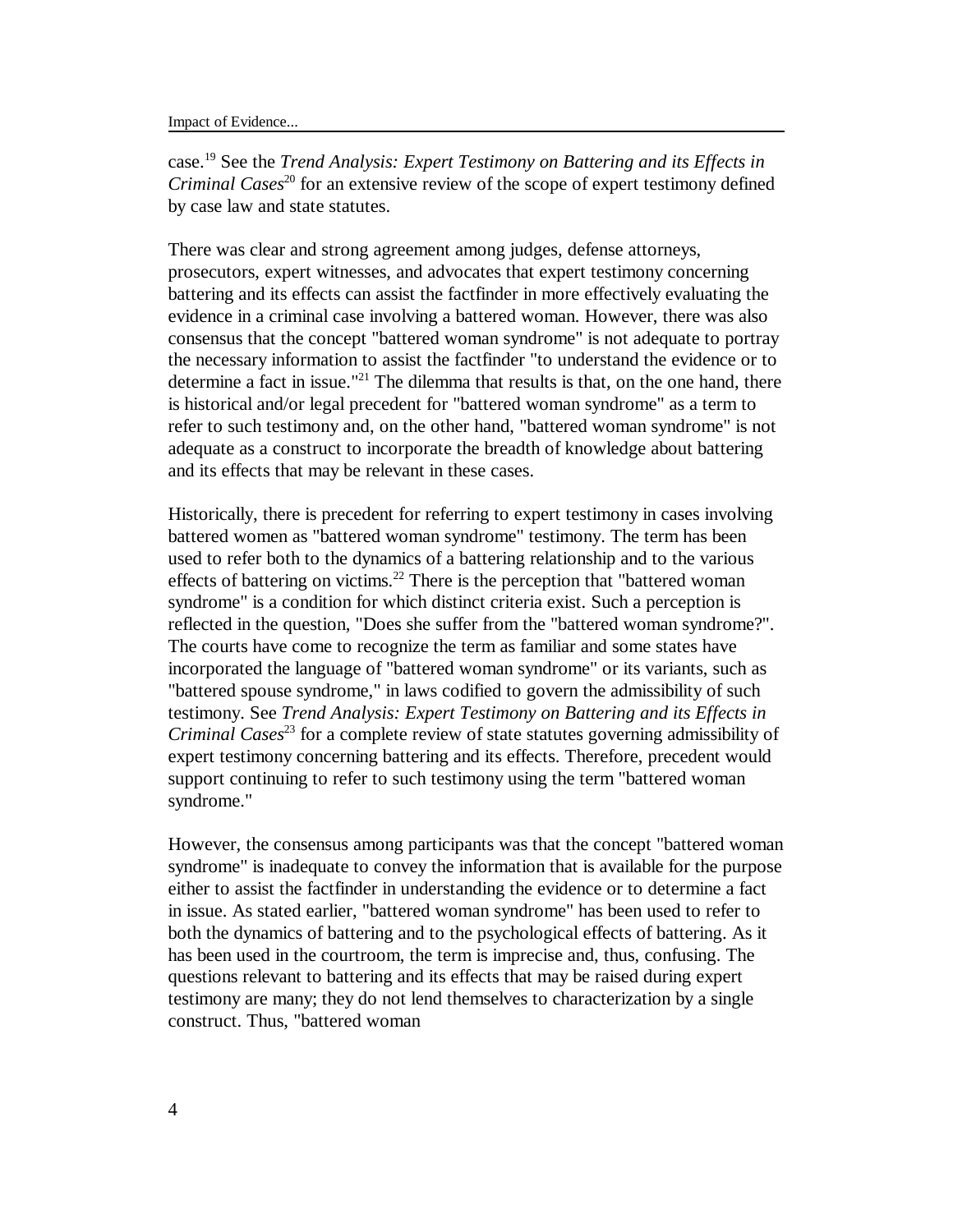syndrome" was thought by the focus group to be both too ambiguous and too narrow. The term does not incorporate the breadth of available knowledge concerning battering and its effects that may be relevant in a criminal case involving a battered woman. There is considerable scientific and scholarly knowledge that supports this consensus. See *Validity of the Use of Medical and Psychological Expert Testimony in Criminal Cases Involving Battered Women*<sup>24</sup> for a critique of "battered woman syndrome."

To elaborate, a major concern of participants in the focus group is the use of "battered woman syndrome," as a specific checklist of battered woman characteristics, to establish either that one is a battered woman or that one "qualifies" for expert testimony. Such an approach excludes battered women who do not demonstrate a specified pattern of effects, thus creating a stereotype of the "real" or the "worthy" battered woman. There is no basis to suggest that only particular psychological effects of violence are relevant in criminal cases involving battered women.

The effects of violence on battered women, like trauma victims generally, vary based on characteristics of the violence (e.g., type, severity, chronicity, patterning), of the recovery environment (e.g., socioeconomic conditions, social support, community response), and of the individual (e.g., prior history of victimization, coping style).<sup>25</sup> Thus, there is no single effect or set of effects that characterize all battered women; there is a range of effects demonstrated in the literature characteristic of trauma victims, including battered women. For example, given a particular level of violence, one battered woman may demonstrate resilience to the negative effects of violence due, in part, to her greater access to social support and economic resources when responding to the violence and abuse. Assuming the same level of violence, another woman may experience debilitating effects due, partially, to the cumulative effects of victimization based on a lifetime of physical and sexual assault during childhood and adulthood. Alcohol or drug use as a strategy for coping might also contribute to the negative effects of violence in some cases. Thus, expert testimony concerning the effects of violence on a battered woman, and the factors that influence those effects, may be useful to the triers of fact for considering the issues in the case. Such testimony that derives from the body of scientific knowledge is more useful to the factfinder than dated or stereotypic notions of battered women as passive or helpless.

Thus, there is a growing body of knowledge related to battering and its effects that may be relevant to a particular criminal case involving a battered woman and useful to the triers of fact in the deliberation process. This knowledge base has developed greatly since the early introduction of "battered woman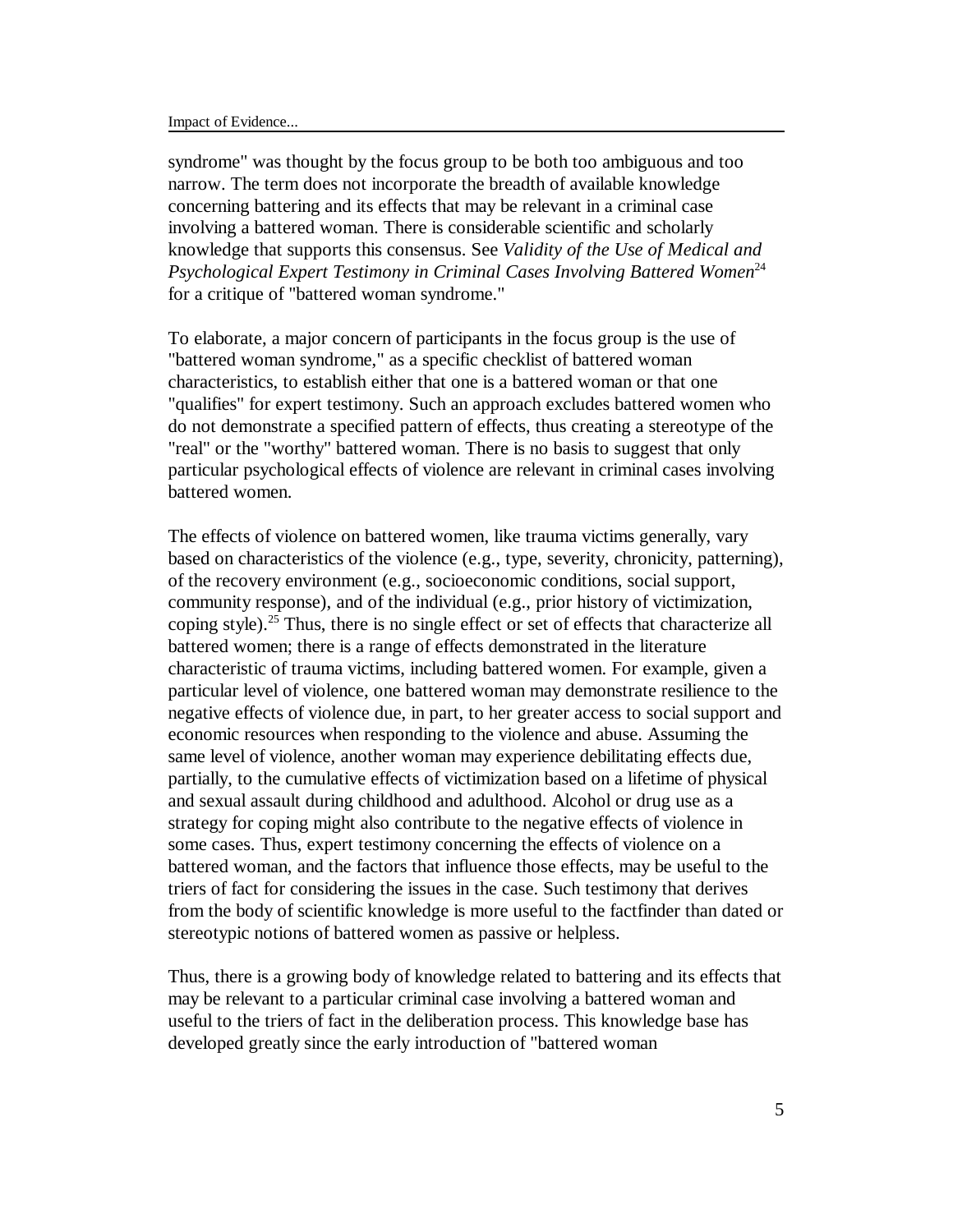syndrome" as the rubric under which expert testimony is offered. The consensus of the focus group was that expert testimony is an important vehicle for providing the factfinder with access to such relevant information. Therefore, the introduction of expert testimony in this area has created the demand that developments in knowledge (e.g., new theories, empirical findings, observations in applied settings) be incorporated in expert witness testimony concerning evidence of battering and its effects.

A second major concern raised by the focus group was the extent to which the term "battered woman syndrome" signals disorder, pathology, or a clinical condition. Although battered women may experience a number of clinical symptoms or diagnoses associated with their being victims of violence, these do not constitute a legal defense *per se*.<sup>26</sup> A battered woman's reasonable belief that an intimate partner was going to kill her and that immediate action was necessary to prevent it can most often be explained by inductive reasoning based on the battered woman's repeated experiences of abuse.<sup>27</sup> Because of such violence, it can be explained that the battered woman has learned to detect behaviors that signal a beating is inevitable. However, such a perception does not require the notion of a syndrome or other pathological condition. Only on some occasions is posttraumatic stress disorder relevant to this explanation.<sup>28</sup> Thus, for these reasons the focus group concluded that the term "battered woman syndrome" is not only inadequate, but can potentially mislead the factfinder in consideration of a criminal matter involving a battered woman.

To summarize, the panel concluded that evidence about battering and its effects was relevant and important in criminal cases involving battered women to assist the triers of fact in their deliberation of the issues. There was consensus that the knowledge base or experience upon which expert testimony is based must reflect the diversity of battered women's experience in order for expert testimony concerning battering and its effects to best assist the factfinder in the case. Second, the panel concluded that the notion of a syndrome, although descriptive of some battered women, does not represent the recognized variation in battered women's experience nor the corpus of scientific knowledge in the field. Therefore, "battered woman syndrome" is inadequate as a term to characterize such testimony. As an alternative, reference to expert testimony concerning battering and its effects allows for the introduction of relevant scientific and specialized knowledge across various types of criminal cases involving battered women. Of course, opinions or conclusions offered by an expert witness qualified due to "knowledge, skill, experience, training, or education<sup> $129$ </sup> must necessarily be derived from a foundation of "scientific, technical, or other specialized knowledge"<sup>30</sup> to serve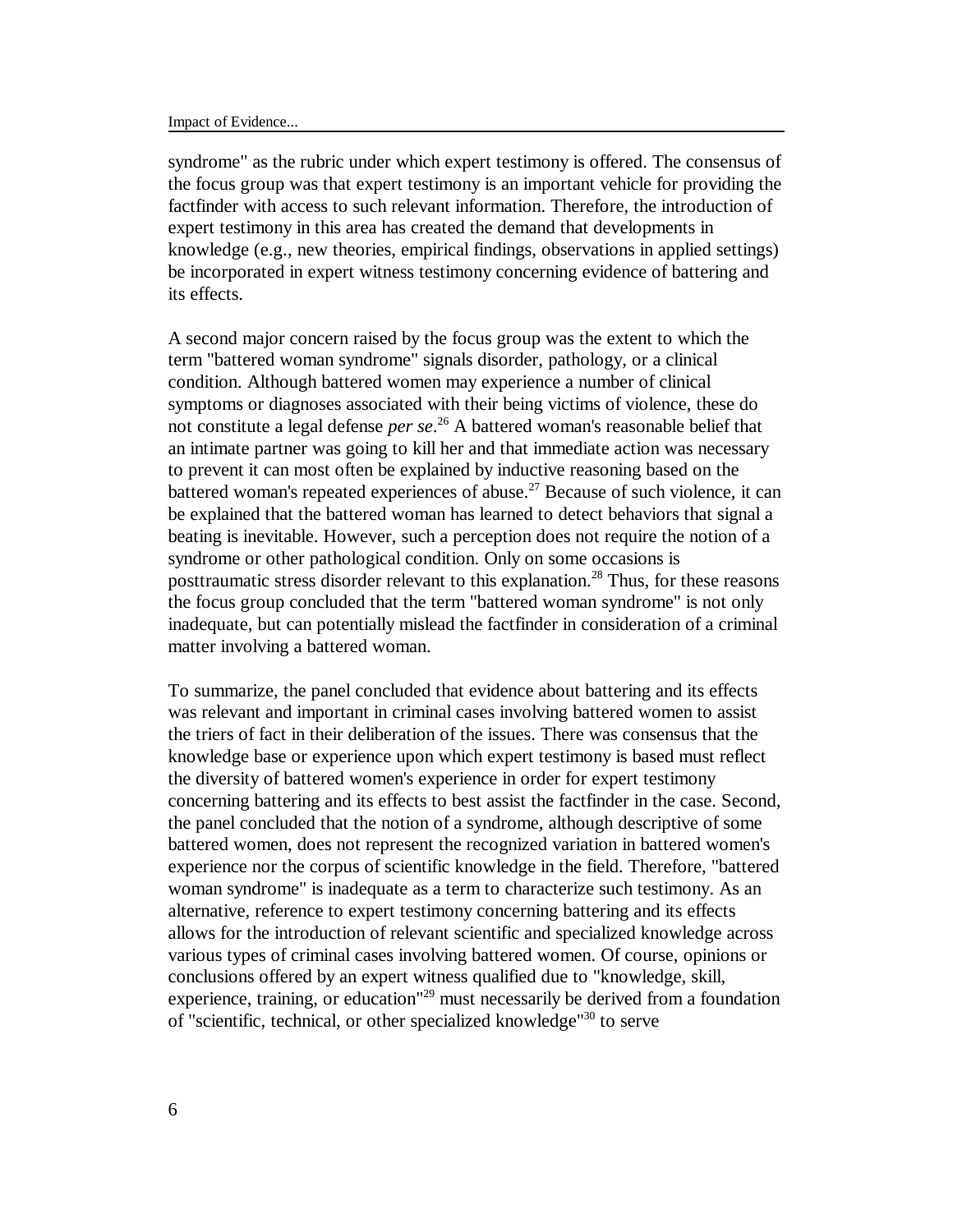the intended purpose: to "assist the trier of fact to understand the evidence or to determine a fact in issue."<sup>31</sup> See *Validity of the Use of Medical and Psychological Expert Testimony in Criminal Cases Involving Battered Women*<sup>32</sup> for a review of the professional literature that supports the use of expert testimony in these cases.

### *Implications for the disposition of cases*

The effect of evidence concerning battering and its effects in criminal cases involving battered women can also be examined in terms of the disposition of cases. However, at the trial level, there are no available data summarizing the disposition of cases involving a battered woman either as defendant or as victim based on the introduction of evidence concerning battering and its effects, whether through the use of expert or fact witness testimony. This may be due, in part, to the difficulty in tracking cases at the trial court level in which domestic violence issues are raised.

However, the panel discussed factors that may contribute to a particular disposition in these cases. First is the issue of whether expert testimony presents an understanding of the battered woman within the social context of the battering relationship and the social problem of domestic violence more generally. A second factor thought to influence case disposition was the attorney's understanding of domestic violence and his or her skill in best utilizing an expert witness. It was thought that expert witnesses are often underutilized due to the attorney's inexperience in this area. Related to this issue is the extent to which an attorney can bridge the link for the factfinder between this expert witness' testimony and the specific issues in the case, thus making explicit the relevancy of the testimony. Finally, a third factor thought to influence the outcome of the case relates to qualities of the expert witness. Specifically, the expert should understand the phenomenology of battered women's experience through direct contact with battered women—rather than through academic endeavors alone.

Although a summary of case dispositions on a trial level is not available, case dispositions based on appellate decisions in criminal cases involving battered women defendants have been examined. A review of state court cases reported in the *Trend Analysis: Expert Testimony on Battering and its Effects in Criminal Cases*,<sup>33</sup> found that convictions of battered women were reversed in 32 percent of cases,  $34$  of which 45 percent of these reversals were due to erroneous exclusion of, limitation of, or failure of counsel to present expert testimony on battering and its effects. Further, the *Trend Analysis* found that 63 percent of conviction/sentences were affirmed on appeal by either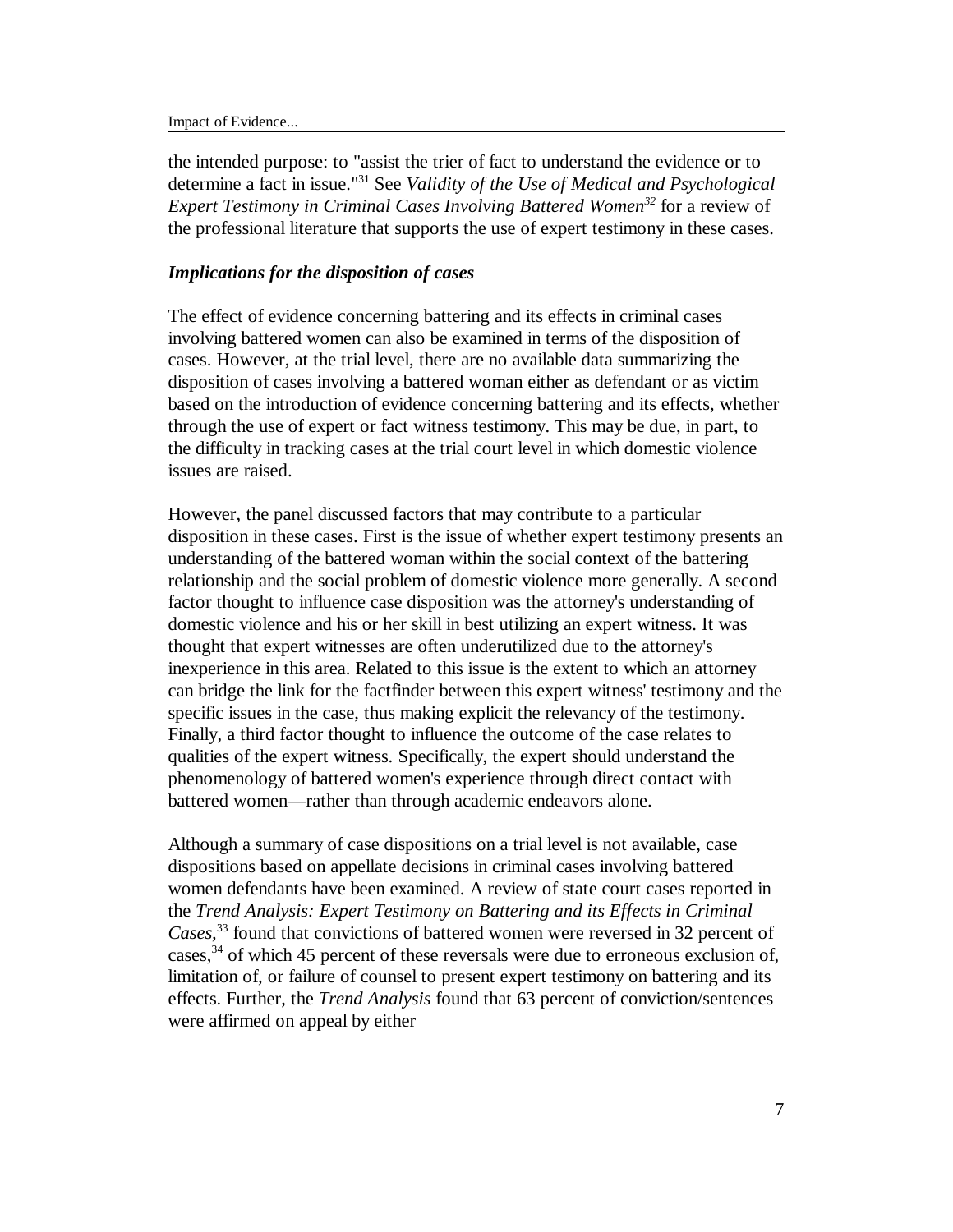intermediate or high courts regarding battered woman defendants. Based on the *Trend Analysis*, expert testimony was found to have been admitted or found admissible in 71 percent of cases that affirmed convictions or sentences.

These findings suggest that even with the introduction of expert witness testimony in cases involving a battered woman defendant, most convicted cases are affirmed on appeal. What can be concluded from the available data from the *Trend Analysis* is that "contrary to popular misconceptions reflected in some media coverage of this issue—the defense's use of or the court's awareness about expert testimony on battering and its effects in no way equates to acquittal on the criminal charges lodged against a battered woman defendant."<sup>35</sup> See *Trend Analysis: Expert Testimony on Battering and its Effects in Criminal Cases*<sup>36</sup> for a comprehensive review of case dispositions on appeal in both state and federal cases to reach a conclusion about the effect of the use of expert testimony in criminal cases involving battered women.

### **Indirect Effects**

Besides the direct impact, several indirect effects of evidence concerning battering and its effects were identified. While the specific impact of these indirect effects may be more difficult to determine in a particular case, their influence was, nevertheless, considered.

#### *Implications for the judiciary*

The introduction of expert testimony in criminal cases involving battered women has had numerous implications for the judges who serve in these cases. The United States Attorney General's Task Force on Family Violence, in its final report states,

Judges are the ultimate legal authority in the criminal justice system. If they fail to handle family violence cases with the appropriate judicial concern, the crime is trivialized and the victim receives no real protection or justice.<sup>37</sup>

Accordingly, it is imperative that judges who handle cases involving domestic violence have a basic understanding of battering and its effects. Without some familiarity with such information, the trial court judge may fail to determine the relevancy of expert witness testimony to the issues at hand, a factor necessary for ruling on admissibility and other matters. Even where admissibility of such expert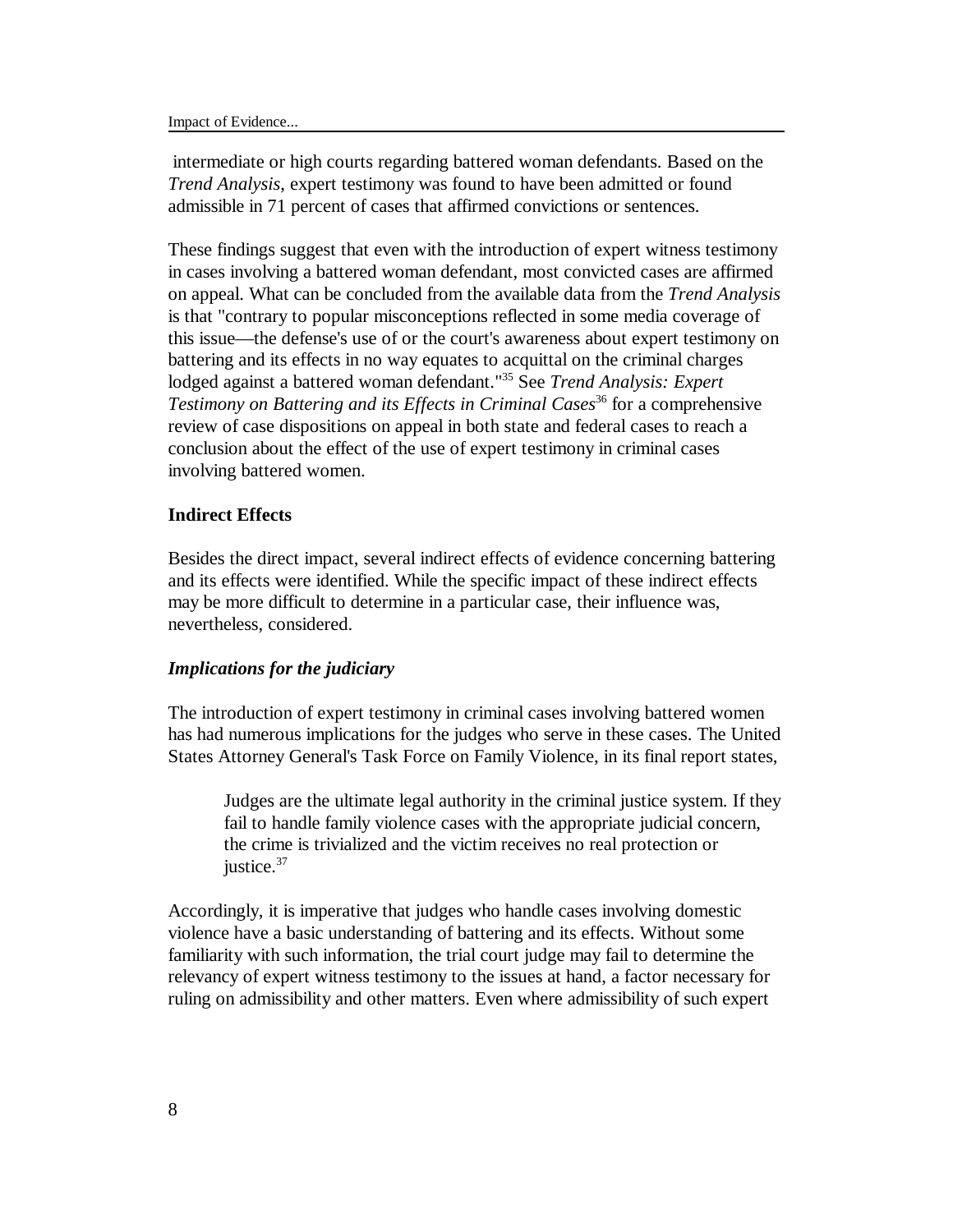testimony is already established,  $38$  the judge is in a position to rule on issues such as jury instructions and scope of expert testimony allowed before the triers of fact. The "judge sets the tone in the courtroom, and it is the judge who makes the most critical decisions affecting the lives of the victims, the perpetrators, and the children."<sup>39</sup> It follows that one impact of the introduction of evidence on battering and its effects in the courtroom has been on the enterprise of judicial education.

Determining the validity of expert testimony according to the criteria set forth in *Daubert* v. *Merrill Dow Pharmaceuticals, Inc.*<sup>40</sup> places an increased burden on the trial court judge. As discussed in *Daubert*, validity must also consider the "fit" for the purpose used. Thus, expert testimony that may have been determined to be valid in one case may not be when offered for a somewhat different purpose or in a different set of circumstances in another case. The impact for the trial court judge is one that requires competence in understanding validity of knowledge, based on both scientific<sup>41</sup> and nonscientific evidence.<sup>42</sup> While there are standard principles of scientific validity, for various types of scientific methodology (e.g., experimental design, correlational, factor analysis, descriptive, or qualitative), the evaluation of validity differs accordingly. Therefore, a general understanding of the scientific methods used in domestic violence research is useful for the trial court judge to determine validity of scientific evidence in these cases.

Thus, for reasons cited, judicial education concerning domestic violence has become more in demand. One type of effort has been directed at the development of judicial training curricula and other materials in the area of domestic violence. The State Justice Institute has funded the development of three judicial curricula: *Family Violence: Effective Judicial Intervention*, prepared by the National Association of Women Judges, and *Domestic Violence: The Crucial Role of the Judge in Criminal Court Cases: A National Model for Judicial Education,* and *Domestic Violence in Civil Court Cases*, both prepared by The Family Violence Prevention Fund. These and other curricula have been applied in judicial training across the country. In addition, The State Justice Institute has funded numerous curriculum-adaptation projects related to domestic violence, adapting a general curriculum to state-specific case law, statutes, and criminal codes of evidence.

On another front, the National Judicial College has made a commitment to meet the needs of the judiciary to understand and deal with the pressing issues related to domestic violence.<sup>43</sup> Among their course offerings related to domestic violence, The National Judicial College annually offers a week-long course focused solely on the topic of domestic violence. In addition, The Family Violence Project, a program of the National Council of Juvenile and Family Court Judges through the Conrad N. Hilton Foundation Model Code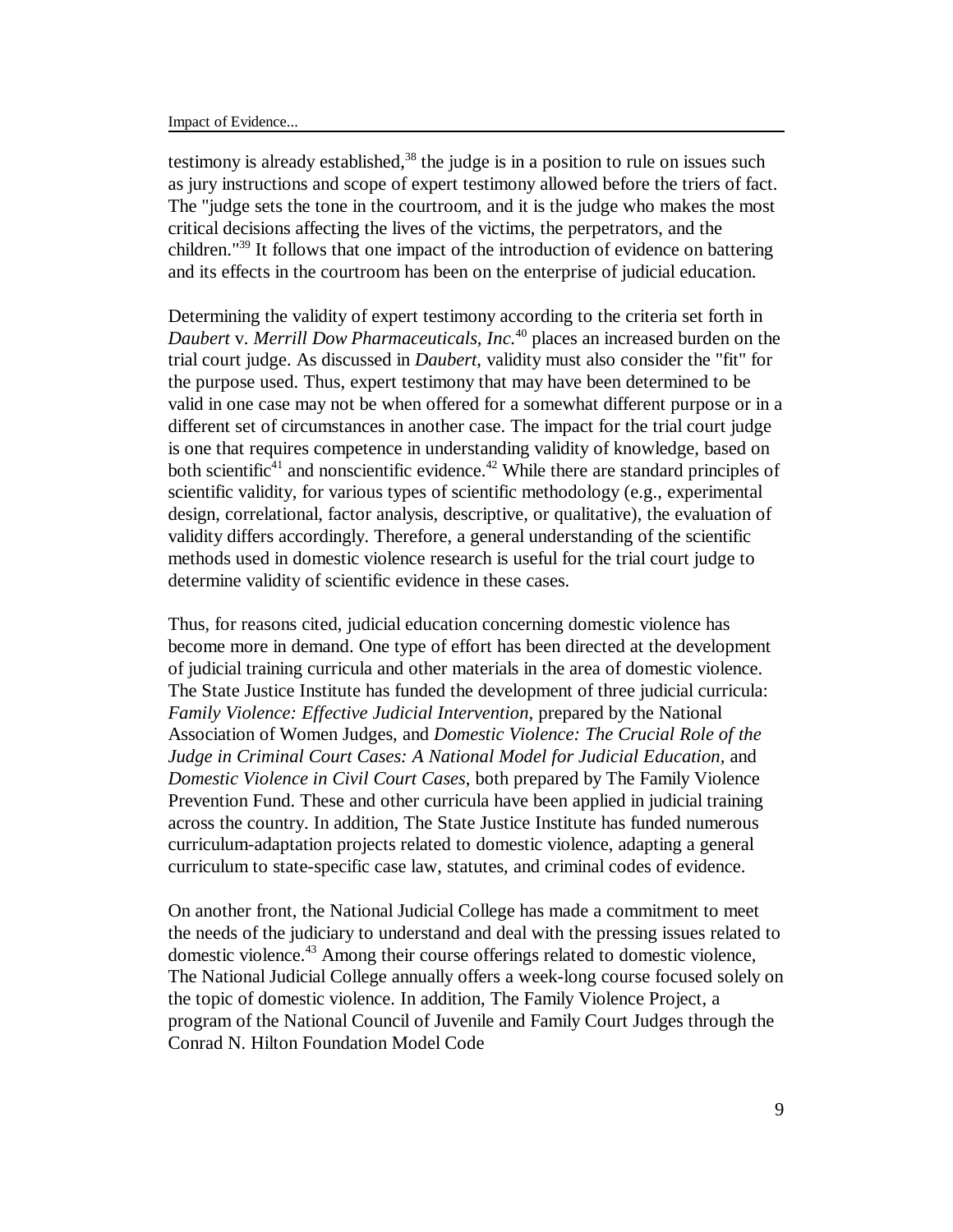Project, provided training on domestic violence to 555 legislators, judges, and other professionals in the six-month period between July and December, 1995. The American Bar Association Judicial Administration Division has sponsored judicial training through the National Judicial College and through their own seminar series for appellate judges. Both the 1994 and 1995 Annual Meetings of the American Bar Association offered educational programs on the topic of domestic violence available for judges and lawyers. There have been many other national, state, and local training conferences specifically geared to the issues of domestic violence for judges at all levels of the court.

In summary, introduction of evidence concerning battering and its effects has increased the demand for judicial education on this topic. An additional burden is placed on trial court judges, based on the ruling in the *Daubert* decision, to "ensure that any and all scientific testimony or evidence admitted is not only relevant, but reliable<sup>"44</sup> which requires "a valid scientific connection to the pertinent inquiry as a precondition to admissibility."<sup>45</sup> Taken together, these factors point to the need for judges to be well versed in both the subject matter of domestic violence as well as the methods of scientific inquiry related to it.

### *Implications for legal counsel*

There are also important implications for both defense and prosecuting attorneys for the introduction of evidence concerning battering and its effects. The focus group identified the importance of attorneys recognizing the need for knowledge related to battering and the effects it has on victims to competently work on these cases. Without this competence, both defense attorneys and prosecutors rely on the same misconceptions and misunderstandings about domestic violence as does the lay public. Without an adequate understanding of the dynamics of domestic violence, and the ways in which this experience can impact on victims, lawyers are ill-equipped to recognize the relevance of this type of evidence where it exists. Where lawyers do understand the relevance of this information to the issues in the case, they can introduce appropriate evidence, whether through the battered victim, other witnesses, or an expert witness.

Another implication of the introduction of such evidence in self-defense cases, historically, has been the recognition of the relevance of similar evidence in other criminal cases. One type of non-self-defense case in which expert witness testimony concerning battering and its effects has been introduced is when a battered woman is charged with a crime to which she asserts as a defense that she engaged in the criminal acts under duress or coercion by her batterer. The other type of case is one in which the battered woman committed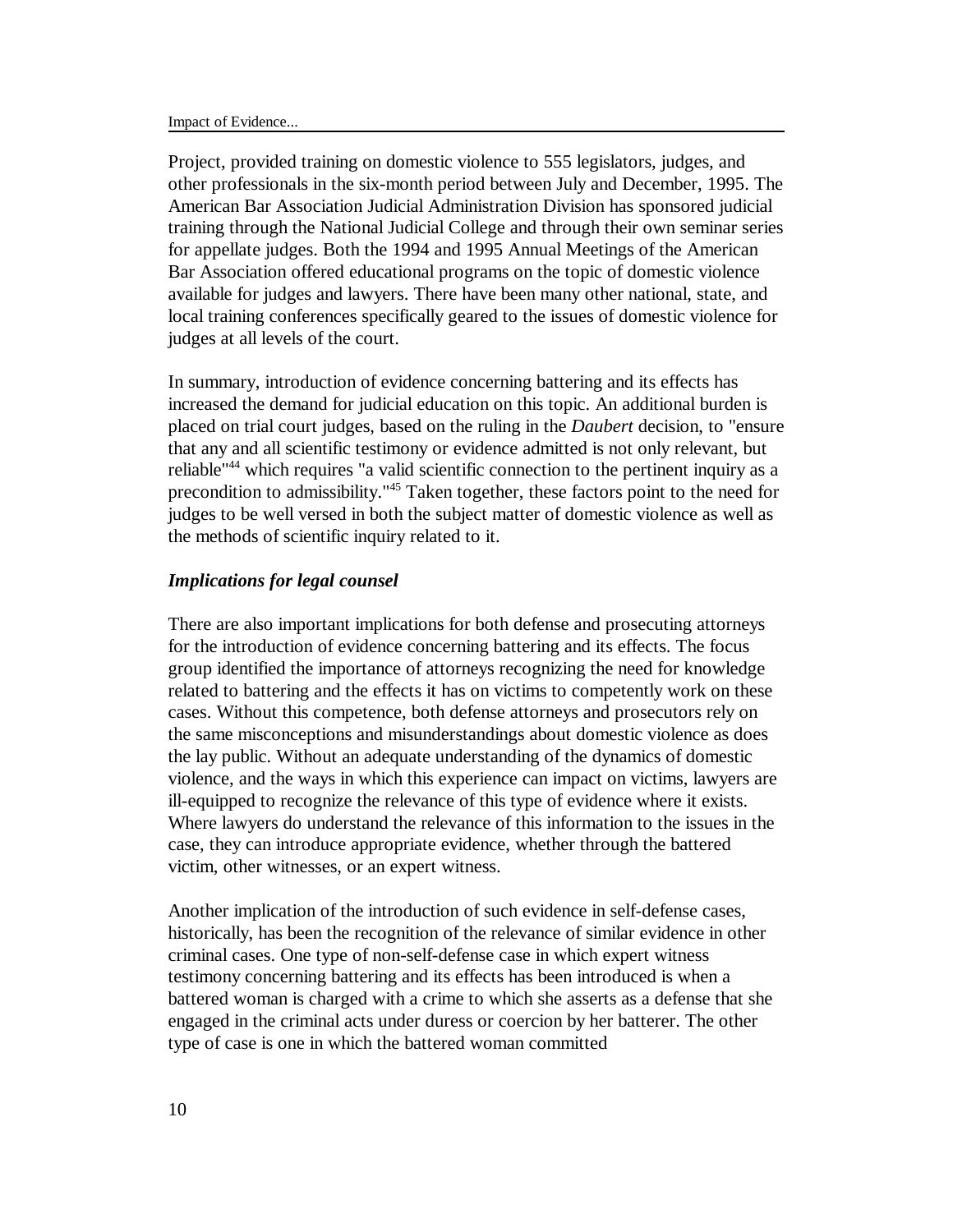a crime against a third party, not the batterer, but did not assert that she did so under duress. See *Trend Analysis: Expert Testimony on Battering and its Effects in Criminal Cases*<sup>46</sup> for a review of cases in which expert testimony has been introduced in non-self-defense criminal cases. .........................

There is another implication that the introduction of domestic violence-related expert testimony has held for prosecuting attorneys. Prosecutors rely on such testimony in a case against the batterer when the battered woman, who is a victim/witness in the case, has recanted previous testimony, is unwilling to cooperate with the prosecution, or has engaged in behavior that the factfinder may find puzzling regarding the facts of the case.<sup>47</sup> See *Trend Analysis: Expert Testimony on Battering and its Effects in Criminal Cases*<sup>48</sup> for a review of case law and state statutes allowing the introduction of expert testimony concerning battering and its effects by the prosecution. Thus, some purposes for which prosecutors and defense attorneys use the evidence in criminal cases are quite similar.

An important implication of evidence of battering and its effects introduced in criminal trials for prosecuting attorneys has been greater attention to these issues at the charging stage, sometimes involving the grand jury. In some cases, prosecutors use such evidence to influence their decisions about whether to bring charges in a given case and at what level. Under some circumstances, this evidence is presented to a grand jury to assist them in their decisions about returning an indictment in a criminal case.<sup>49</sup>

The demand for increased understanding of domestic violence has resulted in greater training opportunities for lawyers working these cases. The National College of District Attorneys offered their Fifth Annual National Conference on Domestic Violence in 1995. The American Bar Association Section of Criminal Justice offered a National Institute, "Defending Battered Women in Criminal Cases" in 1992 and 1993. Other national, state, and local opportunities for legal education have been created in response to the demand.

Another means by which an individual attorney can gain a better understanding of the relevance of domestic violence in a particular case is through consultation with an expert witness. Thus, another implication of the introduction of such testimony is that attorneys use experts not only to provide testimony but also to consult about issues of domestic violence in their cases. The consultants may be shelter workers, battered woman advocates, counselors, psychologists, psychiatrists, or social workers.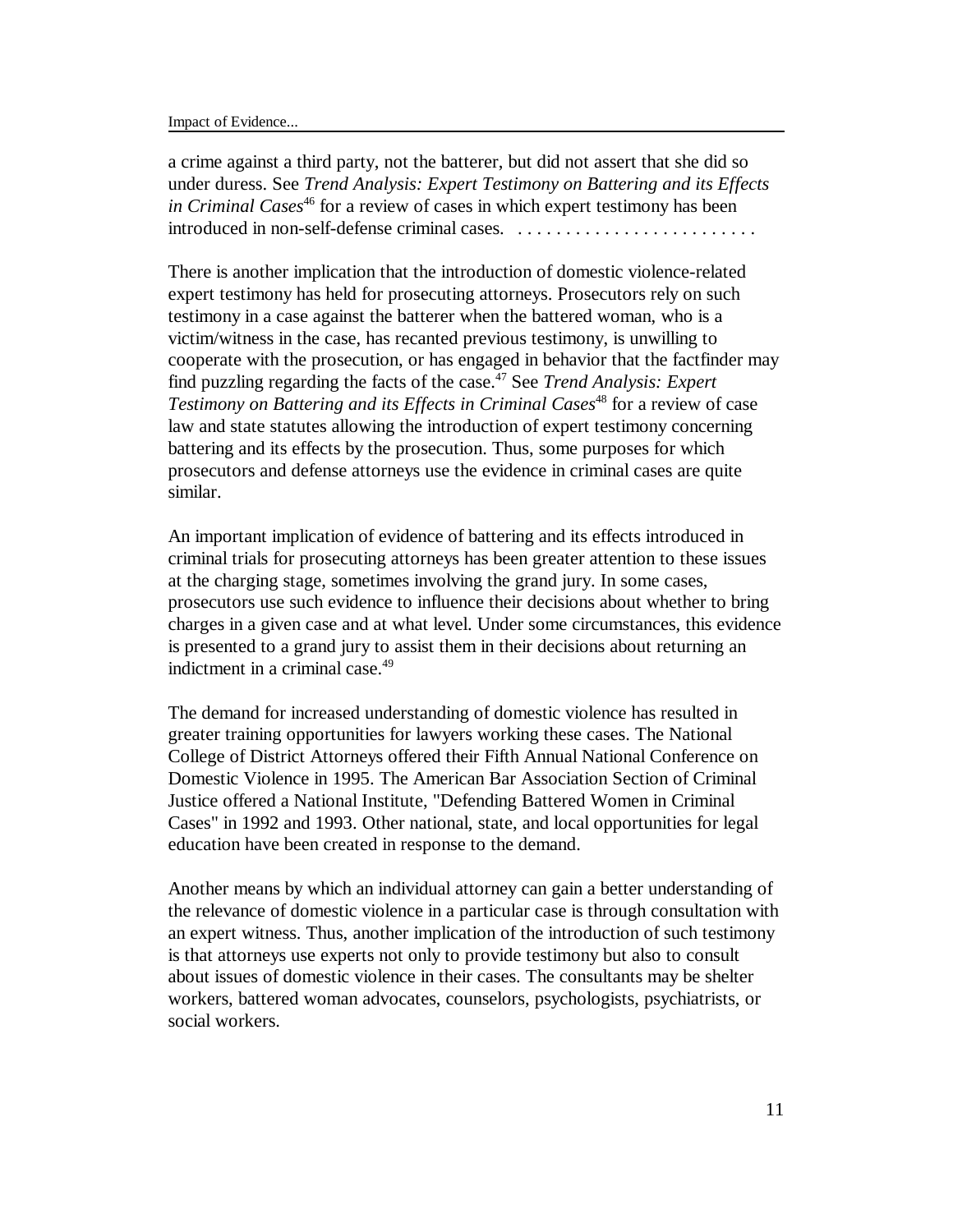## *Implications for other legal matters*

The introduction of evidence of battering and its effects in criminal trials has preceded the use of such testimony in most other contexts. Nevertheless, such evidence has been introduced in various types of civil cases, including dissolution of marriage, custody, civil protection orders, tort actions, and contract cases. In these, as in criminal cases, the evidence is offered for the purpose of assisting the factfinder, the jury or a judge, in consideration of the issues in the case.

Further, evidence of battering and its effects has been relied upon to evaluate clemency petitions. Florida Governor Lawton Chiles established interdisciplinary panels of experts to review evidence related to domestic violence and to provide relevant information to the Governor and to the Parole Board for their determination of clemency petitions by alleged battered victims.<sup>50</sup> Thus, the impact of evidence concerning battering and its effects in criminal cases has been associated with the recognition that similar evidence can be useful in matters other than criminal legal cases.

## *Implications for resource availability*

Increased efforts to introduce evidence of battering and its effects have created a greater demand for resources needed in order for expert witnesses to consult with attorneys and to testify in these cases. The focus group expressed concern for the problems that result from the lack of access to expert witnesses. This lack of access stems from two major sources. First, the use of expert witnesses requires financial resources. Case-specific expert witness testimony requires a comprehensive assessment, including a face-to-face evaluation with the battered woman. Time required for reading and integrating other documents in the case, trial preparation, consultation with an attorney, and actual trial testimony can be extensive. Even general expert testimony requires several hours in consultation with the attorney to determine the specific information relevant to the case at hand and to prepare for testimony. Therefore, lack of funds can present a significant problem in a case where expert testimony may be useful, but in which there is no source of funds to pay for an expert's time. Of course, some experts contribute a portion of their time *pro bono*, but that is not a sufficient solution to the problem, nor can it be routinely expected.

A second issue associated with the greater demand for the availability of expert witnesses is the reluctance of some judges to rule that testimony from a nonprofessional is admissible as expert witness testimony. Rule 702 of the Federal Rules state that an expert witness is qualified by reason of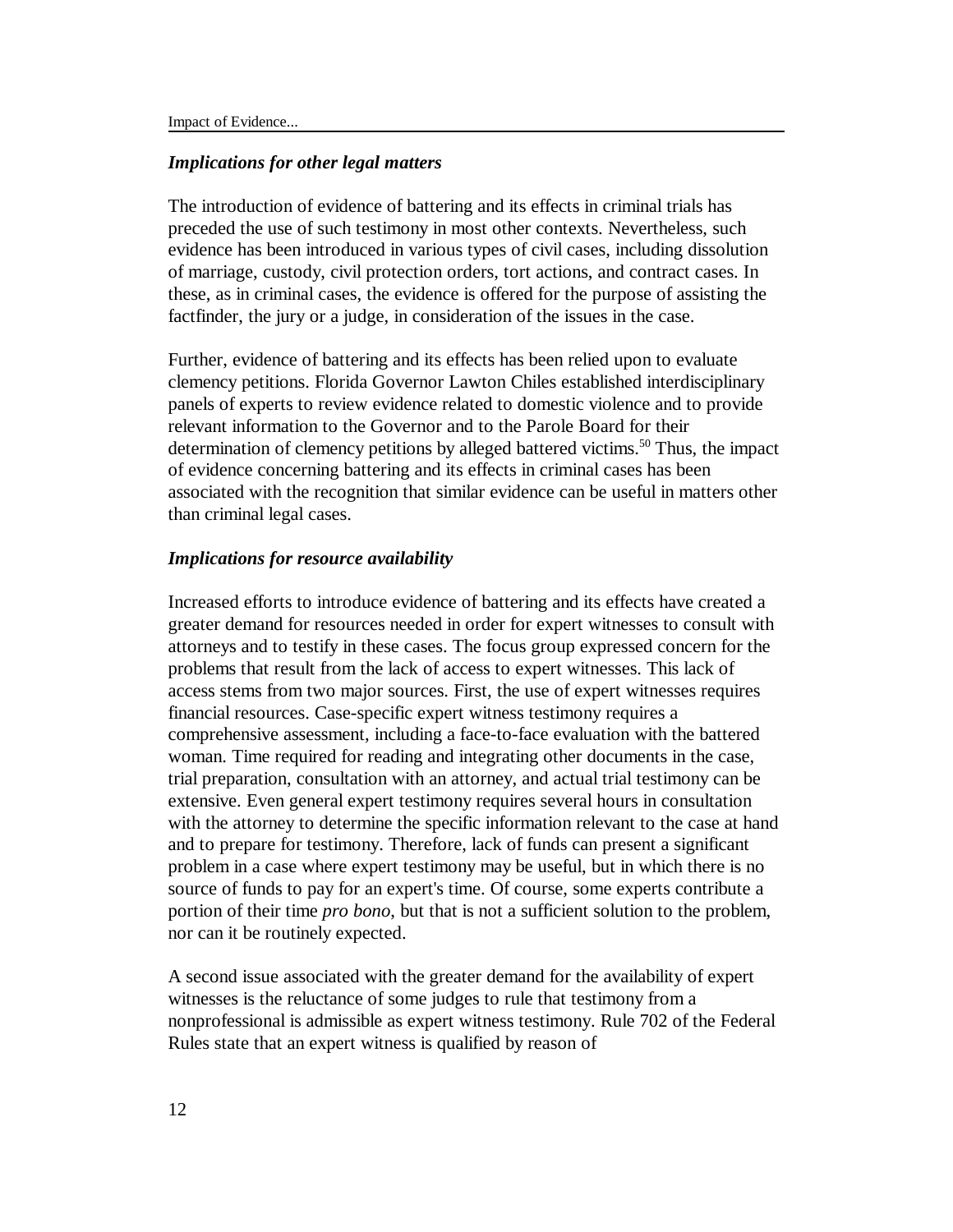"knowledge, skill, experience, training, or education." Thus, a shelter worker, police officer, trauma technician, or hotline worker, for example, may qualify as an expert witness based on her or his extensive experience working with battered women, and thus could testify generally about their observations and knowledge of battered women's experiences. While such an expert witness would not be qualified to form a professional opinion of an individual battered woman, it is not always necessary to provide such evidence. A final note: Expertise based on experience working with battered women was considered by the focus group to be essential, regardless of the expert's other qualifications.

Thus, the increased applicability of evidence related to battering and its effects has created a need for increased resources to respond to the need for expert witness testimony in various legal matters. The need exists both in terms of financial resources for experts and in terms of admissibility of expert witness testimony from non-credentialed persons experienced with domestic violence.

### *Implications for the community*

The impact of introduction of evidence concerning battering and its effects in the courts has been felt in the community at large. Legislatures have modified statutes and criminal codes in response to the impact of such evidence in the criminal process. See *Trend Analysis: Expert Testimony on Battering and its Effects in Criminal Cases*<sup>51</sup> for a review of state statutes and criminal codes related to admissibility, the showing necessary to introduce expert testimony, type of cases in which expert testimony is admitted, scope and relevance of expert testimony, and whether expert testimony triggers adverse examination. As the community demands a more effective response to domestic violence, the local, state, and national legislative bodies have responded with legislation to assist in that effort. For example, The Violence Against Women Act is federal legislation that increases penalties for specific violent crimes, creates new categories of criminal behavior related to domestic violence, provides greater protection for victims of domestic violence, and funds an array of initiatives focused toward preventing domestic violence. In addition, many states have passed comprehensive domestic violence laws.

Further, the introduction of evidence concerning battering and its effects introduced into the courtrooms has been associated with the development of domestic violence coordinating councils across the country. A domestic violence coordinating council, often headed by the court, consists of community organizations, agencies, and individuals involved with the problem of domestic violence. Typical membership includes representatives from the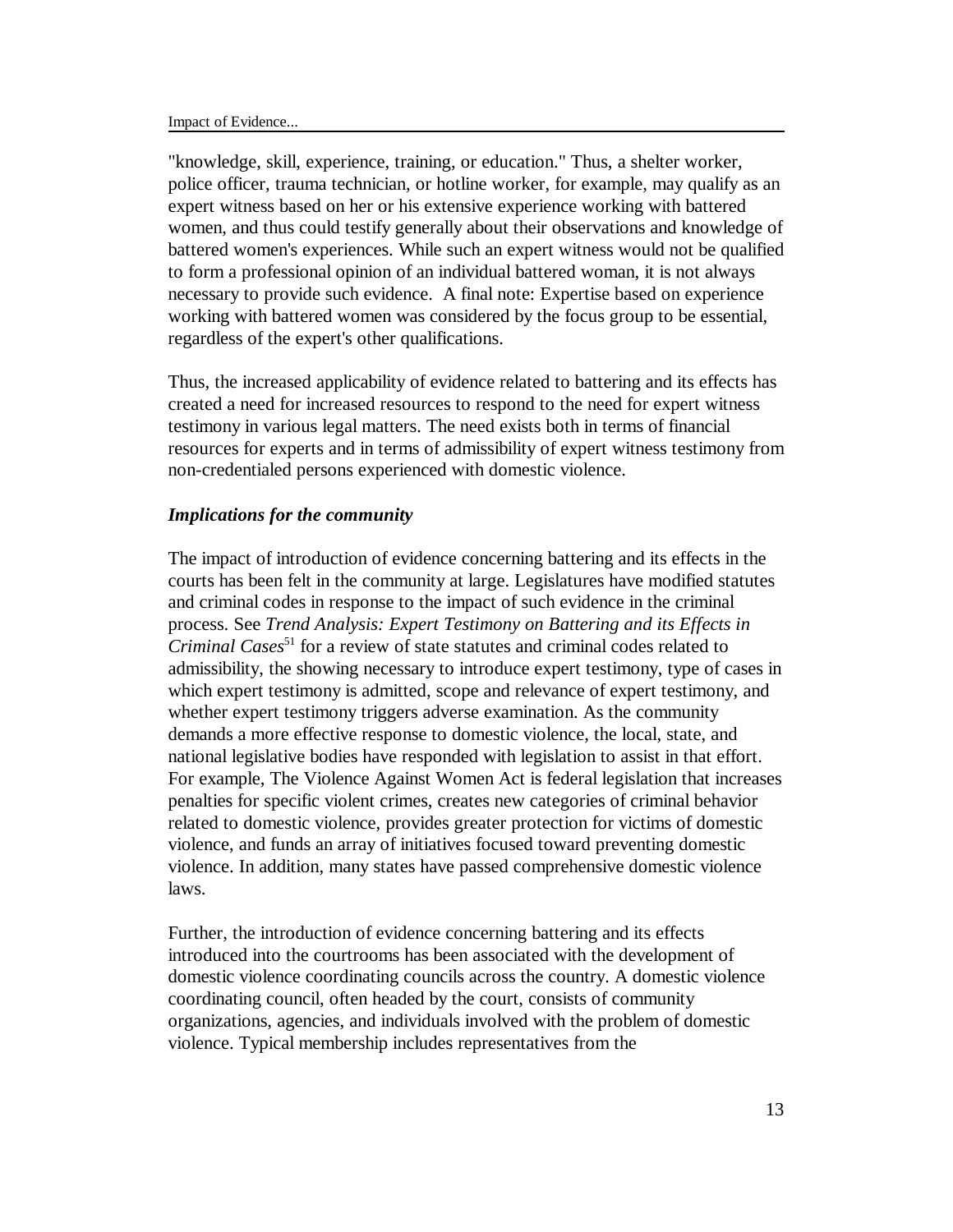court, the state attorney's office, the prosecutor's office, law enforcement, batterer treatment programs, battered women's shelters, schools, hospitals, law clinics, child welfare agencies, and other government agencies and organizations, for example. A key focus of the activities of coordinating councils has been to improve the effectiveness in the way domestic violence cases are handled in the community at all levels. These activities have led to reform in every segment of the community that responds to domestic violence. See for example, the Dade County Domestic Violence Plan, "a comprehensive plan to reduce the rate of incidents of domestic violence in the community." $52$  The plan includes a Domestic Violence Court, a criminal court with a civil component that mandates punishment for the defendant but also emphasizes meaningful treatment for the offender, victim, and children. Another example is the Duluth Model, a comprehensive community effort to coordinate law enforcement, the justice system, and mental health agencies in Duluth, Minnesota. This model has recently incorporated three new entities: public health, child welfare, and private and public sector employee assistance programs.<sup>53</sup> Finally, the District of Columbia Superior Court has recently approved an integrated, interagency Domestic Violence  $Plan<sup>54</sup>$  that adopts numerous innovative methods for responding to domestic violence, especially in the courts.

# **Conclusion**

This report provides a summary of the assessment by judges, defense attorneys, prosecutors, expert witnesses, and advocates of the effects of evidence concerning battering and its effects in criminal cases involving battered women. This group concluded that the most important impact of such testimony was to assist the factfinders in considering evidence presented in the case. The strong consensus was that expert testimony is most likely to clarify the evidence for the factfinder when it is drawn from the extensive body of available scientific and clinical knowledge and when that connection is made relevant to the factfinder. Equally compelling was the conclusion that the concept "battered woman syndrome" is inadequate to the task. There was a recognition that the impact of evidence concerning battering and its effects in criminal trials has been felt outside the context of the individual criminal case in which it has been introduced. Finally, there was recognition of the need for continued education of judges and lawyers in order to most effectively utilize the available expertise concerning battering and its effects in criminal cases. Specifically, the need for standards of practice for defense and prosecuting attorneys and expert witnesses in criminal cases involving battered women was identified.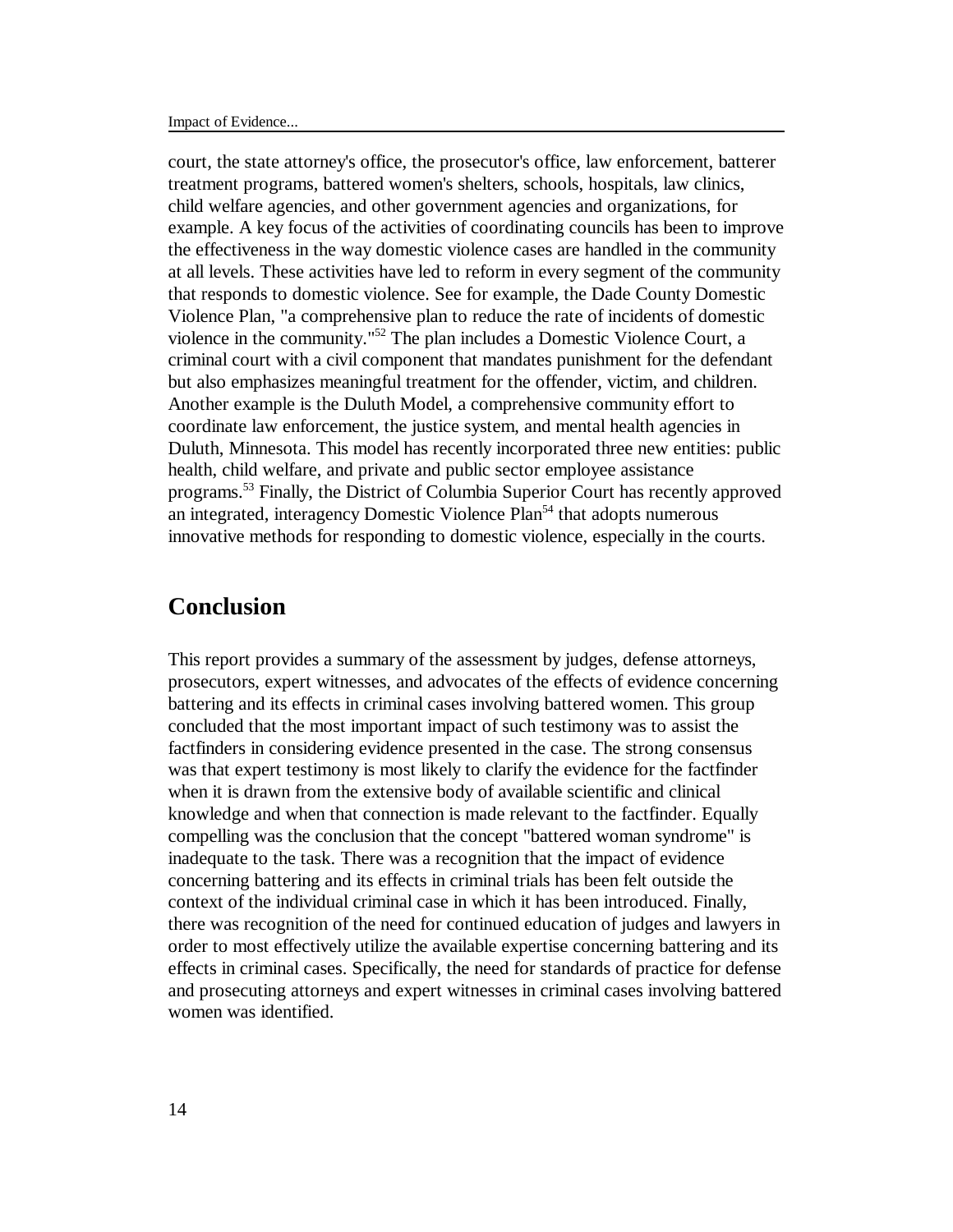# **Notes**

1. Parish, J. (1994). *Trend analysis: Expert Testimony on Battering and its Effects in Criminal Cases*. Report prepared for "Family Violence and the Courts: Exploring Expert Testimony on Battered Women", a State Justice Institute funded project of the National Association of Women Judges (No. A-93-018.DEF).

2. Paper, "Validity of Battered Woman's Syndrome' in Criminal Cases" edited by Malcolm Gordon, NIMH, based on a paper by Dutton, M.A. (1995). *Validity of the Use of Medical and Psychological Expert Testimony in Criminal Cases Involving Battered Women*. A report prepared for Congress in response to the Violent Crime Control and Law Enforcement Act of 1994, Section 40507 of Title IV, The Violence Against Women Act.

3. Dutton, M.A. (1996). *Expert Testimony in Criminal Cases Involving Battered Women: A Resource Monograph*. A report prepared for "Family Violence in the Courts: Exploring Expert Testimony on Battered Women ", a State Justice Institute funded project by the National Association of Women Judges.

4. See Dutton, at supra note 2, for a discussion of the terminology "battered woman syndrome."

5. There were no tribal judges included in the focus group. Since expert witness testimony is not typically used in cases presented in tribal courts, no tribal court judges were identified with experience with this type of expert testimony.

6. See, for example, *Ibn-Tamas* v. *United States*, 407 A.2d 626 (D.C. Court of Appeals, 1979) which remanded a case to the trial court for reconsideration of the decision to exclude expert testimony. Also see Macpherson, S., Ridolfi, K. Sternberg, S., & D. Wiley (1981). Expert testimony. (Appendix G), In E. Bochnak (Ed.), *Women's self-defense cases: Theory and practice.* Charlottesville, VA: The Michie Company for list of 50 trial court cases in which expert testimony on the subject of battering was presented. Also see L. E. A. Walker (1989) *Terrifying love: Why battered women kill and how society responds.* New York: Harper & Row, Publishers for a discussion of a 1977 case involving a battered woman charged with homicide in which Dr. Walker testified as an expert witness.

7. 88 Wash. 2d 221, 559 P. 2d 548 (1977).

8. See E. M. Schneider & S. B. Jordan (1981). Representation of women who defend themselves in response to physical or sexual assault. In E. Bochnak (Ed.), *Women's self-defense cases*. Charlottesville, VA: The Michie Company. pp. 1-39 (at p. 23).

9. *Id.* at 20.

10. See E. M. Schneider (1986). Describing and changing: Women's self-defense work and the problem of expert testimony on battering. *Women's Rights Law Reporter*, 9(3/4), 195-226 at 198.

11. See H. Maguigan (1991). Battered women and self-defense: Myths and misconceptions in current reform proposals. *University of Pennsylvania Law Review*, 140(2), 379-486.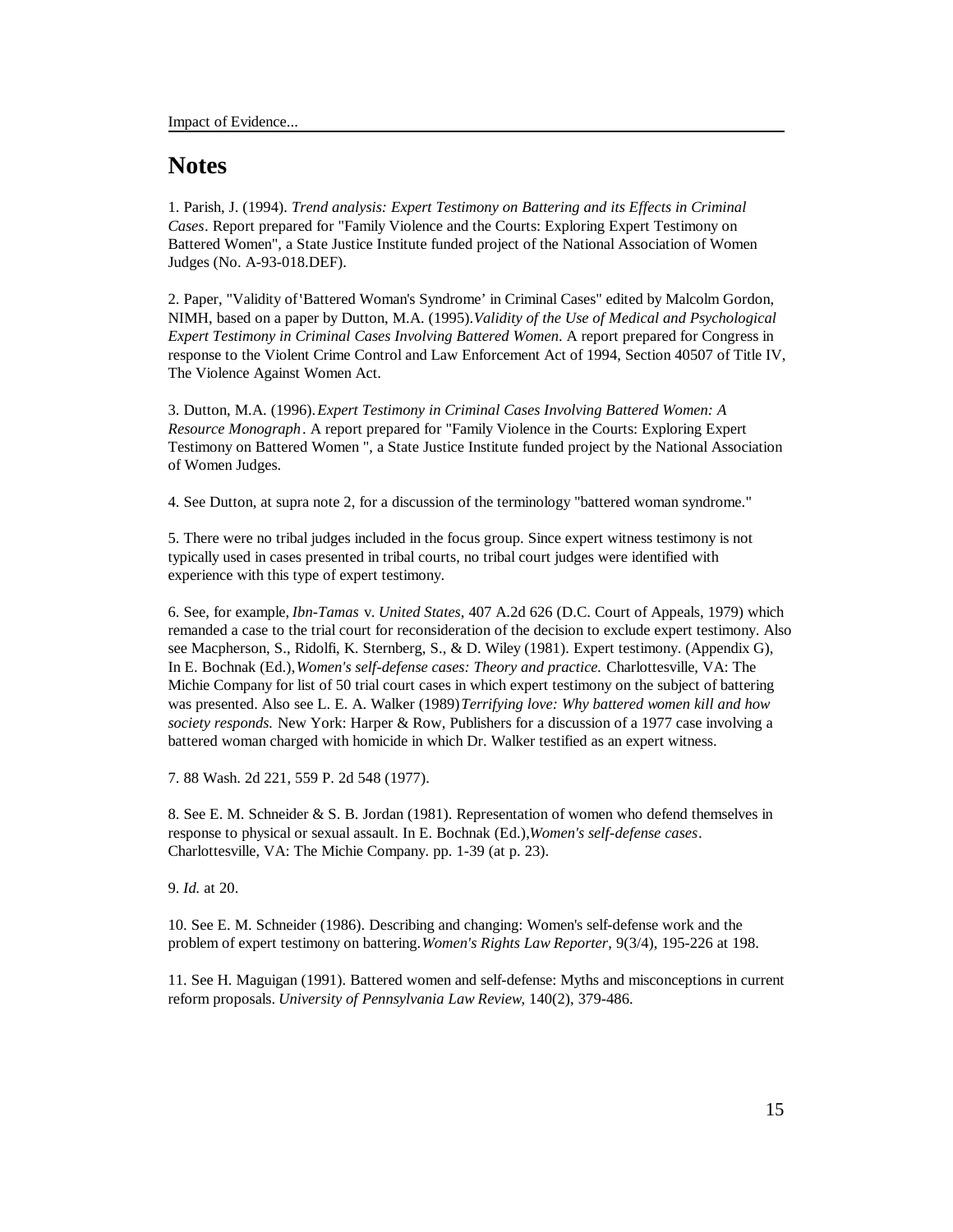12. See Vidmar, N., & Schuller, R. A. (1989). Juries and expert evidence: Social framework testimony. *Law & Contemporary Problems*, 133.

13. See J. Parrish (1994). *Trend analysis: Expert testimony on battering and its effects in criminal cases*. Report prepared by the National Clearinghouse for the Defense of Battered Women (NCDBW) for the National Association of Women Judges in a State Justice Institute-funded project, "Family Violence and the Courts: Exploring Expert Testimony on Battered Women". (No. A-93-018.DEF).

14. Parrish, at supra note 13.

15. Specialized knowledge is that based on experience, training, or skill such as that acquired by a battered women's advocate or shelter worker, counselor, or law enforcement officer. Specialized knowledge is contrasted with scientific knowledge that is derived from scientific research.

16. See Parish, at supra note 13, at 35 for a legal discussion of the scope and relevance of expert testimony.

17. Dutton, at supra note 2.

18. See Maguigin, at supra note 11. Also see Maguigan, H. (1995). *A Defense Perspective on Battered Women Charged with Homicide: The Expert's Role During Preparation for and Conduct of Trials*. Paper prepared for the National Association of Women Judges' State Justice Institutefunded project, "Family Violence and the Courts: Exploring Expert Testimony on Battered Women" (No. A-93-018.DEF).

19. Maguigin, at supra note 11.

20. Parish at supra note 13.

21. Fed R. of Evid. 702.

22. Walker, L. E. A. (1992). Battered women syndrome and self-defense. Symposium on Women & the Law. *Notre Dame Journal of Law, Ethics & Public Policy*, 6(2), 321-224.

23. Parish, at supra note 13 (Appendix III).

24. Dutton, at supra note 2.

25. Green, B. L., Wilson, J., Lindy, J. D. (1985). Conceptualizing posttraumatic stress disorder: A psychosocial framework. In C. Figley (Ed.), *Trauma and its wake: The study and treatment of posttraumatic stress disorder* (pp. 53-69). New York: Brunner/Mazel.

26. With the exception of insanity, where the defendant must have a severe mental illness, defect, or disorder at the time of the alleged criminal act and that condition must have impaired the defendant's mental capacity to such an extent that either (s)he didn't understand the nature and consequences of what (s)he was doing or did not understand what (s)he was doing was wrong. See Potuto, J. R., Saltzburg, S. A., & Pearlman, H. S. (Eds.). (1993,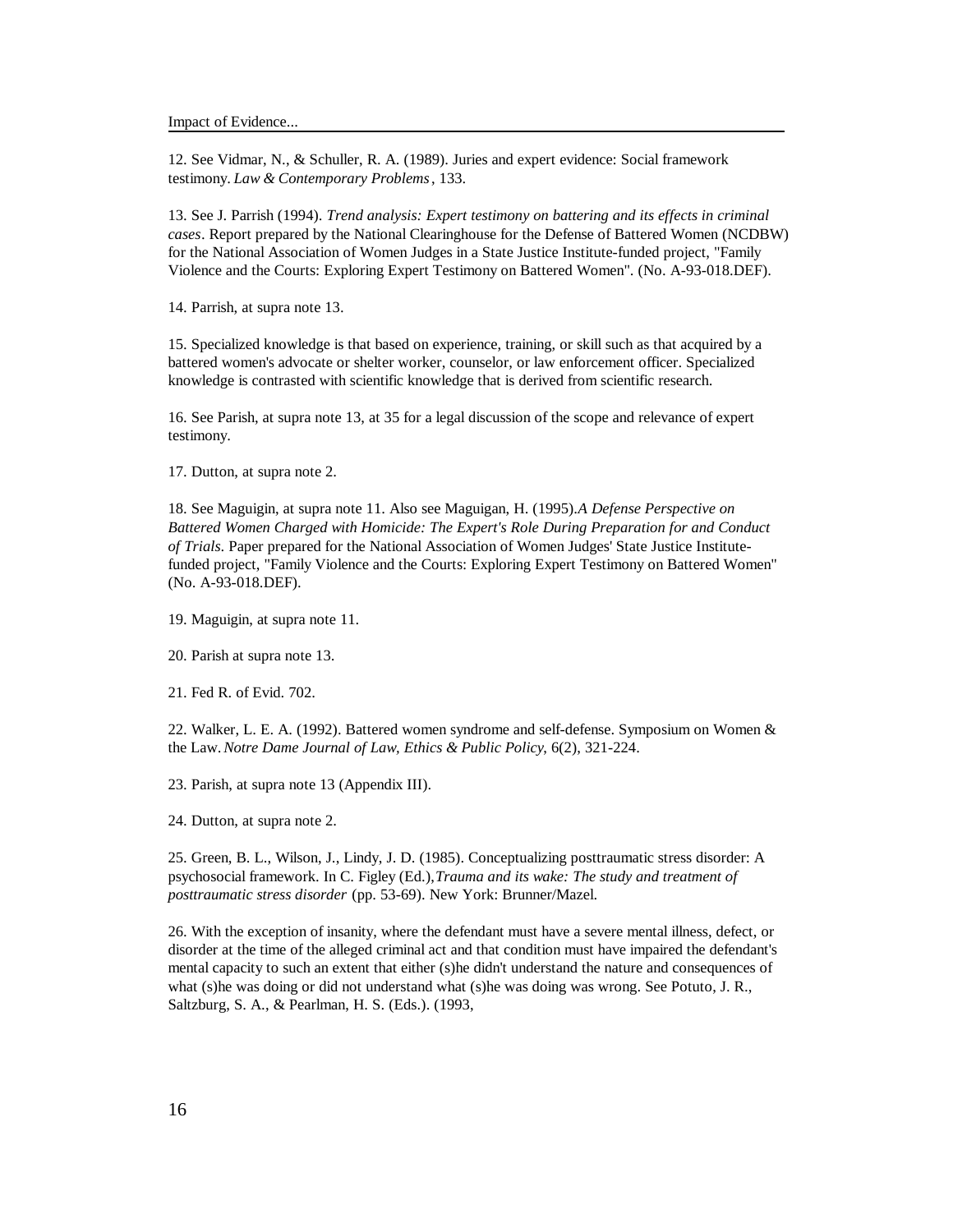Supp.). *Federal Criminal Jury Instructions* (2nd ed.). Charlottesville, VA: Miche Company Law Publishers.

27. See Schopp, R. F., Sturgis, B. J., & Sullivan, M. (1994). Battered woman syndrome, expert testimony, and the distinction between justification and excuse. *University of Illinois Law Review*, 1194(1), 45-113 for an extended discussion of this issue.

28. See Dutton, at supra note 2, for a discussion of how posttraumatic stress disorder may result in the perception of danger.

29. Fed. R. of Evid. 702.

30. Fed. R. Evid. 702

31. Fed. R. Evid. 702.

32. Dutton, at supra note 2.

33. Parrish, at supra note 13.

34. Compare to Maguigin, H. 140 U. Pa. L. Rev. at 386, 432-33 who found a reversal rate of 43 percent, of which 47 percent were reversals for reasons related to exclusion or limitation on expert testimony.

35. Parrish, at supra note 13, at 53.

36. Parrish, at supra note 13.

37. See United States Attorney General's Task Force on Domestic Violence, Final Report.

38. See *State* v. *Hickson*, 630 So. 2d 172 (Fla, 1993). Also see Parrish, at supra note 13, for review by state of case law on admissibility.

39. The National Judicial College Annual Report (1994) at 19.

40. 113 S. Ct. 2786 (1993).

41. The guidelines provided in *Daubert* v. *Dow Pharmaceuticals* for evaluating validity were meant to relate only to scientific validity, leaving the issue of validity in nonscientific testimony unaddressed.

42. See Imwinkelried, E. J. (1994). The next step after Daubert: Developing a similarly epistemological approach to ensuring the reliability of nonscientific expert testimony. 15 *Cardozo L. Rev*, 2271 for a discussion of criteria for determining validity of nonscientific evidence.

43. The National Judicial College Annual Report (1994) at 19.

44. *Daubert* v. *Dow Pharmaceuticals, Inc.*, at supra note , at 9.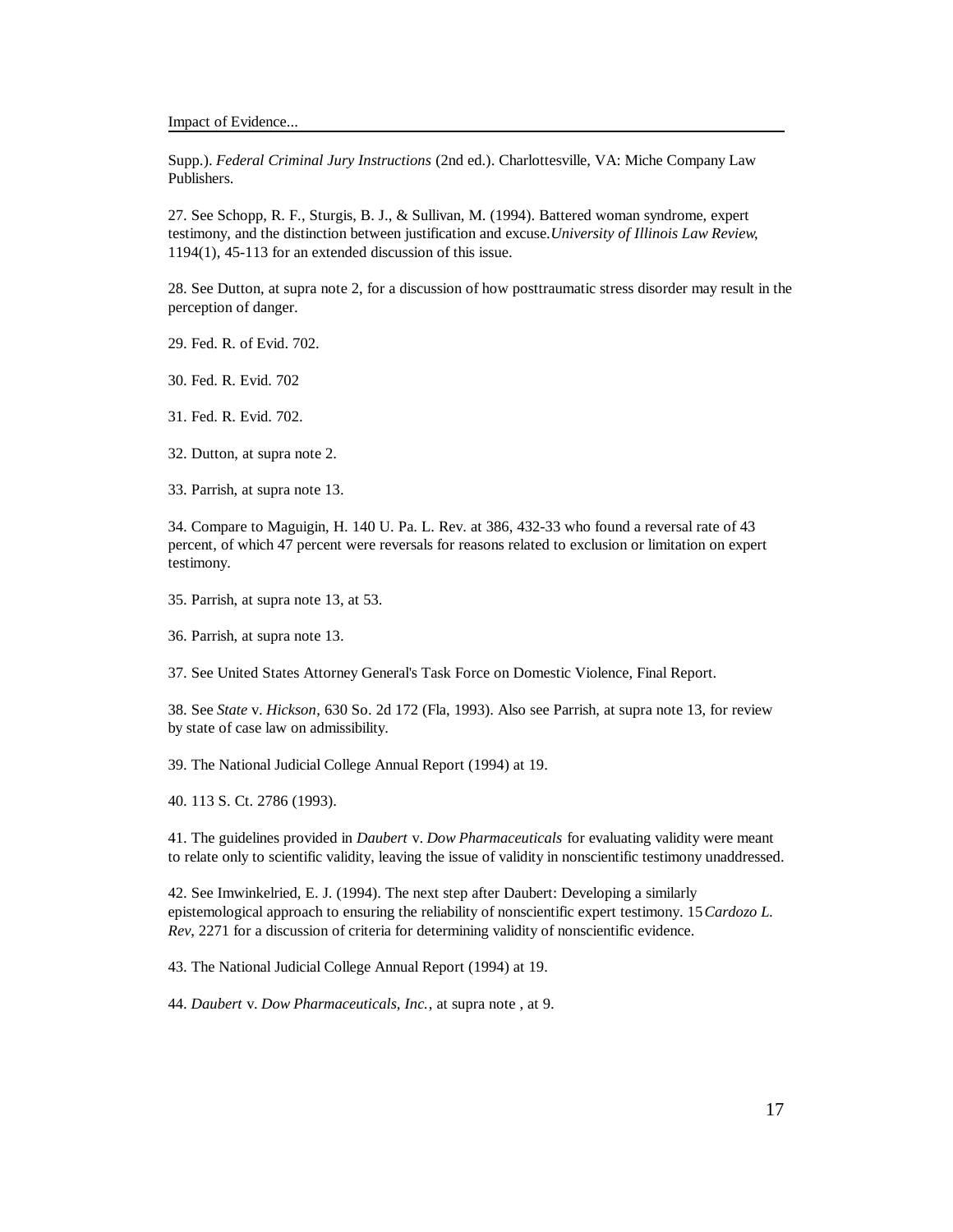45. *Daubert* v. *Dow Pharmaceuticals, Inc.*, at supra note 40, at 11.

46. Parrish, at supra note 13.

47. Schroeder, J. M. (1991). Using battered woman syndrome evidence in the prosecution of a batterer. *Iowa law Review*, 76(3), 553-582.

48. Parrish, at supra note 13.

49. Blackman, J. (1986). Potential uses for expert testimony: Ideas toward the representation of battered women who kill. *Women's Rights Law Reporter*, 9(3/4), 227-240.

50. State of Florida, Office of the Governor, Exec. Order No. 92-80 (1991).

51. Parish, at supra note 13.

52. Administrative Order (No. 92-49) signed by Chief Judge L. Rivkind, Eleventh Judicial Circuit Court.

53. See Paymar. M. (1995). Coordinating multiple systems response: New efforts in Duluth. Paper presented at the International Study Group on the Future of Intervention with Battered Women & Their Families. Haifa, Israel.

54. See *The District of Columbia, Domestic Violence Plan*. Copies can be obtained from District of Columbia Courts, Cheryl R. Bailey, Ph.D., 500 Indiana Avenue, Room 1500, Washington, D.C. 20001 (202-879-1700).